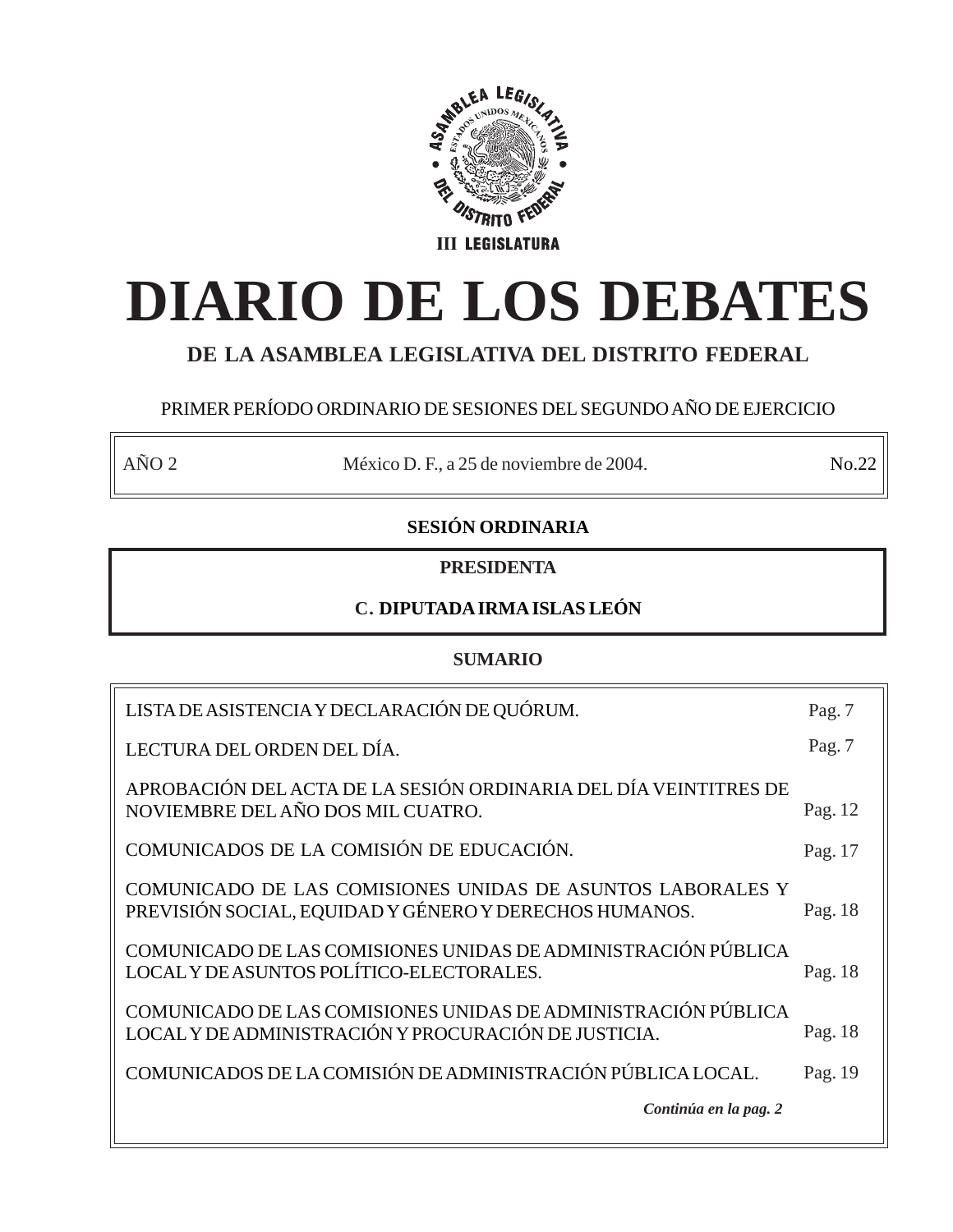| INICIATIVA DE DECRETO QUE REFORMA Y ADICIONA EL ARTÍCULO 122 DE LA<br>CONSTITUCIÓN POLÍTICA DE LOS ESTADOS UNIDOS MEXICANOS, EN LOS<br>INCISOS "E"Y "C" DE LA FRACCIÓN "V" DE LA BASE PRIMERA DEL APARTADO<br>C; Y EL ESTATUTO DE GOBIERNO DEL DISTRITO FEDERAL EN EL ARTÍCULO 42,<br>FRACCIÓN IX Y XX; ARTÍCULO 43 Y ARTÍCULO 46, FRACCIÓN IV, QUE PRESENTA<br>EL DIPUTADO PABLO TREJO PÉREZ, DEL PARTIDO DE LA REVOLUCIÓN<br>DEMOCRÁTICA. | Pag. 20 |
|---------------------------------------------------------------------------------------------------------------------------------------------------------------------------------------------------------------------------------------------------------------------------------------------------------------------------------------------------------------------------------------------------------------------------------------------|---------|
| INICIATIVA CON PROYECTO DE DECRETO POR EL QUE SE REFORMA EL<br>ARTÍCULO 71 DE LA LEY PARA EL FUNCIONAMIENTO DE ESTABLECIMIENTOS<br>MERCANTILES DEL DISTRITO FEDERAL; Y SE DEROGA EL ARTÍCULO 132 Y SE<br>ADICIONA EL ARTÍCULO 133 BIS DE LA LEY DE PROCEDIMIENTO<br>ADMINISTRATIVO DEL DISTRITO FEDERAL, QUE PRESENTA EL DIPUTADO<br>EFRAÍN MORALES SÁNCHEZ, DEL PARTIDO DE LA REVOLUCIÓN<br>DEMOCRÁTICA.                                   | Pag. 23 |
| INICIATIVA DE REFORMAS Y ADICIONES A LA LEY DEL HEROÍCO CUERPO<br>DE BOMBEROS DEL DISTRITO FEDERAL, QUE PRESENTA LA COMISIÓN DE<br>PROTECCIÓN CIVIL, POR CONDUCTO DE SU PRESIDENTE DIPUTADO<br>RODOLFO FRANCISCO COVARRUBIAS GUTIÉRREZ.                                                                                                                                                                                                     | Pag. 25 |
| INICIATIVA DE DECRETO POR EL QUE SE REFORMAN DIVERSOS ARTÍCULOS<br>DEL CÓDIGO FINANCIERO DEL DISTRITO FEDERAL, QUE PRESENTA EL<br>DIPUTADO CARLOS ALBERTO FLORES GUTIÉRREZ DEL PARTIDO ACCIÓN<br>NACIONAL.                                                                                                                                                                                                                                  | Pag. 39 |
| INICIATIVA DE DECRETO POR EL CUAL SE REFORMA Y ADICIONA EL ARTÍCULO<br>251 DEL NUEVO CÓDIGO PENAL PARA EL DISTRITO FEDERAL, QUE REMITE EL<br>JEFE DE GOBIERNO DEL DISTRITO FEDERAL.                                                                                                                                                                                                                                                         | Pag. 42 |
| INICIATIVA DE DECRETO POR EL QUE SE REFORMA LAS DISPOSICIONES<br>TRANSITORIAS DEL DIVERSO POR EL QUE SE AUTORIZA LA REGULARIZACIÓN<br>DE LOS USOS DE SUELO PARA LOS INMUEBLES EN LOS QUE OPEREN MICRO<br>Y PEQUEÑAS EMPRESAS DEDICADAS A ACTIVIDADES DE COMERCIO,<br>INDUSTRIA Y PRESTACIÓN DE SERVICIOS, CLASIFICADAS COMO DE BAJO<br>IMPACTO, QUE REMITE EL JEFE DE GOBIERNO DEL DISTRITO FEDERAL.                                        | Pag. 45 |
| DISCUSIÓN DEL DICTAMEN A LA PROPUESTA CON PUNTO DE ACUERDO<br>DONDE SE SOLICITA A LA SECRETARÍA DE SALUD DEL DISTRITO FEDERAL,<br>IMPLEMENTE UN PROGRAMA DE DIFUSIÓN Y ORIENTACIÓN NUTRICIONAL<br>A LA POBLACIÓN EN GENERAL, QUE PRESENTA LA COMISIÓN DE SALUD Y<br>ASISTENCIA SOCIAL.                                                                                                                                                      | Pag. 47 |
| DISCUSIÓN DEL DICTAMEN A LA INICIATIVA CON PROYECTO DE DECRETO<br>DE ADICIONES Y REFORMAS A LA LEY DE SALUD DEL DISTRITO FEDERAL,<br>QUE PRESENTA LA COMISIÓN DE SALUD Y ASISTENCIA SOCIAL.                                                                                                                                                                                                                                                 | Pag. 52 |
| Continúa en la pag. 3                                                                                                                                                                                                                                                                                                                                                                                                                       |         |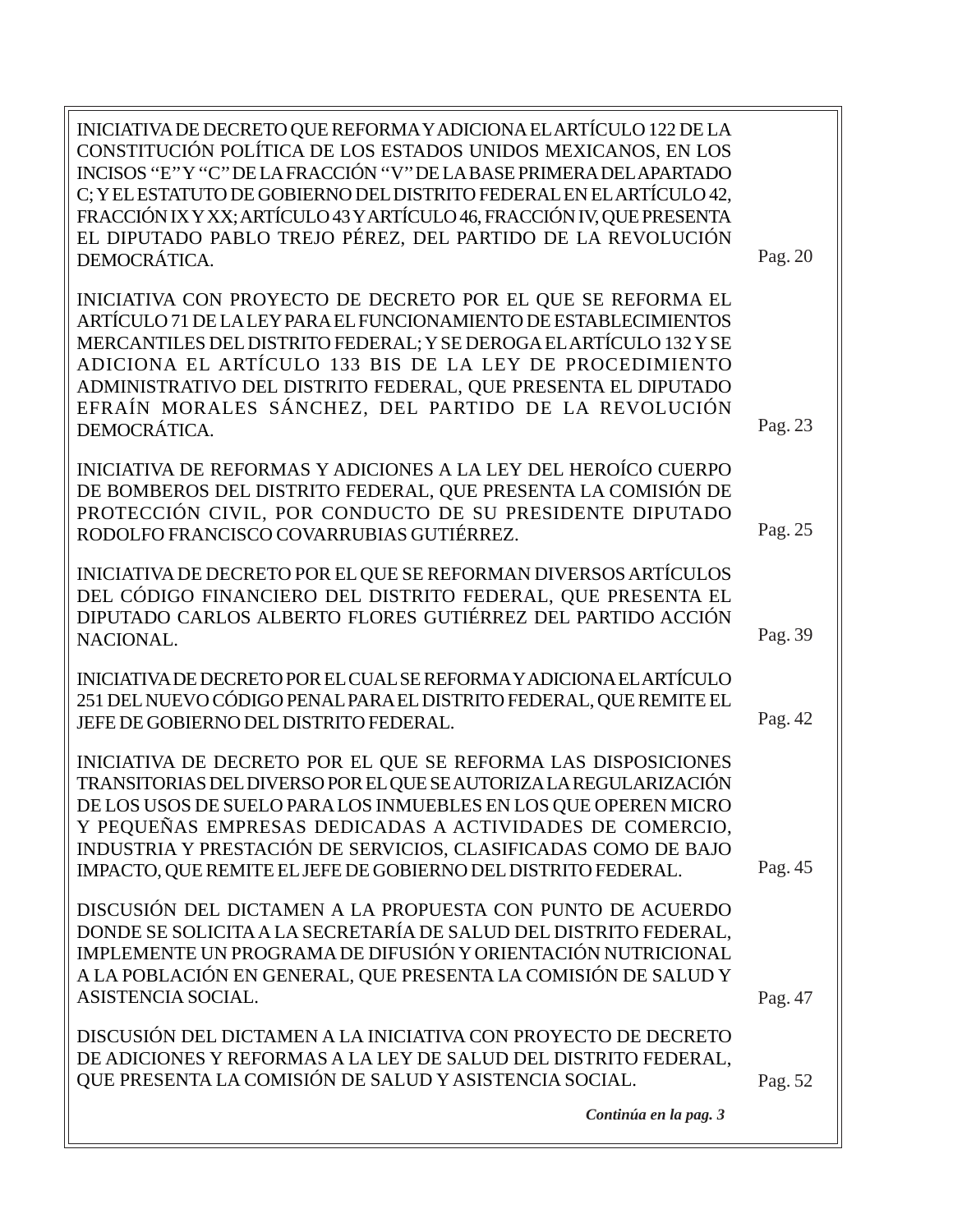DISCUSIÓN DEL DICTAMEN A LA PROPUESTA CON PUNTO DE ACUERDO RELATIVO AL EXHORTO QUE ESTA HONORABLE ASAMBLEA LEGISLATIVA DEL DISTRITO FEDERAL, DIRIJA AL TITULAR DE LA PROCURADURÍA GENERAL DE JUSTICIA DEL DISTRITO FEDERAL, PARA ADOPTAR EL ''MANUAL PARA LA INVESTIGACIÓN Y DOCUMENTACIÓN EFICACES DE LA TORTURA Y OTROS TRATOS O PENAS CRUELES, INHUMANOS O DEGRADANTES'', QUE PRESENTA LA COMISIÓN DE DERECHOS HUMANOS. DISCUSIÓN DEL DICTAMEN A LA PROPUESTA CON PUNTO DE ACUERDO PARA SOLICITAR AL GOBIERNO DEL DISTRITO FEDERAL, CUMPLA LOS COMPROMISOS ASUMIDOS CON LOS EXTRABAJADORES DEL SUTATUR-100, QUE PRESENTA LA COMISIÓN DE TRANSPORTE Y VIALIDAD. DISCUSIÓN DEL DICTAMEN A LA PROPUESTA CON PUNTO DE ACUERDO POR EL QUE SE SOLICITA AL JEFE DE GOBIERNO DEL DISTRITO FEDERAL, LICENCIADO ANDRÉS MANUEL LÓPEZ OBRADOR, IMPLEMENTE UN PROGRAMA PARA QUE SE DE CUMPLIMIENTO DE MANERA EFICAZ A LO ESTABLECIDO EN LOS ARTÍCULOS 16 Y 103, NUMERAL V, INCISO A) DEL REGLAMENTO DE TRÁNSITO DEL DISTRITO FEDERAL, QUE PRESENTA LA COMISIÓN DE TRANSPORTE Y VIALIDAD. DISCUSIÓN DEL DICTAMEN A LA PROPUESTA CON PUNTO DE ACUERDO PARA QUE LA ASAMBLEA LEGISLATIVA DEL DISTRITO FEDERAL HAGA UN RESPETUOSO EXHORTO AL GOBIERNO DEL DISTRITO FEDERAL PARA ABRIR UN ESPACIO FORMAL DE NEGOCIACIÓN QUE ATIENDA EL CONFLICTO DE LOS EX TRABAJADORES DE RUTA 100, QUE PRESENTA LA COMISIÓN DE TRANSPORTE Y VIALIDAD. DISCUSIÓN DEL DICTAMEN A LA PROPUESTA CON PUNTO DE ACUERDO POR EL QUE SE SOLICITA AL JEFE DE GOBIERNO DEL DISTRITO FEDERAL, LICENCIADO ANDRÉS MANUEL LÓPEZ OBRADOR, REMITA UN INFORME SOBRE LOS VEHÍCULOS ASIGNADOS A LA OFICINA DEL JEFE DE GOBIERNO DEL DISTRITO FEDERAL, QUE PRESENTA LA COMISIÓN DE TRANSPORTE Y VIALIDAD. DISCUSIÓN DEL DICTAMEN A LA PROPUESTA CON PUNTO DE ACUERDO POR EL CUAL SE SOLICITA AL GOBIERNO DEL DISTRITO FEDERAL, SE IMPLANTE EL PROGRAMA ''UN DÍA SIN AUTO'', QUE PRESENTA LA COMISIÓN DE TRANSPORTE Y VIALIDAD. DISCUSIÓN DEL DICTAMEN A LA PROPOSICIÓN CON PUNTO DE ACUERDO PARA SOLICITAR A LA SECRETARÍA DEL MEDIO AMBIENTE DEL DISTRITO FEDERAL RESPECTO A LOS RECURSOS EROGADOS A TRAVÉS DEL CONSEJO DE ESTUDIOS PARA LA RESTAURACIÓN Y VALORACIÓN AMBIENTAL (CONSERVA) Y LOS RESULTADOS ALCANZADOS POR ÉSTE, QUE PRESENTA LA COMISIÓN DE PRESERVACIÓN DEL MEDIO AMBIENTE Y PROTECCIÓN ECOLÓGICA RESPECTO . Pag. 58 Pag. 66 Pag. 69 *Continúa en la pag. 4* Pag. 71 Pag. 74 Pag. 76 Pag. 79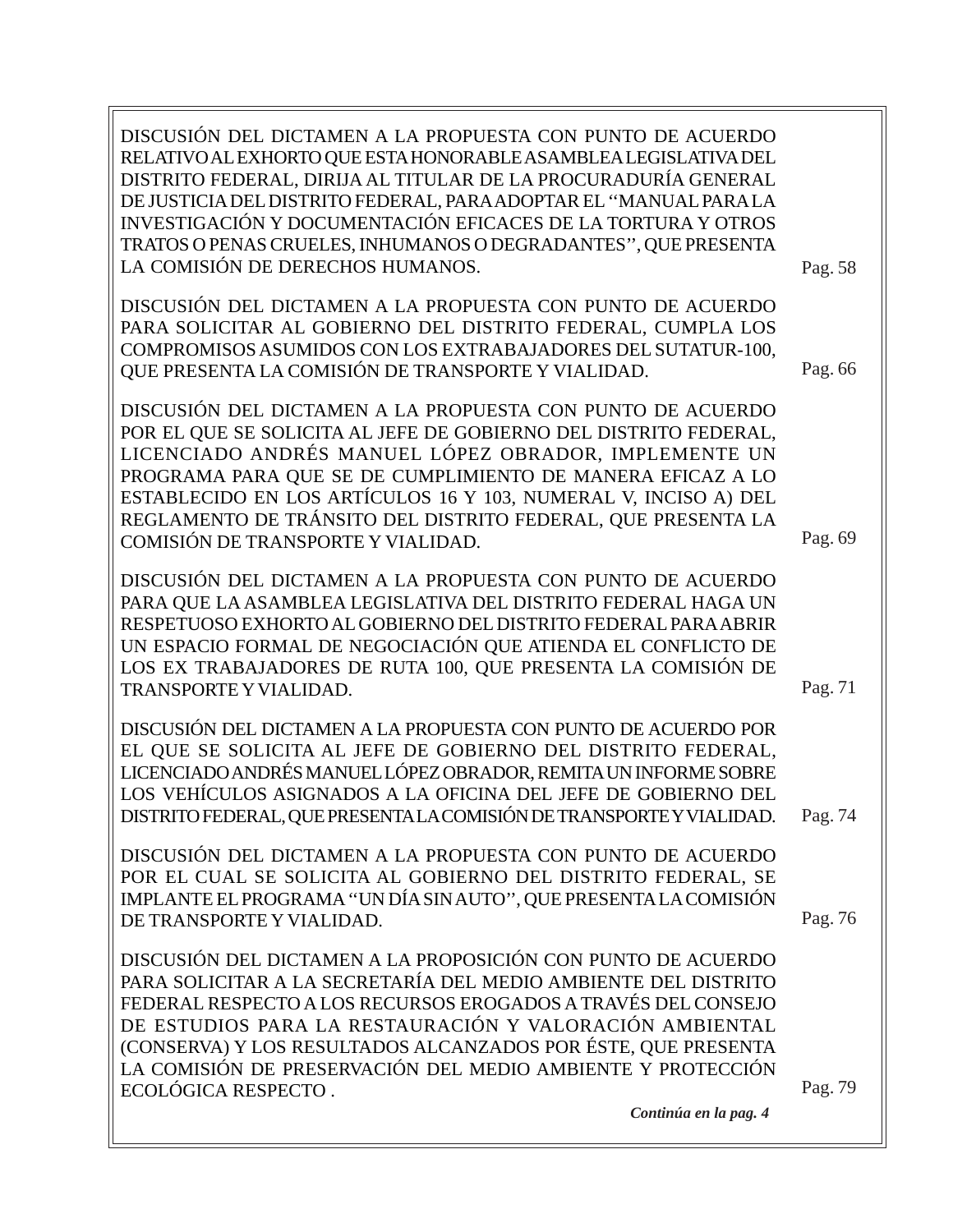Pag. 83 DISCUSIÓN DEL DICTAMEN A LA PROPOSICIÓN CON PUNTO DE ACUERDO PARA SOLICITAR AL GOBIERNO DEL DISTRITO FEDERAL, PROPICIE LA COORDINACIÓN DEL DISTRITO FEDERAL CON EL ESTADO DE MÉXICO Y LA FEDERACIÓN, PARA QUE A TRAVÉS DE SUS SECRETARÍAS DE MEDIO AMBIENTE SE REACTIVEN Y AGUDICEN LAS ACTIVIDADES DE LA COMISIÓN AMBIENTAL METROPOLITANA, QUE PRESENTA LA COMISIÓN DE PRESERVACIÓN DEL MEDIO AMBIENTE Y PROTECCIÓN ECOLÓGICA RESPECTO. DISCUSIÓN DEL DICTAMEN A LA PROPOSICIÓN CON PUNTO DE ACUERDO PARA SOLICITAR A LA SECRETARÍA DEL MEDIO AMBIENTE INFORMACIÓN SOBRE LOS ASENTAMIENTOS IRREGULARES EN EL DISTRITO FEDERAL, QUE PRESENTA LA COMISIÓN DE PRESERVACIÓN DEL MEDIO AMBIENTE Y PROTECCIÓN ECOLÓGICA RESPECTO. DISCUSIÓN DEL DICTAMEN A LA PROPUESTA CON PUNTO DE ACUERDO A FIN DE SOLICITAR A LA JEFATURA DE GOBIERNO DEL DISTRITO FEDERAL, REVISE LAS CONDICIONES DE RESPETO A LOS DERECHOS HUMANOS EN LOS DISTINTOS CENTROS DE RECLUSIÓN QUE EXISTEN EN EL DISTRITO FEDERAL, QUE PRESENTAN LAS COMISIONES UNIDAS DE ADMINISTRACIÓN Y PROCURACIÓN DE JUSTICIA, DE DERECHOS HUMANOS Y DE SEGURIDAD PÚBLICA. DISCUSIÓN DEL DICTAMEN AL PROYECTO DE DECRETO RESPECTO A LA INICIATIVA POR LA CUAL SE REFORMAN Y ADICIONAN DIVERSAS DISPOSICIONES DE LA LEY DE EJECUCIÓN DE SANCIONES PENALES, QUE PRESENTA LA COMISIÓN DE ADMINISTRACIÓN Y PROCURACIÓN DE JUSTICIA . DISCUSIÓN DEL DICTAMEN A LA INICIATIVA QUE REFORMA Y ADICIONA LOS ARTÍCULOS 8,10, 10 BIS; 13, 14 PRIMER PÁRRAFO, 15 FRACCIÓNES I, II 17, Y SE MODIFICA EL TÍTULO DE LA LEY DE EJECUCIÓN DE SANCIONES PENALES PARA EL DISTRITO FEDERAL, QUE PRESENTA LA COMISIÓN DE ADMINISTRACIÓN Y PROCURACIÓN DE JUSTICIA. DISCUSIÓN DEL DICTAMEN, CON PROYECTO DE DECRETO RESPECTO A LAS OBSERVACIONES REMITIDAS POR EL C. JEFE DE GOBIERNO DEL DISTRITO FEDERAL, LICENCIADO ANDRÉS MANUEL LÓPEZ OBRADOR, AL PROYECTO DE DECRETO POR EL QUE SE REFORMAN LOS ARTÍCULOS 36, 122, PÁRRAFOS SEGUNDO Y CUARTO, 308, 309, 311,317, 318, 322, 329, 389 AL 403, 425 PRIMER PÁRRAFO Y 549; SE CAMBIA LA DENOMINACIÓN DEL CAPÍTULO IV DEL TÍTULO TERCERO; SE ADICIONAN LOS ARTÍCULOS 36 CON PÁRRAFO SEGUNDO, TERCERO, CUARTO Y QUINTO, 309, CON UN PÁRRAFO SEGUNDO,320 CON UN TERCER PÁRRAFO Y 434 BIS; Y SE DEROGA EL ARTÍCULO 122 PÁRRAFO TERCERO, DEL CÓDIGO DE PROCEDIMIENTOS PENALES PARA EL DISTRITO FEDERAL, QUE PRESENTAN LAS COMISIONES UNIDAS DE ADMINISTRACIÓN Y PROCURACIÓN DE JUSTICIA Y DE DERECHOS HUMANOS. Pag. 104 Pag. 88 Pag. 98 Pag. 92 Pag. 101

*Continúa en la pag. 5*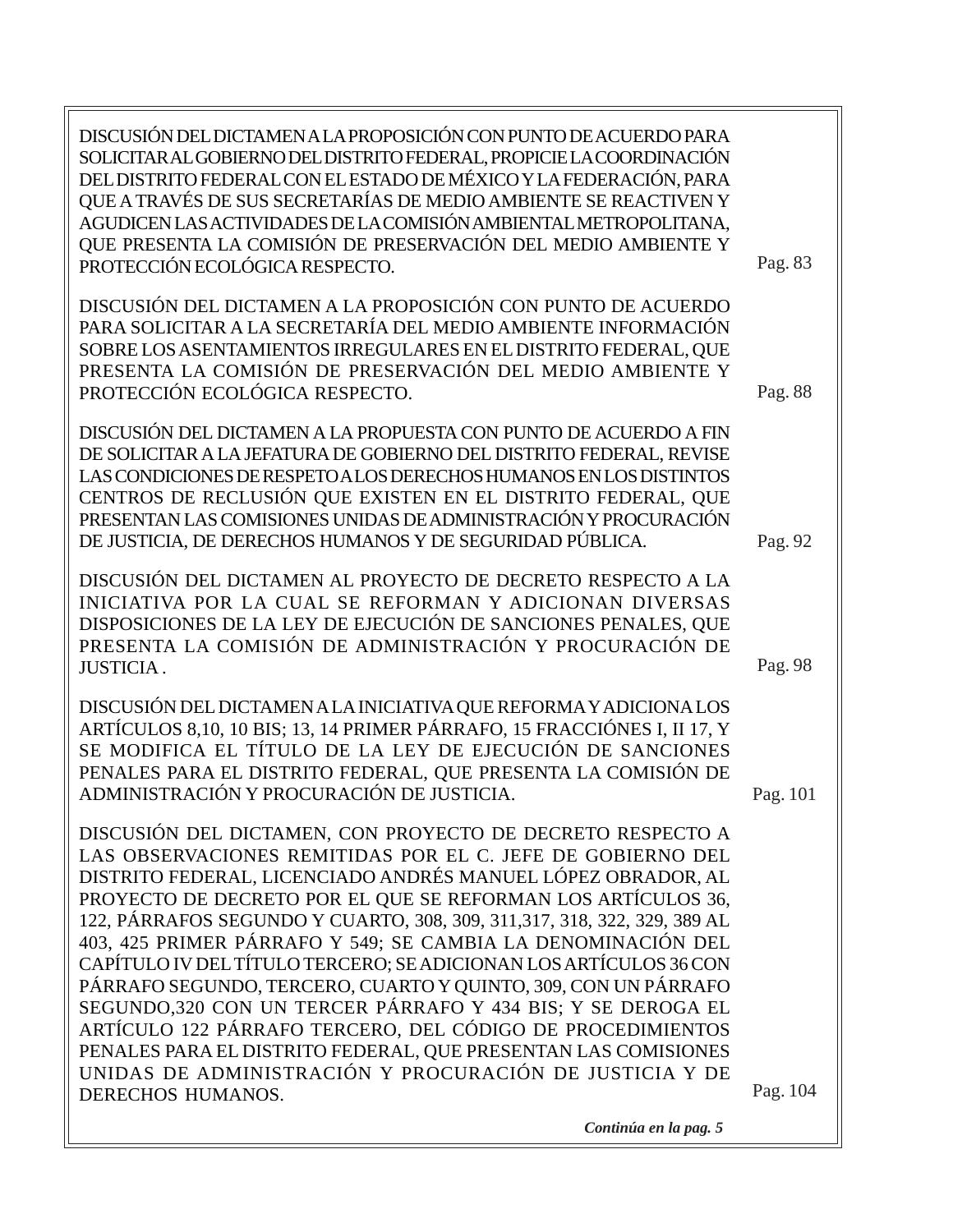PUNTO DE ACUERDO PARA SOLICITAR AL JEFE DE GOBIERNO DEL DISTRITO FEDERAL, EN EL MARCO DE SUS ATRIBUCIONES, SE INSTRUYA A LA OFICIALÍA MAYOR, A FIN DE REVISAR EL PERMISO ADMINISTRATIVO TEMPORAL REVOCABLE OTORGADO A OPERADORA DE CENTROS DE ESPECTÁCULOS, S.A. DE C.V. Y DESTINAR EL CINCUENTA POR CIENTO DE LOS RECURSOS DIRECTAMENTE A LAS INSTALACIONES DE LA CIUDAD DEPORTIVA, QUE PRESENTA EL DIPUTADO VÍCTOR GABRIEL VARELA LÓPEZ, DEL PARTIDO DE LA REVOLUCIÓN DEMOCRÁTICA. PROPOSICIÓN CON PUNTO DE ACUERDO PARA EXHORTAR, RESPETUOSAMENTE, A LA COMISIÓN DE DERECHOS HUMANOS DEL DISTRITO FEDERAL PARA CREAR UNA VISITADURÍA GENERAL ESPECIALIZADA PARA CONOCER, INVESTIGAR Y COMBATIR ACTOS DE DISCRIMINACIÓN EN EL DISTRITO FEDERAL, QUE PRESENTA LA DIPUTADA MÓNICA LETICIA SERRANO PEÑA DEL PARTIDO ACCIÓN NACIONAL. PUNTO DE ACUERDO PARA SOLICITAR AL JEFE DE GOBIERNO DEL DISTRITO Pag. 109 Pag. 110

FEDERAL, LICENCIADO ANDRÉS MANUEL LÓPEZ OBRADOR, LA AMPLIACIÓN DE 10 MILLONES DE PESOS AL TECHO PRESUPUESTAL PARA 2005, DE LA SECRETARÍA DE TURISMO DEL DISTRITO FEDERAL, A FIN DE QUE ESTOS RECURSOS SEAN UTILIZADOS EN ACCIONES QUE PERMITAN LA INCORPORACIÓN DE XOCHIMILCO AL PROGRAMA REGIONAL DENOMINADO ''PUEBLOS MÁGICOS DE MÉXICO'', DE LA SECRETARÍA DE TURISMO FEDERAL, QUE PRESENTA EL DIPUTADO MIGUEL ÁNGEL SOLARES CHÁVEZ, DEL PARTIDO DE LA REVOLUCIÓN DEMOCRÁTICA.

PUNTO DE ACUERDO PARA SOLICITAR AL JEFE DE GOBIERNO DEL DISTRITO FEDERAL, LICENCIADO. ANDRÉS MANUEL LÓPEZ OBRADOR, CEDA AL ÓRGANO POLÍTICO ADMINISTRATIVO DE XOCHIMILCO, LA PARTE CORRESPONDIENTE EN SU CONJUNTO AL CENTRO HISTÓRICO DE MÉXICO Y XOCHIMILCO, DEL PRESUPUESTO FEDERAL ASIGNADO PARA EL 2005, A LAS CIUDADES MEXICANAS DECLARADAS PATRIMONIO MUNDIAL POR LA UNESCO, QUE PRESENTA EL DIPUTADO MIGUEL ÁNGEL SOLARES CHÁVEZ, DEL PARTIDO DE LA REVOLUCIÓN DEMOCRÁTICA.

PUNTO DE ACUERDO POR EL QUE EL SECRETARIO DE SEGURIDAD PÚBLICA DEL DISTRITO FEDERAL, LICENCIADO MARCELO EBRAD CASAUBÓN, DEBERÁ COMPARECER ANTE EL PLENO DE LA ASAMBLEA LEGISLATIVA DEL DISTRITO FEDERAL, EL PRÓXIMO MARTES 30 DE NOVIEMBRE DEL 2004, A EFECTO DE INFORMAR Y EXPLICAR LOS TRÁGICOS ACONTECIMIENTOS ACAECIDOS EL DÍA 23 DE NOVIEMBRE, EN EL PUEBLO DE SAN JUAN IXTAYOPAN, DELEGACIÓN TLÁHUAC, QUE PRESENTA EL DIPUTADO JORGE GARCÍA RODRÍGUEZ, DEL PARTIDO REVOLUCIONARIO INSTITUCIONAL.

Pag. 117

Pag. 115

Pag. 112

*Continúa en la pag. 6*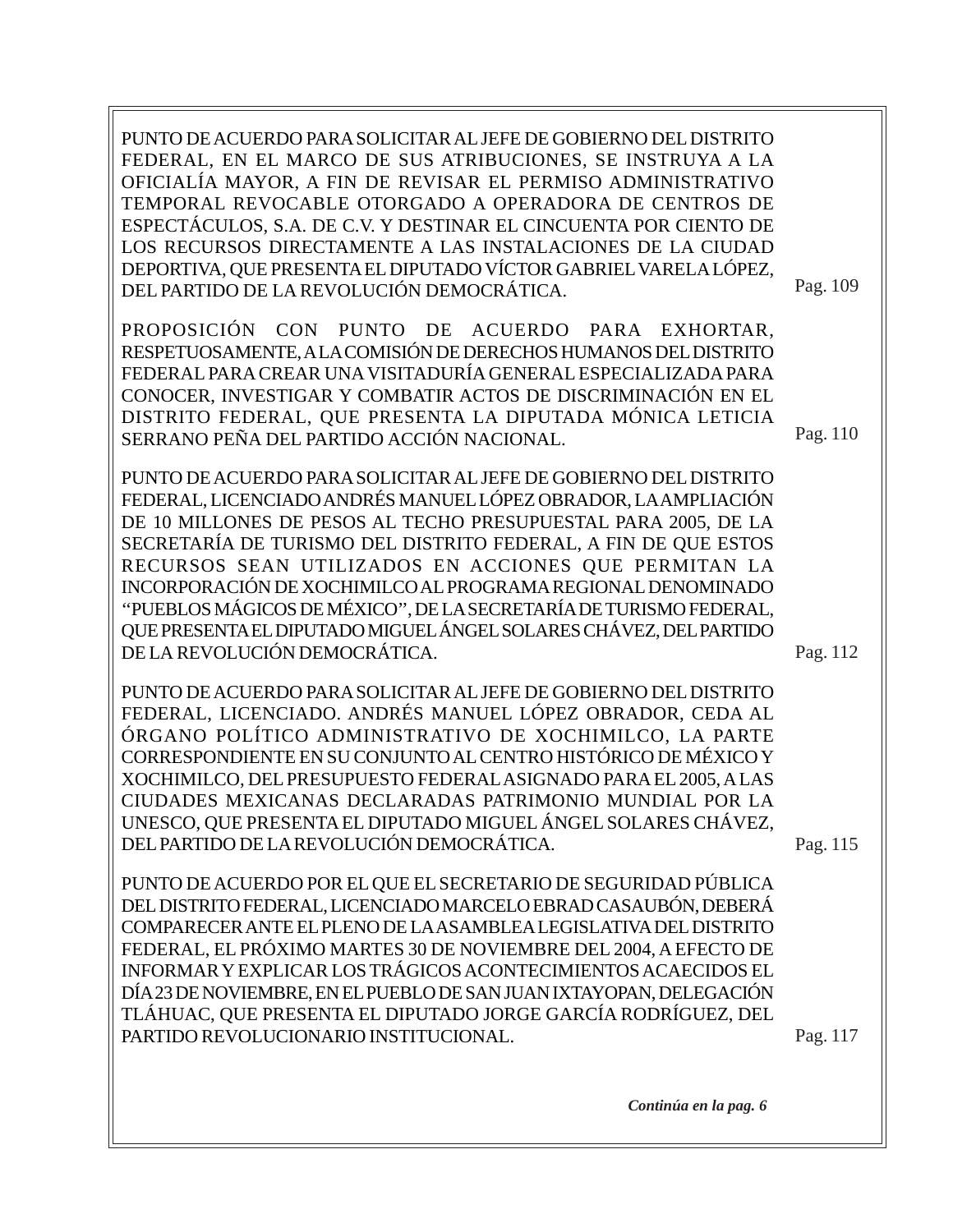PUNTO DE ACUERDO PARA QUE LA ASAMBLEA LEGISLATIVA DEL DISTRITO FEDERAL, III LEGISLATURA, REALICE UNA CAMPAÑA CONTRA LA VIOLENCIA EN EL DISTRITO FEDERAL, QUE PRESENTA LA DIPUTADA IRMA ISLAS LEÓN DEL PARTIDO ACCIÓN NACIONAL.

Pag. 119

PUNTO DE ACUERDO POR EL QUE SE CITA A COMPARECER AL LICENCIADO MARCELO EBRARD CASAUBÓN, SECRETARIO DE SEGURIDAD PÚBLICA ANTE LAS COMISIONES UNIDAS DE ADMINISTRACIÓN Y PROCURACIÓN DE JUSTICIA Y DE SEGURIDAD PÚBLICA DE LA ASAMBLEA LEGISLATIVA DEL DISTRITO FEDERAL, QUE PRESENTA EL DIPUTADO ROBERTO CARLOS REYES GÁMIZ, DEL PARTIDO DE LA REVOLUCIÓN DEMOCRÁTICA.

Pag. 122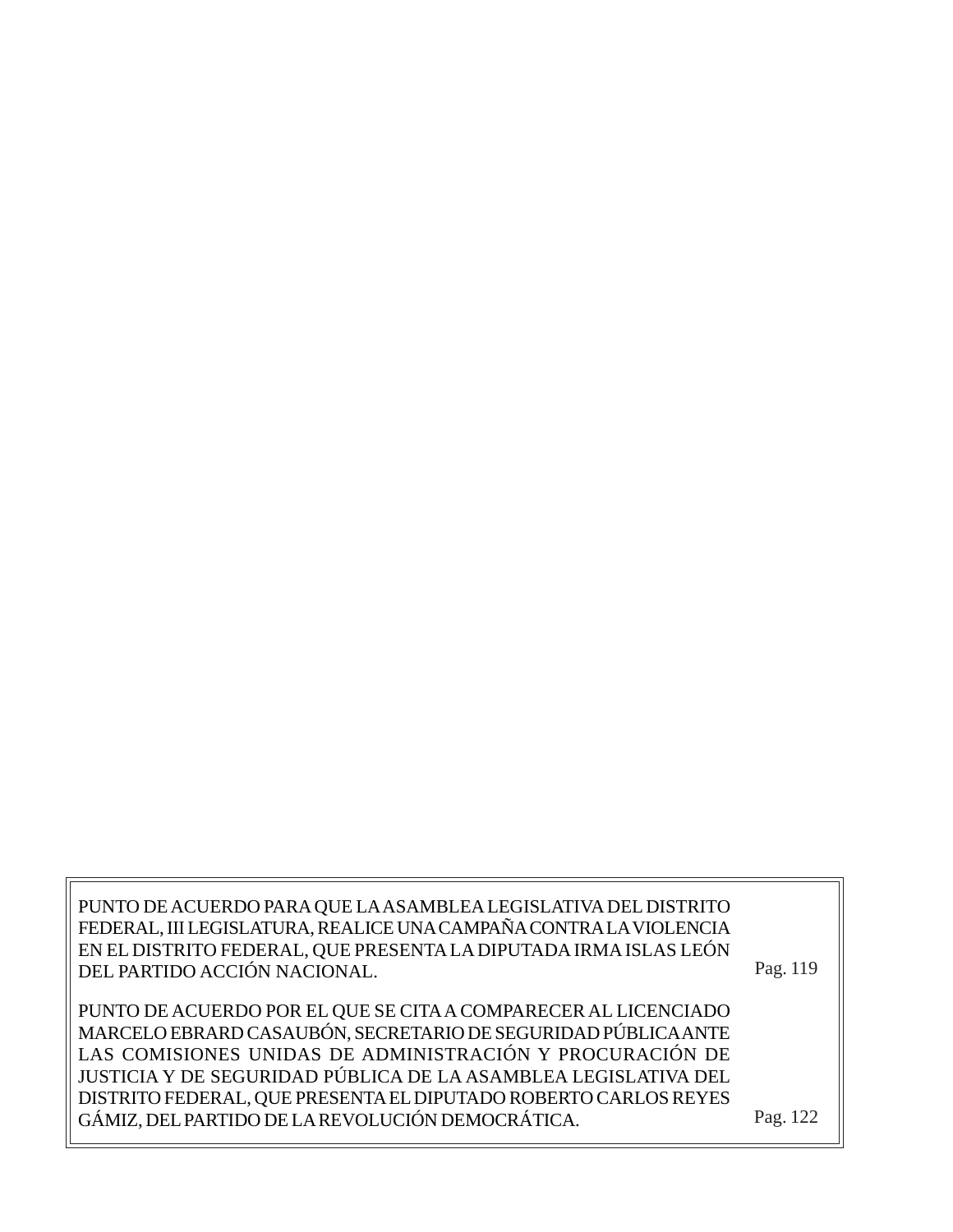# **A las 11:20 horas.**

# **LA C. PRESIDENTA. DIPUTADA IRMA ISLAS LEÓN.-** Buenos días. Proceda la secretaría a pasar lista de asistencia a los diputados.

**LA C. SECRETARIA. DIPUTADA MARÍA TERESITA DE JESÚS AGUILAR MARMOLEJO.-** Por instrucciones de la presidencia se va a proceder a pasar lista de asistencia.

# **(Lista de asistencia)**

¿Faltó alguna o algún ciudadano diputado de pasar lista de asistencia?

Diputada Presidenta, hay una asistencia de 41 diputados. Hay quórum

**LA C. PRESIDENTA.-** Se abre la sesión.

Sírvase la secretaría dar lectura al orden del día de esta sesión.

**EL C. SECRETARIO, DIPUTADO HÉCTOR GUIJOSA MORA.-** Por instrucciones de la presidencia se procede a dar lectura al

# **ORDEN DEL DÍA**

Sesión ordinaria. 25 de noviembre de 2004.

1.- Lista de asistencia

2.- Lectura del orden del día

3.- Lectura y en su caso aprobación del acta de la sesión anterior.

#### Comunicados

4.- Dos de la Comisión de Educación.

5.- Uno de las Comisiones Unidas de Asuntos Laborales y Previsión Social, Equidad y Género y de Derechos Humanos.

6.- Uno de las Comisiones Unidas de Administración Pública Local y de Asuntos Político-Electorales.

7.- Uno de las Comisiones Unidas de Administración Pública Local y de Administración y de Procuración de Justicia.

8.- Dos de la Comisión de Administración Pública Local.

# Iniciativa

9.- Iniciativa de Decreto que reforma el artículo 122 de la Constitución Política de los Estados Unidos Mexicanos, en los incisos e) y c) de la fracción V de la base primera del Apartado C y al Estatuto de Gobierno del Distrito Federal, en el artículo 42 fracciones IX y XX, artículos 43 y artículo 46 fracción IV en materia de Cuenta Pública, que presenta

el diputado Pablo Trejo, del grupo parlamentario del Partido de la Revolución Democrática.

10.- Iniciativa de reformas a la Ley para el Funcionamiento de Establecimientos Mercantiles del Distrito Federal y a la Ley de Procedimiento Administrativo, que presenta el diputado Efraín Morales Sánchez, del grupo parlamentario del Partido de la Revolución Democrática.

11.- Iniciativa de reformas a la Ley del Heroico Cuerpo de Bomberos del Distrito Federal, que presenta el diputado Francisco Rodolfo Covarrubias Gutiérrez, del grupo parlamentario del Partido de la Revolución Democrática.

12.- Iniciativa de reformas al Código Financiero del. Distrito Federal, que presenta el grupo parlamentario del Partido Acción Nacional.

13.- Iniciativa de reformas al Código Financiero del Distrito Federal, que presenta el grupo parlamentario del Partido Acción Nacional.

14.- Iniciativa de decreto por el que se reforma y adiciona el artículo 251 del Nuevo Código Penal para el Distrito Federal, que presenta el Jefe de Gobierno del Distrito Federal.

15.- Iniciativa de decreto por el que se reforman las disposiciones transitorias del diverso por el que se autoriza la regularización de los usos del suelo para los inmuebles en los que operan micros y pequeñas empresas dedicadas a actividades de comercio, industria y prestación de servicios clasificados como de bajo impacto, que presenta el Jefe de Gobierno del Distrito Federal.

16.- Iniciativa por el que se reforman diversos artículos a la Ley de Ejecución de Sanciones Penales y de la Ley Orgánica de la Administración Pública del Distrito Federal, que presenta la diputada María Gómez del Campo, del grupo parlamentario de Acción Nacional.

#### Dictámenes

17.- Discusión y en su caso aprobación del dictamen a la propuesta con punto de acuerdo donde se solicita a la Secretaría de Salud del Distrito Federal implemente un Programa de Difusión y Orientación Nutricional a la población en general, que presenta la Comisión de Salud y Asistencia Social.

18.- Discusión y en su caso aprobación del dictamen de la iniciativa con proyecto de decreto de adiciones y reformas a la Ley de Salud del Distrito Federal, que presenta la Comisión de Salud y Asistencia social.

19.- Discusión y en su caso aprobación del dictamen a la propuesta con punto de acuerdo relativo al exhorto que esta honorable Asamblea Legislativa del Distrito Federal dirija al titular de la Procuraduría General de Justicia del Distrito Federal, para adoptar el Manual para la investigación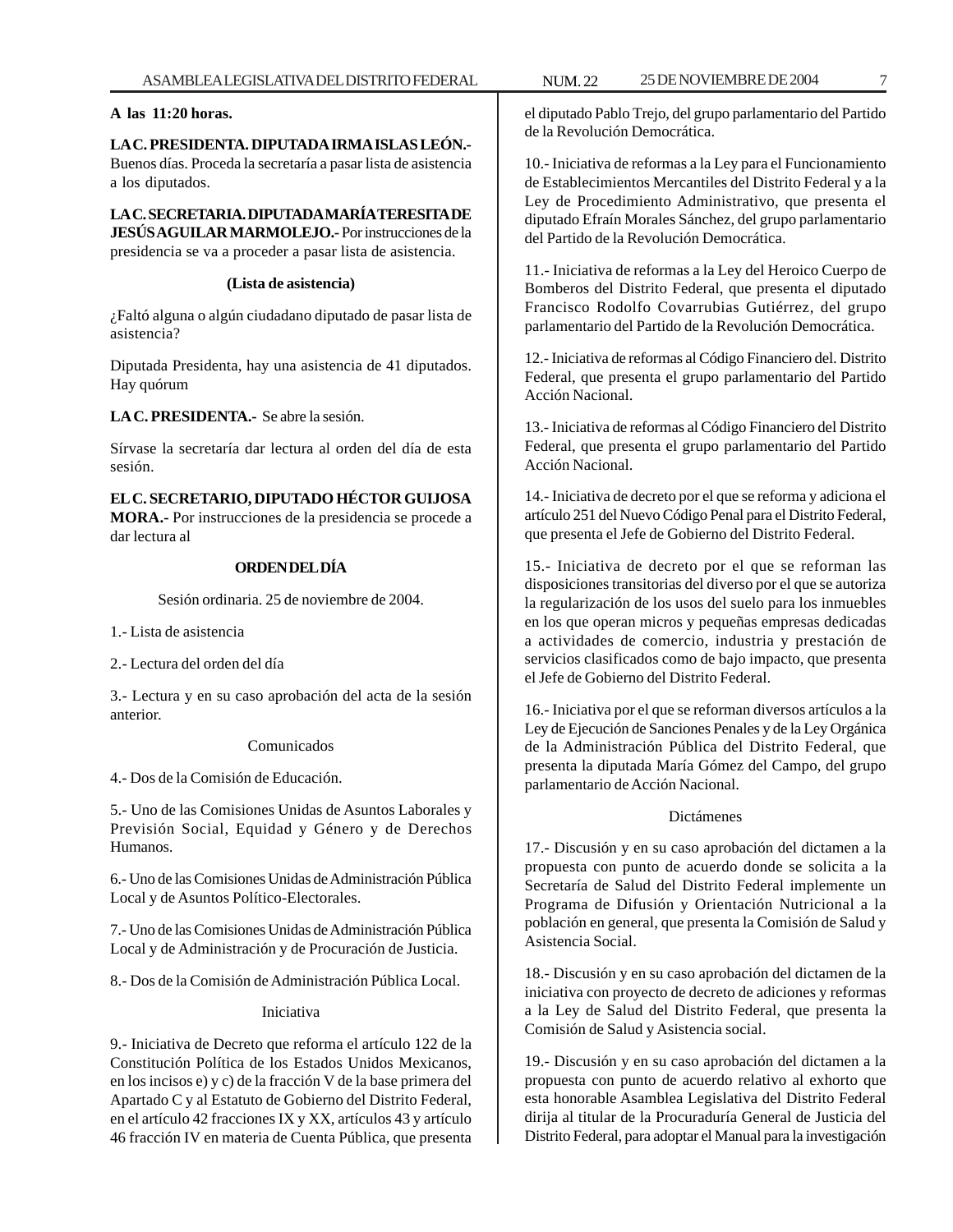y documentación eficaces de la tortura y otros tratos o penas crueles, inhumanos o degradantes, que presenta la Comisión de Derechos Humanos.

20.- Discusión y en su caso aprobación del dictamen a la propuesta con punto de acuerdo para solicitar al Gobierno del Distrito Federal cumpla los compromisos asumidos con los ex trabajadores del SUTAUR-100, que presenta la Comisión de Transporte y Vialidad.

21.- Discusión y en su caso aprobación del dictamen a la propuesta con punto de acuerdo por el que se solicita al Jefe de Gobierno del Distrito Federal, Licenciado Andrés Manuel López Obrador, implemente un programa para que se dé cumplimiento de manera eficaz a lo establecido a los artículos 16 y 103, numeral V, inciso a) del Reglamento de Tránsito del Distrito Federal, que presenta la Comisión de Transporte y Vialidad.

22.- Discusión y en su caso aprobación del dictamen a la propuesta con punto de acuerdo para que la Asamblea Legislativa del Distrito Federal haga un respetuoso exhorto al Gobierno del Distrito Federal, para abrir un espacio formal de negociación que atienda el conflicto de los ex trabajadores de Ruta 100, que presenta la Comisión de Transporte y Vialidad.

23.- Discusión y en su caso aprobación del dictamen a la propuesta con punto de acuerdo por el que se solicita al Jefe de Gobierno del Distrito Federal, Licenciado Andrés Manuel López Obrador, remita un informe sobre los vehículos asignados a la oficina del Jefe de Gobierno del Distrito Federal, que presenta la Comisión de Transporte y Vialidad.

24.- Discusión y en su caso aprobación del dictamen a la propuesta con punto de acuerdo por el cual se solicita al Gobierno del Distrito Federal se implemente el programa Un día sin auto, que presenta la Comisión de Transporte y Vialidad.

25.- Discusión y en su caso aprobación del dictamen a la proposición con punto de acuerdo para solicitar la información a la Secretaría del Medio Ambiente del Distrito Federal respecto a los recursos de erogación a través del Consejo de Estudios para la Restauración y Valoración Ambiental (CONSERVA) y los resultados alcanzados por éste, que presenta la Comisión de Preservación del Medio Ambiente y Protección Ecológica.

26.- Discusión y en su caso aprobación del dictamen a la proposición con punto de acuerdo para solicitar al Gobierno del Distrito Federal, propicie la coordinación del Distrito Federal con el Estado de México y la federación, para que a través de sus Secretarías del Medio Ambiente, se reactiven y agudicen las actividades de la Comisión Ambiental Metropolitana, que presenta la Comisión de Preservación del Medio Ambiente y Protección Ecológica.

27.- Discusión y en su caso aprobación del dictamen respecto a la proposición con punto de acuerdo para solicitar a la Secretaría del Medio Ambiente información sobre los asentamientos irregulares en el Distrito Federal, que presenta la Comisión de Preservación del Medio Ambiente y Protección Ecológica.

28.- Discusión y en su caso aprobación del dictamen a la propuesta con punto de acuerdo a fin de solicitar a la Jefatura de Gobierno del Distrito Federal, revise las condiciones de respeto a los derechos humanos en los distintos centros de reclusión que existen en el Distrito Federal, que presentan las Comisiones Unidas de Administración y Procuración de Justicia, de Derechos Humanos y de Seguridad Pública.

29.- Discusión y en su caso aprobación del dictamen con proyecto de decreto de la iniciativa por la cual se reforman y adicionan diversas disposiciones de la Ley de Ejecución de Sanciones Penales, que presenta la Comisión de Administración y Procuración de Justicia.

30.- Discusión y en su caso aprobación del dictamen con proyecto de decreto de la iniciativa que reforma y adiciona los artículos 8, 10, 10 bis, 13, 14, primer párrafo, 15, fracciones I y II, 17 y se modifica el título de la Ley de Ejecución de Sanciones Penales para el Distrito Federal, que presenta la Comisión de Administración y Procuración de Justicia.

31.- Discusión y en su caso aprobación del dictamen con proyecto de decreto a la iniciativa por el que se reforma y adiciona el artículo 278 del nuevo Código Penal para el Distrito Federal, que presenta la Comisión de Administración y Procuración de Justicia.

32.- Discusión y en su caso aprobación del dictamen con proyecto de decreto respecto a las observaciones remitidas por el Jefe de Gobierno del Distrito Federal, Licenciado Andrés Manuel López Obrador, al proyecto de decreto por el que se reforman los artículos 36, 122, párrafos segundo y cuarto, 308, 309, 311, 317, 318, 322, 329, 389 al 403, 425, primer párrafo y 549; se cambia la denominación del capítulo IV del título tercero; se adicionan los artículos 36 con párrafos segundo, tercero, cuarto y quinto, 309 con un párrafo segundo, 320 con un párrafo tercero y 434 bis y se deroga el artículo 122 párrafo tercero del Código de Procedimientos Penales para el Distrito Federal, que presentan las Comisiones Unidas de Administración y Procuración de Justicia.

#### Propuestas

33.- Con punto de acuerdo sobre Petróleos Mexicanos, que presenta el diputado Alfredo Hernández Raigosa, del grupo parlamentario del Partido de la Revolución Democrática.

34.- Con punto de acuerdo para solicitar al Jefe de Gobierno del Distrito Federal, en el marco de sus atribuciones, se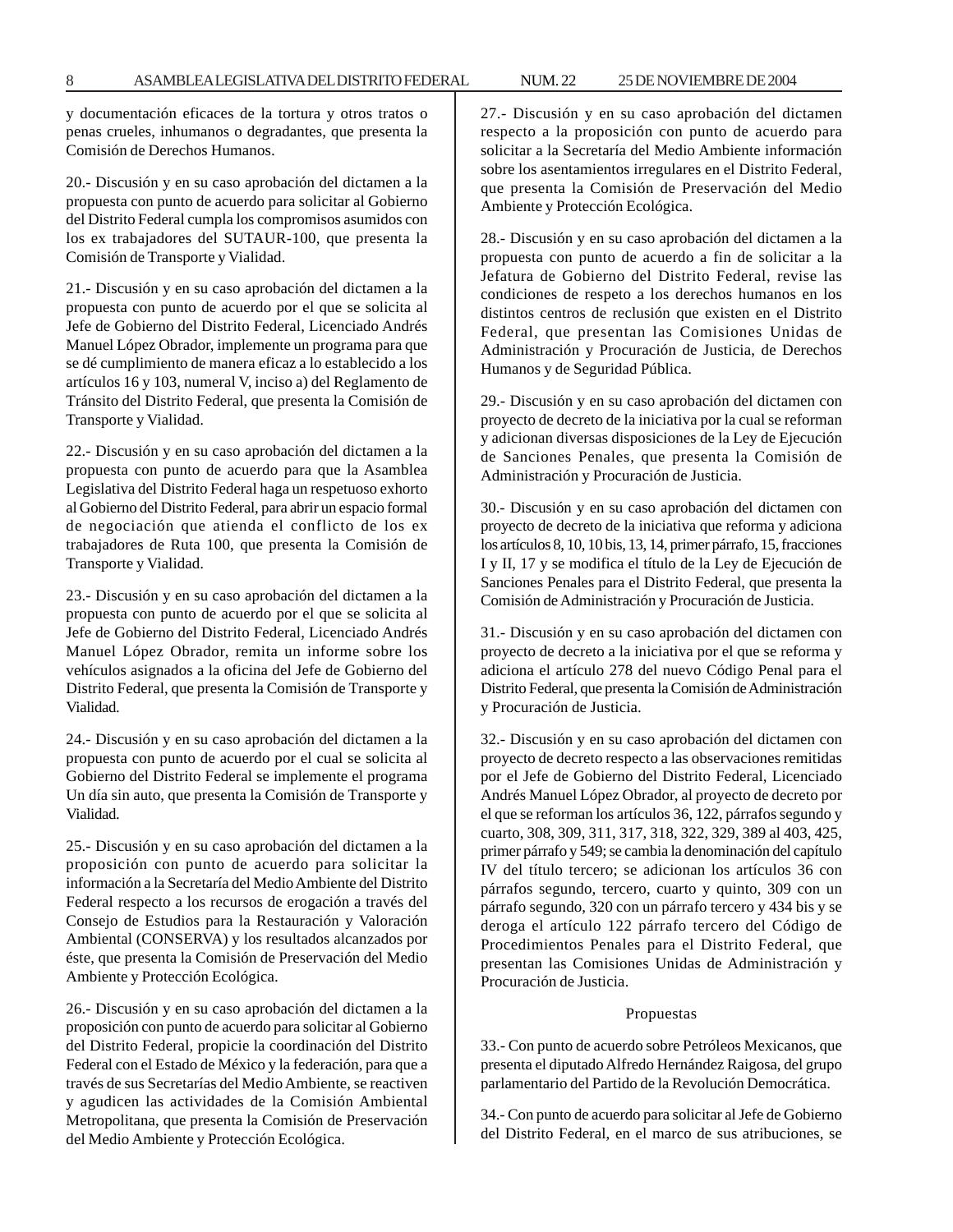instruya a la Oficialía Mayor a fin de revisar el permiso administrativo temporal revocable, otorgado a Operadora de Centros de Espectáculos, S. A. de C. V. y destinar parte de los recursos directamente a las instalaciones de la Ciudad Deportiva, que presenta el diputado Víctor Gabriel Varela López, del grupo parlamentario del Partido de la Revolución Democrática.

35.- Con punto de acuerdo para citar a comparecer al Delegado en Milpa Alta, que presenta la diputada Guadalupe Chavira de la Rosa, del grupo parlamentario del Partido de la Revolución Democrática.

36.- Con punto de acuerdo sobre el Parque Tezozomoc, de Azcapotzalco, que presenta el grupo parlamentario del Partido Verde Ecologista de México.

37.- Con punto de acuerdo sobre la Foxileche, que presenta el diputado Alfredo Hernández Raigosa, del grupo parlamentario del Partido de la Revolución Democrática.

38.- Con punto de acuerdo para pedirle al Procurador General de Justicia del Distrito Federal, maestro Bernardo Bátiz Vázquez, gire sus instrucciones a los diversos ministerios públicos para que atiendan a las personas que lo requieran durante el cambio de turno, que presenta la diputada Norma Gutiérrez de la Torre, del grupo parlamentario del Partido Revolucionario Institucional.

39.- Con punto de acuerdo relativo a la Compañía de Luz y Fuerza del Centro, que presenta la diputada María Guadalupe Chavira de la Rosa, del grupo parlamentario del Partido de la Revolución Democrática.

40.- Con punto de acuerdo sobre la Procuraduría de Justicia del Distrito Federal, que presenta el diputado Alfredo Hernández Raigosa, del grupo parlamentario del Partido de la Revolución Democrática.

41.- Con punto de acuerdo para solicitar información al Instituto de Vivienda, que presenta el grupo parlamentario del Partido Acción Nacional.

42.- Con punto de acuerdo sobre la marcha del 27 de junio, que presenta el diputado Alfredo Hernández Raigosa, del grupo parlamentario del Partido de la Revolución Democrática.

43.- Con punto de acuerdo sobre los programas sociales en el Distrito Federal, que presenta la diputada María Guadalupe Chavira de la Rosa, del grupo parlamentario del Partido de la Revolución Democrática.

44.- Con punto de acuerdo sobre la Comisión de Derechos Humanos del Distrito Federal, que presenta el grupo parlamentario del Partido Acción Nacional.

45.- Con punto de acuerdo para solicitar a la Secretaría de Educación Pública modifique el horario de entrada a las

primarias del Distrito Federal durante el invierno, que presenta el diputado Elio Bejarano Martínez, del grupo parlamentario del Partido de la Revolución Democrática.

46.- Con punto de acuerdo para solicitar al Jefe de Gobierno del Distrito Federal que incluya en el presupuesto de la Secretaría de Seguridad Pública una partida para ubicar en lugares estratégicos grupos policiales de reacción inmediata, que presenta el grupo parlamentario del Partido de la Revolución Democrática.

47.- Con punto de acuerdo sobre inseguridad pública y violencia desatada en Tláhuac, que presenta el diputado Juventino Rodríguez Ramos, del grupo parlamentario del Partido de la Revolución Democrática.

48.- Con punto de acuerdo sobre los sucesos ocurridos en la Delegación Tláhuac y la participación de la Policía Federal Preventiva, que presenta la diputada María Alejandra Barrales Magdaleno, del grupo parlamentario del Partido de la Revolución Democrática.

49.- Con punto de acuerdo para solicitar al Jefe de Gobierno del Distrito Federal, Licenciado Andrés Manuel López Obrador, la ampliación de 10 millones de pesos al techo presupuestal para el 2005 de la Secretaría de Turismo del Distrito Federal, a fin de que estos recursos sean utilizados en acciones que permitan la incorporación de Xochimilco al programa regional denominado ''Pueblos Mágicos de México'' de la Secretaría de Turismo Federal, que presenta el diputado Miguel Angel Solares Chávez, del grupo parlamentario del Partido de la Revolución Democrática.

50.- Con punto de acuerdo para solicitar al Jefe de Gobierno del Distrito Federal, Licenciado Andrés Manuel López Obrador, ceda el órgano político administrativo de Xochimilco la parte correspondiente en su conjunto al Centro Histórico de México y Xochimilco, del presupuesto federal asignado para 2005 a las ciudades declaradas Patrimonio Mundial por la UNESCO, que presenta el diputado Miguel Angel Solares Chávez, del grupo parlamentario del Partido de la Revolución Democrática.

51.- Con punto de acuerdo para que en la asignación de presupuesto para el ejercicio fiscal 2005 para la Delegación Cuauhtémoc, se considere el criterio de la población flotante, el diputado Emilio Fernández Allende, del grupo parlamentario del Partido de la Revolución Democrática.

52.- Con punto de acuerdo para que se done de manera voluntaria un día de dieta para apoyar el Teletón, que presenta el diputado José Antonio Arévalo González, del grupo parlamentario del Partido Verde Ecologista de México.

53.- Con punto de acuerdo para solicitar al C. Procurador de Justicia del Distrito Federal, maestro Bernardo Bátiz Vázquez, informe a esta Asamblea Legislativa lo referente a los asesinatos de mujeres de la tercera edad en la Ciudad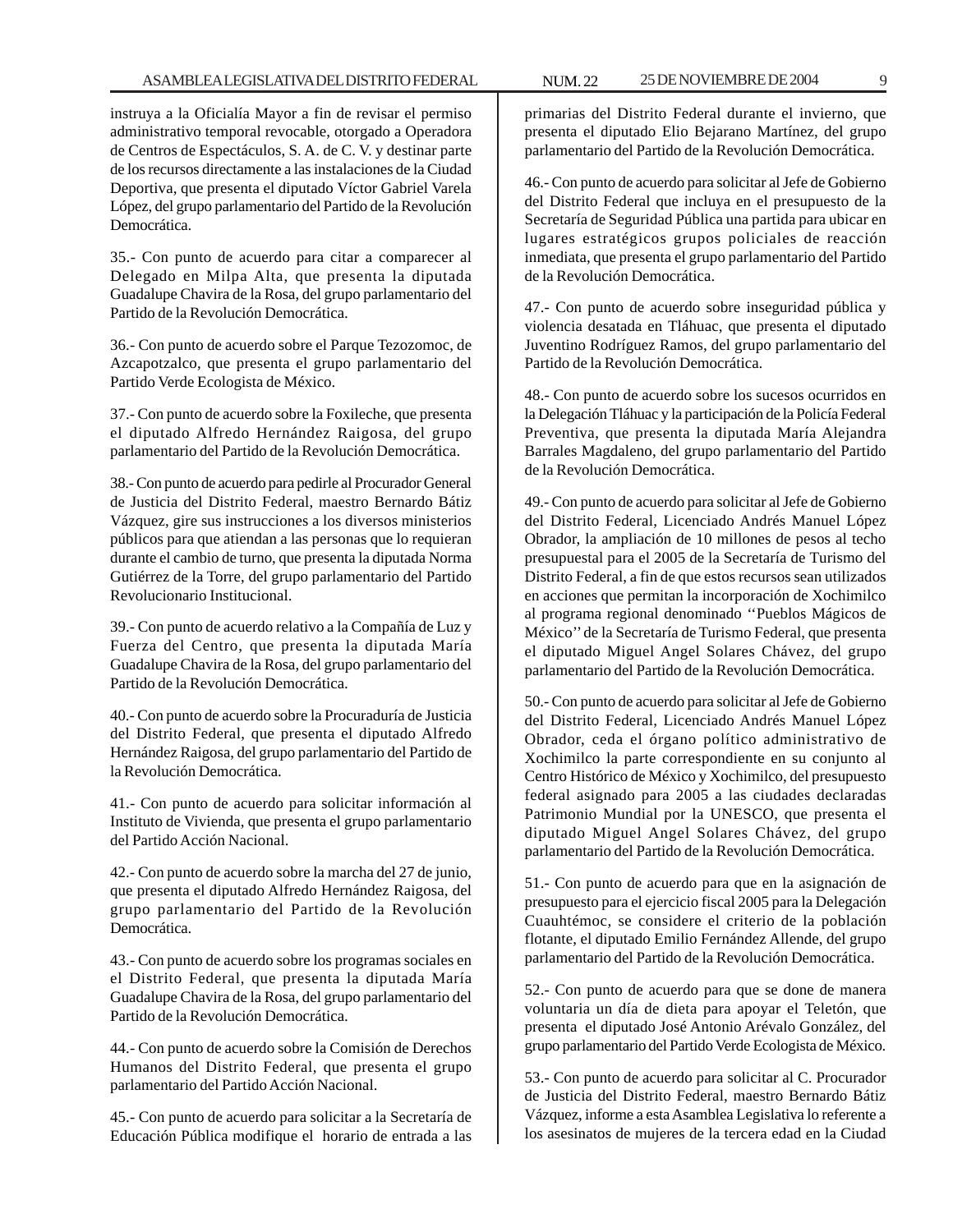10 ASAMBLEA LEGISLATIVA DEL DISTRITO FEDERAL NUM. 22 25 DE NOVIEMBRE DE 2004

de México, que presenta la diputada Norma Gutiérrez de la Torre, del grupo parlamentario del Partido Revolucionario Institucional.

54.- Con punto de acuerdo por el que se exhorta a la Jefa Delegacional, Fátima Mena, que se separe de su cargo hasta deslindar responsabilidades por los casos de corrupción y de ingobernabilidad de su demarcación, que presenta la diputada Norma Gutiérrez de la Torre, del grupo parlamentario del Partido Revolucionario Institucional.

55.- Con punto de acuerdo para que el Licenciado Marcelo Ebrard Casaubón, Secretario de Seguridad Pública del Distrito Federal, comparezca ante el pleno de la Asamblea Legislativa del Distrito Federal, el próximo martes 30 de noviembre de 2004, para informar en relación a los hechos acaecidos el día martes 23 de noviembre en el pueblo de San Juan Ixtayopan, Delegación Tláhuac, que presenta el diputado Jorge García Rodríguez, del grupo parlamentario del Partido Revolucionario Institucional.

56.- Sobre los hechos ocurridos en la Delegación Tláhuac que presenta la diputada María Guadalupe Chavira de la Rosa, del grupo parlamentario del Partido de la Revolución Democrática.

57.- Con punto de acuerdo para que la Asamblea Legislativa del Distrito Federal, III Legislatura, realice una campaña en contra de la violencia del Distrito Federal, que presenta el grupo parlamentario del Partido Acción Nacional.

58.- Con punto de acuerdo para la implementación de un programa de educación vial que presenta la diputada Lourdes Alonso Flores, del grupo parlamentario del Partido de la Revolución Democrática.

59.- Propuesta con punto de acuerdo para que la Asamblea Legislativa del Distrito Federal, se pronuncie sobre los hechos ocurridos en la Delegación Tláhuac, que presenta el diputado Carlos Reyes Gámiz, del grupo parlamentario del Partido de la Revolución Democrática.

#### Pronunciamientos

60.- Pronunciamiento sobre el plantel de la Universidad Autónoma Metropolitana en Cuajimalpa, que presenta la diputada Araceli Vázquez Camacho, del grupo parlamentario del Partido de la Revolución Democrática.

#### Efemérides

61.- Sobre el Día Internacional para la Eliminación de la Violencia Contra la Mujer, que presentan distintos grupos parlamentarios.

62.- Por el LXXXVII Aniversario de la Declaración del Desierto de los Leones, como el primer Parque Nacional de la República Mexicana, que presenta la diputada María Araceli Vázquez Camacho, del grupo parlamentario del Partido de la Revolución Democrática.

63.- Sobre el Día del Peatón que presenta la diputada Martha Teresa Delgado Peralta, diputada independiente.

Cumplida su instrucción, diputada Presidenta.

**LA C. PRESIDENTA.-** Gracias, señor Secretario. Se solicita a la Secretaría dar cuenta a la Asamblea con el acta de la sesión anterior.

**EL C. DIPUTADO ALFREDO HERNÁNDEZ RAIGOSA (Desde su curul).-** Diputada Presidenta.

LA C. PRESIDENTA.- ¿Con qué objeto, diputado?

**EL C. DIPUTADO ALFREDO HERNÁNDEZ RAIGOSA (Desde su curul).-** Solicitaría pudiera inscribir en la orden del día, porque no lo oí anotado, el dictamen que fue registrado el día 23 del 11 del 04 a las 16:08 de ese día, en relación a la iniciativa de Ley de Seguridad Privada para el Distrito Federal, el cual hemos aquí verificado con el señor Coordinador de su grupo parlamentario para efectos de que pudiera ser inscrito en la orden del día.

**LA C. PRESIDENTA.-** Esta presidencia informa al diputado solicitante y a la Asamblea, que el orden del día no está a consideración del Pleno, es solamente para darle lectura, y solicitaría a la Secretaría para mayor abundamiento, dar lectura a los artículos 90 y 92 del Reglamento para el Gobierno Interior de esta Asamblea.

**LA C. SECRETARIA.-** Por instrucciones de la presidencia, se dará lectura al artículo 90 y 92.

Artículo 90.- ''Las iniciativas, peticiones, proposiciones o denuncias que algún diputado desea someter a conocimiento del pleno, deberán inscribirse ante la Mesa Directiva para su inclusión en el orden del día por lo menos con 24 horas antes de la fijada para el inicio de la sesión, preferentemente a través del Coordinador del grupo parlamentario. Sólo aquéllas que revisen carácter de urgente y así lo determine el Pleno, podrán presentarse sin haber sido previamente inscritas y se desahogarán con posterioridad a las previamente registradas''.

Artículo 92.- ''El Presidente, en este caso la Presidenta, deberá reunirse antes de que cada sesión con los integrantes de la Mesa Directiva para complementar en su caso el orden del día elaborado en consulta con la Comisión de Gobierno y para ordenar el desahogo de los asuntos en el curso de la sesión''.

Cumplida su instrucción, señora Presidenta.

**LA C. PRESIDENTA.-** Gracias, diputada Secretaria. En tal sentido, solicito dar cuenta a la Asamblea con el acta de la sesión anterior.

**EL C. DIPUTADO ALFREDO HERNÁNDEZ RAIGOSA (Desde su curul).-** Presidenta, por favor.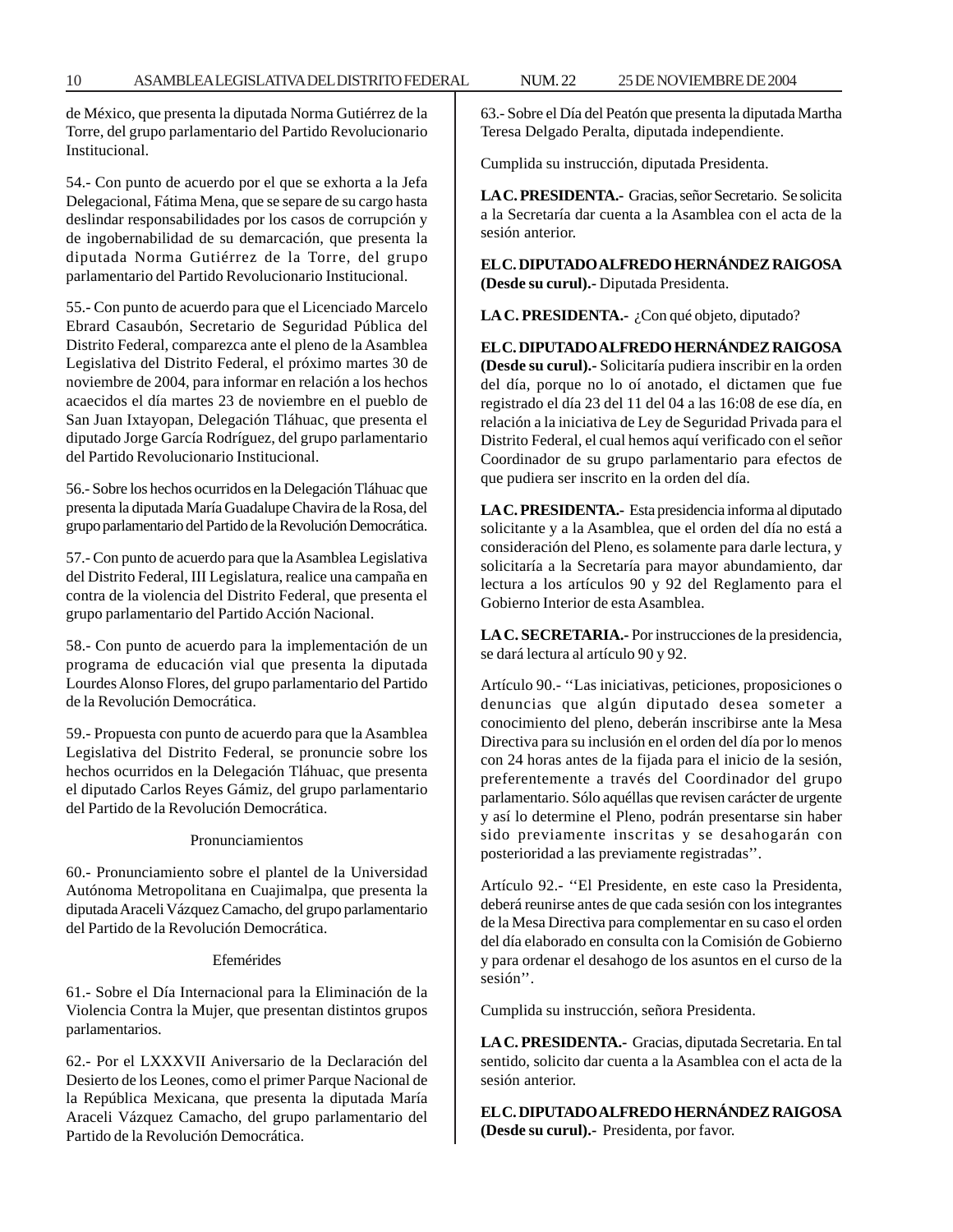**LA C. PRESIDENTA.-** ¿Con qué objeto? ¿Cuál de los dos diputados?

¿Con qué objeto, diputado Reyes Gámiz?

**EL C. DIPUTADO ROBERTO CARLOS REYES GÁMIZ (Desde su curul).-** Sí el señalamiento que el diputado Raigosa plantea no se circunscribe a los artículos que usted ha planteado. Él señala que inscribe en tiempo y forma un dictamen para que sea considerado en la orden del día y eso es lo que estamos solicitando.

**LA C. PRESIDENTA.-** Gracias, diputado. Yo solicitaría que me funden jurídicamente la solicitud para en este momento inscribir un punto cuando la orden del día no está a consideración del Pleno y cuando esta presidencia estuvo hoy una hora antes y no llegó ningún diputado a solicitar ningún punto a la orden del día.

Si me pueden fundar la solicitud para que esta presidencia resuelva conforme a las leyes que rigen nuestra actuación.

# **EL C. DIPUTADO ALFREDO HERNÁNDEZ RAIGOSA (Desde su curul).-** Si me permite la señora Presidenta.

Este dictamen fue entregado en tiempo y forma conforme lo marcan el proceso parlamentario, la costumbre, las prácticas, y aquí está el acuse de recibido del presente dictamen. Sin embargo, no voy a insistir en ese mecanismo.

Le voy a pedir de favor que conforme lo marca el artículo 90 fracción II, ponga a consideración si se acepta al Pleno la inclusión en la orden del día del presente dictamen.

**LA C. PRESIDENTA.-** Sí, diputado. Primero le diré que el artículo 90 no tiene fracciones, no sé a cuál fracción II se refiera usted.

**EL C. DIPUTADO ALFREDO HERNÁNDEZ RAIGOSA (Desde su curul).-** Párrafo, párrafo segundo.

**LA C. PRESIDENTA.-** Y en segunda, le diría que el artículo 90 habla solamente de cuatro tipos de documentos: iniciativas, peticiones, proposiciones o denuncias; y usted se está refiriendo a un dictamen.

Sí, diputado Reyes Gámiz.

# **EL C. DIPUTADO ROBERTO CARLOS REYES GÁMIZ**

**(Desde su curul).-** Sí, a nombre del grupo parlamentario, queremos solicitar que fundado en el artículo 95 dé curso al Pleno de esta Asamblea de consultar la posibilidad de que sea con carácter extraordinario incorporado este dictamen, a pesar de que se cubrieron en tiempo y forma los procedimientos de su inscripción.

He de recordar que esta Asamblea ha tomado en otras ocasiones la posibilidad, por práctica parlamentaria, de que ocurra lo que aquí estamos nosotros planteando.

**LA C. PRESIDENTA.-** Sí, diputado. Con todo respeto, el artículo 95, que además solicitaré a la Secretaria que dé lectura, no aplica en este caso. Está hablando de casos de urgente y obvia resolución, no es ese el caso.

Yo para ilustrar a la Asamblea les diría que esta presidencia ha recibido en tiempo y forma la solicitud de inscribir 9 dictámenes de diferentes Comisiones y que los Presidentes saben que se subirán al Pleno el martes de la próxima sesión.

Asimismo, esta presidencia no tiene acuse alguno de recibo para inscribir el dictamen que hoy se está solicitando.

Le pido a la secretaría dé lectura al artículo 95, por favor.

**EL C. DIPUTADO ALFREDO HERNÁNDEZ RAIGOSA (Desde su curul).-** ¿Me permite, Presidenta, antes de que dé lectura?

**LA C. PRESIDENTA.-** Primero le va a dar lectura, diputado.

**LA C. SECRETARIA.-** Cumpliendo con las instrucciones de la Presidenta, se dará lectura al Artículo 95.- ''Las sesiones se desarrollarán de conformidad con el orden del día elaborado por la Mesa Directiva en consulta con la Comisión de Gobierno, y se desahogarán de igual manera los asuntos que presentan los diputados o los grupos parlamentarios con carácter urgente o extraordinario que así sean aceptados por el Pleno''.

LA C. PRESIDENTA.- Gracias, diputada. ¿Con qué objeto, diputado Reyes Gámiz?

**EL C. DIPUTADO ROBERTO CARLOS REYES GÁMIZ (Desde su curul).-** A reserva de ahorita mismo podérselo manifestar por escrito, la inscripción de este dictamen, que insisto, se hizo en tiempo y forma y que no ha sido considerado por esta presidencia, el grupo parlamentario del PRD le hará llegar a usted en estos momentos un escrito para solicitarle, con base en este artículo, el carácter extraordinario para que sea inscrito en el orden del día y en todo caso lo pueda usted poner a consideración de este Pleno para determinar si se acepta o no.

**LA C. PRESIDENTA.-** Yo le diría diputado, con todo respeto, que este artículo no aplica y yo insisto que esta presidencia no tiene acuse de recibo de oficio alguno donde se haya inscrito en tiempo y forma o se haya solicitado inscribirlo para análisis y discusión el dictamen.

Yo les pediría, esta presidencia tiene la facultad de tomar la decisión de continuar con el orden del día, les pediría que sea la última intervención para poder continuar.

**EL C. DIPUTADO ROBERTO CARLOS REYES GÁMIZ (Desde su curul).-** Señora Presidenta.

**EL C. DIPUTADO ALFREDO HERNÁNDEZ RAIGOSA (Desde su curul).-** Presidenta.

**LA C. PRESIDENTA.-** ¿Quién de los dos va a hablar?

Sí. El diputado Hernández Raigosa.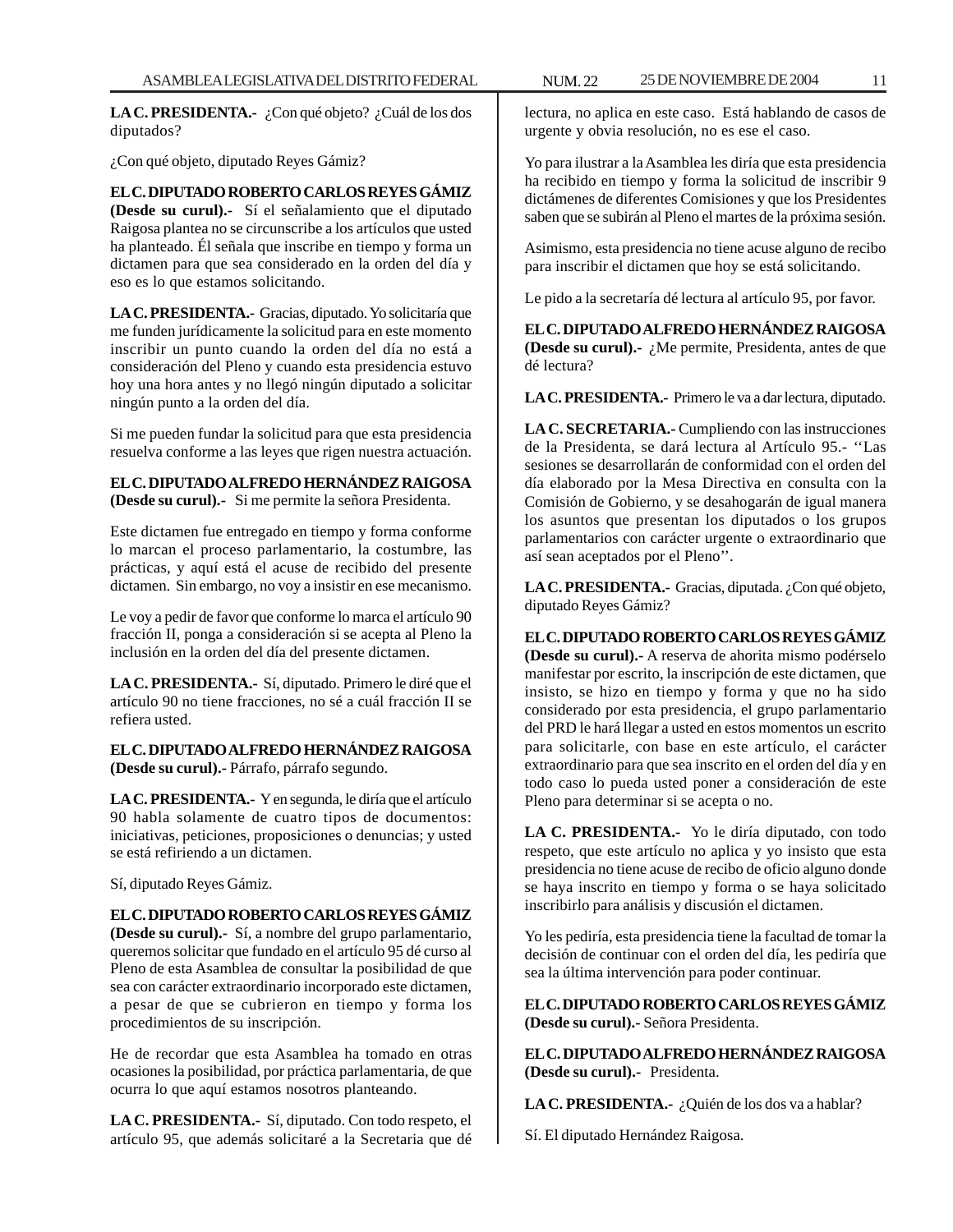**EL C. DIPUTADO ALFREDO HERNÁNDEZ RAIGOSA (Desde su curul).-** Solamente le quiero aclarar con todo el respeto que me merece, porque me da la impresión que no está usted respetando la institucionalidad y la investidura que tiene.

Este dictamen, de acuerdo a las prácticas parlamentarias, a lo que se ha hecho cotidianamente, se ha presentado con la firma de acuse de recibido, aquí lo tengo, no le estoy mintiendo, y me parece que usted no está debidamente informada, pero además le voy a decir otra cosa; hay varios dictámenes que presenta la Comisión en Comisiones Unidas con la de Derechos Humanos y otras, que tiene las mismas características. Sin embargo, en aras de la prudencia y de la tolerancia, omito y declino la presentación del dictamen para no avalar un atropello de parte de la Mesa Directiva a un derecho que está plasmado en la ley y que está garantizado en este documento y le pido a mi Coordinador que declinemos el dictamen y que lo presentemos en la sesión próxima.

Muchas gracias.

**LA C. PRESIDENTA.-** Gracias, diputado. Esta presidencia, para ilustrar a la Asamblea, hace del conocimiento que el trámite del dictamen de referencia no ha sido agotado, porque no adjunta un voto particular que varios diputados de oposición avisaron que se presentaría.

Se solicita a la secretaría dar cuenta a la Asamblea con el acta de la sesión anterior.

**LA C. SECRETARIA.-** Diputada Presidenta, esta Secretaría le informa que ha sido distribuida el acta de la sesión anterior a los Coordinadores de los grupos parlamentarios, por lo que se solicita su autorización para preguntar a la Asamblea si es de aprobarse.

**LA C. PRESIDENTA.-** Adelante, diputada.

**LA C. SECRETARIA.-** Está a consideración el acta.

No habiendo quien haga uso de la palabra, en votación económica, se pregunta a la Asamblea si es de aprobarse el acta de referencia.

Los que estén por la afirmativa, sírvanse manifestarlo poniéndose de pie.

Los que estén por la negativa, sírvanse manifestarlo poniéndose de pie.

Aprobada el acta, diputada Presidenta.

# *ACTA DE LA SESIÓN CELEBRADA EL DÍA MARTES VEINTITRÉS DE NOVIEMBRE DEL AÑO DOS MIL CUATRO.*

# *PRESIDENCIA DE LA DIPUTADA IRMA ISLAS LEÓN*

*En la Ciudad de México Distrito Federal, siendo las once horas con quince minutos del día martes veintitrés de* *noviembre del año dos mil cuatro, con una asistencia de 37 Diputadas y Diputados, la presidencia declaró abierta la sesión. Se procedió a dar lectura al orden del día. En votación económica se aprobó el acta de la sesión anterior.*

*La secretaría dio lectura a un comunicado de la Comisión de Vivienda mediante el cual se excusa de analizar y dictaminar la iniciativa de Ley de Ruido Ambiental turnada a las Comisiones Unidas de Preservación del Medio Ambiente y Protección Ecológica y de Vivienda, presenta el 21 de septiembre del año en curso, por la diputada Sara Guadalupe Figueroa Canedo. La presidencia ordenó retirar el turno de dicha iniciativa a la Comisión de Vivienda, manteniéndose el turno a la Comisión de Preservación del Medio Ambiente y Protección Ecológica; tomar nota la secretaría e instruyó a la Coordinación de Servicios Parlamentarios para la elaboración de las comunicaciones correspondientes.*

*La presidencia informo de la recepción de un comunicado de la Comisión de Fomento Económico, mediante el cual solicita la ampliación del plazo para analizar y dictaminar la propuesta con punto de acuerdo mediante el cual se solicita que el Secretario de Gobierno del Distrito Federal y los Jefes Delegacionales, ordenen a los propietarios de los giros mercantiles con Licencia de Funcionamiento tipo ''A'' y ''B'', de impacto vecinal y zonal, que prestan los servicios de música viva , grabada o video grabada con venta de bebidas alcohólicas, que la apertura de la pista de baile se inicie a las 22:00 horas; la autoridad deberá verificar la autenticidad de las bebidas alcohólicas de las barras libres e impedir y denunciar el consumo y tráfico de drogas, en los establecimientos denominados ''antros''. En votación económica se aprobó la prórroga y se ordenó hacerlo del conocimiento del titular de la Comisión de Fomento Económico.*

*Posteriormente se informó de la recepción de un comunicado de la Diputada María Guadalupe Chavira de la Rosa, del grupo parlamentario del Partido de la Revolución Democrática, mediante el cual manifiesta su preocupación sobre la colocación discrecional de los candados inmovilizadotes por parte de los operarios del Programa de Ordenamiento Vial; la Asamblea quedó debidamente enterada.*

*La presidencia ordenó la lectura de un comunicado del Diputado José Medel Ibarra, del grupo parlamentario del Partido Revolucionario Institucional, a través del cual hace del conocimiento el hostigamiento y acoso que están siendo objeto elementos de la Policía Bancaria Industrial por parte del Director General, Primer Superintendente Juan Jaime Alvarado Sánchez. La Asamblea quedó debidamente enterada.*

*Acto seguido la secretaria dio cuenta de dos comunicados del Licenciado Humberto Aguilar Coronado,*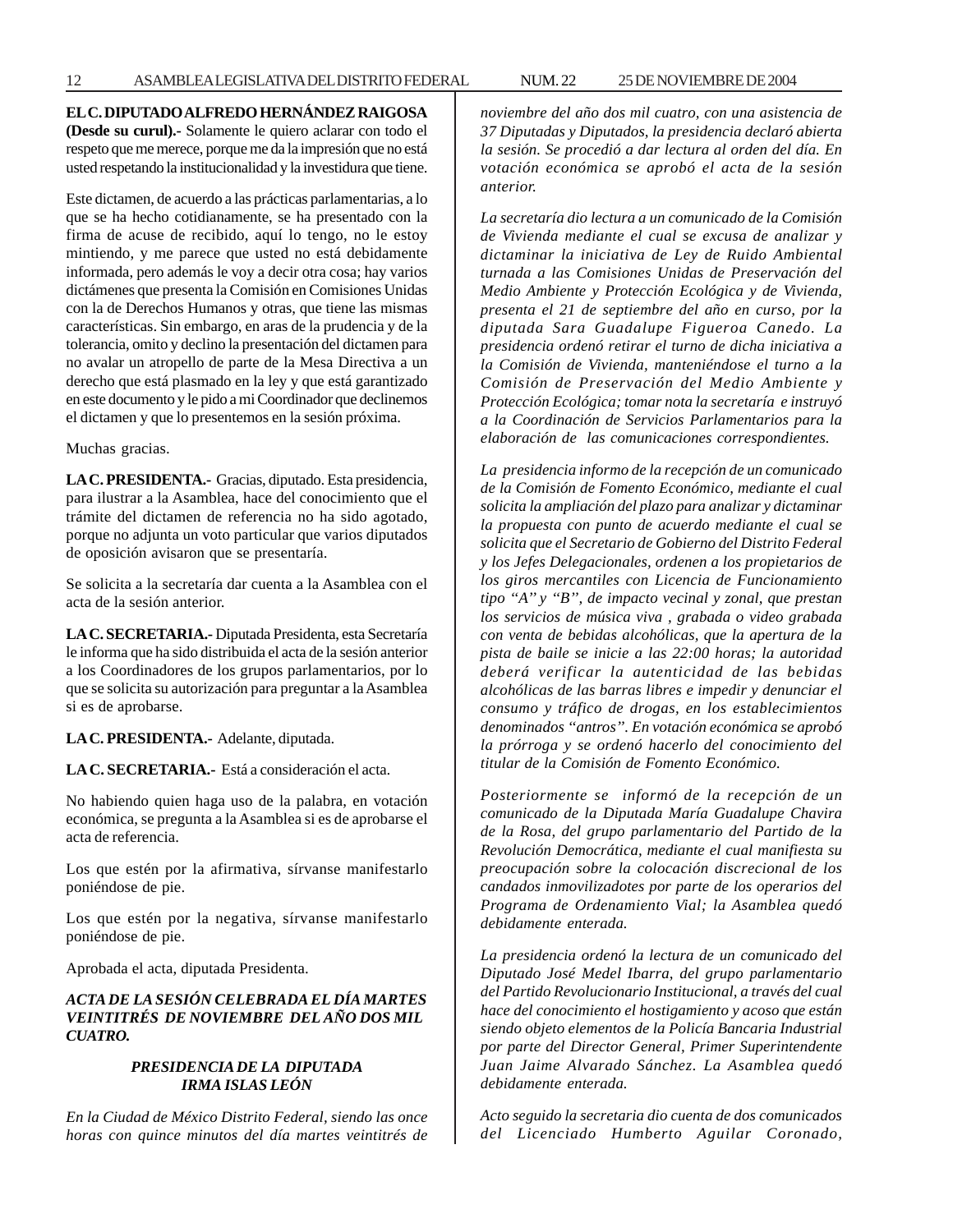*Subsecretario de Enlace Legislativo; el primero mediante el cual se remite copia del Oficio S00/584/04 suscrito por el Licenciado Ernesto Enríquez Rubio, Comisionado Federal para la Protección contra Riesgos Sanitarios de la Secretaría de Salud, a través del cual da respuesta al punto de acuerdo en el que se solicita a esa Dependencia realizar un estudio detallado de los efectos que podrían tener en los seres vivos las radiaciones emitidas por las antenas de telefonía celular; se ordenó hacerlo del conocimiento de la Comisión de Salud y Asistencia Social, Uso y Aprovechamiento de Bienes y Servicios Públicos y Desarrollo e Infraestructura Urbana. El segundo comunicado remite copia del Oficio 1.0/264/2004 suscrito por el Licenciado Fernando Portilla Higareda, Director General de la Comisión para la Regularización de la Tenencia de la Tierra, así como el anexo que en el mismo se menciona, mediante los cuales da respuesta la punto de acuerdo , por el que se solicita a ese organismo revisar con detenimiento los casos en trámite, y no otorgar documento que legitime la propiedad cuando se trate de asentamientos humanos en suelo de conservación. Se ordenó remitir al Diputado Efraín Morales Sánchez.*

*Por instrucciones de la presidencia, la Secretaria dio lectura a un comunicado del Maestro Bernardo Bátiz Vázquez, Procurador General de Justicia del Distrito Federal; mediante el cual da respuesta al punto de acuerdo aprobado por el Pleno de la Asamblea Legislativa del Distrito Federal, relativo a que este órgano cite a comparecer al Secretario de Gobernación, Santiago Creel Miranda, así como al Licenciado Carlos Salinas de Gortari, en el contexto de las investigaciones emprendidas por la dependencia en el deslinde de responsabilidades sobre los nexos de Carlos Ahumada Kurtz; se ordenó remitirlo al Diputado Alfredo Hernández Raigosa.*

*La presidencia hizo del conocimiento que se recibió un comunicado de la Licenciada Thalía Lagunas Aragón, Subsecretaria de Finanzas del Gobierno del Distrito Federal; mediante el cual da respuesta al Dictamen aprobado el 4 de noviembre del año en curso por el que se solicita al Secretario de Finanzas del Gobierno del Distrito Federal, amplié la información acerca de los recursos provenientes del Fideicomiso para la Infraestructura de los Estados (FIES) durante el año 2003; se ordenó remitirlo a las Comisiones de Hacienda y de Presupuesto y Cuenta Pública.*

*Continuando con el orden del día se presentó una iniciativa de reformas a la Ley de Régimen Patrimonial y del Servicio Público para el Distrito Federal; se concedió el uso de la tribuna al Diputado Arturo Escobar y Vega, del grupo parlamentario del Partido Verde Ecologista de México. Se ordenó insertar el texto íntegramente en el Diario de los Debates, se turnó para su análisis y dictamen a la Comisión de Administración Pública Local.*

*La presidencia concedió la palabra a la Diputada María Gabriela González Martínez, del grupo parlamentario del* *Partido Acción Nacional, para presentar una iniciativa de reformas a la Ley de Salvaguarda del Patrimonio Urbanístico para el Distrito Federal. Se ordenó insertar el texto íntegro en el Diario de los Debates y se turnó para su análisis y dictamen a las Comisiones Unidas de Desarrollo e Infraestructura Urbana y Cultura.*

*Posteriormente se concedió la palabra al Diputado José de Jesús López Sandoval, del grupo parlamentario del Partido Acción Nacional; quien presentó una iniciativa de reformas y adiciones al Nuevo Código Penal para el Distrito Federal.*

#### *PRESIDENCIA DEL DIPUTADO ELIO RAMÓN BEJARANO MARTÍNEZ*

*Se ordenó insertar el texto íntegro de la iniciativa en el Diario de los Debates y se turnó para su análisis y dictamen a la Comisión de Administración y Procuración de Justicia.*

*La presidencia anunció la presentación de una iniciativa de reformas a la Ley de Seguridad Pública del Distrito Federal, concediendo la palabra a la Diputada Irma Islas León, del grupo parlamentario del Partido Acción Nacional. Se ordenó insertar el texto de la iniciativa íntegramente en el Diario de los Debates y se turnó para su análisis y dictamen a la Comisión de Seguridad Pública.*

*Acto continuo se concedió la palabra al Diputado Obdulio Ávila Mayo, del grupo parlamentario del Partido Acción Nacional para presentar una iniciativa de Reformas a la Ley de Desarrollo Urbano del Distrito Federal, se ordenó insertar el texto de la iniciativa en el Diario de los Debates y se turnó para su análisis y dictamen a la Comisión de Desarrollo e Infraestructura Urbana.*

*Continuando con el orden de día establecido se concedió la palabra al Diputado Jorge Alberto Lara Rivera, del grupo parlamentario del Partido Acción Nacional; para presentar una iniciativa de Ley de Sistemas de Impugnación. Se ordenó insertar el texto íntegramente en el Diario de los Debates y se turnó para sus análisis y dictamen a la Comisión de Asuntos Político-Electorales.*

*A continuación se presentó una iniciativa de reformas a la Ley del Servicios Público de Carrera del Distrito Federal, se concedió el uso de la tribuna a la Diputada María Guadalupe Chavira de la Rosa, del grupo parlamentario del Partido de la Revolución Democrática. Se turno para su análisis y dictamen a las Comisiones Unidas de Administración Pública Local y de Estudios Legislativos y Prácticas Parlamentarias.*

*La presidencia a nombre de la Asamblea, dio la bienvenida al Medallista Paraolímpico de Natación, Juan*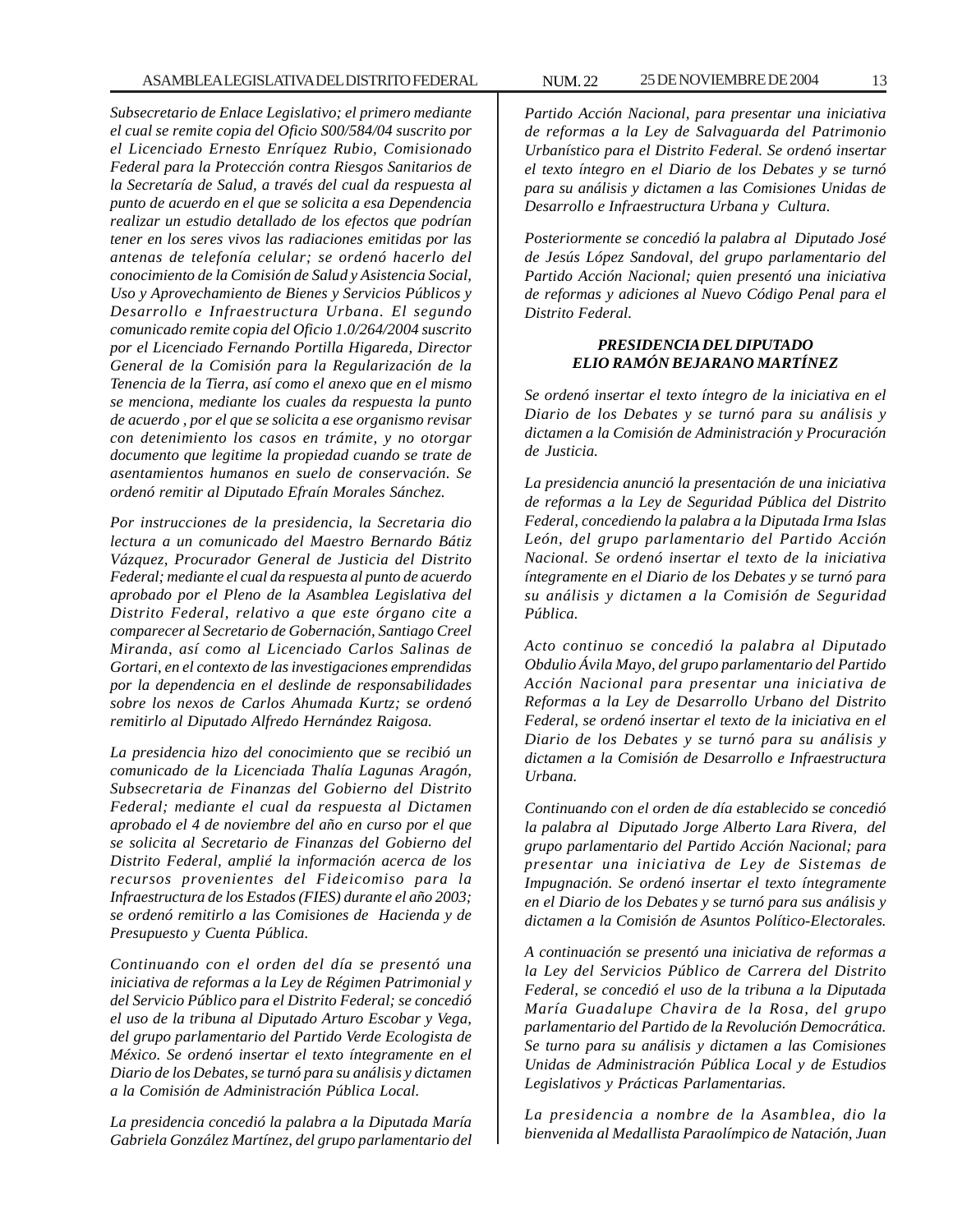*Ignacio Reyes González, ganador de Medalla de Oro y Record Mundial y de Medalla de Bronce de los Juegos Paraolímpicos de Atenas 2004 y a su familia.*

*Posteriormente se concedió la palabra a la Diputada Sara Guadalupe Figueroa Canedo, del grupo parlamentario del Partido Verde Ecologista de México, para presentar una iniciativa de reformas y adiciones a la Ley de Transporte y Vialidad del Distrito Federal; así mismo solicitó inscribir el texto íntegramente en el Diarios de los Debates. Se turnó para su análisis y dictamen a la Comisión de Transporte y Vialidad.*

*En otro punto del orden del día se presentó una iniciativa de reformas y adiciones a la Ley Orgánica de la Administración Pública del Distrito Federal y a la Ley Ambiental del Distrito Federal, se concedió el usos de la tribuna al Diputado Christian Martín Lujano Nicolás, del grupo parlamentario del Partido Acción Nacional, quien solicitó insertar el texto íntegro al Diario de los Debates.*

#### *PRESIDENCIA DEL DIPUTADO VÍCTOR GABRIEL VARELA LÓPEZ*

*Se turnó para su análisis y dictamen a la Comisión de Administración Pública Local y de Preservación del Medio Ambiente y Protección Ecológica.*

*Acto continuo se presentó para su discusión y en su caso aprobación el dictamen de la Comisión de Educación a la propuesta con punto de acuerdo para solicitar al Jefe de Gobierno del Distrito Federal, que se instrumenten las acciones necesarias en coordinación con el Centro Nacional de Evaluación para la Educación Superior (CENEVAL), con la finalidad de que el centro supracitado evalúe a los estudiantes egresados de las escuelas preparatorias del Gobierno del Distrito Federal. En votación económica se dispensó la lectura, se concedió la palabra al Diputado Rigoberto Fidencio Nieto López para fundamentar el dictamen. La presidencia concedió la palabra hasta por diez minutos para razonar su voto a la Diputada María Gabriela González Martínez, del grupo parlamentario del Partido Acción Nacional y al Diputado Elio Ramón Bejarano Martínez, del grupo parlamentario del Partido de la Revolución Democrática. En votación nominal en lo general y en lo particular en un solo acto con 30 votos a favor, 19 votos en contra y 1 abstención, se aprobó el dictamen. Se ordenó hacerlo del conocimiento de la Diputada María Gabriela González Martínez.*

*En el siguiente punto del orden del día se presentó para su discusión y en su caso aprobación un dictamen de la Comisión de Educación a la propuesta con punto de acuerdo por el cual se solicita al Rector de la Universidad de la Ciudad de México Ing. Manuel Pérez Rocha, un informe integral que incluya: aplicación de presupuesto detallado por capítulo y partida de los recursos* *destinados, plantilla de docentes; personal administrativo, funciones y atribuciones; régimen laboral; si cuentan con órganos de gobierno y su funcionamiento; matrícula por generación especificando licenciatura y postgrado, y se solicita la creación de una subcomisión que investigue el funcionamiento de la entidad paraestatal del Distrito Federal Universidad de la Ciudad de México; en votación económica se dispensó la lectura, se concedió la tribuna para fundamentar el dictamen, al Diputado Rigoberto Fidencio Nieto López a nombre de la comisión dictaminadora. Se concedió la palabra hasta por diez minutos para razonar su voto a la Diputada María Gabriela González Martínez, del grupo parlamentario del Partido Acción Nacional y al Diputado Miguel Ángel Solares Chávez, del grupo parlamentario del Partido de la Revolución Democrática; para rectificación de hechos se concedió el uso de la palabra hasta por cinco minutos al Diputado Jorge Alberto Lara Rivera, del grupo parlamentario del Partido Acción Nacional y al Diputado Elio Ramón Bejarano Martínez, del grupo parlamentario del Partido de la Revolución Democrática; y por alusiones personales hasta por cinco minutos al Diputado Jorge Alberto Lara Rivera. En votación nominal en lo general y en lo particular en un solo acto con 31 votos a favor, 21 en contra y 1 abstención, se aprobó el dictamen. Se ordenó hacerlo del conocimiento de la Diputada María Gabriela González Martínez.*

*El siguiente tema a tratar en el orden del día fue la discusión y en su caso aprobación del dictamen a la propuesta con punto de acuerdo para que esta Asamblea Legislativa realice un atento exhorto a los diputados integrantes de los 31 congresos estatales para que emitan su voto bajo el razonamiento de que la descentralización de los servicios educativos del Distrito Federal no puede hacerse sin ir acompañada de los recursos indispensables para su ejecución, que presentó la Comisión de Educación. En votación económica se dispensó la lectura, se concedió la tribuna para fundamentar el dictamen al Diputado Rigoberto Fidencio Nieto López, en nombre de la comisión dictaminadora, el Diputado Arturo Escobar y Vega, del grupo parlamentario del Partido Verde Ecologista de México solicitó permisos para realizar una pregunta al orador la cual fue aceptada y respondida al final de la intervención. Se concedió el uso de la palabra hasta por diez minutos al Diputado Arturo Escobar y Vega para hablar en contra del dictamen y al Diputado Rigoberto Fidencio Nieto López para hablar en pro, la presidencia concedió la palabra hasta por diez minutos para hablar en contra del dictamen al Diputado Arturo Escobar y Vega y para hablar en pro al Diputado Rigoberto Fidencio Nieto López; el Diputado Francisco Agundis Arias, del grupo parlamentario del Partido Verde Ecologista de México, hizo uso del la palabra para rectificación de hechos hasta por cinco minutos y la Diputada María Guadalupe Chavira de la Rosa, del grupo parlamentario*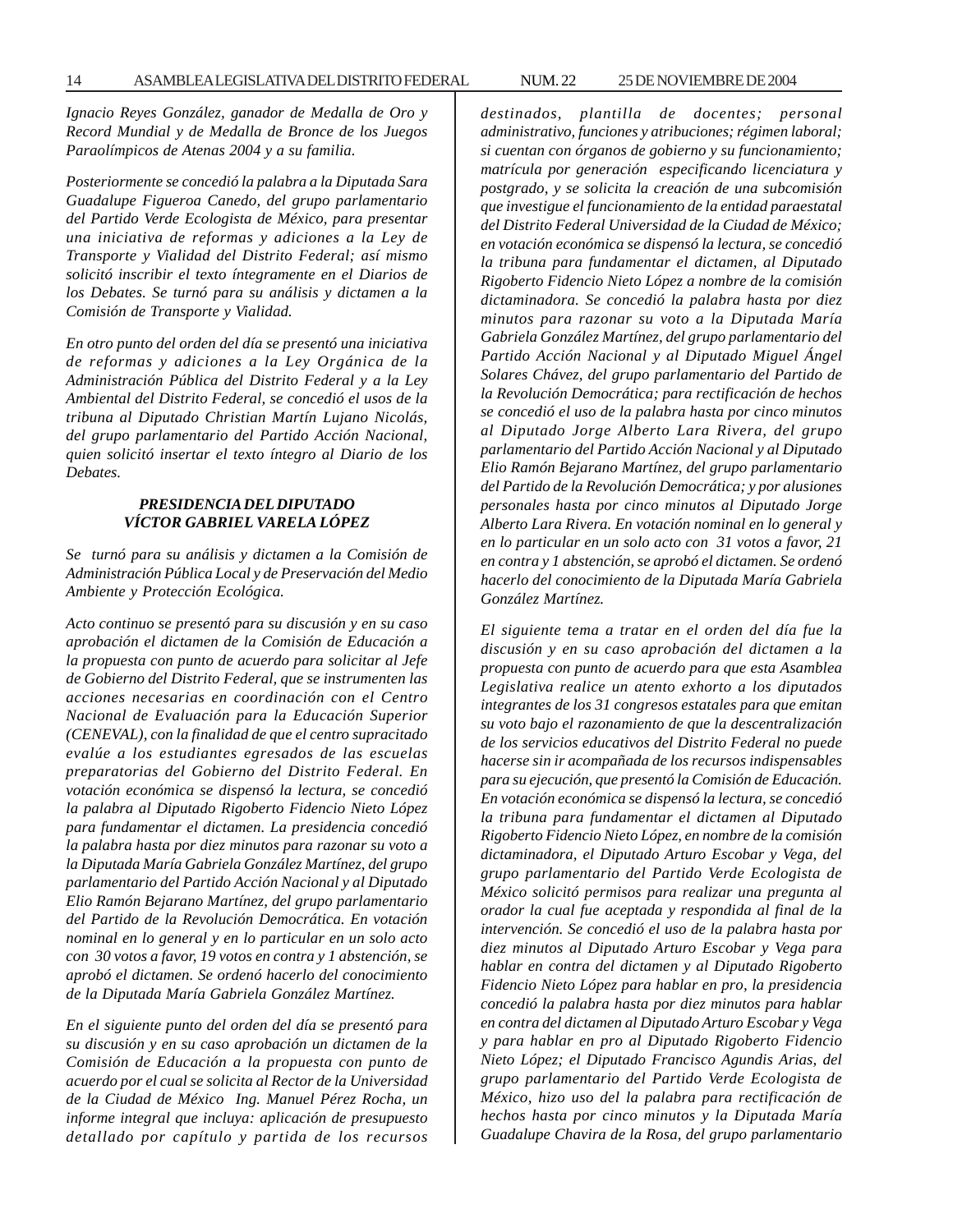*del Partido de la Revolución Democrática hizo uso de la palabra hasta por cinco minutos por alusiones a su partido, la presidencia concedió la tribuna hasta por cinco minutos para rectificación de hechos al Diputado Pablo Trejo Pérez, del grupo parlamentario del Partido de la Revolución Democrática, al Diputado Héctor Mauricio López Velázquez, del grupo parlamentario del Partido Revolucionario Institucional y al Diputado Elio Ramón Bejarano Martínez, del grupo parlamentario del Partido de la Revolución Democrática, el Diputado Arturo Escobar y Vega solicitó permisos para realizar una pregunta al orador la cual fue aceptada y contestada, asimismo el Diputado Obdulio Ávila Mayo; la presidencia concedió la tribuna al Diputado Pablo Trejo Pérez para rectificación de hechos hasta por cinco minutos, el Diputado Francisco Agundis Arias solicitó permisos a la presidencia para realizar una pregunta al orador la cual no fue aceptada. La presidencia informó de la recepción de una moción suspensiva, en votación económica se aprobó la moción y se ordenó regresar el dictamen a la Comisión de Educación.*

*Como siguiente punto en el orden de día la Comisión de Administración Pública Local, presentó para su discusión y en su caso aprobación un dictamen a la propuesta con punto de acuerdo respecto del retiro de los elementos de la policía auxiliar que venían prestando sus servicios en la delegación Coyoacán, sin explicación alguna por parte del Jefe Delegacional. En votación económica se dispensó la lectura, para fundamentar el dictamen se concedió el uso de la tribuna al Diputado Alberto Trejo Villafuerte. En votación nominal en lo general y en lo particular en un solo acto con 46 votos a favor, 0 votos en contra y 0 abstenciones se aprobó el dictamen y se ordenó hacerlo del conocimiento al profesor Miguel Bortolini Castillo, Jefe Delegacional en Coyoacán, a través del Secretario de Gobierno del Distrito Federal, Licenciado Alejandro Encinas Rodríguez.*

*Acto continuo se presentó para su discusión y en su caso aprobación el dictamen de la Comisión de Administración Pública Local con opinión de la Comisión de Vigilancia de la Contaduría Mayor de Hacienda, a la propuesta con punto de acuerdo por la que se solicita a la honorable Asamblea Legislativa del Distrito Federal organice y realice foros de consulta sobre la rendición de cuentas del Distrito Federal. En votación económica se dispensó la lectura, se concedió el uso de la tribuna para fundamentar el dictamen al Diputado Alberto Trejo Villafuerte a nombre de la comisión dictaminadora. En votación nominal en lo general y en lo particular en un solo acto con 36 votos a favor, 0 en contra y 0 abstenciones, se aprobó el dictamen. Se ordenó remitirlo al Oficial Mayor, a la Tesorería General y a la Comisión de Administración Pública Local de la Asamblea Legislativa del Distrito Federal para efectos de su instrumentación.*

*Posteriormente se presentó un dictamen de la Comisión de Presupuesto y Cuenta Pública relativa a las Modificaciones Financieras a diversos programas prioritarios del Distrito Federal, que presentó el Licenciado Andrés Manuel López Obrador, Jefe de Gobierno del Distrito Federal, a través del Licenciado Alejandro Encinas Rodríguez, Secretario de Gobierno del Distrito Federal. En votación económica se dispensó la lectura, se concedió el uso de la tribuna al Diputado Francisco Chiguil Figueroa a nombre de la comisión dictaminadora. En votación nominal en lo general y en lo particular en un solo acto con 50 votos a favor, 0 votos en contra y 0 abstenciones, se aprobó el dictamen y se ordenó hacerlo del conocimiento del Jefe de Gobierno, Licenciado Andrés Manuel López Obrador para los efectos legales a que haya lugar.*

*Acto seguido se presentó para su discusión y en su caso aprobación del dictamen que presenta la Comisión de Presupuesto y Cuenta Pública con opinión de la Comisión de Vigilancia de la Contaduría Mayor de Hacienda respecto de una proposición con punto de acuerdo para citar a comparecer ante comisiones a la Secretaria del Medio Ambiente, al titular del Fideicomiso para el Mejoramiento de las Vías de Comunicación, a la Secretaria de Salud y al Secretario de Finanzas a fin de que expongan las razones y el sentido en que se sustentarán el pliego de observaciones hechas por la Contaduría Mayor de Hacienda. En votación económica se dispensó la lectura y se concedió el uso de la tribuna al Diputado Pablo Trejo Pérez, a nombre de lo comisión dictaminadora.*

# *PRESIDENCIA DEL DIPUTADO ELIO RAMÓN BEJARANO MARTÍNEZ*

*En votación nominal en lo general y en lo particular en un solo acto con 23 votos a favor, 20 votos en contra y 0 abstenciones, se aprobó el dictamen y se ordenó hacerlo del conocimiento del Diputado Héctor Mauricio López Velázquez.*

*Como siguiente punto en el orden del día se presentó dictamen que presenta la Comisión de Presupuesto y Cuenta Pública a la proposición con punto de acuerdo para que esta Asamblea Legislativa del Distrito Federal exhorte respetuosamente al Ejecutivo Federal para que a través de la Secretaría de Hacienda y Crédito Público se aclare la forma en que se integró la bolsa de los excedentes petroleros que se repartió este año a las Entidades Federativas y por qué no fueron considerados para el ejercicio fiscal 2005 estos excedentes para las Entidades, así como que informe puntualmente sobre los criterios, los montos y las Entidades Federativas que se beneficiarán con la aprobación que se dio en la Cámara de Diputados a la reforma del Artículo 122 Constitucional. En votación económica se dispensó la lectura; se concedió*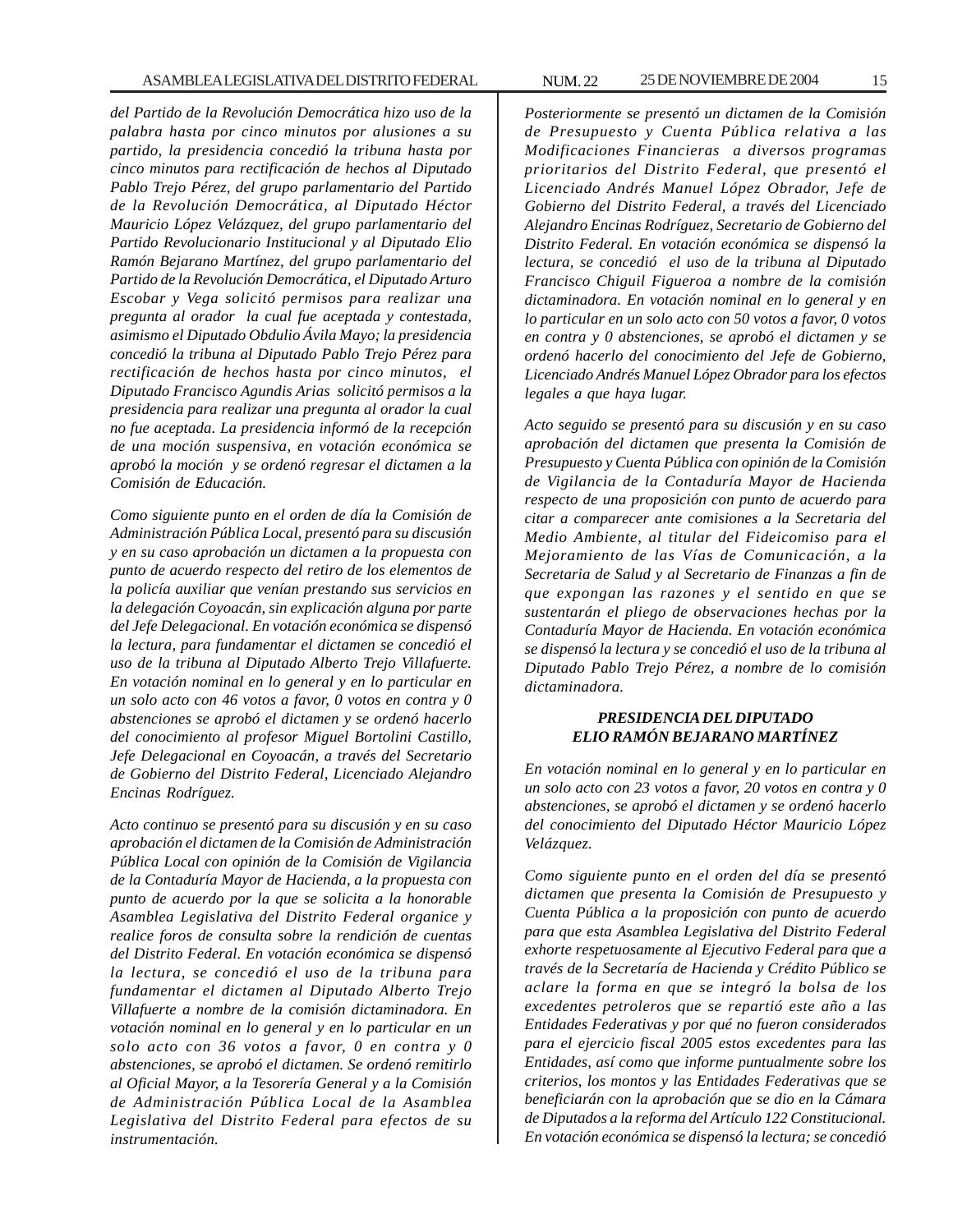*el uso de la tribuna para fundamentar el dictamen a la Diputada María Guadalupe Chavira de la Rosa; se concedió el uso de la tribuna hasta por diez minutos para razonar su voto al Diputado José de Jesús López Sandoval, del grupo parlamentario del Partido Acción Nacional; en votación nominal con 47 votos a favor, 0 votos en contra y 0 abstenciones se aprobó el dictamen, se ordenó hacerlo del conocimiento de la Secretaría de Hacienda y Crédito Público a través del Secretario de Gobernación Santiago Creel Miranda.*

*El siguiente punto del orden del día fue la discusión y en su caso aprobación del dictamen que presentó la Comisión de Presupuesto y Cuenta Pública a la proposición con punto de acuerdo por el cual se solicita al Jefe de Gobierno un informe pormenorizado de las erogaciones realizadas en medios de comunicación a efecto de explicar el supuesto complot en su contra, iniciado desde el mes de marzo. En votación económica se dispensó la lectura, reconcedió el uso de la palabra al Diputado Gerardo Villanueva Albarrán para fundamentar el dictamen. La Diputada Gabriela Cuevas Barrón hizo uso de la palabra hasta por diez minutos para razonar su voto, en votación nominal del dictamen en lo general y en lo particular en un solo acto con 23 votos a favor, 21 en contra y 1 abstención se aprobó el dictamen, se ordenó hacerlo del conocimiento de la Diputada Gabriela Cuevas Barrón.*

*Posteriormente se confirió la palabra al Diputado Juan Manuel González Maltos, del grupo parlamentario del Partido de la Revolución Democrática, para presentar una propuesta con punto de acuerdo para exhortar al Procurador Federal de Protección al Medio Ambiente, su intervención para solucionar la problemática de tala y aserraderos clandestinos que existen en el Distrito Federal. Se turnó para su análisis y dictamen a la Comisión de Preservación del Medio Ambiente y Protección Ecológica.*

*Continuando con el orden establecido se presentó una propuesta con punto de acuerdo a efecto de que la Asamblea Legislativa del Distrito Federal emita un pronunciamiento de respaldo a la Cámara de Diputados del Honorable Congreso de la Unión por la aprobación del Presupuesto de Egresos del año 2005, que presentó la Diputada María de Lourdes Rojo e Incháustegui, del grupo parlamentario del Partido de la Revolución Democrática. En votación económica se consideró de urgente y obvia resolución. Para hablar en contra de la propuesta se concedió el uso de la tribuna hasta por diez minutos al Diputado Obdulio Ávila Mayo, del grupo parlamentario del Partido Acción Nacional, para hablar en pro se concedió la tribuna al Diputado Francisco Chiguil Figueroa, del grupo parlamentario del Partido de la Revolución Democrática, el Diputado Jorge Alberto Lara Rivera, del grupo parlamentario del Partido Acción Nacional solicitó permiso para realizar una pregunta al* *orador la cual no fue aceptada, se concedió la palabra hasta por cinco minutos para rectificación de hechos al Diputado Obdulio Ávila Mayo; para hablar en contra de la propuesta se concedió la palabra hasta por diez minutos al Diputado Jorge Alberto Lara Rivera, la Diputada María Guadalupe Chavira de la Rosa, del grupo parlamentario del Partido de la Revolución Democrática hizo uso de la palabra hasta por cinco minutos por alusiones, el Diputado Jorge Alberto Lara Rivera solicitó permiso para realizar una pregunta a la oradora la cual fue aceptada y contestada, la presidencia concedió la palabra al Diputado Jorge Alberto Lara Rivera hasta por cinco minutos por alusiones personales, al Diputado Obdulio Ávila Mayo hasta por cinco minutos por alusiones a su partido, a la Diputada María Guadalupe Chavira de la Rosa hasta por cinco minutos por alusiones personales, el Diputado José Espina Von Roehrich, del grupo parlamentario del Partido Acción Nacional solicitó permiso para realizar una pregunta a la oradora la cual fue aceptada y contestada, se concedió el usos de la tribuna hasta por cinco minutos por alusiones personales al Diputado Francisco Chiguil Figueroa, al Diputado Obdulio Ávila Mayo, al Diputado Rafael Hernández Nava, del grupo parlamentario del Partido de la Revolución Democrática y al Diputado Jorge Alberto Lara Rivera; el Diputado Julio Escamilla Salinas, del grupo parlamentario del Partido de la Revolución Democrática hizo uso de la palabra hasta por diez minutos para hablar a favor de la propuesta. En votación nominal con 22 votos a favor, 14 votos en contra y 0 abstenciones se aprobó la propuesta y se ordenó remitirla a las autoridades correspondientes para los efectos legales a que haya lugar.*

*Acto continuo se presentó una propuesta punto de acuerdo para que comparezca la titular de la Secretaría de Salud del Gobierno del Distrito Federal; se concedió el uso de la tribuna a la Diputada Sofía Figueroa Torres, del grupo parlamentario del Partido Acción Nacional. En votación económica no se consideró de urgente y obvia resolución y se turnó para su análisis y dictamen a la Comisión de Salud y Asistencia Social.*

*Como siguiente punto en el orden del día se presentó una propuesta con punto de acuerdo mediante el cual se solicita a la Secretaría de Salud del Distrito Federal un incremento en el presupuesto asignado a los Centros de Salud del Distrito Federal, se concedió el uso de la tribuna al Diputado Efraín Morales Sánchez, del grupo parlamentario del Partido de la Revolución Democrática. Se turnó para su análisis y dictamen a la Comisión de Presupuesto y Cuenta Pública.*

*La presidencia instruyó a la secretaría para continuar con el orden del día, informando la secretaría que se habían agotado los asuntos en cartera, procediendo a dar lectura al orden del día de la próxima sesión.*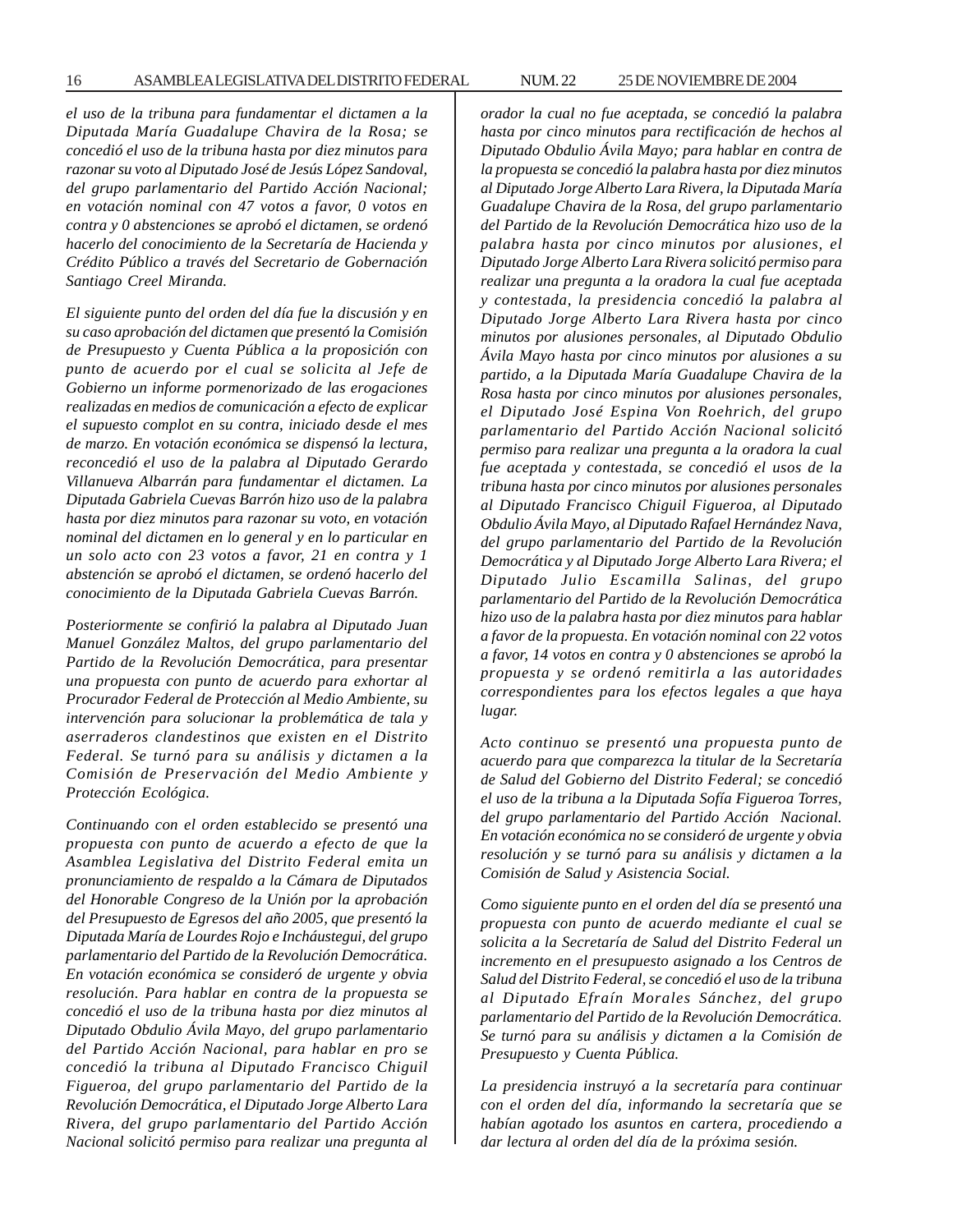*A las diecinueve horas con cuarenta y cinco minutos del día al inicio señalado la presidencia levantó la sesión y citó para la siguiente, que tendrá lugar el jueves veinticinco de noviembre del presente año a las once horas rogando a todos su puntual asistencia.*

**LA C. PRESIDENTA.-** Gracias, diputada Secretaria. Se informa a esta Asamblea que se recibió un comunicado de la Comisión de Educación mediante el cual se excusa de analizar y dictaminar la propuesta con punto de acuerdo por la que se solicita la comparecencia del Director de Comunicación Social del Gobierno del Distrito Federal para que informe sobre la campaña de comunicación relativa a la difusión del programa de entrega de los paquetes escolares que se distribuirán a estudiantes de las escuelas públicas del Distrito Federal, turnada a dicha Comisión y presentada el día 18 de agosto del año en curso por la diputada Gabriela Cuevas Barrón.

En atención a lo expresado por el Presidente de la Comisión de Educación y considerando a que dicho punto de acuerdo no contiene disposiciones que se refieran o afecten a la materia de la que conoce la Comisión, con fundamento en lo dispuesto por los artículos 36 fracciones V y VII y 64 y 84 de la Ley Orgánica y artículo 29 del Reglamento para su Gobierno Interior ambos de la Asamblea, se retire el turno de dicho punto de acuerdo a la Comisión de Educación y se turna para su análisis y dictamen a la Comisión de Administración Pública Local.

Tome nota la Secretaría y se instruye a la Coordinación de Servicios Parlamentarios para que se elaboren las comunicaciones correspondientes.

Asimismo, se informa a esta Asamblea que se recibió un comunicado de la Comisión de Educación, Uno de las Comisiones Unidas de Asuntos Laborales y Previsión Social, de Equidad y Género y de Derechos Humanos; Uno de las Comisiones Unidas de Administración Pública Local y de Asuntos Político-Electorales; Uno de las Comisiones Unidas de Administración Pública Local y de Administración y Procuración de Justicia y Dos de la Comisión de Administración Pública Local.

# *COMISIÓN DE EDUCACIÓN DE LA ASAMBLEA LEGISLATIVA DEL DISTRITO FEDERAL*

*Asunto: Se solicita prórroga para dictaminar iniciativa de decreto e iniciativa con proyecto de Ley.*

*Referencia: 912/PCE/04 México, D.F., a 17 de noviembre del 2004*

*Dip. Lorena Villavicencio Ayala Presidenta de la Comisión de Gobierno de la ALDF PRESENTE*

*Informo a usted que tengo preparado un proyecto de dictamen acerca de la Iniciativa de Decreto que crea la Ley Orgánica de la Universidad de la Ciudad de México mediante la cual se le otorga autonomía y la Iniciativa con Proyecto de Ley de la Universidad Autónoma de la Ciudad de México, a fin de ser discutido analizado y, en su caso, aprobado por los integrantes de la Comisión de Educación.*

*Sin embargo, ambos documentos ya están vencidos en términos del artículo 32 del Reglamento para el Gobierno Interior de la Asamblea Legislativa del Distrito Federal.*

*Solicito a usted, por lo mismo, me otorgue una prórroga para cumplir con el requisito y dar cumplimiento al otorgamiento de la autonomía a la Universidad de la Ciudad de México, que es de total trascendencia para la educación superior de esta ciudad capital.*

*Reciba un cordial saludo.*

# *ATENTAMENTE*

*Dip. Rigoberto Nieto López Presidente de la Comisión de Educación De la ALDF, III Legislatura*

*\_\_\_\_\_ O \_\_\_\_\_*

*ASAMBLEA LEGISLATIVA DEL DISTRITO FEDERAL III LEGISLATURA*

# *COMISIÓN DE EDUCACIÓN*

*México D. F. a 24 de noviembre de 2004*

# *DIP. IRMA ISLAS LEÓN PRESIDENTA DE LA MESA DIRECTIVA PRESENTE*

*Sirva la presente para hacerle llegar un cordial saludo y a la vez, solicitarle el retiro de turno de la propuesta con punto de acuerdo por la que se solícita la comparecencia del Director de Comunicación Social del Gobierno del Distrito Federal, Lic. César Yáñez, para que informe sobre la campaña de comunicación relativa a la difusión del programa de entrega de los paquetes escolares que se distribuirán a estudiantes de las escuelas públicas del Distrito Federal, que presentó la Diputada Gabriela Cuevas Barrón, del grupo parlamentario del Partido Acción Nacional, en sesión celebrada el día 18 de agosto del año en curso y que fue turnada a la Comisión de Educación para su análisis y dictamen.*

*Lo anterior por tratarse de una propuesta que no contiene disposiciones que se refieran o afecten a la materia de la que conoce esta Comisión.*

*Sin otro particular, le reitero mi atenta y distinguida consideración.*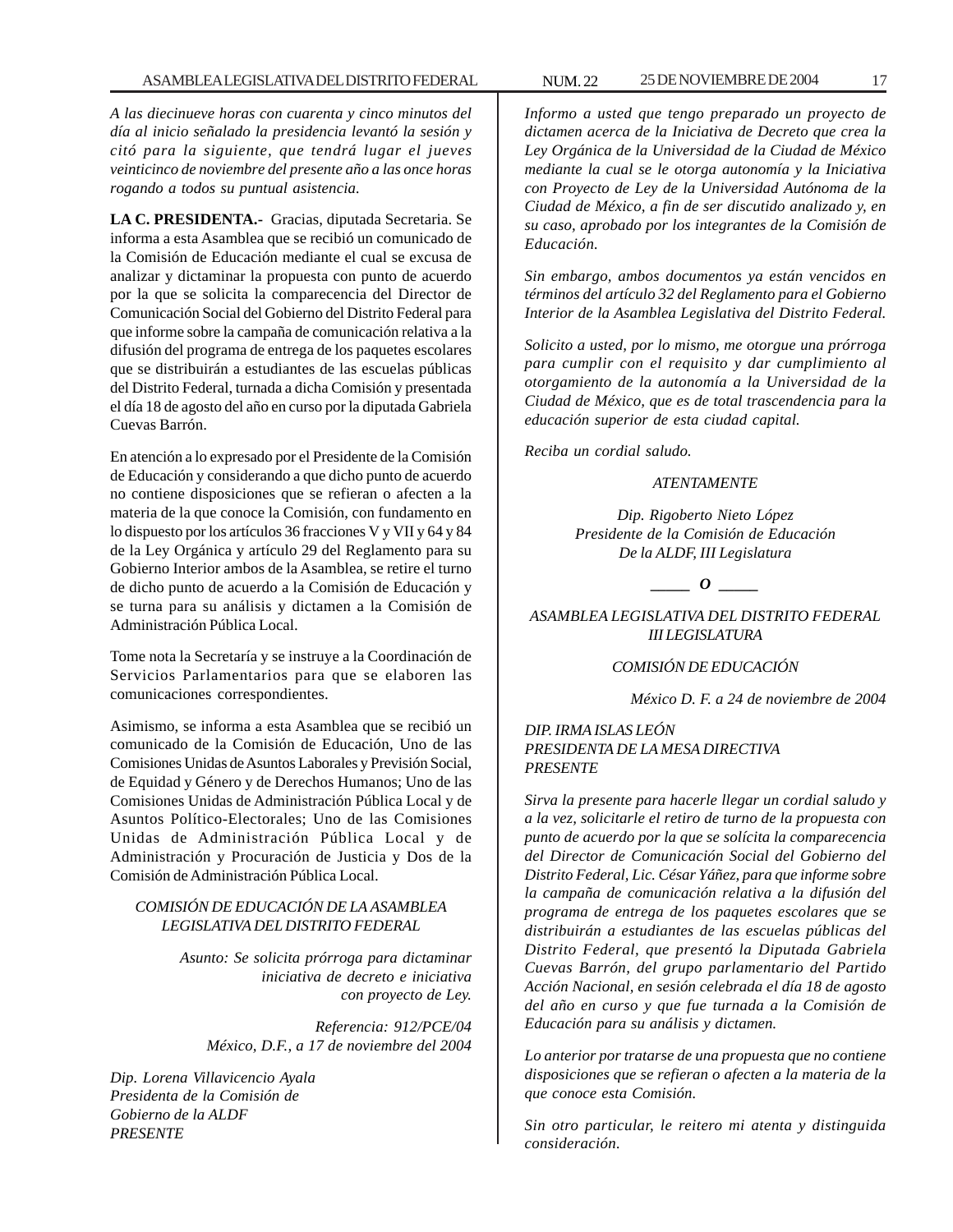*ATENTAMENTE*

# *DIP. RIGOBERTO FIDENCIO NIETO LÓPEZ*

*\_\_\_\_\_ O \_\_\_\_\_*

*COMISIONES UNIDAS DE ASUNTOS LABORALES Y PREVISIÓN SOCIAL, EQUIDAD Y GÉNERO Y DERECHOS HUMANOS*

> *Ciudad de México a 22 de Noviembre de 2004 CALPS/119/04*

*Dip. Irma Islas León Presidenta de la Mesa Directiva de la Asamblea Legislativa del Distrito Federal III Legislatura Presente*

*Con fundamento en lo dispuesto por el artículo 32, segundo párrafo del Reglamento para el Gobierno Interior de la Asamblea Legislativa del Distrito Federal, nos permitimos solicitarle de la manera mas atenta, someta a consideración del Pleno de esta H. Asamblea Legislativa del Distrito Federal III, Legislatura, la presente solicitud para prorrogar el término para Dictaminar la ''Iniciativa de Ley del Trabajo Sexual para el Distrito Federal''. Presentada por el Dip. Julio César Moreno Rivera, integrante del Grupo Parlamentario del Partido de la Revolución Democrática, en esta Asamblea Legislativa del Distrito Federal, el pasado 19 de octubre del año en curso.*

*Lo anterior, debido a que las Comisiones de Asuntos Laborales y Previsión Social, Equidad y Género y Derechos Humanos, se encuentran determinando el procedimiento para Dictaminar el referido asunto.*

*Sin más por el momento, nos despedimos enviándole un cordial saludo.*

#### *Atentamente*

*Dip. María Claudia Esqueda Llanes Presidenta de la Comisión de Asuntos Laborales y Previsión Social*

*Dip. Maricela Contreras Julián Presidenta de la Comisión de Equidad y Género*

*Dip. Julio César Moreno Rivera Presidente de la Comisión de Derechos Humanos*

#### *\_\_\_\_\_ O \_\_\_\_\_*

*COMISIONES UNIDAS DE ADMINISTRACIÓN PÚBLICA LOCAL Y DE ASUNTOS POLÍTICO-ELECTORALES*

*Of. Núm.- ALDF III.L/CAPL/ST/1259/04*

*México, D. F., 22 de Noviembre de 2004.*

*DIP. IRMA ISLAS LEÓN PRESIDENTA DE LA MESA DIRECTIVA DE LA ASAMBLEA LEGISLATIVA DEL DISTRITO FEDERAL, III LEGISLATURA PRESENTE.*

*Con fundamento en lo dispuesto por el artículo 32 del Reglamento para el Gobierno Interior de la Asamblea Legislativa del Distrito Federal, solicitamos atentamente, ponga a consideración del Pleno de este Órgano Legislativo, la ampliación del plazo previsto en el numeral referido para analizar y dictaminar en Comisiones Unidas, la propuesta con punto de acuerdo para solicitar la comparecencia de la Jefa Delegacional en Venustiano Carranza, Ciudadana Ruth Zavaleta Salgado, para que explique su participación en el abandono del servicio público de su administración, el día 7 de octubre del año en curso, con motivo del mitin del Partido de la Revolución Democrática, frente a la Cámara de Diputados del H. Congreso de la Unión, turnada con el número de oficio MDPPSA/CSP/274/2004; toda vez que estas dictaminadoras se encuentran reuniendo los elementos necesarios para el estudio y dictamen respectivo.*

*Sin otro particular, aprovechamos la ocasión para enviarle un cordial saludo.*

#### *ATENTAMENTE*

*DIP. ALBERTO TREJO VILLAFUERTE PRESIDENTE DE LA COMISIÓN DE ADMINISTRACIÓN PÚBLICA LOCAL*

*DIP. JORGE ALBERTO LARA RIVERA PRESIDENTE DE LA COMISIÓN DE ASUNTOS POLÍTICO-ELECTORALES*

*\_\_\_\_\_ O \_\_\_\_\_*

*COMISIONES UNIDAS DE ADMINISTRACIÓN PÚBLICA LOCAL Y DE ADMINISTRACIÓN Y PROCURACIÓN DE JUSTICIA*

> *Of. Núm. - ALDF III.L/CAPL/ST/1258/04 México, D. F., 22 de Noviembre de 2004*

*DIP. IRMA ISLAS LEÓN PRESIDENTA DE LA MESA DIRECTIVA DE LA ASAMBLEA LEGISLATIVA DEL DISTRITO FEDERAL, III LEGISLATURA PRESENTE.*

*Con fundamento en lo dispuesto por el artículo 32 del Reglamento para el Gobierno Interior de la Asamblea Legislativa del Distrito Federal, solicitamos atentamente, ponga a consideración del Pleno de este Órgano*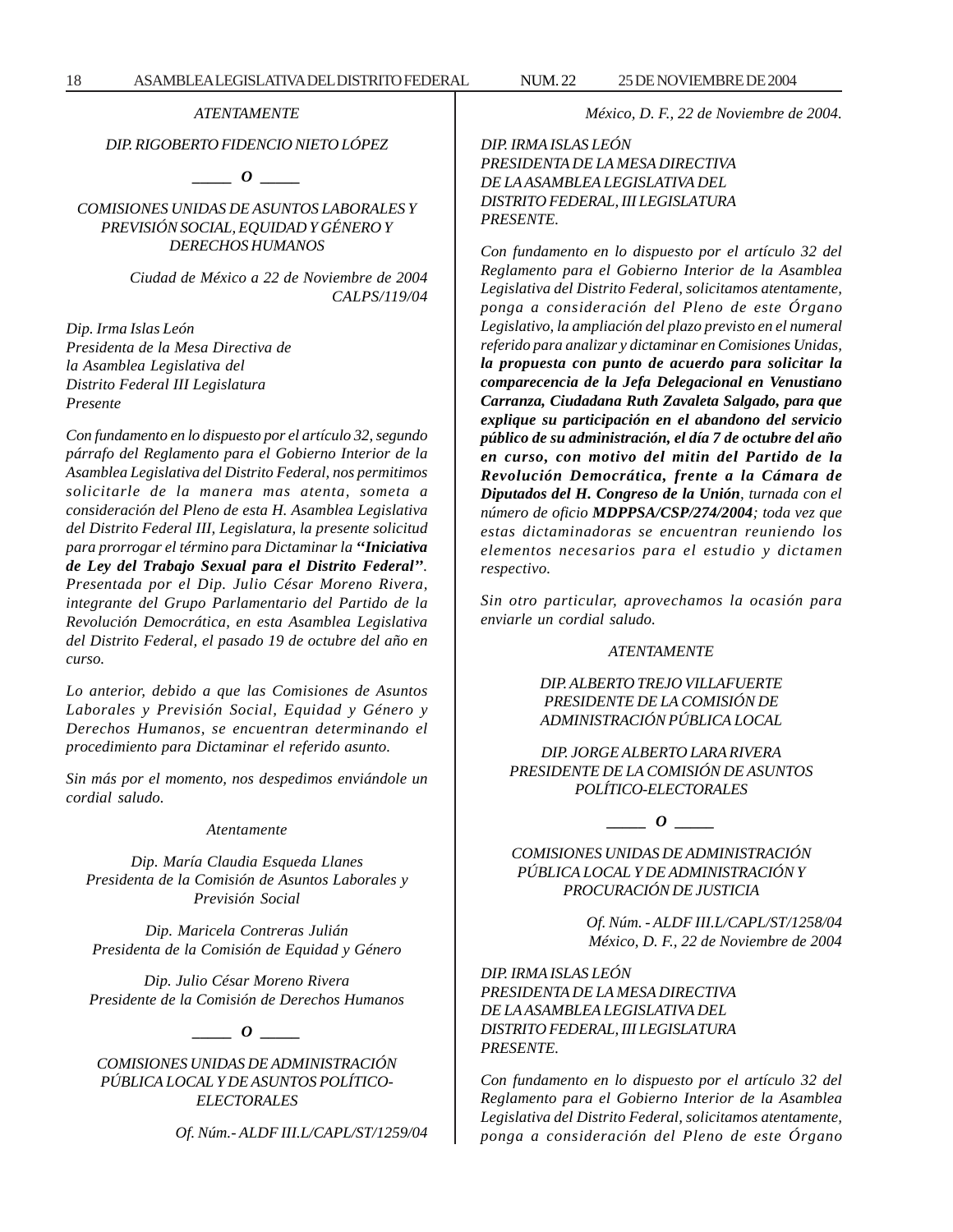*Legislativo, la ampliación del plazo previsto en el numeral referido para analizar y dictaminar en Comisiones Unidas, la Iniciativa que reforma la Ley del Tribunal de lo Contencioso Administrativo del Distrito Federal, turnada con el número de oficio MDPPSA/CSP/370/2004; toda vez que estas dictaminadoras se encuentran reuniendo los elementos necesarios para el estudio y dictamen respectivo.*

*Sin otro particular, aprovechamos la ocasión para enviarle un cordial saludo.*

# *ATENTAMENTE*

# *DIP. ALBERTO TREJO VILLAFUERTE PRESIDENTE DE LA COMISIÓN DE ADMINISTRACIÓN PÚBLICA LOCAL*

*DIP. ALFREDO HERNÁNDEZ RAIGOSA PRESIDENTE DE LA COMISIÓN DE ADMINISTRACIÓN Y PROCURACIÓN DE JUSTICIA*

*\_\_\_\_\_ O \_\_\_\_\_*

*COMISIÓN DE ADMINISTRACIÓN PÚBLICA LOCAL*

*Of. Núm. - ALDF III.L/CAPL/ST/1260/04 México, D.F., 22 Noviembre de 2004*

*DIP. IRMA ISLAS LEÓN PRESIDENTA DE LA MESA DIRECTIVA DE LA ASAMBLEA LEGISLATIVA DEL DISTRITO FEDERAL PRESENTE.*

*Con fundamento en dispuesto por el artículo 32 párrafo segundo del Reglamento para el Gobierno Interior de la Asamblea Legislativa del Distrito Federal, solicito atentamente, ponga a consideración del Pleno de este Órgano Legislativo, la ampliación del plazo previsto en el numeral referido para analizar y dictaminar la propuesta con punto de acuerdo por solicitar a la Arq. Laura Itzel Castillo, Secretaria de Desarrollo Urbano y Vivienda remita a esta soberanía copia simple de los contratos y convenios celebrados de 1997 a la fecha, con la empresa Equipamientos Urbanos de México, S.A. DE C.V., cuyo objeto haya sido la sustitución de mobiliario urbano de la Ciudad de México, la cual nos fue turnada con el número MDPPSA/CSP/256/2004; toda vez que esta dictaminadora se encuentra reuniendo los elementos necesarios para el estudio y dictamen respectivo.*

*Sin otro particular, aprovecho la ocasión para enviarle un cordial saludo.*

#### *ATENTAMENTE*

*DIP. ALBERTO TREJO VILLAFUERTE PRESIDENTE*

*\_\_\_\_\_ O \_\_\_\_\_*

*COMISIÓN DE ADMINISTRACIÓN PÚBLICA LOCAL*

*Of. Núm. - ALDF III.L/CAPL/ST/1261/04 México, D. F., 22 Noviembre de 2004*

# *DIP. IRMA ISLAS LEÓN PRESIDENTA DE LA MESA DIRECTIVA DE LA ASAMBLEA LEGISLATIVA DEL DISTRITO FEDERAL PRESENTE.*

*Con fundamento en dispuesto por el artículo 32 párrafo segundo del Reglamento para el Gobierno Interior de la Asamblea Legislativa del Distrito Federal, solicito atentamente, ponga a consideración del Pleno de este Órgano Legislativo, la ampliación del plazo previsto en el numeral referido para analizar y dictaminar la Iniciativa con proyecto de Decreto que reforma los artículos 43, 68 y 69 de la Ley para la Celebración de Espectáculos Públicos en el Distrito Federal, la cual nos fue turnada con el número MDPPSA/CSP/373/2004; toda vez que esta dictaminadora se encuentra reuniendo los elementos necesarios para el estudio y dictamen respectivo.*

*Sin otro particular, aprovecho la ocasión para enviarle un cordial saludo.*

#### *ATENTAMENTE*

# *DIP. ALBERTO TREJO VILLAFUERTE PRESIDENTE*

Esta presidencia después de revisar las solicitudes recibidas, considera que se actualiza la hipótesis establecida por el párrafo segundo del artículo 32 del Reglamento para el Gobierno Interior de la Asamblea Legislativa. En tal virtud, solicito a la Secretaría consulte a la Asamblea en votación económica si son de aprobarse las solicitudes presentadas por las comisiones señaladas.

**LA C. SECRETARIA.-** Por instrucciones de la presidencia y en votación económica, se pregunta a la Asamblea si es de autorizarse la solicitud de prórroga de las comisiones de referencia.

Los que estén por la afirmativa, sírvanse manifestarlo poniéndose de pie.

Los que estén por la negativa, sírvanse manifestarlo poniéndose de pie.

Se autorizan, diputada Presidenta.

**LA C. PRESIDENTA.-** Hágase del conocimiento de los titulares de la Comisión de Educación, de Asuntos Laborales y Previsión Social, de Equidad y Género, de Derechos Humanos, de Administración Pública Local, de Asuntos Político-Electorales y de Administración y Procuración de Justicia.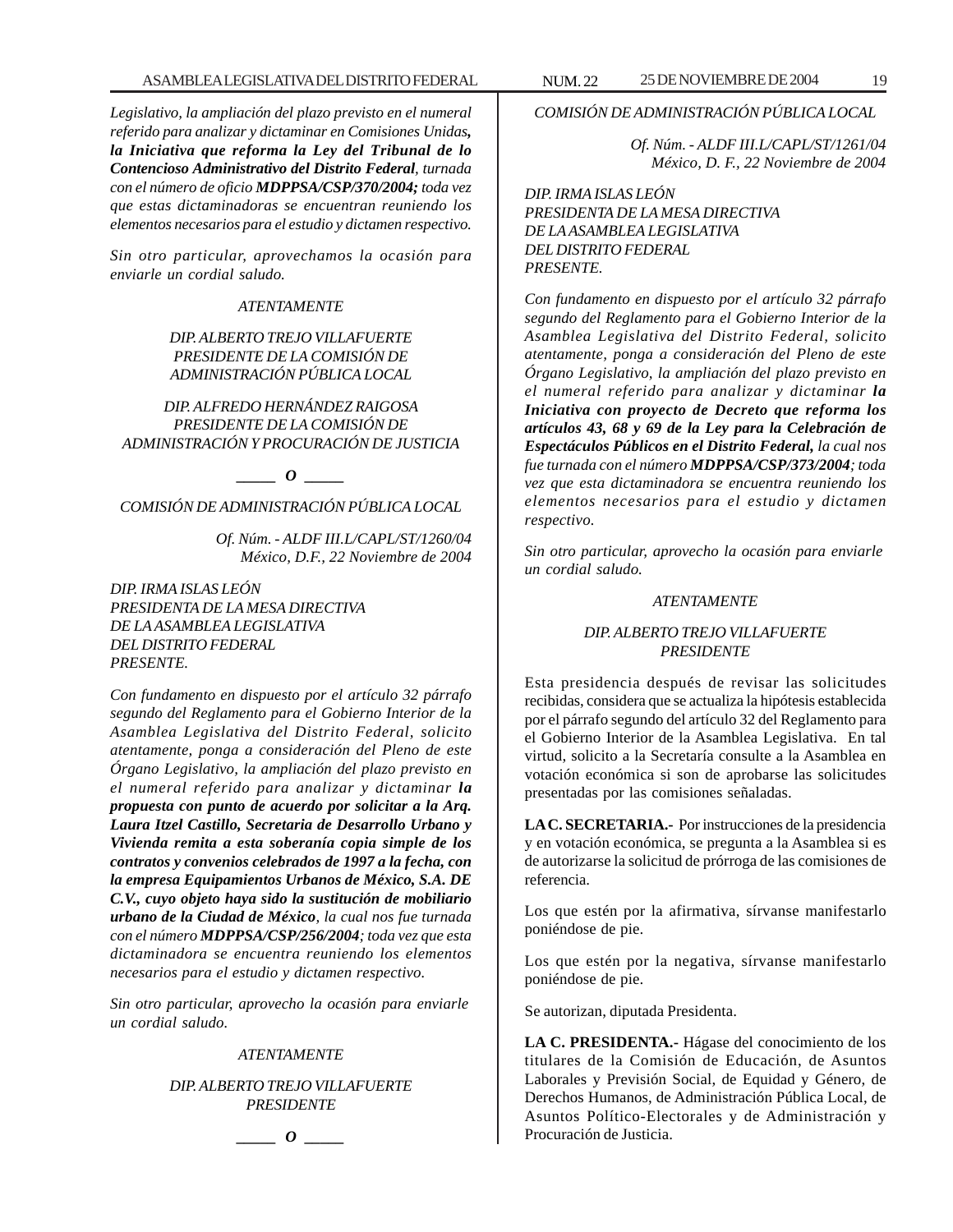20 ASAMBLEA LEGISLATIVA DEL DISTRITO FEDERAL NUM. 22 25 DE NOVIEMBRE DE 2004

A fin de presentar una iniciativa de reformas al artículo 122 de la Constitución Política de los Estados Unidos Mexicanos en los incisos e) y c) de la fracción V de la Base Primera del Apartado C y al Estatuto de Gobierno del Distrito Federal en el artículo 42 fracciones IX y XX, artículo 43 y artículo 46 fracción IV en materia de Cuenta Pública, se concede el uso de la Tribuna al diputado Pablo Trejo Pérez, del Partido de la Revolución Democrática.

**EL C. DIPUTADO PABLO TREJO PÉREZ.-** Con su permiso, diputada Presidenta.

*INICIATIVA DE DECRETO QUE REFORMA Y ADICIONA EL ARTÍCULO 122 DE LA CONSTITUCIÓN POLÍTICA DE LOS ESTADOS UNIDOS MEXICANOS, EN LOS INCISOS ''E'' Y ''C'' DE LA FRACCIÓN ''V'' DE LA BASE PRIMERA DEL APARTADO C; Y EL ESTATUTO DE GOBIERNO DEL DISTRITO FEDERAL EN EL ARTÍCULO 42, FRACCIONES IX Y XX; ARTÍCULO 43 Y ARTÍCULO 46, FRACCIÓN IV.*

*Dip. Irma Islas León Presidenta de la Mesa Directiva de la Asamblea Legislativa del Distrito Federal Presente*

*Con base en lo que se establece en los incisos e) y ñ) de la Fracción V, de la Base Primera, del Apartado ''C'', del Artículo 122 de la Constitución Política de los Estados Unidos Mexicanos; en las Fracciones VII y IX del Artículo 42 del Estatuto de Gobierno del Distrito Federal; en las Fracciones I y II del Artículo 10, la Fracción V del Artículo 17, la Fracción VII del Artículo 36; la Fracción I del Artículo 83 y en el Artículo 84 de la Ley Orgánica de la Asamblea Legislativa del Distrito Federal; así como en la Fracción I del Artículo 82 y en los Artículos 87 y 129 del Reglamento para el Gobierno Interior de la Asamblea Legislativa del Distrito Federal; el que signa, Diputado Pablo Trejo Pérez, integrante del Grupo Parlamentario del PRD, presenta a la consideración de esta Soberanía, Iniciativa de Decreto que reforma y adiciona el Artículo 122 de la Constitución Política de los Estados Unidos Mexicanos, en los Incisos ''e'' y ''c'' de la Fracción ''V'' de la Base Primera del Apartado C; y el Estatuto de Gobierno del Distrito Federal en el Artículo 42, Fracciones IX y XX; Artículo 43 y Artículo 46, Fracción IV, con la finalidad de aumentar las facultades de la Contaduría Mayor de Hacienda de la Asamblea Legislativa del Distrito Federal hasta homologarse con las que tiene la Auditoría Superior de la Federación, para que, de ser aprobada, se presente ante el Honorable Congreso de la Unión, a partir de la siguiente*

#### *EXPOSICIÓN DE MOTIVOS*

#### *ANTECEDENTES*

*Primero.- En las reformas al artículo 122 constitucional publicadas el 20 de octubre de 1993, se otorga a la* *entonces Asamblea de Representantes del Distrito Federal, entre otras, la facultad para revisar la cuenta pública del Departamento del Distrito Federal a partir del ejercicio de 1995 y se señala, además, que contará para ello con una Contaduría Mayor de Hacienda.*

*Segundo.- En las reformas hechas al mismo artículo, y publicadas el día 21 de agosto de 1996, se confirma dicha facultad de la Asamblea Legislativa para revisar la Cuenta Pública del Gobierno del Distrito Federal.*

*Tercero.- Por su parte, en el Estatuto de Gobierno del Distrito Federal, publicado el 14 de julio de 1994, en su Artículo 42, fracción XX y en el Artículo 43 describen, en el mismo sentido, la facultad de la Asamblea para revisar la Cuenta Pública del año anterior, y la de la Contaduría Mayor de Hacienda como órgano técnico encargado de tal revisión.*

*Cuarto.- El 30 de julio de 1999 se publicaron reformas al Artículo 79 de la Constitución, por el cual se establece la ''entidad de fiscalización superior de la Federación'', a la que además de la facultad de revisar la cuenta pública como órgano técnico de la Cámara de Diputados, le da nuevas facultades para revisar no sólo la cuenta pública del año anterior, sino el gasto y el ingreso federales una vez ejercidos, con lo que amplía en objeto y tiempo su radio de acción.*

#### *MOTIVACIONES*

*Primera.- La fiscalización del gasto público que hace la Contaduría Mayor de Hacienda de la Asamblea Legislativa del Distrito Federal está limitada, por la Constitución y el Estatuto de Gobierno, a la Cuenta Pública del año anterior y es facultad del Congreso de la Unión la modificación de este marco legal.*

*Debemos recordar que en la actualidad, la Cuenta Pública se presenta a la Asamblea Legislativa hasta junio del año siguiente al ejercicio, por lo que la Contaduría Mayor, inicia las auditorias correspondientes a la primera etapa de revisión entre septiembre y octubre, esto es 9 y 10 meses después de haber concluido el ejercicio presupuestal; luego, cuando la Asamblea Legislativa emite el decreto anual de revisión de la Cuenta Pública, inicia la segunda etapa de auditorias, las cuales comienzan hasta marzo del año siguiente, esto es 15 meses después de haber concluido el ejercicio presupuestal.*

*Segunda.- La reforma constitucional de julio de 1999, que da vida a la entidad de fiscalización superior de la Federación, llamada Auditoría Superior de la Federación, no modifica las atribuciones de la Cámara de Diputados en torno a la fiscalización del gasto público, como lo marca el Artículo 74, queda limitada a la revisión de la Cuenta Pública del año anterior, pero en cambio la entidad de fiscalización superior de la Federación rebasa*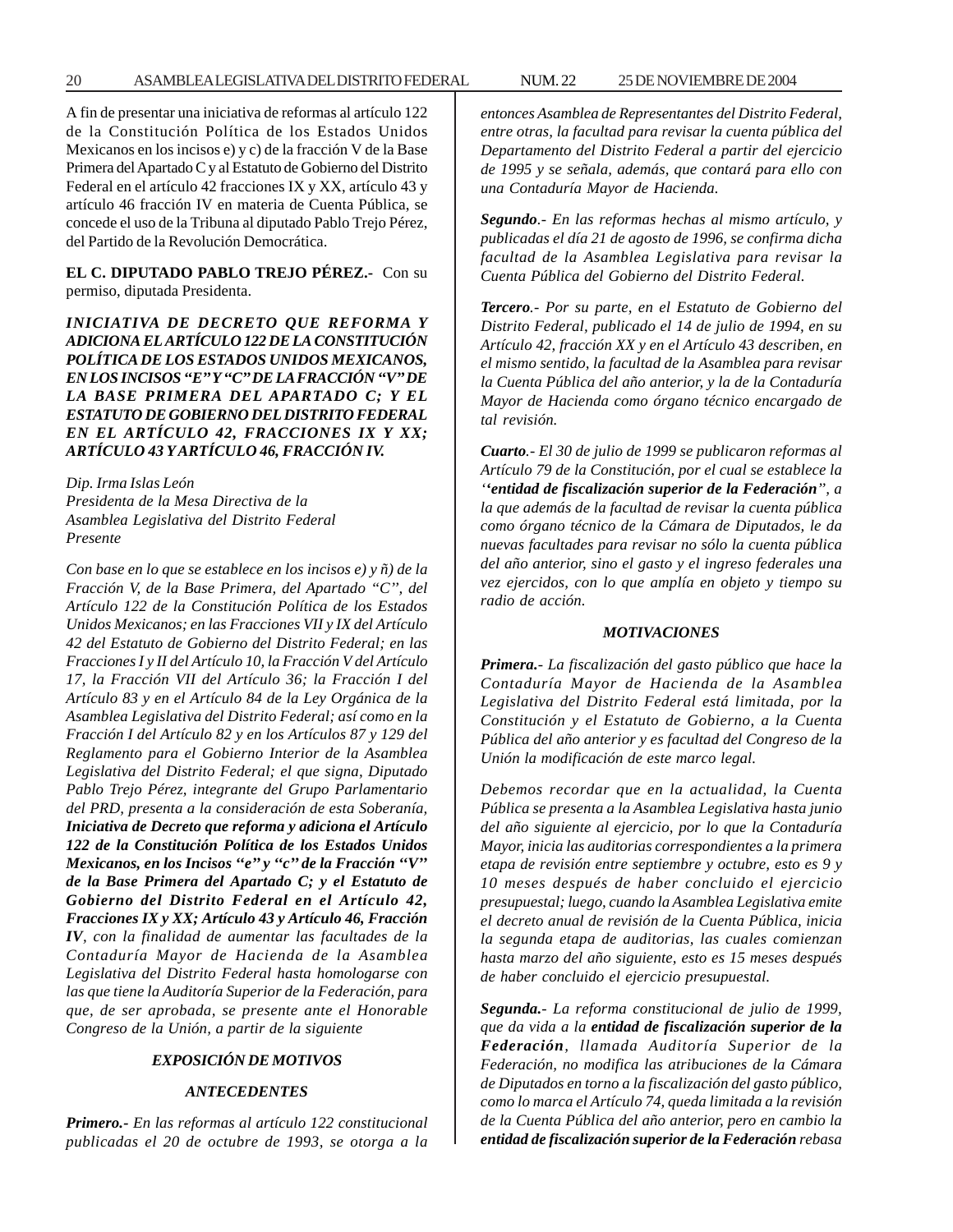*estas atribuciones al poder fiscalizar el gasto y el ingreso con posterioridad a su ejercicio; de lo que se deduce que no esta limitado al año anterior, ni a la cuenta pública.*

*Tercera.- En esta reforma, no se modificó el artículo 122 constitucional, por lo que la fiscalización del gasto público, por parte de la Asamblea Legislativa y de su órgano técnico, la Contaduría Mayor de Hacienda, están limitadas a la facultad de revisar la cuenta pública del año anterior.*

*Cuarta.- Ante esta situación, se proponen modificaciones a los Incisos ''c'' y ''e'' de la Fracción ''V'' de la Base Primera del Apartado ''C'' del Artículo 122 de la Constitución Política de los Estados Unidos Mexicanos, y a las Fracciones IX y XX del Artículo 42 y al Artículo 43 del Estatuto de Gobierno del Distrito Federal, con el objeto de crear la figura de la entidad de fiscalización superior del Distrito Federal y otorgarle facultades similares a las que tiene la Auditoría Superior de la Federación; sin que esto implique aumentar las facultades de la Asamblea Legislativa, con lo cual se pretende homologar la legislación del Distrito Federal, en materia de fiscalización del gasto público, a la que está vigente a nivel Federal. Finalmente se incluye una modificación al Artículo 46 para que no sea objeto de iniciativa popular, la regulación interna de la entidad de fiscalización superior del Distrito Federal, como en la actualidad no lo es la referente a la Contaduría Mayor de Hacienda.*

*Con ello se lograría contar en el Distrito Federal con un ente que pudiera fiscalizar el gasto público con más oportunidad y profundidad, ya que estaría en posibilidades de iniciar auditorias, aún en el mismo año de ejercicio, y en años anteriores, así como todo ingreso y gasto gubernamental aunque no formen parte de la Cuenta Pública.*

#### *PROPUESTA*

*Para tal fin se propone modificar el Inciso ''c'' de la Fracción ''V'' de la Base Primera del Apartado C del Artículo 122 de la Constitución Política de los Estados Unidos Mexicanos, para sustituir ''Contaduría Mayor de Hacienda'', por ''entidad de fiscalización superior del Distrito Federal'', para que sea similar al texto del párrafo quinto de la fracción IV del Artículo 74 de la Constitución.*

*Así mismo se propone reformar el Inciso ''e'' de la misma fracción ''V'' sustituyendo ''Contaduría Mayor de Hacienda'' por ''entidad de fiscalización superior del Distrito Federal'', además se añade un nuevo párrafo en ese mismo inciso, en el que se describen las características de la ''entidad de fiscalización superior del Distrito Federal'' en forma similar y resumida, a la redacción del artículo 79 de la Constitución.*

*Para complementar estas reformas, es necesario hacer las correspondientes al Estatuto de Gobierno del Distrito* *Federal, ya que en el Artículo 122 de la Constitución, se sientan las bases que deben explicitarse en el Estatuto de Gobierno. Con base en lo anterior, se propone reformar los artículos 42, 43 y 46 de dicho ordenamiento.*

*Al Artículo 42 se reforman las fracciones IX y XX, a las cuales se les sustituye ''Contaduría Mayor de Hacienda'' por ''entidad de fiscalización superior del Distrito Federal''.*

*Al Artículo 43, que se refiere a la revisión de la cuenta pública y a las facultades de la Contaduría Mayor de Hacienda, se reforma para contener las facultades de la entidad de fiscalización superior del Distrito Federal.*

*Al Artículo 46, en su Fracción IV, se sustituye ''Contaduría Mayor de Hacienda'' por: ''entidad de fiscalización superior''.*

*Con base en lo anterior se propone la siguiente:*

# *INICIATIVA*

*Iniciativa de Decreto que reforma y adiciona el Artículo 122 de la Constitución Política de los Estados Unidos Mexicanos, en los Incisos ''e'' y ''c'' de la Fracción ''V'' de la Base Primera del Apartado C; y el Estatuto de Gobierno del Distrito Federal en el Artículo 42, Fracciones IX y XX; Artículo 43 y Artículo 46, Fracción IV.*

*Artículo Primero.- Se reforma y adiciona el Artículo 122 de la Constitución Política de los Estados Unidos Mexicanos, en los Incisos ''e'' y ''c'' de la Fracción ''V'' de la Base Primera del Apartado C para quedar en los siguientes términos:*

*Artículo 122, Apartado C, BASE PRIMERA, Fracción V*

*c) Revisar la cuenta pública del año anterior, por conducto de la entidad de fiscalización superior del Distrito Federal, conforme a los criterios establecidos en la fracción IV del artículo 74, en lo que sean aplicables.*

*d)…*

*e) Expedir las disposiciones legales para organizar la hacienda pública, la entidad de fiscalización superior del Distrito Federal y el presupuesto, la contabilidad y el gasto público del Distrito Federal;*

*La entidad de fiscalización superior del Distrito Federal tendrá autonomía técnica y de gestión en el ejercicio de sus atribuciones y para decidir sobre su organización interna, funcionamiento y resoluciones, en los términos que disponga la ley; fiscalizará en forma posterior los ingresos y egresos, el manejo, la custodia y aplicación de fondos y recursos de los órganos de gobierno, entidades públicas, organismos descentralizados, desconcentrados y autónomos del Gobierno del Distrito Federal y los que*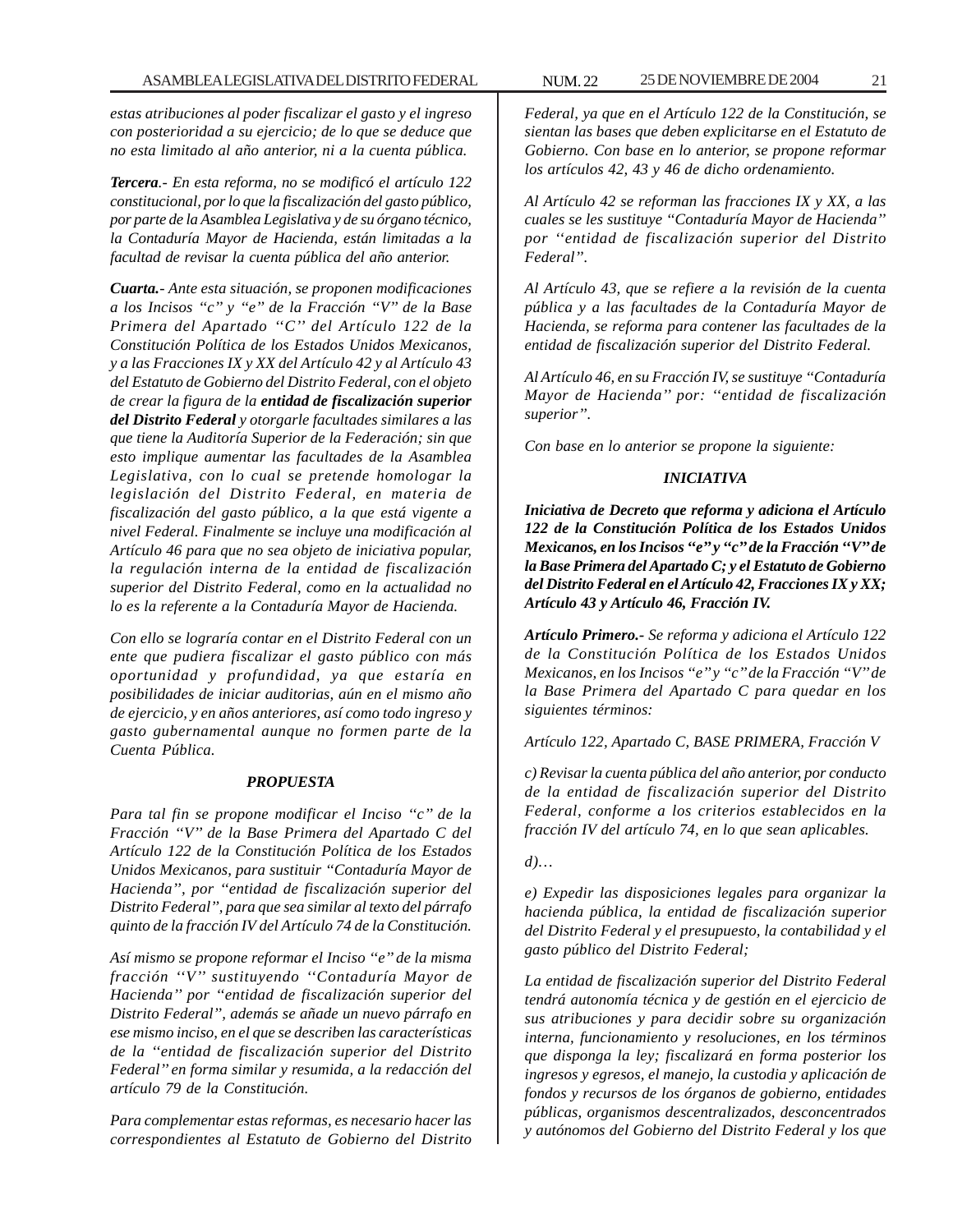*se hayan transferido a particulares; así como el cumplimiento de los objetivos contenidos en los programas de Gobierno, a través de los informes que se rendirán en los términos que disponga la ley.*

*Podrá requerir a los sujetos de fiscalización que procedan a la revisión de los conceptos que estime pertinentes y le rindan el informe correspondiente.*

*Artículo Segundo.- Se reforma el Estatuto de Gobierno del Distrito Federal en el Artículo 42, Fracciones IX y XX; Artículo 43 y Artículo 46 Fracción IV, para quedar en los siguientes términos.*

### *ARTÍCULO 42.-...*

*De la I a la VIII…*

*IX. Expedir las disposiciones legales para organizar la hacienda pública, la entidad de fiscalización superior del Distrito Federal y el presupuesto, la contabilidad y el gasto público del Distrito Federal;*

*De la X a la XIX...*

*XX. Analizar los informes trimestrales que le envíe el Jefe de Gobierno del Distrito Federal, sobre la ejecución y cumplimiento de los presupuestos y programas aprobados. Los resultados de dichos análisis, se considerarán para la revisión de la Cuenta Pública que realice la entidad de fiscalización superior del Distrito Federal de la propia Asamblea;*

*De la XXI a la XXX…*

# *ARTÍCULO 43.-*

*Para la revisión de la Cuenta Pública, la Asamblea Legislativa dispondrá de una entidad de fiscalización superior, que se regirá por su propia Ley Orgánica. La vigilancia del cumplimiento de sus funciones estará a cargo de la comisión respectiva que señale la Ley Orgánica de la Asamblea Legislativa.*

*Esta entidad de fiscalización superior del Distrito Federal tendrá a su cargo:*

*I. Fiscalizar en forma posterior los ingresos y egresos; el manejo, la custodia y la aplicación de fondos y recursos de los órganos de gobierno, entidades públicas, organismos descentralizados, desconcentrados y autónomos del Gobierno del Distrito Federal y los que se hayan transferido a particulares, así como el cumplimiento de los objetivos contenidos en los programas de Gobierno, a través de los informes que se rendirán en los términos que disponga la ley;*

*II. Entregar el informe de resultados de la fiscalización de la Cuenta Pública a la Asamblea Legislativa en la fecha que determine la ley;*

*III. Investigar los actos u omisiones que impliquen alguna irregularidad o conducta ilícita en el ingreso, egreso, manejo, custodia y aplicación de fondos y recursos, y efectuar visitas domiciliarias, únicamente para exigir la exhibición de libros, documentos o archivos indispensables para la realización de sus investigaciones, sujetándose a las leyes y a las formalidades establecidas para los cateos;*

*IV. Determinar los daños y perjuicios que afectan a la Hacienda Pública del Distrito Federal o al patrimonio de los entes públicos fiscalizados y fincar directamente a los responsables las indemnizaciones y sanciones correspondientes, así como promover ante las autoridades competentes el fincamiento de otras responsabilidades;*

*V. Promover las acciones de responsabilidad previstas en el Título Cuarto de la Constitución Política de los Estados Unidos Mexicanos, en contra de los servidores públicos del Distrito Federal ahí señalados, y presentar las denuncias y querellas penales, en cuyos procedimientos tendrá la intervención que la ley señale;*

*Los órganos de Gobierno del Distrito Federal y demás sujetos de fiscalización, facilitarán los auxilios que requiera la entidad de fiscalización superior del Distrito Federal para el ejercicio de sus funciones.*

*El Gobierno del Distrito Federal aplicará el procedimiento administrativo de ejecución para el cobro de las indemnizaciones y sanciones a que se refiere la fracción IV del presente artículo.*

*La fiscalización de la Cuenta Pública tendrá por objeto conocer los resultados de la gestión financiera, comprobar si se ha ajustado a los criterios señalados en el presupuesto y el cumplimiento de los objetivos contenidos en los programas.*

*Si del examen que realice la entidad de fiscalización superior del Distrito Federal aparecieran discrepancias entre las cantidades gastadas y las partidas respectivas del presupuesto o no existiera exactitud o justificación en los gastos hechos, se determinarán las responsabilidades de acuerdo a la ley.*

*La Cuenta Pública del año anterior deberá ser presentada por el Jefe de Gobierno del Distrito Federal a la Comisión de Gobierno de la Asamblea Legislativa dentro de los diez primeros días del mes de junio.*

# *ARTÍCULO 46.-*

*…*

*De la I a la III...*

*IV. A través de la iniciativa popular, los ciudadanos del Distrito Federal podrán presentar a la Asamblea*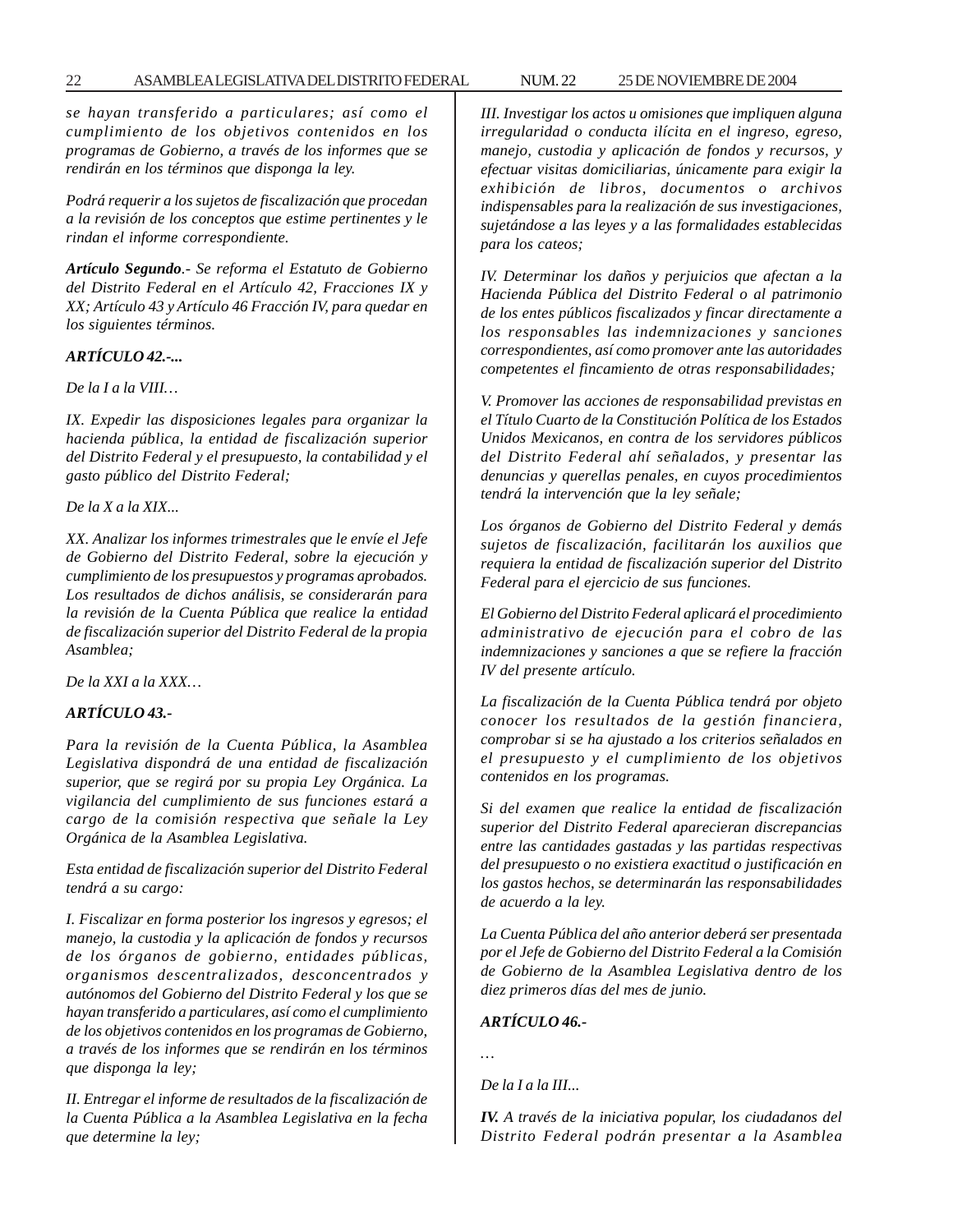*Legislativa, proyectos de leyes respecto de las materias de la competencia legislativa de la misma, de conformidad con las siguientes bases:*

*a)*

*1…*

*2…*

*3. Regulación interna de la Asamblea Legislativa y de la entidad de fiscalización superior del Distrito Federal;*

*4. …*

*5. …*

*b)…*

*c)…*

# *TRANSITORIOS*

*Primero. La presente Reforma entrará en vigor al día siguiente de su publicación en el Diario Oficial de la Federación.*

*Segundo. La Asamblea Legislativa del Distrito Federal en el ámbito de su competencia, deberá promulgar la Ley Orgánica que regule las facultades y operación de la entidad de fiscalización superior del Distrito Federal, a más tardar seis meses después de la publicación de la presente, entre tanto, la Contaduría Mayor de Hacienda de la Asamblea Legislativa del Distrito Federal, se regirá por la legislación vigente hasta antes de esta reforma y no tendrá mayores facultades que las que ahí se observan.*

# *DIP. PABLO TREJO PÉREZ.*

Es cuanto, diputada Presidenta.

**LA C. PRESIDENTA.-** Gracias diputado. Insértese íntegro en el Diario de Debates, y con fundamento en lo dispuesto por los Artículos 36 fracciones V y VII, 84 de la Ley Orgánica de la Asamblea Legislativa del Distrito Federal, 28 y 83 del Reglamento para su Gobierno Interior, se turna para su análisis y dictamen a la Comisión de Estudios Legislativos y Prácticas Parlamentarias.

Se concede el uso de la tribuna al diputado Efraín Morales Sánchez, del Partido de la Revolución Democrática, a fin de presentar una iniciativa de reformas a la Ley para el Funcionamiento de Establecimientos Mercantiles del Distrito Federal, y a la Ley de Procedimiento Administrativo.

# **EL C. DIPUTADO EFRAÍN MORALES SÁNCHEZ.-** Con su permiso diputada Presidenta.

La iniciativa con proyecto de decreto que vengo a presentar a esta Tribuna y que tiene que ver con la Ley para el Funcionamiento de Establecimientos Mercantiles, atiende

fundamentalmente a la equidad que debiera de existir en las sanciones, ya que esta Ley no hace una diferencia de los grandes y los pequeños establecimientos.

Por el otro lado, también lo que pretende es que ya que en su mayoría son pequeños establecimientos, misceláneas, estamos procurando con esta propuesta que se preserve la fuente de trabajo y de ingreso seguramente de muchas familias.

*INICIATIVA CON PROYECTO DE DECRETO POR EL QUE SE REFORMA EL ARTÍCULO 71 DE LA LEY PARA EL FUNCIONAMIENTO DE ESTABLECIMIENTOS MERCANTILES DEL DISTRITO FEDERAL; Y SE DEROGA EL ARTÍCULO 132 Y SE ADICIONA EL ARTÍCULO 133 BIS DE LA LEY DE PROCEDIMIENTO ADMINISTRATIVO DEL DISTRITO FEDERAL.*

# *HONORABLE ASAMBLEA LEGISLATIVA:*

*El que suscribe Diputado Efraín Morales Sánchez, Integrante del grupo parlamentario del Partido de la Revolución Democrática, con fundamento en lo dispuesto por el articulo 122, Apartado C, Base Primera, Fracción V, inciso i) de la Constitución Política de los Estados Unidos Mexicanos; los artículos 46, fracción I del Estatuto de Gobierno del Distrito Federal, 17 fracción IV y 86, fracción I de la Ley Orgánica de la Asamblea Legislativa del Distrito Federal y 82 fracción I del Reglamento para el Gobierno Interior de la Asamblea Legislativa del Distrito Federal, someto a consideración de este Órgano de Legislativo la presente INICIATIVA CON PROYECTO DE DECRETO POR EL QUE SE REFORMA EL ARTÍCULO 71 DE LA LEY PARA EL FUNCIONAMIENTO DE ESTABLECIMIENTOS MERCANTILES DEL DISTRITO FEDERAL; Y SE DEROGA EL ARTÍCULO 132 Y SE ADICIONA EL ARTÍCULO 133 BIS DE LA LEY DE PROCEDIMIENTO ADMINISTRATIVO DEL DISTRITO FEDERAL, al tenor de la siguiente:*

# *EXPOSICIÓN DE MOTIVOS*

*La presente iniciativa obedece al mandato legal consagrado en el artículo 5° de la Constitución Política de los Estados Unidos Mexicanos, el cual establece el derecho de toda persona a ejercer la profesión, industria, comercio o trabajo que le acomode, siendo lícitos.*

*Ahora bien en este sentido podríamos decir que todo individuo que decida establecer o ejercer el comercio en un establecimiento mercantil en el Distrito Federal esta sujeto y obligado a cumplir con las normas que rigen dichos negocios, se han grandes o sean chicos, es decir deben cumplir con lo dispuesto en la Ley para el Funcionamiento de Establecimientos Mercantiles.*

*Sabemos que las autoridades competentes para aplicar la sanción por el incumplimiento de esta norma, son las*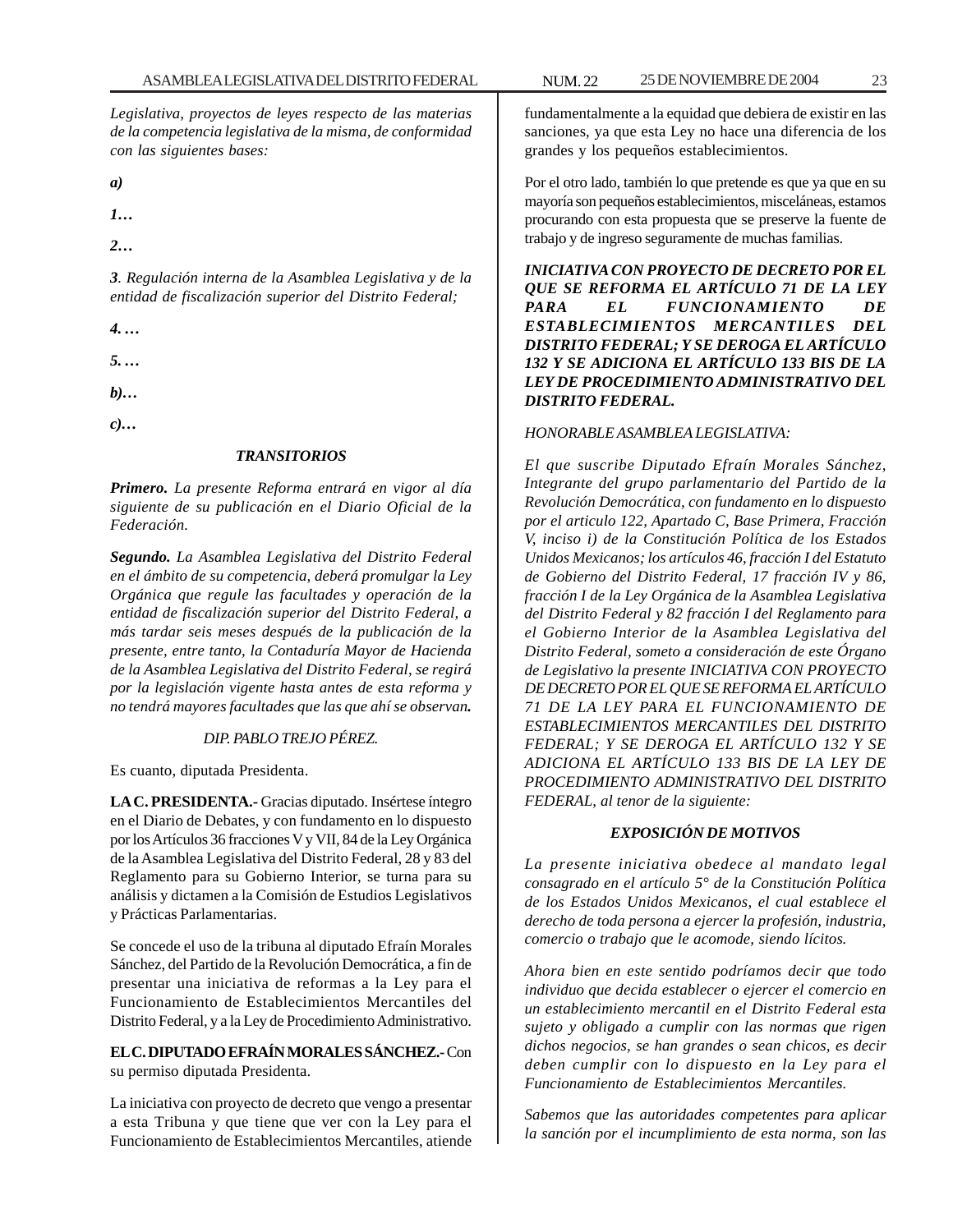*autoridades administrativas Delegacionales, es decir tienen las atribuciones para expedir licencias, permisos y autorizaciones para el correcto funcionamiento de los establecimientos mercantiles, de igual forma llevan acabo verificaciones ordinarias y extraordinarias, para percatarse de que no existe practicas que lesionen la salud, los intereses o derechos de los consumidores, de ser así es la autoridad encargada de sancionar el incumplimiento de las leyes y reglamentos, para ello basan su actuar en lo que establece la Ley de Procedimiento Administrativo del Distrito Federal.*

*La presente iniciativa de reformas obedece a la inequidad en la aplicación de la Ley, ya que si bien es cierto es una obligación del Gobierno de la ciudad sancionar el incumplimiento de las Leyes, se debe hacer de manera proporcional; es decir no podemos sancionar con el mismo monto a un establecimiento pequeño que a un mega establecimiento, por que esto equivaldría a formar un sistema de inequidad, ya que los empresarios que establecieron un gran negocio tiene la capacidad económica y por lo tanto mayor solvencia económica que un pequeño empresario o un micro empresario.*

*En este sentido, se propone reformar el artículo 71 de la Ley para el Funcionamiento de Establecimientos Mercantiles, con el fin de que se considere el monto de la inversión de los titulares o dueños de los establecimientos mercantiles para fijar la sanción respectiva, es decir ya existe una sanción mínima y máxima ahora lo único que falta, es analizar la capacidad económica de cada establecimiento y las percepciones diarias que recibe cada uno para fijar la sanción que corresponda, por que no es lo mismo sancionar a la fonda de la esquina que a una cadena prestigiada y consolidada de restaurantes.*

*Esta iniciativa resolvería los problemas de muchos micro empresarios que se ven afectados por las sanciones pecuniarias, ya que en muchas ocasiones este ingreso es el sustento económico diario de sus familias, y que por esta desigualdad y carencia de equidad, están quebrando y cerrando muchos establecimientos mercantiles, que quede claro que no estamos evitando que se les sancione, simplemente pedimos que sea de una forma proporcional con sus ingresos diarios.*

*Por otra parte se pretende reformar la Ley de Procedimiento Administrativo del Distrito Federal, derogando el artículo 132, que en el texto actual deja a la libre decisión de la autoridad administrativa la aplicación del monto de la sanción es decir puede ser el mínimo o el máximo según la autoridad decida, y establece parámetros que para mi punto de vista son simples valoraciones de carácter personal, ya que los daños que se hubieren producido o puedan producirse son subjetivos a menos de que exista denuncia expresa fundada y motivada, el carácter intencional o no de la acción u* *omisión constitutiva de la infracción también es una valoración que se deja a la libre decisión y categorización de la autoridad Delegacional.*

*Derivado de lo anterior y con el fin de subsanar esta laguna legal se propone la adición de un artículo 133 bis que daría certeza jurídica a lo plateado en la reforma anterior, ya que se establecería como obligación de la autoridad administrativa el realizar el calculo de los montos de inversión y de los ingresos diarios que obtenga el establecimiento mercantil, para poder aplicar la sanción respectiva y que no perjudique al grado de provocar su cierre definitivo de negocio.*

*Por anteriormente expuesto y motivado, someto a consideración de esta Asamblea Legislativa INICIATIVA CON PROYECTO DE DECRETO POR EL QUE SE REFORMA EL ARTÍCULO 71 DE LA LEY PARA EL FUNCIONAMIENTO DE ESTABLECIMIENTOS MERCANTILES DEL DISTRITO FEDERAL; Y SE DEROGA EL ARTÍCULO 132 Y SE ADICIONA EL ARTÍCULO 133 BIS DE LA LEY DE PROCEDIMIENTO ADMINISTRATIVO DEL DISTRITO FEDERAL, para quedar como sigue:*

*PRIMERO. Se reforma el artículo 71 de la Ley para el Funcionamiento de Establecimientos Mercantiles del Distrito Federal, para quedar como sigue:*

*Artículo 71.- Para establecer las sanciones, la delegación fundamentara y motivara sus resoluciones considerando lo establecido en los artículos 131 y 133 de la Ley de Procedimiento Administrativo del Distrito Federal.*

*Las sanciones económicas deberán establecerse entre el mínimo y el máximo establecido en los artículos subsecuentes y considerando el salario mínimo general vigente en el Distrito Federal al momento de cometerse la violación a esta Ley, siempre considerando el monto de la inversión y el ingreso diario del establecimiento mercantil.*

*En caso de no haberse realizado la revalidación de la Licencia de Funcionamiento en años anteriores, la autoridad sancionara esta omisión, tomando en cuenta el salario mínimo general vigente del Distrito Federal del año en que no se llevo acabo dicha revalidación.*

*SEGUNDO. Se deroga el artículo 132 y se adiciona el artículo 133 bis de la Ley de Procedimiento Administrativo del Distrito Federal, para quedar como sigue:*

*Artículo 132.- Derogado....*

*Artículo 133.- …*

*Artículo 133 bis.- Las sanciones económicas que establezca la delegación de acuerdo con el artículo*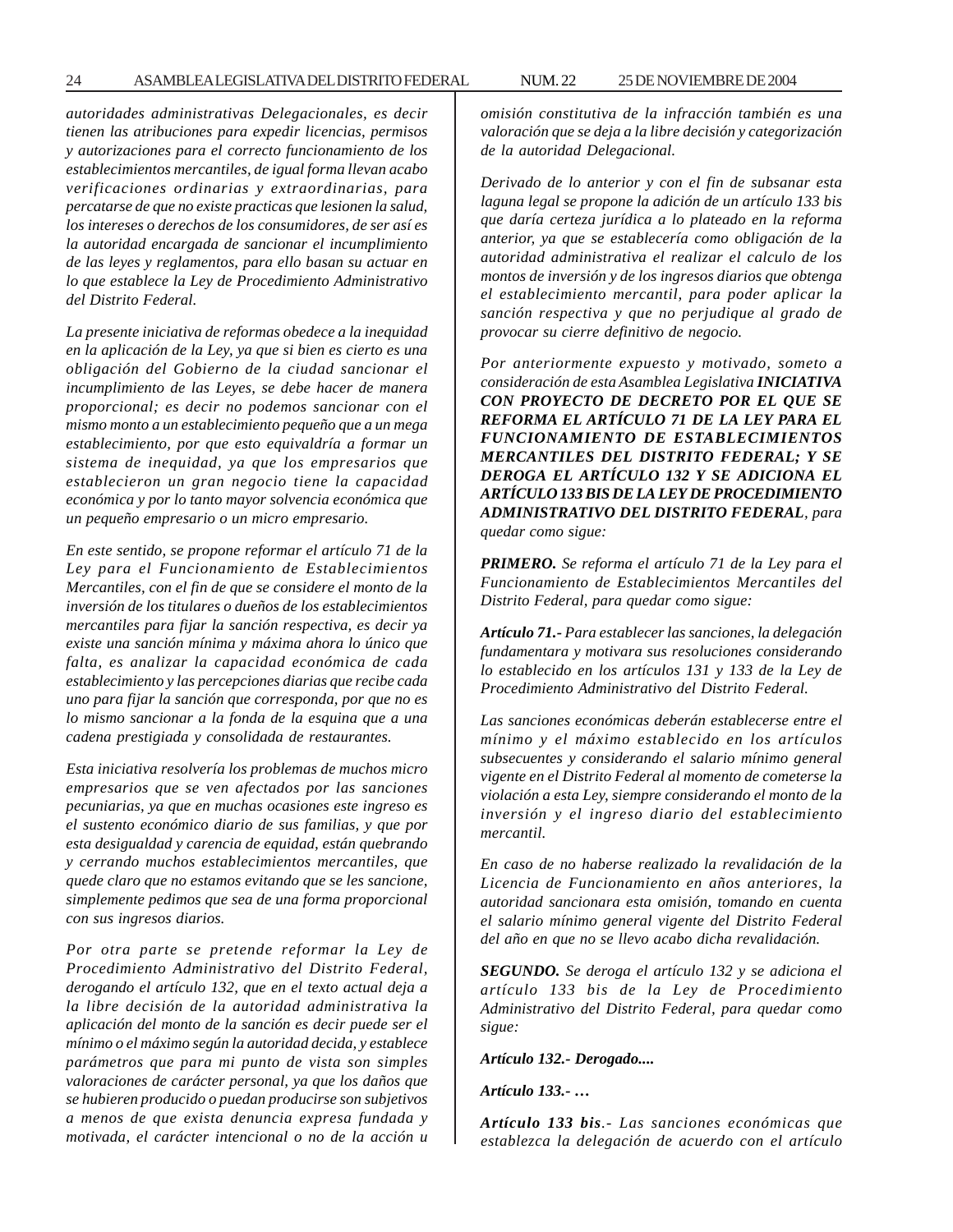*anterior, siempre serán en proporción al monto de la inversión y al ingreso diario del establecimiento mercantil.*

#### *TRANSITORIOS*

*ÚNICO.- Las presentes reformas y adiciones entrarán en vigor al día siguiente de su publicación en la Gaceta Oficial del Distrito Federal y para mayor difusión en el Diario Oficial de la Federación.*

# *ATENTAMENTE*

## *DIP. EFRAÍN MORALES SÁNCHEZ*

Por su atención, muchas gracias.

**LA C. PRESIDENTA.-** Gracias, diputado. Túrnese para su análisis y dictamen a la Comisión de Fomento Económico.

Esta presidencia, a nombre de la Asamblea, da la más cordial bienvenida al grupo de adultos mayores ''Edad de Oro'', de las Colonias Ruiz Cortines y Santo Domingo bis XX. Bienvenidos.

Para presentar una iniciativa de reformas a la Ley del Heroico Cuerpo de Bomberos del Distrito Federal, se concede el uso de la tribuna al diputado Francisco Rodolfo Covarrubias Gutiérrez, del Partido de la Revolución Democrática.

**EL C. DIPUTADO FRANCISCO RODOLFO COVARRUBIAS GUTIÉRREZ.-** Con su permiso, diputada Presidenta.

# *INICIATIVA DE REFORMAS Y ADICIONES A LA LEY DEL HEROICO CUERPO DE BOMBEROS DEL DISTRITO FEDERAL,*

*DIP. IRMA ISLAS LEÓN PRESIDENTA DE LA MESA DIRECTIVA ASAMBLEA LEGISLATIVA DEL DISTRITO FEDERAL.*

*Los suscritos, diputados integrantes de la Comisión de Protección Civil de la Asamblea Legislativa del Distrito Federal, III Legislatura, con fundamento en el artículo 122, Base Primera, fracción V, inciso i, de la Constitución Política de los Estados Unidos Mexicanos; artículos 42 fracción XIII y 46 fracción I del Estatuto de Gobierno del Distrito Federal, y artículos 17 fracción IV y 83 fracción I, de la Ley Orgánica de la Asamblea Legislativa del Distrito Federal, presentamos ante el Pleno de esta Soberanía, la INICIATIVA DE REFORMAS Y ADICIONES A LA LEY DEL HEROICO CUERPO DE BOMBEROS DEL DISTRITO FEDERAL, al tenor de la siguiente:*

#### *EXPOSICIÓN DE MOTIVOS*

*El Heroico Cuerpo de Bomberos del Distrito Federal es un organismo en el que la ciudadanía deposita un*

*impresionante cúmulo de simpatías, ganado a lo largo de muchos años de servicio en el combate de incendios y otros siniestros. El personal de esta institución, sin duda, cuenta con una credibilidad entre las más altas de los servicios públicos que se prestan en la ciudad.*

*Por la naturaleza de su función, los bomberos son considerados como ejemplo de responsabilidad y vocación de servicio. Entre sus filas, han destacado hombres y mujeres entregados a la misión de salvaguardar la seguridad de los habitantes y sus bienes en las más difíciles situaciones. Las crónicas periodísticas dan cuenta del heroísmo con que los vulcanos hacen frente al peligro, incluso poniendo en riesgo su integridad física.*

*Cuando un bombero ha concluido su jornada laboral, y se presenta una situación de emergencia, de manera inmediata acude a prestar el apoyo a sus compañeros de guardia. Su trabajo, al igual que el del médico, no se restringe a un horario estricto, dado que una situación emergente puede suceder en cualquier momento. En una ciudad como la nuestra, altamente vulnerable, el bombero es un servidor público de 24 horas.*

*A partir de los terremotos que devastaron nuestra ciudad en 1985, el Heroico Cuerpo de Bomberos va transitando hacia una etapa de institucionalidad, al paso de la consolidación de la protección civil como una actividad prioritaria para el Estado. Desde este momento, se le concibe como un actor fundamental dentro de los sistemas de protección civil, dado que sus conocimientos y métodos especializados permiten su actuación efectiva en el combate de los siniestros.*

*De tal importancia fue considerada la labor de los vulcanos en la ciudad, que para 1998 se expide la Ley del Heroico Cuerpo de Bomberos del Distrito Federal, separándolos de la Secretaría de Seguridad Pública, donde funcionaban de manera ambigua, y otorgándoles el carácter de organismo descentralizado, en los términos definidos por el Estatuto de Gobierno.*

*En este ordenamiento, donde adquieren personalidad jurídica y patrimonio propio, se sientan las bases que les permiten el cabal cumplimiento de las labores de protección civil a ellos encomendadas. Se establece la estructura orgánica que rige al organismo; se definen las competencias de sus instancias de gobierno y operativas; se instauran las bases sobre las que se asentaría la condición de bombero; se crea la Academia de Bomberos como instancia de capacitación y actualización; se atiende la participación ciudadana en la materia con la figura de Bombero Voluntario, entre otras acciones.*

*No obstante, a casi media década de que entró en vigor dicha ley, es necesario proyectar un nuevo impulso al organismo. El avance permanente de la investigación e implementación tecnológica, el surgimiento de mejores procesos administrativos y operativos en el rubro, la*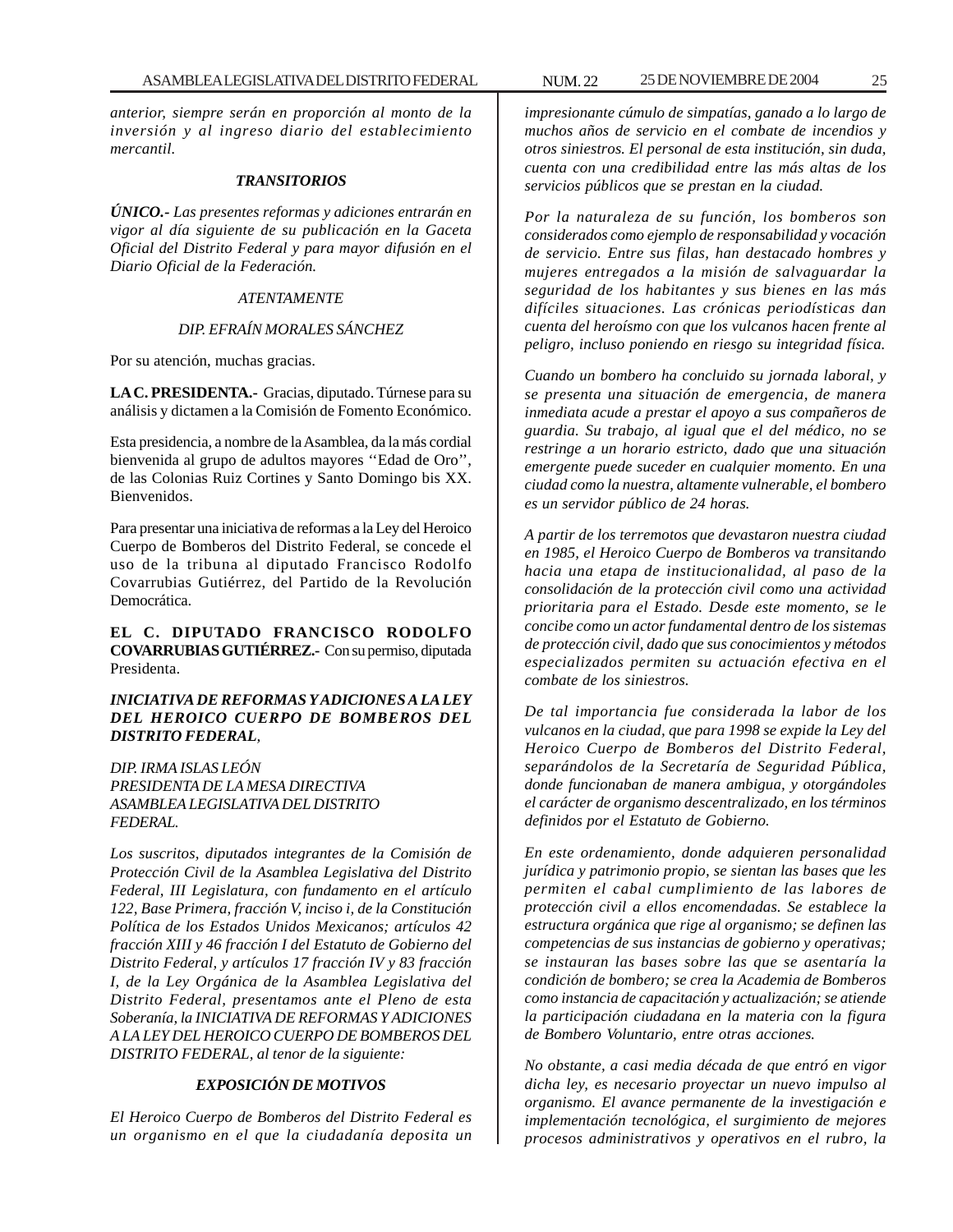*participación activa y responsable del personal del organismo y el fortalecimiento del sistema de protección civil del Distrito Federal, entre otros, son argumentos de peso para iniciar la revisión de este marco jurídico.*

*Con este propósito, paralelamente al ejercicio de consulta pública para reformar la Ley de Protección Civil del Distrito Federal, se establecieron los canales de comunicación con los vulcanos, en el ánimo de hallar las mejores condiciones para abordar el proceso legislativo de reforma a la ley. A la convocatoria que se hizo con este objetivo, acudieron las autoridades del organismo, los trabajadores administrativos, el personal operativo de las distintas expresiones, en fin, todos los sectores interesados en el avance de la institución.*

*Teniendo en cuenta que la Ley del Heroico Cuerpo de Bomberos del Distrito Federal establece fundamentalmente las bases de la participación del organismo en el sistema de protección civil del Distrito Federal, las propuestas vertidas por los vulcanos se hicieron en el sentido de precisar esta participación. Los diputados de la comisión, comprometidos en la revisión de las leyes relativas a la salvaguarda de la población en situaciones de siniestro, atendimos las diversas propuestas vertidas en las reuniones y foros con los vulcanos.*

*Cabe destacar que por la naturaleza del ordenamiento, y previo acuerdo de las partes, los asuntos de carácter laboral, quedaron fuera de la discusión de la reforma a la ley. La resolución de estos temas se aborda en las instancias competentes al amparo de las disposiciones jurídicas federales en materia laboral.*

*De esta manera, la siguiente iniciativa de reformas y adiciones pretende consolidar los referentes de operación del organismo en la prevención, atención y mitigación de emergencias y desastres en el Distrito Federal, a partir de las líneas que se mencionan a continuación.*

*Con la revisión de los artículos 1°, 2°, 3° y 4° de la Ley, correspondientes al Título I, Disposiciones Generales, se define con precisión que los vulcanos prestan un servicio público, de carácter civil, con especialización en las labores de salvaguarda de la población y de protección civil, coordinado con las demás instancias que concurren en el Sistema de Protección Civil del Distrito Federal.*

*Se establece que la honradez, la capacitación, el profesionalismo y la cultura de la prevención son los ejes rectores de esta noble actividad, así como también que los servicios prestados por el organismo se proporcionarán sin distinción de edad, raza, religión, género, condición económica o cualquiera otra circunstancia que implique discriminación.*

*A partir de la reforma al Título II, relativo a las instancias administrativas, operativas, de consulta y de apoyo que*

*conforman la estructura del Organismo, se introduce una serie de disposiciones tendientes a evitar la discrecionalidad en la designación y funcionamiento de estas instancias. En primer lugar, son precisadas las facultades de la Junta de Gobierno, órgano colegiado que detenta la máxima autoridad del organismo.*

*Se establecen los requisitos de los Directores de Área, quienes son propuestos por el Jefe de Gobierno del Distrito Federal y ratificados por la Junta de Gobierno. Se definen, asimismo, las facultades de la Dirección Operativa, la Dirección Técnica, la Dirección de la Academia de Bomberos y la Dirección Administrativa, sentando las bases de actuación de cada una de ellas y, por tanto, sus responsabilidades.*

*Respecto del Consejo del Heroico Cuerpo de Bomberos del Distrito Federal, órgano asesor, de análisis, de consulta y de opinión, se adiciona la atribución de que éste celebre convenios con organismos nacionales e internacionales para conocer de las innovaciones tecnológicas en el rubro de la prevención y combate de siniestros, principalmente de los originados por fuego. La integración colegiada de esta instancia se fortalece con la inclusión de un representante de la Universidad de la Ciudad de México que se suma al conjunto de especialistas.*

*En el Título IV, se establece que la Academia de Bomberos es la instancia de formación cuyo objetivo es la capacitación física, teórica y tecnológica del personal de la institución y de los ciudadanos interesados en colaborar con ella, que presta sus servicios en la diversas instalaciones del organismo y en aquellas que sean compatibles con su objeto, dando certidumbre legal a la forma real de operación de esta instancia.*

*De igual manera, con la reforma al artículo 35, se define que la Academia tiene la obligación de atender las propuestas que en materia de cursos de actualización y capacitación le haga llegar el Consejo del Heroico Cuerpo de Bomberos del Distrito Federal. Se fortalece la plantilla temática de los cursos impartidos, atendiendo las necesidades más recurrentes de la protección civil en nuestra ciudad y se establece un sistema de becas, que dada la disponibilidad presupuestal, beneficiará a los bomberos más destacados sin preferencia de nivel.*

*En relación con las prerrogativas de los vulcanos, y en el ánimo de depurar toda connotación militarizada del organismo, esta iniciativa presenta diversas reformas a los Títulos V y VI de la Ley, que establecen el carácter del bombero como un servidor público encargado de la salvaguarda de la población y de protección civil, ajeno a las labores de coerción de la ciudadanía, propias de los cuerpos de seguridad pública. En el mismo sentido, se establecen los principios de respeto y actuación*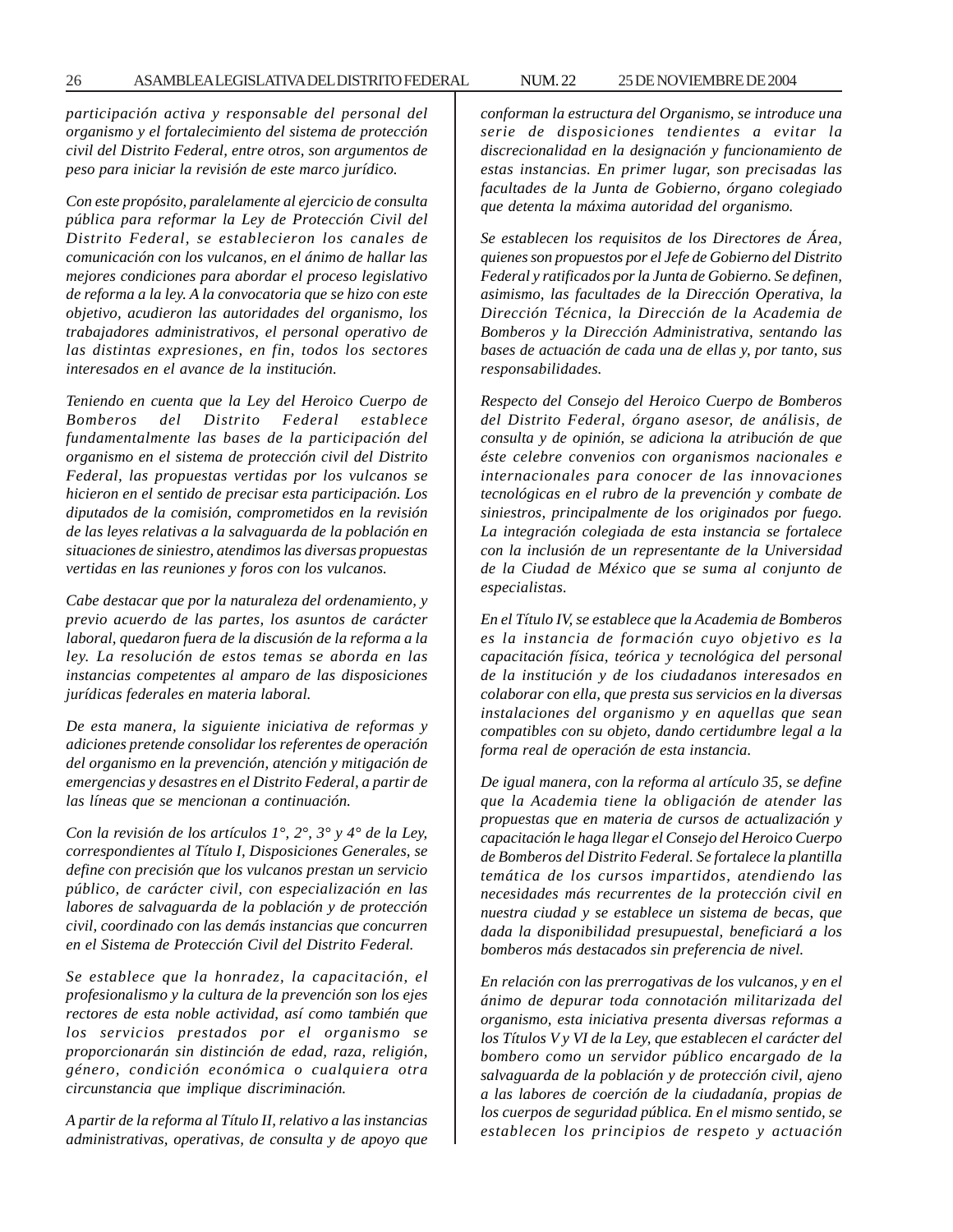*institucional entre los niveles de dirección y el personal operativo, y entre éstos y la población en general.*

*El carácter civil del Heroico Cuerpo de Bomberos se fortalece al ser sustituidos los conceptos de corporación, jerarquía y orden por los conceptos de organismo, nivel e instrucción, respectivamente, más propios de la función que desempeña la institución dentro del Sistema de Protección Civil del Distrito Federal. Al definirse que las sanciones al personal operativo, ante omisiones e incumplimientos de la ley, serán tomadas conforme al Reglamento de Lealtad y Disciplina, y substanciadas en última instancia por la Junta de Gobierno, se garantiza la objetividad e imparcialidad en estos procesos.*

*Con las reformas a los artículos 57 y 58 de la Ley, se precisan los requisitos que los establecimientos mercantiles, industrias y empresas encargadas de la venta, almacenamiento o transporte de materiales inflamables o peligrosos, tendrán que cubrir a efecto de prevenir accidentes por fuego. Entre ellos, se definen aquellos relativos a la protección civil.*

*Dado que el Heroico Cuerpo de Bomberos despierta gran simpatía entre los diversos sectores de la sociedad, a partir de sus labores de altruismo y servicio a la población en situaciones de siniestro, de manera permanente se generan campañas de solidaridad con la institución.*

*En este sentido, la figura del Patronato del Heroico Cuerpo de Bomberos del Distrito Federal, órgano de coadyuvancia en la integración del patrimonio del organismo, apenas señalado en el Título II de la Ley Vigente, en esta iniciativa se integra, como adición, en un Título X, compuesto por 8 artículos.*

*De acuerdo al artículo 71, el Patronato propiciará la adquisición de equipo especializado y de alta tecnología que garantice mayor eficacia en las labores del organismo; buscará la obtención de recursos y bienes que permitan mejorar las condiciones de seguridad de los vulcanos en su labor, y atenderá, en lo posible, la dignificación de esta actividad.*

*Se establecen las bases de operación de este órgano colegiado; los ejes rectores de su actuación, a saber: transparencia, honestidad, filantropía y corresponsabilidad. Se define, asimismo, su composición a partir del equilibrio entre los representantes de los sectores público, privado y social, para dar certidumbre al funcionamiento de esta instancia.*

*Consideramos, por último, que las reformas y adiciones presentadas en esta iniciativa responden a las peticiones más recurrentes de los diversos sectores involucrados en el Heroico Cuerpo de Bomberos, y tienden a garantizar el mejor funcionamiento del organismo, con el propósito de salvaguardar a la población en situaciones de siniestro.*

Señora Presidenta por economía parlamentaria, solicito que esta iniciativa se inserte íntegramente en el Diario de los Debates, para los efectos legislativos a que haya lugar.

*Único.- Se reforman el artículo 1°, párrafo primero del artículo 2°, artículos 3°, 4°, artículo 5° en sus párrafos 2, 5, 10, 11, 16, 17 y 18, artículo 6°, el Título II, de la Estructura y Funcionamiento con sus artículos 70 a 25 y con adiciones de los artículos 13 Bis y 25 Bis, el primer párrafo del artículo 26 y sus fracciones I, III, IV y VII, artículos 27, 29, 31, 35, 36, las fracciones II y IV del artículo 37, artículos 38 a 40, primer párrafo del artículo 41 y sus fracciones I a VI y IX, artículo 42, primer párrafo del artículo 44, artículo 45, primer párrafo del artículo 46, artículo 47, primer párrafo del artículo 48, primer párrafo del artículo 49 y sus fracciones II y III, artículos 50 a 53, primer párrafo del artículo 54, artículos 55 a 59, primer párrafo del artículo 64, artículos 68, 69; se modifican el rubro del Título IV, de la Condición de Bombero, los rubros de los capítulos I, II y III del Título VI, de la Organización Interna; se adicionan los párrafos 23 a 26 del artículo 5°, el artículo 6° Bis, el segundo párrafo del artículo 40, el artículo 40 Bis, las fracciones IV y V del artículo 44, los artículos 46 Bis, 46 Ter, el segundo párrafo del artículo 54, un Título X. Del Patronato del Heroico Cuerpo de Bomberos del Distrito Federal, con l artículos 70 a 78; y se derogan el párrafo 19 del artículo 5°, artículos 32, 33, 34, y las fracciones I a III del artículo 46, para quedar como sigue:*

*ARTÍCULO 1o. Las disposiciones de esta Ley son de orden público e interés general, y tienen por objeto:*

*I.- Establecer las bases para la creación del Heroico Cuerpo de Bomberos del Distrito Federal, el cual se constituirá como un servicio público de especialización en las labores de apoyo para a salvaguarda de la población y de protección civil.*

*II.- Crear el Organismo Descentralizado de la Administración Pública del Distrito Federal denominado Heroico Cuerpo de Bomberos del Distrito Federal, el cual para los efectos del artículo 102 del Estatuto de Gobierno del Distrito Federal, conducirá su relación con el Jefe de Gobierno a través de la Secretaría de Gobierno la que fungirá como Coordinadora Sectorial.*

*III.- Definir las tareas del Heroico Cuerpo de Bomberos del Distrito Federal dentro del Sistema de Protección Civil del Distrito Federal.*

*IV.- Coordinar las tareas del Heroico Cuerpo de Bomberos del Distrito Federal con el Sistema de Protección Civil del Distrito Federal.*

*V.- Crear la Academia de Bomberos que se encargará de profesionalizar a los miembros de ese organismo, evaluar las propuestas de promoción del personal con base en los*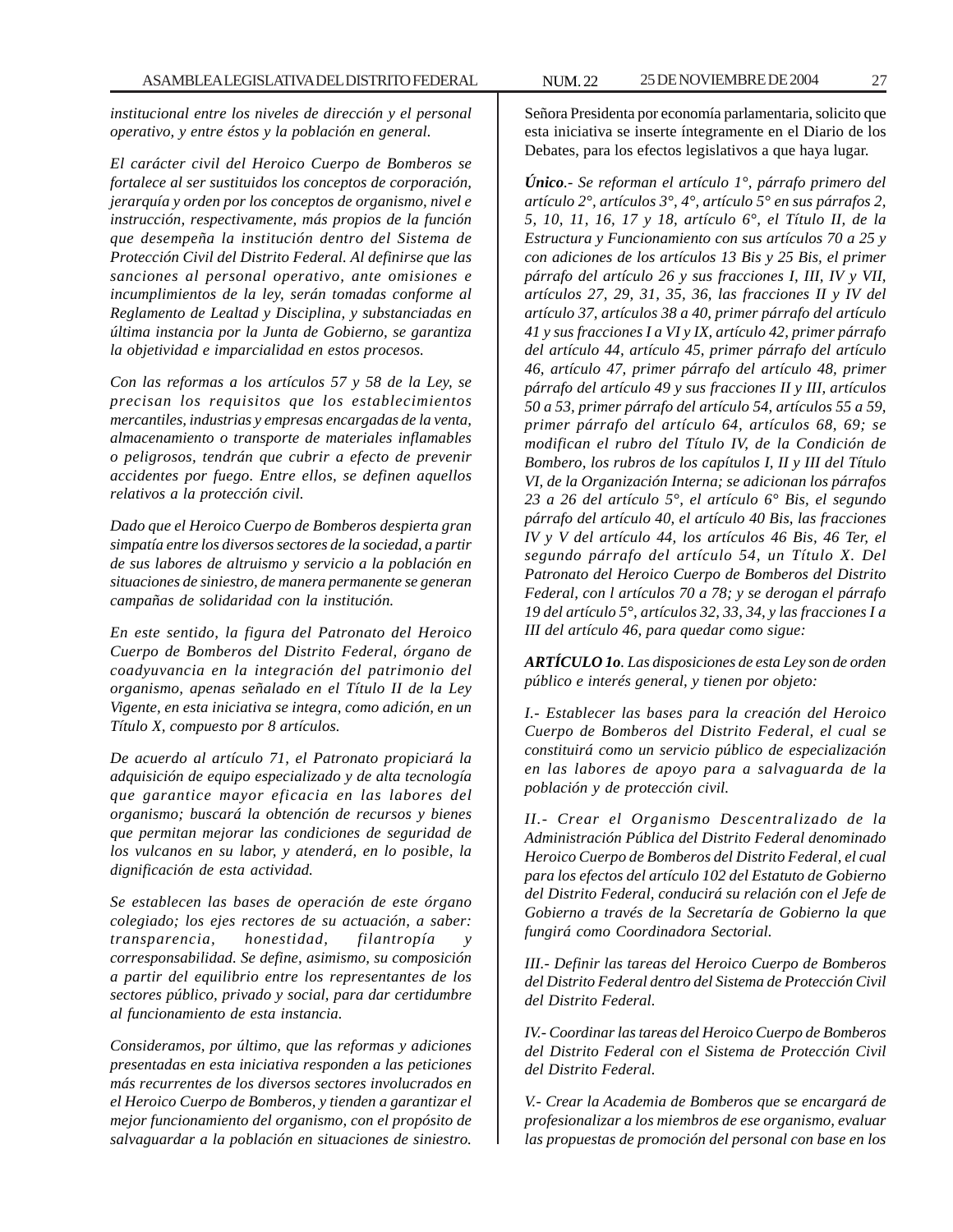*resultados de los concursos de oposición, así como buscar la actualización y superación profesional de los elementos que conforman el organismo.*

*VI.- Regular la figura del Patronato de Bomberos del Distrito Federal, que a través de los representantes de los sectores público, privado y social, contribuirá de manera importante con el patrimonio del Heroico Cuerpo de Bomberos del Distrito Federal.*

*VII.- Coadyuvar en la salvaguarda de la vida de las personas, sus bienes y entorno, ante la ocurrencia de una emergencia, siniestro o desastre.*

*VIII.- Auxiliar a la población en casos de emergencias, riesgos y desastres.*

*ARTÍCULO 2o. En los términos del Estatuto de Gobierno del Distrito Federal y demás disposiciones legales aplicables, la actividad del organismo descentralizado constituye un servicio público de alta especialización de carácter civil.*

*El Heroico Cuerpo de Bomberos del Distrito Federal, contará con personalidad jurídica y patrimonio propio y tendrá autonomía operativa y financiera con el propósito de realizar y coordinarse de manera eficiente en el desempeño de las funciones y ejercicio de atribuciones que esta Ley le confiera, de conformidad con las disposiciones legales aplicables.*

*ARTÍCULO 3o. Toda actividad que realice el Heroico Cuerpo de Bomberos del Distrito Federal, tendrá como criterios rectores la honradez, la capacitación, el profesionalismo, la cultura de la prevención, la lealtad a la institución y su eficacia, así como la participación responsable en el Sistema de Protección Civil del Distrito Federal, y con todos aquéllos organismos públicos o privados con los que sea necesaria su relación.*

*ARTÍCULO 4o. Toda persona tiene el derecho y la obligación de solicitar los servicios del Heroico Cuerpo de Bomberos del Distrito Federal, en situaciones de emergencia, siniestro y desastre u otras a que se refiere esta Ley.*

*Los servicios a que se refiere el párrafo anterior se proporcionarán sin distinción de edad, raza, religión, género, condición económica y social, preferencias políticas o cualquiera otra que implique discriminación.*

*El Heroico Cuerpo de Bomberos del Distrito Federal, así como los sistemas o programas de apoyo al mismo, tienen la obligación de denunciar las falsas llamadas ante el Juez Cívico con el fin de exigir a sus autores las responsabilidades a que haya lugar.*

*Bombero.- Servidor público miembro de un cuerpo de salvaguarda de la población y protección civil, altamente especializado, encargado de la prevención, atención y mitigación de las emergencias, riesgos y desastres.*

#### *III a IV.-...*

*Consejo del Heroico Cuerpo de Bomberos del Distrito Federal.- Es el órgano asesor, de consulta y análisis que busca el constante mejoramiento y profesionalización del organismo con la facultad de emitir opiniones y recomendaciones a la Junta de Gobierno, así como de transmitirle ideas y propuestas que hagan llegar la población y los bomberos.*

*VI a IX.-...*

*Mitigación.- Las medidas tomadas con anticipación al siniestro y durante la emergencia, para reducir su impacto en la población, bienes y entorno.*

*Prevención.- Acciones dirigidas a mitigar los peligros, evitando o disminuyendo el impacto destructivo de los fenómenos perturbadores sobre la vida y bienes de la población, los servicios vitales y estratégicos, la planta productiva y el medio ambiente, a través de acciones de mitigación y preparación.*

#### *XII a XV.-...*

*Reglamento.- Reglamento de la Ley del Heroico Cuerpo de Bomberos del Distrito Federal.*

*Estación Central.- Sede de los Órganos de Administración del Heroico Cuerpo de Bomberos del Distrito Federal.*

*Subestación.- Instalación ubicada en zona conflictiva y de difícil acceso en las Demarcaciones Territoriales, que deberá contar al menos con el equipo más indispensable para hacer un primer frente a las emergencias.*

*XIX.- Derogado.*

*XX a XXII.-...*

*Jefe de Gobierno.- Se refiere al Jefe de Gobierno del Distrito Federal.*

*Organismo.- Se refiere al organismo descentralizado denominado Heroico Cuerpo de Bomberos del Distrito Federal.*

*Estación.- Instalación operativa ubicada en una Demarcación Territorial, la cual, acorde con la superficie territorial bajo su responsabilidad, población, establecimientos mercantiles e industriales, contará con el equipo necesario para prestar los servicios inherentes al Heroico Cuerpo de Bomberos del Distrito Federal.*

*Patronato.- Se refiere al Patronato del Heroico Cuerpo de Bomberos del Distrito Federal.*

*ARTÍCULO 5.-...*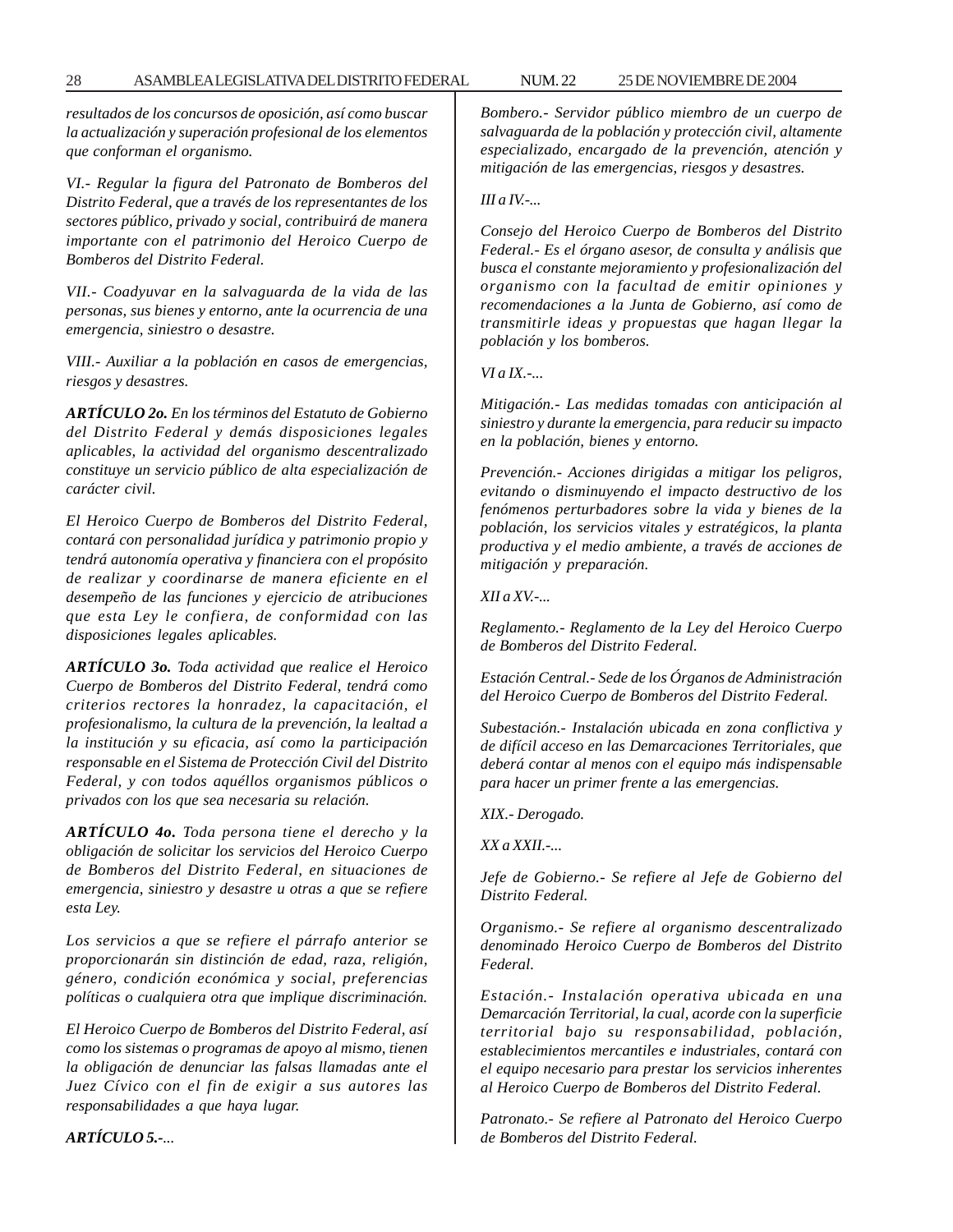# ASAMBLEA LEGISLATIVA DEL DISTRITO FEDERAL NUM. 22 25 DE NOVIEMBRE DE 2004 29

*ARTÍCULO 6o. Corresponde primordialmente al Organismo, el combate y extinción de incendios que se susciten en el Distrito Federal, así como la atención de las emergencias cotidianas a que se refiere la presente Ley y coadyuvar con los demás organismos públicos o privados encargados de la Protección Civil y la Seguridad Pública de la Ciudad.*

*El Organismo tendrá las siguientes funciones:*

*I a VII.-...*

*VIII.- Delimitar áreas de riesgo en caso de cables caídos o cortos circuitos, así como operar su retiro o restablecimiento en coordinación con el personal de Luz y Fuerza del Centro o Comisión Federal de Electricidad, según corresponda;*

*IX.- Seccionamiento y retiro de árboles cuando provoquen situaciones de riesgo o interfiera la labor del Organismo;*

*X a XVII.-...*

*XVIII. Suscribir convenios de ayuda recíproca con organismos de bomberos de la Zona Metropolitana de la Ciudad de México o de otros cuerpos de bomberos del país, en las áreas técnicas, preventivas u operativas, según sea el caso;*

*XIX.- Cubrir los gastos de administración, operación y mantenimiento que genere su funcionamiento, y*

*XX.- Las demás que esta ley, el reglamento o convenios le confieran de manera expresa.*

*ARTÍCULO 6 BIS. Por ningún motivo, se deberá interrumpir el servicio que presta a la población el Organismo.*

*En el supuesto de cualquier acto u omisión que ponga en riesgo la continuidad del servicio, las instalaciones de Gobierno podrán instrumentar las acciones pertinentes para asegurar su prestación en los términos más convenientes para la población.*

# *TÍTULO II DE LAS INSTANCIAS ADMINISTRATIVAS, OPERATIVAS, DE CONSULTA Y DE APOYO*

# *CAPÍTULO I DE LAS INSTANCIAS*

*ARTÍCULO 7.- El Organismo estará conformado por las siguientes instancias administrativas, operativas, de consulta y de apoyo:*

*I. JUNTA DE GOBIERNO. Es el órgano de gobierno, máxima autoridad del Organismo, encargada de definir las políticas y estrategias generales, de conformidad con el artículo 70 de la Ley Orgánica de la Administración Pública del Distrito Federal.*

*II. DIRECCIÓN GENERAL. Es la encargada de ejecutar las políticas, estrategias y lineamientos que la Junta de Gobierno determine. Lleva consigo la representación legal del Organismo, de conformidad con lo establecido en el artículo 54 de la Ley Orgánica de la Administración Pública del Distrito Federal.*

*III. DIRECCIÓN OPERATIVA. Es la encargada de coordinar las acciones de prevención, atención y mitigación de incendios, atención de siniestros, entre otras emergencias cotidianas que ponen en riesgo las vidas humanas y su entorno.*

*IV. DIRECCIÓN TÉCNICA. Es la responsable de elaborar los dictámenes de equipos de nuevas tecnologías para optimizar el funcionamiento del organismo, así como elaborar dictámenes de prevención de incendios y organizar los sistemas de información y estadísticas de los servicios y acciones proporcionados por el Organismo.*

*V. DIRECCIÓN DE LA ACADEMIA DE BOMBEROS. Es la encargada del funcionamiento de la Academia; del desarrollo con calidad de los programas, planes de estudio de formación básica, especialización y actualización; de calificación del personal docente e instructores, todo ello para garantizar la calidad académica especializada.*

*VI. DIRECCIÓN ADMINISTRATIVA. Es la responsable de apoyar el logro de los objetivos y metas de los programas, proyectos y demás actividades o eventos a cargo del Organismo, mediante el uso adecuado y productivo de los recursos humanos, materiales y financieros asignados conforme a las disposiciones respectivas.*

*VII. JEFATURA DE ESTACIÓN Y SUBESTACIÓN. Es la encargada de atender, como primer ataque, los siniestros en su radio de acción correspondiente, de acuerdo con el equipo que cada una de ellas cuente para su funcionamiento. También deben garantizar el buen funcionamiento de su Estación o Subestación.*

*VIII. CONSEJO DE LEALTAD Y DISCIPLINA. Es el órgano encargado de aplicar las sanciones administrativas al personal operativo, así como de solucionar las controversias que se generen por la aplicación del Reglamento de Lealtad y Disciplina.*

*IX. CONSEJO DEL HEROICO CUERPO DE BOMBEROS DEL DISTRITO FEDERAL. Es el órgano asesor, de consulta y análisis que busca el constante mejoramiento y profesionalización del Organismo, con la facultad de emitir opiniones y recomendaciones a la Junta de Gobierno; así como recoger las propuestas y aportaciones que la población y los miembros del Organismo tengan para el mejoramiento del servicio.*

*X. PATRONATO DEL HEROICO CUERPO DE BOMBEROS DEL DISTRITO FEDERAL. Es el órgano integrado con*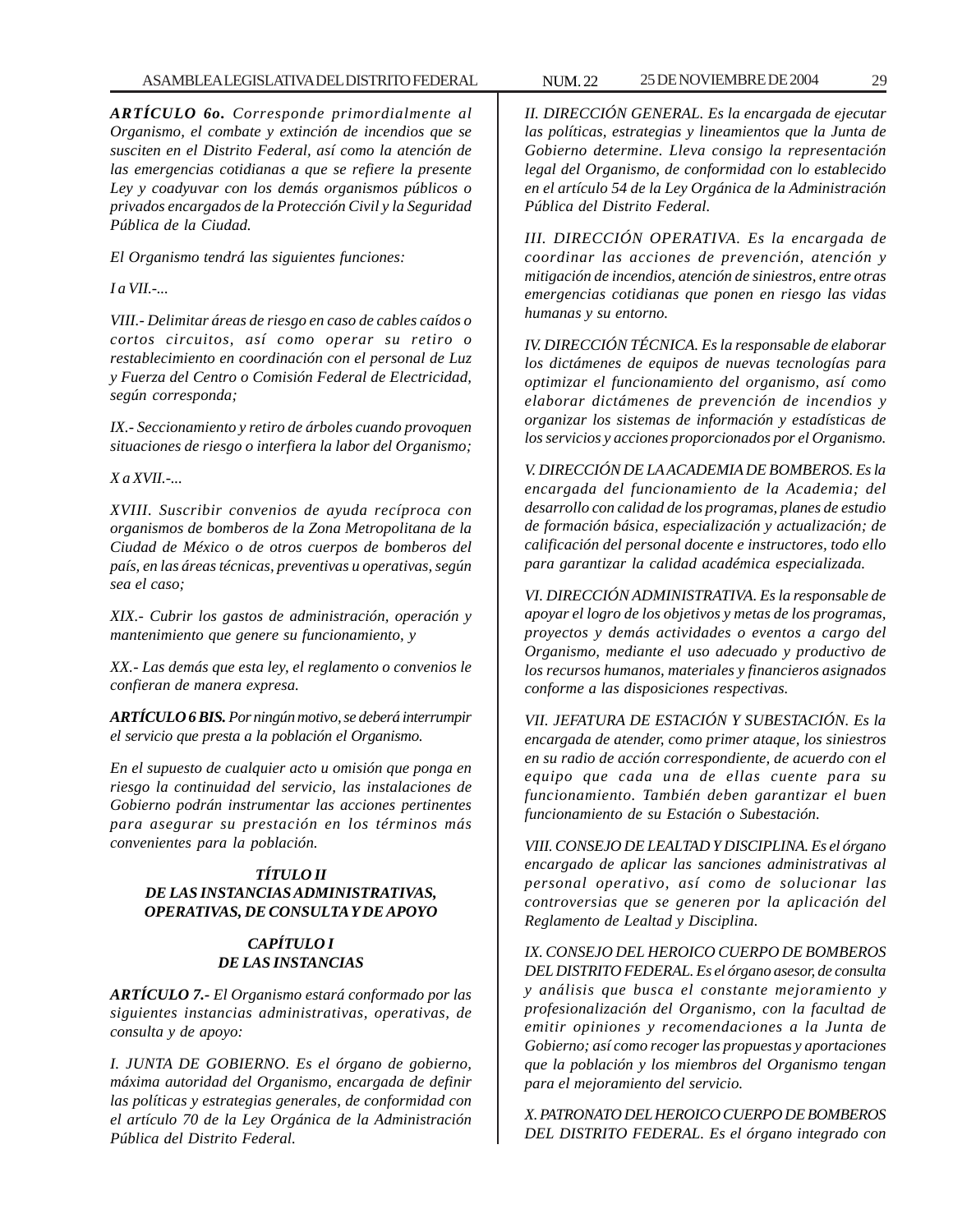*representantes del sector público, privado y social, que tiene como propósito coadyuvar en la integración del patrimonio del Organismo.*

*XI. CONTRALORIA INTERNA. Es el órgano de vigilancia integrado por un Contralor Interno, designado por la Contraloría General del Distrito Federal.*

# *CAPÍTULO II DE LA JUNTA DE GOBIERNO*

*ARTÍCULO 8. La Junta de Gobierno, en su carácter de máxima autoridad del Organismo, se integrará de la siguiente manera:*

*I.- Dos funcionarios designados por el Secretario de Gobierno del Distrito Federal, uno de los cuales será el presidente de la Junta.*

*II.- Dos personas de la sociedad civil con experiencia y conocimientos en protección civil y en labores de bomberos, nominados por la Asamblea Legislativa del Distrito Federal.*

*III.- Dos miembros designados por el Consejo de Protección Civil del Distrito Federal.*

*IV.- Un representante del Patronato del Heroico Cuerpo de Bomberos del Distrito Federal.*

*V.- Una persona designada por los demás miembros del órgano de Gobierno, a propuesta del Presidente y el cual fungirá como Secretario de la Junta.*

*VI.- Dos representantes de la Secretaría de Finanzas del Distrito Federal.*

*VII.- Un representante de la Oficialía Mayor del Gobierno del Distrito Federal.*

*VIII.- Un representante de la Contraloría General del Distrito Federal, como órgano de vigilancia bajo el carácter de Comisario, quien asistirá con voz pero sin voto a las sesiones.*

*IX.- Un representante de la Contraloría Ciudadana, quien asistirá con voz pero sin voto a las sesiones.*

*Por cada uno de los miembros electos se nombrará un suplente por las propias autoridades e instancias que estén encargadas de nombrar a los titulares, quienes tendrán en ausencia de éstos las mismas facultades*

*ARTÍCULO 9. La Junta de Gobierno tendrá las siguientes facultades:*

*I.- Ratificar la propuesta de presupuesto de egresos así como de los ingresos anuales del organismo, que haga el Director General, para que sean enviados a los Secretarios de Gobierno y de Finanzas del Distrito Federal;*

*II.- Analizar y aprobar los proyectos de inversión y crediticios que el Organismo requiera para que se proceda conforme a las disposiciones aplicables;*

*III.- Establecer las políticas generales y definir las prioridades en materia de finanzas administración general, a las que se sujete el Organismo;*

*IV.- Expedir las normas y bases generales para resolver sobre las inversiones del Organismo;*

*V.- Aprobar de acuerdo con las leyes y reglamentos aplicables, los protocolos, las políticas, bases y programas generales para la contratación de créditos, así como las que regulan los convenios, contratos, pedidos, o acuerdos que deba celebrar el Organismo con terceros en obras públicas, adquisiciones, arrendamientos, y prestación de servicios relacionados con bienes muebles;*

*VI.- Revisar, supervisar y aprobar los balances trimestrales y anuales que le envíe el Director General;*

*VII.- Revisar, supervisar y aprobar los informes financieros trimestrales que le envíe el Director General;*

*VIII.- Aprobar las prestaciones y demás actas y documentos administrativos relacionados con los servidores públicos del Organismo; así como aprobar las especificaciones técnicas del equipo de protección y vestuario, por sus características especiales atendiendo a la naturaleza del Organismo;*

*IX.- Nombrar y remover a propuesta del Jefe de Gobierno del Distrito Federal, al Director General y a los Directores de Área del Organismo;*

*X.- Nombrar y remover a propuesta del Director General, a los servidores públicos del Organismo que ocupen cargos en los dos niveles inferiores al de aquel, a excepción de la Contraloría Interna;*

*XI.- Ratificar a los Jefes de Estación y Subestación que proponga el Director General, de conformidad con los resultados de los exámenes de oposición que realice la Academia de Bomberos, a quienes sólo podrá negar su ratificación cuando la conducta de los elementos atente contra el Organismo;*

*XII.- Conocer de los criterios de racionalidad, austeridad y disciplina presupuestal que deban aplicar en el Organismo por disposición de Ley o autoridad competente;*

*XIII.- Conocer y aprobar, a propuesta del Director General, los Manuales de Organización y procedimientos, así como cualquier otra disposición de aplicación interna u operativo, extendiéndose esta facultad a la integración de los Comités Técnicos o especializados o mixtos que apoyen el cumplimiento del objeto a la Administración del Organismo;*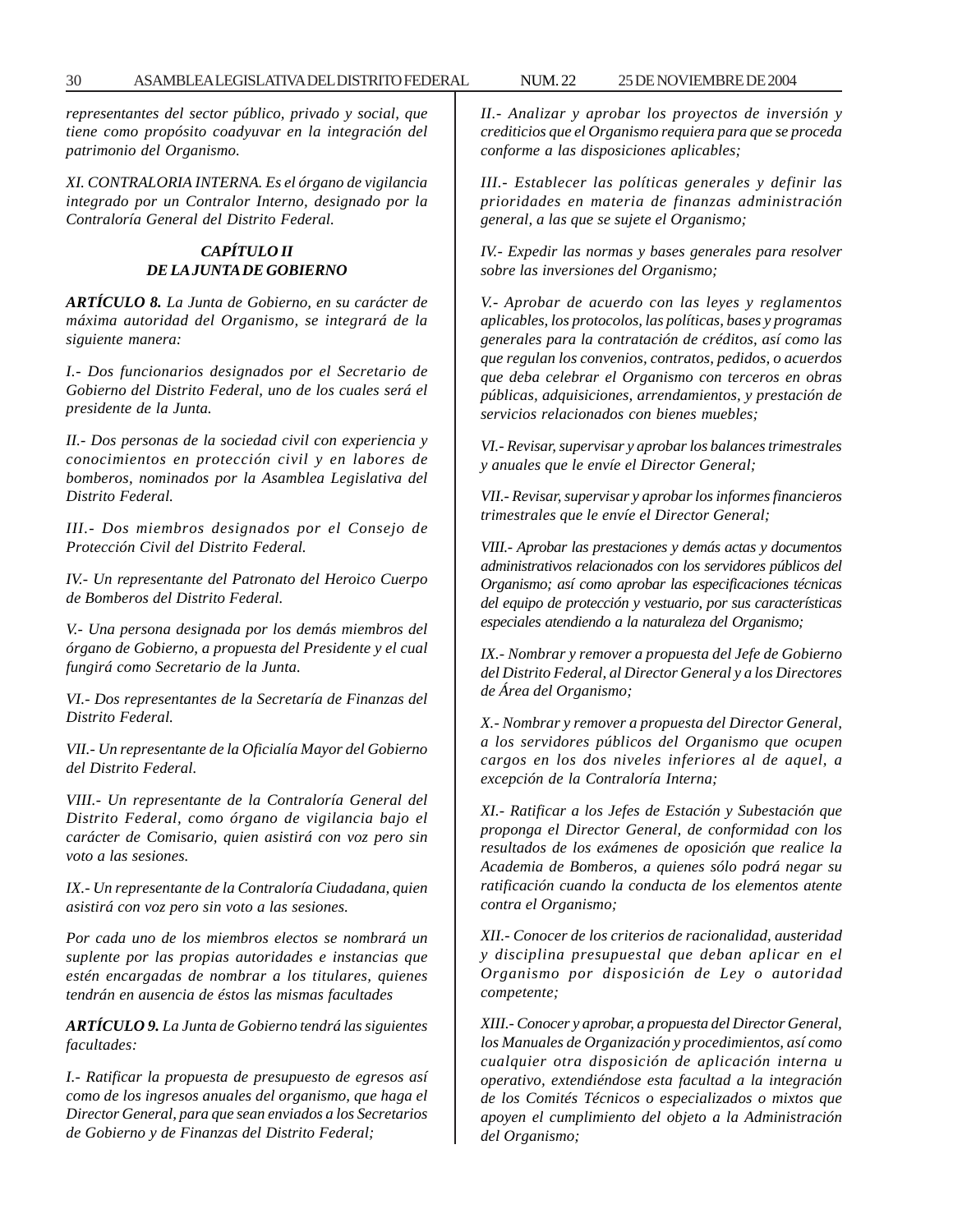*XIV.- Fomentar la participación del Patronato;*

*XV.- Evaluar anualmente el desempeño del Director General y de los Directores de Área, para hacerlo del conocimiento del Jefe de Gobierno;*

*XVI.- Observar que exista una buena relación laboral en el marco de las leyes aplicables;*

*XVII.- Conocer, analizar y aprobar las propuestas, recomendaciones y opiniones del Consejo del Heroico Cuerpo de Bomberos del Distrito Federal;*

*XVIII.- Autorizar las altas, y reingreso del personal de acuerdo con las necesidades del Organismo;*

*XIX.- Autorizar las bajas del personal, ya sea por solicitud del interesado o por determinación del Consejo Lealtad y Disciplina cuando implique una violación al marco de actuación del Organismo, contenidos en la presente Ley y en el Reglamento de Lealtad y Disciplina;*

*XX.- Resolver los conflictos que se presenten entre los bomberos y sus superiores incluyendo al Director General y los Directores de Área; así como los que se susciten entre aquéllos y el Consejo de Honor y Justicia. En contra de estas resoluciones que emita la Junta de Gobierno no procederá recurso alguno; y*

*XXI.- Las demás que sean necesarias para el ejercicio de las facultades anteriores.*

*ARTÍCULO 10.- La Junta de Gobierno se reunirá a convocatoria que haga el presidente de la misma, una vez cada tres meses y en forma extraordinaria cuando se traten asuntos de urgencia. Sesionará válidamente con la asistencia de por lo menos la mitad más uno de sus miembros, siempre que la mayoría de los asistentes sean representantes de la Administración Pública del Distrito Federal. Las resoluciones se tomarán por mayoría de los miembros presentes, teniendo el presidente voto de calidad en caso de empate.*

# *CAPÍTULO III DE LA DIRECCIÓN GENERAL*

*ARTÍCULO 11.- El Director General será designado con el nivel de Primer Superintendente por el Jefe de Gobierno, debiendo reunir los siguientes requisitos:*

*I.- Ser ciudadano mexicano por nacimiento, que no adquiera otra nacionalidad y estar en pleno goce y ejercicio de sus derechos civiles y políticos;*

*II.- Haber desempeñado cargos de alto nivel decisorio, cuyo ejercicio requiera conocimiento y experiencia en las materias a cargo del Organismo, o contar con el conocimiento de alto nivel y experiencia en materia administrativa;*

*III.- Tener reconocida rectitud, solvencia moral y no haber sido condenado por delito alguno o inhabilitado para el ejercicio de la función pública;*

*IV.- Tener comprobada vocación de servicio;*

*V.- Haberse distinguido por sus conocimientos teóricos y prácticos, así como por su iniciativa de superación personal y de grupo.*

*ARTÍCULO 12. Son facultades y obligaciones del Director General:*

*I. Representar al Organismo ante toda clase de autoridades y particulares, para lo cual tendrá facultades de apoderado para actos de administración y dominio, para pleitos y cobranzas, con facultades generales y las que requieran cláusula especial de acuerdo a la Ley, pudiendo delegar en uno o más apoderados el mandato.*

*II. Proponer a la Junta de Gobierno todas aquellas medidas que optimicen el funcionamiento operativo y administrativo del organismo.*

*III. Realizar los informes de actividades y balances financieros trimestralmente incluyendo los contemplados en el artículo 30 de la presente Ley, que entregará a la Junta de Gobierno con el objeto de que sea evaluada la labor del organismo y sean previstas las medidas para mantener un servicio óptimo para la ciudad, garantizando también la legalidad y transparencia necesarias para el buen funcionamiento del Organismo.*

*IV. Realizar anualmente un informe general de actividades en el que se desglose la información de todos los servicios que durante el año haya prestado el Organismo, con el propósito de proponer a la Junta de Gobierno las políticas tendientes a prevenir los siniestros y contingencias de mayor frecuencia.*

*V. Informar al personal el resultado de los balances de actividades e informes financieros realizados.*

*VI. Presentar a la Junta de Gobierno los reglamentos, manuales de organización y procedimientos, así como cualquiera otra disposición de aplicación interna u operativa.*

*VII. Elaborar un proyecto de presupuesto de egresos, que pondrá a consideración de la Junta de Gobierno, para su ratificación.*

*VIII. Poner a consideración de la Junta de Gobierno los nombramientos de Jefes de Estación y Subestación, y promociones de personal, de conformidad con el reglamento de esta Ley.*

*IX. Proporcionar información al Consejo del Heroico Cuerpo de Bomberos del Distrito Federal, sobre la situación que guarda la corporación.*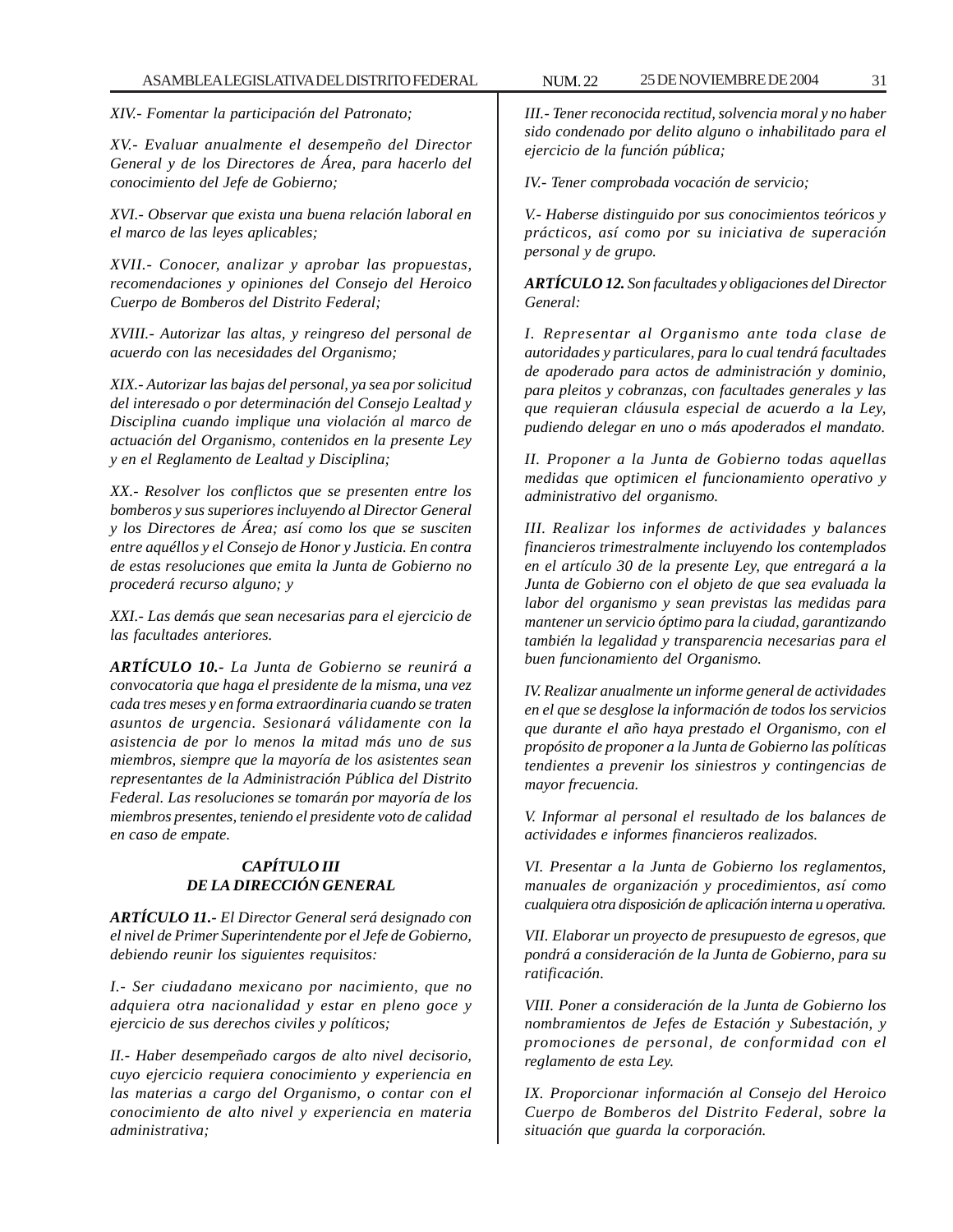*X. Elaborar Atlas de Riesgo que pondrá a disposición de la Dirección General de Protección Civil del Distrito Federal;*

*XI. Expedir en su caso, copias certificadas de los documentos que obren en sus archivos sobre asuntos de su competencia;*

*XII. Acatar las disposiciones de la Junta de Gobierno;*

*XIII. Asegurar la continuidad y correcta prestación del servicio.*

*XIV. Adoptar las medidas para el correcto desarrollo de las funciones de los elementos del Organismo;*

*XV. Propiciar un marco de respecto e institucionalidad entre el personal operativo y administrativo del Organismo; y*

*XVI. Las demás que se señalan en leyes, reglamentos, decretos, acuerdos y demás disposiciones aplicables.*

*ARTÍCULO 13. El Jefe de Gobierno podrá remover inmediatamente de su encargo al Director General, por conducto de la Junta de Gobierno, cuando haya incurrido en acciones, incumplimientos u omisiones graves que pongan en riesgo el servicio del Organismo o su continuidad.*

*El Director General, cuando hubiere concluido su encargo o fuere removido, deberá hacer entrega formal y material de su cargo, para que la autoridades competentes dicten las medidas para garantizar la continuidad del servicio de acuerdo a lo establecido en la presente Ley.*

*ARTÍCULO 13 Bis. En caso de ausencia temporal del Director General, el despacho y resolución de los asuntos de su competencia quedarán a cargo del titular de la Dirección Operativa, en los términos del Reglamento de la Ley.*

# *CAPÍTULO IV DE LAS DIRECCIONES DE ÁREA*

*ARTÍCULO 14. Para ser Director Operativo serán necesarios los siguientes requisitos:*

*I.- Ser ciudadano mexicano y estar en pleno goce y ejercicio de sus derechos civiles y políticos;*

*II.- Tener conocimiento y experiencia en la materias a cargo del Organismo;*

*III.- Tener estudios superiores afines a las actividades del Organismo;*

*IV.- Tener comprobada vocación de servicio;*

*V.- Recibir el nombramiento del Jefe de Gobierno y ser ratificado por la Junta de Gobierno.*

*ARTÍCULO 15. Son facultades del Director Operativo:*

*I.- Coordinar la prevención, atención y mitigación de todo tipo de conflagraciones o incendios en la ciudad, entre otras emergencias cotidianas o derivadas de un desastre, donde se necesite su intervención al ponerse en riesgo vidas humanas y sus bienes materiales.*

*II.- Coordinar los planes y programas operativos permanentes y emergentes para caso de siniestro, evaluando su desarrollo.*

*III.- Canalizar de manera inmediata de toda solicitud de ayuda o apoyo hecha por la población.*

*IV.- Coordinar el funcionamiento, labores, acciones operativas y mantenimiento de las Estaciones y Subestaciones con que cuente el Organismo.*

*V.- Coordinar la información que sea útil para la elaboración de los Atlas de Riesgos.*

*VI.- Organizar y supervisar acciones de prevención a través de programas especiales.*

*VII.- Apoyar a la elaboración de dictámenes de aquellos establecimientos contemplados en la Ley.*

*ARTÍCULO 16. Para ser Director Técnico serán necesarios los siguientes requisitos:*

*I.- Ser ciudadano mexicano y estar en pleno goce y ejercicio de sus derechos civiles y políticos;*

*II.- Tener conocimiento y experiencia en las materias a cargo del Organismo;*

*III.- Tener estudios afines a las actividades del Organismo;*

*IV.- Tener comprobada vocación de servicio;*

*V.- Recibir el nombramiento del Jefe de Gobierno y ser ratificado por la Junta de Gobierno.*

*ARTÍCULO 17. Son facultades del Director Técnico:*

*I.- Dirigir la realización de dictámenes de prevención de incendios en aquellos establecimientos contemplados dentro del Título VII de esta Ley.*

*II.- Proponer la celebración de convenios de cooperación con organismos públicos y privados, a efecto de generar o adquirir tecnología para aplicarla a los servicios que presta el Organismo.*

*III.- Organizar y coordinar los servicios de radiocomunicación, telefonía o cualquier otro medio de comunicación que utilicen los servicios operativos del Organismo.*

*IV.- Diseñar y dirigir los sistemas de información y base de datos estadísticos sobre los servicios proporcionados y emergencias atendidas por el Organismo.*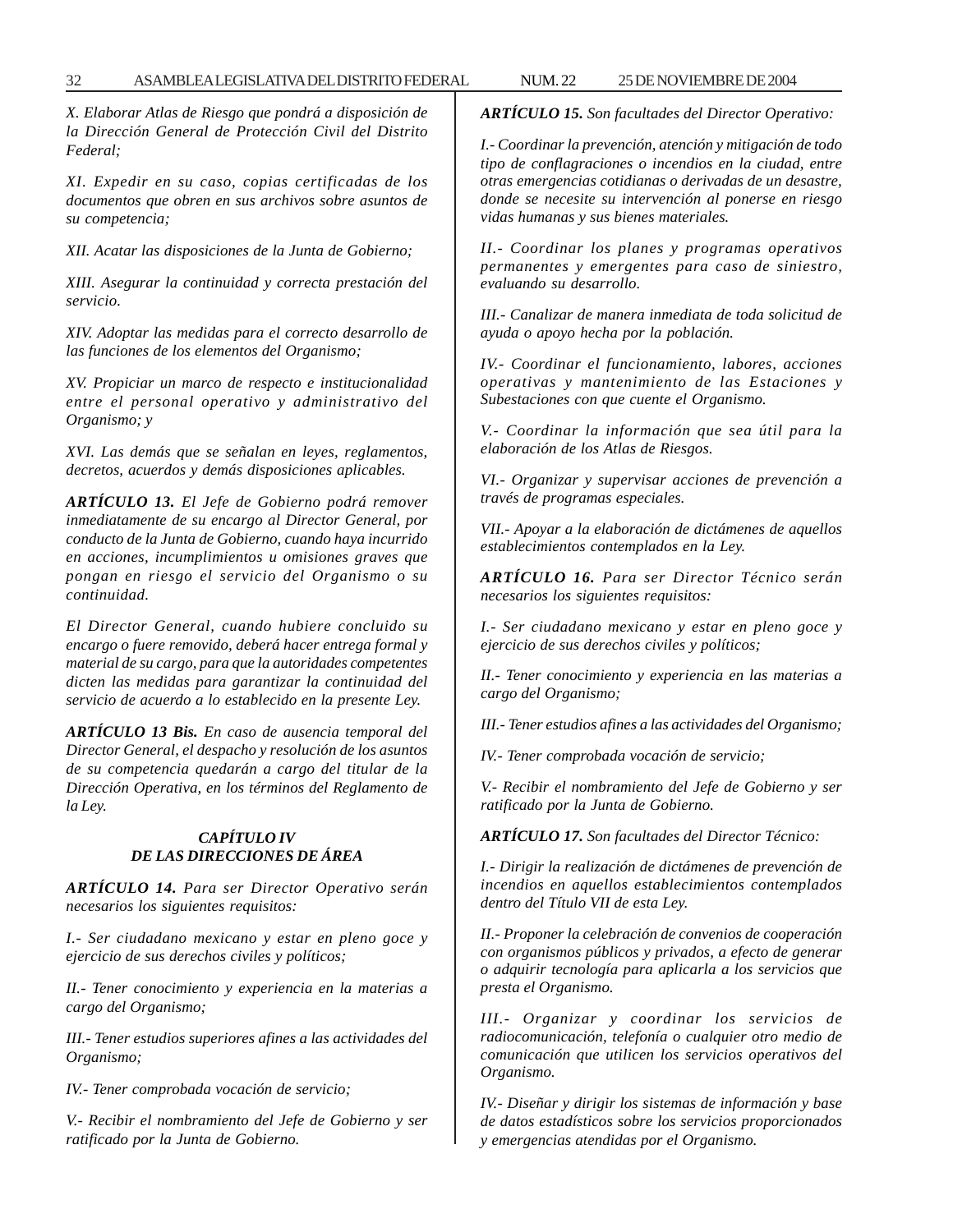*V.- Organizar, preparar y concentrar toda aquella información referente al Atlas de Riesgo.*

*VI.- Dirigir las acciones de planeación y evaluación institucional.*

*ARTÍCULO 18. Para ser Director de la Academia de Bomberos serán necesarios los siguientes requisitos:*

*I.- Ser ciudadano mexicano y estar en pleno goce y ejercicio de sus derechos civiles y políticos;*

*II.- Contar con estudios de especialidad en un área afín a las materias a cargo del Organismo.*

*III.- Comprobar amplios conocimientos sobre las materias de trabajo del Organismo.*

*IV.- Recibir el nombramiento del Director General y ser ratificado por la Junta.*

*V.- Presentar examen de oposición.*

*ARTÍCULO 19. Son facultades del Director de la Academia de Bomberos:*

*I.- Aplicar los planes y programas de capacitación y especialización tecnológica de la Academia de Bomberos;*

*II. Proponer a los miembros capacitados por la Academia de Bomberos, como sujetos de condenaciones y estímulos salariales, cuando se distingan por un óptimo desempeño como alumnos de la misma;*

*III.- Actualizar el manual de operación de la Academia acorde a las necesidades del Organismo;*

*IV.- Expedir las constancias que acrediten los cursos realizados por el personal del organismo y por los alumnos externos;*

*V.- Designar a los instructores internos y externos que deberán impartir los cursos de la Academia, quienes deberán contar con la certificación que ampare su conocimiento;*

*VI.- Establecer y mantener relación con instituciones de educación superior, investigadores y especialistas en materia de protección civil y tratamiento de fugas, derrames, entre otras actividades, así como con organismos públicos y privados que puedan aportar conocimientos y técnicas avanzadas para las labores del Organismo;*

*VII.- Las demás que se señalen en otras disposiciones aplicables.*

*ARTÍCULO 20. Para ser Director Administrativo será necesario que los aspirantes cubran los siguientes requisitos:*

*I.- Ser ciudadano mexicano y estar en pleno goce y ejercicio de sus derechos civiles y políticos;*

*II. Tener conocimiento y experiencia en la materia a cargo del Organismo o en materia administrativa;*

*III. Tener estudios superiores afines a su responsabilidad.*

*IV. Tener comprobada vocación de servicio;*

*V. Recibir el nombramiento del Director General y ser ratificado por la Junta.*

*ARTÍCULO 21. Son facultades del Director Administrativo:*

*I. Gestionar la autorización ante las instancias correspondientes de los asuntos relativos a la administración de los recursos humanos, materiales y financieros del Organismo.*

*II. Integrar y controlar la administración de recursos financieros del Organismo, procurando mantener una estructura financiera adecuada a las necesidades operativas y a la disponibilidad presupuestal autorizada.*

*III. Coordinar, operar y ejerce conforme a la normatividad vigente, el presupuesto autorizado y los recursos financieros asignados al Organismo.*

*IV. Autorizar el pago y registro de los recursos ejercidos, así como los honorarios, adquisiciones y demás servicios necesarios para el funcionamiento del Organismo.*

*V. Firmar reportes e informes administrativos, presupuestales, financieros, contables, entre otros, que se presenten a las autoridades correspondientes del Organismo, con la normatividad que al efecto se emita.*

# *CAPÍTULO V*

# *DE LAS JEFATURAS DE ESTACIÓN Y SUBESTACIÓN*

*ARTÍCULO 22. En cada Demarcación Territorial del Distrito Federal se instalará cuando menos una Estación de Bomberos y sólo por razones de carácter presupuestal, se instalará una Subestación en su lugar.*

*Los Jefes de Estación y Subestación, serán nombrados por el Director General y ratificados por la Junta de Gobierno.*

*Los Jefes de Estación y Subestación deberán ser egresados de la Academia de Bomberos y contar cuando menos con el grado de Primer Inspector.*

*ARTÍCULO 23. Los Jefes de Estación y Subestación tendrán las siguientes facultades y obligaciones:*

*I.- Dirigir las acciones de prevención, atención y mitigación de siniestros que puedan presentarse en su radio de operación;*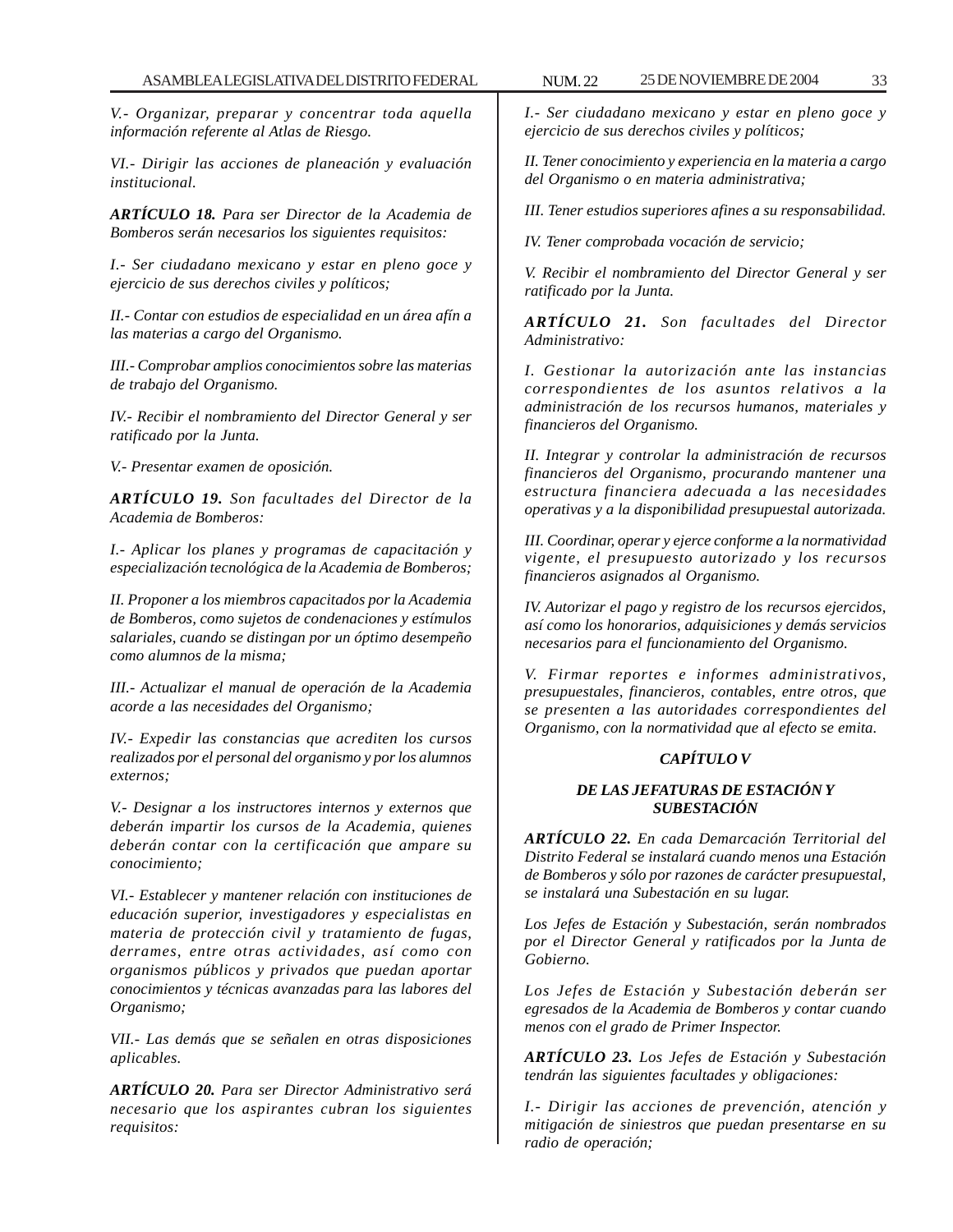*II.- Brindar el apoyo a su alcance cuando se presenten siniestros fuera de su radio de operación y cuya magnitud requiera la atención concurrente de las distintas instancias del Sistema de Protección Civil del Distrito Federal;*

*III.- Realizar los reportes de las actividades que se lleven a cabo durante su guardia, de manera clara y concreta para que se incorporen a la Bitácora del Organismo y que servirán de base para la elaboración de los informes que realice el Director General;*

*IV.- Supervisar el buen funcionamiento y correcto mantenimiento de la Estación o Subestación que se encuentre bajo su cargo, así como del equipo que en ella se encuentre;*

*V.- Elaborar el Atlas de Riesgos de su radio de operación, a efecto de tomar las medidas preventivas pertinentes e informar lo conducente al Director General;*

*VI.- Tomar las medidas necesarias para que en la prestación de los servicios del Organismo, se resguarde la integridad física de su personal;*

*VII.- Durante la prestación de los servicios, estar en permanente comunicación con el Director General, a efecto de que se cumpla con los lineamientos que éste emita en materia de prevención, ataque, control y extinción de incendios, fugas y demás emergencias cotidianas;*

*VIII.- Propiciar un marco de respeto e institucionalidad entre el personal a su cargo;*

*IX.- No interrumpir el servicio a la población bajo ningún supuesto;*

*X.- Coordinar y dirigir las actividades de los oficiales adscritos a la Estación o Subestación a su cargo; y*

*XI.- Las demás que les sean conferidas por esta Ley y otros ordenamientos.*

# *CAPÍTULO VI*

#### *DEL CONSEJO DEL HEROICO CUERPO DE BOMBEROS DEL DISTRITO FEDERAL*

*ARTÍCULO 24. El Consejo del Heroico Cuerpo de Bomberos del Distrito Federal, es un órgano asesor, de análisis, de consulta y de opinión con las siguientes facultades:*

*I.- Emitir opiniones a la Junta de Gobierno, que mejoren el funcionamiento del Organismo;*

*II.- Relacionar de manera directa a la población con el Organismo, a partir de las ideas que ésta exprese por conducto de sus integrantes;*

*III.- Relacionar a la Asamblea Legislativa del Distrito Federal con el Organismo, por medio de los órganos competentes de aquélla, debiendo existir un constante apoyo en los trabajos de ambas instituciones;*

*IV.- Conocer del desempeño del Organismo, determinar su problemática y proponer medidas de solución por conducto del Director General y de la Junta de Gobierno;*

*V.- Establecer contacto con organismos nacionales e internacionales, públicos o privados para conseguir el financiamiento o aportaciones tecnológicas para el Organismo, sin detrimento de las funciones del Patronato;*

*VI.- Solicitar al Director General cualquier tipo de información que competa al Organismo;*

*VII.- Promover convenios interinstitucionales, investigaciones y estudios que permitan conocer los agentes básicos que originen contingencias y propiciar su solución;*

*VIII.- Emitir recomendaciones para el cumplimiento de esta Ley;*

*IX.- Fomentar la participación de la sociedad en acciones tendientes a fortalecer la cultura de la prevención;*

*X.- Dar difusión a la presente Ley, a los acuerdos y recomendaciones que emita el Organismo, y*

*XI.- Las demás que sean inherentes a las funciones del Consejo.*

*ARTÍCULO 25. El Consejo del Heroico Cuerpo de Bomberos del Distrito Federal quedará integrado por:*

*I.- El Director General del Organismo, quien será el presidente del Consejo;*

*II.- El Director de la Academia de Bomberos;*

*III.- Tres Diputados miembros de la Comisión de Protección Civil en la Asamblea Legislativa del Distrito Federal;*

*IV.- El Director General de Protección Civil del Distrito Federal;*

*V. Un representante de cada una de las siguientes instituciones: Universidad Nacional Autónoma de México, Universidad Autónoma Metropolitana, Instituto Politécnico Nacional y Universidad de la Ciudad de México;*

*Por cada integrante se nombrará un suplente.*

*Será Secretario, el que resulte electo por mayoría de los miembros del Consejo.*

*ARTÍCULO 25 Bis.- El Consejo se reunirá a convocatoria que haga el presidente del mismo, cuando menos una vez*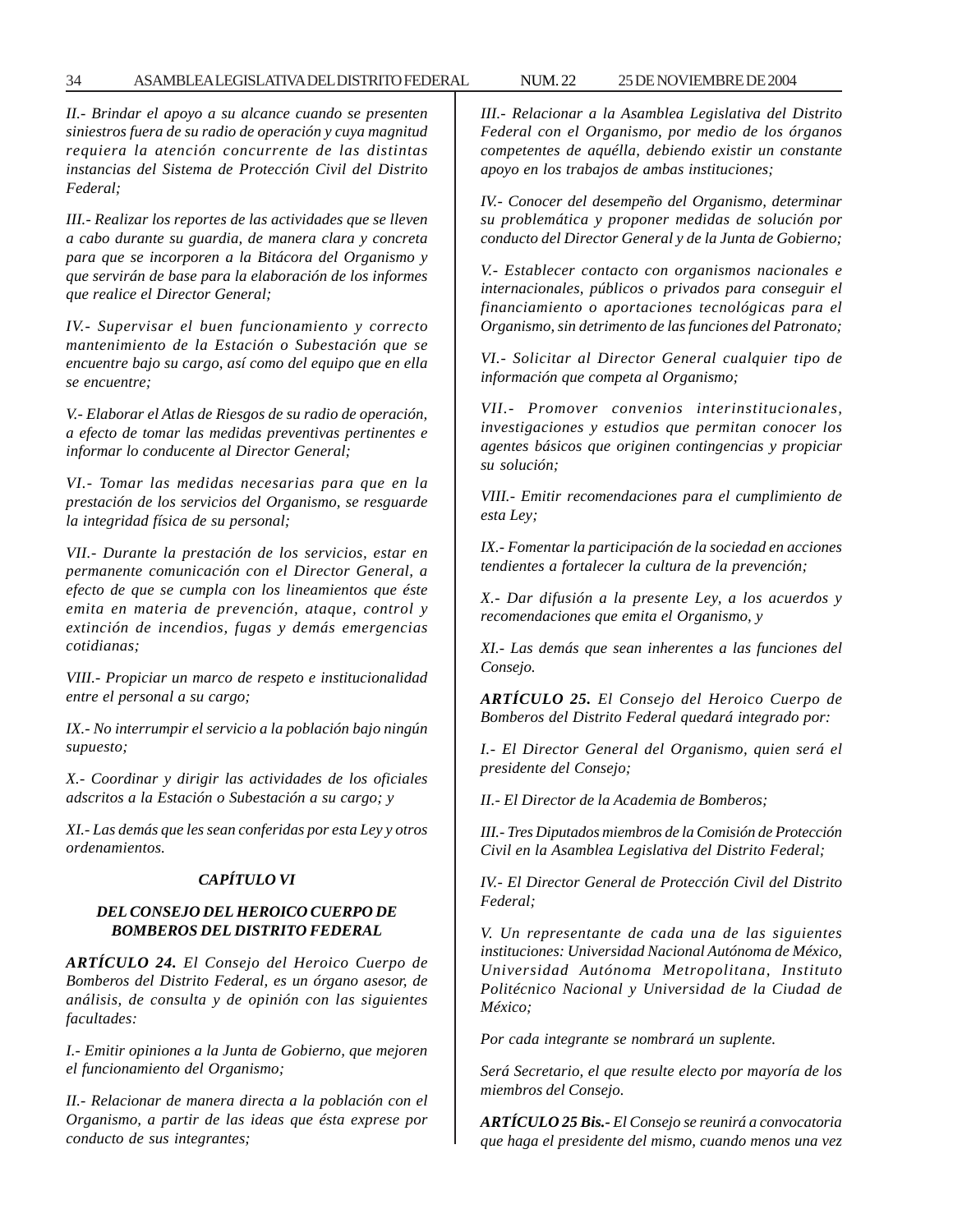*cada tres meses y en forma extraordinaria cuando se traten asuntos de urgencia. Sesionará válidamente con la asistencia de por lo menos la mitad más uno de sus miembros y sus decisiones serán tomadas por mayoría.*

*ARTÍCULO 26. El patrimonio del Organismo se integrará por los siguientes recursos:*

*I.- Por aquellos muebles e inmuebles que el Gobierno del Distrito Federal asigne a este Organismo;*

*II.-…*

*III.- Donaciones y demás aportaciones voluntarias, herencias, legados, transferencias y demás liberalidades que las personas físicas, morales o cualquier organismo nacional o extranjero hagan al Organismo;*

*IV.- Los bienes que de conformidad con la Ley de Protección Civil del Distrito Federal, le sean entregados por el Sistema de Protección Civil;*

*V. a VI.-...*

*VII.- Todas aquellas aportaciones que haga el Patronato, y;*

*VIII.-...*

*ARTÍCULO 27. El presupuesto del Organismo Descentralizado del Heroico Cuerpo de Bomberos del Distrito Federal, se determinará en el Presupuesto de Egresos del Distrito Federal que apruebe la Asamblea Legislativa del Distrito Federal.*

# *ARTÍCULO 28. ...*

*ARTÍCULO 29. Para el ejercicio de su presupuesto anual, el organismo estará a lo dispuesto por el artículo 69 de la Ley Orgánica de la Administración Pública del Distrito Federal, y demás disposiciones aplicables.*

*ARTÍCULO 30. Toda clase de aportaciones que reciba de los particulares el Organismo durante un año, se podrán aplicar trimestralmente en el ejercicio fiscal siguiente, de manera que se pueda programar el ejercicio de dichos ingresos sin que se paralice su administración y de manera que permita hacer frente a situaciones inesperadas.*

*Tales aportaciones se harán a una cuenta bancaria, que para dichos efectos deberá permanecer constante desde su apertura.*

*ARTÍCULO 31. La Academia de Bomberos es la instancia de formación cuyo objetivo es la profesionalización y capacitación física, tecnológica y teórica del personal que forme parte del Heroico Cuerpo de Bomberos del Distrito Federal, en las diversas instalaciones del Organismo y en aquellas que sean compatibles con su objeto.*

*La Academia será además la instancia que apruebe la admisión de los bomberos con base en los exámenes a que sean sometidos; asimismo será la encargada de impartir los cursos para los participantes en el programa de Bomberos Voluntarios y Niños Bomberos, en los términos establecidos en el Reglamento de la presente Ley.*

*ARTÍCULO 32. Derogado.*

*ARTÍCULO 33. Derogado*

*ARTÍCULO 34. Derogado*

*ARTÍCULO 35. La Academia de Bomberos contará con el personal especializado para impartir al personal gratuitamente los cursos que considere necesarios, tomando en cuenta los lineamientos derivados de propuestas emitidas por el Consejo del Heroico Cuerpo de Bomberos del Distrito Federal y el Director General.*

*ARTÍCULO 36. Los bomberos de grados superiores estarán obligados a impartir los cursos de ingreso, dentro de su jornada laboral y excepcionalmente en otros horarios, previa aceptación expresa de los mismos, así como a prestar sus conocimientos y habilidades a la Academia, para la actualización, profesionalización y especialización permanente del alumnado, previa valoración curricular.*

# *ARTÍCULO 37. ...*

*I.- …*

*II.- De profesionalización técnica media que incluya rescate urbano y rural, primeros auxilios, especialidades de química y física, hidráulica y manejo de sustancias peligrosas;*

*III.-...*

*IV.- Aquellos que permitan fortalecer conocimientos respecto de la condición física y formación integral de los miembros del Organismo y en general los que les permitan ofrecer servicios vitales cada vez más completos.*

*ARTÍCULO 38. La Academia de Bomberos de conformidad a la capacidad presupuestal y considerando la normatividad en materia de austeridad, podrá autorizar becas en el país y el extranjero que permitan a los miembros destacados del Organismo, sin preferencia de nivel, acceder a las técnicas y conocimientos más avanzados en su materia y con ello proporcionar más eficazmente los servicios previstos en la presente Ley.*

# *TÍTULO V*

*DE LA CONDICIÓN DE BOMBERO Y DE LOS PRINCIPIOS DE ACTUACIÓN DE LOS INTEGRANTES DEL ORGANISMO*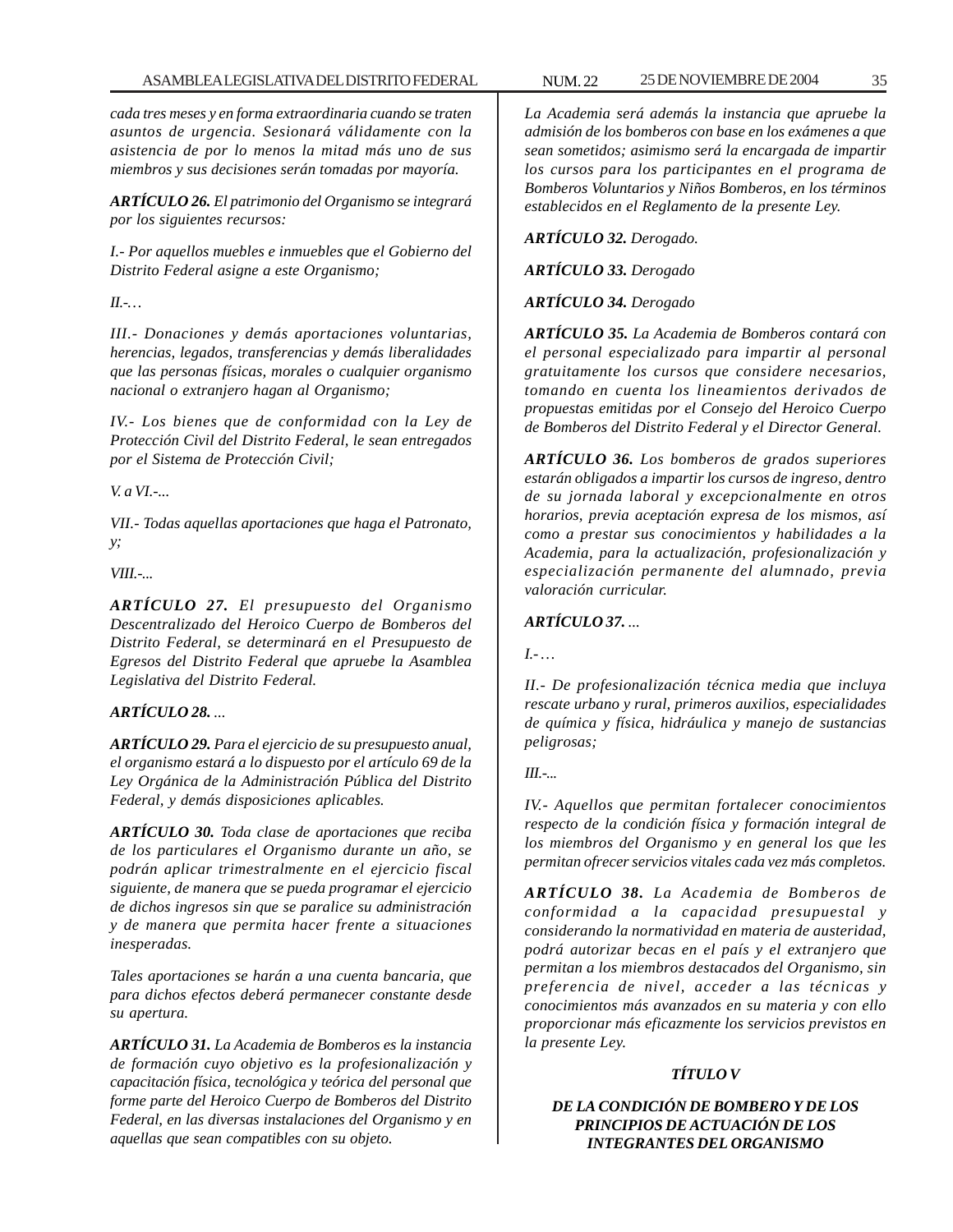# *CAPÍTULO ÚNICO*

# *ASPECTOS GENERALES*

*ARTÍCULO 39. Bombero es el servidor público, miembro de un Organismo de apoyo para la salvaguarda de la población y de protección civil, encargado de la prevención control, mitigación y extinción de incendios, emergencias y siniestros previstos por esta Ley, quien bajo ninguna circunstancia podrá ser utilizado como elemento con funciones de disuasión o de coerción contra la ciudadanía.*

*ARTÍCULO 40. Para tener la calidad de bombero, es necesario contar por lo menos, con certificado técnico medio, emitido por la Academia de Bomberos y con el nombramiento que le expida el Director General, además de cumplir con las demás disposiciones contenidas en esta Ley y su Reglamento.*

*En caso de ausencia del Director General, la Junta de Gobierno deberá emitir el nombramiento que corresponda.*

*ARTÍCULO 40 BIS. El servicio a la comunidad, y la disciplina, así como el respeto a los derechos humanos y la salvaguarda de la integridad física y del patrimonio de la población son principios normativos que los miembros del Organismo deben observar invariablemente en su actuación.*

*ARTÍCULO 41. Los miembros del Organismo tendrán las siguientes obligaciones:*

*I.- Acatar las instrucciones de sus superiores jerárquicos, que le permitan cumplir con las tareas inherentes a su encargo;*

*II.- Comportarse de manera respetuosa y atenta con sus superiores, compañeros y con la población en general;*

*III.- Asistir a los cursos de especialización que sean impartidos para tal efecto por parte de la Academia de Bomberos y contar con certificado valido;*

*IV.- Portar los distintivos que acrediten su nivel, así como portar el uniforme que les sea asignado, con pulcritud y elegancia;*

*V.- Velar por el cumplimiento de las disposiciones de esta Ley, su Reglamento y el Reglamento de Lealtad y Disciplina;*

*VI.- Poner a disposición de las autoridades competentes los bienes recuperados durante la extinción de incendios y todo tipo de siniestros;*

*VII. a VIII.-...*

*IX.- Someterse a los exámenes médicos que les sean requeridos, a través de las instituciones públicas privadas de salud con quienes tengan celebrados convenios.*

#### *X. a XIII.-...*

*ARTÍCULO 42. Independientemente de los derechos establecidos en las leyes laborales y de seguridad social respectivas, los miembros del Organismo tendrán los siguientes derechos:*

*I.- Percibir un salario remunerador acorde a las características del servicio;*

*II.- Acceder a las prestaciones que otorga la Caja de Previsión de la Policía del Distrito Federal, sujetándose a las condiciones que ésta imponga durante el tiempo que dichos beneficios se encuentren vigentes;*

*III.- Contar con la capacitación, especialización y actualización necesarias para poder participar en los exámenes de oposición cuando tenga aspiraciones de ascender de nivel, según el orden de a estructura establecido en la presente Ley y su reglamento;*

*IV.- Recibir el equipo y uniforme reglamentarios sin costo alguno;*

*V.- Recibir la atención médica adecuada e inmediata cuando sean lesionados o sufran algún accidente durante su día de servicio y en el cumplimiento de sus obligaciones. En casos de extrema urgencia o gravedad, serán atendidos en la institución pública o privada de salud más cercana del lugar donde se produjeron los hechos. Los gastos que se lleguen a generar con motivo de lo anterior, deberán ser cubiertos por el Organismo.*

*VI.- Recibir trato digno y decoroso por parte de sus superiores y compañeros;*

*VII.- Ser sujetos de estímulos económicos y preseas al mérito cuando su conducta y desempeño así lo ameriten;*

*VIII.- Recibir el Servicio Médico que le proporcione el organismo, a través de las instituciones públicas o privadas de salud que determine el Organismo;*

*IX.- En caso de maternidad gozar de las prestaciones laborales establecidas por la legislación aplicable;*

*X.- Ser sujeto de becas en el país o en el extranjero;*

*XI.- Contar con asesoría jurídica y ser defendidos gratuitamente por el Organismo, en el supuesto de que por motivos del servicio, y a instancia de un particular, sean sujetos a algún procedimiento que tenga por objeto fincarles responsabilidad penal o civil;*

*XII. Contar con un seguro de vida que proteja a su familia en caso de muerte durante la prestación del servicio o cuando sufra la pérdida de algún órgano por accidente en el trabajo; y*

*XIII.- Los demás que se desprendan de lo establecido en la presente Ley.*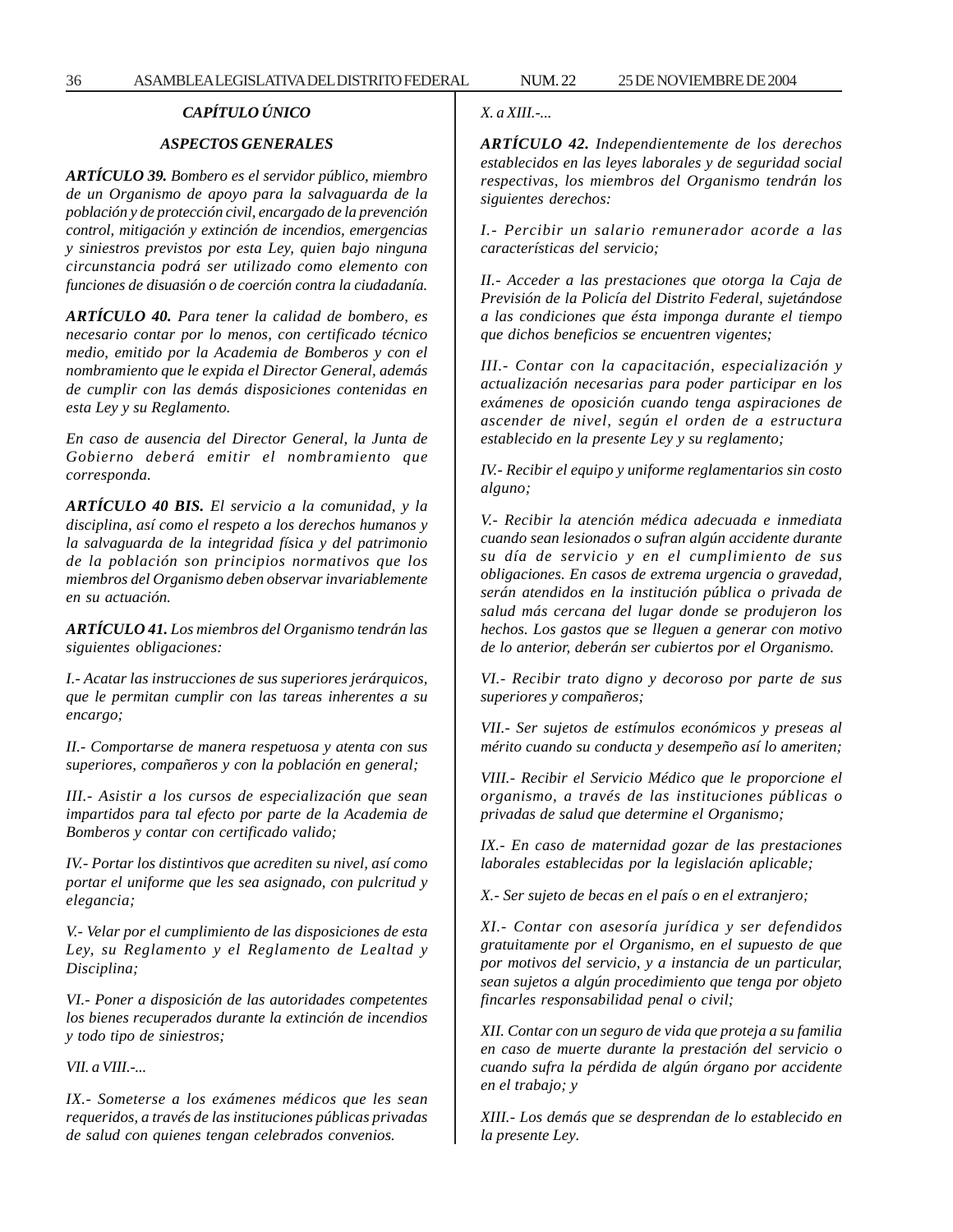*ARTÍCULO 43. ...*

*ARTÍCULO 44. Para estimular al personal del Heroico Cuerpo de Bomberos del Distrito Federal se establecerán premios económicos de conformidad a la disponibilidad presupuestal del Organismo, que quedarán regulados por el Reglamento de esta Ley, así como los reconocimientos siguientes:*

*I a III.-...*

*IV.- A la aportación tecnológica.*

*V.- A la continuidad anual en el servicio.*

*ARTÍCULO 45. Todo miembro del Heroico Cuerpo de Bomberos del Distrito Federal, tendrá derecho a ascender al nivel inmediato superior. Los requisitos mínimos y la forma de solicitar los ascensos, se contemplarán en el Reglamento de esta Ley.*

# *TÍTULO VI*

# *DE LA ORGANIZACIÓN INTERNA*

# *CAPÍTULO I*

### *DE LA DISCIPLINA Y LOS NIVELES*

*ARTÍCULO 46. Las sanciones por el incumplimiento de esta Ley por parte de los miembros del Organismo, estarán determinadas, en su caso, por las disposiciones jurídicas aplicables, así como por el Reglamento de Lealtad y Disciplina.*

*I.- Derogada.*

*II.- Derogada.*

*III.- Derogada.*

*ARTÍCULO 46 BIS. Las sanciones para el personal operativo que se incluyan en el Reglamento de Lealtad y Disciplina, serán impuestas por el Consejo de Lealtad y Disciplina, previo dictamen técnico que éste emita para acreditar la infracción.*

*En caso de inconformidad por la sanción impuesta, el interesado podrá recurrir ante la Junta de Gobierno, quien substanciará el procedimiento administrativo correspondiente dictando resolución definitiva sobre caso.*

*ARTÍCULO 46 TER. Las faltas administrativas cometidas por el personal del Organismo, serán sancionados conforme a la Ley Federal de Responsabilidades de los Servidores Públicos y a las disposiciones penales aplicables.*

*ARTÍCULO 47. Los salarios que perciba el personal del Organismo, serán de conformidad con lo establecido en* *los tabuladores que emita la Oficialía Mayor del Gobierno del Distrito Federal.*

*ARTÍCULO 48. Los niveles del personal operativo del Organismo serán los siguientes:*

*I a XII.-...*

*ARTÍCULO 49. Para prestar un servicio óptimo en cada Estación de Bomberos existirá la siguiente estructura de organización:*

*I.-…*

*II.- Jefe de Servicio por Turno, mismo que tendrá el nivel Primer inspector; y*

*III.- Oficiales adscritos a la Estación.*

# *CAPÍTULO II*

## *DE LAS INSTRUCCIONES Y REPORTES*

*ARTÍCULO 50. Se entiende por instrucción aquella indicación para ser cumplida que se emite para el logro de los fines propios de una institución organizada como es el caso del Heroico Cuerpo de Bomberos del Distrito Federal.*

*ARTÍCULO 51. Toda orden para prestar algún servicio deberá expedirla el superior por escrito a su personal; en ella se contendrá la propuesta de tratamiento a la emergencia, y sólo cuando las circunstancias lo impidan, podrá expedirse verbalmente en presencia de dos testigos del propio Organismo.*

# *CAPÍTULO III*

# *DE LAS INSTALACIONES DEL ORGANISMO*

*ARTÍCULO 52. El Gobierno del Distrito Federal, podrá desincorporar a favor del Organismo, inmuebles en los que puedan ser instaladas Estaciones o Subestaciones o aquellos que sean necesarios para la capacitación, el desarrollo personal y el esparcimiento de los miembros de este Organismo.*

*ARTÍCULO 53. Los inmuebles del Organismo, deberán estar ubicados en lugares estratégicos que permitan acudir rápidamente a los siniestros. Cada Demarcación Territorial deberá, de acuerdo a la capacidad presupuestal, contar con una Estación y con aquellas Subestaciones que sean necesarias para afrontar las emergencias en zonas de alto riesgo.*

*ARTÍCULO 54. La Estación Centrales la sede que alberga los Órganos de Administración del Heroico Cuerpo de Bomberos del Distrito Federal.*

*Las oficinas de los Órganos Administrativos del Organismo, se distribuirán estratégicamente dentro de las instalaciones del mismo.*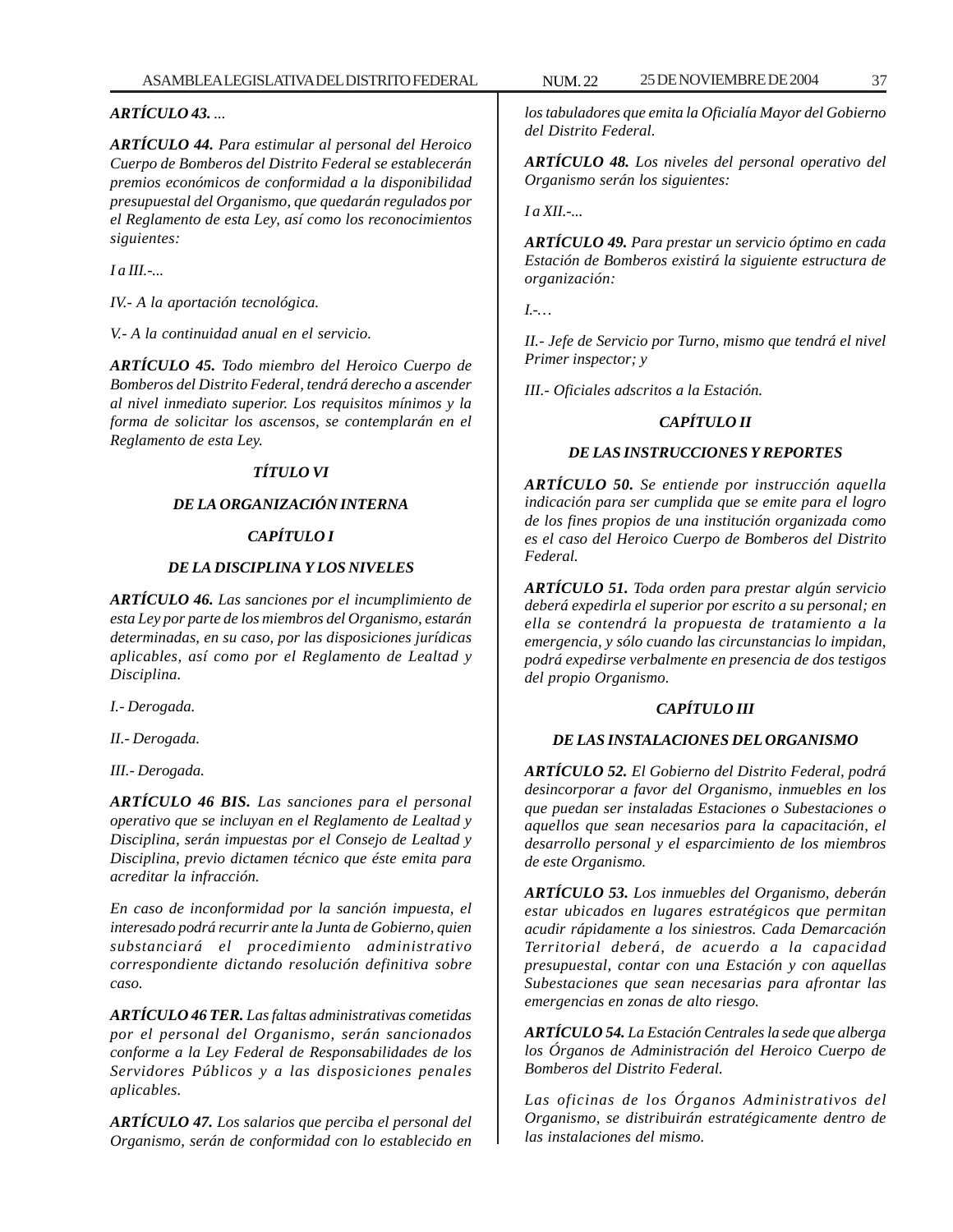*ARTÍCULO 55. Las Estaciones deberán contar con el equipo suficiente para controlar una emergencia y prestar apoyos a las demás estaciones.*

*ARTÍCULO 56. Las Subestaciones son las que cuentan con el equipo mínimo que permite hacer un primer frente a las emergencias en tanto llegan los servicios de las Estaciones ubicadas en los lugares cercanos a la emergencia o siniestro.*

*ARTÍCULO 57. Los establecimiento mercantiles, industrias y empresas encargadas de la venta, almacenamiento o transporte de materiales inflamables o peligrosos, deberán cubrir los requisitos mínimos de seguridad que al efecto prevean las disposiciones legales aplicables en materia de trabajo e higiene industrial, ecología, materiales y residuos peligrosos, transporte, protección civil y demás disposiciones legales aplicables.*

*ARTÍCULO 58. Los establecimientos mercantiles, industrias y empresas clasificadas como de mediano o alto riesgo de incendio, conforme a las disposiciones legales y reglamentarias aplicables, así como las empresas dedicadas al transporte de materiales inflamables o peligrosos, deberán contar con una póliza de seguro de cobertura amplia de responsabilidad civil y daños a terceros que ampare su actividad.*

*ARTÍCULO 59. Los establecimientos o industrias antes mencionados, deberán contar con el dictamen de prevención de incendios por parte del Organismo, mismo que deberá renovarse cada año.*

# *ARTÍCULO 60 A ARTÍCULO 63. ...*

*ARTÍCULO 64. Se denominará bombero voluntario a la persona mayor de dieciséis años, vecino de esta ciudad, que tenga interés en cooperar en su comunidad, a efecto de orientar a sus vecinos sobre la prevención de incendios, fugas, derrames y otros siniestros, fomentar la Cultura de la Protección Civil, así como actuar en caso de presentarse alguna emergencia, colaborando con el Organismo y con las demás instancias del Sistema de Protección Civil del Distrito Federal.*

*Los voluntarios serán capacitados en la Academia de Bomberos de manera gratuita.*

*Los bomberos voluntarios no recibirán por ocupar ese cargo sueldo o remuneración alguna.*

# *ARTÍCULO 65 A ARTÍCULO 67. ...*

*ARTÍCULO 68. Las intervenciones de los servicios que presta el Organismo, se entenderán justificadas en todo caso, cuando existieren situaciones de siniestro o de calamidad colectiva susceptibles de ocasionar riesgo inminente para la integridad o tranquilidad de las personas, o daños graves en los bienes de dominio público* *o privado y aunque, con motivo u ocasión de tales intervenciones, se consideren lesionados derechos individuales o hubiere que producir perjuicios patrimoniales a ciudadanos.*

*ARTÍCULO 69. Los particulares están obligados a prestar ayuda sin restricciones a los miembros del Organismo cuando se encuentren prestando servicio, aún en los casos en los que por las situaciones de emergencia específicas tengan que causarse daños al patrimonio de terceros, quienes podrán reclamar la reparación de los daños a quien haya resultado causante del origen de la emergencia.*

### *TÍTULO X*

## *DEL PATRONATO DEL HEROICO CUERPO DE BOMBEROS DEL DISTRITO FEDERAL*

#### *CAPÍTULO I*

# *DE LA MISIÓN DEL PATRONATO*

*ARTÍCULO 70. El Patronato del Heroico Cuerpo de Bomberos del Distrito Federal es el órgano integrado con representantes del sector público, privado y social que tiene como propósito coadyuvar en la integración del patrimonio del Organismo.*

*Su desempeño está basado en los principios de transparencia, certidumbre, honestidad, filantropía y corresponsabilidad.*

*ARTÍCULO 71. A través del Patronato se propiciará la adquisición de equipo especializado y de alta tecnología, con su respectiva capacitación, que proporcione mayor seguridad y eficiencia a su actividad; la obtención de recursos que permitan mejorar las condiciones de vida de los miembros del organismo; la dotación de bienes necesarios que mejoren el funcionamiento y dignificación del organismo.*

*ARTÍCULO 72. El Patronato organizará campañas de donación, colectas, rifas, sorteos y otras actividades lícitas con el propósito de obtener recursos en apoyo de proyectos específicos para el cumplimiento de las funciones del Organismo.*

## *CAPÍTULO II*

#### *DEL FUNCIONAMIENTO DEL PATRONATO*

*ARTÍCULO 73. El Patronato está integrado por:*

*I. El Titular de la Secretaría de Gobierno.*

*II. El Titular de la Secretaría de Desarrollo Económico.*

*III. El Titular de la Secretaría de Finanzas.*

*IV. El Titular de la Oficialía Mayor.*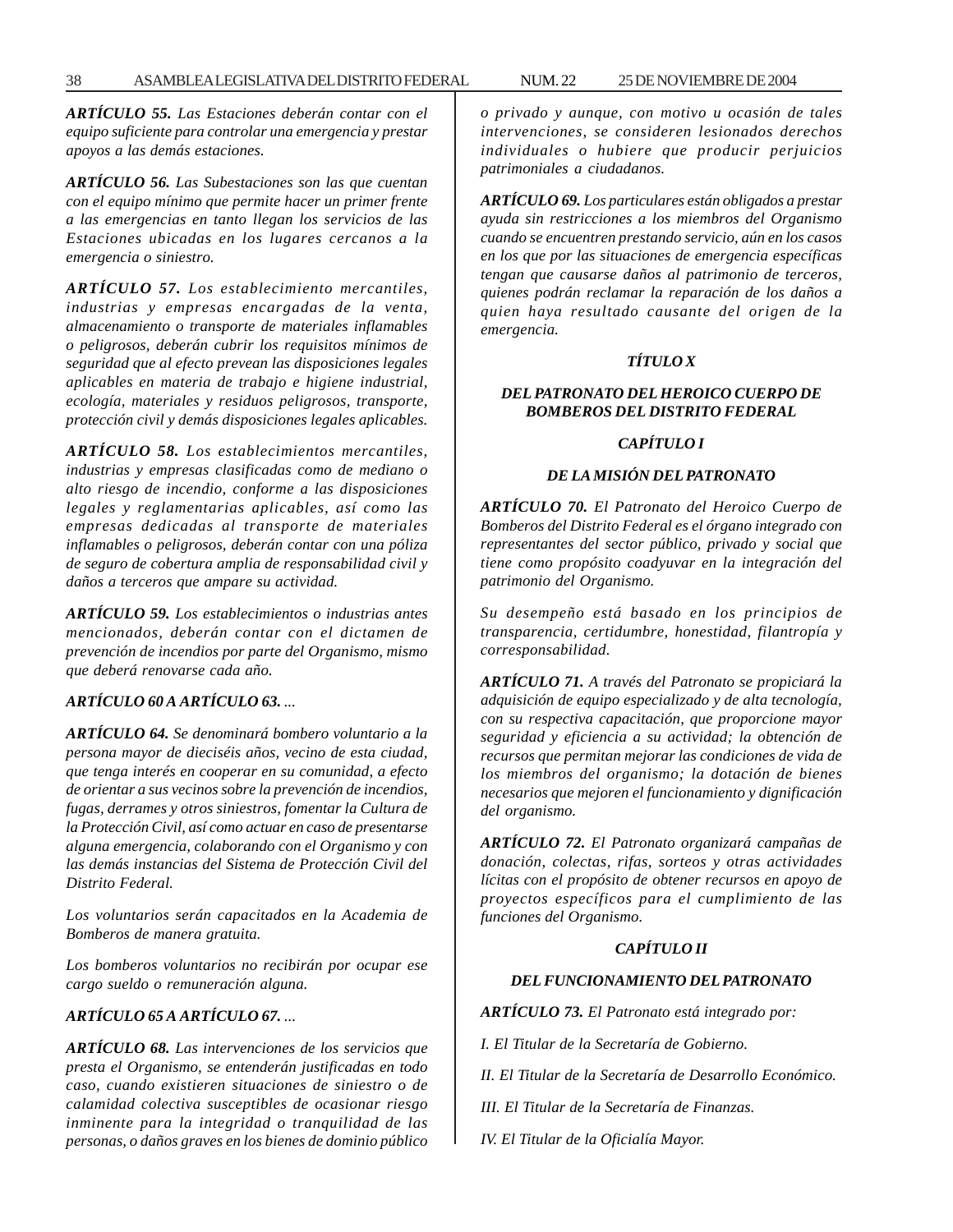*V. El Titular de la Contraloría General del Distrito Federal.*

*VI. El Presidente de la Junta de Gobierno, quien fungirá como secretario.*

*VII. El Director General del Heroico Cuerpo de Bomberos del Distrito Federal.*

*VIII. Tres representantes del sector privado de reconocido prestigio y solvencia moral invitados por determinación de la Junta de Gobierno;*

*IX. Tres representantes del sector social de reconocido prestigio y solvencia moral invitados por determinación de la Junta de Gobierno;*

*Los integrantes del Patronato nombrarán un suplente.*

*ARTÍCULO 74. El cargo como integrante del Patronato del Heroico Cuerpo de Bomberos del Distrito Federal es honorario y no implica sueldo o remuneración alguna.*

*ARTÍCULO 75. El Patronato contará con una mesa directiva integrada por:*

*I. Un Presidente,*

*II. Un Secretario, y*

*III. Un Tesorero.*

*Los cargos de Presidente y Tesorero serán electos anualmente.*

*ARTÍCULO 76. El Patronato sesionará cada cuatro meses, a convocatoria que envíe el secretario del mismo.*

*ARTÍCULO 77. El Patronato expedirá sus reglas internas de operación y funcionamiento, que serán del conocimiento de la Junta de Gobierno.*

*ARTÍCULO 78. La aplicación de los recursos que obtenga el Patronato, deberá cumplir con las especificaciones técnicas del Organismo en su caso, y ser aprobada por la Junta de Gobierno.*

# *ARTÍCULOS TRANSITORIOS*

*PRIMERO: Las presentes modificaciones a la Ley entrarán en vigor al día siguiente de su publicación en la Gaceta del Distrito Federal.*

*SEGUNDO: El Reglamento de la Ley del Heroico Cuerpo de Bomberos del Distrito Federal, deberá actualizarse dentro de los noventa días siguientes a la publicación de las modificación a esta Ley.*

*TERCERO: El Reglamento de Lealtad y Disciplina, deberá expedirse a los noventa días siguientes a la publicación de las modificaciones a esta Ley.*

*CUARTO: Los miembros de la Junta de Gobierno deberán ser nombrados y/o ratificados en un plazo no mayor de sesenta días.*

*QUINTO: Los dictámenes a que se refiere el Título Séptimo de la presente Ley los expedirá el Heroico Cuerpo de Bomberos del Distrito Federal, a partir de que sean fijados los derechos en el Código Financiero del Distrito Federal.*

*SEXTO: Publíquese en la Gaceta Oficial del Distrito Federal y en el Diario Oficial de la Federación para su más amplia difusión.*

*Firman las y los diputados: Rodolfo Francisco Covarrubias Gutiérrez, Presidente; Sofía Figueroa Torres, Vicepresidenta; Alfredo Hernández Raigosa, Integrante; Adrián Pedrozo Castillo, Integrante.*

Es cuanto.

**LA C. PRESIDENTA.-** Gracias, diputado. Insértese íntegramente en el Diario de los Debates y túrnese para su análisis y dictamen a la Comisión de Protección Civil.

Para presentar una iniciativa de reformas al Código Financiero del Distrito Federal, se concede el uso de la tribuna al diputado Carlos Flores Gutiérrez, del Partido Acción Nacional.

**EL C. DIPUTADO CARLOS ALBERTO FLORES GUTIÉRREZ.-** Con su venia, diputada Presidenta.

# *INICIATIVA DE DECRETO POR EL QUE SE REFORMAN DIVERSOS ARTÍCULOS DEL CÓDIGO FINANCIERO DEL DISTRITO FEDERAL.*

## *HONORABLE ASAMBLEA LEGISLATIVA:*

*Con fundamento en lo dispuesto por los artículos 122, Apartado C, Base Primera, fracción V, inciso g) de la Constitución Política de los Estados Unidos Mexicanos: 42 fracción XI, 46 fracción del Estatuto de Gobierno del Distrito Federal, 17 fracción IV, 83 fracción I, 84 de la Ley Orgánica de la Asamblea Legislativa del Distrito Federal y 82 fracción I Reglamento para el Gobierno Interior de la Asamblea Legislativa del Distrito Federal, los suscritos Diputados a nombre del Grupo Parlamentario del Partido Acción Nacional, sometemos a la consideración de este Honorable Pleno, la presente INICIATIVA DE DECRETO POR EL QUE SE REFORMAN DIVERSOS ARTÍCULOS DEL CÓDIGO FINANCIERO DEL DISTRITO FEDERAL.*

## *EXPOSICIÓN DE MOTIVOS*

*En últimas fechas, ha sido preocupación de esta Asamblea Legislativa del Distrito Federal hacer que el derecho de acceso a la información del que gozan los habitantes de esta ciudad capital sea garantizado. Para ello, la pasada Legislatura de éste Órgano Legislativo creo la Ley de*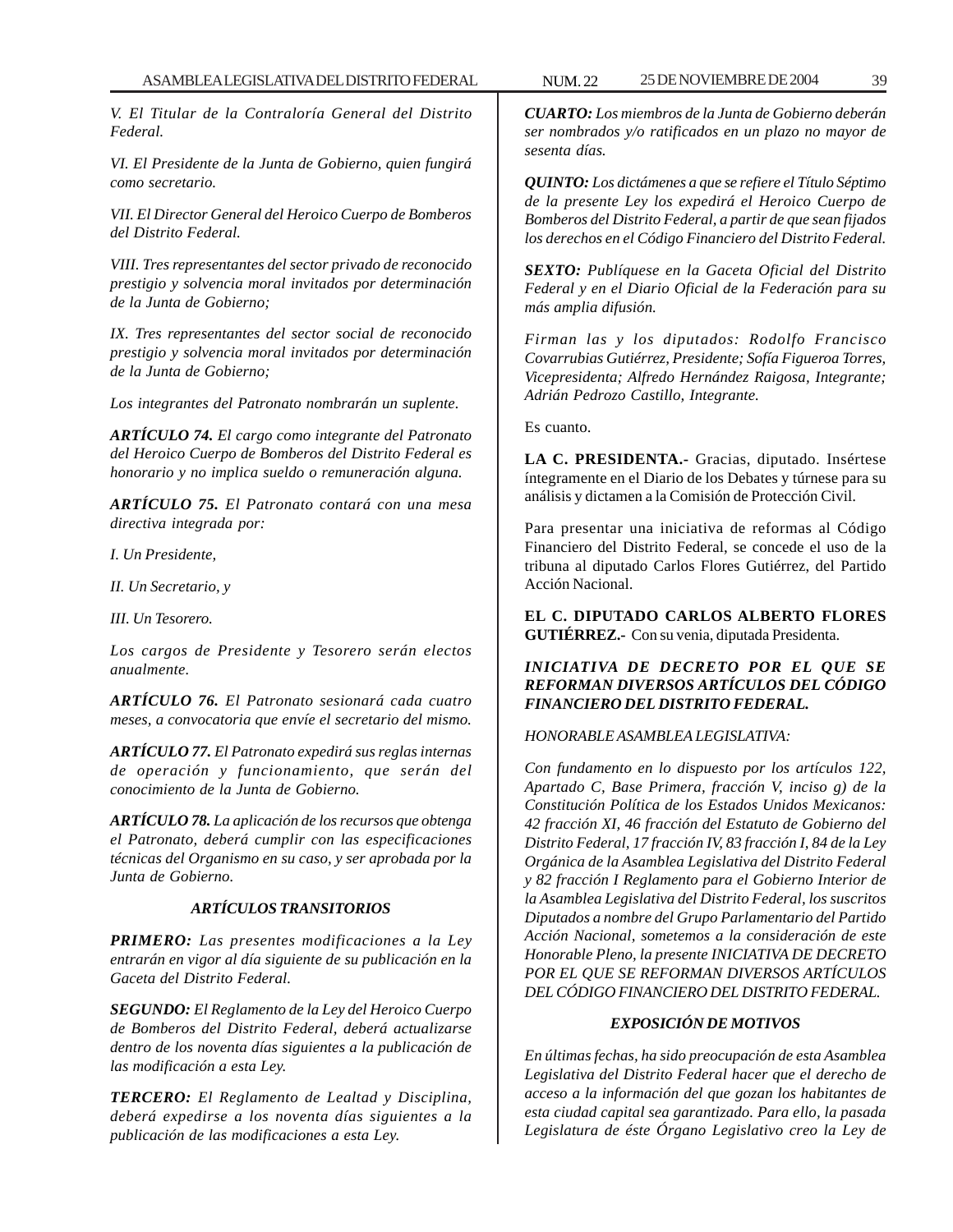*Transparencia y Acceso a la Información Pública del Distrito Federal, con el fin de que el gobierno de la ciudad garantizará a sus habitantes el derecho que el artículo 6° Constitucional prescribe en favor de los gobernados desde la reforma que sufrió en el año de 1977.*

*De esta manera, se han propuesto a este Honorable Pleno diversas reformas a la Ley de la materia, con la intención de que los Entes Públicos que detentan información que debe de ser del conocimiento de los gobernados cumplan cabalmente con su obligación, que no solo es legal sino como ya se señaló antes constitucional.*

*Pero no es suficiente que se presenten reformas sustantivas a dicho ordenamiento legal, ya que es necesario que también se modifiquen diversos marcos normativos en los cuales tiene injerencia el tema que hoy nos ocupa, sobretodo respecto del órgano encargado de velar por el cumplimiento de la Ley de Transparencia y que en la especie es el Consejo de Información Pública del Distrito Federal.*

*En efecto, el Consejo de Información Pública de esta ciudad, dentro del cual contamos con cuatro representantes de este Órgano Legislativo, es, conforme al artículo 57 de la Ley, un organismo autónomo del Distrito Federal, con personalidad jurídica y patrimonio propio, con autonomía presupuestaria, de operación y de decisión en materia de transparencia y acceso a la información publica, es decir, es la autoridad encargada de aplicar la ley que lo regula, así como de sancionar a los Entes Públicos que sin justificación o motivo legal dejan de aplicar la ley o realizan actos contrarios a su espíritu.*

*Luego entonces, como consecuencia de la naturaleza del Consejo de Información, es que se propone la presente reforma al marco normativo que contempla la forma en cómo se van a asignar recursos a través del presupuesto de egresos, no sólo a las dependencias, órganos desconcentrados y entidades de la administración pública local, sino a los diversos órganos autónomos y ahora también al Consejo de Información Pública del Distrito Federal.*

*En efecto, el hecho de que el Consejo de Información cuente precisamente en razón de su autonomía, de un tratamiento diferenciado -al igual que otros organismos de su misma naturaleza- en el Código Financiero del Distrito Federal y en los respectivos decretos de Presupuesto de Egresos que cada año se emiten, debe de reforzarse con la inclusión de este Consejo de Información en dicho Código Tributario, pues la diferencia sustantiva de este Consejo y de los demás órganos autónomos del Distrito Federal es que gozan de ''autonomía'' en la elaboración y ejercicio del presupuesto, tal y como lo señalan, entre otros, los artículos 435, 448, 449 y 450 del Código Financiero del* *Distrito Federal, y el artículo 30 del Decreto de Presupuesto de Egresos para el Ejercicio 2004 que está por concluir.*

*De esta manera, el Grupo Parlamentario del Partido Acción Nacional en esta Asamblea Legislativa es congruente con el discurso así como con las iniciativas que ha presentado en materia de acceso a la información pública, ya que además de que se ha preocupado por el efectivo acceso a la información de los habitantes de esta ciudad, también se ha preocupado porque el Consejo de Información Pública, del cual dos de sus miembros son Diputados integrantes del Grupo Parlamentario de Acción Nacional, sea un órgano que funcione, que tenga existencia jurídica no sólo en la ley que lo creó sino en el propio Estatuto de Gobierno que rige la vida política y jurídica del Distrito Federal y en el caso que nos ocupa, sea autoridad legitimada para hacer uso del gasto público del Distrito Federal a través de la asignación que se hace de este en el referido Presupuesto de Egresos.*

*Con base en la exposición de motivos antes precisada, los suscritos Diputados, a nombre del Grupo Parlamentario del Partido Acción Nacional, sometemos a la consideración de este Honorable Pleno, la siguiente iniciativa de:*

# *DECRETO POR EL QUE SE REFORMAN DIVERSOS ARTÍCULOS DEL CÓDIGO FINANCIERO DEL DISTRITO FEDERAL.*

*ÚNICO. Se reforman los artículos, 2 al que se le adiciona una fracción XVIII, 374; 435; 440, primer párrafo; 448, al que se le adiciona una fracción VII; 449, primer párrafo; 457, al que se le adiciona una fracción X; y 458, párrafo segundo, todos del Código Financiero del Distrito Federal para quedar como siguen:*

*''Artículo 2.- Para los efectos de este Código, se entenderá por:*

*I a la XVII...*

## *XVIII. Consejo de Información Pública: Consejo de Información Pública del Distrito Federal.*

*Artículo 374.- La Secretaría autorizará la ministración de fondos a las autoridades locales del gobierno, a la Comisión, al Tribunal de lo Contencioso, a la Junta, al Consejo de Información Pública y a las autoridades electorales en función a sus disponibilidades presupuestales y financieras conforme al calendario financiero previamente aprobado.*

*Artículo 435.- El Presupuesto de Egresos del Distrito Federal será el que contenga el decreto que apruebe la Asamblea a iniciativa del Jefe del Gobierno, para expensar, durante el período de un año contado a partir del primero*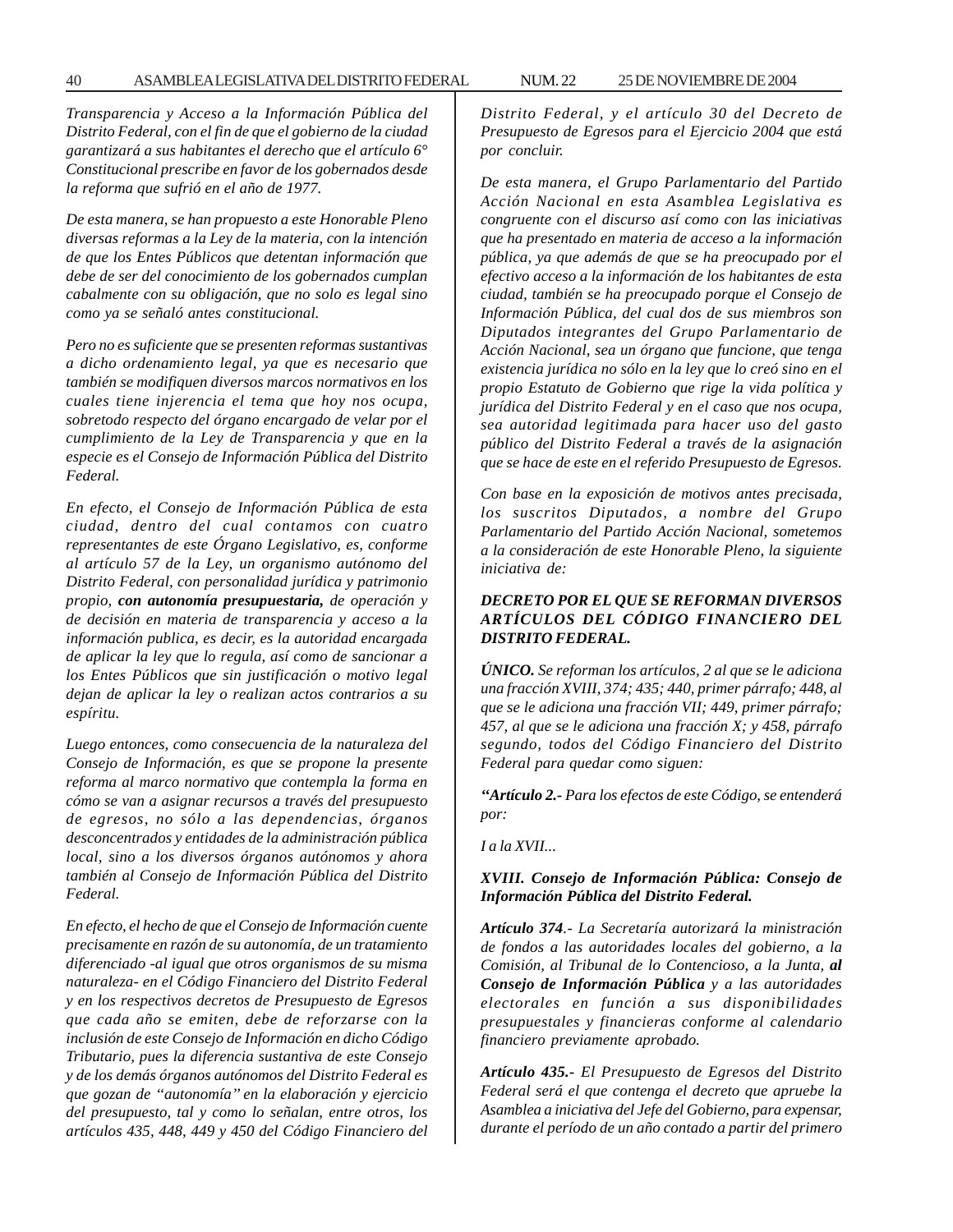*de enero del ejercicio fiscal correspondiente, el gasto neto total, que en él se especifique, así como la clasificación, programática y económica y el desglose de las actividades, obras y servicios públicos previstos en los programas a cargo de las dependencias, órganos desconcentrados y entidades, así como los gastos de la Asamblea, del Tribunal, de la Comisión, del Tribunal de lo Contencioso, de las Autoridades Electorales, de la Junta y del Consejo de Información Pública, que el propio presupuesto señale.*

*Artículo 440.- Las dependencias, órganos desconcentrados, delegaciones y entidades, Asamblea, Tribunal, Comisión, Tribunal de lo Contencioso, Autoridades Electorales, la Junta y el Consejo de Información Pública, deberán prever en sus respectivos anteproyectos de presupuesto los importes correspondientes al pago de impuestos, derechos, contribuciones de mejoras y cualquier otra ya sea de carácter federal o local que por disposición de la Ley estén obligados a enterar.*

*….*

*Artículo 448.- Para la elaboración de su Presupuesto de Egresos gozarán de autonomía los siguientes órganos:*

*I. La Asamblea;*

*II. El Tribunal;*

*III. Las Autoridades Electorales;*

*IV. La Comisión;*

*V. El Tribunal de lo Contencioso;*

*VI. La Junta, y*

# *VII. El Consejo de Información Pública.*

*Artículo 449.- El proyecto del Presupuesto de Egresos que remitan los órganos definidos en las fracciones III, IV, V, VI y VII del artículo 448 de este Código, al Jefe de Gobierno del Distrito Federal para su envío a la Asamblea se integrará con:*

*…*

*Artículo 457.- El gasto público del Distrito Federal se basará en el Presupuesto de Egresos aprobado por la Asamblea y comprenderá las erogaciones por concepto de gasto corriente, inversión física, inversión financiera, así como pagos de pasivo o deuda pública, y por concepto de responsabilidad patrimonial que, en su caso, realicen:*

*I a la VIII...*

*IX. La Junta, y*

# *X. El Consejo de Información Pública.*

*Artículo 458.- El gasto público del Distrito Federal que ejerzan los órganos locales de gobierno, la Comisión, el* *Tribunal de lo Contencioso, las Autoridades Electorales, la Junta, las dependencias, órganos desconcentrados y entidades a que se refiere el artículo anterior, se ajustará al monto autorizado para los programas, capítulos, conceptos y, en su caso, partidas presupuestales, conforme al Clasificador por Objeto del Gasto.*

*Para la ejecución del gasto público, los órganos locales de gobierno, la Comisión, el Tribunal de lo Contencioso, las Autoridades Electorales, la Junta, el Consejo de Información Pública, las dependencias, órganos desconcentrados y entidades antes mencionados, deberán ajustarse a las previsiones de este Código.*

# *TRANSITORIOS*

*PRIMERO. Publíquese en el Diario Oficial de la Federación para su mayor difusión.*

*SEGUNDO. El presente Decreto entrará en vigor al día siguiente de su publicación en la Gaceta Oficial del Distrito Federal.*

*TERCERO. Se derogan todas las disposiciones que se opongan al presente Decreto.*

*Firman por el Partido Acción Nacional: Dip. José Espina Von Roehrich, Dip. Carlos Alberto Flores Gutiérrez, Dip. Ma. Teresita de Jesús Aguilar Marmolejo, Dip. Juan Antonio Arévalo López, Dip. Obdulio Ávila Mayo, Dip. José Benjamín Muciño Pérez, Dip. Gabriela Cuevas Barrón, Dip. Sofía Figueroa Torres, Dip. María Gabriela González Martínez, Dip. Jorge Alberto Lara Rivera, Dip. José María Rivera Cabello, Dip. Irma Islas León.*

Es cuanto, diputada Presidenta.

**LA C. PRESIDENTA.-** Gracias, diputado. Con fundamento en lo dispuesto por los artículos 36 fracciones V y VII, 84 de la Ley Orgánica de la Asamblea Legislativa del Distrito Federal, 28 y 83 del Reglamento para su Gobierno Interior, se turna para su análisis y dictamen a las Comisiones Unidas de Hacienda y de Presupuesto y Cuenta Pública.

Se hace del conocimiento de la Asamblea, que fueron retirados del orden del día los puntos enlistados en los numerales 13 y 48.

Esta presidencia informa que se recibió una iniciativa de decreto por el que se reforma y adiciona el artículo 251 del Nuevo Código Penal para el Distrito Federal, que presenta el Jefe de Gobierno del Distrito Federal. Proceda la Secretaría a dar lectura al oficio de remisión.

# **EL C. SECRETARIO, DIPUTADO HÉCTOR GUIJOSA**

**MORA.-** Por instrucciones de la presidencia se procede a dar lectura al oficio de referencia.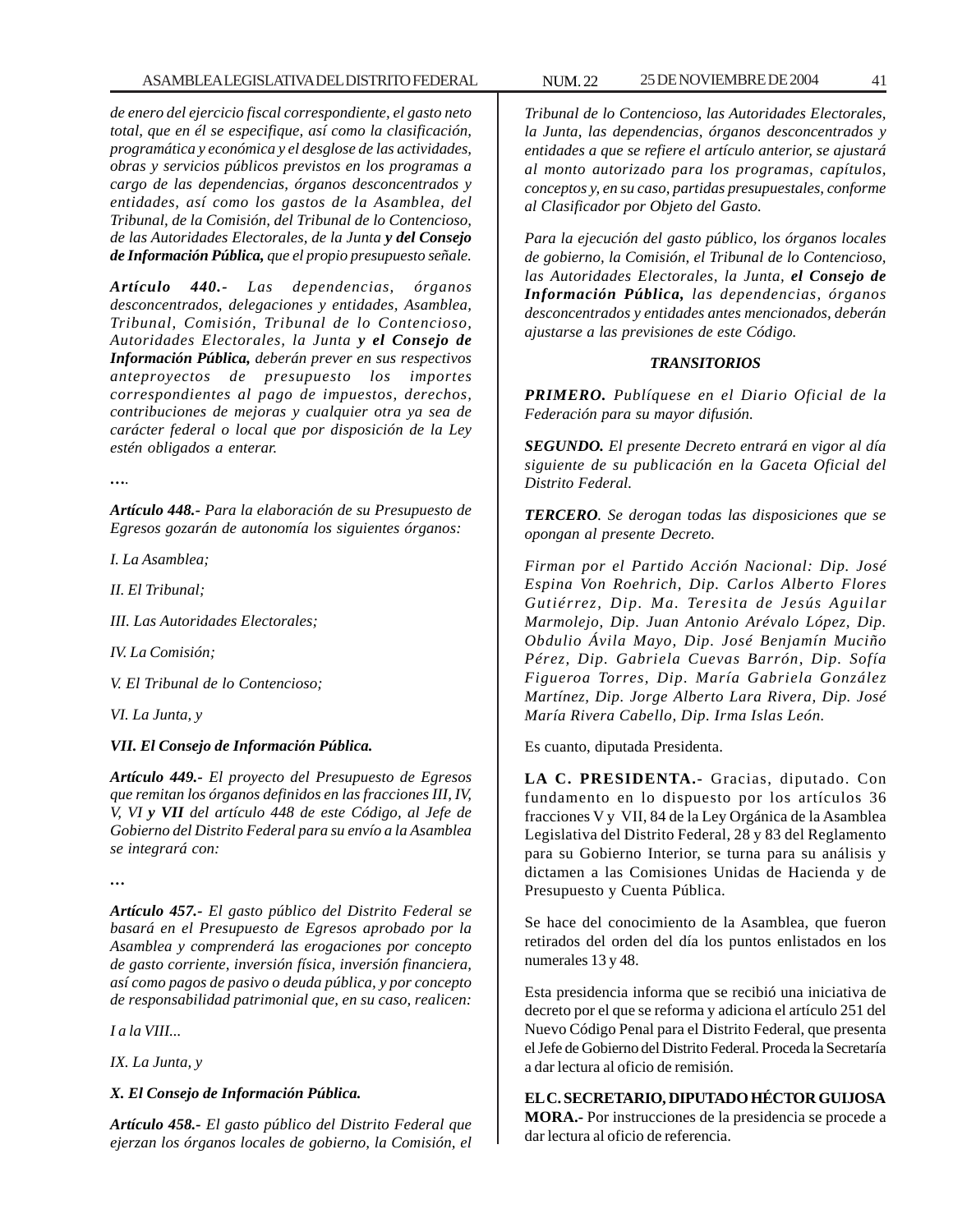*GOBIERNO DEL DISTRITO FEDERAL México La Ciudad de la Esperanza SECRETARÍA DE GOBIERNO*

> *México D.F., a 23 de noviembre del 2004. SG/12930/2004*

# *LIC. LORENA VILLAVICENCIO AYALA. PRESIDENTA DE LA COMISIÓN DE GOBIERNO DE LA H. ASAMBLEA LEGISLATIVA DEL DISTRITO FEDERAL. PRESENTE*

*De conformidad con lo dispuesto por los artículos 67 fracción I y 42 fracción XII del Estatuto de Gobierno del Distrito Federal, 14 de la Ley Orgánica de la Administración Pública del Distrito Federal, 10 fracción I y 11 de la Ley Orgánica de la Asamblea Legislativa del Distrito Federal y 77 de su Reglamento Interior y con fundamento en el artículo 23 fracción II de la Ley Orgánica de la Administración Pública del Distrito Federal, me permito remitir para los efectos conducentes, la INICIATIVA DE DECRETO POR EL CUAL SE REFORMA Y ADICIONA EL ARTÍCULO 251 DEL NUEVO CÓDIGO PENAL PARA EL DISTRITO FEDERAL, debidamente suscrita por el C. Jefe de Gobierno del Distrito Federal.*

*La cual tiene como finalidad regular los mecanismos e hipótesis normativas que aseguren la protección de los intereses de la colectividad, sancionando penalmente a quienes fabriquen, posean, comercialicen y utilicen objetos aptos para agredir o artefactos explosivos que no tengan un fin distinto al de causar daño.*

*Sin otro particular por el momento, le envío un cordial saludo.*

#### *ATENTAMENTE*

# *SUFRAGIO EFECTIVO. NO REELECCIÓN EL SECRETARIO DE GOBIERNO ALEJANDRO ENCINAS RODRIGUEZ*

*\_\_\_\_\_ O \_\_\_\_\_*

*México, D.F., a 14 de octubre de 2004.*

### *CC. DIPUTADOS DE LA H. ASAMBLEA LEGISLATIVA DEL DISTRITO FEDERAL, III LEGISLATURA PRESENTES*

*Con fundamento en las facultades que me confieren los artículos 122, Base Segunda, fracción II, inciso c) de la Constitución Política de los Estados Unidos Mexicanos; 67 fracción I del Estatuto de Gobierno del Distrito Federal, y 14 de la Ley Orgánica de la Administración Publica del Distrito Federal, presento ante ese Órgano Legislativo la Iniciativa de Decreto que Reforma y Adiciona el Artículo* *251 del Nuevo Código Penal para el Distrito Federal; con base en la exposición de motivos y articulado que someto a su apreciable consideración, para los fines y efectos legales procedentes.*

*La Iniciativa de referencia tiene como finalidad primordial garantizar la armonía que debe prevalecer en la convivencia y desarrollo de actividades cotidianas de los habitantes del Distrito Federal, a través de la regulación de los mecanismos e hipótesis normativas que aseguren la protección de los intereses de la colectividad y coadyuven a la consolidación de un estado de derecho, sólido, congruente y adaptado a los constantes cambios sociales.*

*Atentamente solicito a ustedes que a la luz del derecho y con el ánimo de hacer vigente el bien común, la justicia y la seguridad de los habitantes del Distrito Federal, se proceda al desarrollo del procedimiento parlamentario respectivo que concluya en su aprobación y consecuente publicación para su entrada en vigor.*

*Reitero a ustedes el reconocimiento y aprecio del Gobierno de la Ciudad de México.*

#### *ATENTAMENTE*

# *LICENCIADO ANDRES MANUEL LÓPEZ OBRADOR JEFE DE GOBIERNO DEL DISTRITO FEDERAL*

*\_\_\_\_\_ O \_\_\_\_\_*

*Ciudad de México, a 18 de octubre de 2004.*

*C. DIPUTADOS DE LA HONORABLE ASAMBLEA LEGISLATIVA DEL DISTRITO FEDERAL, III LEGISLATURA PRESENTES*

*El ciudadano Jefe de Gobierno del Distrito Federal, Licenciado Andrés Manuel López Obrador, con fundamento en lo dispuesto por los artículos 122, Base Segunda, fracción II, inciso c) de la Constitución Política de los Estados Unidos Mexicanos; 67 fracción I del Estatuto de Gobierno del Distrito Federal, y 14 de la Ley Orgánica de la Administración Pública del Distrito Federal; presento ante Ustedes la Iniciativa de Decreto por el cual se Reforma y Adiciona el Artículo 251 del Nuevo Código Penal para el Distrito Federal, por los motivos y consideraciones que a continuación se exponen.*

#### *EXPOSICIÓN DE MOTIVOS*

*En algunos eventos públicos que cotidianamente se desarrollan en el territorio del Distrito Federal, como son partidos de fútbol, conciertos, marchas, manifestaciones y reuniones de cualquier naturaleza que implican la concentración de personas, se ha detectado la presencia de individuos que despliegan actitudes de*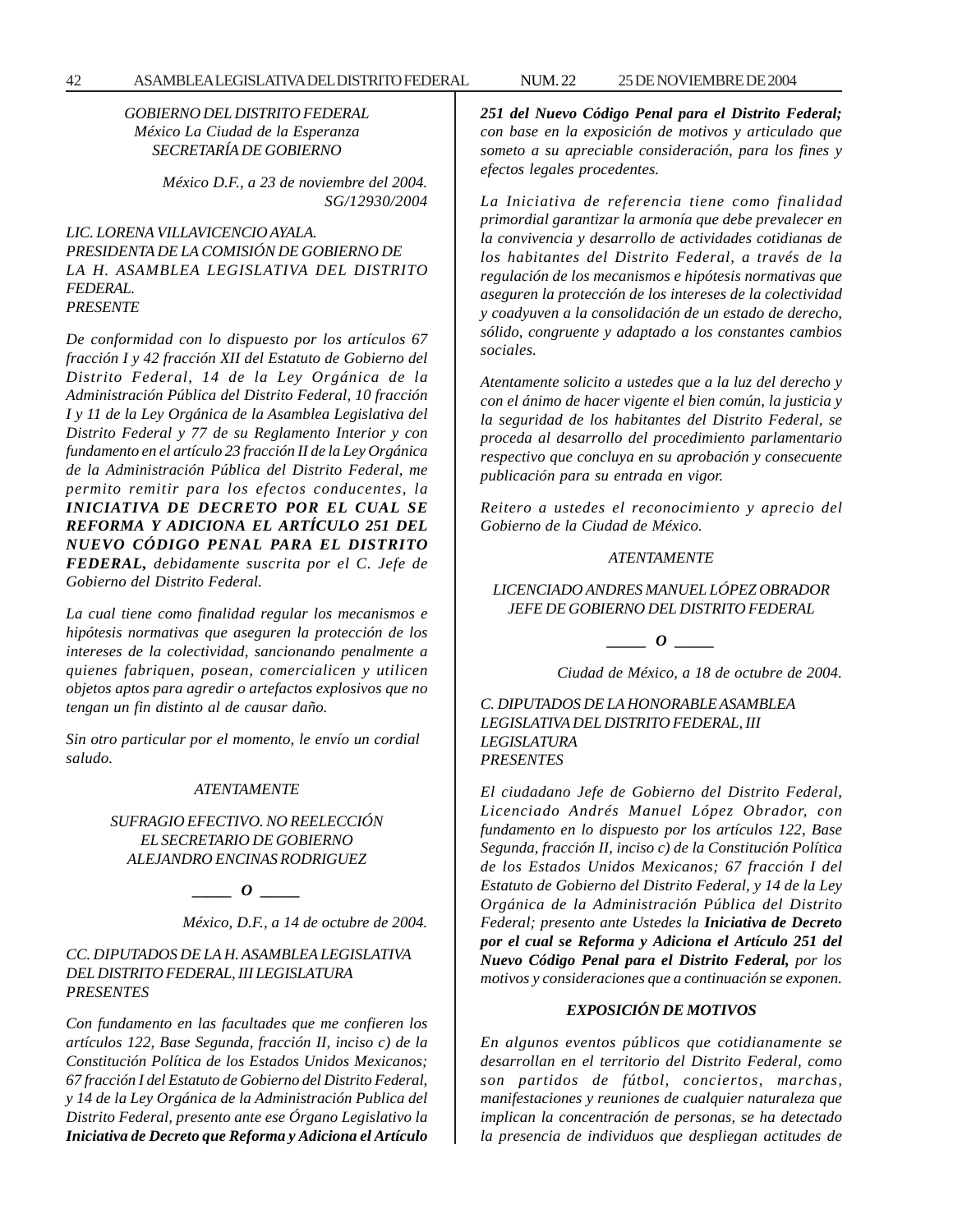*carácter vandálico y que en ocasiones, utilizan objetos explosivos que hacen detonar bajo el pretexto de celebrar, lesionando el patrimonio, la integridad y a veces la vida de las personas, así como bienes del erario de la Ciudad.*

*Dichas situaciones generan un malestar social continuo, un reproche justificado hacia las instituciones encargadas de prevenir, perseguir y sancionar conductas que afectan el interés de la sociedad, esta molestia se agrava aun más ante la peligrosidad de la tenencia y uso de un artefacto de carácter explosivo.*

*Con cierta frecuencia han sido detenidos individuos que en la vía pública o en eventos públicos, han hecho detonar artefactos conocidos como ''petardos'', los cuales son explosivos de fabricación casera que se elaboran principalmente con monedas o tapas metálicas o plásticas, poniendo en medio de las mismas un precursor explosivo, usualmente pólvora que se mezcla con clavos, tornillos, trozos de vidrio, tachuelas, municiones esféricas, rondanas o cualquier otro elemento metálico que al hacer contacto con alguna superficie, estalla por el efecto de fricción o proyección, pudiendo causar graves lesiones físicas a las personas o daños a sus bienes.*

*El Gobierno del Distrito Federal tiene la obligación de prevenir la comisión de delitos y la integridad de las personas, por ello, es necesario establecer un régimen sancionatorio que posibilite la persecución, represión y sanción de aquellas conductas que constituyen agravio permanente a los habitantes del Distrito Federal. Luego entonces, se impone necesario complementar la legislación penal vigente a través de una reforma que tipifique y sancione las conductas generadoras del agravio social que nos ocupa, a través de un instrumento legal emanado de los principios rectores de la ciencia jurídica y que se erija como garante del orden público, la seguridad y el bien común.*

*La población exige la persecución material y sanción penal de las personas que fabriquen, manufacturen, diseñen, comercialicen, almacenen, vendan, transporten, activen o hagan estallar cualquier objeto que a través de precursores explosivos pueda causar daño a la sociedad en general, máxime cuando dichas conductas tengan repercusión en eventos públicos o en lugares donde por la concentración de personas sea previsible que se causará un daño de consideración, planteles escolares; vehículos del servicio publico de pasajeros; estaciones del metro; parques; centros de diversión cerrados o al aire libre o la vía publica.*

*La iniciativa pretende sancionar de manera enunciativa e integral la fabricación, tenencia, comercialización y utilización de objetos aptos para agredir o artefactos explosivos que no tengan un fin distinto al de causar daño. Se concibe al artefacto explosivo en forma genérica, ya que los llamados ''petardos'' no son los únicos que deben*

*preocupar a la descripción típica, sino cualquier objeto que contenga precursores o agentes explosivos, sean estos en polvo, cloratos, percloratos, plásticos, gases, líquidos, elementos sólidos, sustancias volátiles o incendiarias como el petróleo, gasolina, diesel, éter, alcohol industrial, cloro, etcétera; ya sean mezclados o no entre sí, pero que sean capaces de producir una reacción tal que necesariamente sea explosiva y capaz de causar un daño.*

*En la regulación propuesta, se toma en cuenta cualquier mecanismo que produzca la detonación, dispositivos de fricción, de proyección, gatillos o percutores de resorte o de contacto, sistemas de transmisión de energía o corriente eléctrica, sistemas o dispositivos remotos o de activación con retardo de tiempo, ya sean mecánicos, eléctricos o de mecha, cuerda o cordel; sistemas o dispositivos de transmisión de calor o frío y cualquier otro que haga estallar el objeto. También se contempla en forma indistinta si el recipiente, contenedor, cuerpo o alma del artefacto explosivo es de plástico, metal, vidrio o combinaciones, aleaciones o adaptaciones entre uno y otro material, considerando que el propio artefacto podría ser amorfo.*

*Con lo anterior, se busca englobar todas las formas en que podría o estaría cometiéndose la conducta a sancionar, pretendiendo no omitir ninguna de las modalidades, eventos o accidentes de su comisión, la cual se determina como dolosa ya que la fabricación, posesión y uso de objetos explosivos no pueden ser resultado de un proceso causal, sino que requiere la voluntad del agente y el ánimo de que con su activación se causará un daño al patrimonio o a la integridad de las personas; por ello se hace necesario su represión penal a través de un sistema de sanciones que lo ubiquen como un delito grave, perseguible necesariamente de oficio y en el cual se impongan además multas de consideración para cualquiera de las modalidades de su ejecución.*

*Por todo lo expuesto, con fundamento en el articulo 122, Base Primera, fracción V, inciso h) de la Constitución Política de los Estados Unidos Mexicanos, en relación con el articulo Décimo Primero transitorio del Decreto publicado en el Diario Oficial de la Federación en fecha 22 de agosto del año 1996, por medio del cual se le confieren facultades a la Asamblea Legislativa del Distrito Federal para legislar en las materias civil y penal, se presenta Incitativa de Reforma del Articulo 251 del Nuevo Código Penal para el Distrito Federal, en los siguientes términos:*

# *INICIATIVA DE DECRETO QUE REFORMA Y ADICIONA EL ARTÍCULO 251 DEL NUEVO CÓDIGO PENAL PARA EL DISTRITO FEDERAL*

*PRIMERO.- Se modifica la denominación del Capítulo I del Título Décimo Sexto intitulado DELITOS CONTRA*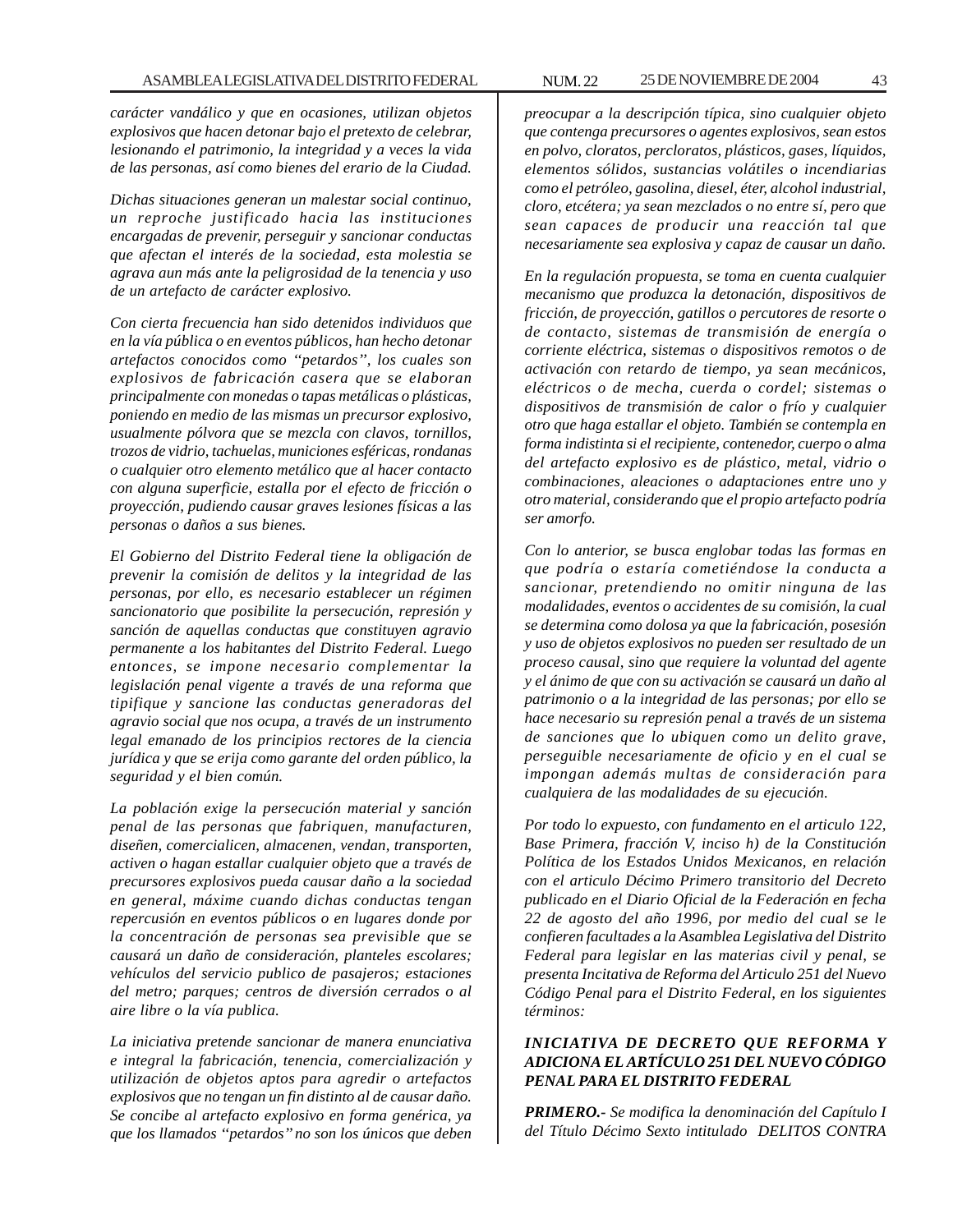*LA SEGURIDAD COLECTIVA, para quedar en la siguiente forma:*

# *CAPÍTULO I*

### *RELACIONADOS CON OBJETOS APTOS PARA AGREDIR*

*SEGUNDO.- Se modifica el texto del párrafo primero del artículo 251 del Nuevo Código Penal para el Distrito Federal; adicionándose siete fracciones, un antepenúltimo y un penúltimo párrafo, y se cambia el segundo párrafo a la parte final del artículo, para quedar como sigue:*

# *TÍTULO DÉCIMO SÉPTIMO*

## *DELITOS CONTRA LA SEGURIDAD COLECTIVA*

*CAPÍTULO I*

## *RELACIONADOS CON OBJETOS APTOS PARA AGREDIR*

*ARTÍCULO 251.- A quien sin un fin lícito realice acciones relacionadas con instrumentos que puedan ser utilizados para agredir y que no tengan aplicación en actividades laborales o recreativas, atendiendo a las referencias de tiempo, modo y lugar, se le impondrán las siguientes penas:*

*I. Al que fabrique, manufacture, elabore o confeccione los instrumentos de referencia se le impondrán de cuatro a siete años de prisión y de cuatrocientos a setecientos días multa.*

*II. Al que almacene, custodie, resguarde o reciba en depósito instrumentos de los descritos en este capítulo, se le impondrán de tres años seis meses a siete años de prisión y de trescientos cincuenta a setecientos días multa.*

*III. Al que comercialice, dé en consignación o préstamo o realice cualquier transacción en dinero o especie, instrumentos de los señalados en este artículo, se le impondrán de dos a nueve años de prisión y de doscientos a novecientos días multa.*

*IV. Al que bajo cualquier título y en cualquier forma posea instrumentos de los mencionados en este dispositivo, se le impondrán de dos a seis años de prisión y de doscientos a seiscientos días multa.*

*V. Al que transporte en un vehículo público o particular, propio o ajeno, explosivos o componentes destinados a la fabricación de los instrumentos a que se refiere este artículo, se le impondrán de dos años seis meses a ocho años de prisión y de doscientos cincuenta a ochocientos días multa.*

*VI. Al que regale, obsequie, suministre o por cualquier otro medio entregue a otro a título gratuito instrumentos de los que se refiere este apartado, se le impondrán de tres a ocho años de prisión y de trescientos a ochocientos días multa.*

*VII. A quien haga detonar instrumentos explosivos de los señalados en este título, en contra personas o bienes muebles o inmuebles, independientemente de las sanciones por otros delitos se le impondrán de cinco a nueve años de prisión y de quinientos a novecientos días multa.*

*Las penas previstas se aumentarán hasta en una mitad, si cualquiera de las conductas antes descritas se desarrollan en reuniones, mítines, manifestaciones, espectáculos deportivos, artísticos, culturales o recreativos, conmemoraciones, aniversarios o eventos de carácter público.*

*En todos los casos, cuando los artefactos contengan sustancias, reactivos, líquidos, gases o cualquier otro elemento que por su naturaleza se encuentre prohibido por la Ley Federal de Armas de Fuego y Explosivos, se dará intervención al Agente del Ministerio Publico Federal, para que en el ámbito de su competencia inicie la indagatoria correspondiente, con el desglose que le será enviado por la Procuraduría General de Justicia del Distrito Federal.*

*Los servidores públicos podrán portar las armas necesarias para el ejercicio de su cargo, sujetándose a la reglamentación de las leyes respectivas.*

## *TRANSITORIOS*

*PRIMERO.- El presente decreto entrará en vigor a partir del día siguiente de su publicación en la Gaceta Oficial del Distrito Federal.*

*SEGUNDO.- Publíquese en la Gaceta Oficial del Distrito Federal.*

*Se solicita a ese Honorable Órgano Legislativo que previa realización del procedimiento parlamentario previsto por la ley, se apruebe la reforma planteada y se envíe al titular del Poder Ejecutivo del Distrito Federal para su publicación, lo cual representará un beneficio para los habitantes de la Ciudad de México.*

#### *ATENTAMENTE*

### *LIC. ANDRÉS MANUEL LOPEZ OBRADOR JEFE DE GOBIERNO DEL DISTRITO FEDEDRAL*

Cumplida su instrucción, diputada Presidenta.

**LA C. PRESIDENTA.-** Gracias. Con fundamento en lo dispuesto por los Artículos 36 fracciones V y VII, 84 de la Ley Orgánica de la Asamblea Legislativa del Distrito Federal, 28 y 83 del Reglamento para su Gobierno Interior, se turna para su análisis y dictamen a la Comisión de Administración y Procuración de Justicia.

Esta presidencia a nombre de la Asamblea Legislativa da la más cordial bienvenida a los alumnos del Centro de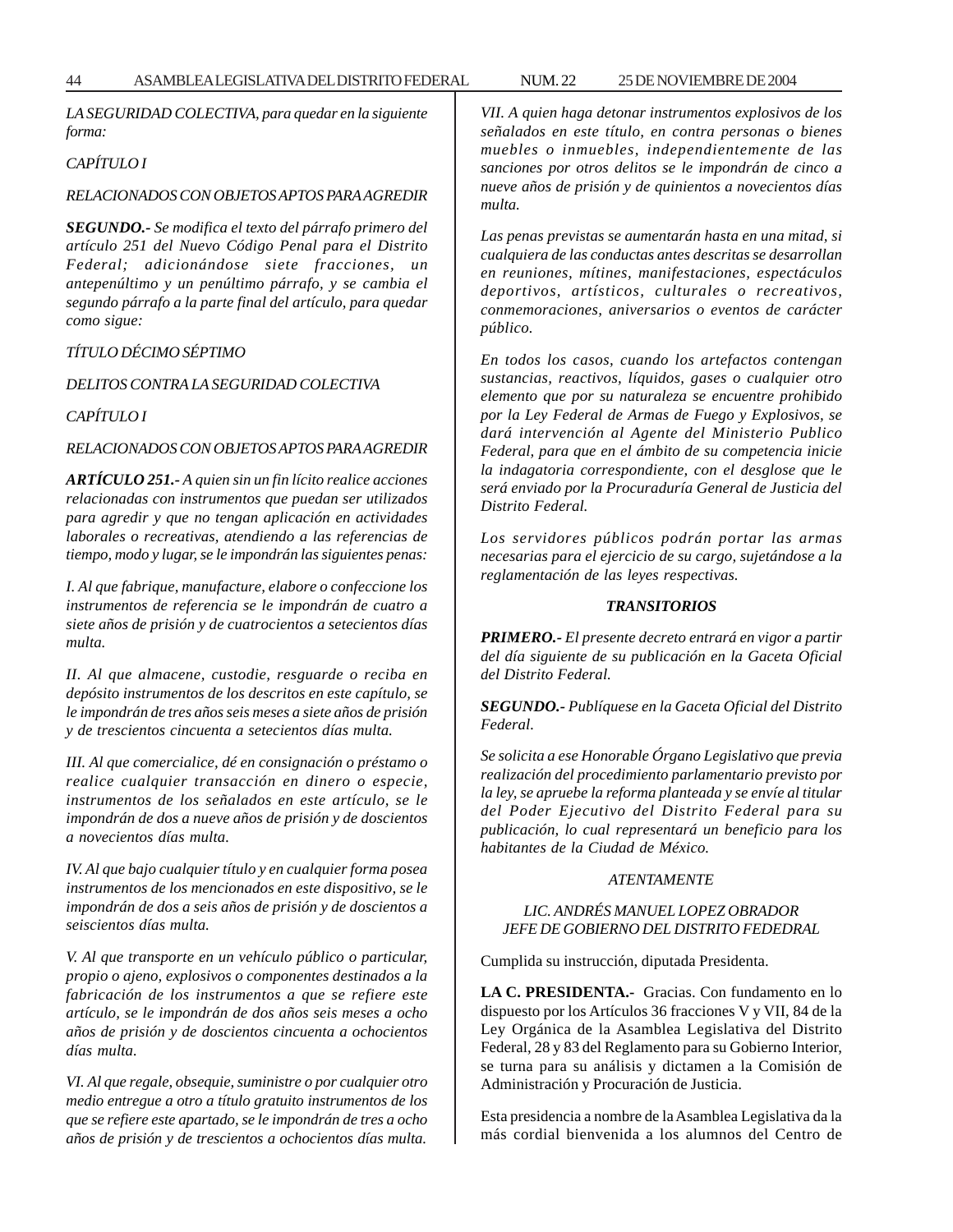Desarrollo Extraescolar, ''Leopoldo Salazar Viniegra'' del turno matutino. Bienvenidos.

Se informa que se recibió una iniciativa de decreto por el que se reforman las disposiciones transitorias del diverso por el que se autoriza la regularización de los usos de suelo para los inmuebles en los que operan micros y pequeñas empresas dedicadas a actividades de comercio, industria y prestación de servicios, calificadas como de bajo impacto, que presenta el Jefe de Gobierno del Distrito Federal.

Solicito a la Secretaría de lectura al oficio de remisión.

**EL C. SECRETARIO.-** Por instrucciones de la presidencia se procede a dar lectura al oficio de referencia.

> *GOBIERNO DEL DISTRITO FEDERAL México La Ciudad de la Esperanza Secretaría de Gobierno*

> > *México D.F., a 23 de noviembre del 2004. SG/12931/2004*

*LIC. LORENA VILLAVICENCIO AYALA PRESIDENTA DE LA COMISIÓN DE GOBIERNO DE LA H. ASAMBLEA LEGISLATIVA DEL DISTRITO FEDERAL. PRESENTE*

*Con fundamento en los artículos 67 fracción I del Estatuto de Gobierno del Distrito Federal y 23 fracción II de la Ley Orgánica de la Administración Pública del Distrito Federal, me permito remitir para los efectos conducentes, la INICIATIVA DE DECRETO POR EL QUE SE REFORMA LAS DISPOSICIONES TRANSITORIAS DEL DIVERSO POR EL QUE SE AUTORIZA LA REGULARIZACIÓN DE LOS USOS DE SUELO PARA LOS INMUEBLES EN LOS QUE OPEREN MICRO Y PEQUEÑAS EMPRESAS DEDICADAS A ACTIVIDADES DE COMERCIO, INDUSTRIA Y PRESTACIÓN DE SERVICIOS, CLASIFICADAS COMO DE BAJO IMPACTO, debidamente suscrita por el C. Jefe de Gobierno del Distrito Federal.*

*La cual tiene como finalidad prorrogar la vigencia del Decreto citado con antelación, a través del cual se regularizarán los usos de suelo para los inmuebles en los que operen micro y pequeñas empresas dedicadas al comercio industria y prestación de servicios en el Distrito Federal.*

*Sin otro particular por el momento, le envío un cordial saludo.*

## *ATENTAMENTE*

# *SUFRAGIO EFECTIVO. NO REELECCIÓN EL SECRETARIO DE GOBIERNO ALEJANDRO ENCINAS RODRÍGUEZ*

*\_\_\_\_\_ O \_\_\_\_\_*

# *GOBIERNO DEL DISTRITO FEDERAL*

*Consejería Jurídica y de Servicios Legales*

*México D.F., a 17 de noviembre de 2004. CJSL/2901/2004*

*LIC. ALEJANDRO ENCINAS RODRÍGUEZ SECRETARIO DE GOBIERNO. PRESENTE.*

*Anexo al presente envío a Usted la INICIATIVA DE DECRETO POR EL QUE SE REFORMA LAS DISPOSICIONES TRANSITORIAS DEL DIVERSO POR EL QUE SE AUTORIZA LA REGULARIZACIÓN DE LOS USOS DEL SUELO PARA LOS INMUEBLES EN LO QUE OPEREN MICRO Y PEQUEÑAS EMPRESAS DEDICADAS A ACTIVIDADES DE COMERCIO, INDUSTRIA Y PRESTACIÓN DE SERVICIOS, CLASIFICADAS COMO DE BAJO IMPACTO, debidamente firmada por el Lic. Andrés Manuel López Obrador, Jefe de Gobierno del Distrito Federal, misma que fue propuesta de la Secretaría de Desarrollo Económico.*

*Lo anterior, a efecto de que en su momento de conformidad con el artículo 23, fracción III de la Ley Orgánica de la Administración Pública del Distrito Federal, se sirva hacer las gestiones pertinentes para su envío a la Asamblea Legislativa del Distrito Federal.*

*Sin otro particular, reciba un cordial saludo.*

#### *ATENTAMENTE*

*LA CONSEJERA JURÍDICA Y DE SERVICIOS LEGALES LIC. MARÍA ESTELA RÍOS GONZÁLEZ*

*\_\_\_\_\_ O \_\_\_\_\_*

*GOBIERNO DEL DISTRITO EDERAL México La Ciudad de la Esperanza Jefatura de Gobierno*

*Ciudad de México, a 9 de noviembre de 2004.*

*INICIATIVA DE DECRETO POR EL QUE SE REFORMA LAS DISPOSICIONES TRANSITORIAS DEL DIVERSO POR EL QUE SE AUTORIZA LA REGULARIZACIÓN DE LOS USOS DEL SUELO PARA LOS INMUEBLES EN LOS QUE OPEREN MICRO Y PEQUEÑAS EMPRESAS DEDICADAS A ACTIVIDADES DE COMERCIO, INDUSTRIA Y PRESTACIÓN DE SERVICIOS, CLASIFICADAS COMO DE BAJO IMPACTO*

*DIP. IRMA ISLAS LEÓN PRESIDENTA DE LA MESA DIRECTIVA DE LA ASAMBLEA LEGISLATIVA DEL DISTRITO FEDERAL, III LEGISLATURA*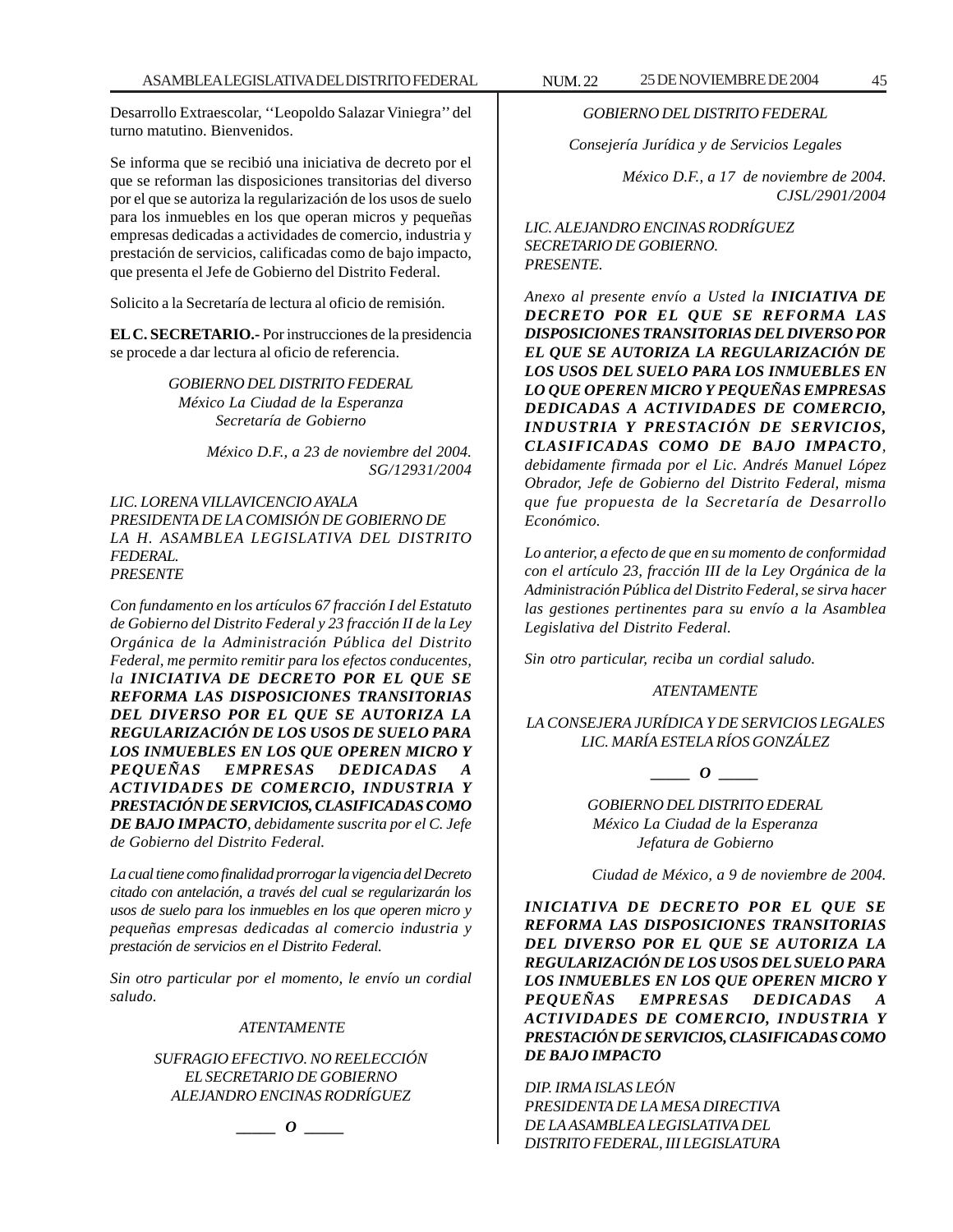# *EXPOSICIÓN DE MOTIVOS*

*Que el Programa General de Desarrollo Urbano del Distrito Federal, establece que la planeación del desarrollo urbano en el Distrito Federal, deberá adecuarse a los requerimientos que impone el desenvolvimiento nacional y coadyuvar a un desarrollo económico sostenido y sustentable de la capital del país, mediante el fomento y articulación territorial de las acciones de la sociedad y la simplificación de la regulación e intervención gubernamentales;*

*Que los Programas Delegacionales de Desarrollo Urbano contemplan como parte de sus acciones estratégicas para dar cumplimiento a sus objetivos generales y particulares, el apoyo a la pequeña industria y al comercio;*

*Que el Distrito Federal, concentra gran parte de las actividades económicas del país, ya que genera más del 22% del Producto Interno Bruto (PIB) Nacional; en este contexto el funcionamiento de los establecimientos mercantiles e industriales que cumplen cabalmente con las disposiciones que regulan sus actividades en el Distrito Federal, constituye un aspecto primordial para el Gobierno de la Ciudad y su estrategia de desarrollo económico, ya que con ello se fomenta la inversión productiva, el empleo digno y estable y se genera mayor justicia social;*

*Que la irregularidad trae como consecuencia para los titulares de los establecimientos mercantiles e industriales, falta de seguridad jurídica y estar sujetos a actos discrecionales; mayores costos de operación por pagos de multas, clausuras o cierres temporales; dificultades de acceso a créditos y a estímulos a la inversión y el empleo y escasas posibilidades de crecimiento y desarrollo ante la falta de certidumbre legal;*

*Que el fomento a las inversiones y la generación de empleo y, en particular, el apoyo a la micro y pequeña empresa son elementos esenciales para lograr el bienestar de la población y contribuir al desarrollo sustentable de la Ciudad;*

*Que la operación de los establecimientos comerciales, industriales y de servicio en un marco de legalidad, certidumbre y seguridad jurídica es condición necesaria para que tengan posibilidades de crecimiento y de acceso a créditos y a estímulos a la inversión y el empleo;*

*Que la dinámica propia del desarrollo económico de la Ciudad, ha rebasado las disposiciones que regulan el ordenamiento territorial del Distrito Federal;*

*Que atendiendo a lo anterior el 29 de enero de 2004, fue publicado en la Gaceta Oficial del Distrito Federal, el Decreto por el que se Autoriza la Regularización de los Usos del Suelo para los inmuebles en los que operen Micro* *y Pequeñas Empresas dedicadas a actividades de Comercio, Industria y Prestación de Servicios, clasificadas como de Bajo Impacto, mediante el cual se autoriza un procedimiento para la modificación de los usos del suelo para la regularización de los inmuebles Micro y Pequeñas Empresas cuyas actividades estén clasificadas como de Bajo Impacto;*

*Que a través de este Decreto, se ha logrado incentivar la actividad productiva, la inversión privada y nuevas fuentes de empleo;*

*Que sin embargo, subsiste la suspicacia por parte de los particulares hacia la autoridad, principalmente porque se teme que al adherirse a un programa de regularización se estará más expuesto a acciones persecutorias, razón por la cual, ha sido necesario primero difundir y promover el mencionado Decreto con la finalidad de provocar el acercamiento de los micro y pequeños empresarios a las áreas de atención con la seguridad de que la intención de la autoridad es coadyuvar con los mismos a regularizar su situación legal y de esta manera otorgarles una mayor certidumbre jurídica, así como preservar las fuentes de empleo que generan las micro y pequeñas empresas;*

*Que por ello es necesario expedir una prórroga del Decreto de Regularización, con el fin de que la mayor cantidad de micro y pequeñas empresas que operan de manera irregular en el Distrito Federal, tengan oportunidad de regularizar sus actividades;*

*Por lo anterior, con fundamento en el artículo 122, Apartado C, Base Segunda, fracción II inciso c) de la Constitución Política de los Estados Unidos Mexicanos; artículo 67, fracción I del Estatuto de Gobierno del Distrito Federal; someto a la consideración y en su caso, aprobación de ese H. Órgano Legislativo la siguiente Iniciativa de:*

*DECRETO POR EL QUE SE REFORMA LAS DISPOSICIONES TRANSITORIAS DEL DIVERSO POR EL QUE SE AUTORIZA LA REGULARIZACIÓN DE LOS USOS DEL SUELO PARA LOS INMUEBLES EN LOS QUE OPEREN MICRO Y PEQUEÑAS EMPRESAS DEDICADAS A ACTIVIDADES DE COMERCIO, INDUSTRIA Y PRESTACIÓN DE SERVICIOS, CLASIFICADAS COMO DE BAJO IMPACTO*

*ARTÍCULO ÚNICO. Se reforma el Artículo PRIMERO Transitorio del Decreto por el que se autoriza la regularización de los Usos del Suelo para los inmuebles en los que operen Micro y Pequeñas Empresas dedicadas a actividades de Comercio, Industria y Prestación de Servicios, clasificadas como de Bajo Impacto, publicado en la Gaceta Oficial del Distrito Federal, el 29 de enero del 2004, para quedar como sigue:*

#### *TRANSITORIOS*

*PRIMERO.- Este Decreto entrará en vigor al día siguiente de su publicación en la Gaceta Oficial del Distrito Federal y concluirá su vigencia el 31 de diciembre de 2005.*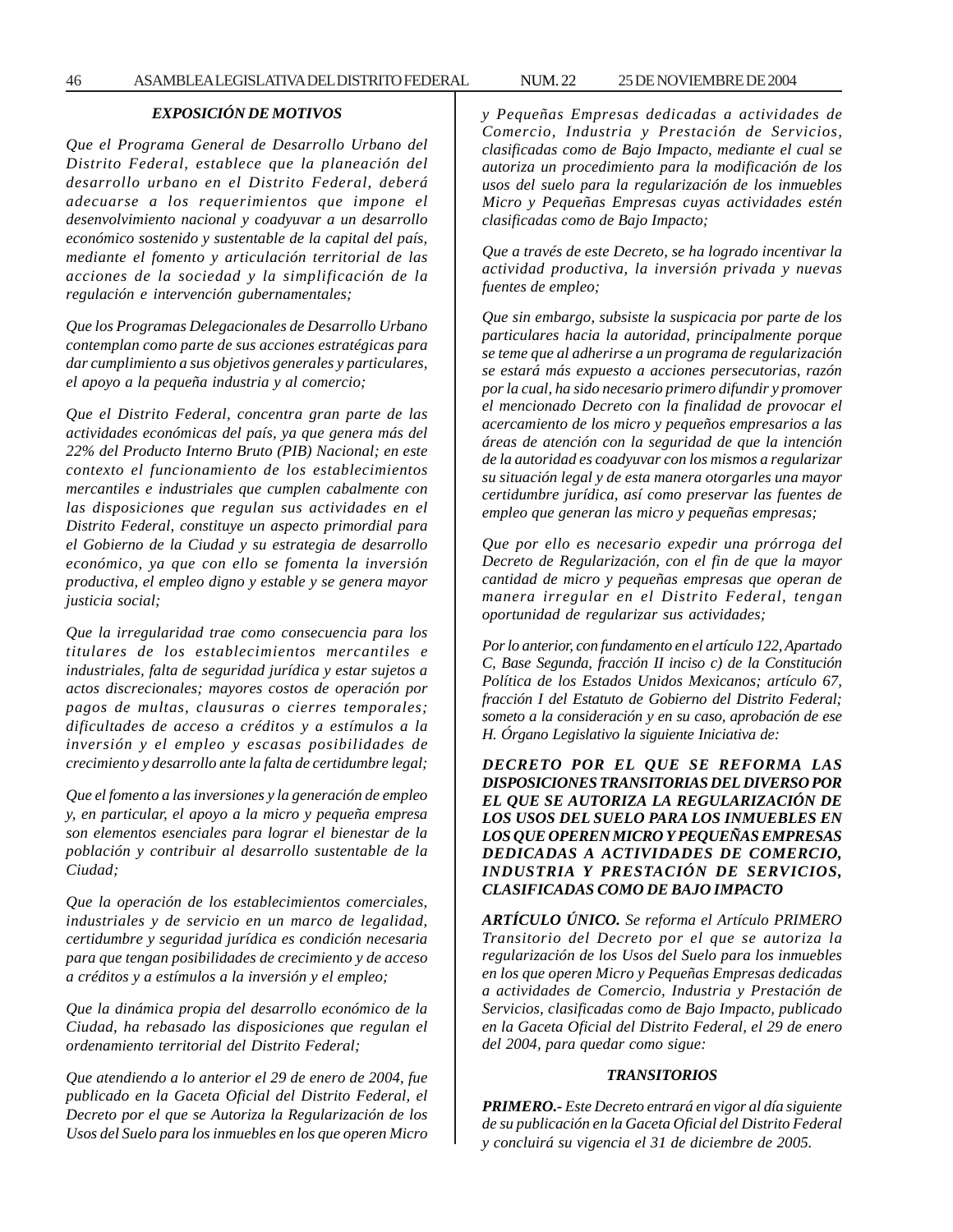*SEGUNDO.- …*

# *TERCERO.-…*

#### *Transitorio*

*Único. El presente decreto entrará en vigor al día siguiente de su publicación en la Gaceta Oficial del Distrito Federal.*

## *ATENTAMENTE*

## *EL JEFE DE GOBIERNO DEL DISTRITO FEDERAL ANDRÉS MANUEL LÓPEZ OBRADOR*

Cumplida su instrucción, diputada Presidenta.

**LA C. PRESIDENTA.-** Gracias. Con fundamento en lo dispuesto por los Artículos 36 fracciones V y VII, 84 de la Ley Orgánica de la Asamblea Legislativa del Distrito Federal, 28 y 83 del Reglamento para su Gobierno Interior, se turna para su análisis y dictamen a la Comisión de Desarrollo e Infraestructura Urbana.

Para presentar una iniciativa por la que se reforman diversos artículos de la Ley de Ejecución de Sanciones Penales y de la Ley Orgánica de la Administración Pública del Distrito Federal, se concede el uso de la tribuna a la diputada Mariana Gómez del Campo, del Partido Acción Nacional.

En virtud de que no se encuentra la diputada, el siguiente punto de la orden del día es la discusión y en su caso aprobación del dictamen que presenta la Comisión de Salud y Asistencia Social, a la propuesta con punto de acuerdo donde se solicita a la Secretaría de Salud del Distrito Federal implemente un programa de difusión y orientación nutricional a la población general.

Toda vez que el dictamen fue distribuido a todos los diputados en términos de lo dispuesto por el Artículo 115 del Reglamento para el Gobierno Interior de la Asamblea Legislativa del Distrito Federal, proceda la secretaría a consultar a la Asamblea en votación económica, si se dispensa su lectura y se somete a discusión de inmediato.

**EL C. SECRETARIO.-** Por instrucciones de la presidencia y en votación económica se consulta a la Asamblea si es dispensarse la lectura del dictamen de referencia y se somete a discusión de inmediato.

Los que estén por la afirmativa, sírvanse manifestarlo poniéndose de pie.

Los que estén por la negativa, sírvanse manifestarlo poniéndose de pie.

Dispensada la lectura, diputada Presidenta.

*COMISIÓN DE SALUD Y ASISTENCIA SOCIAL*

*DICTAMEN A LA PROPUESTA CON PUNTO DE ACUERDO DONDE SE SOLICITA A LA SECRETARÍA*

# *DE SALUD DEL DISTRITO FEDERAL, IMPLEMENTE UN PROGRAMA DE DIFUSIÓN Y ORIENTACIÓN NUTRICIONAL A LA POBLACIÓN EN GENERAL*

#### *H. Asamblea Legislativa del Distrito Federal*

*A la Comisión de Salud y Asistencia Social fue turnada para su estudio, análisis y dictamen la propuesta con Punto de Acuerdo donde ''SE SOLICITA A LA SECRETARÍA DE SALUD DEL DISTRITO FEDERAL, IMPLEMENTE UN PROGRAMA DE DIFUSIÓN Y ORIENTACIÓN NUTRICIONAL A LA POBLACIÓN EN GENERAL'', presentada por el Diputado Bernardo de la Garza Herrera del grupo parlamentario del Partido Verde Ecologista de México.*

*Con fundamento en lo dispuesto por los artículos 122, Apartado C, base primera, fracción V, inciso i) de la Constitución Política de los Estados Unidos Mexicanos; 42, fracción XIII, del Estatuto de Gobierno del Distrito Federal; 10, fracción I, 59, 60, 61, 62 y 63 de la Ley Orgánica de la Asamblea Legislativa del Distrito Federal; 28, 32, 33, 83 y 84 del Reglamento para el Gobierno Interior de la Asamblea Legislativa del Distrito Federal, la Comisión de Salud y Asistencia Social, de esta Asamblea Legislativa del Distrito Federal, III Legislatura, es competente para realizar el estudio, análisis y dictamen de la iniciativa presentada, conforme a los siguientes:*

## *ANTECEDENTES*

*I.- En Sesión Ordinaria del Pleno de esta H. Asamblea Legislativa del Distrito Federal, III Legislatura, celebrada el día 30 de Abril de 2004, el Diputado Bernardo de la Garza Herrera del Grupo Parlamentario del Partido Verde Ecologista de México, presentó una Propuesta con Punto de Acuerdo por el cual ''Se solícita a la Secretaría de Salud del Distrito Federal, implemente un programa de difusión y orientación nutricional a la población en general''.*

*II.- Dicha propuesta fue turnada a esta Comisión de Salud y Asistencia Social, por la Mesa Directiva de esta H. Asamblea Legislativa del Distrito Federal, III Legislatura, con fecha 4 de Mayo del presente año, a fin de realizar su análisis y dictamen correspondiente.*

*III.- Con fecha 23 de Junio de 2004, esta Comisión de Salud y Asistencia Social, solicitó una prorroga a fin de ampliar el termino para la elaboración y presentación del dictamen que nos ocupa en los términos de lo dispuesto por los artículos 32 y 84 del Reglamento para el Gobierno Interior de la Asamblea Legislativa del Distrito Federal, dicha prorroga fue aprobada por la Diputación Permanente de esta Asamblea Legislativa.*

*IV.- Expuesto lo anterior, esta Comisión dictaminadora de Salud y Asistencia Social, previa convocatoria*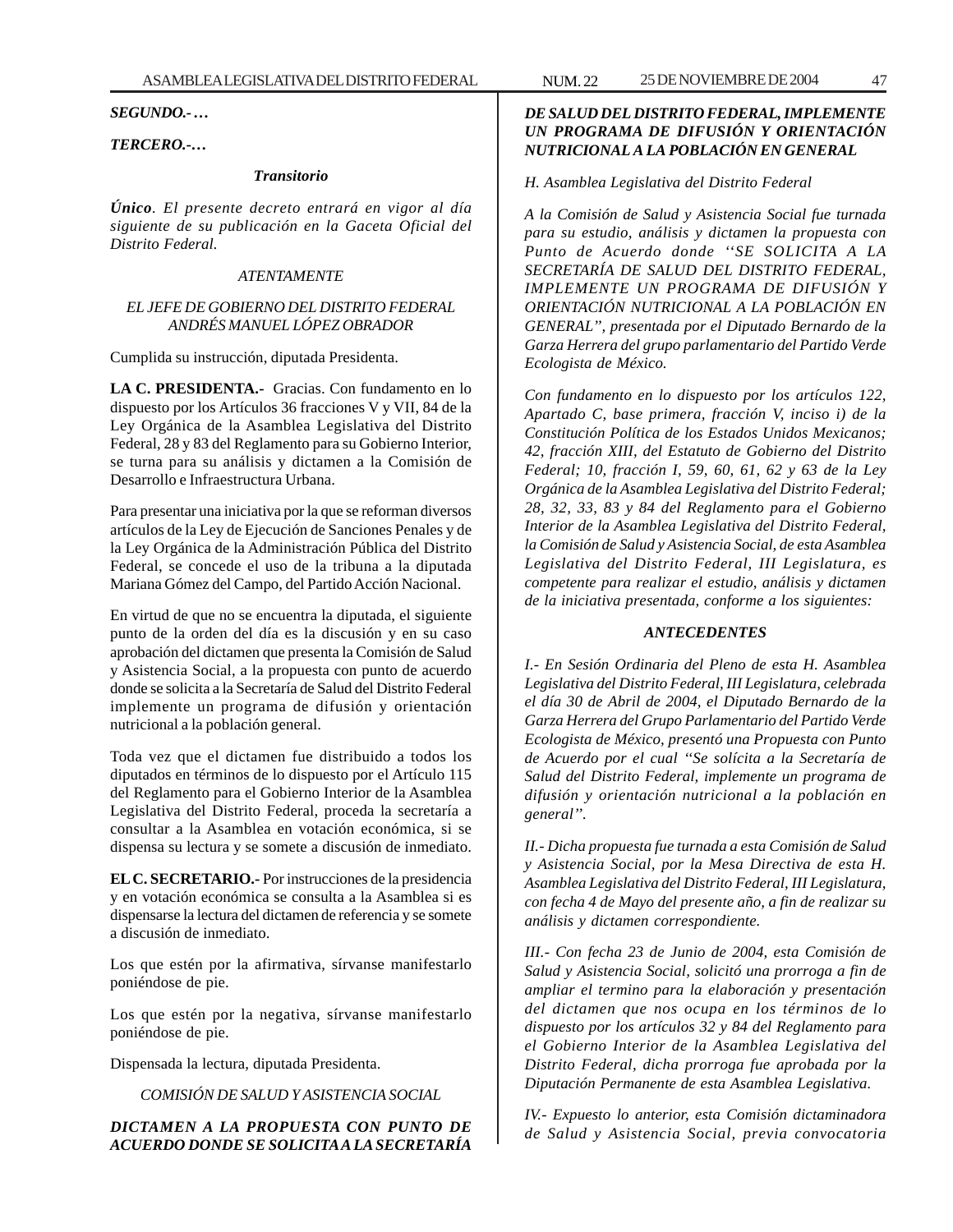*realizada en términos de los artículos 60, 62, y 64 de la Ley Orgánica de la Asamblea Legislativa del Distrito Federal; 28 y 32 del Reglamento para el Gobierno Interior de la Asamblea Legislativa del Distrito Federal, se reunió para la discusión, estudio y análisis de la Propuesta con Punto de Acuerdo en mención el día 8 de Julio de 2004, emitiendo el presente dictamen de conformidad con los siguientes:*

#### *CONSIDERANDOS*

*PRIMERO.- La salud es el resultado del funcionamiento normal de todo organismo porque se cuida la alimentación y la higiene, se trabaja en condiciones adecuadas, se descansa el tiempo suficiente y se realizan actividades recreativas, ''La salud se manifiesta en la sensación de bienestar físico, mental y social''.*

*SEGUNDO.- La nutrición es un proceso que tiene que ver con la ingesta adecuada y suficiente de diferentes nutrientes contenidos en los alimentos. Una buena nutrición es aquella que proporciona una dieta balanceada, que permite un sano crecimiento desarrollo del cuerpo humano.*

*Una buena y correcta alimentación debe ser prioridad desde el principio del embarazo y después del primer día de nacidos. Es decir la mala nutrición debe ser vista como un problema de salud que requiere de medidas preventivas. Para cubrir las necesidades nutritivas es indispensable que los alimentos que se incluyan en la alimentación diaria contengan: proteínas, carbohidratos, vitaminas y minerales, elementos útiles para la formación y buen funcionamiento de las células. ''Los nutrimentos que se encuentran en los alimentos, son aprovechados por el organismo para su correcto funcionamiento''.*

*TERCERO.- La nutrición es un problema de salud que puede ser atribuida a diferentes factores como: la pobreza, factores culturales, factores sociales, influencia de publicidad en medios, malos hábitos alimenticios, entre otros.*

*Los obesos, delgados o personas de complexión media, pueden ser desnutridos en un grado importante, por lo que se requiere una sana y buena alimentación balanceada. La nutrición en todas las etapas de la vida esta directamente relacionada con la actividad diaria de las personas.*

*CUARTO.- Por otro lado tenemos el problema del sobrepeso, que es el primer paso para desarrollar obesidad, diabetes, hipertensión arterial y otras enfermedades.*

*El sobrepeso y la obesidad se adquieren de manera gradual, es decir, el peso se va incrementando poco a poco debido al consumo excesivo de alimentos ricos en* *azúcares y grasas como: refrescos, bebidas alcohólicas, botanas, harinas, alimentos elaborados con exceso de grasas, aderezos y frituras, entre otros.*

*La obesidad se manifiesta por un exceso de grasa y un aumento de peso, tiene entre otras causas: el desequilibrio entre un consumo excesivo de alimentos y poca actividad física; el trabajo sedentario; el inadecuado uso del tiempo libre; el mal manejo del estrés y problemas de ansiedad que se canalizan al consumo compulsivo de alimentos; conductas y factores culturales como creer que ser gordo es estar sano, el gobierno central a tomado cartas en el asunto elaborando la Norma Oficial Mexicana NOM-174-SSA1-1998, para el manejo integral de la obesidad.*

*QUINTO.- Que en información oficial la desnutrición afecta a 43 por ciento de la población infantil a nivel nacional. En las zonas rurales de alta marginación la desnutrición se presenta en el 70 por ciento de la población y en 30 por ciento de las mujeres en gestación o lactancia. El Gobierno Federal cuenta actualmente con diversos programas de ayuda a nivel nacional, tal es el caso del ''Programa de ayuda Alimenticia'' denominado Progresa, poco novedoso y discriminatorio, pues ''está diseñado para gente marginada y, por lo tanto, deja fuera el resto de la población que también necesita la ayuda de este programa''.*

*Otro de ellos es el Programa denominado ''Oportunidades'' el cual se aplica de igual forma a nivel nacional y el principal objetivo es el desarrollo humano de la población en pobreza extrema. Para lograrlo, brinda apoyos en educación, salud, nutrición e ingreso.*

*El Programa de Desarrollo Humano Oportunidades es una de las principales acciones del Gobierno de la República para atender a las familias que viven en condiciones de pobreza, para contribuir al desarrollo de sus capacidades y propiciar su acceso a las oportunidades de desarrollo. Este Programa forma parte de la estrategia con la que el Gobierno de México instrumenta el Plan Nacional de Desarrollo 2001-2006 y de manera específica, la política social.*

*Estos programas se desarrollan de forma interinstitucional en el que participan la Secretaría de Educación Pública, la Secretaría de Salud, el Instituto Mexicano del Seguro Social, la Secretaría de Desarrollo Social, y los gobiernos estatales y municipales.*

*SEXTO.- Que el Gobierno del Distrito Federal a través del DIF-DF en coordinación con diferentes dependencias como: la Secretaría de Salud del Distrito Federal, la Secretaría de Desarrollo Social y Secretaría de Educación Pública así como diversas organizaciones no gubernamentales, manejan programas de apoyo alimenticio para la población residente, por mencionar algunos:*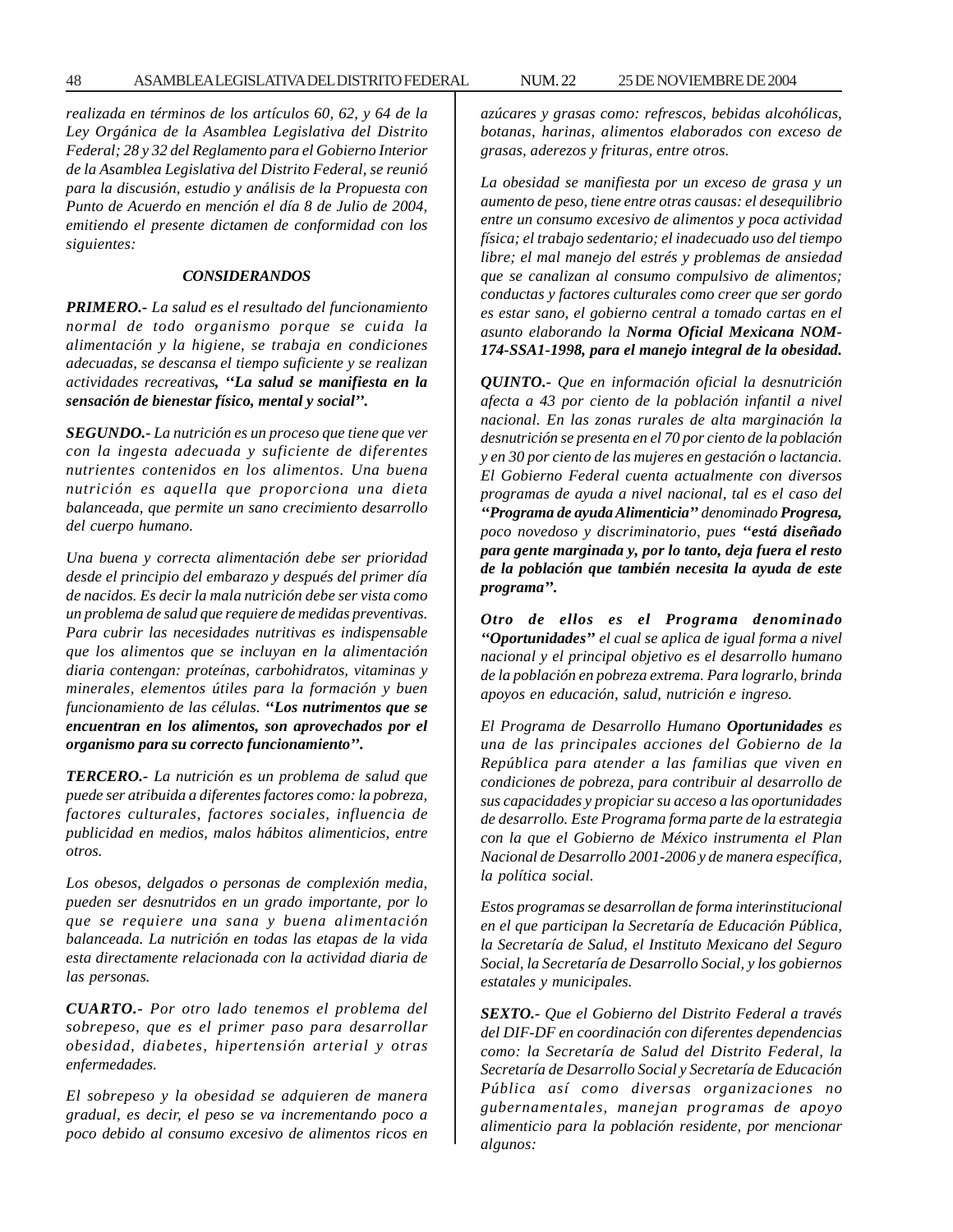*Programa de Cocinas Populares y Unidades de Servicios Integrales (COPUSI): El objetivo de este programa es dar seguimiento a los 130 equipos instalados con el fin de mantener una amplia participación ciudadana, lo cual permita impulsar el desarrollo autogestivo de la comunidad donde están establecidas, además de contribuir al mejoramiento nutricional de la población vulnerable que habita en unidades territoriales de alta y muy alta marginalidad.*

*Programa de Asistencia Alimentaría a Población en Desamparo a través del Comedor Familiar No. 1: El Comedor Familiar Número 1, brinda atención a población que experimenta condiciones temporales de mayor vulnerabilidad y riesgo (población en desamparo), con la finalidad de apoyar su reintegración a la sociedad. Su objetivo principal es otorgar alimentos calientes en tres tiempos a personas marginadas, indigentes, discapacitados, mujeres embarazadas o en periodo de lactancia, y estudiantes de escasos recursos económicos sujetos de asistencia social.*

*Estrategia para crecer Sanos y Fuertes: La estrategia para Crecer Sanos y Fuertes se encarga de atender a población de niñas y niños con desnutrición moderada y severa, otorgando asistencia alimentaría mensual (despensas).*

*Programa de Orientación Alimentaría El principal objetivo de la Orientación Alimentaría es proporcionar conocimientos a la población con el propósito de fomentar adecuados hábitos de higiene y alimentación para mejorar su estado de ''salud y nutrición''.*

*Programa de Desayunos Escolares: Es un programa de los más importantes y antiguos del sistema social. Su objetivo es complementar la alimentación de los grupos más vulnerables de la población del Distrito Federal.*

*Estos programas tienen como fin apoyar a personas de escasos recursos así como al grupo más vulnerable de nuestra sociedad los niños y las niñas, realizan difusión a través de las 16 delegaciones del Distrito Federal, y generando foros, talleres y cursos para educar a la población a fin de que lleve acabo una buena alimentación, a través de un esfuerzo INTERINSTITUCIONAL ENTRE EDUCACIÓN, SALUD Y ALIMENTACIÓN.*

*SEPTIMO.- Que la Secretaría de Salud en apoyo a los grupos más vulnerables de la población elaboró las Norma Oficial Mexicanas: NOM-031-SSA2-1999, Para la atención a la salud del niño, NOM-169-SSAI-1998, Para la asistencia social alimentaría a grupos de riesgo y NOM-008-SSA2-1993, Para el Control de la nutrición, crecimiento y desarrollo del niño y del adolescente. Criterios y procedimientos para la prestación del servicio.*

*Estas Normas Oficiales Mexicanas se aplican en los servicios de salud de los sectores público, social y privado a nivel nacional, que brinden atención al niño, al adolescente y a los grupos más vulnerables de la sociedad.*

*OCTAVO.- Que de acuerdo a las modificaciones efectuadas a la fracción II del artículo 115 de Ley General de Salud, publicadas en el Diario Oficial de la Federación el 2 de Junio del 2004, la Secretaría de Salud tendrá a su cargo: ''Normar el desarrollo de los programas y actividades de educación en materia' de nutrición, prevención, tratamiento y control de la desnutrición y obesidad, encaminados a promover hábitos alimenticios adecuados, preferentemente en los grupos sociales mas vulnerables''*

*NOVENO.- Que en México, hay programas derivados de la política de asistencia social alimentaría, dirigidos a los grupos vulnerables de las comunidades de alta y muy alta marginación, que en su mayor parte constan de protección civil, desarrollo comunitario y subsidio, abasto, cuyo componente principal es la ayuda alimentaría directa, que llevan a cabo las instituciones públicas y organismos no gubernamentales, todos con el propósito de mejorar los niveles de alimentación y bienestar*

*DECIMO.- Que como resultado de lo anterior y con fundamento por lo establecido por el artículo 32 del Reglamento para el Gobierno Interior de la Asamblea Legislativa del Distrito Federal esta Comisión de Salud y Asistencia Social acordó replantear la Propuesta con Punto de Acuerdo a fin de que se: ''Solicite a la Secretaría de Salud del Distrito Federal, generar un Programa de Nutrición y Orientación alimenticia, así como contemplar una asignación dentro del presupuesto para darle la correcta difusión, lo anterior como resultado de la investigación exhaustiva y después de haber agotado todos los medios necesarios para un correcto dictamen.*

*DECIMO PRIMERO.- Que la elaboración del presente dictamen, se sustenta en un proceso de valoración lógica, de los componentes esbozados en la iniciativa en referencia. En virtud de lo antes expuesto y con fundamento en los artículos 32, 83 y 84 del Reglamento para el Gobierno Interior de la Asamblea Legislativa del Distrito Federal, esta Comisión de Salud y Asistencia Social considera que es de resolverse, y se*

### *RESUELVE*

*UNICO.- Es procedente atender la propuesta mencionada en los considerándos del presente dictamen para quedar como sigue: Esta H. Asamblea Legislativa del Distrito Federal, III Legislatura, solicita a la Secretaría de Salud del Distrito Federal, generar un Programa de Nutrición y Orientación alimenticia, así como contemplar una*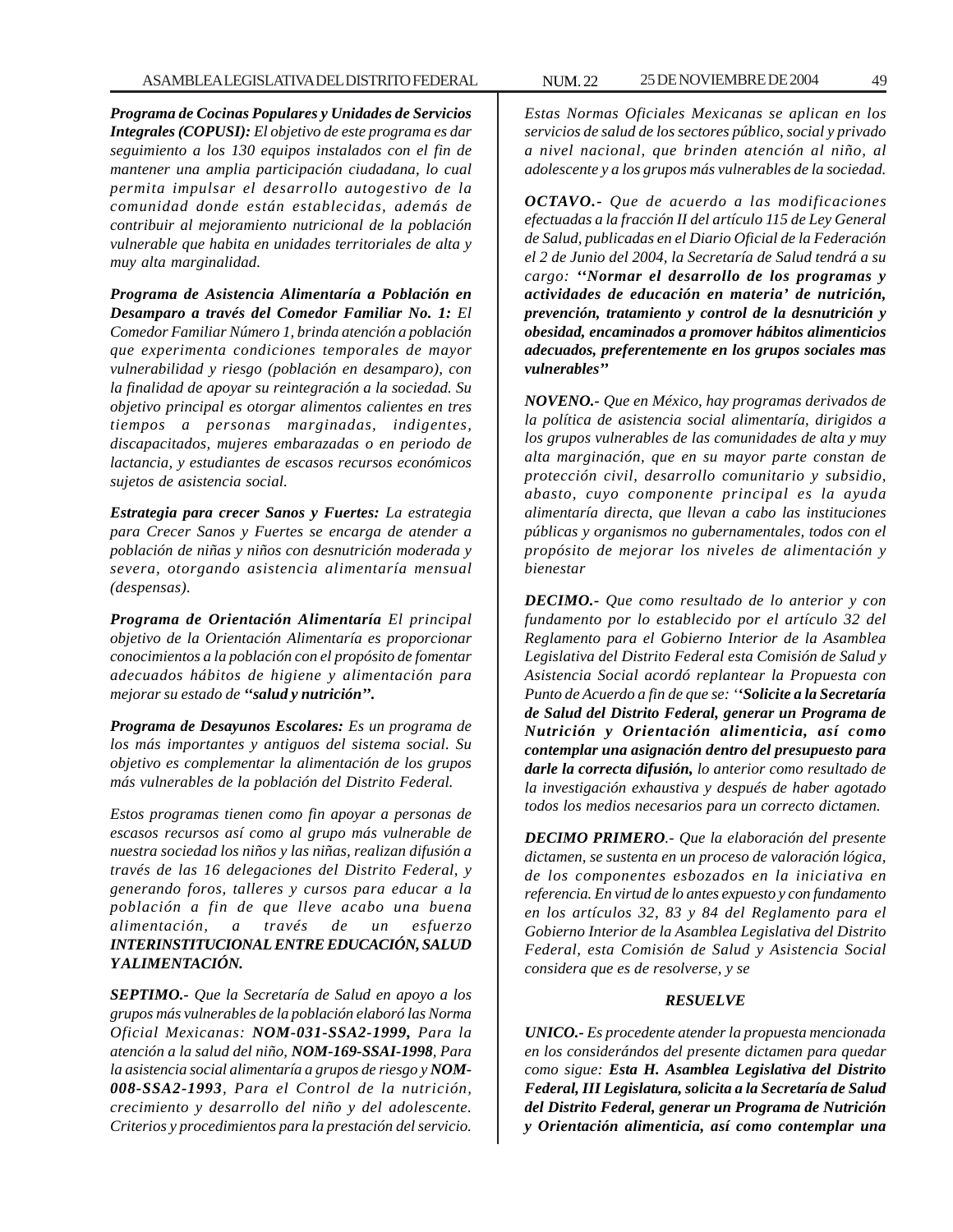### *asignación dentro del presupuesto para darle la correcta difusión.*

*Firman por la Comisión de Salud y Asistencia Social: Dip. Efraín Morales Sánchez, Presidente; Dip. Sofía Figueroa Torres, Secretaria; Dip. Maricela Contreras Julián, Integrante; Dip. Elio R. Bejarano Martínez, Integrante.*

**LA C. PRESIDENTA.-** Gracias. Se concede el uso de la palabra al diputado Efraín Morales, a nombre de la Comisión de Salud y Asistencia Social, para que fundamente el dictamen.

# **EL C. DIPUTADO EFRAÍN MORALES SÁNCHEZ.-** Con su permiso, diputada Presidenta.

A la Comisión de Salud y Asistencia Social fue turnada para su estudio, análisis y dictamen la propuesta con punto de acuerdo donde se solicita la Secretaría de Salud del Distrito Federal, implemente un programa de difusión y orientación nutricional a la población en general, presentada por el diputado Bernardo de la Garza Herrera, del Partido Verde Ecologista de México.

Yo quisiera, a pesar de que ya fue distribuido este punto de acuerdo, nada más darle lectura al primer y segundo renglón de los considerados porque me parece que esto es lo fundamental, dice:

La población de México experimenta una transición epidemiológica, caracterizada por el cambio en el perfil de las enfermedades. Creo que esto es lo fundamental y creo que esto es lo que le da sustancia a esta propuesta que hace el diputado.

Efectivamente ha habido un cambio radical. Hoy la enfermedades que ocupan los primeros lugares como causas de mortandad en el Distrito Federal, son las enfermedades del corazón, esta enfermedad ocupa el primer lugar por problemas de isquemia; el segundo lugar lo ocupa la diabetes meillitus, el tercer lugar lo ocupan los tumores malignos, el cuarto lugar las enfermedades cerebro basculares, tal y como lo dice en su propuesta el diputado, y ya quedan en los últimos lugares como causas de muerte, las enfermedades infecciosas respiratorias y gastrointestinales.

Si nos detuviéramos a una definición teórica de lo que es la nutrición para retomar el tema, la nutrición es una ciencia que estudia los requerimientos de calidad y cantidad necesarios en la dieta para mantener un buen estado de salud. Todos los componentes dietéticos necesarios para hacer y elevar la calidad de vida están perfectamente identificados, sin embargo, aún existe discusión y controversia respecto a los requerimientos cuantitativos de cada componente en la dieta, particularmente por su variación según la edad, el sexo y estilo de vida de cada individuo. La bioquímica del metabolismo ha proporcionado abundante información para el entendimiento de los conceptos actuales en la nutrición.

Esto lo leo porque tiene que ver con este planteamiento que hace el diputado y que me parece de la mayor importancia, no solamente es el asunto de la nutrición por la nutrición o la alimentación que también es un concepto que tendríamos que estar manejando, sino que tendría que estar orientado para efectivamente prevenir muchas enfermedades que hoy están ocupando los primeros lugares como causa de muerte en el Distrito Federal y evitar otras con una simple, yo diría campaña, de orientación y de información a la población.

Yo podría mencionarles algunas como es la obesidad misma, como un problema de desnutrición, la deficiencia de proteínas que también causa ahí un problema de edema en las personas, la xeroftalmia por una deficiencia de vitamina A, la propia anemia, el incremento del colesterol en sangre, la diabetes, el cáncer mamario, el cáncer de colón, enfermedades cerebro basculares, la hipertensión arterial, todas éstas como una muestra de padecimientos que pueden ser prevenidos, si la gente está informada o por lo menos disminuir la gravedad de ellos si ya existiera, si informamos bien a la gente sobre qué es lo que tiene que comer.

En ese sentido, esta Comisión de Salud, y en virtud de lo que hemos expuesto y retomando este concepto como el fundamental, el de la prevención en la orientación nutricional ha resuelto como:

Único.- Que es procedente atender la propuesta mencionada en los considerandos del presente dictamen para quedar como sigue:

Esta honorable Asamblea Legislativa del Distrito Federal, III Legislatura, solicita a la Secretaría de Salud del D.F. generar un programa de nutrición y orientación alimenticia, así como contemplar una asignación dentro del presupuesto para darle la correcta difusión.

Por su atención, muchas gracias.

**LA C. PRESIDENTA.-** Gracias, diputado. Está a discusión el dictamen. Se abre el registro de oradores. ¿Oradores en contra?

¿Algún diputado desea razonar su voto?

Proceda la secretaría a recoger la votación nominal del dictamen en lo general y en lo particular en un solo acto.

**LA C. SECRETARIA, DIPUTADA MARÍA TERESITA AGUILAR MARMOLEJO.-** Se va a proceder a recoger la votación nominal del dictamen en lo general y en lo particular en un solo acto.

De conformidad con lo establecido por el artículo 128 del Reglamento para el Gobierno Interior de la Asamblea, se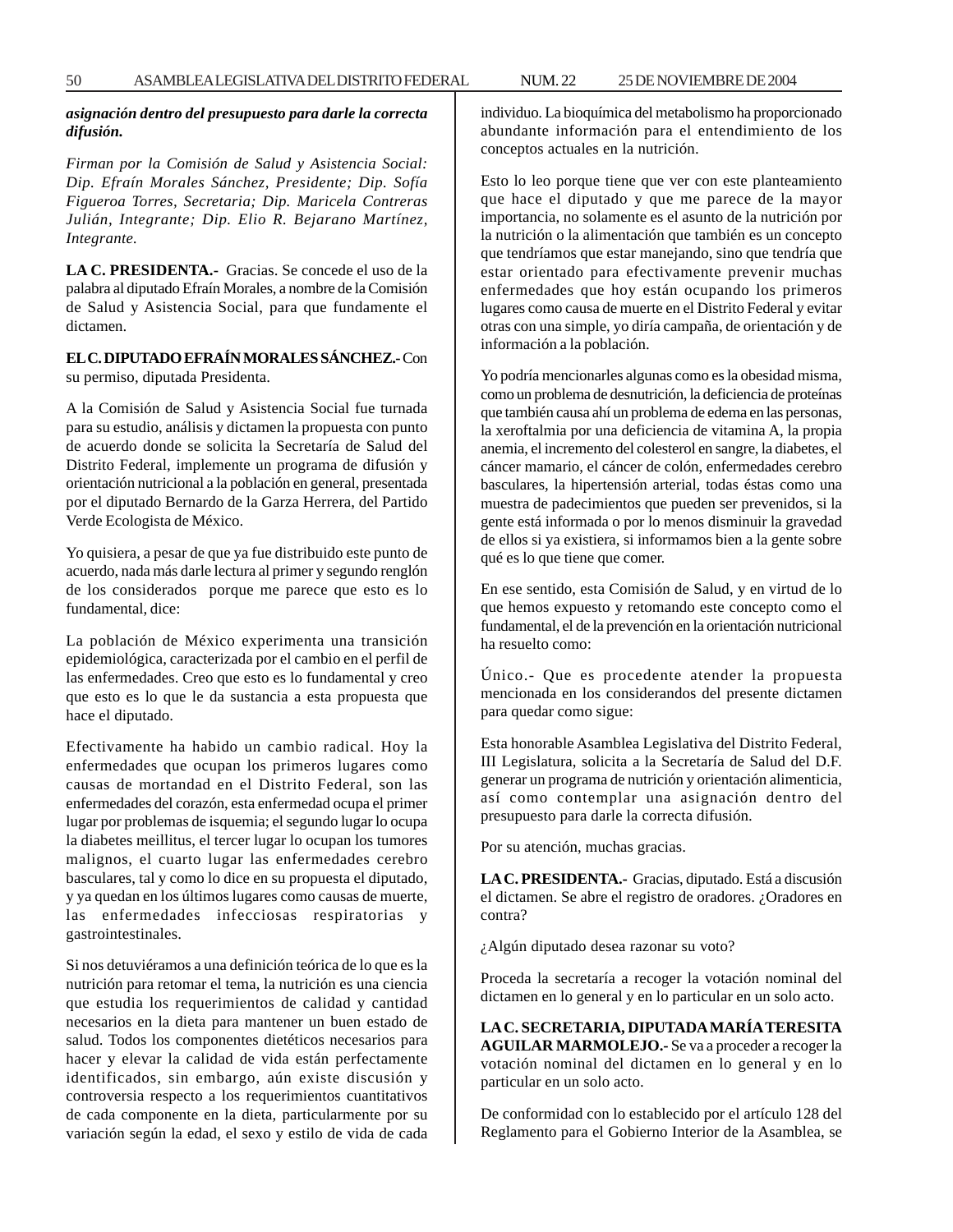solicita a la Coordinación de Servicios Parlamentarios hacer el anuncio correspondiente a efecto de que los diputados presentes puedan emitir su voto.

Se solicita a los diputados que al emitir su voto lo hagan en voz alta, diciendo su nombre y apellido, añadiendo la expresión ''en pro'', ''en contra'' o ''abstención''. La de la voz recogerá la votación. Comenzamos de derecha a izquierda.

#### **(Votación Nominal)**

Juan Antonio Arévalo López, en pro.

Jesús López, a favor.

Rafael Hernández Nava, a favor.

Héctor Guijosa, a favor.

José Jiménez, en pro.

María de Lourdes Rojo e Incháustegui, en pro.

Adrián Pedrozo Castillo, en pro.

Andrés Lozano Lozano, en pro.

Araceli Vázquez Camacho, en pro.

Lujano Nicolás, en pro.

José María Rivera, a favor.

Reyes Gámiz, a favor.

Miguel Angel Solares, a favor.

Silvia Oliva Fragoso, a favor.

Rodrigo Chávez Contreras, a favor.

Lourdes Alonso, en pro.

María Elena Torres, a favor.

Arturo Escobar, a favor.

Mauricio López, a favor.

Gerardo Villanueva, a favor.

Efraín Morales, a favor.

Julio César Moreno, a favor.

Rigoberto Nieto, a favor.

Alfredo Hernández Raigosa, a favor.

Rodolfo Covarrubias, a favor.

Elio Bejarano, en pro.

Francisco Chiguil, en pro.

**LA C. SECRETARIA.-** ¿Faltó alguna o algún diputado de emitir su voto?

Gabriela González, en pro.

Carlos Alberto Flores, a favor.

Claudia Esqueda, a favor.

Gabriela Cuevas, en pro.

José Espina, en pro.

Jorge Lara, en pro.

**LA C. SECRETARIA.-** ¿Faltó alguna o algún diputado de emitir su voto?

Se va a proceder a recoger la votación de la Mesa Directiva.

María Teresita Aguilar, a favor.

Irma Islas, en pro.

**LA C. SECRETARIA.-** Diputada Presidenta, el resultado de la votación es el siguiente: 35 votos a favor, 0 votos en contra, 0 abstenciones.

**LA C. PRESIDENTA.-** Por lo tanto, se aprueba el dictamen que presenta la Comisión de Salud y Asistencia Social, referente a la propuesta con punto de acuerdo por la que se solicita a la Secretaría de Salud del Distrito Federal implemente un programa de difusión y orientación nutricional a la población en general.

Hágase del conocimiento de la Secretaría de Salud, a través del Secretario de Gobierno del Distrito Federal, Licenciado Alejandro Encinas Rodríguez.

Se informa a la Asamblea que ha sido retirado del orden del día el dictamen enumerado en el punto 31.

El siguiente punto se refiere a la discusión y en su caso aprobación del dictamen que presenta la Comisión de Salud y Asistencia Social a la iniciativa con proyecto de decreto de adiciones y reformas a la Ley de Salud del Distrito Federal.

Toda vez que el dictamen ya fue distribuido, en términos de lo dispuesto por el artículo 115 del Reglamento para el Gobierno Interior de la Asamblea, solicito a la Secretaría consulte a la Asamblea, en votación económica, si se dispensa la lectura y se somete a discusión de inmediato.

**LA C. SECRETARIA.-** Por instrucciones de la presidencia y en votación económica se consulta a la Asamblea si es de dispensarse la lectura del dictamen de referencia y se somete a discusión de inmediato.

Los que estén por la afirmativa, sírvanse manifestarlo poniéndose de pie.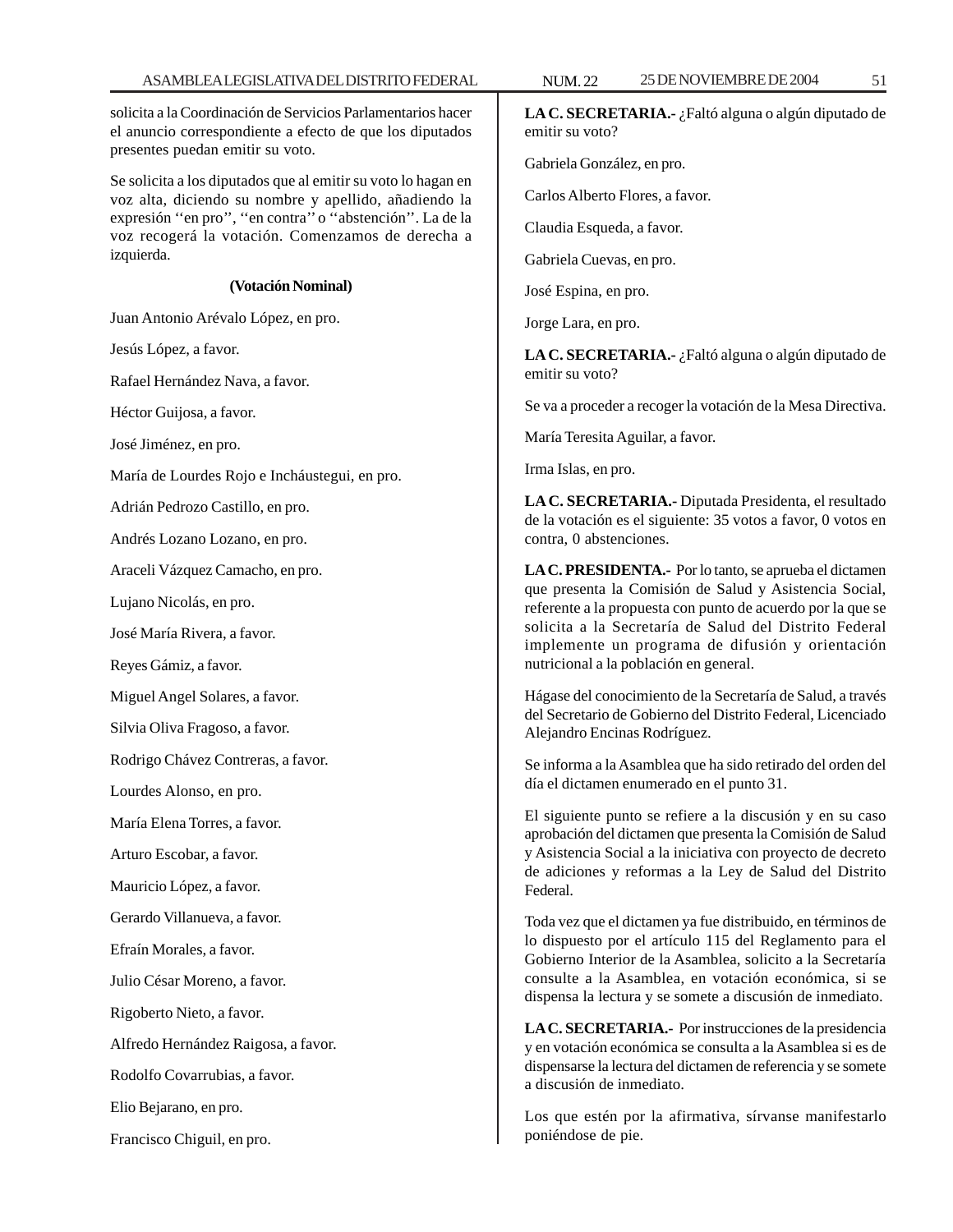Los que estén por la negativa, sírvanse manifestarlo poniéndose de pie.

Dispensada la lectura, diputada Presidenta.

**LA C. PRESIDENTA.-** Para fundamentar el dictamen se concede el uso de la palabra a la diputada Sofía Figueroa a nombre de la Comisión de Salud y Asistencia Social.

**LA C. DIPUTADA SOFÍA FIGUEROA TORRES.-** Con su permiso, diputada Presidenta.

# *COMISIÓN DE SALUD Y ASISTENCIA SOCIAL*

## *DICTAMEN A LA INICIATIVA CON PROYECTO DE DECRETO DE ADICIONES Y REFORMAS A LA LEY DE SALUD DEL DISTRITO FEDERAL*

*H. Asamblea Legislativa del Distrito Federal*

*A la Comisión de Salud y Asistencia Social fue turnada para su estudio, análisis y dictamen la ''INICIATIVA CON PROYECTO DE DECRETO DE ADICIONES Y REFORMAS A LA LEY DE SALUD DEL DISTRITO FEDERAL'', presentada por la Diputada Araceli Vázquez Camacho de la Fracción parlamentaria del Partido de la Revolución Democrática.*

*Con fundamento en lo dispuesto por los artículos 122, Apartado C, base primera, fracción V, inciso i) de la Constitución Política de los Estados Unidos Mexicanos; 42, fracción XIII, del Estatuto de Gobierno del Distrito Federal; 10, fracción I, 59, 60, 61, 62 y 63 de la Ley Orgánica de la Asamblea Legislativa del Distrito Federal; 28, 32, 33, 83 y 84 del Reglamento para el Gobierno Interior de la Asamblea Legislativa del Distrito Federal, la Comisión de Salud y Asistencia Social, de esta Asamblea Legislativa del Distrito Federal, III Legislatura, es competente para realizar el estudio, análisis y dictamen de la iniciativa presentada, conforme a los siguientes:*

# *ANTECEDENTES*

*I.- En Sesión Ordinaria del Pleno de esta H. Asamblea Legislativa del Distrito Federal, III Legislatura, celebrada el día 20 de Abril de 2004, la Diputada Araceli Vázquez Camacho de la Fracción Parlamentaria del Partido de la Revolución Democrática, presentó la ''INICIATIVA CON PROYECTO DE DECRETO DE ADICIONES Y REFORMAS A LA LEY DE SALUD DEL DISTRITO FEDERAL''.*

*II.- Dicha iniciativa fue turnada a la Comisión de Salud y Asistencia Social, por la Mesa Directiva de la H. Asamblea Legislativa del Distrito Federal, III Legislatura, con fecha 21 de Abril del presente año, a fin de realizar su análisis y dictamen correspondiente.*

*III.- Con fecha 23 de Junio de 2004, esta Comisión de Salud y Asistencia Social, solicitó una prorroga a fin de* *ampliar el termino para la elaboración y presentación del dictamen que nos ocupa en los términos de lo dispuesto por los artículos 32 y 84 del Reglamento para el Gobierno Interior de la Asamblea Legislativa del Distrito Federal, dicha prorroga fue aprobada por la Diputación Permanente de esta Asamblea Legislativa.*

*IV.- Expuesto lo anterior, esta Comisión Dictaminadora distribuyó el Proyecto de dictamen en referencia, abriendo un período de 5 días para recibir observaciones por parte de los integrantes de esta Comisión de Salud y Asistencia Social, se recibieron diversas observaciones por parte de la Dip. Maricela Contreras Julián y del Dip. Efraín Morales Sánchez integrándolas al cuerpo del presente dictamen.*

*V.- Esta Comisión dictaminadora de Salud y Asistencia Social, previa convocatoria realizada en términos de los artículos 60, 62, fracciones VII, XV y XXVIII y 64 de la Ley Orgánica de la Asamblea Legislativa del Distrito Federal; 28 y 32 del Reglamento para el Gobierno Interior de la Asamblea Legislativa del Distrito Federal, se reunió para la discusión, estudio y análisis de la iniciativa con Proyecto de Decreto en mención, el día 8 de Julio de 2004, emitiendo el presente dictamen de conformidad con los siguientes:*

#### *CONSIDERANDOS*

*PRIMERO.- Que recientemente, la LIX Legislatura de la Cámara de Diputados del Congreso de la Unión aprobó reformas a la Ley General de Salud para regular los establecimientos dedicados a trabajos de tatuado o perforaciones en la piel, y prohibir a los menores de 18 años la realización de estos, sin la autorización respectiva por parte de sus padres. Esta práctica no regulada del tatuaje o la micro pigmentación, puede ocasionar graves problemas de salud pública, que van desde una simple infección bacteriana, hasta problemas mayores como contraer Hepatitis en sus grados B o C, o el mismo Síndrome de Inmuno Deficiencia Adquirida (SIDA).*

*SEGUNDO.- Dicha reforma no ha sido publicada en el Diario Oficial de la Federación, por lo que esta Comisión de Salud y Asistencia Social considera de suma importancia tratar este tema además de a nivel federal, en especifico a nivel local, ya que el Distrito Federal por sus características requiere de la regulación de esta actividad que se ha expandido día con día afectando a los casi 9 millones de habitantes.*

*TERCERO.- Que en uno de los Considerandos en la opinión emitida por la Comisión de Juventud y Deporte de la Cámara de Diputados del Congreso de la Unión, establece; ''Que una de las premisas fundamentales del Sistema de Nacional de Salud es la de promover la descentralización de los servicios de salud, por lo que, la actividad que la iniciativa de tatuajes pretende regular a*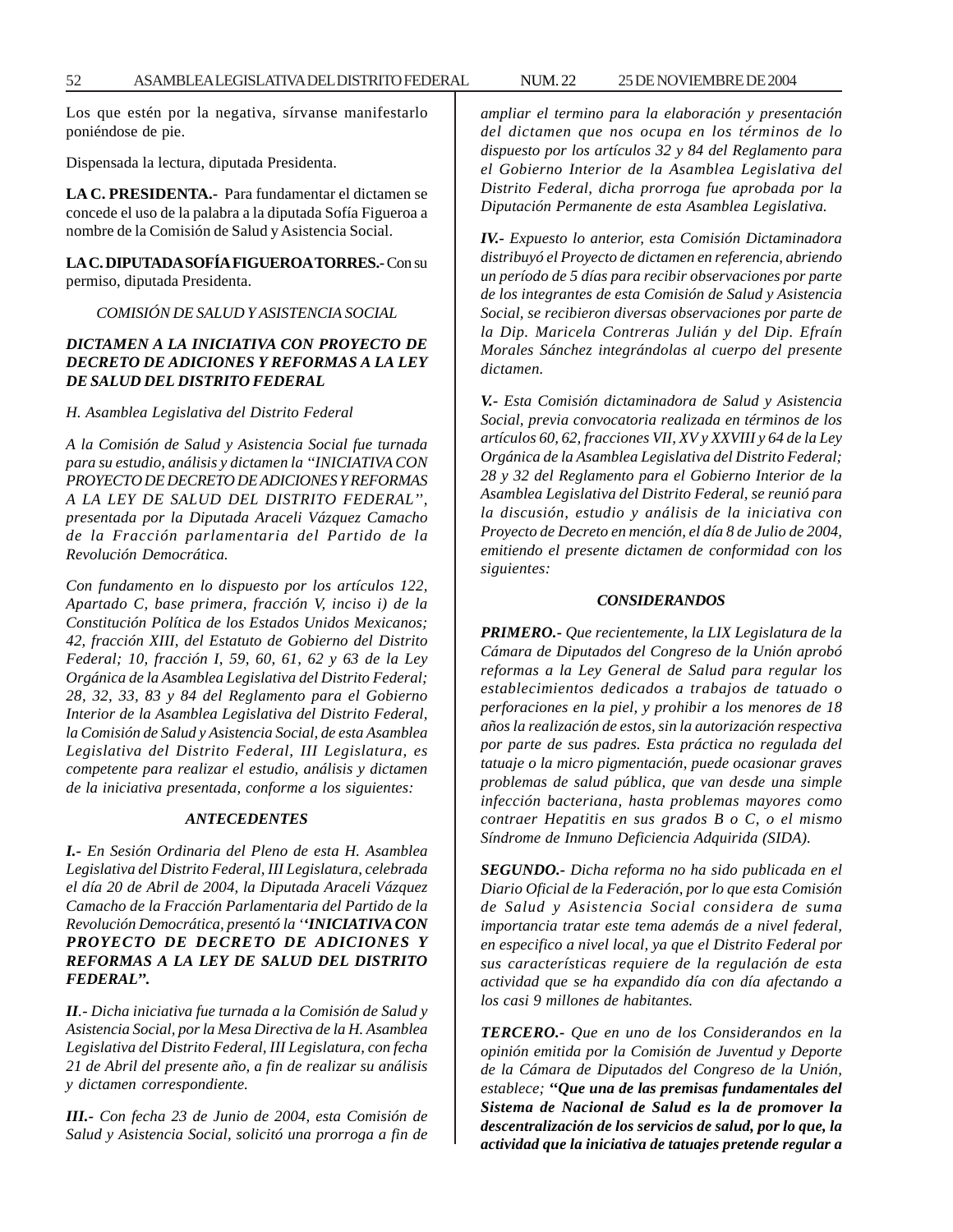*nivel federal, bien podría regularse de manera general en la legislación federal vigente, estableciendo a la postre los mecanismos de regulación necesarios a fin de que sean implementados por las autoridades locales, aplicando al efecto las normas oficiales mexicanas y demás normas sanitarias que resulten aplicables a dicha actividad''.*

*CUARTO.- Que actualmente existen diversos métodos de decoración o deformación corporal, que estamos en la idea que estas prácticas no distingue edades, sexo, raza o clase social; es una práctica muy común que se debe reglamentar dado que puede causar problemas importantes en la salud de la población del Distrito Federal, dentro de este sin numero de actividades tenemos el tatuado, las famosas perforaciones o piercings, las escarificaciones o cortaduras, los branding o quemaduras, los implantes y las mutilaciones, perteneciendo estos a diversos tipos de ordenamientos o modificaciones corporales.*

*QUINTO.- Desde el inicio de la humanidad, los individuos han decorado su cuerpo con pinturas, tatuajes, adornos y colgantes. En la actualidad, los jóvenes decoran su cuerpo para seguir la moda, por motivos estéticos, como símbolo de rebeldía, para identificarse con un grupo social o para recordar eventos especiales.*

*a). Dentro de las principales actividades que se viven cotidianamente y que son un problema de salud muy grande es el tatuado, que es una técnica de decoración de la piel mediante la inserción de sustancias colorantes bajo la epidermis. La piel se perfora con un instrumento punzante, a menudo una aguja eléctrica.*

*b). Otra de las actividades que han adoptado las diferentes culturas del mundo, a veces desconocidas por las sociedades más avanzadas, siendo estas la cuna de esta práctica, el piercing o perforación a través de aretes, como rito o señal de pertenencia a una u otra tribu. Muy diferente del destino del piercing en nuestra cultura. Que los piercing requieren muchísimos cuidados si se quieren evitar problemas como infecciones o malas cicatrizaciones. Para ello se debe acudir a un profesional para que lleve a cabo la perforación, y, además, seguir sus indicaciones con mucha precisión, aunque ello suponga cierto sacrificio, ya que además de cierta constancia con la limpieza, desinfección e hidratación de la zona perforada.*

*c). Las escarificaciones; son sencillamente cicatrices, incisiones poco profundas en la piel que suelen ir seguidas de una cauterización a base de cenizas, que desinfectan y dotan al diseño de relieve. Ocasionalmente también pueden introducirse pigmentos o materias irritantes en las heridas para resaltarlas, o insistir en ellas para que la piel forme una gruesa capa.*

*d). Branding son quemaduras leves en la piel provocando un abultamiento en formas diversas, este tipo de deformación aunque no es muy común verla, provoca problemas de salud pública ya que los aditamentos con los que se elaboran puede que no este debidamente esterilizados, y provoquen lesiones que lleguen a poner en peligro la vida si no se trata con los debidos cuidados.*

*e). Los implantes son objetos colocados bajo la piel de manera que, al cicatrizar, se observa la piel abultada en forma del objeto elegido, esta modificación es ciertamente una intervención quirúrgica ya que es necesario levantar por completo la piel para poder insertar el objeto deseado.*

*f). Las expansiones tiene sus antecedentes en las culturas africanas, quienes alteraban sus rostros en forma decorativa. En la ciudad de México fue adopta en los años 90's y generalmente se modifican los lóbulos del oído con objetos diversos como espinas, aros, tubos y otros aditamentos visibles a simple vista.*

*g). Mutilaciones: cortar o cercenar una parte del cuerpo viviente, sin duda esta práctica va mas allá del problema de salud, ya que el cortar una parte viva del cuerpo es prácticamente una operación quirúrgica siendo un problema de salud mental, ya que el individuo debe presentar un disgusto muy grande por su cuerpo al intentar modificarlo de esta manera, se considera que esta deformación es irreversible.*

*SEXTO.- Que es importante que en la Iniciativa materia del presente dictamen se integren todos estos tipos de modificaciones, deformaciones u ordenamiento corporales ya que después de haber efectuado un estudio con diversos sectores de la población principalmente los Jóvenes se llegó a la conclusión que no solamente son Perforaciones y Tatuajes si no que existe una diversidad de modificaciones corporales, por lo que se propone una modificación y reordenamiento de los artículos y contenidos de la Iniciativa en mención.*

*SÉPTIMO.- Que la Iniciativa, materia del presente dictamen, no contempla la disposición final de los residuos peligrosos o sanitarios, es decir todos los materiales que se usan para una perforación, tatuado o incisión quirúrgica, esta es una parte medular por que no podemos dejar a la decisión de los establecimientos el depositar sus desechos en cualquier camión de basura, es una materia que ya se encuentra reglamentada a nivel Internacional por el Código Sanitario Panamericano, la Ley General del Equilibrio Ecológico y la Protección al Ambiente y su Reglamento en Materia de residuos peligrosos, dispone que es responsabilidad del Gobierno Federal la recolección de los residuos sanitarios, en hospitales y establecimientos. Sin embargo, las autoridades del Distrito Federal, de los estados y municipios, pueden participar como auxiliares de la Federación en su aplicación.*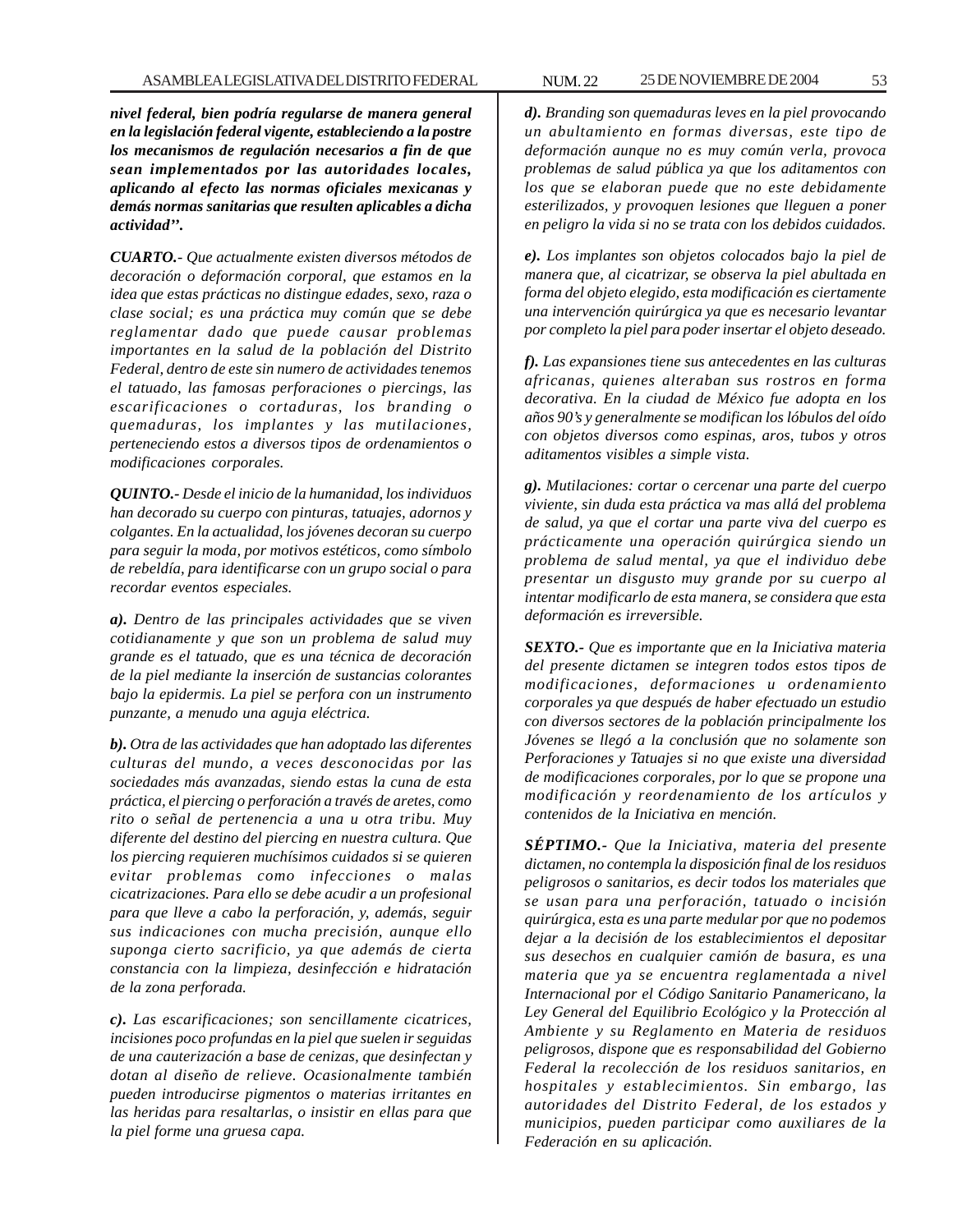54 ASAMBLEA LEGISLATIVA DEL DISTRITO FEDERAL NUM. 22 25 DE NOVIEMBRE DE 2004

*OCTAVO.- Igualmente se debe considerar que la Ley General de Salud, establece expresamente aquellos establecimientos que requieren de licencia sanitaria y faculta a la Secretaría de Salud para determinar aquellos que sólo deberán dar aviso de funcionamiento, de esta manera, el Ejecutivo Federal publicó el acuerdo 141 emitido en el Diario Oficial de la Federación el 29 de julio de 1997 donde se estipula que establecimientos requieren dar aviso de funcionamiento, y adicionalmente el título décimo de la Ley General de Salud, establece los productos medios y atribuciones de los órganos de gobierno para ejercer el control sanitario de productos y servicios, que conjuntamente con las reformas del 7 de mayo de 1997, se determinó el régimen jurídico para los establecimientos, en el que se consideran tres esquemas: la licencia sanitaria para los de mayor riesgo, el aviso de funcionamiento para los de menor riesgo y la liberación total de los giros que no constituyen riesgo para la salud.*

*NOVENO.- El derecho a la protección de la salud contiene entre sus vertientes la protección de la sociedad contra riesgos a la salud que representen los servicios que prestan los diversos establecimientos. De tal forma que, el control y la vigilancia de los servicios y establecimientos de salud queda bajo la tutela de la autoridad federal según el inciso a) fracción I del artículo 13 de la Ley General de Salud. Asimismo, el artículo 45 establece que es competencia de la Secretaría de Salud vigilar y controlar la creación y funcionamiento de todo tipo de establecimientos de servicios de salud, así como fijar las normas oficiales a las cuales deben sujetarse; y para determinar cuales son los establecimientos de salud se atiene a lo establecido en los artículos 23, 24 y 34 de dicha ley, de igual forma se expresa la competencia de los estados en materia de salubridad local.*

*DÉCIMO.- Es responsabilidad del Gobierno Federal establecer la normatividad aplicable en materia de la disposición de los residuos y materiales peligrosos por lo que a través de este dictamen se propone la creación de una Norma Oficial que reglamente la utilización de materiales y disposición final de los residuos sanitarios.*

*DÉCIMO PRIMERO.- De igual forma es necesaria la creación de un órgano de control, certificación y supervisión de los establecimientos de tatuaje, perforación y cualquier tipo de modificación corporal, el cual deberá depender directamente de la Secretaria de Salud del Distrito Federal, lo anterior con motivo de llevar un registro y control de las personas dedicadas a esta actividad, de igual forma poder elaborar estadísticas que nos proporcionen datos precisos de esta actividad en el Distrito Federal.*

*DÉCIMO SEGUNDO.- El presente dictamen obedece al mandato legal del artículo 4º Constitucional que consagra el derecho a la protección a la salud. El contenido de*

*tatuajes y perforaciones ya fue regulado como un asunto de salubridad general, sin embargo cabe precisar que la salubridad general no significa federal, por lo que se considera jurídica y socialmente viable la iniciativa en comento, aplicable al ámbito local como lo establece la Ley General de Salud en materia de salubridad local.*

*DÉCIMO TERCERO.- Que el artículo 122 Base Primera fracción V, inciso i) de la Constitución Política de los Estados Unidos Mexicanos y así mismo el Estatuto de Gobierno del Distrito Federal en su artículo 42 fracción XIII, facultan a esta H. Asamblea para legislar en materia de Salud y Asistencia Social en el Distrito Federal, por lo que es competente para resolver y dictaminar esta propuesta.*

*DÉCIMO CUARTO.- Que de conformidad con lo que establece el artículo 4° de la Ley General de Salud en su fracción IV las autoridades sanitarias será, Los Gobiernos de las entidades federativas, incluyendo el del Departamento del Distrito Federal''.*

*DECIMO QUINTO.- Así mismo el artículo 13 de la Ley en mención establece la distribución de las competencias entre la federación y las entidades federativas en materia de salubridad general, específicamente en el apartado B que dice: ''Corresponde a los gobiernos de las entidades federativas, como autoridades locales y dentro de sus respectivas jurisdicciones'' las fracciones I y IV establecen que:*

*I.- ''Organizar, operar, supervisar y evaluar la prestación de los servicios de salubridad general a que se refieren las fracciones II, II bis, IV, V, VI, VII, VIII, IX, X, XI, XII, XIII, XIV, XV, XVI, XVII, XVIII, XIX y XX del artículo 3o. de esta Ley, de conformidad con las disposiciones aplicables'*

*IV. - Llevar a cabo los programas y acciones que en materia de salubridad local que les competan.*

*En relación a lo anterior, esta Comisión de Salud y Asistencia Social considera que el Distrito Federal tiene facultades de legislar en materia de salubridad local, y en esta materia específica de los establecimientos de tatuado y perforación ya que la intención esencial de la iniciativa materia del presente dictamen es la prevención de enfermedades transmisibles.*

*DÉCIMO SEXTO.- Que la Ley de Salud para el Distrito Federal en su artículo 6° fracción I, inciso n) así como en la fracción III al respecto establece que; ''En las materias de Salubridad General a que se refiere el artículo 13 Apartado b) de la Ley General, dentro del territorio del Distrito Federal, corresponderá al Gobierno realizar las actividades establecidas en este ordenamiento conforme a sus disposiciones, para lo cual tendrá las siguientes atribuciones:*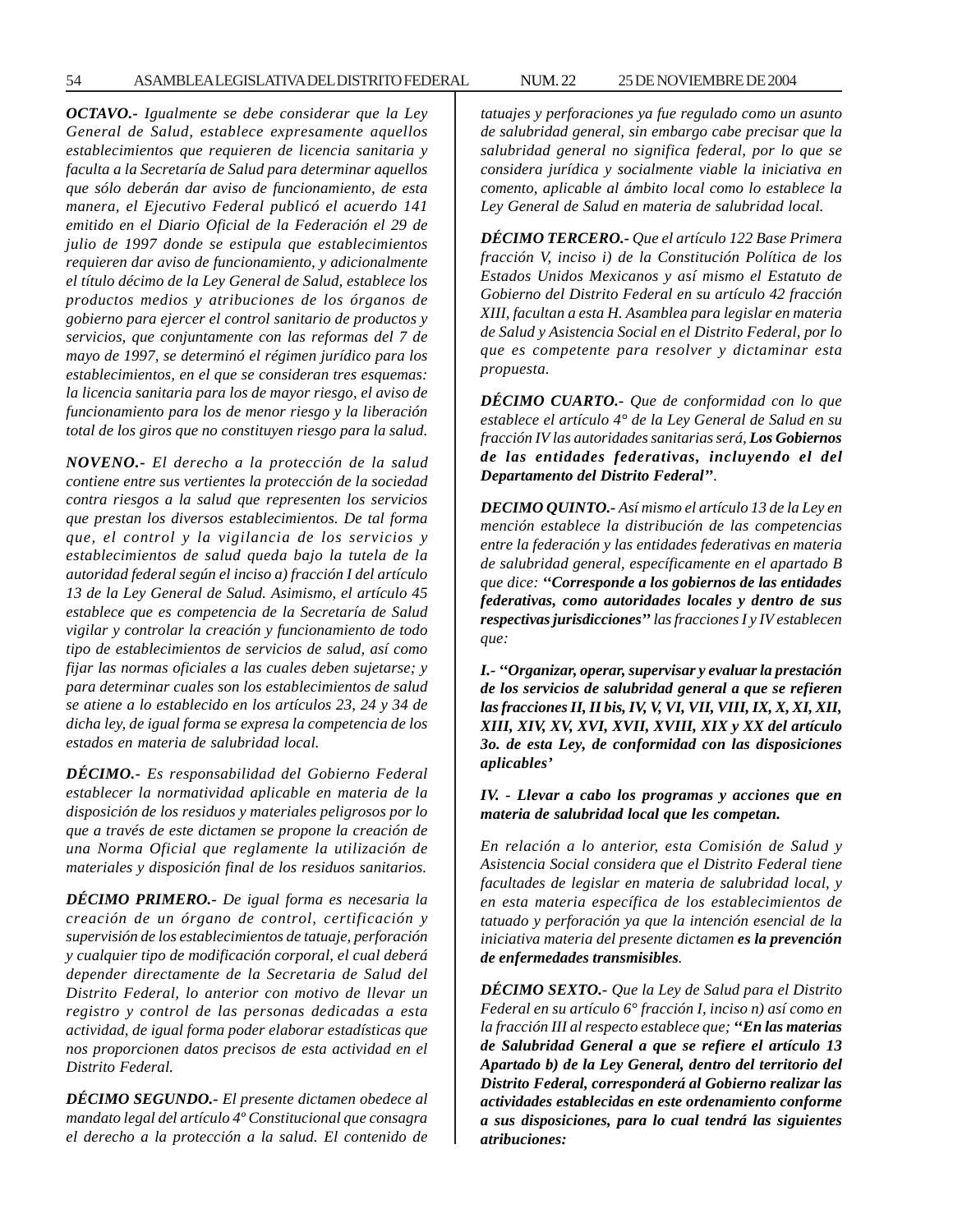*I. Planear, Organizar, Operar, Supervisar y Evaluar de la manera prescrita en la Ley General;*

*n) La prestación de los servicios de prevención y control de las enfermedades transmisibles a las que se refiere la Ley General y de acuerdo con las disposiciones de la misma;''*

*III. Organizar y ejecutar los programas y acciones de regulación que en materia de salubridad local le competan;*

*DÉCIMO SÉPTIMO.- Que la Secretaría de Salud del Distrito Federal de acuerdo con lo que establece el artículo 8° fracciones II y IV de la ley en comento, tendrá a su cargo:*

*II. Organizar y ejecutar los programas y las acciones de regulación y control sanitario en materia de salubridad local;*

*IV. Apoyar los programas y servicios de salud de las Dependencias y entidades de la Administración Pública Federal, en los términos de la legislación aplicable y de las bases de coordinación que se celebren;*

*En el caso de los programas y servicios de las instituciones federales de seguridad social, el apoyo se realizará tomando en cuenta lo que previenen las leyes que rigen el funcionamiento de dichas instituciones;''*

*DÉCIMO OCTAVO.- Que para el mejor funcionamiento y perfeccionamiento de la reforma materia del presente dictamen, el artículo 12 de la Ley de Salud para el Distrito Federal establece que, ''para los efectos de la participación del Gobierno en la prestación de los servicios de salubridad general a que se refieren las fracciones III, XXI, XXII, XXIII, XXIV, XXV, XXVI y XXVII del artículo 3o. de la Ley General, en los términos de las Bases de Coordinación que se expidan entre el Gobierno y la Secretaría, la Secretaría de Salud del Distrito Federal será la estructura administrativa a través del cual el propio Gobierno realice esas actividades''.*

*DÉCIMO NOVENO.- Que con relación a las funciones de la Secretaría de Salud del Distrito Federal y de conformidad con lo que establece la Ley Orgánica de la Administración Publica del Distrito Federal le corresponde el despacho de las materias relativas a la formulación, ejecución, operación y evaluación de las políticas de salud del Distrito Federal, específicamente al tema que hoy nos ocupa las fracciones I, XII y XIII del artículo 29 disponen que:*

*''I.- Vigilar, en la esfera de su competencia, el cumplimiento de la Ley General de Salud, la Ley de Salud para el Distrito Federal y demás disposiciones aplicables;*

*XII.- Organizar y ejecutar las acciones de regulación y control sanitario en materia de salubridad local;*

*XIII - Organizar, operar y supervisar la prestación de los servicios de salubridad general a que se refiere la Ley de Salud para el Distrito Federal;''*

*VIGÉSIMO.- En concordancia con lo expuesto en los considerandos anteriores la Suprema Corte de Justicia de la Nación, emitió una Jurisprudencia relacionada con la Salubridad General y Local que a continuación se enuncia:*

*Instancia: Pleno Época: Quinta Época Localización Instancia: Pleno Fuente: Semanario Judicial de la Federación Parte: XXXIV Tesis: Página: 665 Rubro SALUBRIDAD GENERAL DE LA REPÚBLICA. Texto*

*Conforme al artículo 73 de la Constitución, está reservado al Poder Legislativo Federal, el Ramo de Salubridad General de la República, y algunos de los incisos de ese precepto, dan clara idea de que el Constituyente quiso ampliar, en cuanto fuere posible, la acción sanitaria del Poder Federal; y así estatuyó: que las disposiciones del Consejo de Salubridad, serán obligatorias en todo el país; que la autoridad sanitaria será ejecutiva y sus disposiciones serán obedecidas por las autoridades administrativas de todo el país, especialmente, las relativas a combatir el alcoholismo y el tráfico de substancias que envenenan al individuo y degeneran la raza; por otra parte, el caso insólito de que en la Constitución se estatuya de modo casuístico sobre esas materias, se justifica por los gravísimos daños que tales vicios originan a la colectividad, y no es de creerse que después de consignar casos especiales en sus preceptos legislativos, el Constituyente haya querido prever estos mismos casos y debilitar a la vez la acción ejecutiva, dividiendo la jurisdicción sobre esas materias entre el Poder Federal y las soberanías locales. Es cierto que el inciso XVI del articulo 73 de la Constitución, habla de salubridad general de la República, lo cual dejaría entrever que cuando se trata de salubridad local, de una región o Estado, la materia quedaría reservada al poder local correspondiente; esto es innegable, pero entonces la dificultad consistirá en precisar lo que es salubridad general de la República y lo que corresponde a salubridades generales locales, lo cual debe decidirse mediante un examen concreto, en cada caso de que se trate, y es más bien una cuestión de hecho, que deben decidir los tribunales, y, en su oportunidad, la Suprema Corte, interpretando la Constitución y las leyes federales y locales.*

*Precedentes*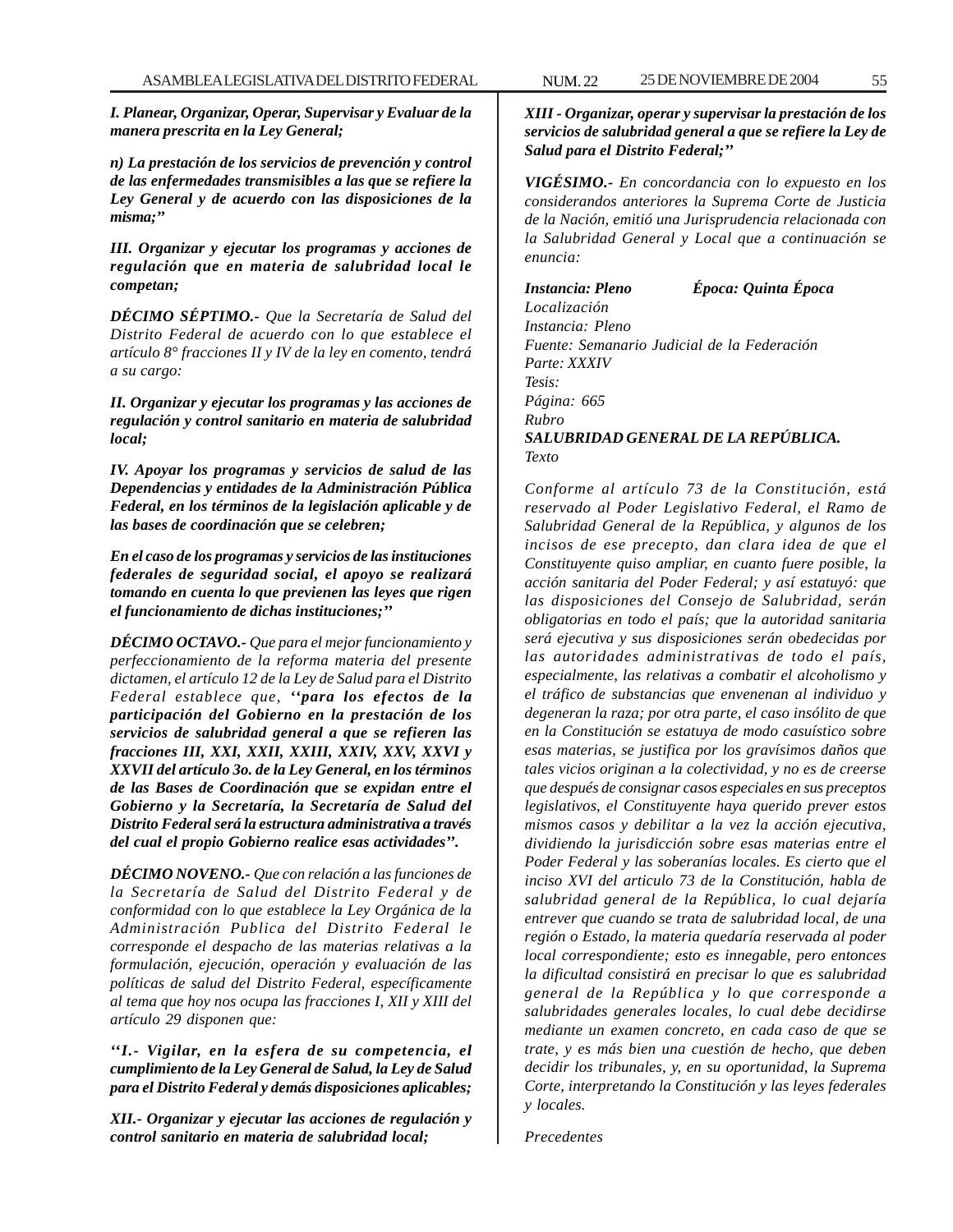*TOMO XXXIV, Pág. 665.- Competencia. 428/31.- Jaramillo Azócar Marcial.- 25 de enero de 1932.- Unanimidad de 13 votos.*

*VIGÉSIMO PRIMERO.- Que a manera de conclusión y en concordancia con lo expuesto en los considerandos del presente dictamen, la iniciativa en materia pretende regular y prevenir el posible contagio de enfermedades transmisibles como lo es Hepatitis B y C, VIH-SIDA además de diversas infecciones en la piel, por lo que esta Comisión de Salud y Asistencia Social considera que es viable la iniciativa en comento con la intención de que el Gobierno del Distrito Federal sea auxiliar del Gobierno Federal en materia de salubridad local como lo establecen los ordenamientos Locales y Federales.*

*VIGÉSIMO SEGUNDO.- Que la elaboración del presente dictamen, se sustenta en un proceso de valoración lógica, de los componentes esbozados en la iniciativa en referencia. En virtud de lo antes expuesto y con fundamento en los artículos 32, 83 y 84 del Reglamento para el Gobierno Interior de la Asamblea Legislativa del Distrito Federal, esta Comisión de Salud y Asistencia Social considera que es de resolverse, y se*

#### *RESUELVE*

*PRIMERO.- Es de aprobarse, y se aprueba, la Iniciativa de Decreto que adiciona y reforma diversos artículos a la Ley de Salud para el Distrito Federal, en materia de regulación de los establecimientos dedicados al tatuado y perforación, con las modificaciones efectuadas por esta Comisión de Salud y Asistencia Social.*

*SEGUNDO.- En consecuencia se reforma el artículo 92 y se adiciona una fracción XIX al artículo 5; una fracción XVI al artículo 21 y un capítulo XVI al Título Segundo de la Ley de Salud para el Distrito Federal, para quedar como sigue:*

#### *LEY DE SALUD PARA EL DISTRITO FEDERAL*

*ARTÍCULO 5. En materia de Salubridad Local corresponde al Gobierno del Distrito Federal la regulación y control sanitario de:*

*I a XVIII…*

*XIX. Los establecimientos donde se realizan prácticas de tatuaje y/o perforaciones.*

*XX. Las demás materias que determine esta Ley y otras disposiciones aplicables.*

*ARTÍCULO 21. Para los efectos de la presente ley se entiende por:*

*I a XXV. ….*

*XXVI. Establecimientos de tatuajes y perforaciones, el local destinado al procedimiento de decoración del* *cuerpo humano con dibujos, figuras o marcas que consisten en la introducción de colorantes en la piel, por medio de punciones, incluida la técnica de micro pigmentación; decoración del cuerpo humano con diversos objetos que consiste en la sujeción o introducción de estos al cuerpo atravesando o levantando la piel mucosa y/o otros tejidos corporales con instrumentos punzo cortantes.*

# *CAPÍTULO XVI*

# *DE LOS ESTABLECIMIENTOS DE TATUAJES Y PERFORACIONES*

*ARTÍCULO 62 bis. Para efectos del presente capítulo y sin perjuicio de lo dispuesto por otros ordenamientos legales, se entenderá por:*

*I. Tatuado: Es una técnica de decoración de la piel mediante la inserción de sustancias colorantes bajo la epidermis. La piel se perfora con un instrumento punzante, a menudo una aguja eléctrica.*

*II. Perforación: Es introducir algún objeto decorativo de material de implantación hipoalergénico en la piel o mucosa con un instrumento punzo cortante.*

*III. Los implantes: Son objetos colocados bajo la piel que al cicatrizar se observa la piel abultada en forma del objeto elegido.*

*IV. Las escarificaciones o cortaduras: Son sencillamente cicatrices, incisiones poco profundas en la piel que suelen ir seguidas de una cauterización a base de cenizas, que desinfectan y dotan al diseño de relieve. Ocasionalmente también pueden introducirse pigmentos o materias irritantes en las heridas para resaltarlas, o insistir en ellas para que la piel forme una gruesa capa.*

*V. Branding o quemaduras: Leves quemaduras en piel provocando un abultamiento en formas diversas, generalmente se emplean en el proceso metales calientes que logran cauterizar al tiempo que marcan la piel.*

*VI. Mutilaciones: Cortar o cercenar una parte del cuerpo viviente, generalmente se emplean materiales quirúrgicos para efectuar esta deformación de tipo corporal.*

*ARTÍCULO 62 bis 1. Los establecimientos que ofrezcan servicios de tatuajes perforaciones y las diversas formas de modificación corporal descritas en el artículo anterior, deberán contar con la autorización sanitaria que establecen las Leyes Federales y Locales en materia, como consecuencia queda expresamente prohibido realizar tatuajes, perforaciones o cualquier tipo de modificación corporal en la vía pública, mercado sobre ruedas, explanadas y similares, cuando los establecimientos no cumplan con los requisitos mínimos de sanidad así como la autorización sanitaria respectiva.*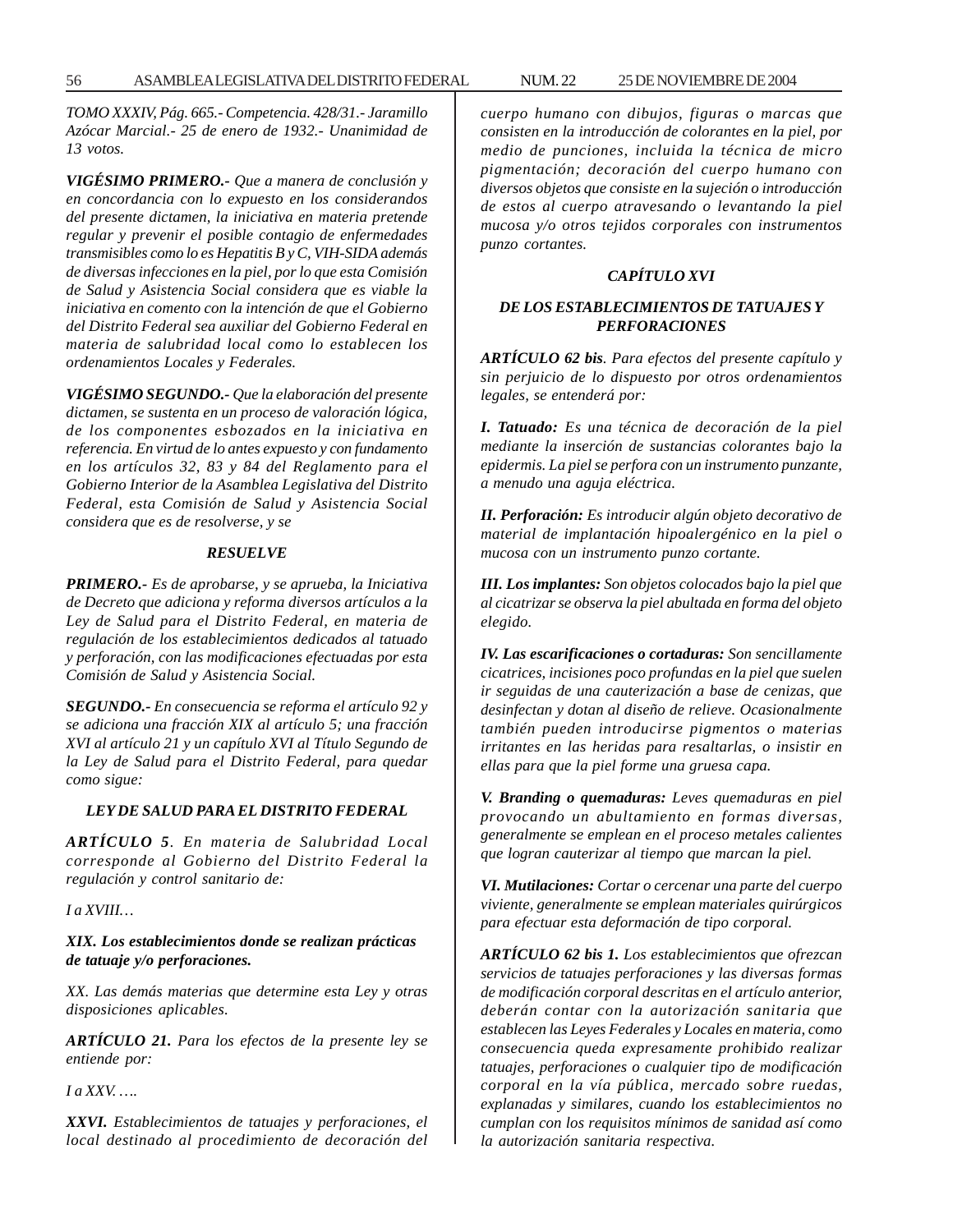*ARTÍCULO 62 bis 2. Los propietarios o poseedores de los establecimientos de tatuajes, perforaciones y modificaciones corporales, están obligados a mantener en condiciones de sanidad y limpieza, los espacios, mobiliarios, utensilios, ropa, etc., que sean utilizados para la implementación de esta práctica, deben garantizar la prevención de riesgos sanitarios para los usuarios. Deberán contar con instrumentos esterilizados y para el caso de ser desechables deberán utilizar uno nuevo por cada persona.*

*ARTÍCULO 62 bis 3. Los residuos sanitarios, cortantes y punzantes son considerados residuos peligrosos ya que tienen el mismo riesgo de transmitir infecciones, deben ser depositados en lugares que cumplan con los requisitos necesarios para su disposición final, al respecto será aplicable la normatividad Federal vigente así como las Normas Oficiales Mexicanas en Materia de Residuos Peligrosos.*

*ARTÍCULO 62 bis 4. Queda prohibido realizar tatuajes, micro pigmentaciones, perforaciones, así como las diversas modificaciones corporales establecidas en el presente capítulo a personas menores de 18 años de edad, así como aquellas que no se encuentren en pleno goce de sus facultades mentales. Se exceptúa de lo anterior aquellos menores de 18 años de edad que se encuentren acompañados de uno de sus padres o tutor, o cuenten con la autorización por escrito.*

*ARTÍCULO 62 bis 5. En los Reclusorios y Centros de Readaptación Social del Distrito Federal, el Gobierno del Distrito Federal, los directores de dichas instituciones y el personal médico, coadyuvarán en la elaboración y ejecución de programas que tengan por objeto prevenir enfermedades transmisibles por la realización de tatuajes, perforaciones o cualquier otro tipo de modificación corporal, así mismo facilitaran y auxiliaran en la realización de verificaciones sanitarias.*

*ARTÍCULO 92. Se sancionará con multa equivalente de cien a mil veces el salario mínimo general diario vigente en el Distrito Federal, la violación de las disposiciones contenidas en los artículos 23, 28, 30, 31, 41, 42, 54, 59, 62 bis 1, 62 bis 2, 62 bis 3, 62 bis 4, 68, 79 y 80 de esta Ley.*

#### *TRANSITORIOS*

*PRIMERO: El presente decreto entrará en vigor al día siguiente de su publicación en la Gaceta Oficial del Distrito Federal.*

*SEGUNDO: Remítase al Jefe de Gobierno del Distrito Federal para su publicación en la Gaceta Oficial del Distrito Federal y para su mayor difusión en el Diario Oficial de la Federación.*

*Firman por la por la Comisión de Salud y Asistencia Social: Dip. Efraín Morales Sánchez, Presidente; Dip. Sofía*

*Figueroa Torres, Secretaria; Dip. Maricela Contreras Julián, Integrante; Dip. Elio R. Bejarano Martínez, Integrante.*

Es cuanto, diputada Presidenta.

**LA C. PRESIDENTA.-** Gracias, diputada. Está a discusión el dictamen. Se abre el registro de oradores. ¿Hay oradores en contra?

¿Algún diputado desea razonar su voto?

Antes de proceder a tomar la votación en lo general del dictamen, se pregunta a los diputados si habrán de reservarse algún artículo para ser discutido en lo particular.

Toda vez que no existe reserva de artículos, proceda la secretaría a recibir la votación nominal del dictamen en lo general y en lo particular en un solo acto.

**LA C. SECRETARIA.-** Se va proceder a recoger la votación nominal del dictamen en lo general y en lo particular en un solo acto.

De conformidad con el artículo 128 del Reglamento para el Gobierno Interior de la Asamblea, se solicita a la Coordinación de Servicios Parlamentarios hacer el anuncio correspondiente a efecto de que los diputados presentes puedan emitir su voto.

Se solicita a los diputados que al emitir su voto lo hagan en voz alta, diciendo su nombre y apellido, añadiendo la expresión ''en pro'', ''en contra'' o ''abstención''. La de la voz recogerá la votación. Comenzamos de derecha a izquierda.

### **(Votación Nominal)**

Sofía Figueroa, en pro.

Benjamín Muciño, en pro.

Juan Antonio Arévalo López, en pro.

Jesús López, en pro.

Rafael Hernández Nava, a favor.

María de Lourdes Rojo e Incháustegui, en pro.

José Jiménez, en pro.

Adrián Pedrozo Castillo, en pro.

Lozano Lozano, en pro.

Araceli Vázquez Camacho, en pro.

Lujano Nicolás, en pro.

Gabriela González, en pro.

Mariana Gómez del Campo, en pro.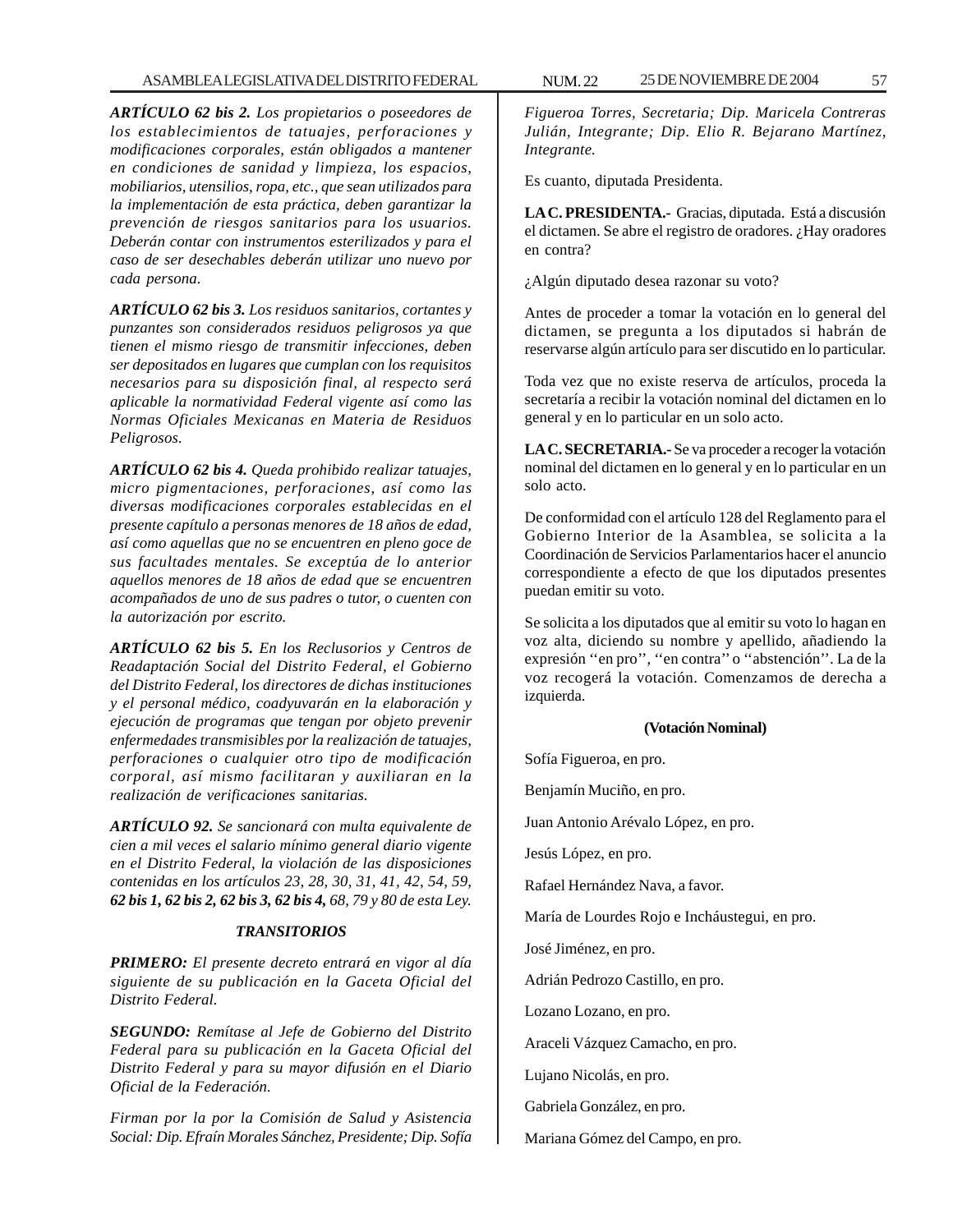| José María Rivera, en pro.                                                                                           | Social a la iniciativa con proyecto de decreto de adiciones                                                                                                                                                                                                                                                                                                                                                                                                                                                                                                                                                                                                                                                                                                                                                                               |
|----------------------------------------------------------------------------------------------------------------------|-------------------------------------------------------------------------------------------------------------------------------------------------------------------------------------------------------------------------------------------------------------------------------------------------------------------------------------------------------------------------------------------------------------------------------------------------------------------------------------------------------------------------------------------------------------------------------------------------------------------------------------------------------------------------------------------------------------------------------------------------------------------------------------------------------------------------------------------|
| José Espina, en pro.                                                                                                 | y reformas a la Ley de Salud del Distrito Federal.                                                                                                                                                                                                                                                                                                                                                                                                                                                                                                                                                                                                                                                                                                                                                                                        |
| Héctor Guijosa, en pro.                                                                                              | Remítase al Jefe de Gobierno para su promulgación y<br>publicación en la Gaceta Oficial del Distrito Federal.                                                                                                                                                                                                                                                                                                                                                                                                                                                                                                                                                                                                                                                                                                                             |
| María Elena Torres, a favor.                                                                                         | El siguiente punto de orden del día es la discusión y en su<br>caso aprobación del dictamen que presenta la Comisión de<br>Derechos Humanos a la propuesta con punto de Acuerdo<br>relativo al exhorto que esta honorable Asamblea Legislativa<br>del Distrito Federal dirija al Titular de la Procuraduría General<br>de Justicia del Distrito Federal para adoptar el Manual para<br>la Investigación y Documentación Eficaces de la Tortura y<br>otros Tratos o Penas Crueles, Inhumanas o Degradantes.<br>En virtud de que el dictamen ya fue distribuido, en términos<br>de lo dispuesto por el artículo 115 del Reglamento para el<br>Gobierno Interior de la Asamblea Legislativa, solicito a la<br>secretaría consulte a la Asamblea en votación económica,<br>si se dispensa su lectura y se somete a discusión de<br>inmediato. |
| Reyes Gámiz, a favor.                                                                                                |                                                                                                                                                                                                                                                                                                                                                                                                                                                                                                                                                                                                                                                                                                                                                                                                                                           |
| Alfredo Carrasco, a favor.                                                                                           |                                                                                                                                                                                                                                                                                                                                                                                                                                                                                                                                                                                                                                                                                                                                                                                                                                           |
| Alfredo Hernández Raigosa, a favor.                                                                                  |                                                                                                                                                                                                                                                                                                                                                                                                                                                                                                                                                                                                                                                                                                                                                                                                                                           |
| Miguel Angel Solares Chávez, a favor.                                                                                |                                                                                                                                                                                                                                                                                                                                                                                                                                                                                                                                                                                                                                                                                                                                                                                                                                           |
| Gabriela Cuevas, en pro.                                                                                             |                                                                                                                                                                                                                                                                                                                                                                                                                                                                                                                                                                                                                                                                                                                                                                                                                                           |
| Jorge Lara, en pro.                                                                                                  |                                                                                                                                                                                                                                                                                                                                                                                                                                                                                                                                                                                                                                                                                                                                                                                                                                           |
| Arturo Escobar, a favor.                                                                                             |                                                                                                                                                                                                                                                                                                                                                                                                                                                                                                                                                                                                                                                                                                                                                                                                                                           |
| Mauricio López Velázquez, en pro.                                                                                    |                                                                                                                                                                                                                                                                                                                                                                                                                                                                                                                                                                                                                                                                                                                                                                                                                                           |
| Claudia Esqueda, a favor.                                                                                            | LA C. SECRETARIA.- Por instrucciones de la presidencia<br>y en votación económica, se consulta a la Asamblea si es<br>de dispensarse la lectura del dictamen de referencia y se<br>somete a discusión de inmediato.                                                                                                                                                                                                                                                                                                                                                                                                                                                                                                                                                                                                                       |
| Efraín Morales, a favor.                                                                                             |                                                                                                                                                                                                                                                                                                                                                                                                                                                                                                                                                                                                                                                                                                                                                                                                                                           |
| Julio César Moreno, a favor.                                                                                         |                                                                                                                                                                                                                                                                                                                                                                                                                                                                                                                                                                                                                                                                                                                                                                                                                                           |
| Silvia Oliva Fragoso, en pro.                                                                                        | Los que estén por la afirmativa, sírvanse manifestarlo<br>poniéndose de pie.<br>Los que estén por la negativa, sírvanse manifestarlo<br>poniéndose de pie.<br>Dispensada la lectura, diputada Presidenta.<br>COMISIÓN DE DERECHOS HUMANOS<br>DICTAMEN CON PROYECTO DE DECRETO<br>RESPECTO DE LA PROPUESTA CON PUNTO DE<br>ACUERDO RELATIVO AL EXHORTO QUE ESTA<br>HONORABLE ASAMBLEA LEGISLATIVA DEL<br>DISTRITO FEDERAL, DIRIJA AL TITULAR DE LA<br>PROCURADURÍA GENERAL DE JUSTICIA DEL<br>DISTRITO FEDERAL, PARA ADOPTAR EL "MANUAL<br>PARA LA INVESTIGACIÓN Y DOCUMENTACIÓN<br>EFICACES DE LA TORTURA Y OTROS TRATOS O<br>PENAS CRUELES, INHUMANOS O DEGRADANTES".<br>HONORABLE ASAMBLEA LEGISLATIVA<br><b>DEL DISTRITO FEDERAL</b><br><b>III LEGISLATURA</b><br><b>PRESENTE</b>                                                      |
| Rodolfo Covarrubias, a favor.                                                                                        |                                                                                                                                                                                                                                                                                                                                                                                                                                                                                                                                                                                                                                                                                                                                                                                                                                           |
| Higinio Chávez, a favor.                                                                                             |                                                                                                                                                                                                                                                                                                                                                                                                                                                                                                                                                                                                                                                                                                                                                                                                                                           |
| Elio Bejarano, en pro.                                                                                               |                                                                                                                                                                                                                                                                                                                                                                                                                                                                                                                                                                                                                                                                                                                                                                                                                                           |
| LA C. SECRETARIA.- ¿Faltó alguna o algún diputado de<br>emitir su voto?                                              |                                                                                                                                                                                                                                                                                                                                                                                                                                                                                                                                                                                                                                                                                                                                                                                                                                           |
| Carlos Alberto Flores, a favor.                                                                                      |                                                                                                                                                                                                                                                                                                                                                                                                                                                                                                                                                                                                                                                                                                                                                                                                                                           |
| Guadalupe Chavira, en pro.                                                                                           |                                                                                                                                                                                                                                                                                                                                                                                                                                                                                                                                                                                                                                                                                                                                                                                                                                           |
| Lourdes Alonso, en pro.                                                                                              |                                                                                                                                                                                                                                                                                                                                                                                                                                                                                                                                                                                                                                                                                                                                                                                                                                           |
| Sara Figueroa, en pro.                                                                                               |                                                                                                                                                                                                                                                                                                                                                                                                                                                                                                                                                                                                                                                                                                                                                                                                                                           |
| Emilio Fernández, en pro.                                                                                            |                                                                                                                                                                                                                                                                                                                                                                                                                                                                                                                                                                                                                                                                                                                                                                                                                                           |
| Aguilar Álvarez, en pro.                                                                                             |                                                                                                                                                                                                                                                                                                                                                                                                                                                                                                                                                                                                                                                                                                                                                                                                                                           |
| LA C. SECRETARIA.- Se va proceder a recoger la votación<br>de la Mesa Directiva.                                     |                                                                                                                                                                                                                                                                                                                                                                                                                                                                                                                                                                                                                                                                                                                                                                                                                                           |
| María Teresita Aguilar, a favor.                                                                                     |                                                                                                                                                                                                                                                                                                                                                                                                                                                                                                                                                                                                                                                                                                                                                                                                                                           |
| Irma Islas, en pro.                                                                                                  |                                                                                                                                                                                                                                                                                                                                                                                                                                                                                                                                                                                                                                                                                                                                                                                                                                           |
| LA C. SECRETARIA.- Diputada Presidenta, el resultado<br>de la votación es el siguiente: 40 votos a favor, 0 votos en | A la Comisión de Derechos Humanos de esta Honorable<br>Asamblea Legislativa del Distrito Federal, III Legislatura,<br>le fue turnada para su análisis y dictamen la PROPUESTA                                                                                                                                                                                                                                                                                                                                                                                                                                                                                                                                                                                                                                                             |

*CON PUNTO DE ACUERDO RELATIVO AL EXHORTO QUE ESTA HONORABLE ASAMBLEA LEGISLATIVA DEL DISTRITO FEDERAL, DIRIJA AL TITULAR DE LA*

**LA C. PRESIDENTA.- E**n consecuencia, se aprueba el dictamen que presenta la Comisión de Salud y Asistencia

contra, 0 abstenciones.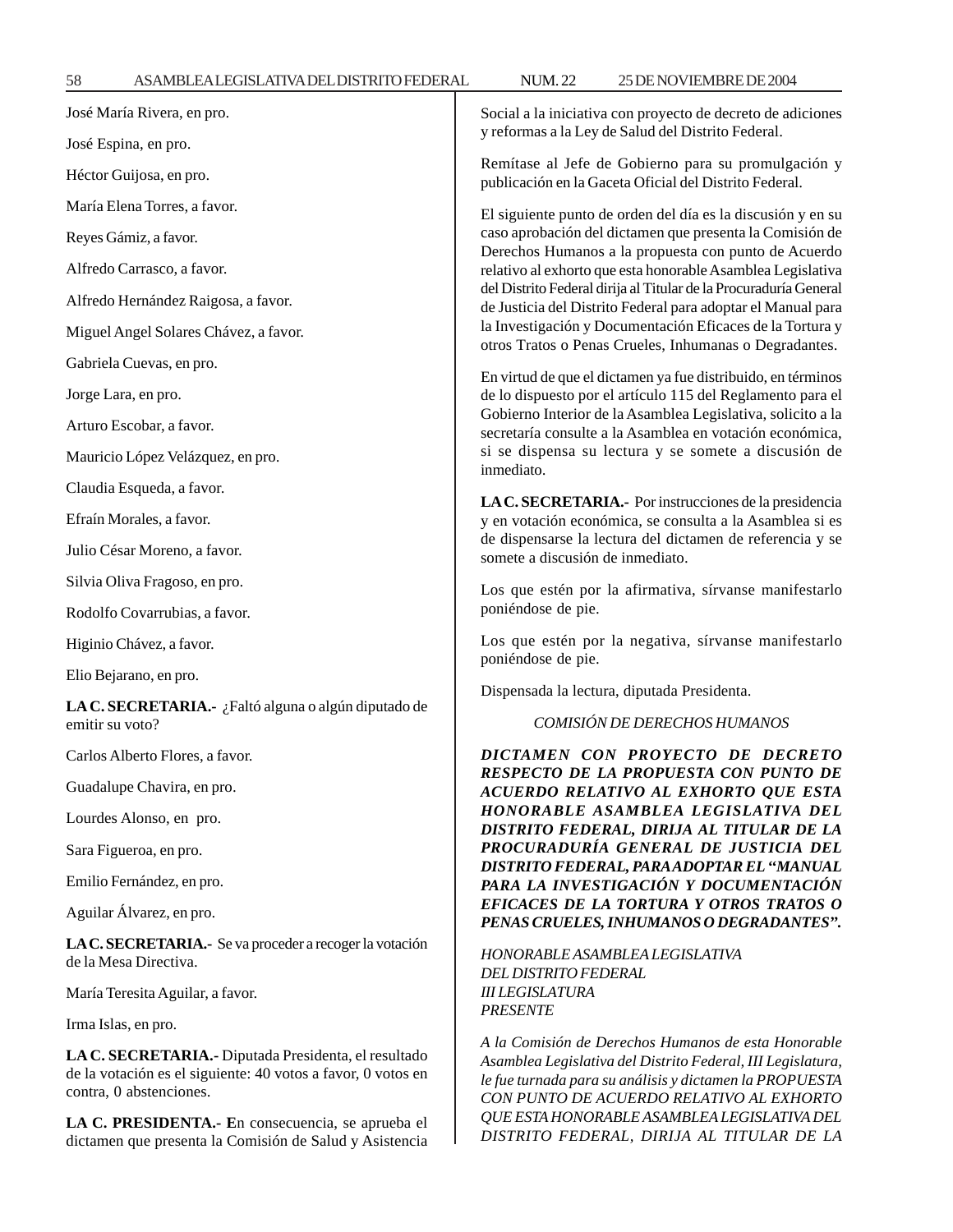*PROCURADURÍA GENERAL DE JUSTICIA DEL DISTRITO FEDERAL, PARA ADOPTAR EL ''MANUAL PARA LA INVESTIGACIÓN Y DOCUMENTACIÓN EFICACES DE LA TORTURA Y OTROS TRATOS O PENAS CRUELES, INHUMANOS O DEGRADANTES'', presentada por la Diputada Silvia Oliva Fragoso, integrante del grupo parlamentario del Partido de la Revolución Democrática.*

*De conformidad con los artículos 122, apartado C, Base Primera, fracción V, incisos h) e i) de la CONSTITUCIÓN POLÍTICA DE LOS ESTADOS UNIDOS MEXICANOS; 36 y fracciones XII y XIII del ESTATUTO DE GOBIERNO DEL DISTRITO FEDERAL; 7, 10 fracción I, 59 párrafo segundo, 60 fracción II, 61, 62 fracción XI, 63 párrafos segundo y tercero, 64 y 73 de la LEY ORGÁNICA DE LA ASAMBLEA LEGISLATIVA DEL DISTRITO FEDERAL; 28 y 32 del REGLAMENTO PARA EL GOBIERNO INTERIOR DE LA ASAMBLEA LEGISLATIVA DEL DISTRITO FEDERAL; 4, 5 párrafo segundo, 8, 9 fracción I, 50 y del 52 al 56 del REGLAMENTO INTERIOR DE LAS COMISIONES DE LA ASAMBLEA LEGISLATIVA DEL DISTRITO FEDERAL, esta Comisión de Derechos Humanos se abocó al estudio y dictamen de propuesta con punto de acuerdo previamente señalada, conforme a los siguientes:*

#### *ANTECEDENTES*

*1.- En sesión ordinaria del Pleno de esta Honorable Asamblea Legislativa del Distrito Federal, III Legislatura, celebrada el veintiuno de septiembre de dos mil cuatro, la Diputada Silvia Oliva Fragoso, integrante del Partido de la Revolución Democrática, presentó la PROPUESTA CON PUNTO DE ACUERDO RELATIVO AL EXHORTO QUE ESTA HONORABLE ASAMBLEA LEGISLATIVA DEL DISTRITO FEDERAL, DIRIJA AL TITULAR DE LA PROCURADURÍA GENERAL DE JUSTICIA DEL DISTRITO FEDERAL, PARA ADOPTAR EL ''MANUAL PARA LA INVESTIGACIÓN Y DOCUMENTACIÓN EFICACES DE LA TORTURA Y OTROS TRATOS O PENAS CRUELES, INHUMANOS O DEGRADANTES'', que a la letra dice:*

# *ASAMBLEA LEGISLATIVA DEL DISTRITO FEDERAL III LEGISLATURA*

*Grupo Parlamentario del Partido de la Revolución Democrática Silvia Oliva Fragoso Diputada*

*Recinto Legislativo a 21 de septiembre de 2004*

# *DIP. ROBERTO CARLOS REYES GÁMIZ PRESIDENTE DE LA MESA DIRECTIVA DE LA ASAMBLEA LEGISLATIVA DEL DISTRITO FEDERAL PRESENTE*

*Con fundamento en lo dispuesto por los artículos 17 fracción VI de la Ley Orgánica de la Asamblea Legislativa*

*del Distrito Federal y los diversos 82, fracción I, con*

*relación al 129 del Reglamento para el Gobierno Interior de la Asamblea Legislativa del Distrito Federal, la suscrita Diputada Silvia Oliva Fragoso, perteneciente al Grupo Parlamentario del Partido de la Revolución Democrática, somete a la consideración de esta Asamblea el siguiente:*

*PROPUESTA CON PUNTO DE ACUERDO RELATIVO AL EXHORTO QUE ESTA HONORABLE ASAMBLEA LEGISLATIVA DEL DISTRITO FEDERAL, DIRIJA AL TITULAR DE LA PROCURADURIA GENERAL DE JUSTICIA DEL DISTRITO FEDERAL, PARA ADOPTAR EL ''MANUAL PARA LA INVESTIGACIÓN Y DOCUMENTACIÓN EFICACES DE LA TORTURA Y OTROS TRATOS O PENAS CRUELES, INHUMANOS O DEGRADANTES''*

*En razón a los siguientes:*

#### *CONSIDERANDOS*

*Primero.- Que el 9 de agosto de 1999, el ''Protocolo de Estambul'', cuyo nombre correcto es ''Manual para la Investigación y documentación eficaces de la tortura y otros tratos o penas crueles, inhumanos o degradantes'' fue presentado a la Señora Mary Robinson, en su carácter de Alta Comisionada de las Naciones Unidas para los Derechos Humanos.*

*Segundo.- Que el Protocolo forma parte de la Serie de capacitación profesional No. 8 de la ONU, y que no es un tratado internacional, sino una mera guía médica para documentar y examinar tortura física y psicológica.*

*Tercero.- Que este proyecto ha sido financiado con el apoyo del Fondo de Contribuciones Voluntarias de las Naciones Unidas para las Victimas de la Tortura; la División de Derechos Humanos y Política Humanitaria del Departamento Federal de Asuntos Exteriores, Suiza; la Oficina de instituciones Democráticas y Derechos Humanos de la Organización para la Seguridad y la Cooperación en Europa; la Cruz Roja Sueca; la Fundación de Derechos Humanos de Turquía y Physicians for Human Rights. Se ha obtenido apoyo suplementario del Centro para las Víctimas de la Tortura la Asociación Médica Turca; el Consejo Internacional para la Rehabilitación de las Victimas de la Tortura, Amnistía Internacional Suiza y la Asociación Cristiana para la Prohibición de la Tortura, Suiza.*

*Cuarto.- Que se pretende que el Manual para la investigación y documentación eficaces de la tortura y otros tratos o penas crueles, inhumanos o degradantes sirva para dar unas directrices internacionales aplicables a la evaluación de aquellas personas que aleguen haber sufrido tortura y malos tratos, para investigar casos de presunta tortura y para comunicar los hallazgos realizados a los órganos judiciales y otros órganos investigadores.*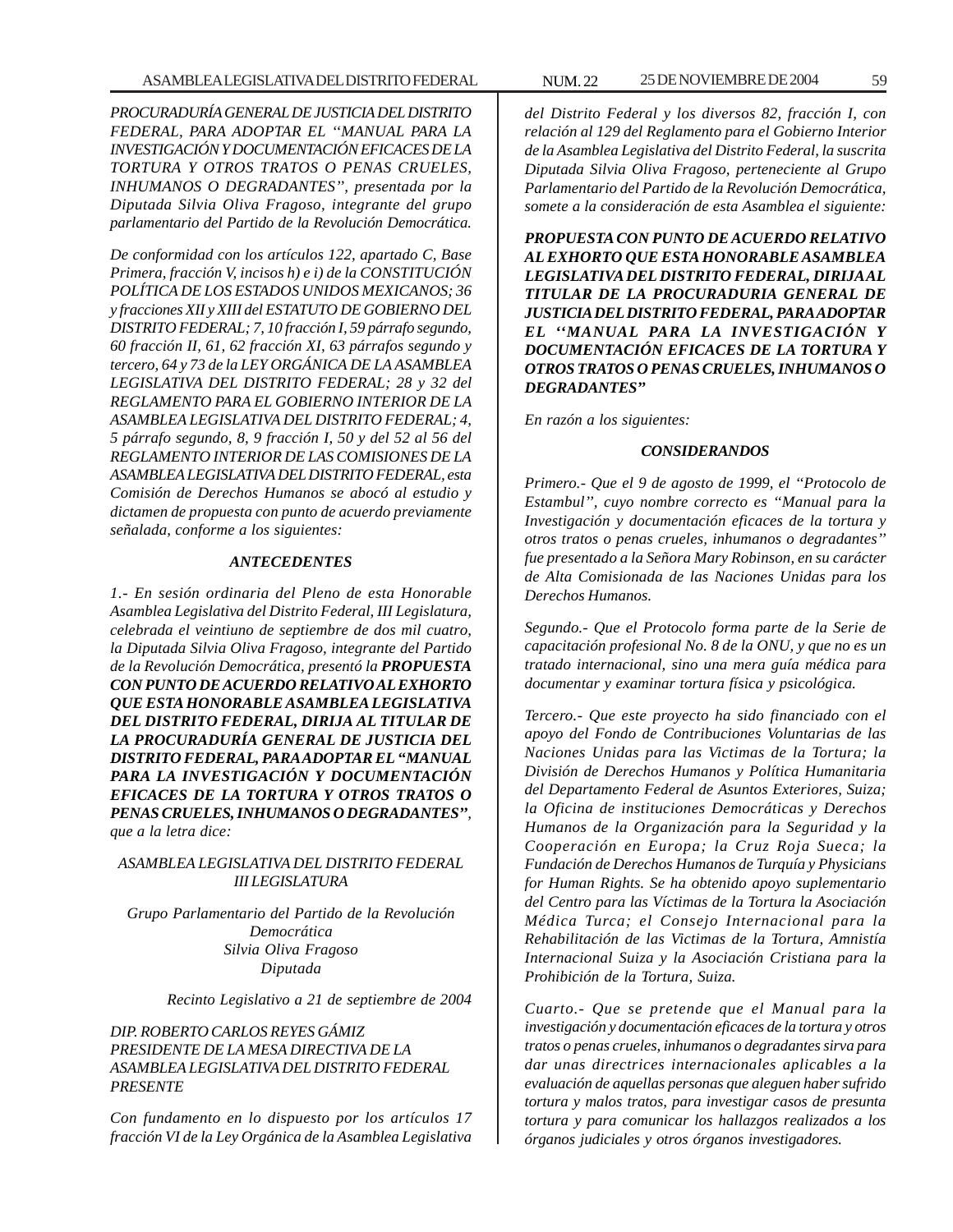#### 60 ASAMBLEA LEGISLATIVA DEL DISTRITO FEDERAL 25 NUM. 22 DE NOVIEMBRE DE 2004

*Quinto.- Que el manual incluye los Principios relativos a la investigación y documentación eficaces de la tortura y otros tratos o penas crueles, inhumanos o degradantes, los cuales figuran en los anexos de la ''Resolución 200/ 43 de la Comisión de Derechos Humanos de la ONU'' de 20 de abril de 2000 y de la ''Resolución 55/89 de la Asamblea General'' de 4 de diciembre de 2000, ambas aprobadas sin votación.*

*Sexto.- Que estos principios esbozan unas normas mínimas para que los Estados puedan asegurar una documentación eficaz de la tortura.*

*Séptimo.- Que las directrices que contiene el manual no se presentan como un protocolo fijo. Más bien representan unas normas mínimas basadas en los principios y que deben utilizarse teniendo en cuenta los recursos disponibles.*

*Octavo.- Que el manual y los principios son el resultado de tres años de análisis, investigación y redacción, de lo que se han encargado más de 75 expertos en derecho, salud y derechos humanos, representantes de 40 organizaciones o instituciones pertenecientes a 15 países, y que la conceptualización y preparación del manual se han hecho en colaboración entre médicos forenses, médicos, psicólogos, observadores de derechos humanos y juristas de Alemania, Chile, Costa Rica, Dinamarca, Estados Unidos de América, Francia, India, Israel, Países Bajos, Reino Unido, Sri Lanka, Sudáfrica, Suiza y Turquía, así como de los Territorios Palestinos ocupados.*

*Noveno.- Que la aplicación de dicho protocolo en el sistema de Seguridad Pública, en su etapa de administración de justicia, específicamente en la procuración de justicia, redundaría en la ampliación de los derechos de los indiciados, que sin menoscabo de los derechos de las víctimas, permitiría presentar un contrapeso a la práctica de la tortura y de los tratos inhumanos y degradantes.*

*Décimo.- Que nuestro país ha sido el primero de todos los que componen el orbe mundial en aplicarlo de manera directa a nivel federal, y*

*Undécimo.- Que el reconocimiento y aplicación de dicho instrumento internacional en el Distrito Federal permitiría a esta entidad federativa que representamos, colocarse como pionera a nivel local en nuestro país y en el mundo, en aplicar el protocolo.*

*En suma y de acuerdo a las consideraciones ya expuestas, la suscrita propone a este Honorable Pleno, el siguiente:*

#### *ACUERDO*

*Único: Esta Honorable Asamblea Legislativa del Distrito Federal, exhorta al titular de la Procuraduría General* *de Justicia del Distrito Federal, a adoptar el ''Manual para la Investigación y Documentación Eficaces de la Tortura y otros Tratos o Penas Crueles, Inhumanos o Degradantes''*

#### *Atentamente*

*Silvia Oliva Fragoso Diputada*

*2.- En sesión ordinaria del Pleno de la Asamblea Legislativa del Distrito Federal, III Legislatura, celebrada con fecha veintiuno de septiembre de dos mil cuatro, se acordó remitir a esta Comisión de Derechos Humanos la PROPUESTA CON PUNTO DE ACUERDO RELATIVO AL EXHORTO QUE ESTA HONORABLE ASAMBLEA LEGISLATIVA DEL DISTRITO FEDERAL, DIRIJA AL TITULAR DE LA PROCURADURÍA GENERAL DE JUSTICIA DEL DISTRITO FEDERAL, PARA ADOPTAR EL ''MANUAL PARA LA INVESTIGACIÓN Y DOCUMENTACIÓN EFICACES DE LA TORTURA Y OTROS TRATOS O PENAS CRUELES, INHUMANOS O DEGRADANTES, para su análisis y dictamen.*

*3.- Mediante oficio número MDPPSA/CSP/043/2004 de fecha veintiuno de septiembre de dos mil cuatro, la Presidencia de la Mesa Directiva de la Asamblea Legislativa del Distrito Federal, III Legislatura, turnó a esta Comisión de Derechos Humanos la PROPUESTA CON PUNTO DE ACUERDO RELATIVO AL EXHORTO QUE ESTA HONORABLE ASAMBLEA LEGISLATIVA DEL DISTRITO FEDERAL, DIRIJA AL TITULAR DE LA PROCURADURÍA GENERAL DE JUSTICIA DEL DISTRITO FEDERAL, PARA ADOPTAR EL ''MANUAL PARA LA INVESTIGACIÓN Y DOCUMENTACIÓN EFICACES DE LA TORTURA Y OTROS TRATOS O PENAS CRUELES, INHUMANOS O DEGRADANTES, para su análisis y dictamen.*

*4.- En términos de lo dispuesto por la normatividad que rige a la Asamblea Legislativa del Distrito Federal, esta Comisión de Derechos Humanos se reunió el día \_\_\_ de \_\_ de dos mil cuatro, para dictaminar la PROPUESTA CON PUNTO DE ACUERDO RELATIVO AL EXHORTO QUEESTA HONORABLE ASAMBLEA LEGISLATIVA DEL DISTRITO FEDERAL, DIRIJA AL TITULAR DE LA PROCURADURÍA GENERAL DE JUSTICIA DEL DISTRITO FEDERAL, PARA ADOPTAR EL ''MANUAL PARA LA INVESTIGACIÓN Y DOCUMENTACIÓN EFICACES DE LA TORTURA Y OTROS TRATOS O PENAS CRUELES, INHUMANOS O DEGRADANTES, con el propósito de someterla a la consideración del Pleno de esta soberanía bajo los siguientes:*

#### *CONSIDERANDOS*

*PRIMERO.- La Asamblea General de la Organización de las Naciones Unidas, a través de su resolución 39/46 del*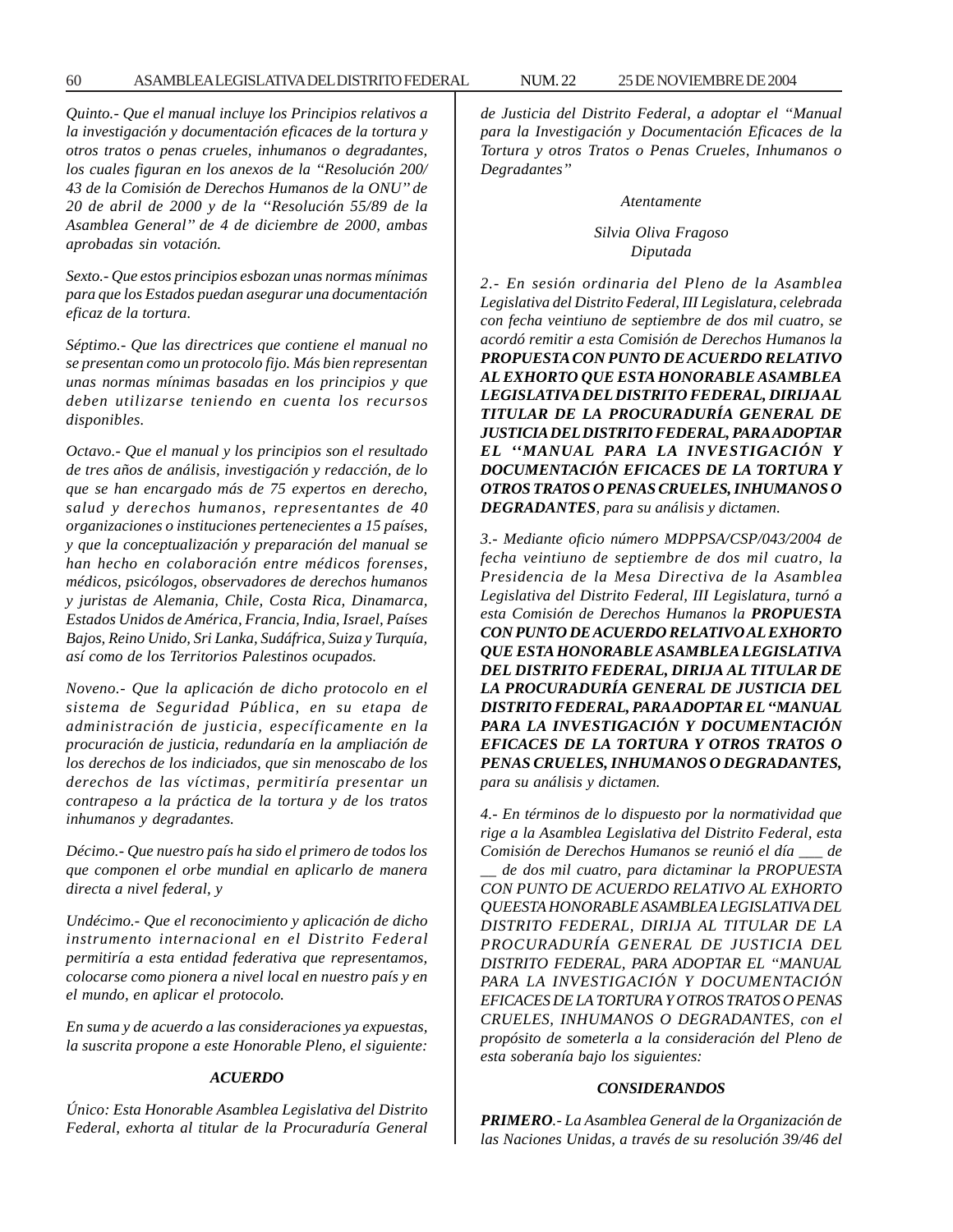*diez de diciembre de mil novecientos ochenta y cuatro, aprobó y abrió a la firma, ratificación y adhesión la Convención contra la Tortura y otros Tratos o Penas Crueles, Inhumanos o Degradantes; asimismo, exhortó a todos los gobiernos a que consideraran la posibilidad de firmar y ratificar esa Convención con carácter de prioridad.*

*SEGUNDO.- México signó y ratificó la Convención contra la Tortura y otros Tratos o Penas Crueles, Inhumanos o Degradantes, y se adhirió a ella, por lo cual le está vigente a partir del veintiséis de junio de mil novecientos ochenta y siete.*

*TERCERO.- En el preámbulo de la Convención contra la Tortura y otros Tratos o Penas Crueles, Inhumanos o Degradantes la comunidad internacional dejó constancia de sus consideraciones y reflexiones sobre los derechos humanos y la tortura. El preámbulo aludido dice, de manera textual, lo siguiente:*

*''Los Estados Partes en la presente Convención,*

*Considerando que, de conformidad con los principios proclamados en la Carta de las Naciones Unidas, el reconocimiento de los derechos iguales e inalienables de todos los miembros de la familia humana es la base de la libertad, la justicia y la paz en el mundo,*

*Reconociendo que estos derechos emanan de la dignidad inherente de la persona humana,*

*Considerando la obligación que incumbe a los Estados en virtud de la Carta, en particular del Artículo 55, de promover el respeto universal y la observancia de los derechos humanos y las libertades fundamentales,*

*Teniendo en cuenta el artículo 5 de la Declaración Universal de Derechos Humanos y el artículo 7 del Pacto Internacional de Derechos Civiles y Políticos, que proclaman que nadie será sometido a tortura ni a tratos o penas crueles, inhumanos o degradantes,*

*Teniendo en cuenta asimismo la Declaración sobre la Protección de Todas las Personas contra la Tortura y otros Tratos o Penas Crueles, Inhumanos o Degradantes, aprobada por la Asamblea General el 9 de diciembre de 1975,*

*Deseando hacer más eficaz la lucha contra la tortura y otros tratos o penas crueles, inhumanos o degradantes en todo el mundo,*

*Han convenido en lo siguiente:''*

*CUARTO.- La Convención contra la Tortura y otros Tratos o Penas Crueles, Inhumanos o Degradantes, en su artículo*

*1.1, establece que para los efectos de dicho instrumento internacional se entenderá por el término tortura ''todo acto por el cual se inflija intencionadamente a una persona dolores o sufrimientos graves, ya sean físicos o mentales, con el fin de obtener de ella o de un tercero información o una confesión, de castigarla por un acto que haya cometido, o se sospeche que ha cometido, o de intimidar o coaccionar a esa persona o a otras, o por cualquier razón basada en cualquier tipo de discriminación, cuando dichos dolores o sufrimientos sean infligidos por un funcionario público u otra persona en el ejercicio de funciones públicas, a instigación suya, o con su consentimiento o aquiescencia''.*

*QUINTO.- La Convención contra la Tortura y otros Tratos o Penas Crueles, Inhumanos o Degradantes establece entre otras obligaciones para los Estados Partes la consistente en tomar medidas legislativas, administrativas, judiciales o de otra índole eficaces para impedir los actos de tortura en todo territorio que esté bajo su jurisdicción, entre las que se encuentra el velar por que se incluyan una educación y una información completas sobre la prohibición de la tortura en la formación profesional del personal encargado de la aplicación de la ley, sea éste civil o militar, del personal médico, de los funcionarios públicos y otras personas que puedan participar en la custodia, el interrogatorio o el tratamiento de cualquier persona sometida a cualquier forma de arresto, detención o prisión. (Artículos 2.1 y 10.1)*

*SEXTO.- La Constitución Política de los Estados Unidos Mexicanos, en su artículo 21, establece que la investigación y persecución de los delitos incumbe al Ministerio Público.*

*Por su parte, la Ley Orgánica de la Procuraduría General de Justicia del Distrito Federal establece en su artículo 2 que la Institución del Ministerio Público en el Distrito Federal estará a cargo del Procurador General de Justicia del Distrito Federal, quien cuenta con entre otras facultades la consistente en perseguir los delitos del orden común cometidos en el Distrito Federal.*

*Asimismo, el Nuevo Código Penal para el Distrito Federal, en su Libro Segundo, Título Vigésimo de los ''Delitos en contra del adecuado desarrollo de la justicia cometidos por servidores públicos'', Capítulo III, prevé y sanciona el delito de tortura.*

*De lo antes expuesto se colige que en la Ciudad de México la investigación y persecución de los delitos del orden común, en este caso el de tortura, incumbe al Ministerio Público a cargo de la Procuraduría General de Justicia del Distrito Federal, la cual se encuentra en aptitud legal para adoptar el ''Manual para la Investigación y Documentación Eficaces de la Tortura y otros Tratos o*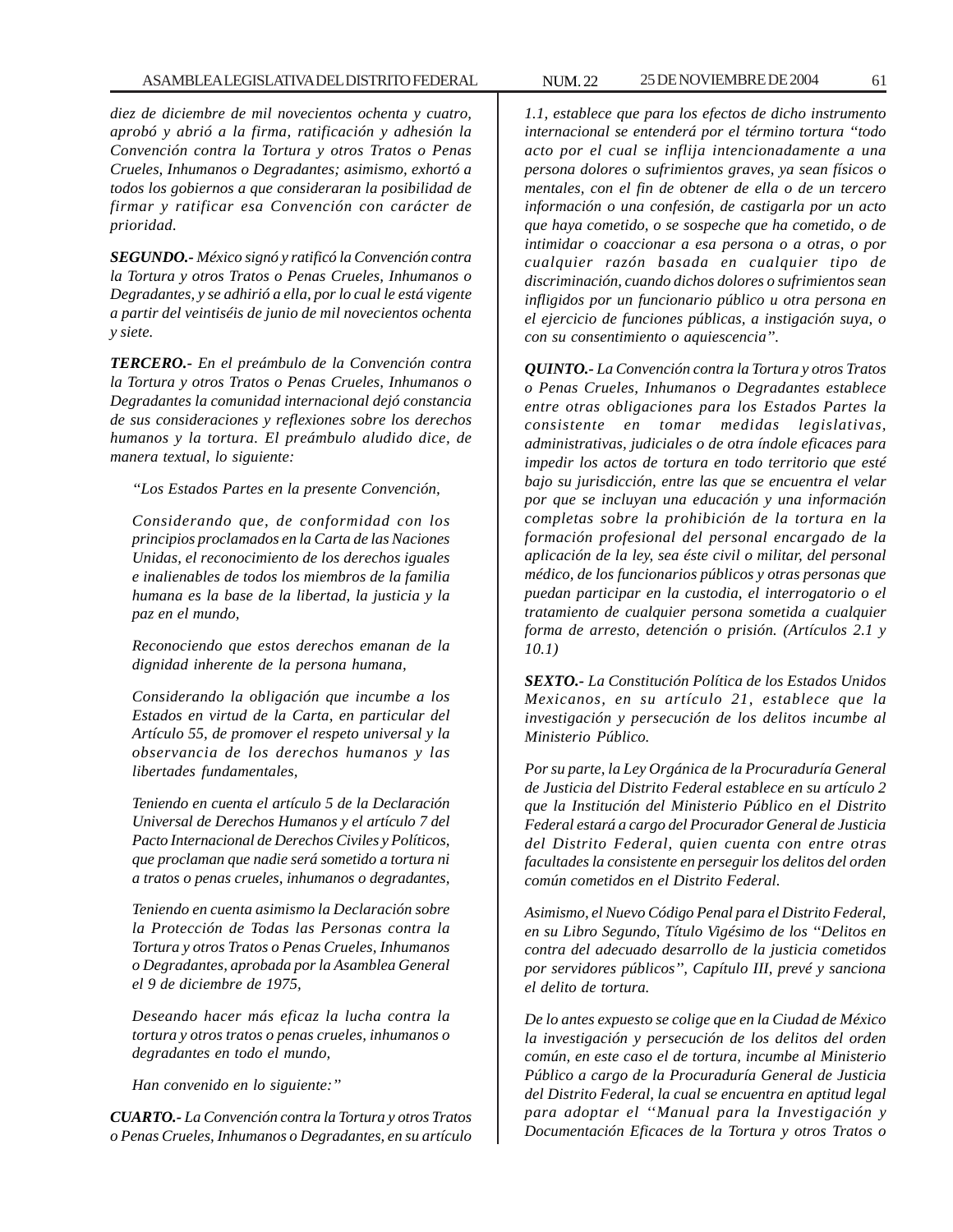*Penas Crueles, Inhumanos o Degradantes'', mejor conocido como Protocolo de Estambul.*

*SÉPTIMO.- De acuerdo con la Organización de las Naciones Unidas y como se indica en la propuesta con punto de acuerdo materia del presente dictamen, el Protocolo de Estambul fue iniciado y coordinado por las organizaciones Médicos por los Derechos Humanos (de los Estados Unidos de América) y Fundación de Derechos Humanos de Turquía, y es el resultado del trabajo de más de setenta y cinco expertos en derecho, salud y derechos humanos, representando cuarenta organizaciones de quince países, entre las cuales se incluye el Consejo Internacional para la Rehabilitación de las Víctimas de la Tortura.*

*OCTAVO.- El Protocolo de Estambul fue presentado al Alto Comisionado de las Naciones Unidas para los Derechos Humanos en agosto de mil novecientos noventa y nueve, y sus directrices cuentan con aprobación y apoyo de la Comisión de Derechos Humanos y la Asamblea General, ambas de la Organización de las Naciones Unidas.*

*A través de foros internacionales y del dialogo con los gobiernos nacionales, el Consejo internacional para la Rehabilitación de las Víctimas de la Tortura ha hecho una llamada a la ejecución plena y efectiva del Protocolo, alentando a los gobiernos a establecer procedimientos efectivos que reflejen el Protocolo de Estambul, dirigidos especialmente a todos los funcionarios oficiales que lleven a cabo las investigaciones forenses.*

*NOVENO.- La Organización de las Naciones Unidas ha señalado que la investigación y documentación efectivas son el medio más importante para dar a conocer el problema de la tortura y conseguir que los responsables sean procesados.*

*DÉCIMO.- La investigación de la tortura tiene el fin de aclarar los hechos y establecer y reconocer la responsabilidad de las personas o los Estados ante las víctimas y sus familiares; determinar las medidas para impedir que se repitan estos actos; facilitar el procesamiento. y proceder al castigo mediante la aplicación de las sanciones legales a que haya lugar.*

*DÉCIMO PRIMERO.- De acuerdo con la Organización de las Naciones Unidas, el Protocolo de Estambul es el primer conjunto de líneas básicas internacionales para la investigación y documentación de la tortura.*

*DÉCIMO SEGUNDO.- Según información de la Organización de las Naciones Unidas, el Protocolo de Estambul facilita guías prácticas y comprensivas para la valoración de aquellas personas que alegan haber sido torturadas y maltratadas, para la investigación de posibles casos de tortura, y para la denuncia de los resultados a las autoridades competentes.*

*DÉCIMO TERCERO.- La Organización de las Naciones Unidas ha exhortado a la comunidad internacional para que aplique el Protocolo de Estambul sin perjuicio de cualquier instrumento internacional o legislación nacional que contenga o pueda contener disposiciones de mayor alcance.*

*DÉCIMO CUARTO.- La comunidad internacional ha considerado que los profesionales de la salud y del derecho se benefician directamente de los procedimientos detallados en el Protocolo de Estambul, así como de su contenido práctico, al convertir las investigaciones en posibles pruebas de tortura.*

*DÉCIMO QUINTO.- Como parte del programa de cooperación técnica entre la Oficina del Alto Comisionado de las Naciones Unidas para los Derechos Humanos y el Gobierno de México, el Consejo Internacional para la Rehabilitación de las Víctimas de la Tortura participó en trabajos para la implementación del Protocolo de Estambul.*

*Uno de los resultados significantes fue el desarrollo de un procedimiento breve de detección de la tortura, utilizado para identificar con rapidez los casos donde la tortura o los malos tratos pueden haber ocurrido y aquellos donde el procedimiento de investigación descrito en el Protocolo de Estambul debería ser aplicado.*

*El procedimiento breve de detección de la tortura es particularmente útil al facilitar información en circunstancias restrictivas como son las visitas de grupos de observadores independientes en la prisión con un tiempo muy limitado para reconocer a centenares de detenidos. El procedimiento breve permite un reconocimiento inicial de los detenidos, con el objetivo de identificar aquellos que puedan haber sido sujetos a la tortura u otros tratos crueles, inhumanos o degradantes.*

*Esta información puede servir de base para un subsiguiente examen a fondo del detenido, de acuerdo con el formato recomendado en el Protocolo de Estambul. Dicho formato, sensible a la necesidad de mantener la confidencialidad a fin de proteger a los detenidos de un posible abuso posterior por parte de las autoridades de la prisión, está diseñado para minimizar el riesgo de retraumatización de la víctima*

*DÉCIMO SEXTO.- A pesar de su categoría internacional, el alcance del Protocolo de Estambul es aún limitado, por lo que, como respuesta, el Consejo Internacional para la Rehabilitación de las Víctimas de la Tortera en cooperación con la Asociación Médica Mundial, la Fundación de Derechos Humanos de Turquía, y Médicos por los Derechos Humanos, y con el apoyo de la Comisión Europea, está realizando el ''Proyecto de Ejecución del Protocolo de Estambul'', con cinco países —entre ellos México— como objetivo inicial entre marzo de dos mil*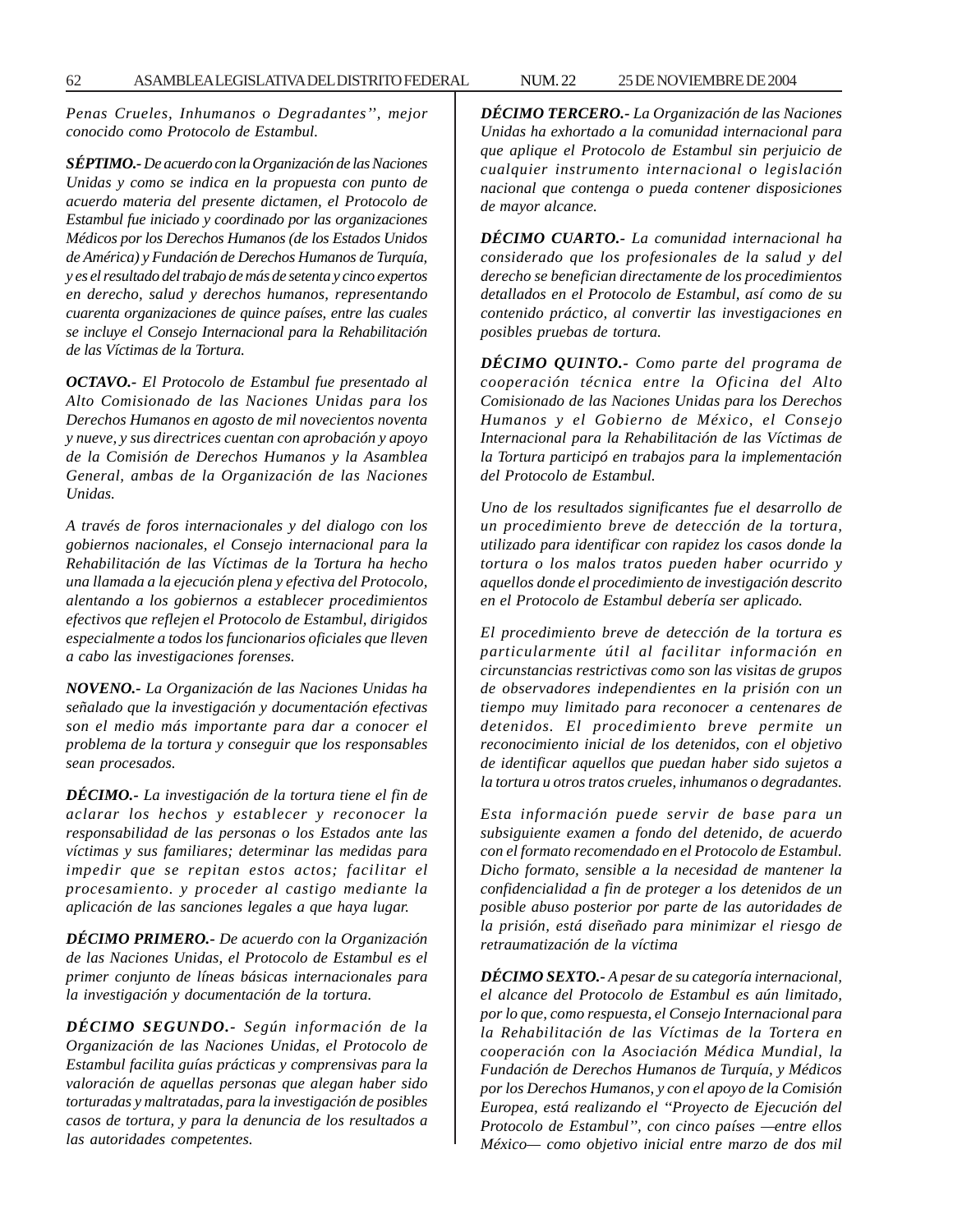*tres y marzo de dos mil cinco. El objetivo global del proyecto está en desarrollar una estructura para la ejecución universal del Protocolo de Estambul, haciendo de esta forma una contribución importante y sostenible a la prevención de la tortura y dando fin al vicioso circulo de la impunidad.*

*Los coloquios que tendrán lugar a finales del presente año, incrementarán la capacidad de los cinco países de investigar y documentar la tortura, y esto debería llevar consigo un marcado aumento en el número de casos denunciados. A su vez, eso llevará a la provisión de una documentación autorizada en el predominio de la tortera, y las autoridades nacionales estarán cada vez más presionadas a emprender acciones: reconocer el problema de la tortura, actuar más allá de su prevención y castigar a los perpetradores. De esta forma las víctimas de la tortura podrán buscar justicia y obtener la reparación que incluye el derecho a la rehabilitación.*

*DÉCIMO SÉPTIMO.- La Comisión de Derechos Humanos de las Naciones Unidas, en su resolución 2003/32, del día veintitrés de abril de dos mil tres, exhortó a todos los gobiernos a que respetaran plenamente la prohibición de la tortura y otros tratos o penas crueles, inhumanos o degradantes; e insitó a todos los gobiernos a que promovieran la rápida y plena aplicación de la Declaración y el Programa de Acción de Viena, aprobados por la Conferencia Mundial de Derechos Humanos el 25 de junio de 1993, en particular el apartado 5 de la sección B de la Parte II, relativo al derecho a no ser sometido a tortura, en que se estableció que los Estados deben derogar la legislación que favorezca la impunidad de los responsables de violaciones graves de los derechos humanos, como la tortura, y castigar esas violaciones, consolidando así las bases para el imperio de la ley.*

*Además, la Comisión alentó a los Estados Partes a que consideraran la posibilidad de limitar el alcance de sus reservas a la Convención contra la Tortura y otros Tratos o Penas Crueles, Inhumanos o Degradantes, formularan las reservas de la manera más precisa y restrictiva posible y se aseguraran de que ninguna reserva fuera incompatible con el objeto y la, finalidad de dicha Convención; y a que revisaran periódicamente las reservas que hubieran formulado a las disposiciones de la Convención con miras a retirarlas.*

*DÉCIMO OCTAVO.- El día dieciocho de agosto de dos mil tres fue publicado en el Diario Oficial de la Federación un acuerdo del Procurador General de la República, según el cual la dependencia a su cargo deberá sujetarse al Protocolo de Estambul para la investigación de los casos de tortura.*

*DÉCIMO NOVENO.- Con el fin de que el Senado de la República participe en el proyecto para la* *implementación del Protocolo de Estambul, el día diecinueve de septiembre de dos mil tres su Comisión de Derechos Humanos se reunió con integrantes del Consejo Internacional para la Rehabilitación de las Víctimas de la Tortura, de la Asociación Médica Mundial, de la Fundación de Derechos Humanos de Turquía y de Médicos por los Derechos Humanos.*

*Dichas organizaciones internacionales mostraron su interés de que las autoridades gubernamentales de México, legisladores, académicos y sociedad en general, colaboren en el estudio de la tortura, sus causas y efectos, así como en el castigo a los que la ejercen, y que se considere en los planes de estudio de carreras de medicina y de derecho.*

*El interés de que se establezca en los programas académicos la formación en el examen de las víctimas de la tortura o en sus consecuencias, parte de que muchos profesionales de la salud y del derecho tienen poca o nula capacitación en la investigación y documentación de la tortura, por tal motivo, se anunció la programación de seminarios de capacitación dirigidos a 250 profesionales de la salud y a 125 abogados.*

*La Comisión de Derechos Humanos del Senado de la República se comprometió a colaborar, en el ámbito de sus atribuciones, a fin de que todos los actores de México participen en el Proyecto para la Implementación del Protocolo de Estambul con el propósito de que el estudio de la tortura en México se inserte en los centros de educación superior y que el fenómeno se erradique.*

*Por lo anteriormente expuesto y fundado. la Comisión de Derechos Humanos de la Asamblea Legislativa del Distrito Federal, III Legislatura:*

#### *RESUELVE*

*PRIMERO.- Se aprueba la PROPUESTA CON PUNTO DE ACUERDO RELATIVO AL EXHORTO QUE ESTA HONORABLE ASAMBLEA LEGISLATIVA DEL DISTRITO FEDERAL, DIRIJA AL TITULAR DE LA PROCURADURÍA GENERAL DE JUSTICIA DEL DISTRITO FEDERAL. PARA ADOPTAR EL ''MANUAL PARA LA INVESTIGACIÓN Y DOCUMENTACIÓN EFICACES DE LA TORTURA Y OTROS TRATOS O PENAS CRUELES, INHUMANOS O DEGRADANTES''.*

*SEGUNDO.- Esta Honorable Asamblea Legislativa del Distrito Federal, III Legislatura, exhorta al titular de la Procuraduría General de Justicia del Distrito Federal, a adoptar el ''Manual para la Investigación y Documentación Eficaces de la Tortura y otros Tratos o Penas Crueles, Inhumanos o Degradantes''.*

*TERCERO.- Publíquese en la Gaceta Oficial del Distrito Federal y en el Diario Oficial de la Federación para su debida aplicación y observancia.*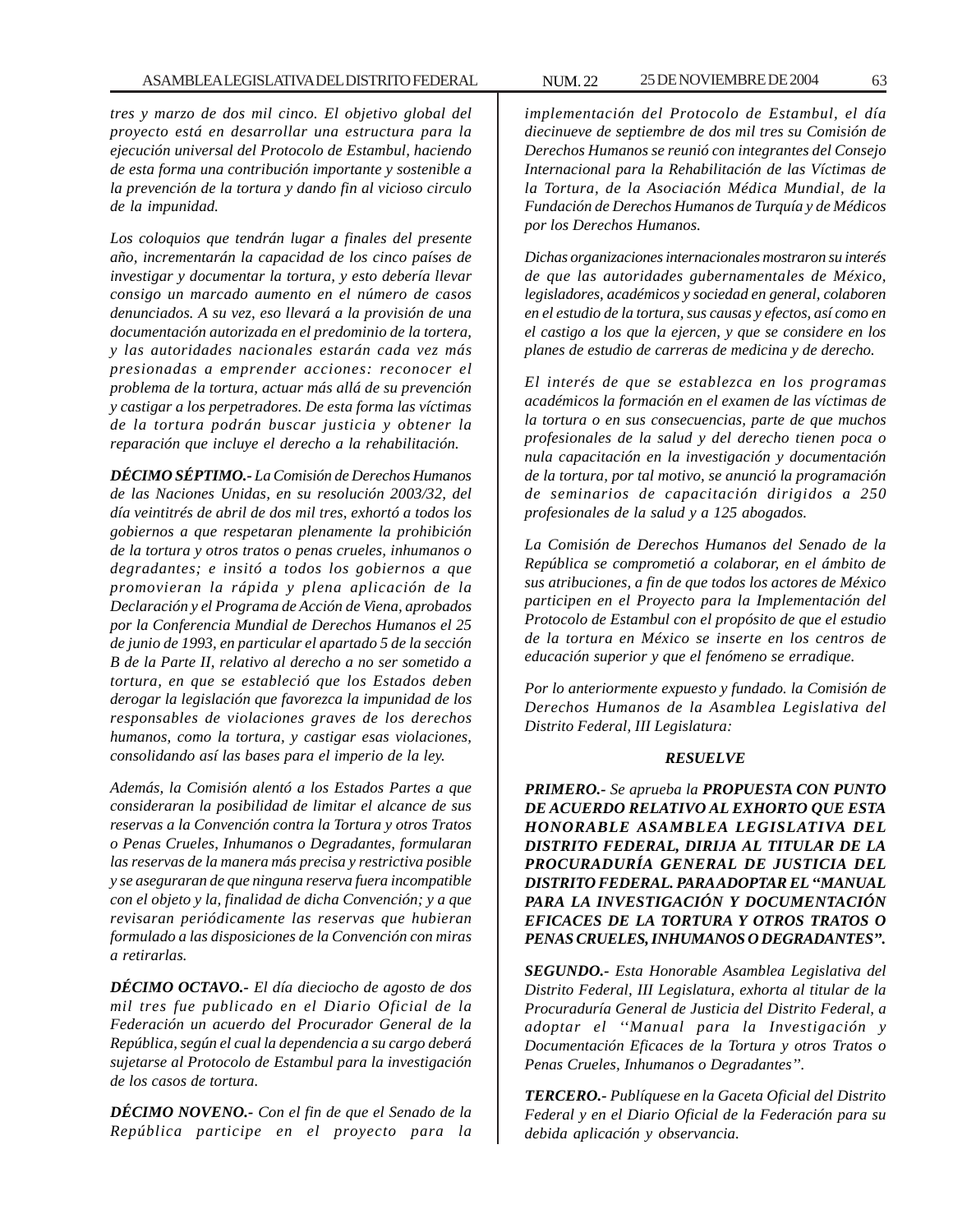*Recinto de la Asamblea Legislativa del Distrito Federal a los dieciséis días del mes de noviembre del año dos mil cuatro.*

*Firman Dip. Julio César Moreno Rivera, Presidente, Dip. María Teresita de Jesús Aguilar Marmolejo, Dip. María de Lourdes Rojo e Incháustegui, Dip. Rodrigo Chávez Contreras, y Dip. Alfredo Carrasco Baza.*

**LA C. PRESIDENTA.-** Gracias. A nombre de la Comisión de Derechos Humanos y a fin de fundamentar el dictamen, se concede el uso de la palabra al diputado Julio César Moreno.

# **EL C. DIPUTADO JULIO CÉSAR MORENO RIVERA.-** Con su venia, diputada Presidenta.

Compañeras y compañeros diputados:

Ante el Pleno de esta Honorable Asamblea Legislativa, III Legislatura, se presentó la propuesta con punto de Acuerdo relativo al exhorto que esta Honorable Asamblea Legislativa del Distrito Federal dirija al Titular de la Procuraduría General de Justicia del Distrito Federal para adoptar el Manual para la Investigación y Documentación Eficaces de la Tortura y otros Tratos o Penas Crueles, Inhumanos o Degradantes. El citado Manual es mundialmente conocido como el Protocolo de Estambul.

Por mandato de la mesa directiva de esta Soberanía, la Comisión de Derechos Humanos que presido se abocó al estudio y dictamen de la propuesta a que me estoy refiriendo. En cuanto al asunto materia de la propuesta cabe señalar lo siguiente.

Destaca del Protocolo de Estambul, que fue iniciado y coordinado por las Organizaciones Médico por los Derechos Humanos de los Estados Unidos de América y Fundación de Derechos Humanos de Turquía y el resultado del trabajo además de 75 expertos en derecho, salud y derechos humanos.

Representando 40 organizaciones de 15 países las directrices del Protocolo de Estambul cuentan con aprobación y apoyo de la Comisión de Derechos Humanos y la Asamblea General, ambas de la ONU.

La ONU ha señalado que la investigación documentación efectivas son el medio más importante para dar conocer el problema de la tortura y conseguir que los responsables sean procesados.

La investigación de la tortura tiene el fin de aclarar los hechos y establecer y reconocer la responsabilidad de las personas o los Estados ante las víctimas y sus familiares, determinar las medidas para impedir que se repitan estos actos, facilitar el procesamiento y proceder al castigo mediante la aplicación de las sanciones legales a que haya lugar.

De acuerdo con la ONU el Protocolo de Estambul facilita guías prácticas y comprensivas para la valoración de aquellas personas que alegan haber sido torturadas y maltratadas para la investigación de posibles casos de tortura y para la denuncia de los resultados a las autoridades competentes.

La ONU ha exhortado a la comunidad internacional para que aplique el Protocolo de Estambul sin perjuicio de cualquier instrumento internacional o legislación nacional que contenga o pueda contener disposiciones de mayor alcance.

De igual forma ha considerado que los procedimientos detallados en el Protocolo de Estambul así como su contenido práctico convierten las investigaciones en posibles pruebas de tortura.

Ahora bien, la Constitución Política de los Estados Unidos Mexicanos dispone que la investigación y persecución de los delitos incumbe al Ministerio Público

Por su parte, la Ley Orgánica de la Procuraduría General de Justicia del Distrito Federal establece que la institución del Ministerio Público en el Distrito Federal estará a cargo del Procurador General de Justicia del Distrito Federal, quien cuenta, entre otras facultades, la consistente en perseguir los delitos del orden común cometidos en el Distrito Federal.

Asimismo, el nuevo Código Penal para el Distrito Federal, en su libro segundo, título vigésimo de los delitos en contra del adecuado desarrollo de la justicia cometidos por servidores públicos, capítulo III, prevé y sanciona el delito de tortura.

De lo antes expuesto, se colige que en el Distrito Federal la investigación y persecución de los delitos del orden común, en este caso el de tortura, incumbe al Ministerio Público a cargo de la Procuraduría General de Justicia del Distrito Federal, la cual se encuentra en aptitud legal para adoptar el Protocolo de Estambul.

No omito mencionar que en el ámbito federal la Procuraduría General de la República ya adoptó el Protocolo de Estambul para la investigación de los casos de tortura.

Por lo antes expuesto y una vez que la Comisión de Derechos Humanos aprobó el proyecto de dictamen respecto de la propuesta con punto de acuerdo presentada por la diputada Silvia Oliva Fragoso, se somete a la consideración del pleno de esta Honorable Asamblea Legislativa el siguiente decreto:

Primero.- Se aprueba la propuesta con punto de acuerdo relativo al exhorto que esta Honorable Asamblea Legislativa del Distrito Federal dirige al titular de la Procuraduría General de Justicia del Distrito Federal para adoptar el manual para la investigación y documentación eficaces de la tortura y otros tratos o penas crueles inhumanos o degradantes.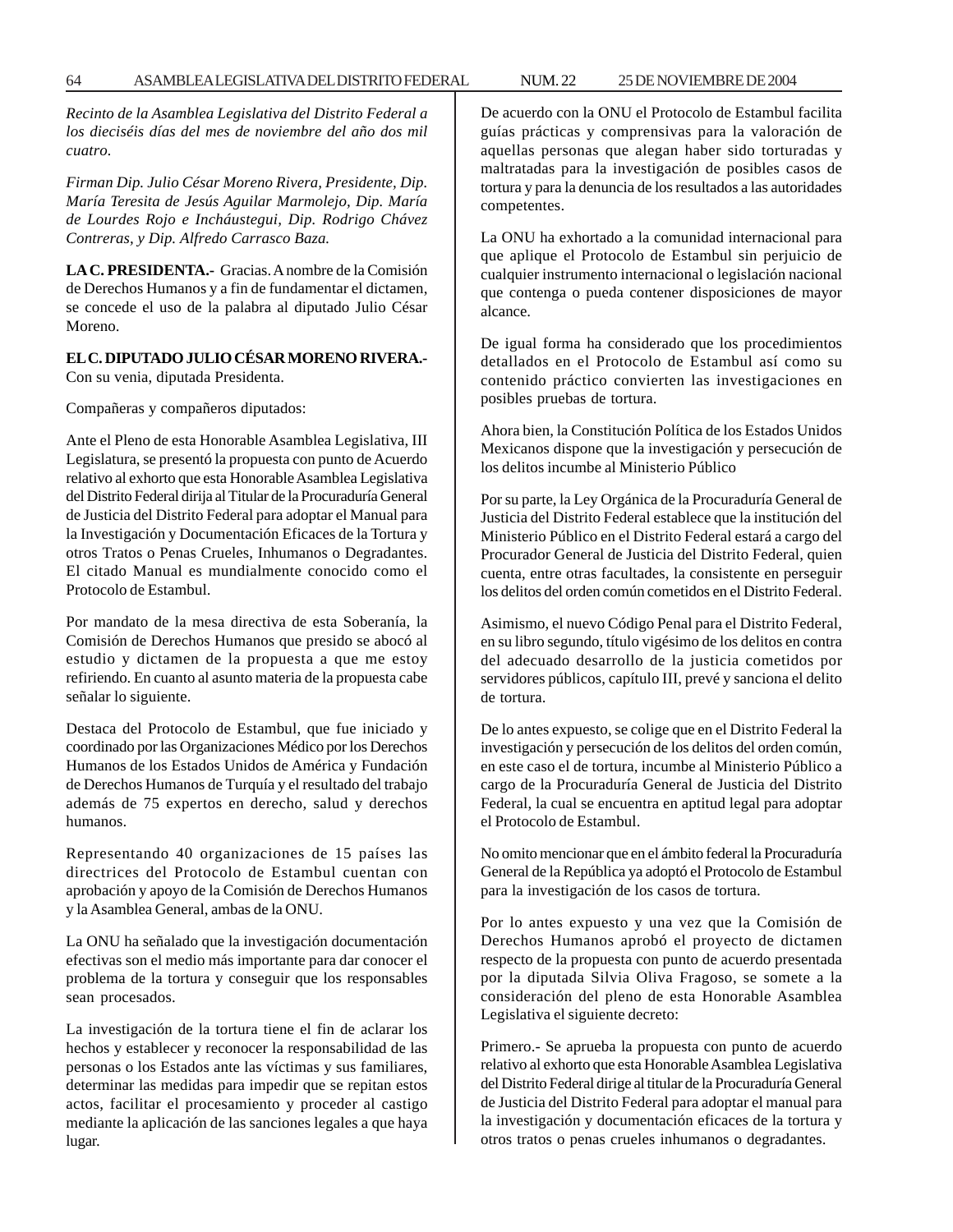Segundo.- Esta honorable Asamblea Legislativa del Distrito Federal, III Legislatura, exhorta al titular de la Procuraduría General de Justicia del Distrito Federal adoptar el manual para la investigación y documentación eficaces de la tortura y otros tratos o penas crueles, inhumanos o degradantes.

Tercero.- Publíquese en la Gaceta Oficial del Distrito Federal y en el Diario Oficial de la Federación para su debida aplicación y observancia.

Es cuanto, diputada Presidenta.

**LA C. PRESIDENTA.-** Gracias, diputado. Está a discusión el dictamen. Se abre el registro de oradores. ¿Existen oradores en contra?

¿Algún diputado desea razonar su voto?

Solicito a la Secretaría recoger la votación nominal del dictamen en lo general y en lo particular en un solo acto.

**LA C. SECRETARIA.-** Se va a proceder recoger la votación nominal del dictamen en lo general y en lo particular en un solo acto.

De conformidad con lo establecido por el artículo 128 del Reglamento para el Gobierno Interior de la Asamblea, se solicita a la Coordinación de Servicios Parlamentarios hacer el anuncio correspondiente a efecto de que los diputados presentes puedan emitir su voto.

Se solicita a los diputados que al emitir su voto lo hagan en voz alta diciendo su nombre y apellido, añadiendo la expresión ''en pro'', ''en contra'' o ''abstención''. La de la voz recogerá la votación. Comenzamos de derecha a izquierda.

## **(Votación Nominal)**

Juan Antonio Arévalo López, en pro. Martha Delgado, a favor. Jesús López, a favor. Mónica Serrano, en pro. Obdulio Ávila, en pro. Rafael Hernández Nava, a favor. Emilio Fernández, en pro. Eduardo Malpica, en pro. Héctor Guijosa, en pro. María de Lourdes Rojo e Incháustegui, en pro. Adrián Pedrozo Castillo, en pro. Lozano Lozano, en pro.

Araceli Vázquez Camacho, en pro. Guadalupe Chavira, en pro. Sara Figueroa, en pro. Gabriela Cuevas, en pro. Benjamín Muciño, en pro. Gabriela González, en pro. José María Rivera, a favor. Sofía Figueroa, en pro. Jorge Lara, en pro. José Espina, en pro. Carlos Alberto Flores, a favor. Alejandra Barrales, en pro. María Elena Torres, a favor. Reyes Gámiz, a favor. Julio Escamilla, a favor. Lujano Nicolás, en pro. Miguel Ángel Solares Chávez, a favor. Elio Bejarano, en pro. Lourdes Alonso, en pro. Higinio Chávez, a favor. Arturo Escobar, a favor. Francisco Agundis, en pro. Aguilar Alvarez, en pro. Mauricio López, en pro. Claudia Esqueda, a favor. Gerardo Villanueva, a favor. Efraín Morales, a favor. Julio César Moreno, a favor. Silvia Oliva Fragoso, en pro. Alfredo Hernández Raigosa, a favor. Víctor Varela, en pro. Alfredo Carrasco, a favor.

Rodolfo Covarrubias, a favor.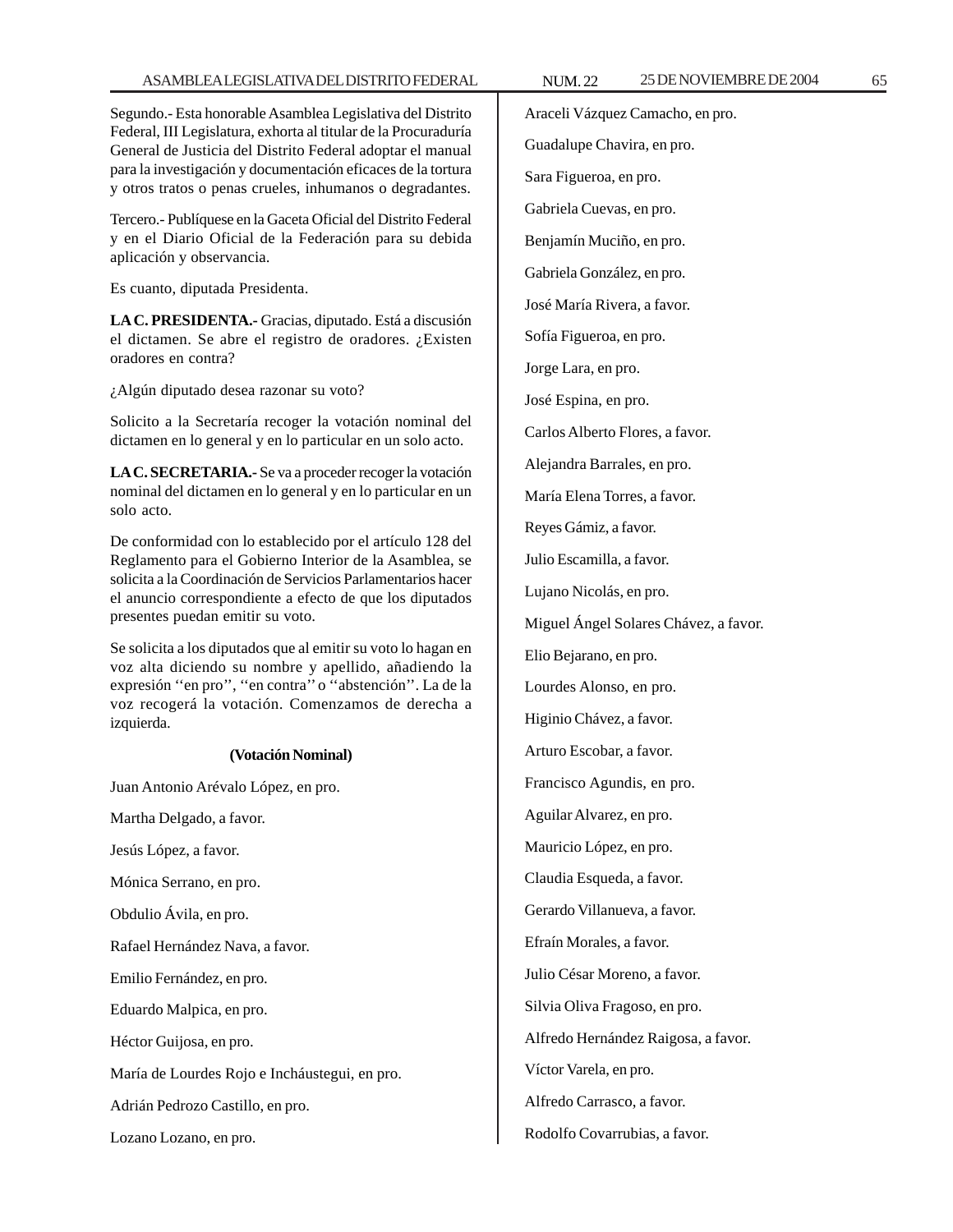**LA C. SECRETARIA.-** ¿Faltó alguna o algún diputado de emitir su voto?

Mariana Gómez del Campo, en pro.

**LA C. SECRETARIA.-** ¿Faltó alguna o algún diputado de emitir su voto?

Se va a proceder a recoger la votación de la Mesa Directiva.

María Teresita Aguilar, a favor.

Irma Islas, en pro.

**LA C. SECRETARIA.-** Diputada Presidenta, el resultado de la votación es el siguiente: 48 votos a favor, 0 votos en contra, 0 abstenciones.

**LA C. PRESIDENTA.-** Por lo tanto es de aprobarse el dictamen que presenta la Comisión de Derechos Humanos a la propuesta con punto de acuerdo relativo al exhorto que esta honorable Asamblea Legislativa del Distrito Federal dirige al titular de la Procuraduría General de Justicia del Distrito Federal, para adoptar el manual para la investigación y documentación eficaces de la tortura y otros tratos o penas crueles, inhumanas y degradantes.

Hágase del conocimiento del Procurador General de Justicia del Distrito Federal a través del licenciado Alejandro Encinas Rodríguez, Secretario de Gobierno del Distrito Federal.

El siguiente punto de la orden del día es la discusión y en su caso aprobación del dictamen que presenta la Comisión de Transporte y Vialidad a la propuesta con punto de acuerdo para solicitar al Gobierno del Distrito Federal cumpla los compromisos asumidos con los trabajadores del Sutaur-100.

Toda vez que el dictamen ya fue distribuido a todos los diputados con fundamento en lo dispuesto por el Artículo 115 del Reglamento para el Gobierno Interior de esta Asamblea, solicito a la secretaría consulte a la Asamblea en votación económica si se dispensa su lectura para someterlo a votación de inmediato.

**LA C. SECRETARIA.-** Por instrucciones de la presidencia y en votación económica se consulta a la Asamblea si es de dispensarse la lectura del dictamen de referencia y se somete a discusión de inmediato.

Los que estén por la afirmativa, sírvanse manifestarlo poniéndose de pie.

Los que estén por la negativa, sírvanse manifestarlo poniéndose de pie.

Dispensada la lectura, diputada Presidenta.

**LA C. PRESIDENTA.-** Gracias. Se concede el uso de la palabra al diputado Benjamín Muciño para fundamentar el dictamen a nombre de la Comisión de Trasporte y Vialidad. **EL C. DIPUTADO JOSÉ BENJAMÍN MUCIÑO PÉREZ.-** Con la venia de la presidencia.

*Comisión de Transporte y Vialidad*

# *DICTAMEN A LA PROPUESTA CON PUNTO DE ACUERDO, PARA SOLICITAR AL GOBIERNO DEL DISTRITO FEDERAL, CUMPLA LOS COMPROMISOS ASUMIDOS CON LOS EX TRABAJADORES DEL SUTAUR-100.*

*A la Comisión de Transporte y Vialidad de esta H. Asamblea Legislativa del Distrito Federal, III Legislatura, le fue turnada para su estudio, análisis y dictamen la propuesta con punto de acuerdo para solicitar al Gobierno del Distrito Federal, cumpla los compromisos asumidos con los ex trabajadores del SUTAUR-100, presentada por el Diputado José Benjamín Muciño Pérez y suscrita por los integrantes del Grupo Parlamentario del Partido Acción Nacional.*

*Con fundamento en lo previsto por los artículos 63 y 64 de la Ley Orgánica de la Asamblea Legislativa del Distrito Federal y el artículo 28 del Reglamento para el Gobierno interior de la Asamblea Legislativa del Distrito Federal, la Comisión de Transporte y Vialidad de la presente Legislatura es competente, para conocer y resolver la propuesta en comento, por lo que considerando el estudio y análisis del documento de referencia, se procede a emitir el siguiente dictamen:*

### *ANTECEDENTES*

*I.- El pasado 22 de Abril del 2004, ante el pleno de la Asamblea Legislativa, el Diputado José Benjamín Muciño Pérez, presentó una iniciativa para que la Asamblea Legislativa, III Legislatura, solicite al Secretario de Transporte y Vialidad, Francisco Garduño Yáñez, instrumente las acciones necesarias para que la Secretaría a su cargo entregue las novecientas concesiones individuales para la prestación del servicio público de transporte de pasajeros sin itinerario fijo, y una concesión para 180 autobuses, pendientes de los Acuerdos Políticos de Noviembre de 1999, en los términos de la convocatoria que para el efecto se expida y de acuerdo a lo establecido en la Ley de Transporte del Distrito Federal y demás disposiciones jurídicas aplicables.*

*II.- El mismo día la Mesa Directiva de la Asamblea resolvió turnar a esta Comisión la propuesta en comento.*

### *CONSIDERANDOS*

*PRIMERO: Que el análisis y estudio a la propuesta para que la Asamblea Legislativa del Distrito Federal, en el marco de sus atribuciones, Solicite al Secretario de Transporte y Vialidad, Francisco Garduño Yáñez, concluya la entrega de las concesiones conforme a los acuerdos políticos, considera que la Comisión de*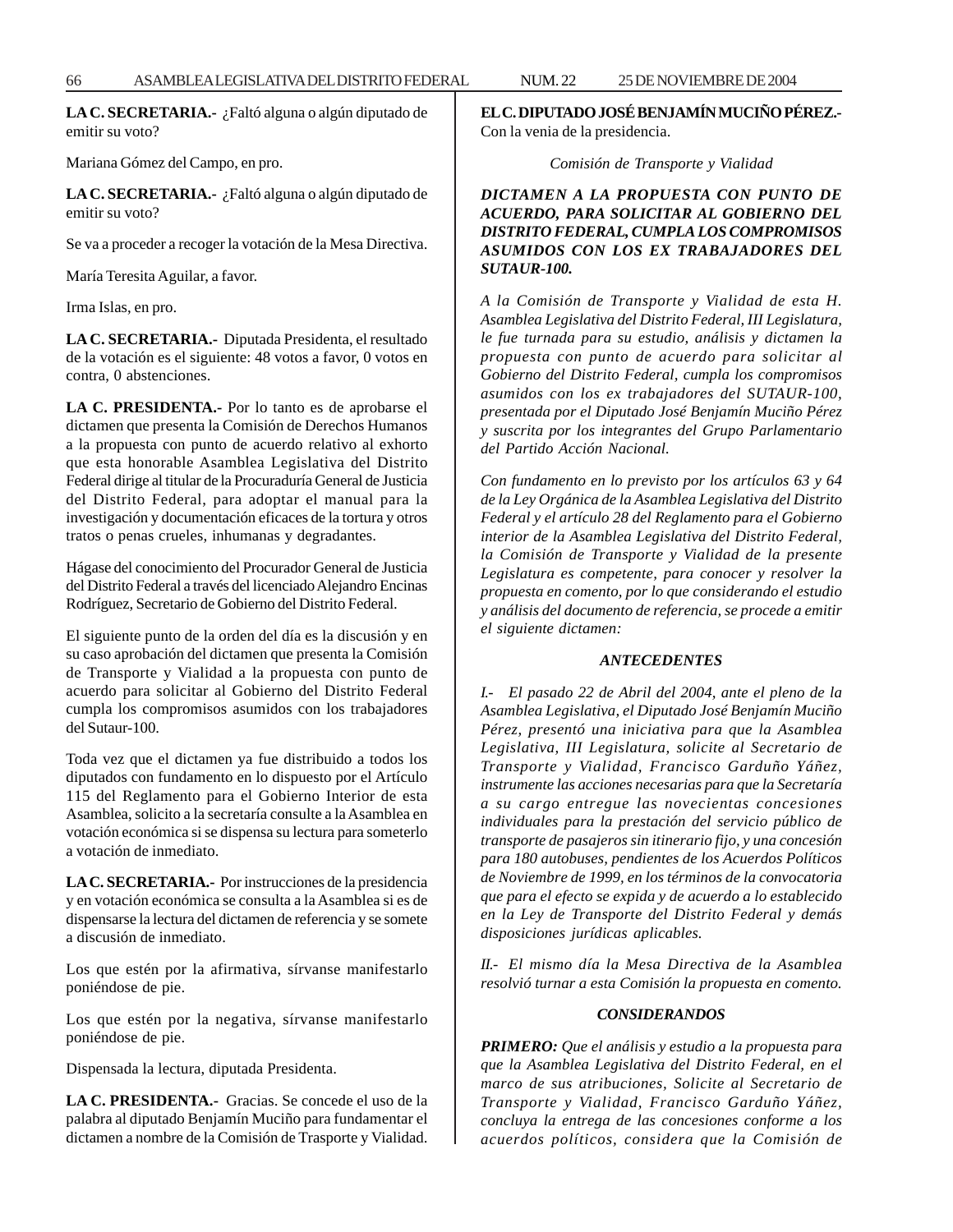*Transporte y Vialidad está facultada para dictaminar la misma de acuerdo a lo previsto en los artículos 62 y 64 de la Ley Orgánica de la Asamblea Legislativa del Distrito Federal; así como los artículos 28, 29 y 32 del Reglamento para el Gobierno Interior de la Asamblea Legislativa del Distrito Federal.*

*SEGUNDO: Que la iniciativa del Grupo Parlamentario del Partido Acción Nacional, pretende que esta III Asamblea Legislativa del Distrito Federal, solicite al Secretario de Transporte y Vialidad, instrumente las acciones necesarias para la entrega de las concesiones pendientes de los acuerdos políticos de Noviembre de 1999.*

*TERCERO: Que la iniciativa busca en primera instancia resolver una problemática social compleja, en donde se advierten compromisos asumidos por una sola vez por parte del gobierno y compromisos pactados de manera exclusiva con cada uno de los grupos, que se refieren a concesiones que se otorgarían a trabajadores a raíz de la quiebra de Autotransportes Públicos de Pasajeros Ruta 100.*

*CUARTO: Que de acuerdo a los artículos 10 fracción XXI y 13 fracción II de la Ley Orgánica de la Asamblea Legislativa del Distrito Federal, es competente para comunicarse con otras instancias de Gobierno, para dirigirles peticiones y recomendaciones tendientes a satisfacer los derechos e intereses legítimos de los habitantes del Distrito Federal.*

*QUINTO: Que la iniciativa propone que se cumplan los compromisos asumidos por parte del Gobierno del Distrito Federal, y en base al oficio número DGG/DJ/343/03 (anexo a la propuesta) de fecha 16 de junio de 2003, emitido por la Dirección General de Gobierno se reconocen los mismos y se compromete el Gobierno a entregar 900 concesiones individuales para la prestación del servicio público de transporte de pasajeros sin itinerario fijo, y una concesión para 180 autobuses, en los términos de la convocatoria que se expida y de acuerdo en lo establecido en la Ley de Transporte vigente en el Distrito Federal, sin olvidar las obligaciones de parte de los trabajadores de la extinta Ruta 100, que estaban agregados a SUTAUR 100.*

*SEXTO: Que la iniciativa que presenta el Diputado José Benjamín Muciño Pérez, es precedente, toda vez que en el marco de sus atribuciones la Asamblea Legislativa está facultada para comunicarse con otras instancias de Gobierno para dirigirles peticiones y recomendaciones.*

*Bajo estas observaciones la Comisión de Transporte y Vialidad de la Asamblea Legislativa del Distrito Federal, III Legislatura, somete a consideración de esta H. Asamblea el siguiente dictamen:*

*UNICO: Es procedente la propuesta con punto de acuerdo presentada por el Diputado José Benjamín Muciño Pérez y se aprueba para que se solicite al Secretario de Transporte y Vialidad del Gobierno del Distrito Federal, Francisco Garduño Yañez, instrumente las acciones necesarias para que la Secretaría a su cargo entregue las novecientas concesiones individuales para la presentación del servicio público de transporte de pasajeros sin itinerario fijo, y una concesión para 180 autobuses, pendientes de los Acuerdos Políticos de Noviembre de 1999, en los términos de la convocatoria que para efecto se expida y de acuerdo con lo establecido en la Ley de Transporte del Distrito Federal y demás disposiciones jurídicas aplicables.*

*Firman el presente dictamen, a los quince días del mes de noviembre del dos mil cuatro: Dip. José Benjamín Muciño Pérez, Presidente, Dip. Rafael Hernández Nava, Vicepresidente, Dip. Lourdes Alonso Flores, Secretario, Dip. Mariana Gómez del Campo Gurza, integrante, Dip. Alfredo Carrasco Baza, integrante, y Dip. Martha Teresa Delgado Peralta ,integrante.*

Es cuanto, señora Presidenta.

**LA C. PRESIDENTA.-** Gracias, diputado. Está a discusión el dictamen. Se abre el registro de oradores. ¿Hay oradores en contra?

¿Algún diputado desea razonar su voto?

Solicito a la Secretaría recibir la votación nominal del dictamen en lo general y en lo particular en un solo acto.

**LA C. SECRETARIA.-** Se va a proceder a recoger la votación nominal del dictamen en lo general y en lo particular en un solo acto.

De conformidad con lo establecido en el artículo 128 del Reglamento para el Gobierno Interior de la Asamblea, se solicita a la Coordinación de Servicios Parlamentarios, hacer el anuncio correspondiente a efecto de que los diputados presentes puedan emitir su voto.

Se solicita a los diputados que al emitir su voto, lo hagan en voz alta diciendo su nombre y apellido, añadiendo la expresión ''en pro'', ''en contra'' o ''abstención''. La de la voz recogerá la votación. Comenzamos de derecha a izquierda.

#### **(Votación Nominal)**

Juan Antonio Arévalo López, a favor.

Jesús López, a favor.

Obdulio Ávila, en pro.

Martha Delgado, en pro.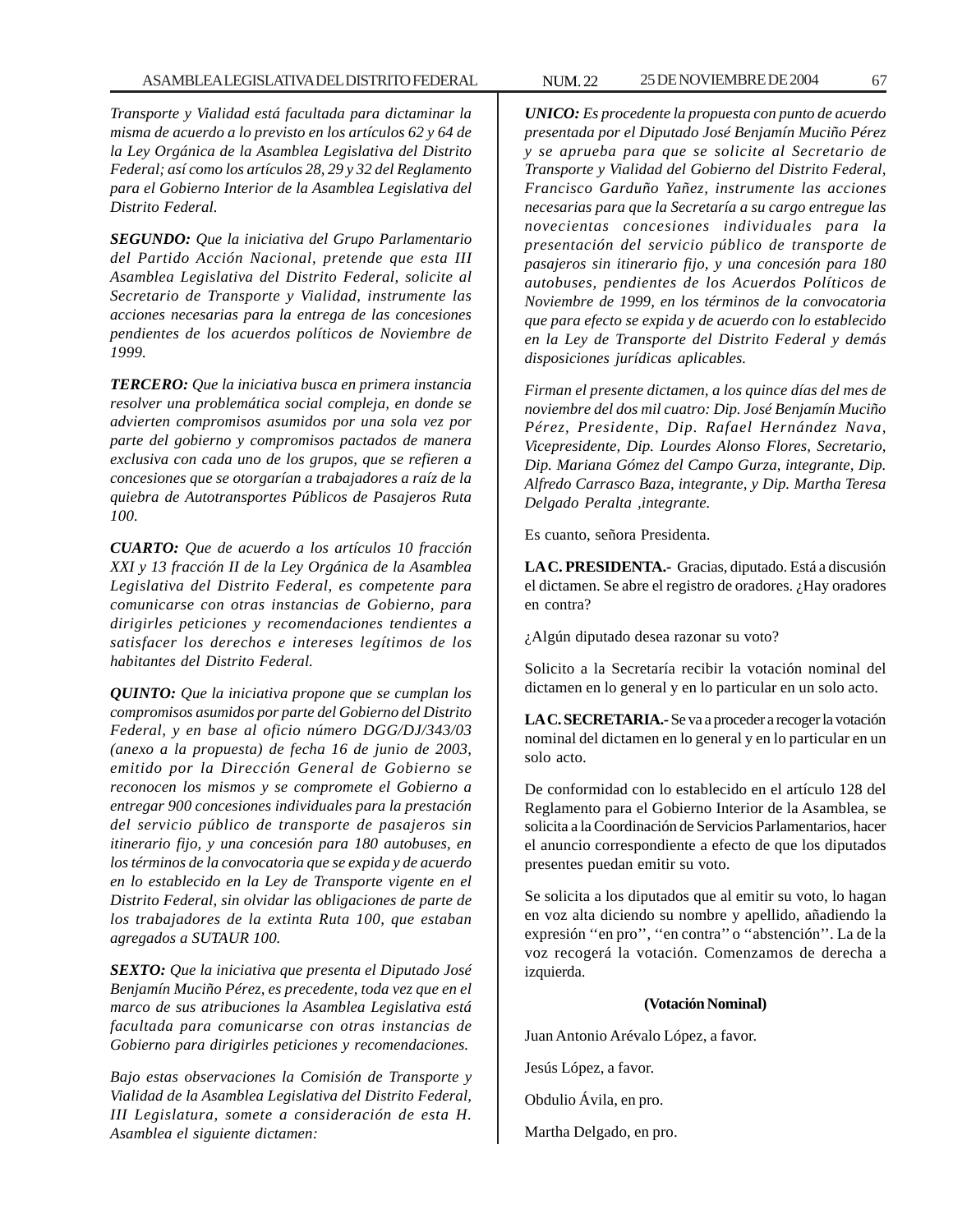Alfredo Carrasco, a favor.

Rodolfo Covarrubias, a favor.

**LA C. SECRETARIA.-** ¿Faltó alguna o algún diputado de emitir su voto?

José María Rivera, a favor.

Gabriela Cuevas, en pro.

Mariana Gómez del Campo, en pro

**LA C. SECRETARIA.-** ¿Faltó alguna o algún diputado de emitir su voto?

Se va a proceder a recoger la votación de la Mesa Directiva.

María Teresita Aguilar, a favor.

Irma Islas, en pro.

**LA C. SECRETARIA.-** Diputada Presidenta, el resultado de la votación es el siguiente: 45 votos a favor, 0 votos en contra, 0 abstenciones.

**LA C. PRESIDENTA.-** Por lo tanto, es de aprobarse el dictamen que presentó la Comisión de Transporte y Vialidad a la propuesta con punto de acuerdo para solicitar al Gobierno del Distrito Federal cumpla los compromisos asumidos con los ex trabajadores del SUTAUR-100.

Hágase del conocimiento del Secretario de Transporte y Vialidad, licenciado Francisco Garduño Yáñez, a través del Secretario de Gobierno del Distrito Federal, licenciado Alejandro Encinas Rodríguez.

Como siguiente punto del orden del día, está la discusión y en su caso aprobación del dictamen que presenta la Comisión de Transporte y Vialidad a la propuesta con punto de acuerdo por el que se solicita al Jefe de Gobierno del Distrito Federal, Licenciado Andrés Manuel López Obrador, implemente un programa para que se dé cumplimiento de manera eficaz a lo establecido en los artículos 16 y 103 numeral 5º inciso a) del Reglamento de Tránsito del Distrito Federal.

Toda vez que este dictamen ya fue distribuido en tiempo y forma, conforme a lo dispuesto por el artículo 115 del Reglamento para el Gobierno Interior de la Asamblea Legislativa del Distrito Federal, solicito a la Secretaría consulte a la Asamblea, en votación económica, si se dispensa su lectura para someterlo a discusión de inmediato.

**LA C. SECRETARIA.-** Por instrucciones de la presidencia, y en votación económica, se consulta a la Asamblea si es de dispensarse la lectura del dictamen de referencia y se somete a discusión de inmediato.

Héctor Guijosa, en pro. Higinio Chávez, a favor. María de Lourdes Rojo e Incháustegui, en pro. Adrián Pedrozo Castillo, en pro. Andrés Lozano Lozano, en pro. Araceli Vázquez Camacho, en pro. Sara Figueroa, en pro. Lujano Nicolás, a favor. Benjamín Muciño, a favor. Gabriela González, en pro. Sofía Figueroa, en pro. Jorge Lara, en pro. José Espina, en pro. Carlos Alberto Flores, a favor. Alfredo Hernández Raigosa, a favor. Alejandra Barrales, en pro. Reyes Gámiz, a favor. Miguel Angel Solares Chávez, a favor. Elio Bejarano, en pro. Lourdes Alonso, en pro. María Elena Torres, en pro. Guadalupe Chavira, en pro. Arturo Escobar, a favor. Mónica Serrano, en pro. Aguilar Álvarez, en pro. Gerardo Villanueva, a favor. Julio Escamilla, a favor. Efraín Morales, a favor. Julio César Moreno, a favor.

Silvia Oliva Fragoso, en pro.

Emilio Fernández, a favor.

Eduardo Malpica, en pro.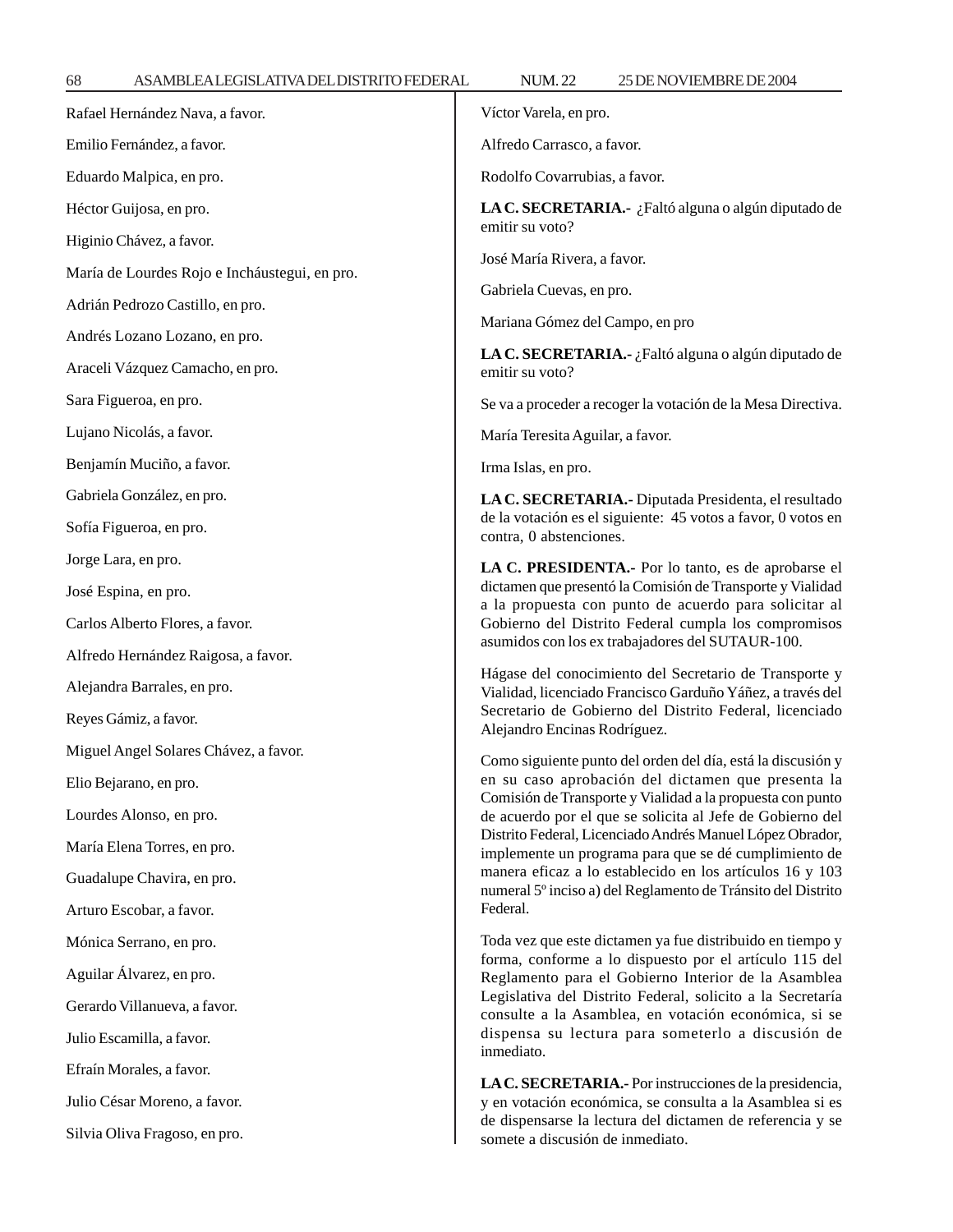Los que estén por la afirmativa, sírvanse manifestarlo poniéndose de pie.

Los que estén por la negativa, sírvanse manifestarlo poniéndose de pie.

Dispensada la lectura, diputada Presidenta.

**LA C. PRESIDENTA.-** Gracias. Para fundar el dictamen, a nombre de la Comisión de Transporte y Vialidad, se concede el uso de la palabra al diputado Benjamín Muciño.

**EL C. DIPUTADO JOSÉ BENJAMÍN MUCIÑO PÉREZ.-** Con la venia de la presidencia.

### *COMISIÓN DE TRANSPORTE Y VIALIDAD*

*DICTAMEN A LA PROPUESTA CON PUNTO DE ACUERDO POR EL QUE SE SOLICITA AL JEFE DE GOBIERNO DEL DISTRITO FEDERAL, LIC. ANDRÉS MANUEL LÓPEZ OBRADOR, IMPLEMENTE UN PROGRAMA PARA QUE SE DE CUMPLIMIENTO DE MANERA EFICAZ A LO ESTABLECIDO EN LOS ARTÍCULOS 16 Y 103, NUMERAL INCISO A) DEL REGLAMENTO DE TRÁNSITO DEL DISTRITO FEDERAL.*

*A la Comisión de Transporte y Vialidad de esta H. Asamblea Legislativa del Distrito Federal, III Legislatura, le fue turnada para su estudio, análisis y dictamen la propuesta con punto de acuerdo para que esta solicite al Jefe de Gobierno del Distrito Federal Lic. Andrés Manuel López Obrador para que se de cumplimiento de manera eficaz a lo establecido en los artículos 16 y 103, numeral V, inciso a) del Reglamento de Tránsito del Distrito Federal.*

*Con fundamento en lo previsto por los artículos 63 y 64 de la Ley Orgánica de la Asamblea Legislativa del Distrito Federal el artículo 28 del Reglamento para el Gobierno Interior de Asamblea Legislativa del Distrito Federal, la Comisión de Transporte y Vialidad de la presente Legislatura es competente, para conocer y resolver la propuesta en comento, por lo que considerando el estudio y análisis del documento de referencia, se procede a emitir el siguiente dictamen:*

### *ANTECEDENTES*

*I.- El pasado 25 de Febrero del 2004, ante el pleno de la Asamblea Legislativa, la Diputada Sofía Figueroa Torres, integrante de la Fracción Parlamentaria del Partido Acción Nacional, presentó una Iniciativa para que la Asamblea Legislativa, III Legislatura, solicite al Jefe de Gobierno del Distrito Federal implemente un programa para que se de cumplimiento de manera eficaz, lo establecido en los artículos 16 y 103, numeral V inciso a) del Reglamento de Tránsito del Distrito Federal.*

*II. El mismo día, la Mesa Directiva de la Asamblea resolvió turnar a esta Comisión la propuesta en comento.*

## *CONSIDERANDOS*

*PRIMERO: Que del análisis y estudio a la propuesta para que la Asamblea Legislativa del Distrito Federal, en el marco de sus atribuciones, solicite al Jefe de Gobierno del Distrito Federal, implemente un programa para que se de cumplimiento a lo establecido en los artículos 16 y 103, numeral V, inciso a) del Reglamento de Tránsito del Distrito Federal, considera que la Comisión de Transporte y Vialidad está facultada para dictaminar la misma de acuerdo a lo previsto en los artículos 62 y 64 de la Ley Orgánica de la Asamblea Legislativa del Distrito Federal; así como los artículos 28, 29 y 32 del Reglamento para el Gobierno Interior de la Asamblea Legislativa del Distrito Federal .*

*SEGUNDO: Que la iniciativa de la Diputada Sofía Figueroa Torres, pretende que las autoridades del Gobierno del Distrito Federal, apliquen el Reglamento de Tránsito de tal forma que se respeten los espacios destinados al estacionamiento de vehículos de personas con discapacidad, así como de sus rampas de acceso a las banquetas y vías peatonales.*

*TERCERO: Que la iniciativa busca en primera instancia que se tomen las medidas necesarias para que por medio de la implementación de un programa se mejore la calidad de vida de las personas con capacidades diferentes en esta Ciudad de México.*

*CUARTO: Que de acuerdo al artículo 13 fracción VI de la Ley Orgánica de la Asamblea Legislativa del Distrito Federal, la III Asamblea Legislativa del Distrito Federal es competente para supervisar y fiscalizar a la administración pública del Distrito Federal.*

*QUINTO: Que la iniciativa propone que a través de esta H. Asamblea Legislativa se solicite cumplir con lo establecido en la Legislación local, con el objeto de generar mejores condiciones de desarrollo para las personas de capacidad diferente.*

*SEXTO: Que la iniciativa que presenta la Diputada Sofía Figueroa Torres procede, toda vez que en el marco de sus atribuciones la Asamblea Legislativa está facultada para solicitar el cumplimiento de los Reglamentos para el Distrito Federal.*

*Bajo estas observaciones la Comisión de Transporte y Vialidad de la Asamblea Legislativa del Distrito Federal, III Legislatura, somete a consideración de esta H. Asamblea el siguiente dictamen.*

*ÚNICO: Es procedente la propuesta con punto de acuerdo presentada por la Diputada Sofía Figueroa Torres y se aprueba para que se solicite al Jefe de Gobierno del Distrito Federal, Lic. Andrés Manuel López Obrador, implemente un programa para que se de cumplimiento de*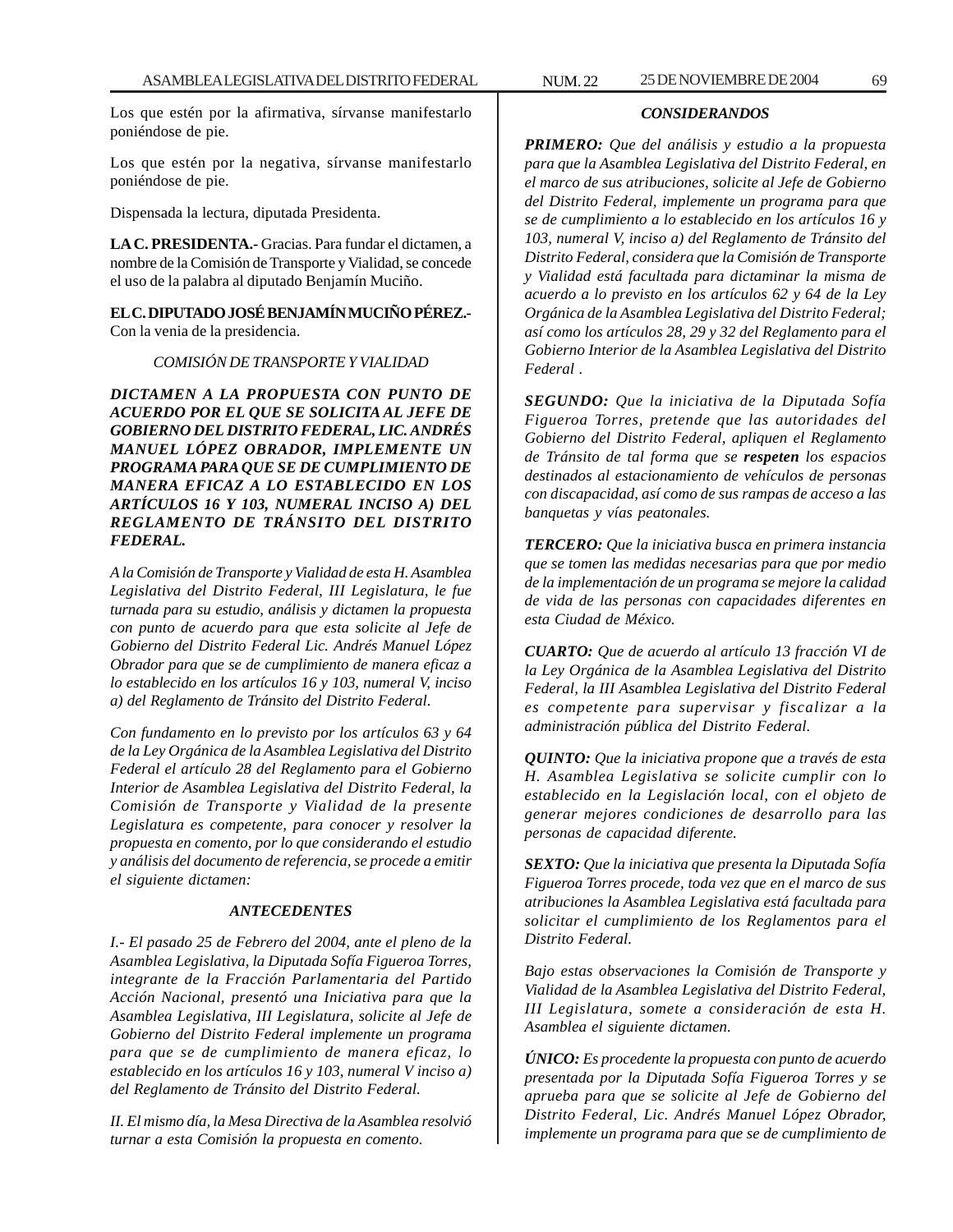*manera eficaz a lo establecido en los artículos 16 y 103, numeral V, inciso a) del Reglamento de Tránsito del Distrito Federal.*

*Firman el presente dictamen, a los quince días del mes de noviembre del dos mil cuatro: Dip. José Benjamín Muciño Pérez, Presidente, Dip. Rafael Hernández Nava, Vicepresidente, Dip. Lourdes Alonso Flore, Secretario, Dip. Mariana Gómez del Campo Gurza, Integrante, Dip. Alfredo Carrasco Baza, Integrante, Dip. Martha Teresa Delgado Peralta, Integrante.*

Es cuanto, diputada Presidenta.

**LA C. PRESIDENTA.-** Gracias, diputado. Está a discusión el dictamen y se abre el registro de oradores. ¿Hay oradores en contra?

¿Algún diputado desea razonar su voto?

Solicito a la Secretaría recibir la votación nominal del dictamen en lo general y en lo particular en un solo acto.

**LA C. SECRETARIA.-** Se va a proceder a recoger la votación nominal del dictamen en lo general y en lo particular en un solo acto.

De conformidad con lo establecido por el artículo 128 del Reglamento para el Gobierno Interior de la Asamblea, se solicita a la Coordinación de Servicios Parlamentarios hacer el anuncio correspondiente a efecto de que los diputados presentes puedan emitir su voto.

Se solicita a los diputados que al emitir su voto lo hagan en voz alta, diciendo su nombre y apellido, añadiendo la expresión ''en pro'', ''en contra'' o ''abstención''. La de la voz recogerá la votación. Comenzamos de derecha a izquierda.

#### **(Votación Nominal)**

Juan Antonio Arévalo López, a favor.

Gabriela Cuevas, en pro.

Jesús López, a favor.

Obdulio Ávila, en pro.

Martha Delgado, en pro.

Rafael Hernández Nava, a favor.

Emilio Fernández, a favor.

Eduardo Malpica, en pro.

Héctor Guijosa, en pro.

Higinio Chávez, a favor.

José Jiménez, en pro.

María de Lourdes Rojo e Incháustegui, en pro. Adrián Pedrozo Castillo, en pro. Andrés Lozano Lozano, en pro. Araceli Vázquez Camacho, en pro. Sara Figueroa, en pro. Lujano Nicolás, en pro. Benjamín Muciño, a favor. Sofía Figueroa, en pro. Jorge Lara, en pro. José Espina, en pro. Carlos Alberto Flores, a favor. Gabriela González, en pro. Reyes Gámiz, a favor. Alfredo Hernández Raigosa, a favor. Silvia Oliva Fragoso, en pro. Miguel Ángel Solares Chávez, a favor. Elio Bejarano, en pro. María Elena Torres, en pro. Guadalupe Chavira, en pro. Arturo Escobar, a favor. Mariana Gómez del Campo, en pro. Mónica Serrano, en pro. Mauricio López, en pro. Claudia Esqueda, en pro. Aguilar Álvarez, en pro. Gerardo Villanueva, a favor. Julio César Moreno, a favor. Juventino Rodríguez Ramos, a favor. Víctor Varela, en pro. Alfredo Carrasco, a favor. Rodolfo Covarrubias, a favor. Lourdes Alonso, en pro. **LA C. SECRETARIA.-** ¿Faltó alguna o algún diputado de

emitir su voto?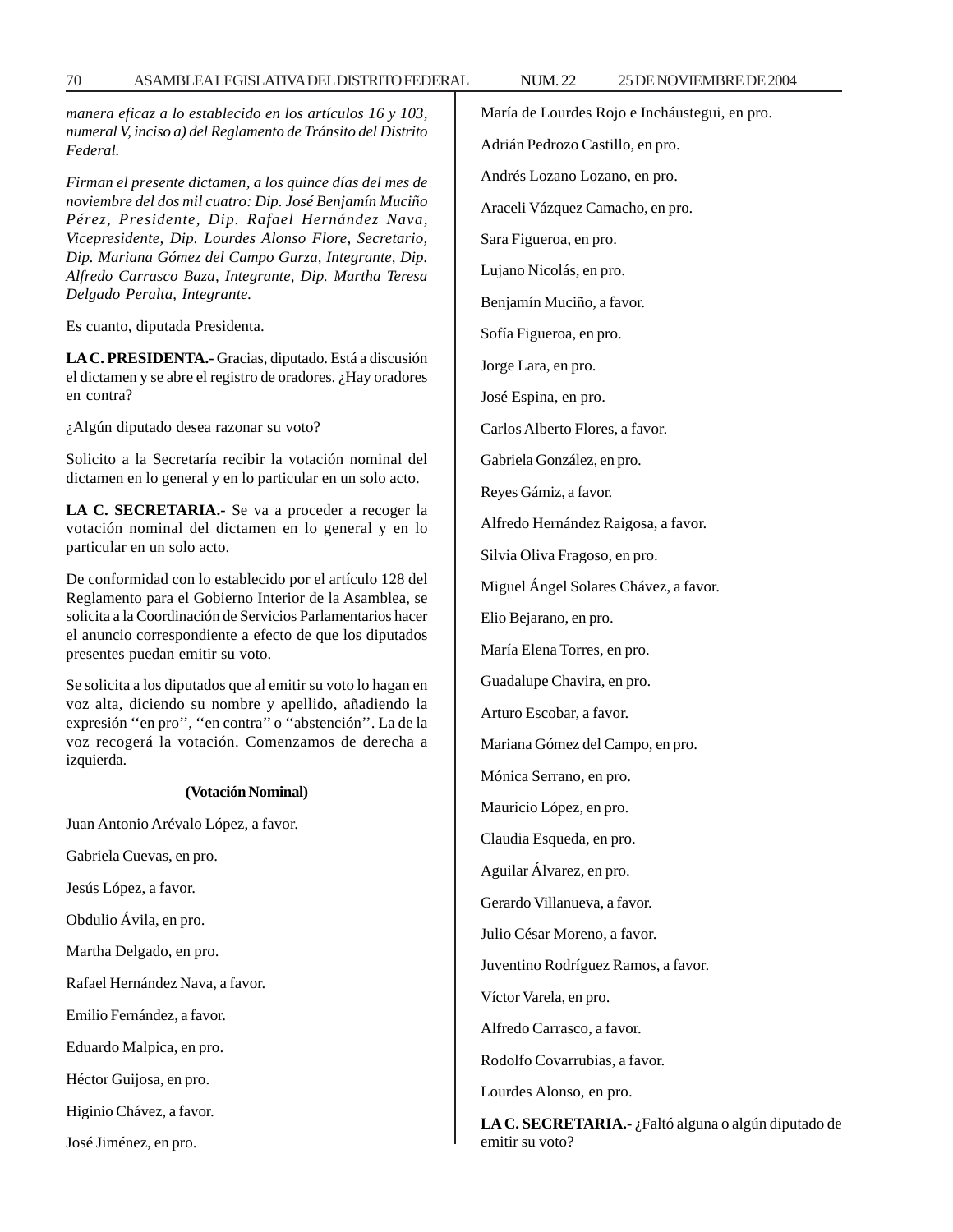Se va a proceder a recoger la votación de la Mesa Directiva.

María Teresita Aguilar, a favor.

Irma Islas, en pro.

**LA C. SECRETARIA.-** Diputada Presidenta, el resultado de la votación es el siguiente: 45 votos a favor, 0 votos en contra, 0 abstenciones.

**LA C. PRESIDENTA.-** Por lo tanto se aprueba el dictamen que presenta la Comisión de Transporte y Vialidad a la propuesta con punto de acuerdo para solicitar al Jefe de Gobierno implemente un programa para dar cumplimiento de manera eficaz a lo establecido en los artículos 16 y 103 numeral 5 inciso a) del Reglamento de Tránsito del Distrito Federal.

Hágase del conocimiento del Licenciado Andrés Manuel López Obrador, Jefe de Gobierno del Distrito Federal para los efectos legales a que haya lugar.

El siguiente punto del orden del día es la discusión y en su caso aprobación del dictamen que presenta la Comisión de Transporte y Vialidad a la propuesta con punto de acuerdo para que la Asamblea Legislativa del Distrito Federal, haga un respetuoso exhorto al Gobierno del Distrito Federal para abrir un espacio formal de negociación que atienda el conflicto de los ex trabajadores de Ruta 100.

Toda vez que el dictamen ya fue distribuido a todos los diputados en tiempo y forma, conforme al artículo 115 del Reglamento para el Gobierno Interior, solicito a la Secretaría consulte en votación económica al Pleno si se dispensa su lectura para someterlo a discusión de inmediato.

**LA C. SECRETARIA.-** Por instrucciones de la presidencia y en votación económica, se consulta a la Asamblea si es de dispensarse la lectura del dictamen de referencia y se somete a discusión de inmediato.

Los que estén por la afirmativa, sírvanse manifestarlo poniéndose de pie.

Los que estén por la negativa, sírvanse manifestarlo poniéndose de pie.

Dispensada la lectura, diputada Presidenta.

**LA C. PRESIDENTA.-** Gracias. A nombre de la Comisión de Transporte y Vialidad y a fin de fundamentar el dictamen se concede el uso de la palabra al diputado Rafael Hernández.

**EL C. DIPUTADO RAFAEL HERNÁNDEZ NAVA.-** Con su permiso, señora Presidenta.

## *COMISIÓN DE TRANSPORTE Y VIALIDAD*

*DICTAMEN DE LA PROPUESTA CON PUNTO DE ACUERDO, PARA QUE LA ASAMBLEA LEGISLATIVA DEL DISTRITO FEDERAL HAGA UN RESPETUOSO EXHORTO AL GOBIERNO DEL DISTRITO FEDERAL PARA ABRIR UN ESPACIO FORMAL DE NEGOCIACIÓN QUE ATIENDA EL CONFLICTO DE LOS EX TRABAJADORES DE RUTA 100.*

*A la Comisión de Transporte y Vialidad de esta H. Asamblea Legislativa del Distrito Federal, III Legislatura, le fue turna por la Mesa Directiva para su estudio, análisis y dictamen la propuesta para que la Asamblea Legislativa del Distrito Federal, en el marco de sus atribuciones, haga un exhorto al Gobierno del Distrito Federal para que establezca un espacio formal de negociación para atender el conflicto de los ex trabajadores de la ruta 100, presentada por el Diputado Alfredo Carrasco Baza , integrante del grupo parlamentario del Partido de la Revolución Democrática, el pasado 16 de diciembre del 2003.*

*Con fundamento en lo previsto por los artículos 63 y 64 de la Ley Orgánica de la Asamblea Legislativa del Distrito Federal y el artículo 28 del Reglamento para el Gobierno Interior de la Asamblea Legislativa del Distrito Federal, la Comisión de Transporte y Vialidad, de la presente legislatura, es competente para conocer y resolver la propuesta en comento, por lo que considerando el estudio y análisis del documento de referencia, se procede a emitir el siguiente dictamen:*

### *ANTECEDENTES*

*I.- Que el pasado 16 de diciembre del 2003, ante el pleno de la Asamblea Legislativa, el Diputado Alfredo Carrasco Baza, del Partido de la Revolución Democrática, presentó una propuesta con punto de acuerdo, para que esta Asamblea Legislativa haga un respetuoso exhorto con el fin de que se abra un espacio formal de negociación que atienda el conflicto de los ex trabajadores de Ruta 100.*

*II.- Que con fecha 15 de octubre de 2003, la representación de ex trabajadores de Ruta 100, solicitó la intervención de los representantes de la Comisión de Transporte y Vialidad así como de la Comisión de Quejas y Atención Ciudadana, de la III Legislatura de la Asamblea Legislativa del Distrito Federal, para que a través de dichas Comisiones, se otorguen espacios formales para negociaciones entre las Autoridades del Gobierno del Distrito Federal, para la atención de los conflictos con los representantes antes de Extinta Ruta-l00.*

*III.- Que el mismo día, la Mesa Directiva de la Asamblea resolvió turnar a esta Comisión la propuesta en comento.*

*IV.- Con fecha 21 de enero del año en curso, se solicitó prorroga para dictaminar la presente Iniciativa a la*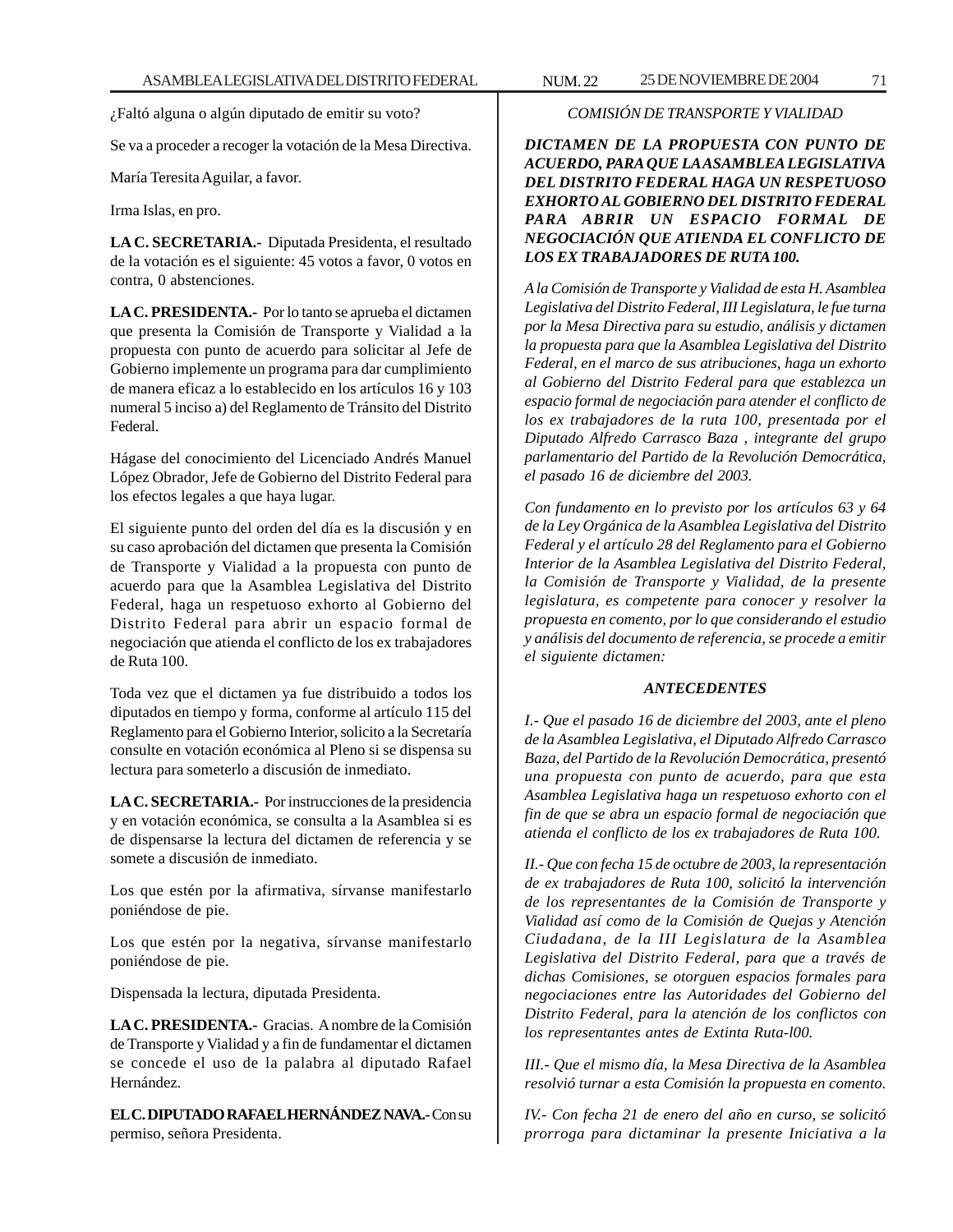*Diputación Permanente de la Asamblea Legislativa del Distrito Federal, procediéndose al estudio correspondiente bajo los siguientes:*

### *CONSIDERANDOS*

*PRIMERO: Que la presente Iniciativa se encuentra respaldada y fundamentada en el Reglamento para el Gobierno Interior de la Asamblea Legislativa, misma que estipula que las demandas, inquietudes, quejas y denuncias que presentan los movimientos sociales organizados, sean atendidas siempre y cuando las peticiones sean hechas de manera pacífica y respetuosa.*

*SEGUNDO: Que la propuesta pretende que la Asamblea Legislativa del Distrito Federal, en el marco de sus atribuciones, haga una exhortación al Gobierno del Distrito Federal con el fin de que establezca acciones para una solución definitiva al conflicto que han planteado los ex trabajadores de la Ruta 100.*

*TERCERO: Que la iniciativa que presenta el Diputado Alfredo Carrasco Baza, pretende que las demandas por los diversos movimientos sociales ante la sociedad capitalina y las distintas instituciones del Distrito Federal sean oídas.*

*CUARTA: Que la propuesta busca resolver entre tras cosas los problemas que padecen los ciudadanos debido a los mítines y bloqueos a las dependencias afectando el óptimo funcionamiento, paralizando las actividades normales de las instituciones.*

*QUINTO: Que la propuesta, menciona que en el caso de los ex trabajadores de Ruta 100, la presente legislatura les ha ofrecido la atención a sus peticiones, respetando a las organizaciones en su vida interna y que la solución de sus diferencias deberá ser en el marco del Estado de Derecho y por lo tanto apegarse a sentencias emitidas por las instancias judiciales.*

*SEXTO: Que la propuesta con punto de acuerdo para que la Asamblea Legislativa del Distrito Federal, haga un respetuoso exhorto al Gobierno del Distrito Federal para que establezca un espacio formal de negociación y atender el conflicto que vienen planteando los ex trabajadores de Ruta 100, es procedente toda vez que en el marco de sus atribuciones específicamente los artículos 148 y 151 del Reglamento para el Gobierno Interior de la Asamblea Legislativa del Distrito Federal, permiten la gestión social y dirigirse a las autoridades para la gestión de las mismas.*

*SÉPTIMO: Que la propuesta con punto de acuerdo, dio como origen que el Gobierno del Distrito Federal, decidiera llevar a cabo reuniones con los ex trabajadores de la Ruta 100, y entablar diálogos tripartitas, quienes actualmente han dado diversas soluciones al conflicto hasta su definitiva conclusión.*

*OCTAVO: Que la propuesta con punto de acuerdo pretende, que la Secretaría de Gobierno del Distrito Federal, deberá rendir un informe mensual, sobre las acciones y acuerdos llevados a cabo entre las partes, a la Comisión de Transporte y Vialidad de esta Asamblea Legislativa del Distrito Federal.*

*Bajo estas observaciones la Comisión de Transporte y Vialidad de la Asamblea Legislativa del Distrito Federal, III Legislatura, somete a consideración de esta H. Asamblea el siguiente dictamen:*

*ÚNICO: Es procedente la propuesta presentada por el Diputado Alfredo Carrasco Baza y se aprueba, para que esta Asamblea Legislativa del Distrito Federal haga un respetuoso exhorto al Gobierno del Distrito Federal para que se establezcan mesas de trabajo o negociaciones para atender el conflicto que vienen planteando los ex trabajadores de Ruta 100 y con ello establecer acciones para una solución definitiva de las demandas de este grupo social.*

*Firman el presente dictamen, a los quince días del mes de noviembre del dos mil cuatro: Dip. José Benjamín Muciño Pérez, Presidente, Dip. Rafael Hernández Nava, Vicepresidente, Dip. Lourdes Alonso Flores, Secretario, Dip. Mariana Gómez del Campo Gurza, Integrante, Dip. Alfredo Carrasco Baza, Integrante y la Dip. Martha Teresa Delgado Peralta, Integrante*

En la Ciudad de México de esta Asamblea Legislativa, es cuanto señora Presidenta.

**LA C. PRESIDENTA.-** Gracias, diputado. Está a discusión el dictamen y se abre el registro de oradores. ¿Existen oradores en contra?

¿Algún diputado desea razonar su voto?

Solicito a la Secretaría recibir la votación nominal del dictamen en lo general y en lo particular en un solo acto.

**LA C. SECRETARIA.** Se va proceder a recoger la votación nominal del dictamen en lo general y en lo particular en un solo acto.

De conformidad con el artículo 128 del Reglamento para el Gobierno Interior de la Asamblea, se solicita a la Coordinación de Servicios Parlamentarios hacer el anuncio correspondiente a efecto de que los diputados presentes puedan emitir su voto.

Se solicita a los diputados que al emitir su voto lo hagan en voz alta, diciendo su nombre y apellido, añadiendo la expresión ''en pro'', ''en contra'' o ''abstención''. La de la voz recogerá la votación. Comenzamos de derecha a izquierda.

#### **(Votación Nominal)**

Juan Antonio Arévalo López, a favor.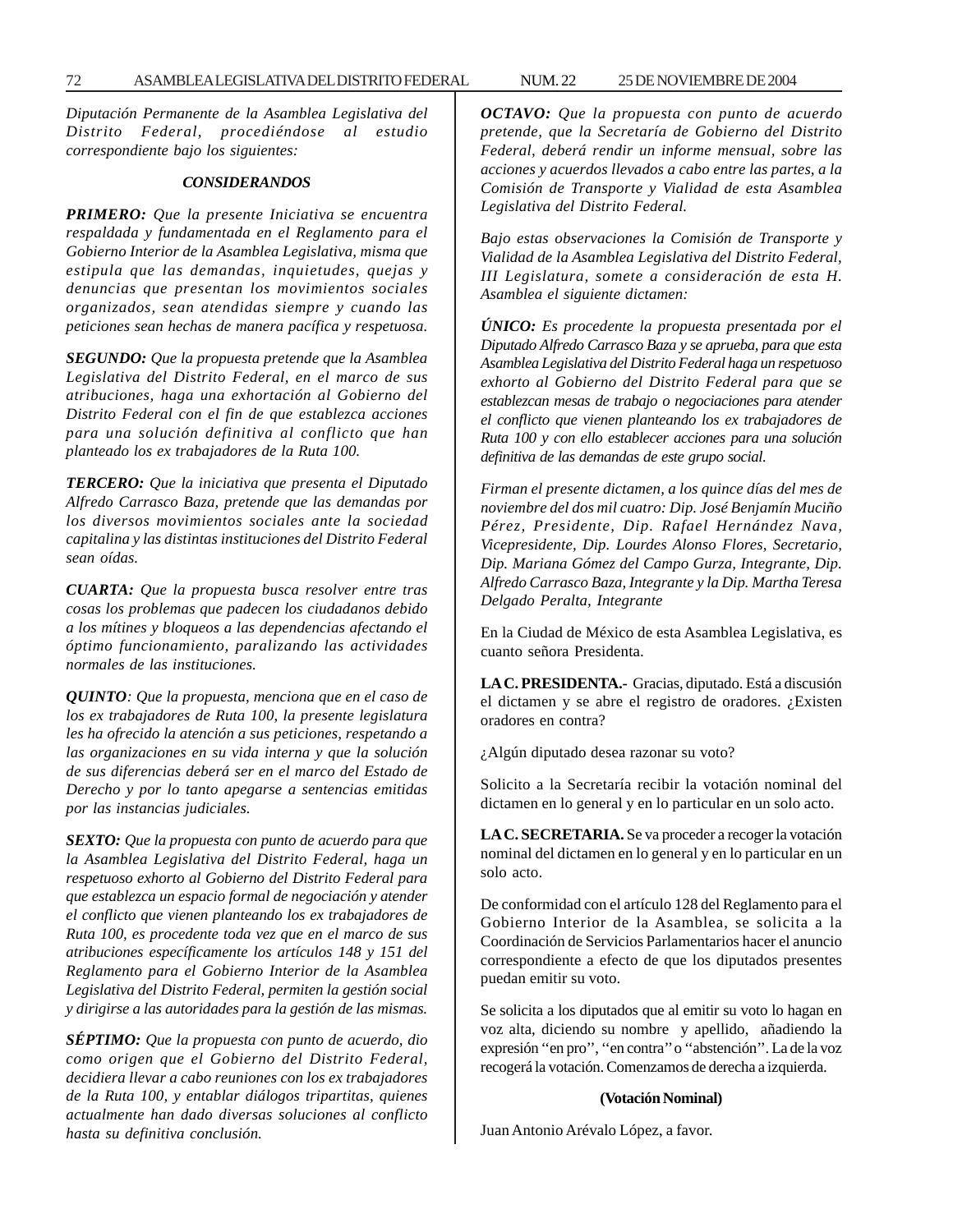| ASAMBLEALLOISLATI VADLEDISTINTOI LDLIVAL      |                                                                                                                                                                                                                                                                           |
|-----------------------------------------------|---------------------------------------------------------------------------------------------------------------------------------------------------------------------------------------------------------------------------------------------------------------------------|
| Gabriela Cuevas, en pro.                      | Arturo Escobar, a favor.                                                                                                                                                                                                                                                  |
| Jesús López, a favor.                         | Mauricio López, a favor.                                                                                                                                                                                                                                                  |
| Mónica Serrano, en pro.                       | Aguilar Álvarez, en pro.                                                                                                                                                                                                                                                  |
| Martha Delgado, a favor.                      | Gerardo Villanueva, a favor.                                                                                                                                                                                                                                              |
| Rafael Hernández Nava, a favor.               | Julio César Moreno, a favor.                                                                                                                                                                                                                                              |
| Emilio Fernández, en pro.                     | Víctor Varela, en pro.                                                                                                                                                                                                                                                    |
| Eduardo Malpica, en pro.                      | Alfredo Carrasco, a favor.                                                                                                                                                                                                                                                |
| Héctor Guijosa, en pro.                       | Rodolfo Covarrubias, a favor.                                                                                                                                                                                                                                             |
| Higinio Chávez, a favor.                      | LA C. SECRETARIA.- ¿Faltó alguna o algún diputado de                                                                                                                                                                                                                      |
| José Jiménez, en pro.                         | emitir su voto?<br>Claudia Esqueda a favor.                                                                                                                                                                                                                               |
| Adrián Pedrozo Castillo, en pro.              |                                                                                                                                                                                                                                                                           |
| María de Lourdes Rojo e Incháustegui, en pro. | LA C. SECRETARIA.- ¿Faltó alguna o algún diputado de<br>emitir su voto?                                                                                                                                                                                                   |
| Andrés Lozano Lozano, en pro.                 | Se procederá a recoger la votación de la Mesa Directiva.                                                                                                                                                                                                                  |
| Guadalupe Chavira, en pro.                    | María Teresita Aguilar, a favor.                                                                                                                                                                                                                                          |
| Juventino Rodríguez, en pro.                  | Irma Islas, en pro.                                                                                                                                                                                                                                                       |
| Reyes Gámiz, a favor.                         | LA C. SECRETARIA.- Diputada Presidenta, el resultado<br>de la votación es el siguiente: 45 votos a favor, 0 votos en<br>contra, 0 abstenciones.                                                                                                                           |
| Julio Escamilla, a favor.                     |                                                                                                                                                                                                                                                                           |
| Araceli Vázquez Camacho, en pro.              | LA C. PRESIDENTA.- Por lo tanto, se aprueba el dictamen<br>que presenta la Comisión de Transporte y Vialidad de la<br>propuesta con punto de Acuerdo para que la Asamblea<br>Legislativa del Distrito Federal haga un respetuoso exhorto                                  |
| Sara Figueroa, en pro.                        |                                                                                                                                                                                                                                                                           |
| Lujano Nicolás, en pro.                       |                                                                                                                                                                                                                                                                           |
| Benjamín Muciño, en pro.                      | al Gobierno del Distrito Federal para abrir un espacio formal<br>de negociación que atienda el conflicto de los                                                                                                                                                           |
| Gabriela González, en pro.                    | extrabajadores de Ruta 100.                                                                                                                                                                                                                                               |
| Mariana Gómez del Campo, en pro.              | Hágase del conocimiento del Jefe de Gobierno del Distrito<br>Federal para los efectos legales a que haya lugar.                                                                                                                                                           |
| Sofía Figueroa, en pro.                       | El siguiente punto del orden del día es la discusión y en su<br>caso aprobación del dictamen que presenta la Comisión de                                                                                                                                                  |
| Jorge Lara, en pro.                           |                                                                                                                                                                                                                                                                           |
| José Espina, en pro.                          | Transporte y Vialidad a la propuesta con punto de Acuerdo<br>por el que se solicita al Jefe de Gobierno del Distrito Federal,                                                                                                                                             |
| Carlos Alberto Flores, a favor.               | Licenciado Andrés Manuel López Obrador, remita un informe<br>sobre los vehículos asignados a la oficina del Jefe del<br>Gobierno del Distrito Federal.                                                                                                                    |
| Alfredo Hernández Raigosa, a favor.           |                                                                                                                                                                                                                                                                           |
| Silvia Oliva Fragoso, en pro.                 | Toda vez que el dictamen ya fue distribuido en términos de<br>lo dispuesto por el artículo 115 del Reglamento para el<br>Gobierno, solicito a la secretaría consulte al Pleno en<br>votación económica si dispensa su lectura para someterlo<br>a discusión de inmediato. |
| Miguel Angel Solares Chávez, a favor.         |                                                                                                                                                                                                                                                                           |
| Elio Bejarano, en pro.                        |                                                                                                                                                                                                                                                                           |
| Lourdes Alonso, en pro.                       | LA C. SECRETARIA.- Por instrucciones de la presidencia<br>y en votación económica se consulta a la Asamblea si es de                                                                                                                                                      |
| María Elena Torres, a favor.                  |                                                                                                                                                                                                                                                                           |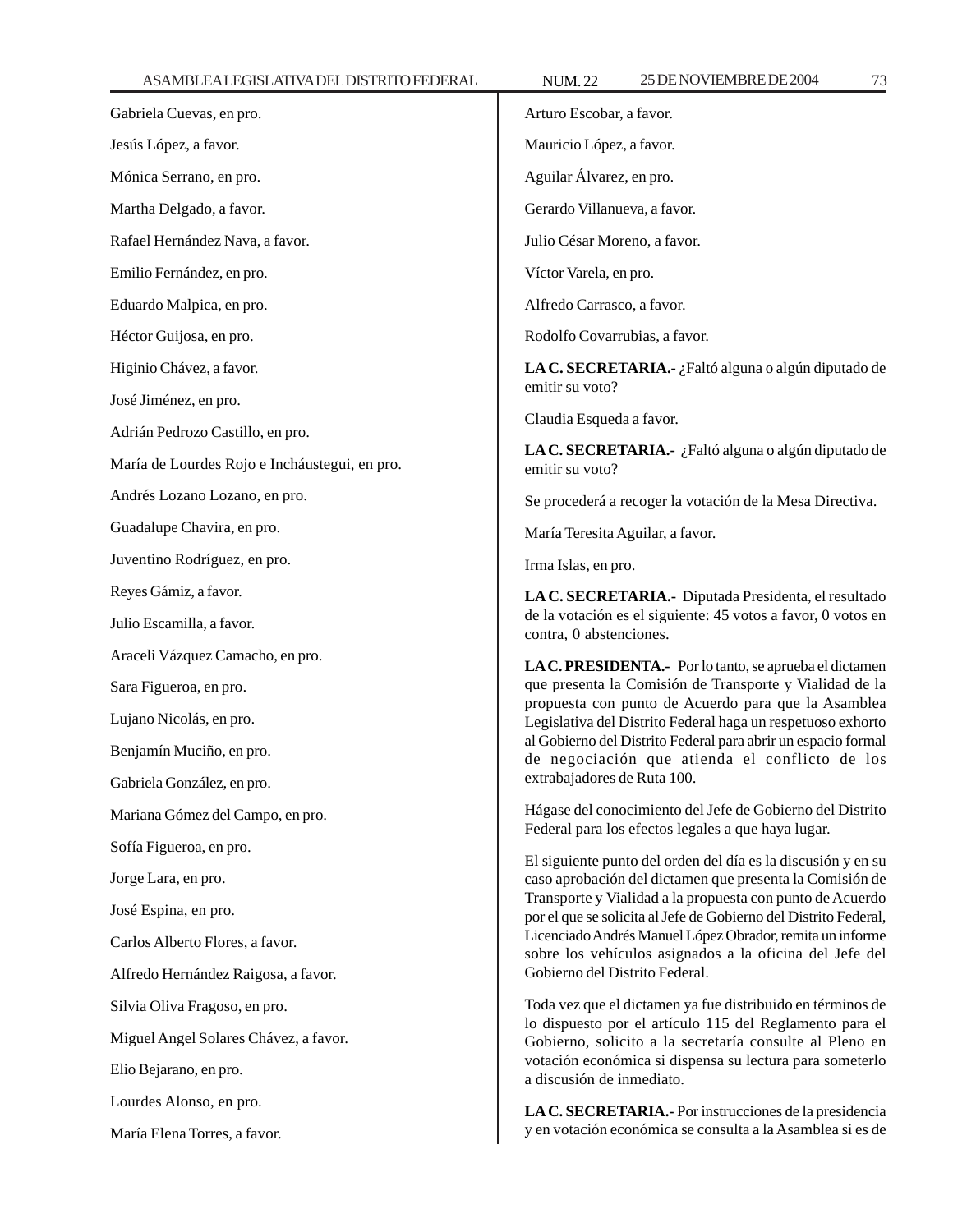dispensarse la lectura del dictamen de referencia y se somete a discusión de inmediato.

Los que estén por la afirmativa, sírvanse manifestarlo poniéndose de pie.

Los que estén por la negativa, sírvanse manifestarlo poniéndose de pie.

Dispensada la lectura, diputada Presidenta.

**LA C. PRESIDENTA.-** Gracias. Se concede el uso de la palabra a la diputada Lourdes Alonso para fundamentar el dictamen a nombre de la Comisión de Transporte y Vialidad.

### **LA C. DIPUTADA LOURDES ALONSO FLORES.-** Con su permiso, diputada Presidenta.

#### *COMISIÓN DE TRANSPORTE Y VIALIDAD*

### *DICTAMEN A LA PROPUESTA CON PUNTO DE ACUERDO POR EL QUE SE SOLICITA AL JEFE DE GOBIERNO DEL DISTRITO FEDERAL, LIC. ANDRÉS MANUEL LÓPEZ OBRADOR, REMITA UN INFORME SOBRE LOS VEHÍCULOS ASIGNADOS A LA OFICINA DEL JEFE DE GOBIERNO DEL DISTRITO FEDERAL.*

*A la Comisión de Transporte y Vialidad de esta H. Asamblea Legislativa del Distrito Federal, III Legislatura, le fue turnada para su estudio, análisis y dictamen la propuesta con punto de acuerdo para que ésta solicite al Jefe de Gobierno del Distrito Federal Lic. Andrés Manuel López Obrador, un informe sobre los vehículos asignados a la oficina del Jefe de Gobierno del Distrito Federal.*

*Con fundamento en lo previsto por los artículos 63 y 64 de la Ley Orgánica de la Asamblea Legislativa del Distrito Federal y el artículo 28 del Reglamento para el Gobierno Interior de la Asamblea Legislativa del Distrito Federal, la Comisión de Transporte y Vialidad de la presente Legislatura es competente, para conocer y resolver la propuesta en comento, por lo que se entró al estudio y análisis conforme a los siguientes:*

#### *ANTECEDENTES*

*I.- El pasado 18 de Febrero ante el pleno de la Asamblea Legislativa, la Diputada Mariana Gómez Campo Gurza, integrante de la Fracción Parlamentaria del Partido Acción Nacional, presentó una iniciativa para que la Asamblea Legislativa, III Legislatura, solicite al Jefe de Gobierno del Distrito Federal, remita un informe sobre los vehículos asignados a la oficina del Jefe de Gobierno del Distrito Federal.*

*II. El mismo día, la Mesa Directiva de la Asamblea resolvió turnar a esta Comisión la propuesta en comento.*

#### *CONSIDERANDOS*

*PRIMERO: Que del análisis y estudio de la propuesta para que la Asamblea Legislativa del Distrito Federal, en* *el marco de sus atribuciones, Solicite al Jefe de Gobierno del Distrito Federal remita un informe sobre los vehículos asignados a la oficina del jefe de Gobierno, se desprende que la Comisión de Transporte y Vialidad está facultada para dictaminar la misma de acuerdo a lo previsto en los artículos 62 y 64 de la Ley Orgánica de la Asamblea Legislativa del Distrito Federal; así como en los artículos 28, 29 y 32 del Reglamento para el Gobierno Interior de la Asamblea Legislativa del Distrito Federal.*

*SEGUNDO: Que la propuesta con punto de acuerdo, pretende que esta Asamblea Legislativa del Distrito Federal, III Legislatura solicite al Jefe de Gobierno información sobre los vehículos asignados a este, así como de las multas de tránsito impuestas a los mismos y los pagos de los derechos correspondientes.*

*TERCERO: Que la iniciativa busca en primera instancia que se aclare si las multas fueron o no pagadas por parte de la Coordinación de Logística responsable y retirar sospechas sobre un trato desigual hacia el Jefe de Gobierno frente a los miles de automovilistas que han sido infraccionados por estacionarse en el Centro Histórico, así como cuantos y cuáles vehículos están a disposición del Jefe de Gobierno.*

*CUARTO: Que de acuerdo a los artículos 10 fracción XXI y 13 fracción II y VI de la Ley Orgánica de la Asamblea Legislativa del Distrito Federal, la Asamblea Legislativa del Distrito Federal III Legislatura es competente para supervisar y fiscalizar a la administración pública del Distrito Federal y comunicarse con los otros órganos locales de Gobierno.*

*QUINTO: Que el punto de acuerdo propone que a través de esta H. Asamblea Legislativa se solicite cumplir con lo establecido en la Ley de Transparencia y Acceso a la información del Distrito Federal en su artículo 17 que establece que ''Los Entes Públicos están obligados a brindar a cualquier persona la información que se les requiera sobre el funcionamiento y actividades que desarrollan'', y que es obligación de la misma exigir el cumplimiento de las Leyes y velar por el respeto irrestricto del Estado de Derecho.*

*SEXTO: Que la propuesta con punto de acuerdo que presenta la Diputada Mariana Gómez del Campo Gurza, pretende que en el marco de sus atribuciones la Asamblea Legislativa, solicite información al Jefe de Gobierno, en base a los argumentos narrados con anterioridad.*

*Bajo estas observaciones la Comisión de Transporte y Vialidad de la Asamblea Legislativa del Distrito Federal, III Legislatura, somete a consideración de esta H. Asamblea el siguiente dictamen.*

*UNICO: Es procedente la propuesta con punto de acuerdo presentada por la Diputada Mariana Gómez del Campo*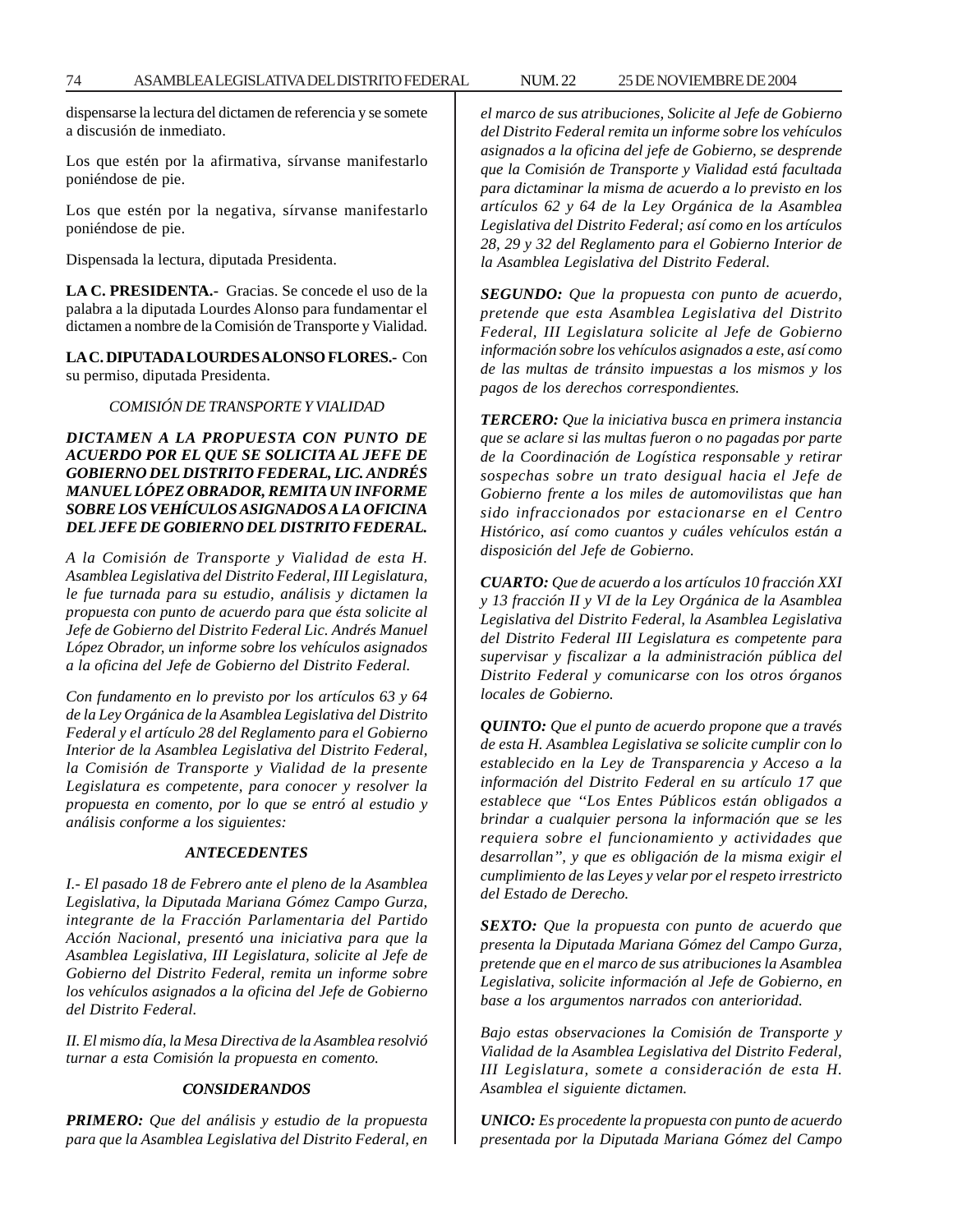#### ASAMBLEA LEGISLATIVA DEL DISTRITO FEDERAL NUM. 22 25 DE NOVIEMBRE DE 2004 75

*Gurza y se aprueba para que se solicite al Jefe de Gobierno del Distrito Federal, Lic. Andrés Manuel López Obrador, remita un informe detallado de las multas de tránsito impuestas y sus correspondientes pagos de los vehículos asignados a su oficina.*

*Firman el presente dictamen, a los quince días del mes noviembre del dos mil cuatro: Dip. José Benjamín Muciño Pérez, Presidente, Dip. Rafael Hernández Nava, Vicepresidente, Dip. Lourdes Alonso Flores, Secretario, Dip. Mariana Gómez del Campo Gurza, Integrante, Dip. Alfredo Carrasco Baza, Integrante, y Dip. Martha Teresa Delgado Peralta, Integrante.*

Es cuanto, Presidenta.

**LA C. PRESIDENTA.-** Gracias, diputada. Está a discusión el dictamen.

Se abre el registro de oradores. ¿Oradores en contra?

¿Algún diputado desea razonar su voto?

Solicito a la secretaría recoger la votación nominal del dictamen en lo general y en lo particular en un solo acto.

**LA C. SECRETARIA.-** Se va a proceder recoger la votación nominal del dictamen en lo general y en lo particular en un solo acto.

De conformidad con lo establecido por el artículo 128 del Reglamento para el Gobierno Interior de la Asamblea, se solicita a la Coordinación de Servicios Parlamentarios hacer el anuncio correspondiente a efecto de que los diputados presentes puedan emitir su voto.

Se solicita a los diputados que al emitir su voto lo hagan en voz alta diciendo su nombre y apellido, añadiendo la expresión ''en pro'', ''en contra'' o ''abstención''. La de la voz recogerá la votación. Comenzamos de derecha a izquierda.

#### **(Votación Nominal)**

Juan Antonio Arévalo López, a favor. Gabriela Cuevas, en pro.

Jesús López, a favor.

Mónica Serrano, en pro.

Martha Delgado, a favor.

Rafael Hernández Nava, a favor.

Emilio Fernández, en pro.

Eduardo Malpica, en pro.

Héctor Guijosa, en pro.

Higinio Chávez, a favor. Claudia Esqueda, a favor. José Jiménez, en pro. María de Lourdes Rojo e Incháustegui, en pro. Adrián Pedrozo Castillo, en pro. Andrés Lozano Lozano, en pro. Guadalupe Chavira, en pro. Juventino Rodríguez, en pro. Araceli Vázquez, en pro. Sara Figueroa, en pro. Lujano Nicolás, en pro. Benjamín Muciño, en pro. Gabriela González, en pro. Mariana Gómez del Campo, en pro. José María Rivera, a favor. Sofía Figueroa, en pro. Mauricio López, en pro. José Espina, en pro. Reyes Gámiz, a favor. Julio Escamilla, a favor. Carlos Alberto Flores, a favor. Alejandra Barrales, en pro. Alfredo Hernández Raigosa, a favor. Silvia Oliva Fragoso, en pro. Miguel Ángel Solares Chávez, a favor. Elio Bejarano, en pro. Lourdes Alonso, en pro. María Elena Torres, en pro. Arturo Escobar, a favor. Francisco Agundis, en pro. Aguilar Álvarez, en pro. Gerardo Villanueva, a favor.

Efraín Morales, a favor.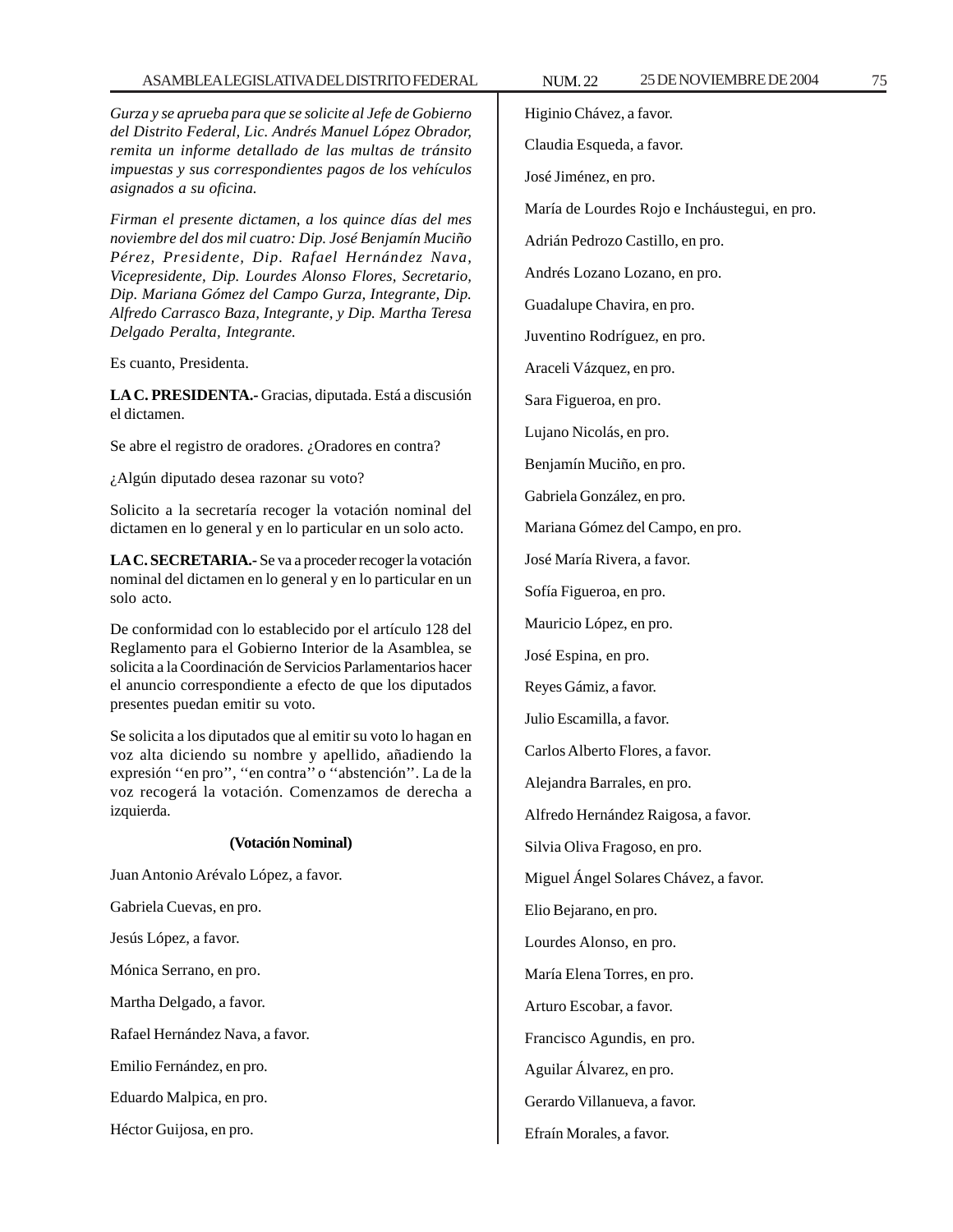Julio César Moreno, a favor.

Víctor Varela, en pro.

Pablo Trejo, en pro.

Rodolfo Covarrubias, a favor.

**LA C. SECRETARIA.-** ¿Faltó alguna o algún diputado de emitir su voto?

Lara, a favor.

**LA C. SECRETARIA.-** ¿Faltó alguna o algún diputado de emitir su voto?

Se va a proceder a recoger la votación de la Mesa Directiva.

María Teresita Aguilar, a favor.

Irma Islas, en pro.

**LA C. SECRETARIA.-** Diputada Presidenta, el resultado de la votación es el siguiente: 49 votos a favor, 0 votos en contra, 0 abstenciones.

**LA C. PRESIDENTA.-** Por lo tanto se aprueba el dictamen que presenta la Comisión de Transporte y Vialidad a la propuesta con punto de acuerdo por el que se solicita al Jefe de Gobierno remita un informe sobre los vehículos asignados a su oficina.

Hágase del conocimiento del Jefe de Gobierno del Distrito Federal, Licenciado Andrés Manuel López Obrador, para los efectos legales a que haya lugar.

El siguiente punto de la orden del día es la discusión y en su caso aprobación del dictamen que presenta la Comisión de Transporte y Vialidad, a la propuesta con punto de acuerdo por el cual se solicita al Gobierno del Distrito Federal se implemente el programa ''Un Día Sin Auto''.

Toda vez que este dictamen ya fue distribuido en tiempo y forma, conforme al Artículo 115 del Reglamento para el Gobierno Interior, solicito a la Secretaría consulte al pleno en votación económica si se dispensa su lectura para someterlo a discusión de inmediato.

**LA C. SECRETARIA.-** Por instrucciones de la presidencia y en votación económica se consulta a la Asamblea si es de dispensarse la lectura del dictamen de referencia y se somete a discusión de inmediato.

Los que estén por la afirmativa, sírvanse manifestarlo poniéndose de pie.

Los que estén por la negativa, sírvanse manifestarlo poniéndose de pie.

Dispensada la lectura, diputada Presidenta.

**LA C. PRESIDENTA.-** Para fundamentar el dictamen se concede el uso de la palabra a la diputada Martha Delgado, a nombre de la Comisión de Transporte y Vialidad.

**LA C. DIPUTADA MARTHA TERESA DELGADO PERALTA.-** Con su venia diputada Presidenta.

*COMISIÓN DE TRANSPORTE Y VIALIDAD*

*DICTAMEN A LA PROPUESTA CON PUNTO DE ACUERDO POR EL CUAL SE SOLICITA AL GOBIERNO DEL DISTRITO FEDERAL, SE IMPLEMENTE EL PROGRAMA UN ''UN DÍA SIN AUTO''.*

*A la Comisión de Transporte y Vialidad de esta H. Asamblea Legislativa del Distrito Federal, III Legislatura, fue turnada para su estudio, análisis la propuesta con punto de acuerdo por el cual se solicita al Gobierno del Distrito Federal, se implemente el programa de ''Un Día sin Auto'', presentada por la Diputada Mariana Gómez del Campo Gurza, y suscrita por los legisladores integrantes de los Grupos Parlamentarios del Partido Revolucionario Institucional, Partido Verde Ecologista de México y Partido Acción Nacional, el pasado 27 de abril del 2004.*

*Con fundamento en lo previsto por los artículos 63 y 64 de la Ley Orgánica de la Asamblea Legislativa del Distrito Federal y el artículo 28 del Reglamento para el Gobierno Interior de la Asamblea Legislativa del Distrito Federal, la Comisión de Transporte y Vialidad es competente para conocer y resolver sobre la propuesta con punto de acuerdo por el cual se solicita al Gobierno del Distrito Federal, se implemente ''Un Día sin Auto'' bajo la normatividad que contempla la Ley de Transporte y Vialidad del Distrito Federal, y considerando lo anterior se comenzó el estudio y análisis del documento de referencia procediéndose a emitir el siguiente dictamen:*

#### *ANTECEDENTES*

*I.- El pasado 27 de abril del 2004, ante el pleno de la Asamblea Legislativa, la Diputada Mariana Gómez del Campo Gurza, presentó un punto de acuerdo por el que se solicita al Gobierno del Distrito Federal, se implemente el programa ''Un Día sin Auto'' de conformidad con la Ley de Transporte y Vialidad del Distrito Federal, regulado por los artículos 7° fracción I y XXII, 8° fracción II y 89, en donde se establece la facultad que tiene la Secretaría de Transporte y Vialidad de fomentar, impulsar, estimular, ordenar y regular el desarrollo del transporte público en el Distrito Federal, así como el artículo 26 fracción X de la Ley Orgánica de la Administración Pública del Distrito Federal, que faculta a la Secretaría del Medio Ambiente, para fomentar el desarrollo de tecnologías y alternativas para el transporte público'' en esta Ciudad de México.*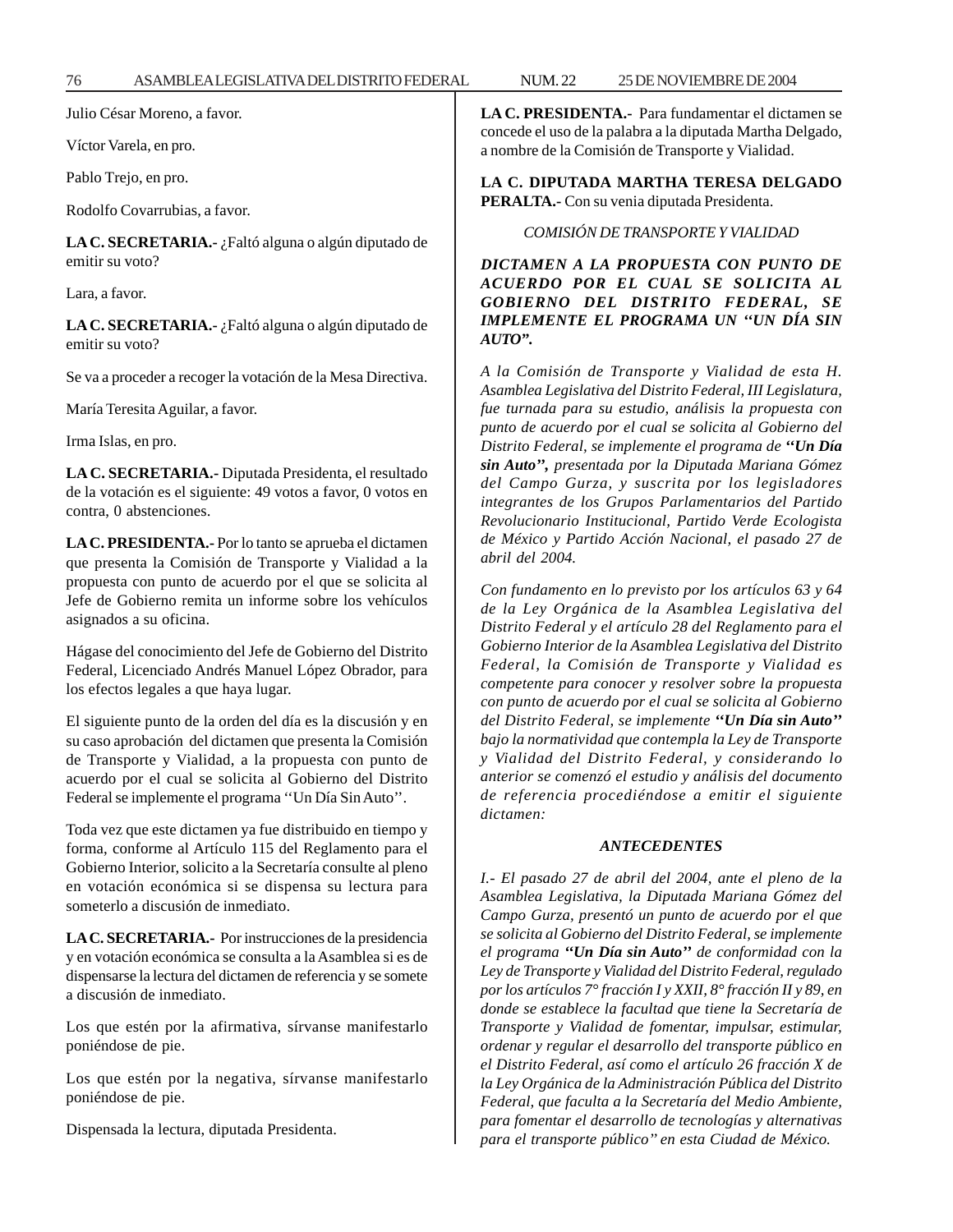*II.- El mismo día, la Mesa Directiva de la Asamblea resolvió turnar a esta Comisión la propuesta para su análisis y dictamen que proceda al asunto en comento.*

#### *CONSIDERANDOS*

*PRIMERO: Que la propuesta con punto de acuerdo busca resolver entre otros aspectos los problemas que padecen los ciudadanos con el tránsito vehicular en esta Ciudad de México, fundamentándose dicha propuesta en la Ley de Transporte y Vialidad vigente para el Distrito Federal, por lo que esta Comisión es competente para conocer y resolver sobre el presente caso.*

*SEGUNDO: Que la propuesta con punto de acuerdo, pretende que el Gobierno del Distrito Federal, implemente el programa ''Un Día sin Auto'', considerando de elemental importancia y urgencia que el Gobierno del Distrito Federa junto con las Secretaría de Transporte y Vialidad y del Medio Ambiente, busquen alternativas en relación a la saturación de vialidades y al aumento desmedido de automóviles en la Ciudad de México.*

*TERCERO: Que la propuesta pretende concientizar a las Autoridades del Gobierno del Distrito Federal, sobre la importancia de implementar el programa ''Un Día sin Auto'' toda vez que su objetivo fundamental es el de permitir que la población conozca y emplee métodos de transporte alternativos al automóvil particular, así como la recuperación de espacios públicos para el goce de los peatones y las familias.*

*CUARTO: Que la propuesta pretende fomentar una cultura distinta entre los habitantes de la Ciudad de México, para que vivamos en una urbe menos motorizada, contaminada y devastada por el uso indiscriminado de vehículos, de igual forma pretende destinar un día de cada año al cierre de avenidas principales de esta Ciudad, y permitir únicamente el flujo de transporte no motorizados, así como el de transporte alternativo que no contaminante como son las bicicletas y patines.*

*QUINTO: Que la propuesta pretende corregir el uso indiscriminado del vehículo particular, ya que actualmente el padrón vehicular tiene una tasa de crecimiento del 10% anual, lo que en pocos años esta Ciudad de México, se convertirá en un grave problema de incapacidad estructural que permita la circulación tan elevada de vehículos sobre una superficie vial que no ha crecido a la misma tasa a la del padrón vehicular.*

*SEXTO: Que la propuesta con punto de acuerdo por la cual se solicita al Gobierno del Distrito Federal, implemente el programa ''Un Día sin Auto'' con la participación de las Secretarías de Transporte y Vialidad y del Medio Ambiente, que al igual que en otras partes del mundo se han implementado como política atinada disminuyendo el uso del automóvil particular, así como*

*una nueva cultura del Transporte y el espacio público, por lo que se busca reducir el uso del vehículo particular entre los capitalinos y promover el uso del transporte público y alternativo:*

*Bajo estas observaciones la Comisión de Transporte y Vialidad de la Asamblea Legislativa del Distrito Federal, III Legislatura, somete a consideración de esta H. Asamblea la siguiente propuesta.*

*ÚNICO: Es procedente la propuesta con punto de acuerdo presentada por la Diputada Mariana Gómez del Campo Gurza, y se aprueba para que se solicite al Gobierno del Distrito Federal, se implemente el programa ''Un Día sin Auto el día 22 de Septiembre de cada año, considerado como el día Internacional sin automóvil''.*

*Firman el presente dictamen, a los quince días del mes de noviembre del dos mil cuatro: Dip. José Benjamín Muciño Pérez, Presidente, Dip. Rafael Hernández Nava, Vicepresidente, Dip. Lourdes Alonso Flores, Secretario, Dip. Mariana Gómez del Campo Gurza, Integrante, Dip. Alfredo Carrasco Baza, Integrante, y Dip. Martha Teresa Delgado Peralta Integrante.*

Por lo anterior le solicitamos a los diputados aprobar esta propuesta y favorecer a los peatones de la Ciudad de México.

Muchas gracias.

**LA C. PRESIDENTA.-** Gracias diputada. Está a discusión el dictamen. Se abre el registro de oradores. ¿Oradores en contra?

¿Algún diputado desea razonar su voto?

Solicito a la secretaría recibir la votación nominal del dictamen en lo general y en lo particular en un solo acto.

**LA C. SECRETARIA.-** Se va a proceder a recoger la votación nominal del dictamen en lo general y en lo particular en un solo acto.

De conformidad con lo establecido en el artículo 128 del Reglamento para el Gobierno Interior de la Asamblea, se solicita a la Coordinación de Servicios Parlamentarios hacer el anuncio correspondiente a efecto de que los diputados presentes puedan emitir su voto.

Se solicita a los diputados que al emitir su voto lo hagan en voz alta diciendo su nombre y apellido, añadiendo la expresión ''en pro'', ''en contra'' o ''abstención''. La de la voz recogerá la votación. Comenzamos de derecha a izquierda.

#### **(Votación Nominal)**

José Espina, en pro.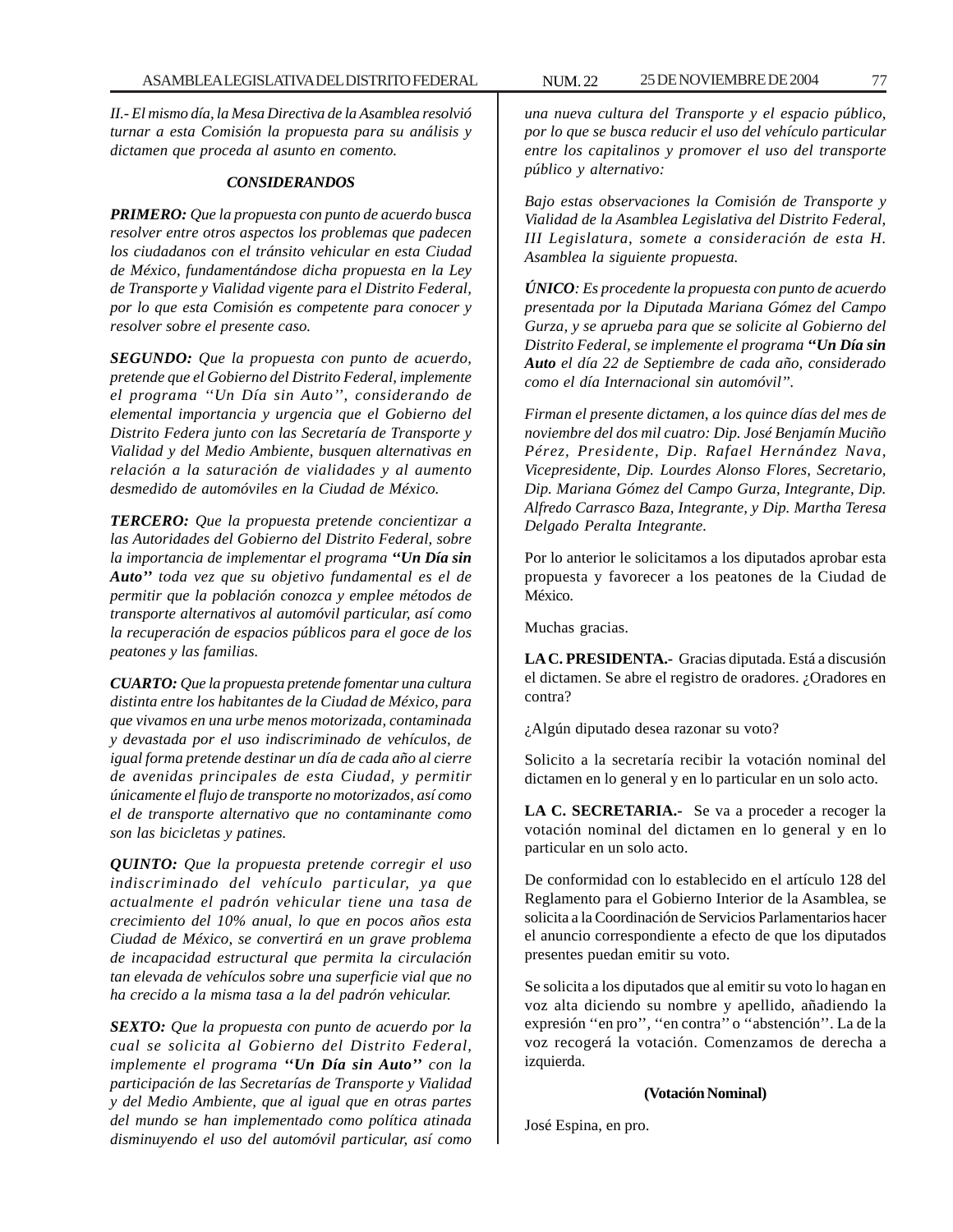78 ASAMBLEA LEGISLATIVA DEL DISTRITO FEDERAL 25 NUM. 22 DE NOVIEMBRE DE 2004

| Juan Antonio Arévalo, a favor.                | Aguilar Álvarez, en pro.                                                                                                                                                                                                                                                                                                                                                                                                                                                                                 |
|-----------------------------------------------|----------------------------------------------------------------------------------------------------------------------------------------------------------------------------------------------------------------------------------------------------------------------------------------------------------------------------------------------------------------------------------------------------------------------------------------------------------------------------------------------------------|
| Gabriela Cuevas, en pro.                      | Gerardo Villanueva, a favor.                                                                                                                                                                                                                                                                                                                                                                                                                                                                             |
| Jesús López, a favor.                         | Efraín Morales, a favor.                                                                                                                                                                                                                                                                                                                                                                                                                                                                                 |
| Mónica Serrano, en pro.                       | Julio César Moreno, a favor.                                                                                                                                                                                                                                                                                                                                                                                                                                                                             |
| Martha Delgado, a favor.                      | Juventino Rodríguez Ramos, a favor.                                                                                                                                                                                                                                                                                                                                                                                                                                                                      |
| Rafael Hernández Nava, a favor.               | Víctor Varela, en pro.                                                                                                                                                                                                                                                                                                                                                                                                                                                                                   |
| Emilio Fernández, en pro.                     | Pablo Trejo, en pro.                                                                                                                                                                                                                                                                                                                                                                                                                                                                                     |
| Claudia Esqueda, en pro.                      | Rodolfo Covarrubias, a favor.                                                                                                                                                                                                                                                                                                                                                                                                                                                                            |
| Eduardo Malpica, en pro.                      | María Elena Torres, a favor.                                                                                                                                                                                                                                                                                                                                                                                                                                                                             |
| Higinio Chávez, a favor.                      | LA C. SECRETARIA.- ¿Faltó alguna o algún diputado de                                                                                                                                                                                                                                                                                                                                                                                                                                                     |
| José Jiménez, en pro.                         | emitir su voto?<br>Maricela Contreras Julián, a favor.                                                                                                                                                                                                                                                                                                                                                                                                                                                   |
| María de Lourdes Rojo e Incháustegui, en pro. |                                                                                                                                                                                                                                                                                                                                                                                                                                                                                                          |
| Adrián Pedrozo Castillo, en pro.              | Gabriela González, en pro.                                                                                                                                                                                                                                                                                                                                                                                                                                                                               |
| Lozano Lozano, en pro.                        | Jorge Lara, en pro.                                                                                                                                                                                                                                                                                                                                                                                                                                                                                      |
| Araceli Vázquez Camacho, en pro.              | LA C. SECRETARIA.- ¿Faltó alguna o algún diputado de<br>emitir su voto?                                                                                                                                                                                                                                                                                                                                                                                                                                  |
| Silvia Oliva Fragoso, en pro.                 | Se va a proceder a recoger la votación de la Mesa Directiva.                                                                                                                                                                                                                                                                                                                                                                                                                                             |
| Sara Figueroa, en pro.                        | María Teresita Aguilar, a favor.                                                                                                                                                                                                                                                                                                                                                                                                                                                                         |
| Lujano Nicolás, a favor.                      | Irma Islas, en pro.                                                                                                                                                                                                                                                                                                                                                                                                                                                                                      |
| Benjamín Muciño, en pro.                      | LA C. SECRETARIA.- Diputada Presidenta, el resultado<br>de la votación es el siguiente: 48 votos a favor, 0 votos en<br>contra, 0 abstenciones.                                                                                                                                                                                                                                                                                                                                                          |
| Mariana Gómez del Campo, en pro.              |                                                                                                                                                                                                                                                                                                                                                                                                                                                                                                          |
| Sofía Figueroa, en pro.                       | LA C. PRESIDENTA.- En consecuencia, se aprueba el<br>dictamen que presenta la Comisión de Transporte y Vialidad,<br>relativo a la propuesta con punto de acuerdo por la que se<br>solicita al Gobierno del Distrito Federal implementar el<br>programa "Un día sin auto".                                                                                                                                                                                                                                |
| Carlos Alberto Flores, a favor.               |                                                                                                                                                                                                                                                                                                                                                                                                                                                                                                          |
| Alejandra Barrales, en pro.                   |                                                                                                                                                                                                                                                                                                                                                                                                                                                                                                          |
| Guadalupe Chavira, en pro.                    |                                                                                                                                                                                                                                                                                                                                                                                                                                                                                                          |
| Reyes Gámiz, a favor.                         | Hágase del conocimiento del Jefe de Gobierno para los<br>efectos legales a que haya lugar.                                                                                                                                                                                                                                                                                                                                                                                                               |
| Alfredo Hernández Raigosa, a favor.           | El siguiente punto del orden del día, es la discusión y en su<br>caso aprobación del dictamen que presenta la Comisión de<br>Preservación del Medio Ambiente y Protección Ecológica,<br>respecto a la proposición con punto de acuerdo para<br>solicitar información a la Secretaría del Medio Ambiente<br>del Distrito Federal, respecto a los recursos erogados a<br>través del Consejo de Estudios para la Restauración y<br>Valoración Ambiental, CONSERVA, y los resultados<br>alcanzados por éste. |
| Francisco Chiguil, en pro.                    |                                                                                                                                                                                                                                                                                                                                                                                                                                                                                                          |
| Elio Bejarano, en pro.                        |                                                                                                                                                                                                                                                                                                                                                                                                                                                                                                          |
| Lourdes Alonso, en pro.                       |                                                                                                                                                                                                                                                                                                                                                                                                                                                                                                          |
| Miguel Angel Solares Chávez, a favor.         |                                                                                                                                                                                                                                                                                                                                                                                                                                                                                                          |
| Francisco Agundis, en pro.                    |                                                                                                                                                                                                                                                                                                                                                                                                                                                                                                          |
| Jorge García Rodríguez, a favor.              | Toda vez que el dictamen ya fue distribuido en tiempo y<br>forma, conforme al artículo 115 del Reglamento para el<br>Gobierno Interior de la Asamblea, solicito a la Secretaría,                                                                                                                                                                                                                                                                                                                         |
| Mauricio López Velázquez, en pro.             |                                                                                                                                                                                                                                                                                                                                                                                                                                                                                                          |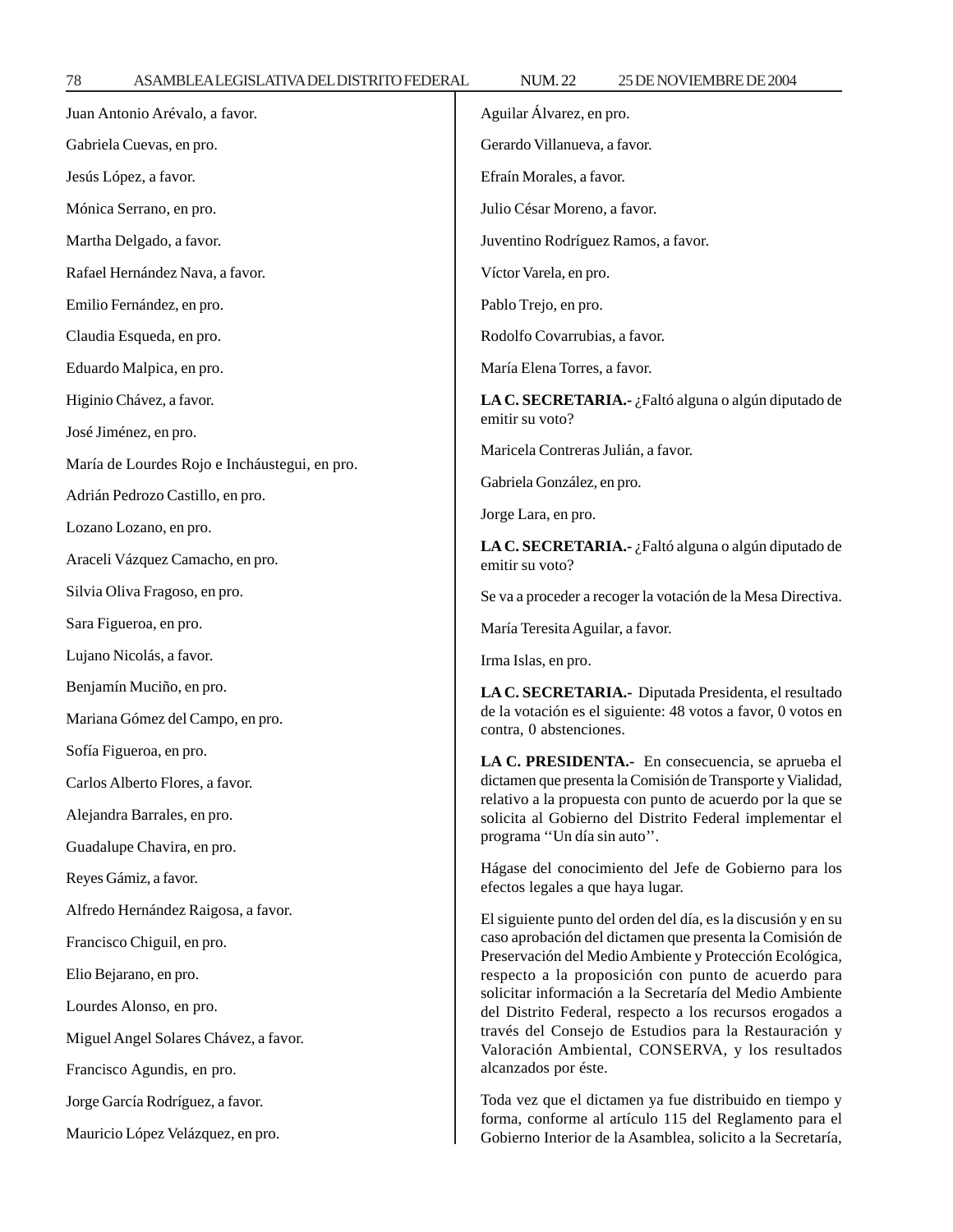consulte al pleno en votación económica, si se dispensa su lectura y se somete a discusión de inmediato.

**LA C. SECRETARIA.-** Por instrucciones de la presidencia, y en votación económica, se consulta a la Asamblea si es de dispensarse la lectura del dictamen de referencia y se somete a discusión de inmediato.

Los que estén por la afirmativa, sírvanse manifestarlo poniéndose de pie.

Los que estén por la negativa, sírvanse manifestarlo poniéndose de pie.

Dispensada la lectura, diputada Presidenta.

*Asamblea Legislativa del Distrito Federal*

*Comisión de Preservación del Medio Ambiente y Protección Ecológica*

*DICTAMEN QUE PRESENTA LA COMISIÓN DE PRESERVACIÓN DEL MEDIO AMBIENTE Y PROTECCIÓN ECOLÓGICA RESPECTO A LA PROPOSICIÓN CON PUNTO DE CUERDO PARA SOLICITAR A LA SECRETARÍA DEL MEDIO AMBIENTE DEL DISTRITO FEDERAL RESPECTO A LOS RECURSOS EROGADOS A TRAVÉS DEL CONSEJO DE ESTUDIOS PARA LA RESTAURACIÓN Y VALORACIÓN AMBIENTAL, (CONSERVA) Y LOS RESULTADOS ALCANZADOS POR ESTE.*

*Honorable Asamblea:*

*A la Comisión de Preservación del Medio Ambiente y Protección Ecológica fue turnada el pasado 30 de junio de 2004, la proposición con punto de acuerdo para solicitar a la Secretaría del Medio Ambiente del Distrito Federal respecto a los recursos erogados a través del Consejo de Estudios para la Restauración y Valoración Ambiental (CONSERVA) y los resultados alcanzados por este, presentada por el Diputado Arturo Escobar y Vega, del grupo parlamentario del Partido Verde Ecologista de México y suscrita por los integrantes del mismo Partido.*

*En consecuencia, esta Comisión con fundamento en lo dispuesto en los artículos 122 Apartado C, Base Primera, fracción V, incisos j), de la Constitución Política de los Estados Unidos Mexicanos, 42, fracciones XIV y 46 fracción I del Estatuto de Gobierno del Distrito Federal, 10 fracciones I, y 84 de la Ley Orgánica de la Asamblea Legislativa del Distrito Federal; así como en los artículos 28 y 84 del Reglamento para el Gobierno Interior de la Asamblea Legislativa del Distrito Federal, se avocó al estudio, análisis y dictamen de la iniciativa antes citada, bajo los siguientes:*

#### *ANTECEDENTES*

*1.- En sesión ordinaria del Pleno de la H. Asamblea Legislativa del Distrito Federal, III Legislatura, celebrada*

*el día 30 de junio de 2004, se presentó la proposición con punto de acuerdo para solicitar a la Secretaría del Medio Ambiente del Distrito Federal respecto a los recursos erogados a través del Consejo de Estudios para la Restauración y Valoración Ambiental (CONSERVA) y los resultados alcanzados por este, presentada por el Diputado Arturo Escobar y Vega, del grupo parlamentario del Partido Verde Ecologista de México y suscrita por los integrantes del mismo Partido.*

*2.- Por instrucciones de la Presidencia de la Mesa Directiva de la H. Asamblea Legislativa del Distrito Federal, III Legislatura, el 30 de junio de 2004 fue turnada a través del oficio No. CSP/MDDP/522/2004, la propuesta con punto de acuerdo de referencia, a la Comisión de Preservación del Medio Ambiente y Protección Ecológica, con el fin de que se procediera a la elaboración del dictamen correspondiente.*

*3.- Para cumplir con lo dispuesto en el artículo 28 del Reglamento para el Gobierno Interior de la Asamblea Legislativa del Distrito Federal, la Comisión de Preservación del Medio Ambiente y Protección Ecológica se reunió en sesión ordinaria el día 3 de agosto del año dos mil cuatro, para dictaminar la propuesta de referencia a fin de ser sometida a la consideración del pleno de esta H. Asamblea Legislativa, conforme a los siguientes:*

#### *CONSIDERANDOS*

*PRIMERO.- Que esta Comisión es competente para conocer la proposición con punto de acuerdo para solicitar a la Secretaría del Medio Ambiente del Distrito Federal respecto a los recursos erogados a través del Consejo de Estudios para la Restauración y Valoración Ambiental (CONSERVA) y los resultados alcanzados por este, presentada por el Diputado Arturo Escobar y Vega del Grupo Parlamentario del Partido Verde Ecologista de México y suscrita por los integrantes del mismo Partido.*

*SEGUNDO.- Que es reconocido que el estilo de desarrollo prevaleciente en el mundo actual crea modalidades de articulación sociedad-naturaleza capaces de sobrepasar los límites de la biosfera. Este proceso es el causante del deterioro de la calidad de la vida de las presentes generaciones, y amenaza con hacer insostenible el desarrollo económico y social de nuestro planeta.*

*TERCERO.- Que la compresión de esta problemática por la sociedad, requiere de acciones desde el campo de la investigación y la educación, de tal manera que es tarea urgente hacer asequible el conocimiento científico a todos los niveles comunitarios y gubernamentales para evitar que la sociedad se encasille en un medio consumidor de energía y de tecnología sin conciencia de su responsabilidad social.*

*CUARTO.- Que toda inversión que se realice en el campo de la investigación y desarrollo resulta un aspecto*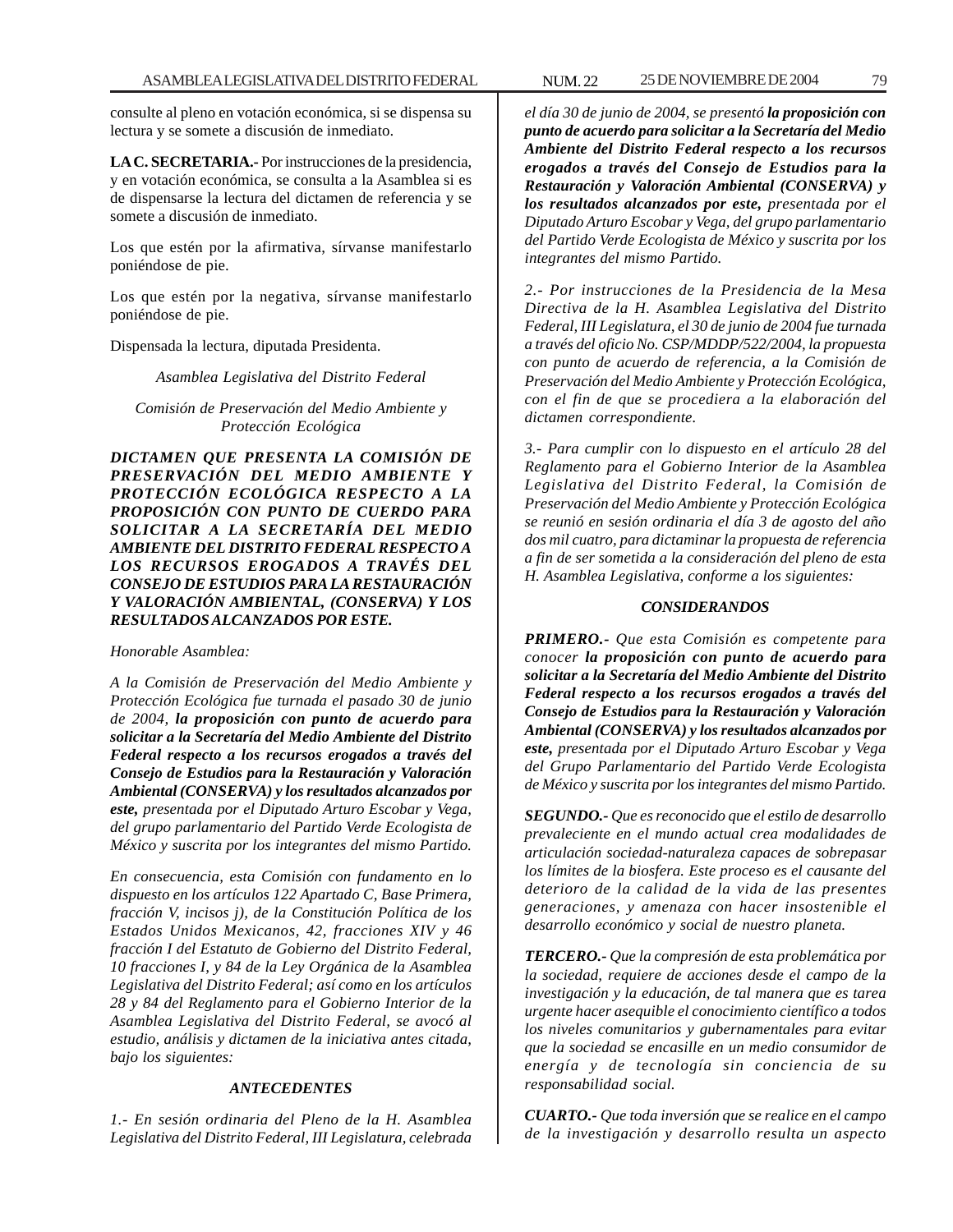*fundamental en el Distrito Federal, pues no es posible mejorar nuestro hábitat sin los beneficios que implica esta inversión.*

*QUINTO.- Que la ciudad de México ha buscado diversos mecanismos e instrumentos para coadyuvar al mejoramiento de nuestro ambiente, uno de ellos es el Fondo Ambiental Público del Distrito Federal cuya finalidad primordial ha sido servir como mecanismo para captar recursos provenientes de diversas fuentes, tanto nacionales como internacionales, para que dichos ingresos puedan ser utilizados en proyectos y programas para el mejoramiento ambiental de nuestra ciudad.*

*SEXTO.- Que una de las herramientas financiadas y administradas a partir del Fondo Ambiental es el Consejo de Estudios para la Restauración y Valoración Ambiental (CONSERVA) el cual apoya la realización de estudios para incrementar el conocimiento de diversas problemáticas ambientales en la zona metropolitana del Valle de México.*

*SÉPTIMO.- Que el CONSERVA fue creado en 1995 como un órgano asesor y auxiliar del Distrito Federal en la promoción, análisis, evaluación, dictamen y seguimiento de estudios, investigaciones y desarrollos de tecnología aplicada para el cuidado, recuperación y mejoramiento ambiental del Distrito Federal.*

*OCTAVO.- Que la importancia principal del CONSERVA radica en lograr el fortalecimiento de los vínculos con la comunidad, con la comunidad científica y académica el país en el tema de la investigación ambiental para así poder realizar investigaciones que lleven al gobierno capitalino a una mejor toma de decisiones y a la implementación de medidas tendientes a generar un cambio tecnológico, ideológico y económico en la estructura del Distrito Federal, tendiente todo esto hacia un desarrollo verdaderamente sustentable.*

*NOVENO.- Que el CONSERVA debería jugar un papel fundamental para lograr el desarrollo de generadores e indicadores ambientales en el tema del agua, así como el desarrollo de parámetros y líneas de base en los temas de la calidad del aire, recursos naturales, suelo y energía, todo esto a fin de generar un banco de información de la ciudad de México.*

*DÉCIMO.- Que desde la creación del CONSERVA y hasta el año de 1998 se ejercieron 14 millones 994 mil 814 pesos para el apoyo de 47 estudios, sin embargo hasta ahora no se cuenta con información precisa que señale que a partir de estos estudios realizados por el CONSERVA el gobierno de la ciudad de México ha conformado ya un banco de información ambiental en el Distrito Federal, ni de las acciones tomadas por la Secretaría de Medio Ambiente a partir de las investigaciones financiadas.*

*DÉCIMO PRIMERO.- Que se reconoce el esfuerzo de los investigadores participantes a través del CONSERVA para generar una cultura de investigación y acercamiento con los grupos académicos de nuestro país, a fin de lograr un mejoramiento radical en nuestro entorno. Sin embargo ha sido clara la falta de transparencia respecto a los recursos destinados al CONSERVA, así como de los resultados alcanzados a través de éste.*

*DÉCIMO SEGUNDO.- Que la Asamblea Legislativa del Distrito Federal tiene las facultades necesarias para comunicarse con los otros órganos locales de gobierno del Distrito Federal, los Poderes de la Unión o las autoridades o poderes de las entidades federativas, por conducto de su Mesa Directiva, la Comisión de Gobierno o sus órganos internos de trabajo.*

*Por lo anteriormente expuesto y fundado, la Comisión de Preservación del Medio Ambiente y Protección Ecológica, con las facultades que les confiere los artículos 28, 29 y 84 del Reglamento para el Gobierno Interior de la Asamblea Legislativa del Distrito Federal, someten a la consideración del pleno el siguiente:*

#### *DICTAMEN*

*Único.- Es de aprobarse el punto de acuerdo de referencia en los siguientes términos:*

*Se solicita a la Secretaría de Medio Ambiente envíe un informe a esta Soberanía en el cual se señale a cuánto ascienden los recursos destinados al Consejo de Estudios para la Valoración y Restauración Ambiental (CONSERVA) desde su conformación, explique la aplicación de los recursos y el seguimiento y las acciones que el Gobierno del Distrito Federal ha tomado a partir de los estudios realizados por este Consejo.*

*Firman por la Comisión de Preservación del Medio Ambiente y Protección Ecológica: la Dip Sara Guadalupe Figueroa Canedo, Presidenta, Dip. Aleida Alavez Ruiz, Vicepresidente, Dip. Juan Manuel González Maltos, Secretario, Dip. Martha Teresa Delgado Peralta, integrante, Dip. Christian Martín Lujano Nicolás, integrante, Dip. Higinio Chávez García, integrante, y Dip. Efraín Morales Sánchez, integrante.*

*Dado en la Asamblea Legislativa del Distrito Federal a los tres días del mes de agosto del año dos mil cuatro.*

**LA C. PRESIDENTA.-** Gracias. Se concede el uso de la palabra a la diputada Sara Figueroa, a nombre de la Comisión de Preservación del Medio Ambiente y Protección Ecológica, para que fundamente el dictamen de referencia.

**LA C. DIPUTADA SARA GUADALUPE FIGUEROA CANEDO.-** Con su venia, diputada Presidenta.

Compañeras y compañeros diputados: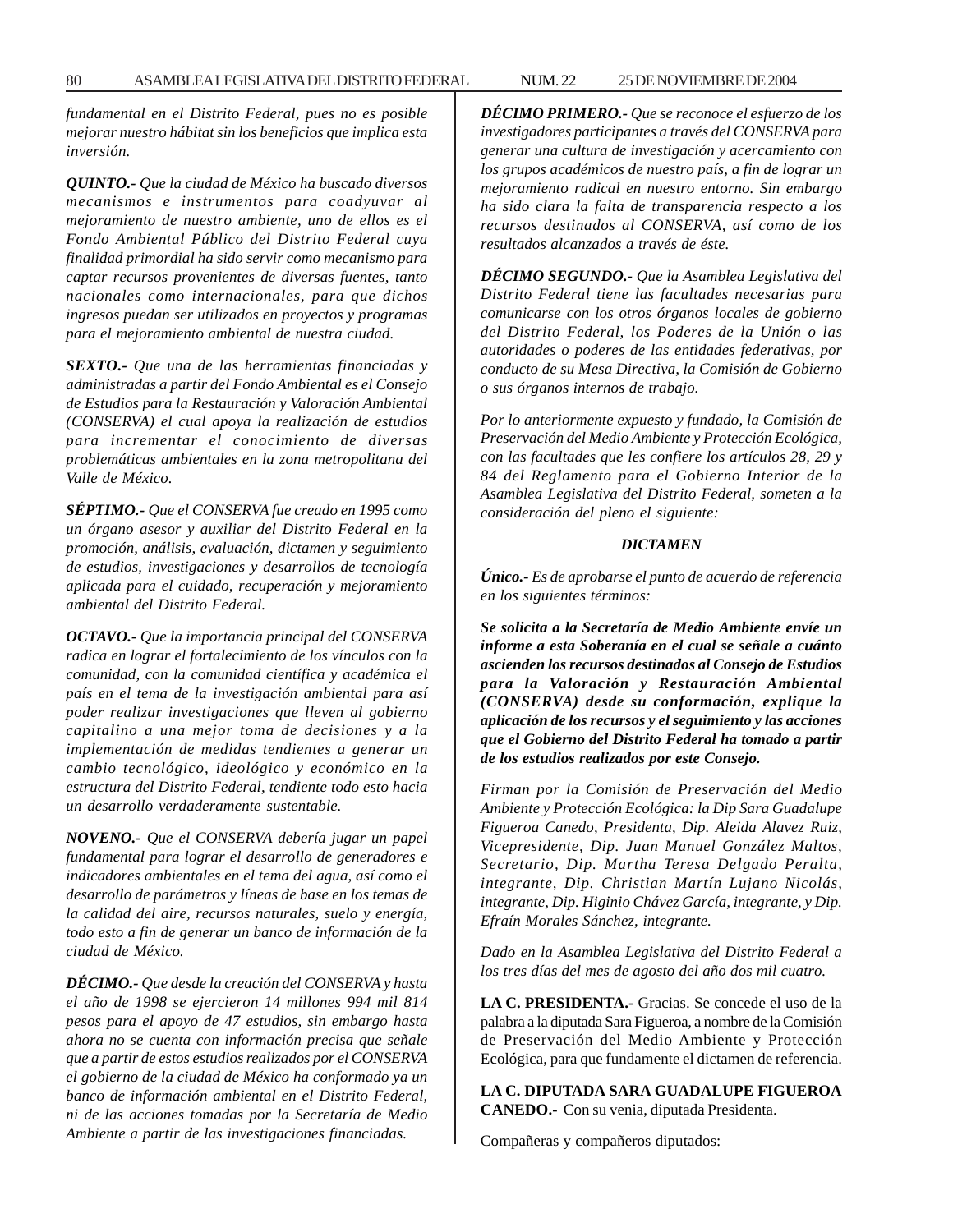Actualmente es reconocido que el estilo de desarrollo prevaleciente en el mundo actual crea modalidades de articulación sociedad-naturaleza capaces de sobrepasar los límites de la biosfera.

Este proceso es el causante del deterioro de la calidad de la vida de las presentes generaciones y amenaza con hacer insostenible el desarrollo económico y social de nuestro planeta.

La comprensión de esta problemática por la sociedad requiere de acciones desde el campo de la investigación y la educación, de tal manera que es tarea urgente hacer asequible el conocimiento científico a todos los niveles comunitarios y gubernamentales para evitar que la sociedad se encasille en un medio consumidor de energía y de tecnología sin conciencia de su responsabilidad social.

Toda inversión que se realice en el campo de la investigación y desarrollo resulta un aspecto fundamental en el Distrito Federal, pues no es posible mejorar nuestro hábitat sin los beneficios que implica esta inversión.

En este sentido, la Ciudad de México ha buscado diversos mecanismos e instrumentos para coadyuvar el mejoramiento de nuestro ambiente, y uno de ellos es el Fondo Ambiental Público del Distrito Federal, cuya finalidad primordial ha sido servir como mecanismo para captar recursos provenientes de diversas fuentes, tanto nacionales como internacionales, para que dichos ingresos puedan ser utilizados en proyectos y programas para el mejoramiento ambiental de nuestra ciudad.

Una de las herramientas financiadas y administradas a partir del Fondo Ambiental es el Consejo de Estudios para la Restauración y Valoración Ambiental (CONSERVA), el cual apoya la realización de estudios para incrementar el conocimiento de diversas problemáticas ambientales en la zona metropolitana del Valle de México.

El CONSERVA fue creado en 1995 como un órgano asesor y auxiliar del Distrito Federal en la promoción, análisis, evaluación, dictamen y seguimiento de estudios, investigaciones y desarrollos de la tecnología aplicada para el cuidado, recuperación y mejoramiento ambiental del Distrito Federal.

La importancia principal del CONSERVA radica en lograr el fortalecimiento de los vínculos con la comunidad, con la comunidad científica y académica del país en el tema de la investigación ambiental, para así poder realizar investigaciones que lleven al Gobierno Capitalino a una mejor toma de decisiones y a la implementación de medidas tendientes a generar un cambio tecnológico, ideológico y económico en la estructura del Distrito Federal, tendiente todo esto hacia un desarrollo verdaderamente sustentable.

El CONSERVA debería jugar un papel fundamental para lograr el desarrollo de generadores e indicadores

ambientales en el tema del agua, así como en el desarrollo de parámetros y líneas de base en los temas de la calidad del aire, recursos naturales, suelo y energía, todo esto a fin de generar un banco de información de la Ciudad de México.

Desde la creación del CONSERVA y hasta el año de 1998 se ejercieron 14 millones 994 mil 814 pesos para el apoyo de 47 estudios. Sin embargo, hasta ahora no se cuenta con información precisa que señale qué estudios se han realizado o si el Gobierno de la Ciudad de México ha conformado ya un banco de información ambiental en el Distrito Federal.

Se reconoce el esfuerzo de los investigadores participantes a través del CONSERVA para generar una cultura de investigación y acercamiento con los grupos académicos de nuestro país, a fin de lograr un mejoramiento radical en nuestro entorno. Sin embargo, ha sido clara la falta de transparencia respecto a los recursos destinados al CONSERVA, así como de los resultados alcanzados a través de éste.

Por lo anterior, la Comisión de Preservación del Medio Ambiente y Protección Ecológica, somete a la consideración del Pleno el siguiente dictamen por el que se solicita respetuosamente a la Secretaría de Medio Ambiente envíe un informe a esta Soberanía en el cual se señale a cuánto ascienden los recursos destinados al Consejo de Estudios para la Valoración y Restauración Ambiental (CONSERVA) desde su conformación, y explique la aplicación de los recursos y el seguimiento y las acciones que el Gobierno del Distrito Federal ha tomado a partir de los estudios realizados por este Consejo.

Es cuanto, señora Presidenta.

**LA C. PRESIDENTA.-** Gracias, diputada. Está a discusión el dictamen y se abre el registro de oradores, )¿existen oradores en contra?.

¿Algún diputado desea razonar su voto?

Solicito a la Secretaría recibir la votación nominal del dictamen en lo general y en lo particular en un solo acto.

**LA C. SECRETARIA.-** Se va a proceder a recoger la votación nominal del dictamen en lo general y en lo particular en un solo acto.

De conformidad con lo establecido por el artículo 128 del Reglamento para el Gobierno Interior de la Asamblea, se solicita a la Coordinación de Servicios Parlamentarios hacer el anuncio correspondiente a efecto de que los diputados presentes puedan emitir su voto.

Se solicita a los diputados que al emitir su voto lo hagan en voz alta diciendo su nombre y apellido, añadiendo la expresión ''en pro'', ''en contra'' o ''abstención''. La de la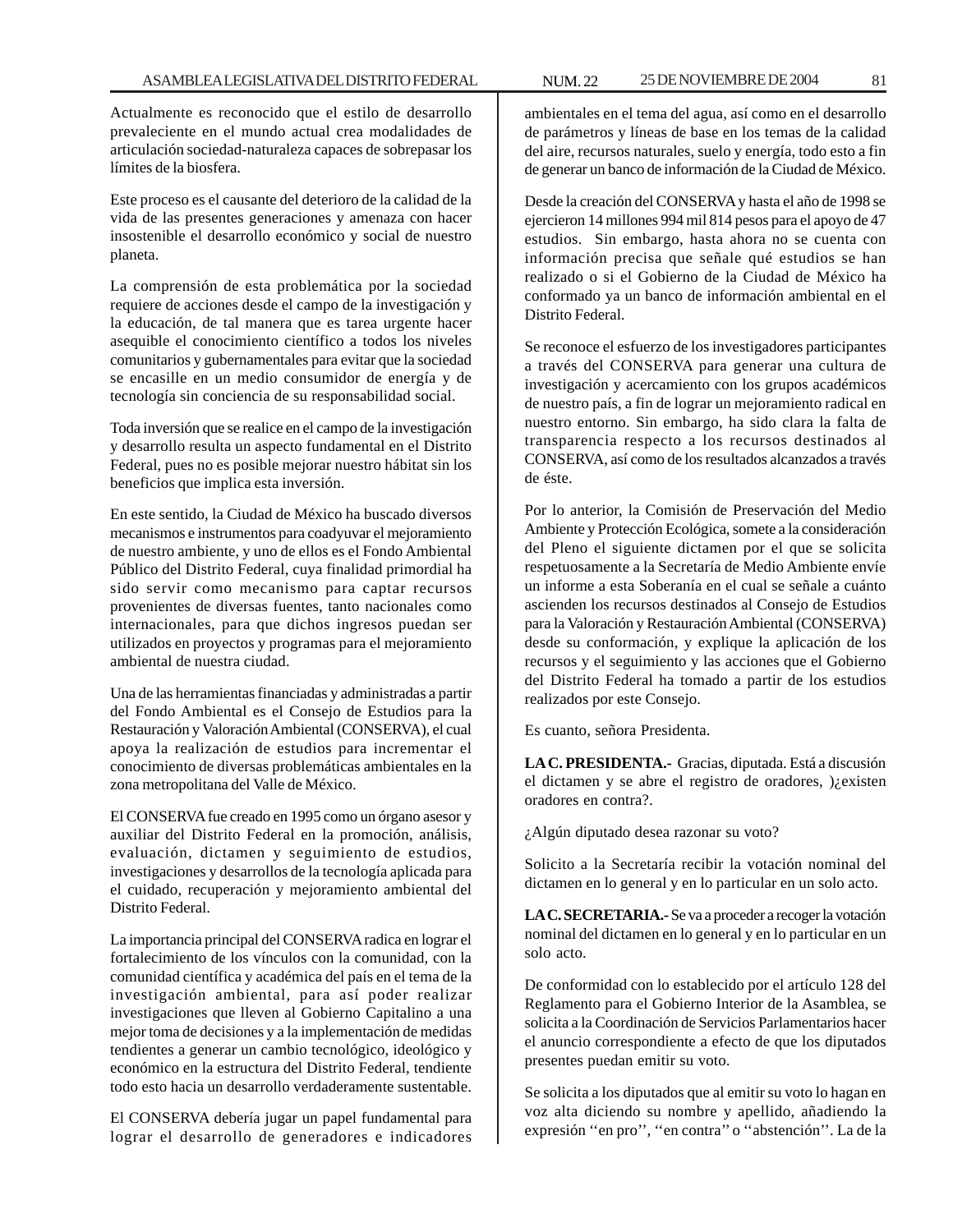| voz recogerá la votación. Comenzamos de derecha a<br>izquierda. | Sofía Figueroa, en pro.                                                                                                                                                                                                                                                                                                                                                                                                                                                              |
|-----------------------------------------------------------------|--------------------------------------------------------------------------------------------------------------------------------------------------------------------------------------------------------------------------------------------------------------------------------------------------------------------------------------------------------------------------------------------------------------------------------------------------------------------------------------|
| (Votación Nominal)                                              | Claudia Esqueda, en pro.                                                                                                                                                                                                                                                                                                                                                                                                                                                             |
| Gabriela Cuevas, en pro.                                        | Gerardo Villanueva, a favor.                                                                                                                                                                                                                                                                                                                                                                                                                                                         |
| Mónica Serrano, en pro.                                         | Efraín Morales, a favor.                                                                                                                                                                                                                                                                                                                                                                                                                                                             |
| Martha Delegado, a favor.                                       | Rigoberto Nieto, a favor.                                                                                                                                                                                                                                                                                                                                                                                                                                                            |
| Rafael Hernández Nava, a favor.                                 | Julio César Moreno, a favor.                                                                                                                                                                                                                                                                                                                                                                                                                                                         |
| Emilio Fernández, en pro.                                       | Víctor Varela, en pro.                                                                                                                                                                                                                                                                                                                                                                                                                                                               |
| Eduardo Malpica, en pro.                                        | Pablo Trejo, en pro.                                                                                                                                                                                                                                                                                                                                                                                                                                                                 |
| José Jiménez, en pro.                                           | Rodolfo Covarrubias, a favor.                                                                                                                                                                                                                                                                                                                                                                                                                                                        |
| María de Lourdes Rojo e Incháustegui, en pro.                   | LA C. SECRETARIA.- ¿Faltó alguna o algún diputado de<br>emitir su voto?                                                                                                                                                                                                                                                                                                                                                                                                              |
| Adrián Pedrozo Castillo, en pro.                                | Alejandra Barrales, en pro.                                                                                                                                                                                                                                                                                                                                                                                                                                                          |
| Andrés Lozano Lozano, en pro.                                   | Juan Antonio Arévalo López, a favor.                                                                                                                                                                                                                                                                                                                                                                                                                                                 |
| Araceli Vázquez Camacho, en pro.                                | Jorge García Rodríguez, en pro.                                                                                                                                                                                                                                                                                                                                                                                                                                                      |
| Sara Figueroa, en pro.                                          | Higinio Chávez, a favor.                                                                                                                                                                                                                                                                                                                                                                                                                                                             |
| Lujano Nicolás, a favor.                                        | LA C. SECRETARIA.- ¿Faltó alguna o algún diputado de                                                                                                                                                                                                                                                                                                                                                                                                                                 |
| Benjamín Muciño, en pro.                                        | emitir su voto?                                                                                                                                                                                                                                                                                                                                                                                                                                                                      |
| Gabriela González, en pro.                                      | Se va a proceder a recoger la votación de la Mesa Directiva.                                                                                                                                                                                                                                                                                                                                                                                                                         |
| Mariana Gómez del Campo, en pro.                                | María Teresita Aguilar, a favor.                                                                                                                                                                                                                                                                                                                                                                                                                                                     |
| José María Rivera, a favor.                                     | Mauricio López Velázquez, en pro.                                                                                                                                                                                                                                                                                                                                                                                                                                                    |
| Carlos Alberto Flores, a favor.                                 | Irma Islas, en pro.                                                                                                                                                                                                                                                                                                                                                                                                                                                                  |
| Guadalupe Chavira, en pro.                                      | LA C. SECRETARIA.- Diputada Presidenta, el resultado                                                                                                                                                                                                                                                                                                                                                                                                                                 |
| Francisco Chiguil, en pro.                                      | de la votación es el siguiente 47 votos a favor, 0 votos en<br>contra, 0 abstenciones.                                                                                                                                                                                                                                                                                                                                                                                               |
| Alfredo Hernández, a favor.                                     | LA C. PRESIDENTA.- En consecuencia, se aprueba el<br>dictamen que presenta la Comisión de Preservación del<br>Medio Ambiente y Protección Ecológica sobre la<br>proposición con punto de acuerdo para solicitar información<br>a la Secretaría de Medio Ambiente del Distrito Federal<br>respecto a los recursos erogados a través del Consejo de<br>Estudios para la Restauración y Valoración Ambiental<br>CONSERVA y los resultados alcanzados por éste.                          |
| Miguel Ángel Solares Chávez, a favor.                           |                                                                                                                                                                                                                                                                                                                                                                                                                                                                                      |
| Elio Bejarano, en pro.                                          |                                                                                                                                                                                                                                                                                                                                                                                                                                                                                      |
| Rodrigo Chávez Contreras, a favor.                              |                                                                                                                                                                                                                                                                                                                                                                                                                                                                                      |
| Lourdes Alonso, en pro.                                         |                                                                                                                                                                                                                                                                                                                                                                                                                                                                                      |
| María Elena Torres, a favor.                                    | Hágase del conocimiento de la Secretaría del Medio<br>Ambiente, a través del licenciado Alejandro Encinas<br>Rodríguez, Secretario de Gobierno del Distrito Federal.<br>El siguiente punto del orden del día es la discusión y en su<br>caso aprobación del dictamen que presenta la Comisión de<br>Preservación del Medio Ambiente y Protección Ecológica<br>a la proposición con punto de acuerdo para solicitar al<br>Gobierno del Distrito Federal, propicie la coordinación del |
| Jesús López, a favor.                                           |                                                                                                                                                                                                                                                                                                                                                                                                                                                                                      |
| José Espina, en pro.                                            |                                                                                                                                                                                                                                                                                                                                                                                                                                                                                      |
| Arturo Escobar, a favor.                                        |                                                                                                                                                                                                                                                                                                                                                                                                                                                                                      |
| Francisco Agundis, en pro.                                      |                                                                                                                                                                                                                                                                                                                                                                                                                                                                                      |
| Lara, en pro.                                                   |                                                                                                                                                                                                                                                                                                                                                                                                                                                                                      |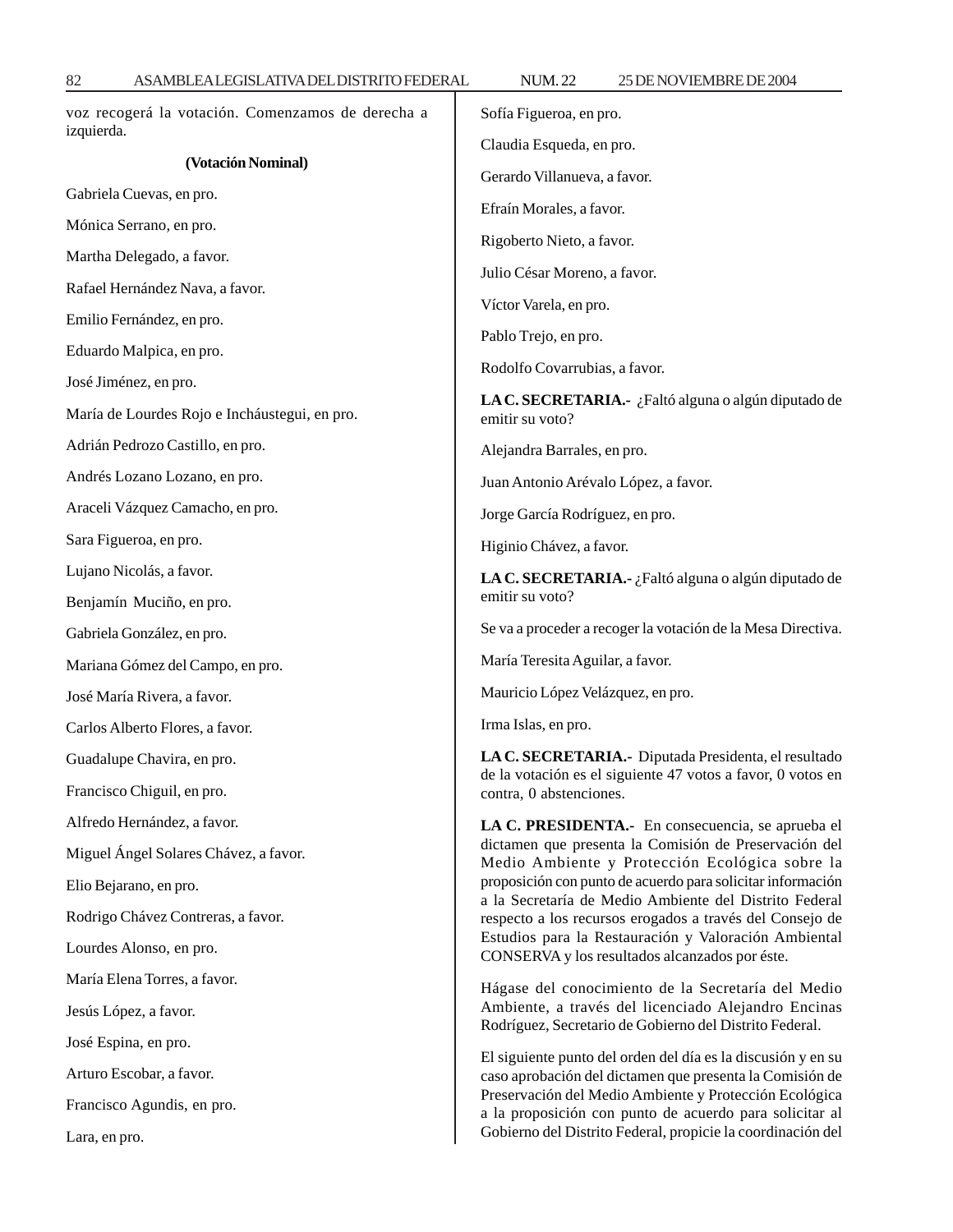Distrito Federal con el Estado de México y la Federación para que a través de sus Secretarías del Medio Ambiente se reactiven y agudicen las actividades de la Comisión Ambiental Metropolitana.

Toda vez que el dictamen ya fue distribuido en tiempo y forma, conforme al artículo 115 del Reglamento para el Gobierno Interior, solicito a la secretaría consulte al Pleno en votación económica si se dispensa su lectura para someterlo a discusión de inmediato.

**LA C. SECRETARIA.-** Por instrucciones de la presidencia y en votación económica se consulta a la Asamblea si es de dispensarse la lectura del dictamen de referencia y se somete a discusión de inmediato.

Los que estén por la afirmativa, sírvanse manifestarlo poniéndose de pie.

Los que estén por la negativa, sírvanse manifestarlo poniéndose de pie.

Dispensada la lectura, diputada Presidenta.

**LA C. PRESIDENTA.-** Para fundamentar el dictamen se concede el uso de la palabra a la diputada Martha Delgado, a nombre de la Comisión de Preservación del Medio Ambiente y Protección Ecológica.

**LA C. DIPUTADA MARTHA TERESA DELGADO PERALTA.-** Con su venia, diputada Presidenta.

Compañeras y compañeros diputados:

*Asamblea Legislativa Del Distrito Federal*

*Comisión de Preservación del Medio Ambiente y Protección Ecológica*

*DICTAMEN QUE PRESENTA LA COMISIÓN DE PRESERVACIÓN DEL MEDIO AMBIENTE Y PROTECCIÓN ECOLÓGICA RESPECTO A LA PROPOSICIÓN CON PUNTO DE ACUERDO PARA SOLICITAR AL GOBIERNO DEL DISTRITO FEDERAL, PROPICIE LA COORDINACIÓN DEL DISTRITO FEDERAL CON EL ESTADO DE MÉXICO Y LA FEDERACIÓN, PARA QUE, A TRAVÉS DE SUS SECRETARIAS DE MEDIO AMBIENTE SE REACTIVEN Y AGUDICEN LAS ACTIVIDADES DE LA COMISIÓN AMBIENTAL METROPOLITANA, PRESENTADA POR EL DIP, ARTURO ESCOBAR Y VEGA DEL GRUPO PARLAMENTARIO DEL PARTIDO VERDE ECOLOGISTA DE MÉXICO.*

*Honorable Asamblea:*

*A la Comisión de Preservación del Medio Ambiente y Protección Ecológica fue turnada, con fecha 26 de mayo del año 2004, una proposición con punto de acuerdo para solicitar al Gobierno del Distrito Federal, propicie la*

*coordinación con el Estado de México y la Federación, para que, a través de sus Secretarías de Medio Ambiente se reactiven y agudicen las actividades de la Comisión Ambiental Metropolitana, presentada por el Dip. Arturo Escobar y Vega del Grupo Parlamentario del Partido Verde Ecologista de México.*

*En consecuencia, esta Comisión con fundamento en lo dispuesto en los artículos 122 Apartado C, Base Primera, fracción V, incisos j), de la Constitución Política de los Estados Unidos Mexicanos, 42, fracciones XIV y 46 fracción I del Estatuto de Gobierno del Distrito Federal, 10 fracciones I, y 84 de la Ley Orgánica de la Asamblea Legislativa del Distrito Federal; así como en los artículos 28, 29 y 84 del Reglamento para el Gobierno Interior de la Asamblea Legislativa del Distrito Federal, se avocó al estudio, análisis y dictamen de la iniciativa antes citada, bajo los siguientes:*

### *ANTECEDENTES*

*1. En sesión ordinaria del Pleno de la H. Asamblea Legislativa del Distrito Federal, III Legislatura celebrada el 26 de mayo del 2004, fue presentada una proposición con punto de acuerdo solicitar al Gobierno del Distrito Federal, propicie la coordinación con el Estado de México y la Federación, para que, a través de sus Secretarías de Medio Ambiente se reactiven y agudicen las actividades de la Comisión Ambiental Metropolitana, presentada por el Dip. Arturo Escobar y Vega del Grupo Parlamentario del Partido Verde Ecologista de México.*

*2.- Por instrucciones de la Presidencia de la Mesa Directiva de la H. Asamblea Legislativa del Distrito Federal, III Legislatura, el 26 de mayo del 2004 fue turnada, a través del oficio No. CSP/MDDP/362/2004, la propuesta con punto de acuerdo de referencia, a la Comisión de Preservación del Medio Ambiente y Protección Ecológica, a fin de que se procediera a la elaboración del dictamen correspondiente.*

*3.- Para cumplir con lo dispuesto en el artículo 28 del Reglamento para el Gobierno Interior de la Asamblea Legislativa del Distrito Federal, la Comisión de Preservación del Medio Ambiente y Protección Ecológica se reunió en sesión ordinaria el día 3 de agosto del año dos mil cuatro, para dictaminar la propuesta de referencia a fin de ser sometida a la consideración del pleno de esta H. Asamblea Legislativa, conforme a los siguientes:*

# *CONSIDERANDOS*

*PRIMERO.- Que de conformidad con el artículo 28 del Reglamento para el Gobierno Interior de la Asamblea Legislativa del Distrito Federal, esta Comisión es competente para conocer la proposición con Punto de Acuerdo para solicitar al Gobierno del Distrito Federal, propicie la coordinación con el Estado de México y la*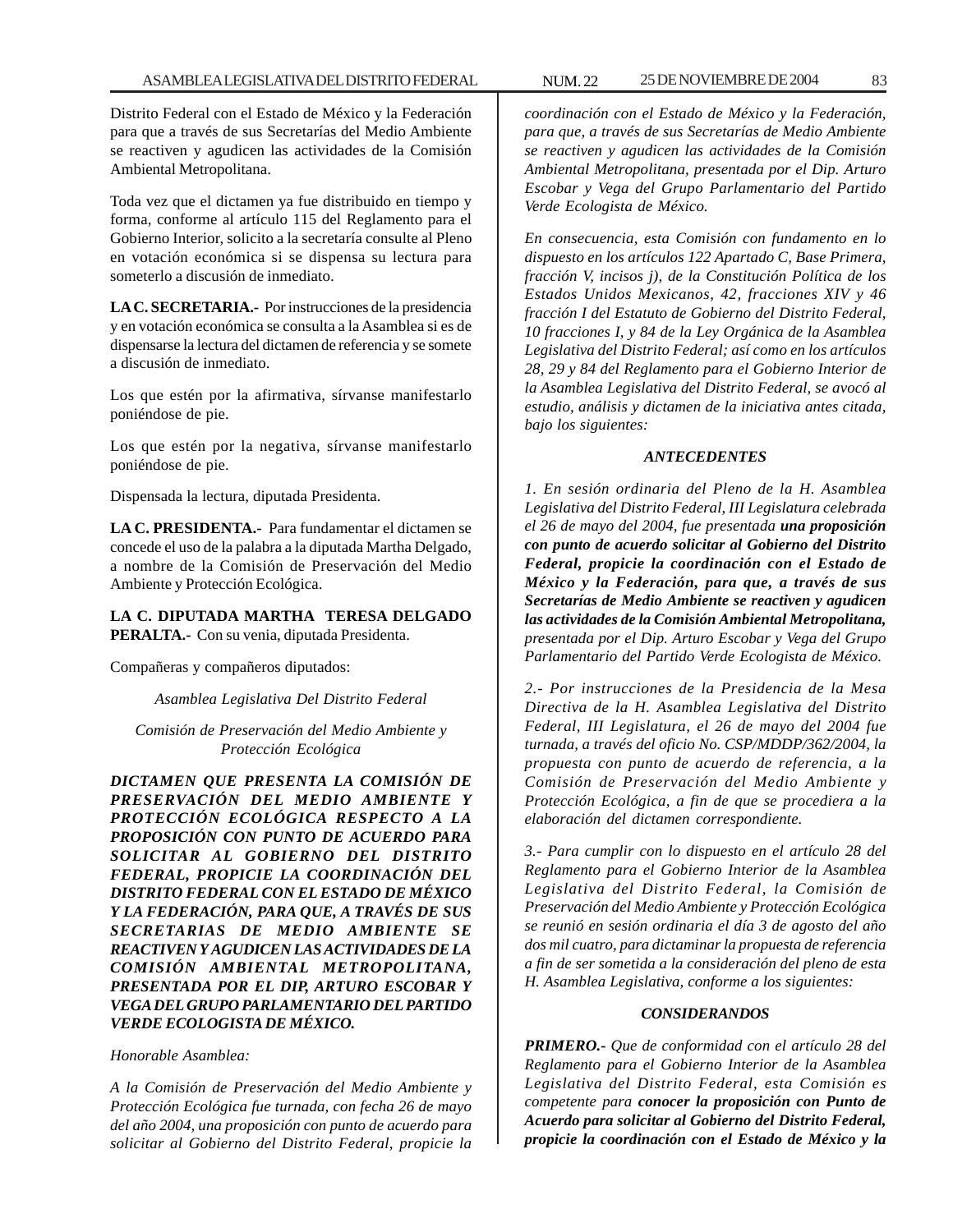*Federación, para que, a través de sus Secretarías de Medio Ambiente se reactiven y agudicen las actividades de la Comisión Ambiental Metropolitana, presentada por el Dip. Arturo Escobar y Vega del grupo parlamentario del Partido Verde Ecologista de México.*

*SEGUNDO.- Que la fracción G de la Base Quinta del Artículo 122 de la Constitución Política de los Estados Unidos Mexicanos a la letra menciona: ''Para la eficaz coordinación de las distintas jurisdicciones locales y municipales entre si y de estas con la Federación y el Distrito Federal en la planeación y ejecución de acciones en las zonas conurbadas limítrofes con el Distrito Federal, de acuerdo con el Artículo 115, fracción VI de esta Constitución, en materia de asentamientos humanos, protección al ambiente; preservación y restauración del equilibrio ecológico,… sus respectivos gobiernos podrán suscribir convenios para la creación de comisiones metropolitanas en las que concurran y participen con apego a sus leyes*

*TERCERO.- Que con fecha 8 de enero de 1992 se publicó en el Diario Oficial de la Federación el Acuerdo Presidencial que creó a la Comisión para la Prevención y Control de la Contaminación Ambiental en la Zona Metropolitana del Valle de México.*

*CUARTO.- El 17 de septiembre de 1996, se publicó en el Diario Oficial de la Federación, el Acuerdo por el que se creó la Comisión Ambiental Metropolitana.*

*QUINTO.- El 30 de junio de 1996, se publicó en la Gaceta Oficial del Distrito Federal, el Reglamento Interno de la Comisión Ambiental Metropolitana.*

*SEXTO.- Que dicha Comisión tiene por Objetivo ''Definir coordinar y dar seguimiento, en forma concurrente a las políticas, programas proyectos, y acciones en materia de protección al ambiente y de preservación y restauración del equilibrio ecológico en el territorio del Distrito Federal y su zona conurbana.''*

*SÉPTIMO.- Que dicha zona abarca las 16 delegaciones de la Ciudad de México y 27 municipios del estado de México.*

*OCTAVO.- Que dicha Comisión cuenta con Miembros de carácter permanente, que son: el Secretario de Medio Ambiente, Recursos Naturales y Pesca; el Jefe de Gobierno del Distrito Federal y el Gobernador del Estado de México; miembros de carácter eventual, que son prácticamente todas las Secretarías de Estado, así como el Director General de Petróleos Mexicanos, el Director General de Pemex -Refinación, el Director General de Pemex-Gas y Petroquímica Básica, el Director General de la Comisión Federal de Electricidad, el Director General de Luz y Fuerza del Centro y el Director General del Instituto Mexicano del Petróleo*

*NOVENO.- Que para el desarrollo y cumplimiento de sus funciones, la Comisión cuenta con cuatro órganos, a saber: el pleno que se encuentra integrado por los miembros permanentes y eventuales de la Comisión; la Presidencia de la Comisión de manera alternada cada dos años el Jefe de Gobierno del Distrito Federal y el Gobernador del Estado de México. El presidente de la Comisión preside las sesiones del pleno, designa o ratifica al titular del Secretario Técnico y asigna funciones complementarias al Secretariado Técnico y Grupos de Trabajo de la Comisión; un Secretariado Técnico, que es el órgano encargado de preparar coordinar, dar seguimiento, evaluar y someter a la consideración del Pleno los proyectos y trabajos relativos a la Comisión; y el Consejo Consultivo formado por representantes de la comunidad científica, especialistas de reconocido prestigio en materia ecológica y miembros de los sectores social, privado, así como representantes de las Cámaras de Diputados y de Senadores del Congreso de la Unión, Asamblea Legislativa del Distrito Federal, Legislatura del Estado de México.*

*Finalmente, la Comisión divide su trabajo en cuatro grupos que son: a) Calidad del Aire, b) Recursos Naturales y Áreas Protegidas, c) Calidad del suelo y Subsuelo y Manejo de Recursos, d) Educación Ambiental.*

*DÉCIMO.- Que el Grupo encargado de la calidad del aire tiene a su cargo la elaboración y seguimiento del Programa para Mejorar la Calidad del Aire en el Valle de México. Este programa está integrado por cuatro grandes metas, que son: Industria Limpia; Reducción de emisiones por unidad de valor agregado; Vehículos Limpios: Disminución de emisiones por kilómetro recorrido; Nuevo Orden Urbano y Transporte Limpio; Regulación de total de kilómetros recorridos por los vehículos automotores; Recuperación Ecológica; Abatimiento de la erosión.*

*Las estrategias que permitirán avanzar en el logro de cada una de estas metas comprenden mejorar e incorporar nuevas tecnologías y combustibles para la industria, servicios y vehículos automotores; integrar políticas metropolitanas (desarrollo urbano, transporte y medio ambiente); proporcionar incentivos económicos; reforzar la inspección y vigilancia; y desarrollar una mayor información y educación ambiental, así como lograr una mayor participación social.*

*DÉCIMO PRIMERO.- Que en nuestro país se han establecido normas de calidad del aire, a través de las cuales se determinan concentraciones máximas de contaminantes en el ambiente, así como normas o estándares para diversos contaminantes atmosféricos, como son: bióxido de azufre, monóxido de carbono, bióxido de nitrógeno, ozono, entre otros.*

*DÉCIMO SEGUNDO.- Que se precisa determinar si existen fondos económicos suficientes, dentro del*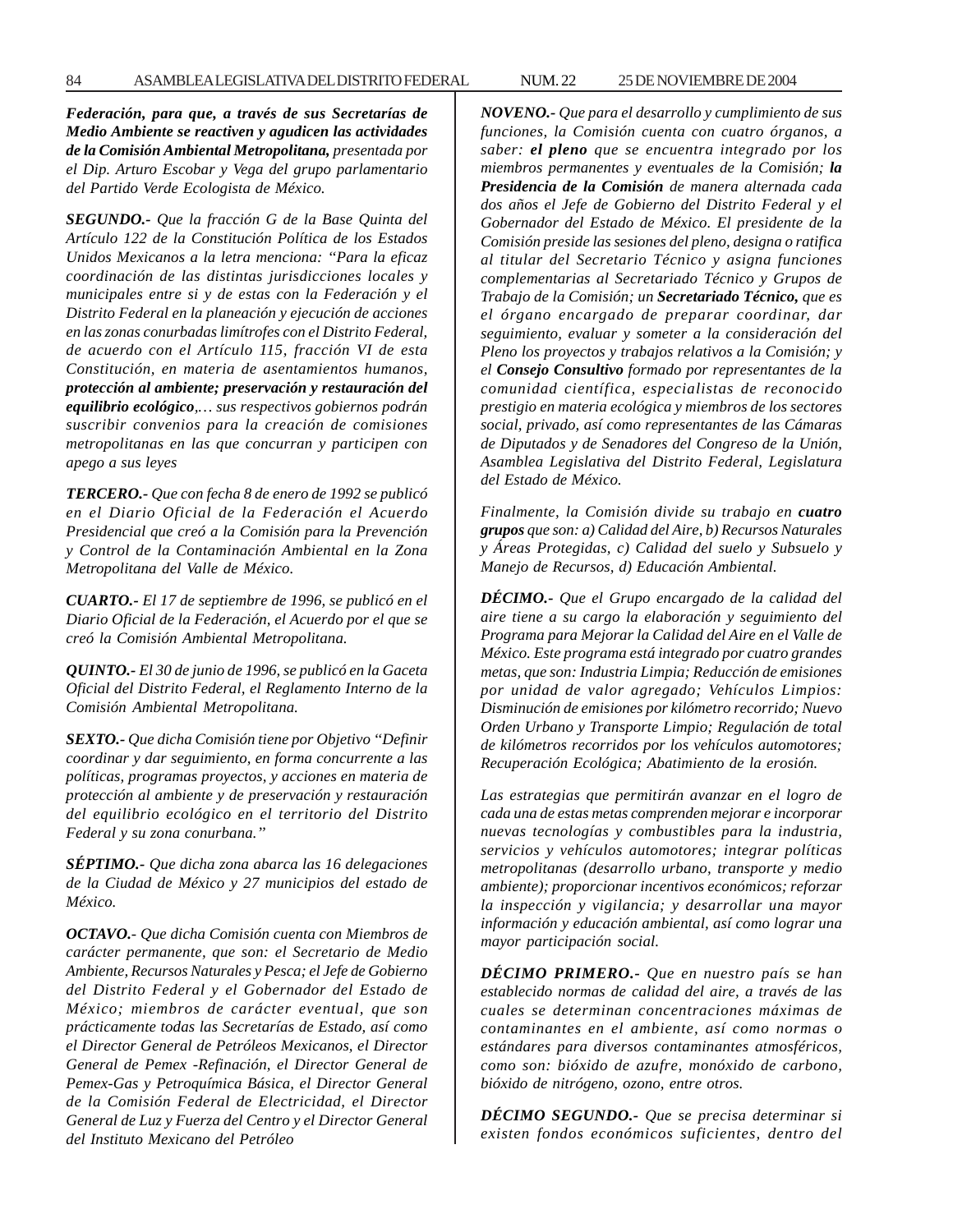*Fideicomiso Ambiental del Valle de México, que puedan ser destinados a la fabricación de combustibles de mejor calidad cuya combustión emita menos contaminantes a la atmósfera. Para tal efecto es conveniente determinar los montos recaudados y el destino que se les ha dado, para determinar la cantidad que puede destinarse a la fabricación de combustibles menos contaminantes.*

*DÉCIMO TERCERO.- Que precisamente la Comisión Ambiental Metropolitana tiene como una de sus principales funciones definir y coordinar las acciones tendientes a solucionar el problema de la contaminación atmosférica, como uno de los problemas ambientales más importantes para el cual se necesitan acciones prontas y coordinadas. Debido a que la Secretaría de Medio Ambiente del Distrito Federal forma parte importante del Consejo Consultivo, resulta conveniente que se le solicite que a través de esta se refuercen las tareas para las que se creó dicha Comisión Ambiental Metropolitana, con el objeto de contribuir de manera eficaz a aliviar los problemas de contaminación de la zona metropolitana, para lo cual se requiere que sus actividades se realicen de forma sistemática y constante*

*Por lo anteriormente expuesto y fundado, la Comisión de Preservación del Medio Ambiente y Protección Ecológica, con las facultades que les confiere los artículos 28 y 84 del Reglamento para el Gobierno Interior de la Asamblea Legislativa del Distrito Federal, someten a la consideración del pleno el siguiente:*

#### *DICTAMEN*

*ÚNICO.- Es de aprobarse la propuesta con Punto de Acuerdo de referencia, para quedar como sigue:*

*PRIMERO.- Esta Asamblea Legislativa exhorta a la Secretaria del Medio Ambiente, para que, como integrante de la Comisión Ambiental Metropolitana, refuerce las actividades de esta Comisión, y que las actividades se realicen en forma sistemática y constante.*

*SEGUNDO.- Esta Asamblea Legislativa, solicita a la Secretaría de Medio Ambiente del Gobierno del Distrito Federal, para que, como integrante de la Comisión Ambiental Metropolitana le requiera toda la información acerca de las actividades del Fideicomiso Ambiental del Valle de México, así como de las fuentes de ingreso que lo conforman, montos recaudados y destino de los mismos, con el objeto de determinar si estos pueden destinarse a la fabricación de combustibles de mejor calidad y al desarrollo de un sistema de transporte público limpio.*

*TERCERO.- Que esta Asamblea envíe un comunicado al H. Congreso del Estado de México con el fin que este exhorte al Ejecutivo de esa Entidad a reforzar las actividades de la Comisión Ambiental Metropolitana y que estas se realicen en forma sistemática y constante.*

*Por la Comisión de Preservación del Medio Ambiente y Protección Ecológica firma la Dip. Sara Guadalupe Figueroa Canedo, Presidenta, Dip. Aleida Alavez Ruiz, Vicepresidenta, Dip. Juan Manuel González Maltos, Secretario, Dip. Martha Teresa Delgado Peralta, Integrante, Dip. Christian Martín Lujano Nicolás, Integrante, Dip. Higinio Chávez García, integrante, Dip. Efraín Morales Sánchez, integrante.*

Es cuanto, diputado Presidente.

**EL C. PRESIDENTE, DIPUTADO HÉCTOR MAURICIO LÓPEZ VELÁZQUEZ.-** Gracias, diputada. Esta a discusión el dictamen. Se abre el registro de oradores. ¿Hay oradores en contra?

¿Alguna o algún diputado desea razonar su voto?

Se concede el uso de la palabra hasta por diez minutos al diputado Lara para razonar su voto.

**EL C. DIPUTADO JORGE ALBERTO LARA RIVERA.-** Gracias, señor Presidente. Con su permiso.

Compañeras y compañeros:

He pedido el uso de la palabra para razonar mi voto porque me parece que éste sí es un tema importante, me parece que este es un tema de la enorme relevancia, aunque muchos quieran o queramos aprobarlo quizá nada más como un asunto de mero trámite.

Es precisamente este tipo de temas en el que deberíamos de estar gastando toda nuestra energía y desde luego haciendo uso de todo el cúmulo de facultades legales que tenemos para poder proponer un cambio verdaderamente sensible en este tema que es precisamente en el que estamos viviendo un colapso, la Ciudad de México y la metrópoli del Valle de México están colapsadas, estamos viviendo un colapso metropolitano en donde todas las áreas se ven involucradas, quizá la más evidente y la más sensible sea precisamente la ambiental.

Desde luego emitiré mi voto a favor de este punto de acuerdo; sin embargo y no obstante mi simpatía con la propuesta y con el dictamen de la misma, sí quiero dejar aquí asentado que seguimos equivocándonos todos en la conducción, en el manejo y en la tramitación de los asuntos de la incumbencia metropolitano.

El Partido Acción Nacional ha dicho recurrentemente en los últimos años, que este extravío metropolitano que puede ser muy costoso para las generaciones por venir y que ya lo estamos pagando, está siendo abordado de una manera incorrecta precisamente con este tipo de llamadas a misa, para los cuales sí tenemos facultades, no vamos a arreglar gran cosa. Respetuosamente me refiero a los extremos del punto de acuerdo que es exhortar, incrementar la actividad de la CAM o de la representación del D. F. en la CAM, etcétera.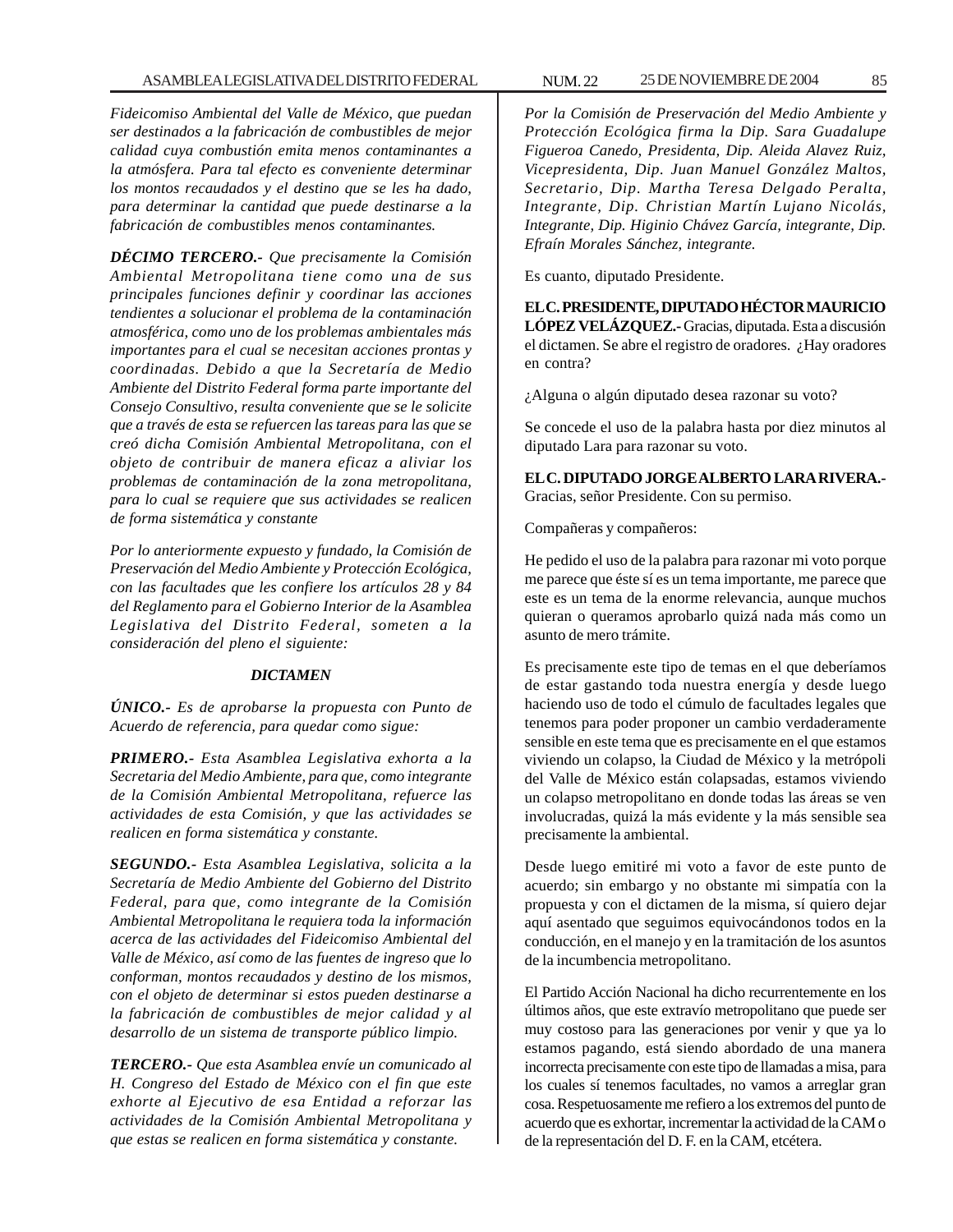### 86 ASAMBLEA LEGISLATIVA DEL DISTRITO FEDERAL NUM. 22 25 DE NOVIEMBRE DE 2004

El fondo del problema lo hemos dicho, el fondo del problema es que el diseño de la coordinación metropolitana está totalmente rebasado, totalmente inservible, totalmente inútil, y con este tipo de sistema de coordinación metropolitana no vamos a llegar a ninguna parte. Es necesario desde la Constitución Política rehacer el esquema de la coexistencia de poderes y de entidades municipales, delegacionales, estatales y federales.

El PAN ha propuesto, desde la legislatura federal pasada, el encontrar un esquema eficaz, ya no de coordinación metropolitana, porque si la coordinación metropolitana no funcionaba cuando había un solo partido hegemónico, ahora que hay tantos partidos políticos haciéndose cargo de tantas facultades a nivel municipal, delegacional, estatal y federal, es prácticamente menos que imposible.

Por eso no tengo ningún empacho en decirlo aquí abiertamente, el sistema de coordinación metropolitana con el sistema de comisiones, no obstante la buena fe de los que ahí participan, su empeño, su profesionalismo, es obsoleto, inservible, caduco, no nos va a llevar a ninguna parte, tenemos que entrarle a la raíz del problema.

Nos parece que una buena forma de empezar a tratar este asunto es abandonar para siempre el concepto de coordinación metropolitana, buscar experiencias exitosas y muy probablemente tendríamos que apuntar hacia un sistema que ya no sea de coordinación, sino de gestión metropolitana, en el que eventualmente se pudiera hablar de la creación de entidades autónomas metropolitanas, transversales, por materia, que pudiera ser transporte, medio ambiente, seguridad pública y algunas de las otras áreas más sensibles.

Esto es poco menos que imposible si no se realiza un cambio a fondo en la Constitución Política, específicamente en el artículo 115 constitucional que es en el que se contiene el recipiente del diseño metropolitano, no solamente de la zona metropolitana del Valle de México, sino de todo el país, sabemos que el fenómeno de la conurbación y la metropolización no es exclusivo del Valle de México y necesitamos urgir al Constituyente Permanente, así dar pasos valientes y decididos en este tema.

Desde luego, insisto, daré mi voto a favor, creo que es conveniente, pero tenemos que hacer llamados a una reflexión de más fondo, de más envergadura, porque insisto no es ningún tipo de inconsecuencia al declarar como totalmente fracasado este sistema de coordinación metropolitana que nos rige actualmente.

Tenemos que buscar urgentemente otro para beneficio de esta generación que ya vive la calamidad del colapso que todos vivimos y de las futuras generaciones.

Es cuanto, señor Presidente.

Gracias.

**LA C. DIPUTADA MARTHA TERESA DELGADO PERALTA (Desde su curul).-** Señor Presidente.

**EL C. PRESIDENTE.-** ¿Con qué objeto, diputada?

# **LA C. DIPUTADA MARTHA TERESA DELGADO PERALTA (Desde su curul).-** Para razonar mi voto.

**EL C. PRESIDENTE.-** Tiene el uso de la palabra hasta por diez minutos, para razonar su voto, la diputada Martha Delgado.

**LA C. DIPUTADA MARTHA TERESA DELGADO PERALTA.-** Con su venia, señor Presidente.

Solamente quise tomar la palabra para decir que estoy totalmente de acuerdo con el diputado Lara y también con este punto de acuerdo que se presentó por algún diputado en la Comisión de Preservación del Medio Ambiente, y decirles que yo he pertenecido a esa Comisión desde que se creó, como miembro de la sociedad civil, y que el funcionamiento de la Coordinación Metropolitana dejó de funcionar cuando las autoridades empezaron a pertenecer a partidos diferentes.

Obviamente los riesgos de la Coordinación cuando tenemos autoridades de partidos distintos en los gobiernos, pues que no se pongan de acuerdo o que no quieran colaborar, y es ahí en donde más concuerdo con la idea del diputado Lara de poder generar en la Asamblea Legislativa y con la colaboración de los Congresos Locales que están involucrados en una gestión metropolitana de los problemas, una idea de un gobierno que vaya más allá de las voluntades, de las partes que están en el poder en ese momento.

Cuando se inició la Comisión Ambiental Metropolitana fue verdaderamente un éxito, el Gobierno Federal, el Gobierno del Distrito Federal, el Gobierno del Estado de México, todos de la mano generaron un programa para el mejoramiento de la calidad del aire en el Valle de México que cuyos efectos estamos ahorita siendo beneficiarios todos los ciudadanos, porque realmente se lograron abatir importantemente los índices de contaminación, partículas suspendidas en la atmósfera, se lograron determinar algunos precursores el ozono que son muy difíciles de identificar y se hizo todo un plan para la zona metropolitana del Valle de México.

Hoy tenemos 3 partidos diferentes en cada uno de los órganos, algunos quieren colaborar, otros no; a veces unos quieren colaborar, otros no, y los que somos los paganos en esta situación finalmente somos los ciudadanos de las Entidades Federativas que estamos padeciendo problemas de falta de coordinación porque no se hablan entre los Gobernadores, entre el Jefe de Gobierno, entre las propias Secretarías.

Creo que sí es la coyuntura muy importante para pensar en una gestión metropolitana de problemas que a lo mejor no andan en los vídeos, pero están todos los días en el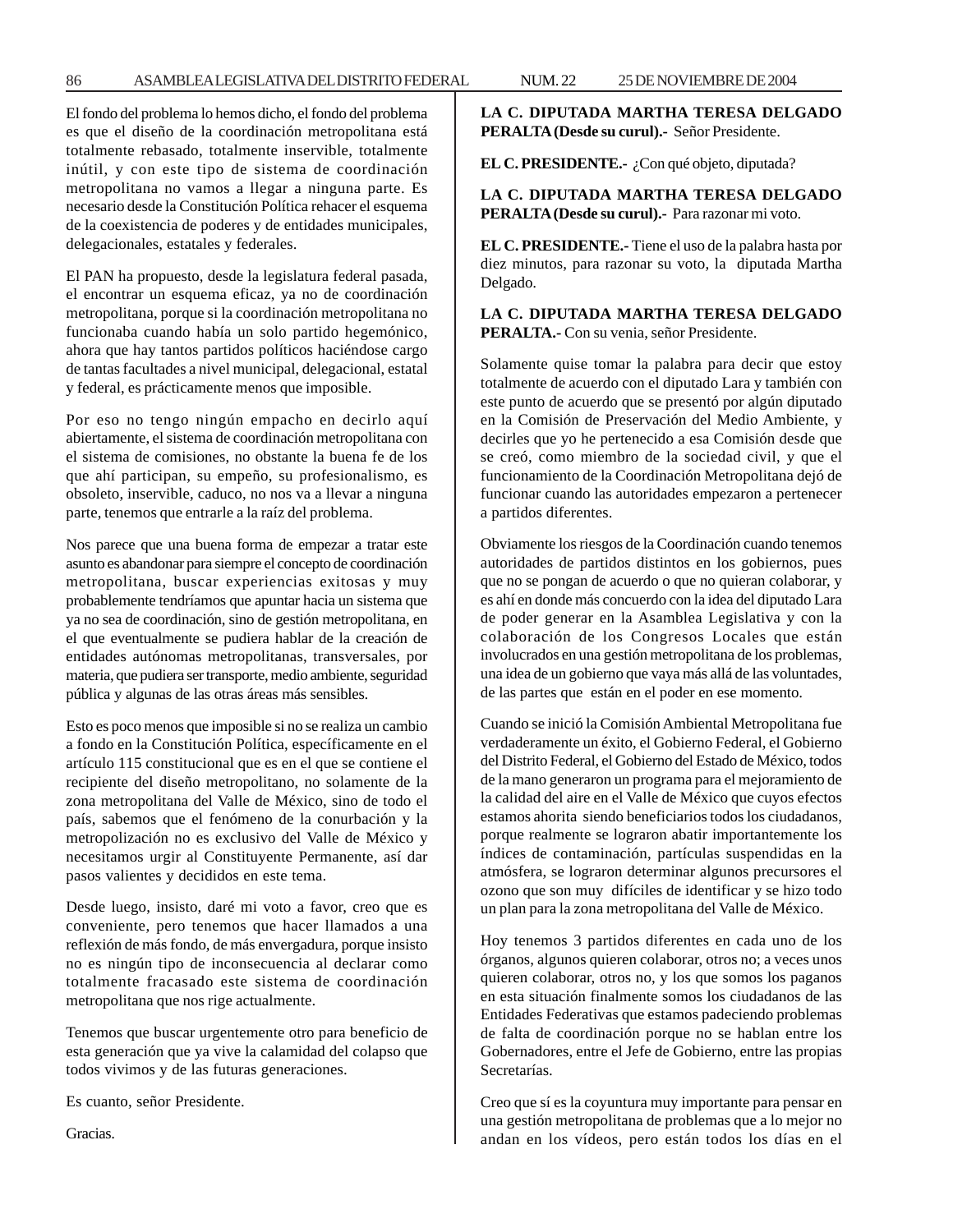### ASAMBLEA LEGISLATIVA DEL DISTRITO FEDERAL NUM. 22 25 DE NOVIEMBRE DE 2004 87

padecimiento de los ciudadanos, me refiero a una gestión metropolitana del agua, de los residuos sólidos, del transporte, de la seguridad pública. Estos temas que ya tiene en la agenda la Comisión de Asuntos Metropolitanos de esta Asamblea Legislativa, y que creo que esta Comisión necesitamos apoyar su trabajo y desarrollar una estrategia que nos permita avanzar en estos dos años que nos quedan en nuevos esquemas, ya no de colaboración, como dice el diputado Lara, de gestión.

Por supuesto que mi voto es a favor de que se reactiven los trabajos de la Comisión, que es un organismo que ya existe y que está detenido y qué bueno tendríamos que reactivar, pero tenemos que pensar más allá y tenemos que analizar las razones por las que no funciona este esquema de coordinación metropolitana para poder superar estas razones y estos conflictos y poder darle gobernabilidad ambiental al Valle de México.

Gracias diputado.

**EL C. PRESIDENTE.-** Gracias diputada. Proceda la secretaría a recoger la votación nominal del dictamen en lo general y en lo particular en un solo acto.

**LA C. SECRETARIA.-** Se va a proceder a recoger la votación nominal del dictamen en lo general y en lo particular en un solo acto.

De conformidad con lo establecido por el Artículo 128 del Reglamento para el Gobierno Interior de la Asamblea, se solicita a la Coordinación de Servicios Parlamentarios hacer el anuncio correspondiente a efecto de que los diputados presentes puedan emitir su voto.

Se solicita a los diputados que al emitir su voto, lo hagan en voz alta diciendo su nombre y apellido, añadiendo la expresión ''en pro'', ''en contra'' o ''abstención''. La de la voz recogerá la votación. Comenzamos de derecha a izquierda.

#### **(Votación Nominal)**

Juan Antonio Arévalo López, en pro.

Gabriela Cuevas, en pro.

Jesús López, a favor.

Emilio Fernández, en pro.

Eduardo Malpica, en pro.

Higinio Chávez, a favor.

José Jiménez, en pro.

María de Lourdes Rojo e Incháustegui, en pro.

Lozano Lozano, en pro.

Araceli Vázquez Camacho, en pro.

Sara Figueroa, en pro. Lujano Nicolás, en pro. Gabriela González, a favor. José María Rivera, a favor. Sofía Figueroa, en pro. Lara en pro. José Espina, en pro. Carlos Alberto Flores, a favor. Martha Delgado, a favor. Alejandra Barrales, en pro. Rodrigo Chávez Contreras, a favor Alfredo Hernández Raigosa, a favor. Miguel Angel Solares Chávez, a favor. Elio Bejarano, en pro. Lourdes Alonso, en pro. María Elena Torres, a favor. Francisco Agundis, en pro. Arturo Escobar, a favor. Mariana Gómez del Campo, en pro. Jorge García, a favor. Mónica Serrano, en pro. Claudia Esqueda, en pro. Gerardo Villanueva, a favor. Efraín Morales, a favor. Rigoberto Nieto, a favor. Julio César Moreno, a favor. Juventino Rodríguez Ramos, a favor. Víctor Varela, en pro. Pablo Trejo, a favor. Rodolfo Covarrubias, a favor. Silvia Oliva Fragoso, en pro.

**LA C. SECRETARIA.-** ¿Faltó alguna o algún diputado de emitir su voto?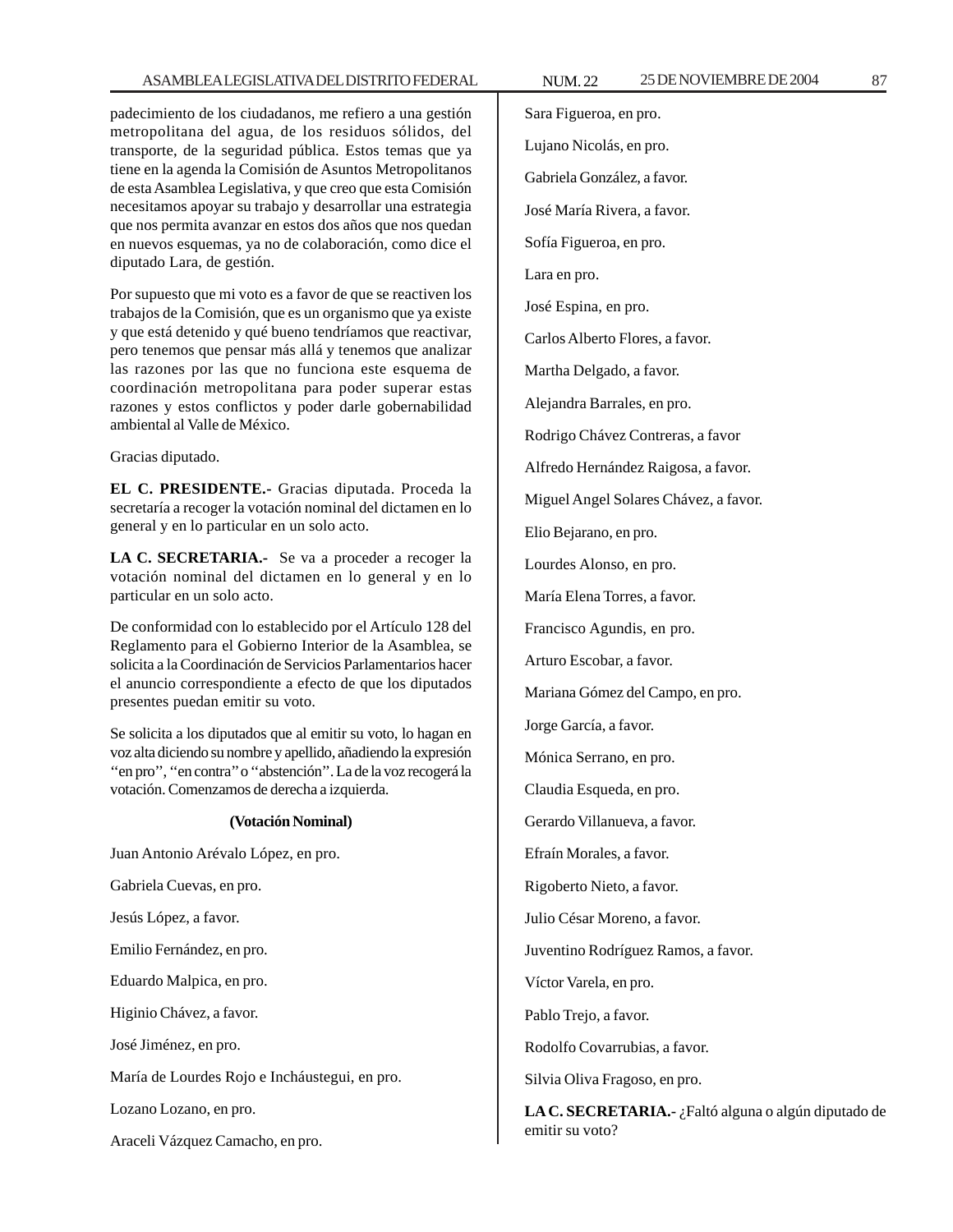Maricela Contreras Julián, a favor.

**LA C. SECRETARIA.-** ¿Faltó alguna o algún diputado de emitir su voto?

Se va a proceder a recoger la votación de la Mesa directiva.

María Teresita Aguilar, a favor.

Mauricio López Velázquez, en pro.

**LA C. SECRETARIA.-** Diputado Presidente, el resultado de la votación es el siguiente: 44 votos a favor, 0 votos en contra, 0 abstenciones.

**EL C. PRESIDENTE.-** En consecuencia, se aprueba el dictamen que presenta la Comisión de Preservación del Medio Ambiente y Protección Ecológica, respecto a la proposición con punto de acuerdo para solicitar al Gobierno del Distrito Federal, propicie la coordinación del Distrito Federal con el Estado de México y la Federación, para que a través de su Secretaría del Medio Ambiente, se reactive y agudicen las actividades de la Comisión Ambiental Metropolitana.

Hágase del conocimiento de la Secretaría del Medio Ambiente, a través del licenciado Alejandro Encinas Rodríguez, Secretario de Gobierno del Distrito Federal.

El siguiente punto del orden del día, es la discusión y en su caso aprobación del dictamen que presenta la Comisión de Preservación del Medio Ambiente y Protección Ecológica, a la proposición con punto de acuerdo para solicitar a la Secretaría del Medio Ambiente, información sobre los asentamientos irregulares en el Distrito Federal.

En virtud de que el dictamen fue distribuido entre las diputadas y diputados en términos de lo dispuesto por el artículo 115 del Reglamento para el Gobierno Interior de esta Asamblea Legislativa, proceda la secretaría a consultar a la Asamblea en votación económica, si se dispensa la lectura del mismo y se somete a discusión de inmediato.

**LA C. SECRETARIA.-** Por instrucciones de la presidencia y en votación económica, se consulta a la Asamblea si es de dispensarse la lectura del dictamen de referencia y se somete a discusión de inmediato.

Los que estén por la afirmativa, sírvanse manifestarlo poniéndose de pie.

Los que estén por la negativa, sírvanse manifestarlo poniéndose de pie.

Dispensada la lectura, diputado Presidente.

**EL C. PRESIDENTE.-** Para fundamentar el dictamen, se concede el uso de la palabra al diputado Christian Lujano a nombre de la Comisión de Preservación del Medio Ambiente y Protección Ecológica.

### **EL C. DIPUTADO CHRISTIAN MARTÍN LUJANO NICOLÁS.-** Con su permiso, diputado Presidente.

*Asamblea Legislativa del Distrito Federal Comisión de Preservación del Medio Ambiente y Protección Ecológica*

*DICTAMEN QUE PRESENTA LA COMISIÓN DE PRESERVACIÓN DEL MEDIO AMBIENTE Y PROTECCIÓN ECOLÓGICA RESPECTO A LA PROPOSICIÓN CON PUNTO DE ACUERDO PARA SOLICITAR A LA SECRETARÍA DEL MEDIO AMBIENTE INFORMACIÓN SOBRE LOS ASENTAMIENTOS IRREGULARES EN EL DISTRITO FEDERAL*

*Honorable Asamblea:*

*A la Comisión de Preservación del Medio Ambiente y Protección Ecológica fue turnada el pasado 7 de julio de 2004, la proposición con punto de acuerdo para solicitar a la Secretaría del Medio Ambiente información sobre los asentamientos irregulares en el Distrito Federal, presentada por el Diputado Arturo Escobar y Vega del Grupo Parlamentario del Partido Verde Ecologista de México y suscrita por los integrantes del mismo Partido.*

*En consecuencia, esta Comisión con fundamento en lo dispuesto en los artículos 122 Apartado C, Base Primera, fracción V, incisos j), de la Constitución Política de los Estados Unidos Mexicanos, 42, fracciones XIV y 46 fracción I del Estatuto de Gobierno del Distrito Federal, 10 fracciones I, y 84 de la Ley Orgánica de la Asamblea Legislativa del Distrito Federal; así como en los artículos 28 y 84 del Reglamento para el Gobierno Interior de la Asamblea Legislativa del Distrito Federal, se avocó al estudio, análisis y dictamen de la iniciativa antes citada, bajo los siguientes:*

#### *ANTECEDENTES*

*1.- En sesión ordinaria del Pleno de la H. Asamblea Legislativa del Distrito Federal, III Legislatura, celebrada el día 7 de julio de 2004, se presentó la proposición con punto de acuerdo para solicitar a la Secretaría del Medio Ambiente información sobre los asentamientos irregulares en el Distrito Federal, presentada por el Diputado Arturo Escobar y Vega del grupo parlamentario del Partido Verde Ecologista de México y suscrita por los integrantes del mismo Partido.*

*2.- Por instrucciones de la Presidencia de la Mesa Directiva de la H. Asamblea Legislativa del Distrito Federal, III Legislatura, el 7 de julio de 2004, fue turnada, a través del oficio No. CSP/MDDP/530/2004, la propuesta con punto de acuerdo de referencia, a la Comisión de Preservación del Medio Ambiente y Protección Ecológica, con el fin de que se procediera a la elaboración del dictamen correspondiente.*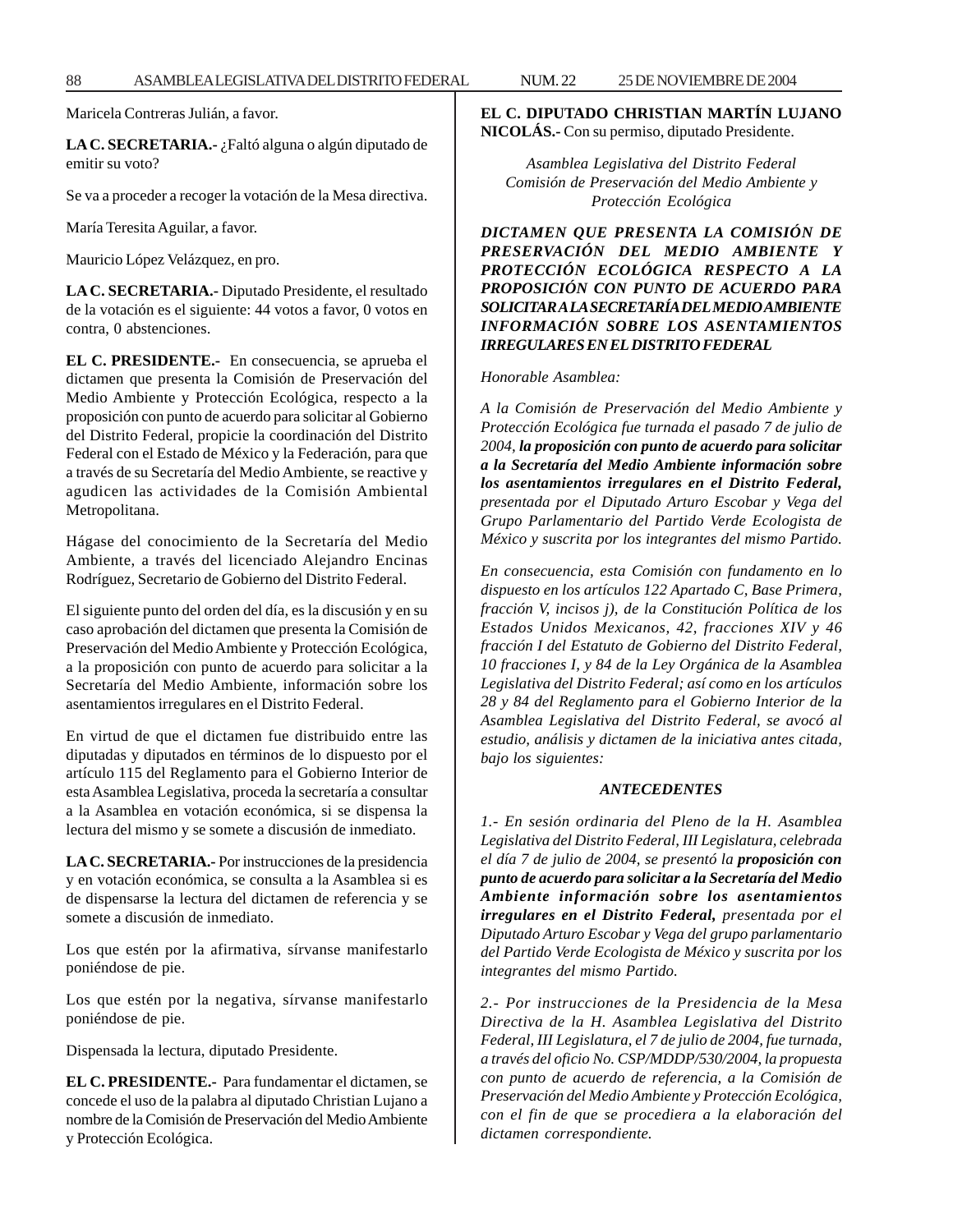*3.- Para cumplir con lo dispuesto en el artículo 28 del Reglamento para el Gobierno Interior de la Asamblea Legislativa del Distrito Federal, la Comisión de Preservación del Medio Ambiente y Protección Ecológica se reunió en sesión ordinaria el día 3 de agosto del año dos mil cuatro, para dictaminar la propuesta de referencia a fin de ser sometida a la consideración del pleno de esta H. Asamblea Legislativa, conforme a los siguientes:*

#### *CONSIDERANDOS*

*PRIMERO.- Que esta Comisión es competente para conocer la proposición con punto de acuerdo para solicitar a la Secretaría del Medio Ambiente información sobre los asentamientos irregulares en el Distrito Federal, presentada por el Diputado Arturo Escobar y Vega del grupo parlamentario del Partido Verde Ecologista de México y suscrita por los integrantes del mismo Partido.*

*SEGUNDO.- Que para mantener un equilibrio climático y ecológico en el Valle de México, es necesario contar con áreas de suelo de conservación mediante las cuales se resguarde y asegure una cubierta forestal que otorgue a la ciudad de México la capacidad suficiente para generar un desarrollo sustentable*

*TERCERO.- Que en promedio las zonas que conforman el suelo de conservación cuentan con una capacidad de captura de carbono de 90 toneladas por hectárea y provee el 57% del agua que consume la ciudad.*

*CUARTO.- Que la importancia del suelo de conservación no sólo radica en la relevancia de su cobertura forestal, en el ciclo hidrológico de la cuenca, sino también cumple una función sustantiva en la generación de servicios ambientales básicos para la subsistencia ambiental en el Distrito Federal, tales como la captación de carbono, la captura de partículas suspendidas, la regulación climática, la eliminación de la erosión hídrica y eólica y reserva de biodiversidad.*

*QUINTO.- Que en los últimos años ha sido acelerado el detrimento de los servicios ambientales que proporciona el suelo de conservación, ya que ha sido afectada por el rápido crecimiento de la zona metropolitana de la Ciudad de México.*

*SEXTO.- Que en los últimos 60 años el avance de la zona urbana se ha dado en razón de cerca de una hectárea diaria, además se estima que la tasa de deforestación es de 500 hectáreas anuales.*

*SÉPTIMO.- Que el suelo de conservación de la Ciudad de México, a pesar de su tamaño, alberga cerca del 2% de la riqueza biológica mundial y el 11 % de la nacional con aproximadamente 3 mil especies de flora y 350 especies de fauna.*

*OCTAVO.- Que en noviembre del año 2003 el Procurador Ambiental señaló que se incorporan al suelo de*

*conservación 671 viviendas al mes y que es un problema fuera de control. Sin duda alguna es un problema fuera de control, toda vez que esto significa que 8 mil viviendas al año se están asentando de manera irregular en suelo de conservación. De continuar con esta tendencia en 3 años habrá 24 mil nuevas viviendas en suelo de conservación.*

*NOVENO.- Que el Jefe de Gobierno ha señalado como uno de los fundamentos rectores de su política de desarrollo urbano y vivienda el preservar el suelo de conservación en el Distrito Federal, impidiendo que la mancha urbana siga creciendo hacia la zona de recarga de mantos acuíferos y donde se produce la mayor parte del oxígeno de la ciudad.*

*DÉCIMO.- Que la existencia de asentamientos humanos en el suelo de conservación hace que se realicen actividades productivas y recreativas, mismas que se efectúan sin ningún tipo de control, por lo que estas áreas enfrentan diferentes procesos de degradación.*

*DÉCIMO PRIMERO.- Que es necesario establecer por parte de cualquier instancia de gobierno, controles para detener asentamientos irregulares en suelo de conservación. Sin embargo, no puede controlarse aquello que no ha sido medido e identificado con claridad.*

*DÉCIMO SEGUNDO.- Que en el Programa General de Ordenamiento Ecológico del Distrito Federal publicado en la Gaceta Oficial del Distrito Federal, el pasado 31 de diciembre, se señala que hasta el año 2 mil se tenían registrados 528 asentamientos irregulares, en donde el número total de familias asentadas era de 59 mil 302, en una extensión de 3 mil 134 hectáreas.*

*DÉCIMO TERCERO.- Que por otro lado, el pasado mes de mayo la Dirección General de Recursos Naturales y Desarrollo Rural nos remitió oficio en el que se señala que actualmente existen 804 asentamientos irregulares, lo que implica que en un periodo de tres años han incrementado en un 52 por ciento.*

*DÉCIMO CUARTO.- Que así mismo se señala que en estos asentamientos se encuentran 42 mil 463 familias establecidas en una superficie de 2 mil 415 hectáreas. Sin embargo la Procuraduría Ambiental señaló en un documento que existen asentamientos irregulares en suelo de conservación del Distrito Federal en una superficie de 8 mil 240 hectáreas. De esta forma se puede constatar que la información arrojada por diferentes instancias señala una variación en el número de asentamientos irregulares y el área ocupada por estos y el número de familias, poniendo en clara evidencia la falta de coordinación y medición de este enorme problema.*

*DÉCIMO QUINTO.- Que es necesario conocer el grado de consolidación de los asentamientos zonas de riesgo,*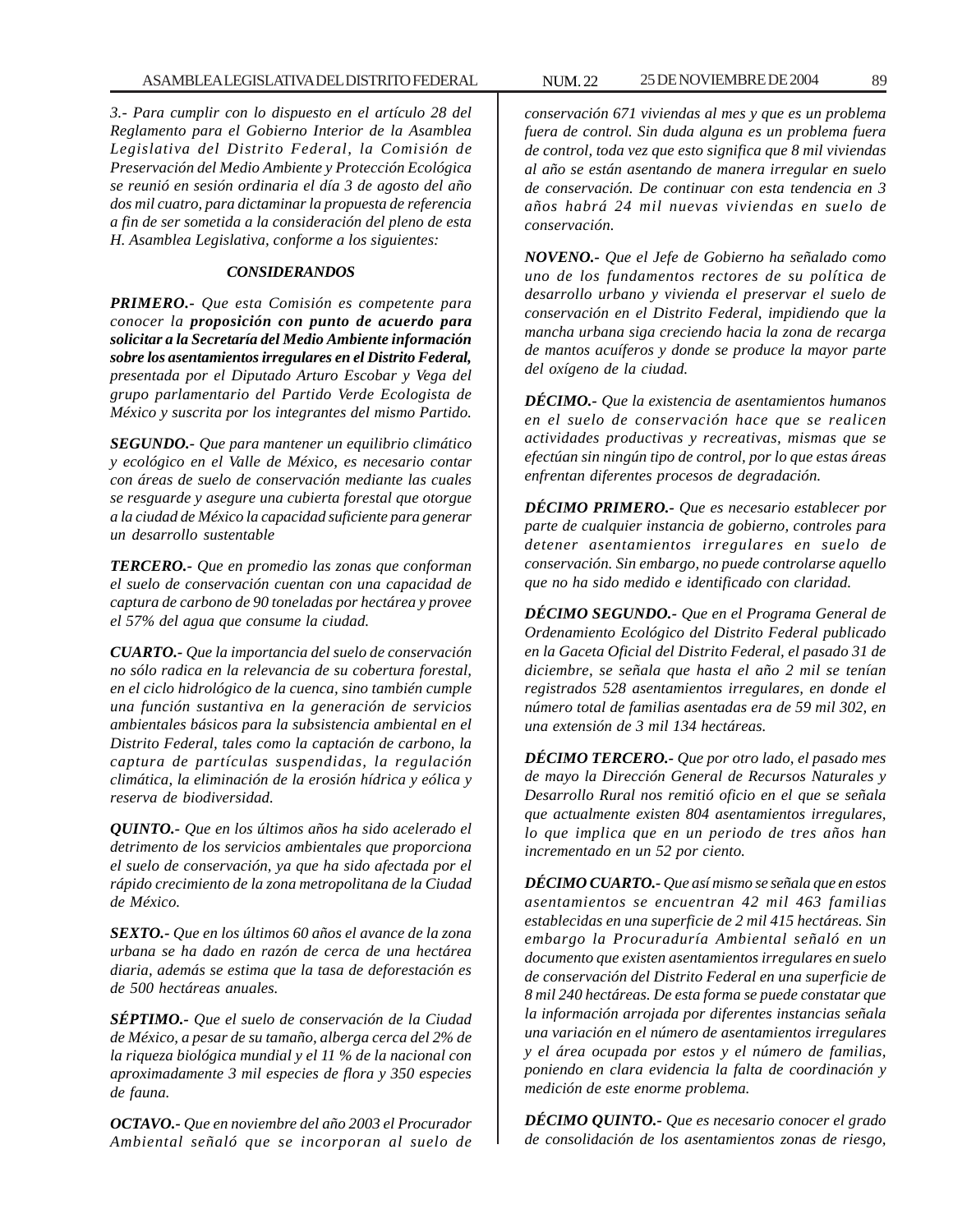*número de viviendas que componen cada asentamiento y en general mayor información que nos permita realizar un diagnóstico de la situación que enfrenta el Distrito Federal en materia de asentamientos irregulares.*

*DÉCIMO SEXTO.- Que es de vital importancia para la política ambiental de nuestra Ciudad el contar con información fidedigna respecto a los asentamientos irregulares en suelo de conservación, toda vez que la dotación de un pulmón sano a nuestra ciudad a través de áreas verdes y bosques fortalecidos, es una actividad prioritaria e incluso de seguridad nacional si se consideran las consecuencias en aire y agua que flagelan al Distrito Federal.*

*DÉCIMO SÉPTIMO.- Que la Asamblea Legislativa del Distrito Federal tiene las facultades necesarias para comunicarse con los otros órganos locales de gobierno del Distrito Federal, los Poderes de la Unión o las autoridades o poderes de las entidades federativas, por conducto de su Mesa Directiva, la Comisión de Gobierno o sus órganos internos de trabajo.*

*Por lo anteriormente expuesto y fundado, la Comisión de Preservación del Medio Ambiente y Protección Ecológica, con las facultades que les confiere los artículos 28, 29 y 84 del Reglamento para el Gobierno Interior de la Asamblea Legislativa del Distrito Federal, someten a la consideración del pleno el siguiente:*

#### *DICTAMEN*

*ÚNICO. Es de aprobarse el punto de acuerdo de referencia en los siguientes términos:*

*PRIMERO.- Se solicita a la Secretaría de Medio Ambiente del Distrito Federal remita a la Comisión de Preservación del Medio Ambiente y Protección Ecológica de esta Asamblea Legislativa, un informe en el cual se señale lo siguiente:*

*1. Número de asentamientos irregulares en suelo de conservación por Delegación;*

*2. Extensión que ocupan los asentamientos irregulares en suelo de conservación en el Distrito Federal y por Delegación;*

*3. Número de vivienda y familias que componen cada asentamiento humano irregular en suelo de conservación por Delegación;*

*4. Número de asentamientos humanos irregulares en suelo de conservación, ubicación y extensión en zonas de alto riesgo;*

*5. Número de familias que se ubican en dichas zonas de alto riesgo;*

*6. Número de predios establecidos en suelo de conservación, en proceso de recuperación administrativa, así como cuántos han sido recuperados desde el año 2000;*

*7. Acciones realizadas por las Delegaciones para el control de los asentamientos irregulares en suelo de conservación por Delegación;*

*8. Grado de consolidación y tipos de materiales de construcción utilizados en cada uno de los asentamientos;*

*9. Número de asentamientos irregulares en suelo de conservación regularizados desde el año dos mil a la fecha;*

*10. Comparativo de asentamientos humanos irregulares en suelo de conservación del año dos mil a la fecha;*

*11. Aerofotografías de áreas invadidas en suelo de conservación.*

*SEGUNDO.- Se solicita a la Secretaría de Desarrollo Urbano y Vivienda del Gobierno Distrito Federal remita a la Comisión de Preservación del Medio Ambiente y Protección Ecológica de esta Asamblea Legislativa, un informe en el cual se señale lo siguiente:*

*1. Número de asentamientos irregulares en suelo de conservación por Delegación;*

*2. Extensión que ocupan los asentamientos irregulares en suelo de conservación en el Distrito Federal y por Delegación;*

*3. Número de viviendas y familias que componen cada asentamiento humano irregular en suelo de conservación por Delegación;*

*4. Número de asentamientos humanos irregulares en suelo de conservación, ubicación y extensión en zonas de alto riesgo;*

*5. Número de familias que se ubican en dichas zonas de alto riesgo;*

*6. Número de predios establecidos en suelo de conservación, en proceso de recuperación administrativa, así como cuántos han sido recuperados desde el año 2000;*

*7. Acciones realizadas por las Delegaciones para el control de los asentamientos irregulares en suelo de conservación por Delegación;*

*8. Grado de consolidación y tipos de materiales de construcción utilizados en cada uno de los asentamientos;*

*9. Número de asentamientos irregulares en suelo de conservación regularizados desde el año dos mil a la fecha;*

*10. Comparativo de asentamientos humanos irregulares en suelo de conservación del año dos mil a la fecha;*

*11. Aerofotografías de áreas invadidas en suelo de conservación.*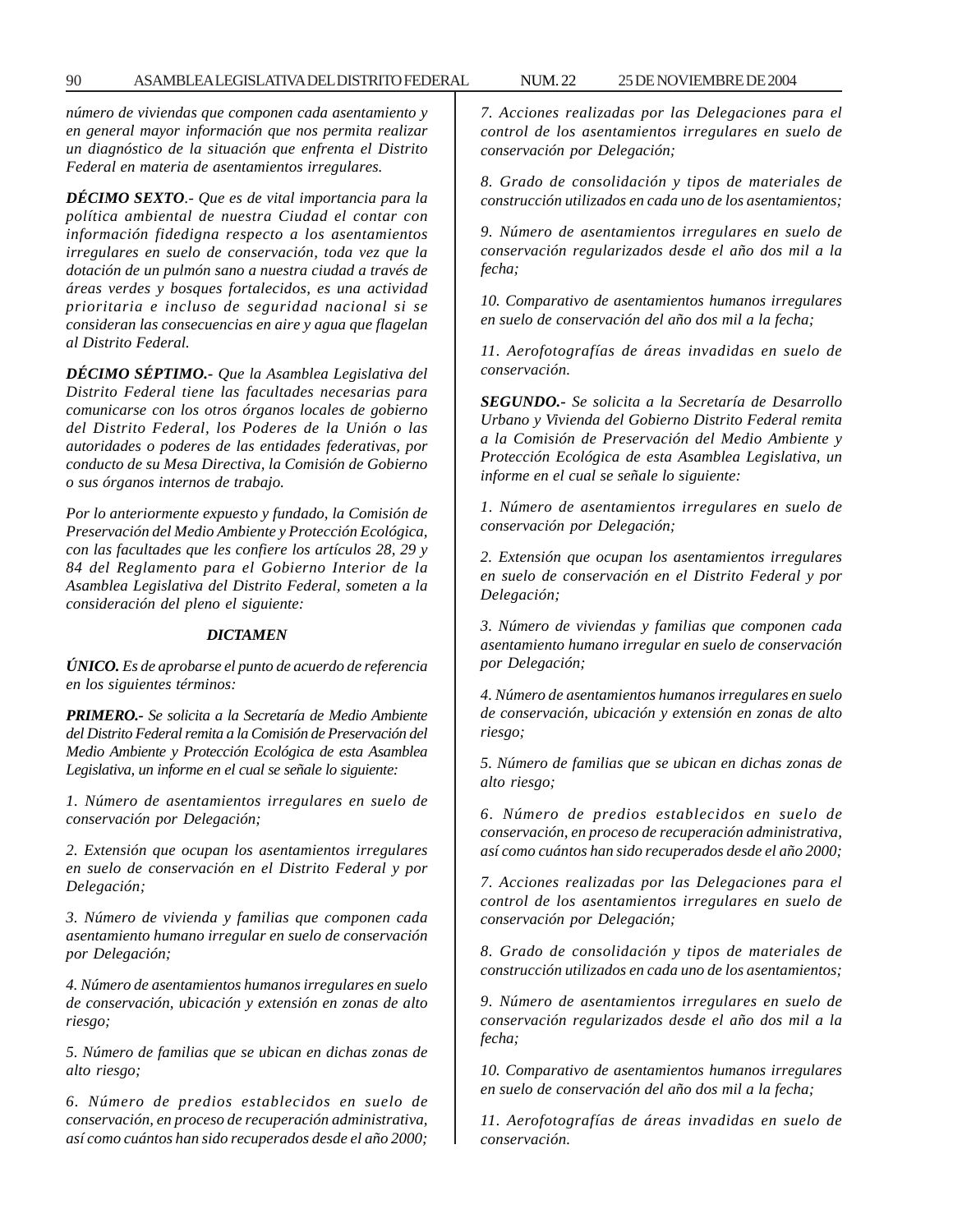*Por la Comisión de Preservación del Medio Ambiente y Protección Ecológica:*

*Firma la Dip Sara Guadalupe Figueroa Canedo, Presidenta, Dip. Aleida Alavez Ruiz, Vicepresidenta, Dip. Juan Manuel González Maltos, Secretario, Dip. Martha Teresa Delgado Peralta, integrante, Dip. Christian Martín Lujano Nicolás, integrante, Dip. Higinio Chávez García, integrante, y Dip. Efraín Morales Sánchez, integrante.*

*Dado en la Asamblea Legislativa del Distrito Federal a los tres días del mes de agosto del año dos mil cuatro.*

Está a su consideración el dictamen.

Es cuanto, diputado Presidente.

**EL C. PRESIDENTE.-** Gracias, diputado. Está a discusión el dictamen. Se abre el registro de oradores. ¿Hay oradores en contra?

¿Alguna o algún diputado desea razonar su voto?

Proceda la secretaría a recoger la votación nominal del dictamen en lo general y en lo particular en un solo acto.

**LA C. SECRETARIA.-** Se va a proceder a recoger la votación nominal del dictamen en lo general y en lo particular en un solo acto.

De conformidad con lo establecido por el artículo 128 del Reglamento para el Gobierno Interior de la Asamblea, se solicita a la Coordinación de Servicios Parlamentarios hacer el anuncio correspondiente a efecto de que los diputados presentes puedan emitir su voto.

Se solicita a los diputados que al emitir su voto lo hagan en voz alta diciendo su nombre y apellido, añadiendo la expresión ''en pro'', ''en contra'' o ''abstención''. El de la voz recogerá la votación. Comenzamos de derecha a izquierda.

#### **(Votación Nominal)**

Juan Antonio Arévalo López, a favor.

Jesús López, a favor.

Mónica Serrano, en pro.

Higinio Chávez, a favor.

Maricela Contreras Julián, a favor.

José Jiménez, en pro.

María de Lourdes Rojo e Incháustegui, en pro.

Lozano Lozano, en pro.

Adrián Pedrozo Castillo, en pro.

Araceli Vázquez Camacho, en pro.

Sara Figueroa, en pro. Lujano Nicolás, en pro. Benjamín Muciño, en pro.

Gabriela González, en pro.

Gabriela Cuevas, en pro.

José María Rivera, a favor.

Sofía Figueroa, en pro.

Jorge Lara, en pro.

José Espina, en pro.

Carlos Alberto Flores, a favor.

Alejandra Barrales, en pro.

Alfredo Hernández Raigosa, a favor.

Miguel Ángel Solares Chávez, a favor.

Elio Bejarano, en pro.

Lourdes Alonso, en pro.

María Elena Torres, a favor.

Martha Delgado, a favor.

Francisco Agundis, en pro.

Arturo Escobar, a favor.

Mariana Gómez del Campo, en pro.

Claudia Esqueda, a favor.

Francisco Chiguil, en pro.

Gerardo Villanueva, a favor.

Rigoberto Nieto, a favor.

Efraín Morales, a favor.

Julio César Moreno, a favor.

Juventino Rodríguez Ramos, a favor.

Julio Escamilla, a favor.

**LA C. SECRETARIA.-** ¿Faltó alguna o algún diputado de emitir su voto?

Eduardo Malpica, en pro.

Emilio Fernández, en pro.

Jorge García Rodríguez, a favor.

Víctor Varela, en pro.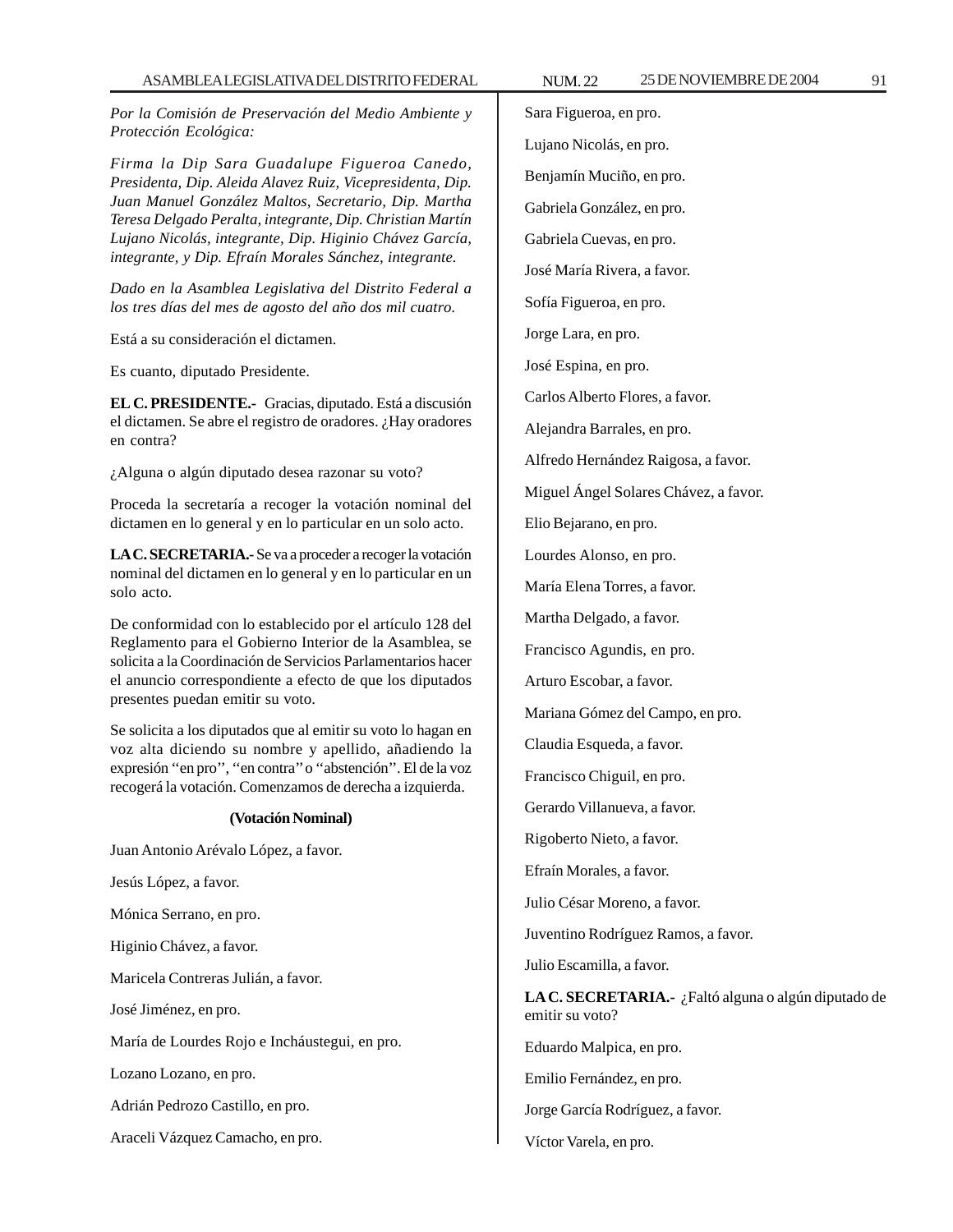**LA C. SECRETARIA.-** Se va a proceder a recoger la votación de la Mesa Directiva.

María Teresita Aguilar, a favor.

Mauricio López Velázquez, en pro.

**LA C. SECRETARIA.-** Diputado Presidente, el resultado de la votación es el siguiente: 44 votos a favor, 0 votos en contra, 0 abstenciones.

**EL C. PRESIDENTE.-** En consecuencia se aprueba el dictamen que presenta la Comisión de Preservación del Medio Ambiente y Protección Ecológica a la proposición con punto de acuerdo para solicitar a la Secretaría del Medio Ambiente información sobre los asentamientos irregulares en el Distrito Federal.

Hágase del conocimiento de la Secretaría del Medio Ambiente a través del Licenciado Alejandro Encinas Rodríguez, Secretario de Gobierno del Distrito Federal.

El siguiente punto del orden del día es la discusión y en su caso aprobación del dictamen que presentan las Comisiones Unidas de Administración y Procuración de Justicia, de Derechos Humanos y de Seguridad Pública a la propuesta con punto de acuerdo a fin de solicitar a la Jefatura de Gobierno del Distrito Federal revise las condiciones de respeto a los derechos humanos en los distintos centros de reclusión que existen en el Distrito Federal.

En virtud de que el dictamen fue distribuido entre las diputadas y diputados, en términos de lo dispuesto por el artículo 115 del Reglamento para el Gobierno Interior, proceda la secretaría a consultar a la Asamblea en votación económica si se dispensa la lectura del mismo y se somete a discusión de inmediato.

**LA C. SECRETARIA.-** Por instrucciones de la Presidencia y en votación económica, se consulta a la Asamblea si es de dispensarse la lectura del dictamen de referencia y se somete a discusión de inmediato.

Los que estén por la afirmativa, sírvanse manifestarlo poniéndose de pie.

Los que estén por la negativa, sírvanse manifestarlo poniéndose de pie.

Dispensada la lectura, diputado Presidente.

**EL C. PRESIDENTE.-** Para fundamentar el dictamen, se concede el uso de la palabra al diputado Julio César Moreno, a nombre de las Comisiones Unidas de Administración y Procuración de Justicia, de Derechos Humanos y de Seguridad Pública.

**EL C. DIPUTADO JULIO CÉSAR MORENO RIVERA.-** Con su venia, diputado Presidente.

Compañeras y compañeros diputados:

# *COMISIONES UNIDAS DE ADMINISTRACIÓN Y PROCURACIÓN DE JUSTICIA, DE DERECHOS HUMANOS Y DE SEGURIDAD PÚBLICA*

*DICTAMEN DE LA PROPUESTA CON PUNTO DE ACUERDO A FIN DE SOLICITAR A LA JEFATURA DE GOBIERNO DEL DISTRITO FEDERAL, REVISE LAS CONDICIONES DE RESPETO A LOS DERECHOS HUMANOS EN LOS DISTINTOS CENTROS DE RECLUSIÓN QUE EXISTEN EN EL DISTRITO FEDERAL.*

*A las Comisiones Unidas de Administración y Procuración de Justicia, de Seguridad Pública y de Derechos Humanos de esta Honorable Asamblea Legislativa del Distrito Federal, III Legislatura fue turnada para su análisis y dictamen la PROPUESTA CON PUNTO DE ACUERDO, A FIN DE SOLICITAR A LA JEFATURA DE GOBIERNO DEL DISTRITO FEDERAL, REVISE LAS CONDICIONES DE RESPETO A LOS DERECHOS HUMANOS EN LOS DISTINTOS CENTROS DE RECLUSIÓN QUE EXISTEN EN EL DISTRITO FEDERAL, presentada por el diputado Jorge García Rodríguez y suscrita por los legisladores integrantes del grupo parlamentario del Partido Revolucionario Institucional.*

*Estas Comisiones Unidas de conformidad con los artículos 122 apartado C, Base Primera, fracción V, inciso i) de la Constitución Política de los Estados Unidos Mexicanos; 36 y 42 fracción XIII del Estatuto de Gobierno del Distrito Federal; 1, 7, 10 fracción I, 59 párrafo segundo, 62 fracciones III, XI y XXIX 63 párrafos segundo y tercero, 64 y 84 de la Ley Orgánica de la Asamblea Legislativa del Distrito Federal; 28, 29, 30, 32, 33 del Reglamento para el Gobierno Interior de la Asamblea Legislativa del Distrito Federal; así como los artículos 4, 5, 8, 9 fracciones I y III, 50, 51, 52, 53, 54, 55, 56, 57, 58, 59, 60 y 63 del Reglamento Interior de las Comisiones de la Asamblea Legislativa del Distrito Federal se abocaron al estudio y dictamen de la propuesta con del Punto de Acuerdo antes señalado, conforme a los siguientes:*

# *ANTECEDENTES*

*1. En sesión ordinaria de esta Honorable Asamblea Legislativa del Distrito Federal, III Legislatura, celebrada el veintisiete de Abril del año en curso, se presentó la PROPUESTA CON PUNTO DE ACUERDO A FIN DE SOLICITAR A LA JEFATURA DE GOBIERNO DEL DISTRITO FEDERAL, REVISE LAS CONDICIONES DE RESPETO A LOS DERECHOS HUMANOS EN LOS DISTINTOS CENTROS DE RECLUSIÓN QUE EXISTEN EN EL DISTRITO FEDERAL, presentada por el diputado Jorge García Rodríguez y suscrita por los legisladores integrantes del grupo parlamentario del Partido Revolucionario Institucional, que a la letra dice:*

# *HONORABLE ASAMBLEA:*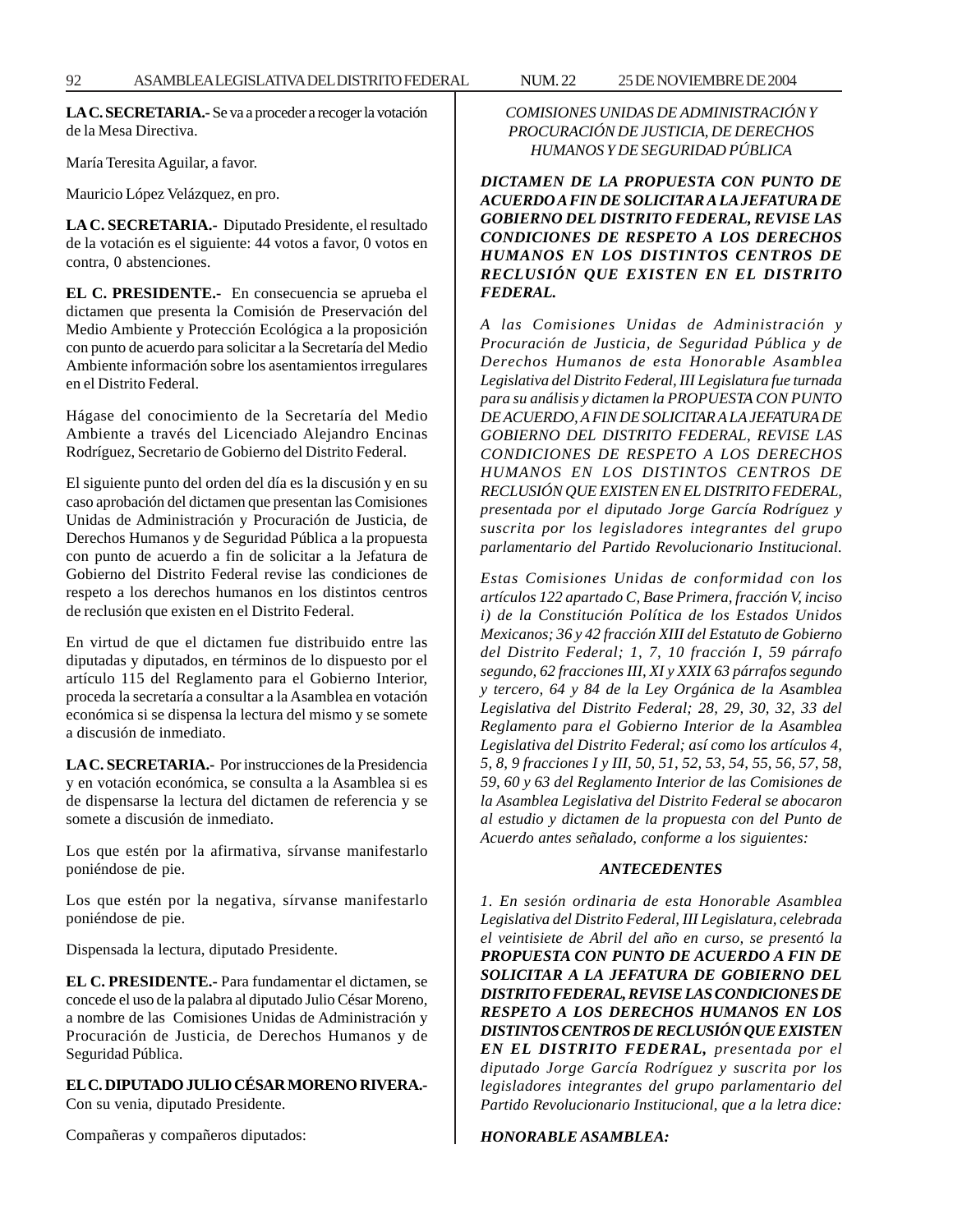*El que suscribe, Diputado Jorge García Rodríguez y los Diputados integrantes del grupo parlamentario del Partido Revolucionario Institucional, III Legislatura de esta Asamblea Legislativa del Distrito Federal, con fundamento en lo que disponen los artículos 10 Fracción XX, 113 Fracción I y II y 17 Fracción VI de la Ley Orgánica de la Asamblea Legislativa del Distrito Federal, presentamos a su consideración, la siguiente Propuesta con:*

#### *PUNTO DE ACUERDO*

*Primero.- Que esta Asamblea Legislativa solicite a la Jefatura de Gobierno del Distrito Federal, revise las condiciones de Respeto a los Derechos Humanos en los Distritos centros de Reclusión que existen en el Distrito Federal.*

*Segundo.- Se revisen las condiciones de salud en que se encuentran los internos de dichos centros de Reclusión y se atienda de manera inmediata los reclamos de falta de medicamentos, adecuada atención médica y necesidades específicas de internos pertenecientes a los Grupos de la Tercera Edad y de Enfermedades Terminales.*

*Tercero.- Tomar las medidas necesarias, a fin de destituir y en su caso sancionar aquellos servidores públicos involucrados en la realización de peleas clandestinas y de tráfico de drogas en los diferentes centros de reclusión del Distrito Federal, especialmente los Reclusorios Norte y Oriente.*

#### *CONSIDERACIONES*

*1. El día de ayer por la tarde, una vez mas, un amplio grupo de familiares de internos de los distintos centros de reclusión ubicados en el Distrito Federal, acudieron para denunciar la serie de irregularidades que se cometen día a día en dichos centros; a la vez de solicitar el apoyo del Grupo Parlamentario del Partido Revolucionario Institucional, para demandar al Gobierno de la ciudad, ponga un alto a la serie de abusos y vejaciones de las que son objeto familiares e internos.*

*2. La readaptación social, prevista en la Constitución y de que debiera ser el objetivo de estos centros de reclusión, no es más que un anhelo que cada vez se observa más difícil de alcanzar, sino es que imposible, al menos bajo el esquema actual.*

*Ya que en vez de ser un lugar en donde se lleve a cabo un proceso de reeducación en donde se proporcione nuevas herramientas y elementos para incorporarse nuevamente a la sociedad habiendo cumplido su condena los que son culpables, es como se conoce en la vox populi como ''la universidad del crimen'' en donde si antes se había entrado por un robo simple, termina especializándose en tráfico de drogas o en otra expresión más elaborada del crimen.*

*3. Este grupo de familiares de que hemos hablado, expusieron al grupo parlamentario del PRI, lo que ya es de todos sabido, las condiciones de hacinamiento en la que viven los interno, muchos de los cuales, si no es que la mayoría, se encuadran en un proceso judicial esperando se resulta su situación jurídica. Pobre de aquella persona a la que, por cierto, dice López Obrador que combate. Porque una vez que se es enviado a un reclusorio aún sin que sea determinada su culpabilidad, ya se le esta condenando desde el principio a vivir un infierno.*

*Infierno que inicia con la supuesta ''clasificación'' que no existe, ya que el que comete robo simple comparte ''dormitorio'' (si es que a los cuartos de 3 x 3 en donde meten a más de 10 personas se les puede llamar así) con el secuestrador, homicida o violador, sin dejar de lado a los que trafican con cualquier tipo de droga.*

*4. Es bien sabido también la extorsión y abusos a la que permanentemente son sometidos los internos por parte de otros internos o de los propios custodios, las llamadas ''fajinas'' que obligan a realizar a quienes no tienen dinero para evitarlas o casi obligación que tienen de comprar droga o de hacerse consumidores a ella, so pena de ser sujeto de agresiones o castigos.*

*5. Hoy en día, hablar de reclusorios en la Ciudad de México, la Ciudad de la Esperanza, que es precisamente la que no existe cuando se esta dentro de esta ''Universidades del Crimen'', es hablar de las grandes redes de corrupción y contubernio que existen entre las propias autoridades, personal de custodia e internos, ya que podrá no existir medicamentos ''problema que amerita una mención especial'' pero eso si, puede encontrarse el tipo de droga que se quiera, vendiéndose como cualquier otra mercancía en el tianguis en que se ha convertido el interior de los reclusorios, en los que se concesióna algunos internos, las mesas y sillas de las áreas de visita pese a la existencia de letreros de que son gratuitas, todo esto con plena complacencia o complicidad de las autoridades y custodios.*

*6. Preocupa sobre manera, las deplorables condiciones de salubridad, alimentación y de atención médica de estos ''Centros de Readaptación''. Atención Médica que por cierto no existe, ya que como mencionamos anteriormente no hay medicamentos necesarios para brindar una atención adecuada. Los malos tratos, prepotencia y despotismo del personal médico y enfermería son prácticas constantes. Prácticamente se deja ''morir'' a las personas o se les tiene abandonados a su suerte o en piso como animales, perdiendo hasta el más mínimo grado de consideración y sensibilidad humana. Se limitan en el mejor de los casos, cuando hay, a inyecciones que lo único que hacen es mantener dormido al enfermo con la finalidad de que no de molestias, ya que un examen, estudios o una operación que muchos requieren, es algo*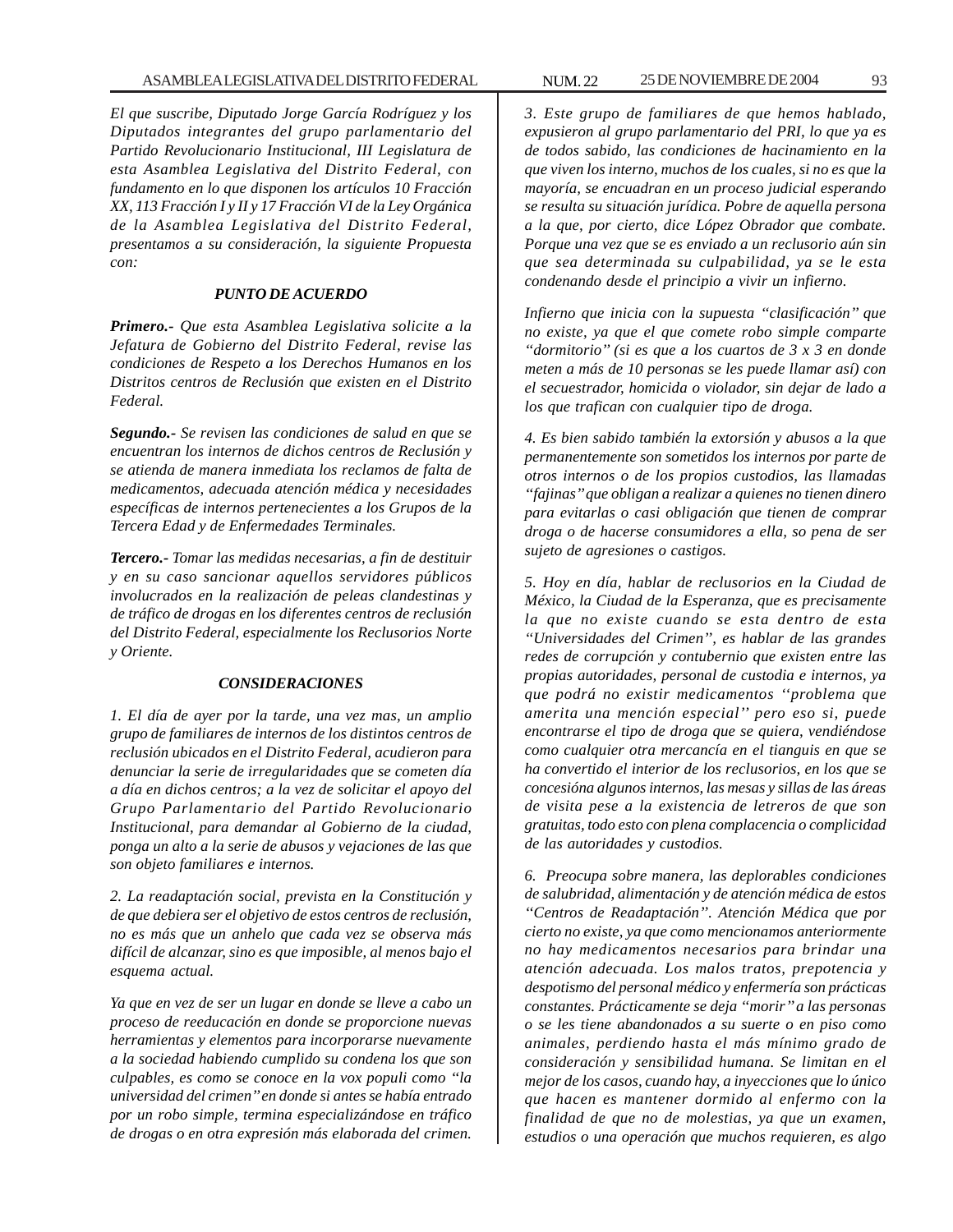*inimaginable. Existe una negligencia médica de las autoridades total, al grado de que cuando se llega a trasladar a un hospital público a un interno, éste llega a morir durante el traslado.*

*7. Solamente la insistencia y movilización de los familiares y las constantes quejas en la Comisión de Derechos Humanos, logran que se dé algo de atención médica que se requiere. Comisión que, por cierto, ya informado que entre las quejas y denuncias registradas, son en los reclusorios en donde más violaciones a los derechos humanos se cometen.*

*8. Mención aparte nos merece y lo estamos denunciando a las autoridades en este momento, la organización de peleas clandestinas en los Reclusorios Norte y Oriente, organizadas por los propios custodios y que ya han registrado incluso la muerte de un interno por este tipo de peleas.*

*9. Por lo que toca a los familiares de los internos, esposas, madres, hermanas o hijas, a las que les reconocemos su valor de hacer este tipo de denuncias, por el temor de que posteriormente se tomen represalias se sabe, en contra de sus familiares. A ellos les decimos, no están solas.*

*Estaremos con ustedes en la lucha por poner un alto a la serie de vejaciones, abusos y extorsiones de las que son objeto. No existe peor angustia para una madre, esposa o hija, que saber que se tiene a un ser querido privado de su libertad y saber y ver la serie de abusos y malos tratos de las que son sujetos. Como si esto no fuera bastante, las autoridades, empezando en muchos de los casos por el ministerio público, les solicita fuertes cantidades de dinero, para evitar que la averiguación se consigne y que, por lo tanto, sea remitido su familiar a un reclusorio. Pobre en verdad como ya lo dijimos quien no tiene para pagarse una buena defensa o para llegarle al precio solicitado por ministerio público, por que entonces inicia un calvario que puede prolongarse por muchos años o quizás nunca acabarse.*

*10. Estos familiares, no solo tienen que conformarse con los pocas días de visita que cada vez se les ha ido recortando más, sino que tienen que hacer largas colas y a veces hasta 4 horas para ingresar a ver a su familiar para enfrentarse a la extorsión de los custodios en las ''aduanas'' para poder llevar comida, ser sometidas a revisiones indignantes y sufrir el acoso y abusos.*

*11. El calvario no termina ahí, una vez dentro si no sabes en que dormitorio esta tu familiar, pagas, si quieres que le hablen para poder verlo, pagas, si quieres estar con él en un área adecuada, pagas, si quieres estar con él más tiempo pagas, si deseas ir al baño, ¡pagas!*

*Baños que por cierto, si están en servicio que casi nunca lo están, se encuentran en condiciones por demás insalubres y deplorables.*

*12. Un aspecto que debe de llamarnos la atención, es la existencia de personas de la tercera edad, aquellas que tanto dice le preocupan a López Obrador, y personas portadoras de VIH que por sus condiciones, requieren de un trato especial, no reciben la atención necesaria a sus necesidades.*

*13. Este mismo grupo de familiares, ha visto con gran preocupación, la propuesta que con ''Cabeza y Voluntad'' ha enviado el Jefe de Gobierno, para modificar el Código Penal, el de Procedimientos Penales y la Ley de Ejecución de Sentencia Penales, como un instrumento que privilegia al puro estilo Guliani la represión, endurecimiento y castigo por el más mínimo detalle, limitando las posibilidades de una verdadera readaptación social y acotando los beneficios de tratamiento en externación, las preliberaciones, entre otros*

*14. Que se entienda y se entienda bien, el PRI esta a favor del combate a la criminalidad que se vive en esta Ciudad en la cual, 2 administraciones perredistas, 3 Jefes de Gobierno y casi 7 años de gobierno, han hecho poco a nada por abatir el grado de impunidad en el índice de delitos, devolver la tranquilidad y seguridad en las calles y en los hogares a la Ciudadanía. Por eso y para que no existiera el argumento de que no se contaban con las herramientas necesarias para que el Procurador Bátiz y el Señor Marcelo Ebrard, que por cierto a ver si ya se ponen de acuerdo y pueden trabajar juntos, pudieran llevar a cabo la labor que les fue encomendada.*

*Fue por tal motivo, que durante la pasada legislatura, mi Partido participó y voto a favor de un nuevo Código Penal para el Distrito Federal y de la Ley Orgánica de la Secretaria de Seguridad Pública, de reformas al Código de Procedimientos Penales y a la Ley de Ejecución de Sentencias Penales. No solo eso, sino incluso a pesar de que en un primer momento y a solicitud expresa de la Dirección General de Readaptación Social y de Preliberaciones, se dio la pauta para desahogar las cárceles, bajo los argumentos emitidos por estas autoridades de falta de recursos para mantener a los ahí recluidos. Meses más tarde dieron marcha a tras con su proyecto argumentando incongruentemente lo contrario a la primera vez, existiendo un reconocimiento tácito del fracaso de su política criminal y de readaptación social, sin podernos explicar hasta el momento como con las nuevas reformas planteadas y el incremento del número de detenciones y consignaciones como meta, van a costear la manutención del número de internos que se prevé incremente de manera substancial en los próximos meses y años. ¿Será acaso que el señor López Obrador tenga pensado también construir un segundo piso a las cárceles y reclusorios?*

*Lo que estamos pidiendo hoy, es que haya un verdadero respeto a los Derechos Humanos de los internos en los*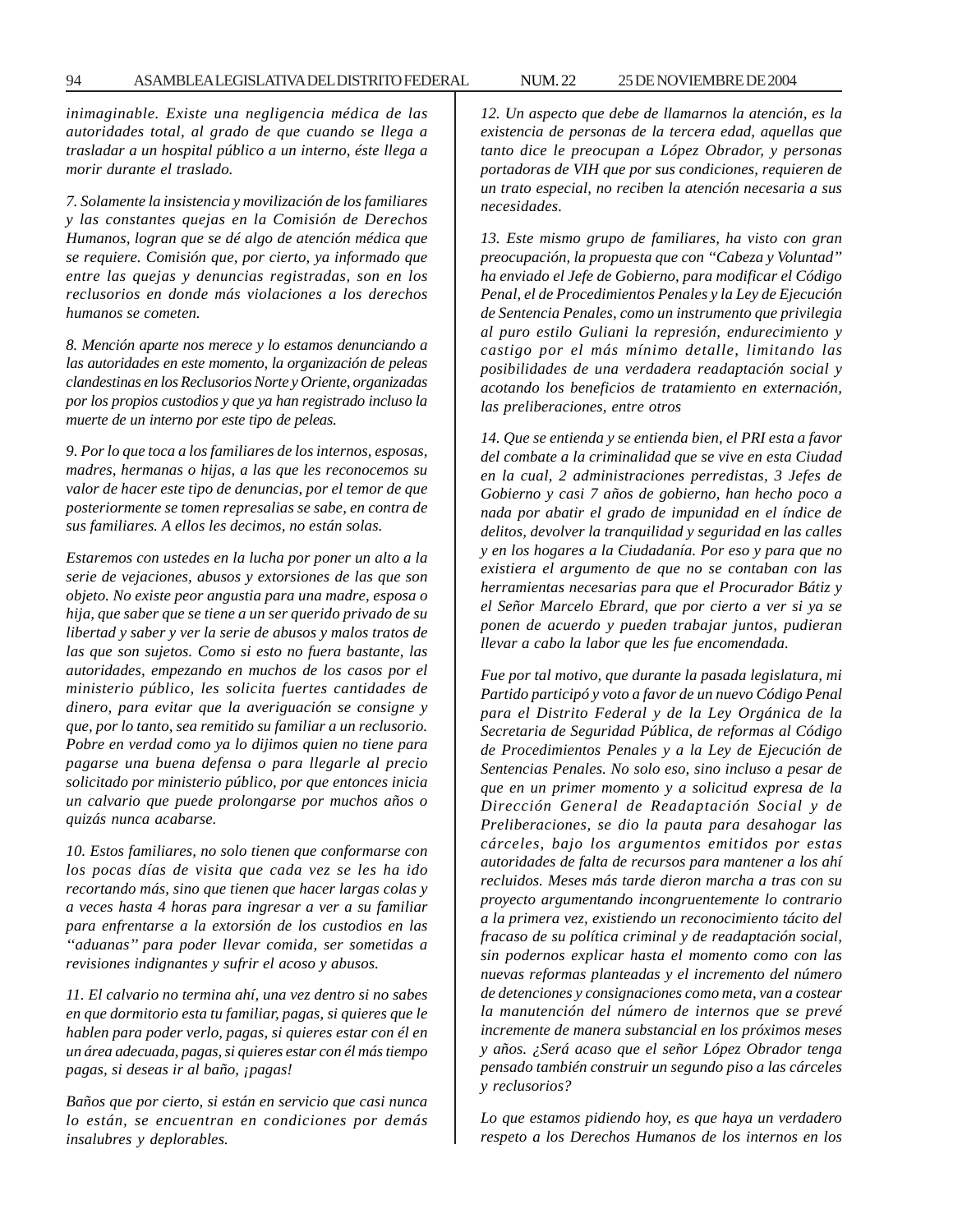*Centros de Reclusión, que se lleven a cabo juicios justos, apegados a derecho y existan las condiciones de salubridad, alimentación y de atención médica acordes a la condición humana. No hay que perder de vista, que la gran mayoría de los que están ahí han sido condenados todavía y que aún no ha sido demostrada su culpabilidad. Que se revise también la actuación de los Defensores de Oficio y que el Señor López Obrador, en vez de estar haciendo acciones populistas, destine recursos para que haya más defensores de oficio, que brinden asesoría legal a que tienen derecho, quienes no cuentan con los suficientes recursos económicos.*

*Anunciamos desde este momento que como Grupo Parlamentario, apoyaremos aquello que realmente beneficie a la Ciudad y a sus habitantes, pero no aquello que atente contra sus Garantías Individuales, ni sea desproporcionada o contrario a los Derechos Humanos que le son inherentes a todo hombre y mujer de esta Ciudad.*

*Por lo antes expuesto, sometemos a la consideración del Pleno de esta Asamblea, el siguiente:*

#### *PUNTO DE ACUERDO*

*Primero.- Que esta Asamblea Legislativa solicite a la Jefatura de Gobierno del Distrito Federal, revise las condiciones de Respeto a los Derechos Humanos en los distintos Centros de Reclusión que existen en el Distrito Federal.*

*Segundo.- Se revisen las condiciones de salud en que se encuentran los internos de dichos centros de Reclusión y se atienda de manera inmediata los reclamos de falta de medicamentos, adecuada atención médica y necesidades específicas de internos pertenecientes a los Grupos de la Tercera Edad y de Enfermedades Terminales.*

*Tercero.- Tomar las medidas necesarias, a fin de destituir y en su caso sancionar aquellos servidores públicos involucrados en la realización de peleas clandestinas y de tráfico de drogas en los diferentes centros de reclusión del Distrito Federal, especialmente los Reclusorios Norte y Oriente.*

*Salón de Sesiones a los veintidós días del mes de Abril del año dos mil cuatro.''*

*2. Con fecha veintisiete de Abril del presente año la Vicepresidenta de la Mesa Directiva de la Honorable Asamblea Legislativa del Distrito Federal, III Legislatura, turnó a las Comisiones Unidas de Administración y Procuración de Justicia, de Seguridad Pública y de Derechos Humanos la Propuesta con Punto de Acuerdo, a fin de solicitar a la Jefatura de Gobierno del Distrito Federal, revise las condiciones de respeto a los Derechos Humanos en los distintos centros de reclusión que existen en el Distrito Federal, para su análisis y dictamen.*

*3. Con fecha veintinueve de Abril de 2004, la Diputada Irma Islas León, presidenta de la Comisión de Seguridad Pública, remitió los oficios ALDF/CSP/186/04 y ALDF/ CSP/188/04 a los Diputados Alfredo Hernández Raigosa y Julio César Moreno Rivera respectivamente con la finalidad de realizar las reuniones de trabajo de las Mesas Directivas para acordar el procedimiento para analizar la propuesta.*

*4. Con fecha treinta y uno de Mayo de 2004, la Diputada Irma Islas León, Presidenta de la Comisión de Seguridad Pública mediante oficio ALDF/CSP/256/04, solicitando a la Mesa Directiva la autorización de la prórroga para su dictaminación.*

*5. Con fecha dos de junio de 2004, mediante oficio CSP/ MDDP/402/2004 la Diputada Alejandra Barrales Magdaleno informó a la Diputada Irma Islas León de la autorización.*

*6. Para cumplir con lo dispuesto en el artículo 32 del Reglamento para el Gobierno Interior de la Asamblea Legislativa del Distrito Federal, las Comisiones Unidas, se reunieron el día diecinueve de Noviembre del año en curso para dictaminar la propuesta de punto de acuerdo antes señalada, con el propósito de someterlo a la consideración del Pleno de esta Honorable Asamblea Legislativa bajo los siguientes:*

#### *CONSIDERANDOS*

*UNO: Que de conformidad con lo establecido por los artículos; 122 apartado C, Base Primera, fracción V, inciso i) de la Constitución Política de los Estados Unidos Mexicanos; 36 y 42 fracción XIII del Estatuto de Gobierno del Distrito Federal; 1, 7, 10 fracción I, 59 párrafo segundo, 63 párrafo segundo y tercero, 64 y 84 de la Ley Orgánica de la Asamblea Legislativa del Distrito Federal; así como 1, 28, 29, 30, 32, 33, del Reglamento para el Gobierno Interior de la Asamblea Legislativa del Distrito Federal; 4, 8, 9, 50, 51, 52, 53, 54, 55, 56, 57, 58, 59, 60 y 63 del Reglamento Interior de las Comisiones de la Asamblea Legislativa del Distrito Federal, las Comisiones Unidas de Administración y Procuración de Justicia, de Seguridad Pública y de Derechos Humanos tienen competencia para conocer y dictaminar el Punto de Acuerdo presentado por el diputado Jorge García Rodríguez y suscrita por los legisladores integrantes del grupo parlamentario del Partido Revolucionario Institucional.*

*DOS: Que en el párrafo segundo del artículo 18 de la Constitución Política de los Estados Unidos Mexicanos se establece que nuestro sistema penitenciario se basa en la readaptación social del delincuente; de esta forma, las leyes secundarias de la materia van encaminadas a cumplir con ese objetivo de readaptación social.*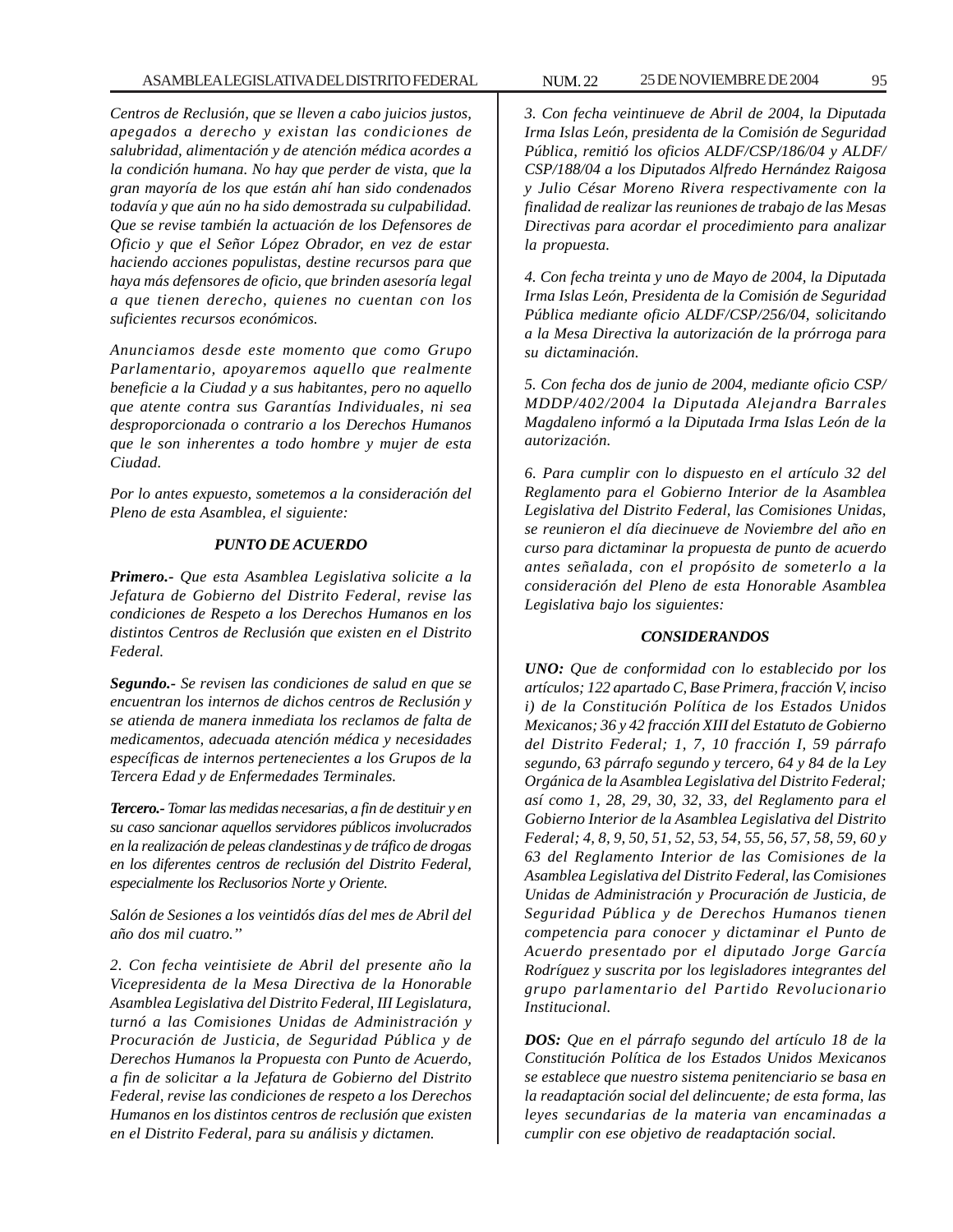96 ASAMBLEA LEGISLATIVA DEL DISTRITO FEDERAL NUM. 22 25 DE NOVIEMBRE DE 2004

*TRES: Que en los centros de reclusión del Distrito Federal hay una interminable lista de deficiencias y abusos al interior; los internos viven hacinados, en condiciones deplorables, con una mala alimentación y falta de atención médica y de medicinas. Estas situaciones fueron constatadas por Diputados de esta Asamblea Legislativa del Distrito Federal, durante visitas penitenciarias practicadas en los meses de Mayo y Junio del presente año.*

*CUATRO: Que en el interior de los reclusorios se tienen indicios de venta y consumo de drogas, ello conlleva a más problemas, como el que se creen mafias dentro de los reclusorios, además de la nula readaptación de los internos. Y si a esto le sumamos el que se lleven a cabo peleas entre internos, nos lleva a un lugar inseguro y de constante violencia.*

*CINCO: Que los familiares y personas que van de visita a dichos centros penitenciarios padecen vejaciones por parte de los custodios en las revisiones para poder ver a su familiar recluso. A esto también hay que sumarie toda clase de extorsión y abusos de parte de dichos custodios así como de la corrupción incesante que se vive dentro de las cárceles.*

*SEIS: Que al no recibir una buena alimentación, no contar con instalaciones adecuadas para el trabajo y recreación, recibir maltratos y extorsiones y el no tener una buena atención médica, trae como consecuencia un sentimiento de impotencia, de irá y de resentimiento en contra de las autoridades carcelarias en lugar de contribuir a una buena readaptación social para los internos.*

*SIETE: Que el Gobierno del Distrito Federal y las Comisiones de Derechos Humanos, Administración y Procuración de Justicia y Seguridad Pública puedan trabajar en conjunto, para mejorar las condiciones en las que viven los internos. Que se mejore la alimentación, la atención médica, las áreas de dormitorios, de recreación y de trabajo.*

*OCHO: Que si en verdad queremos una verdadera readaptación de los internos, revisemos y mejoremos las condiciones en las que se encuentran los internos. Al hacerlo se tendrán mayores expectativas para lograr su readaptación, todo ello será en beneficio no sólo de los propios reclusos, sino también para sus familiares y para la sociedad.*

*Por lo anteriormente expuesto y fundado en lo establecido por los artículos; 63 de la Ley Orgánica de la Asamblea Legislativa del Distrito Federal; 28, 29, y 32 del Reglamento para el Gobierno Interior de la Asamblea Legislativa del Distrito Federal, las Comisiones Unidas de Administración y Procuración de Justicia, de Seguridad* *Pública y de Derechos Humanos emiten el presente Dictamen en el siguiente sentido.*

#### *RESUELVEN*

*ÚNICO: SE APRUEBA LA PROPUESTA CON PUNTO DE ACUERDO A FIN DE SOLICITAR A LA JEFATURA DE GOBIERNO DEL DISTRITO FEDERAL, REVISE LAS CONDICIONES DE RESPETO A LOS DERECHOS HUMANOS EN LOS DISTINTOS CENTROS DE RECLUSIÓN QUE EXISTEN EN EL DISTRITO FEDERAL PRESENTADA POR EL DIPUTADO JORGE GARCÍA RODRÍGUEZ.*

*Primero. Que esta Asamblea Legislativa solicite a la Jefatura de Gobierno del Distrito Federal, revise las condiciones de Respeto a los Derechos Humanos en los distintos Centros de Reclusión que existen en el Distrito Federal.*

*Segundo. Se revisen las condiciones de salud en que se encuentran los internos de dichos centros de Reclusión y se atienda de manera inmediata los reclamos de falta de medicamentos, adecuada atención médica y necesidades específicas de internos pertenecientes a los Grupos de la Tercera Edad y de Enfermedades Terminales.*

*Tercero. Tomar las medidas necesarias, a fin de destituir y en su caso sancionar aquellos servidores públicos involucrados en la realización de peleas clandestinas y de tráfico de drogas en los diferentes centros de reclusión del Distrito Federal, especialmente los Reclusorios Norte y Oriente de esta Ciudad.*

*Recinto de la Asamblea Legislativa del Distrito Federal a los diecinueve días del mes de Noviembre de dos mil cuatro.*

*Firman por la Comisión de Administración y Procuración de Justicia: Dip. Alfredo Hernández Raigosa, Presidenta, Dip. Gerardo Villanueva Albarrán, Vicepresidente, Dip. Arturo Escobar y Vega Integrante, Dip. María Claudia Esqueda Llanes, Integrante, Dip. Andrés Lozano Lozano Integrante, Dip. Héctor Guijosa Mora, Integrante.*

*Firman por la Comisión de Seguridad Pública: Dip. Lourdes Alonso Flores, Vicepresidenta, Dip. Guadalupe Ocampo Olvera Secretaria, Dip. José Benjamín Muciño Pérez Integrante, Dip. Silvia Oliva Fragoso Integrante, Dip. María Alejandra Barrales Magdaleno, Integrante.*

*Firman por la Comisión de Derechos Humanos: Dip. Norma Gutiérrez de la Torre, Secretaria, Dip. Rodrigo Chávez Contreras, Integrante, Dip. María de Lourdes Rojo e Incháustegui, Integrante, Dip. Alfredo Carrasco Baza,*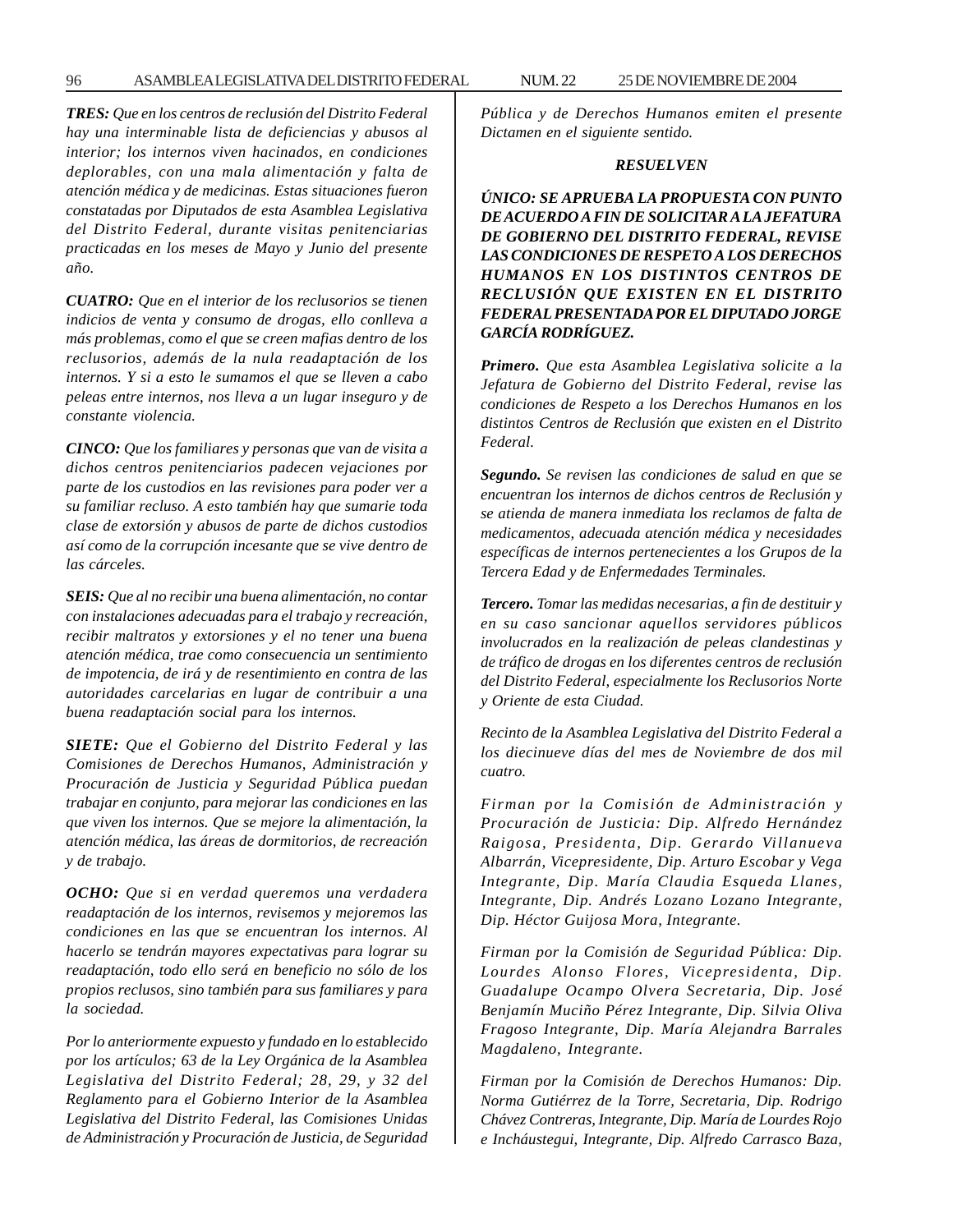*Integrante y la Dip. María Teresita de Jesús Aguilar Marmolejo, Integrante.*

Es cuanto, diputado Presidente.

**EL C. PRESIDENTE.** Gracias, diputado Julio César. Está a discusión el dictamen. Se abre el registro de oradores ¿Hay oradores en contra?

¿Alguna o algún diputado desea razonar su voto?

Proceda la Secretaría a recoger la votación nominal del dictamen en lo general y en lo particular en un solo acto.

**LA C. SECRETARIA.-**Se va a proceder recoger la votación nominal del dictamen en lo general y en lo particular en un solo acto.

De conformidad con lo establecido por el artículo 128 del Reglamento para el Gobierno Interior de la Asamblea, se solicita a la Coordinación de Servicios Parlamentarios hacer el anuncio correspondiente a efecto de que los diputados presentes puedan emitir su voto.

Se solicita a los diputados que al emitir su voto lo hagan en voz alta diciendo su nombre y apellido, añadiendo la expresión ''en pro'', ''en contra'' o ''abstención''. El de la voz recogerá la votación. Comenzamos de derecha a izquierda.

#### **(Votación Nominal)**

Juan Antonio Arévalo López, a favor.

Gabriela Cuevas, en pro.

Jesús López, a favor.

Mónica Serrano, en pro.

Rafael Hernández Nava, a favor.

Emilio Fernández, en pro.

Eduardo Malpica, en pro.

Higinio Chávez, a favor.

Maricela Contreras Julián, a favor.

José Jiménez, en pro.

María de Lourdes Rojo e Incháustegui, en pro.

Adrián Pedrozo Castillo, en pro.

Lozano Lozano, en pro.

Araceli Vázquez Camacho, en pro.

Jorge Lara, en pro.

Lujano Nicolás, en pro.

Benjamín Muciño, en pro. Gabriela González, en pro. José María Rivera, a favor. Sofía Figueroa, en pro. José Espina, en pro. Carlos Alberto Flores, a favor. Alfredo Hernández Raigosa, a favor. Miguel Angel Solares Chávez, a favor. Elio Bejarano, en pro. Rodrigo Chávez Contreras, a favor. Lourdes Alonso, en pro. María Elena Torres, a favor. Francisco Agundis, en pro. Jorge García Rodríguez, a favor. José Medel Ibarra, a favor. Claudia Esqueda, a favor. Gerardo Villanueva, a favor. Rigoberto Nieto, a favor. Julio César Moreno, a favor. Juventino Rodríguez, a favor. Víctor Varela, en pro. Alfredo Carrasco, a favor. Rodolfo Covarrubias, a favor. **LA C. SECRETARIA.-** ¿Faltó alguna o algún diputado de emitir su voto? Se va a proceder a recoger la votación de la mesa directiva. María Teresita Aguilar, a favor. Mauricio López Velázquez, a favor.

**LA C. SECRETARIA.-** Diputado Presidente, el resultado de la votación es el siguiente: 41 votos a favor, 0 votos en contra, 0 abstenciones.

**EL C. PRESIDENTE.-** En consecuencia, se aprueba el dictamen que presentan las Comisiones Unidas de Administración y Procuración de Justicia, de Derechos Humanos y de Seguridad Pública a la propuesta con punto de Acuerdo a fin de solicitar a la Jefatura de Gobierno del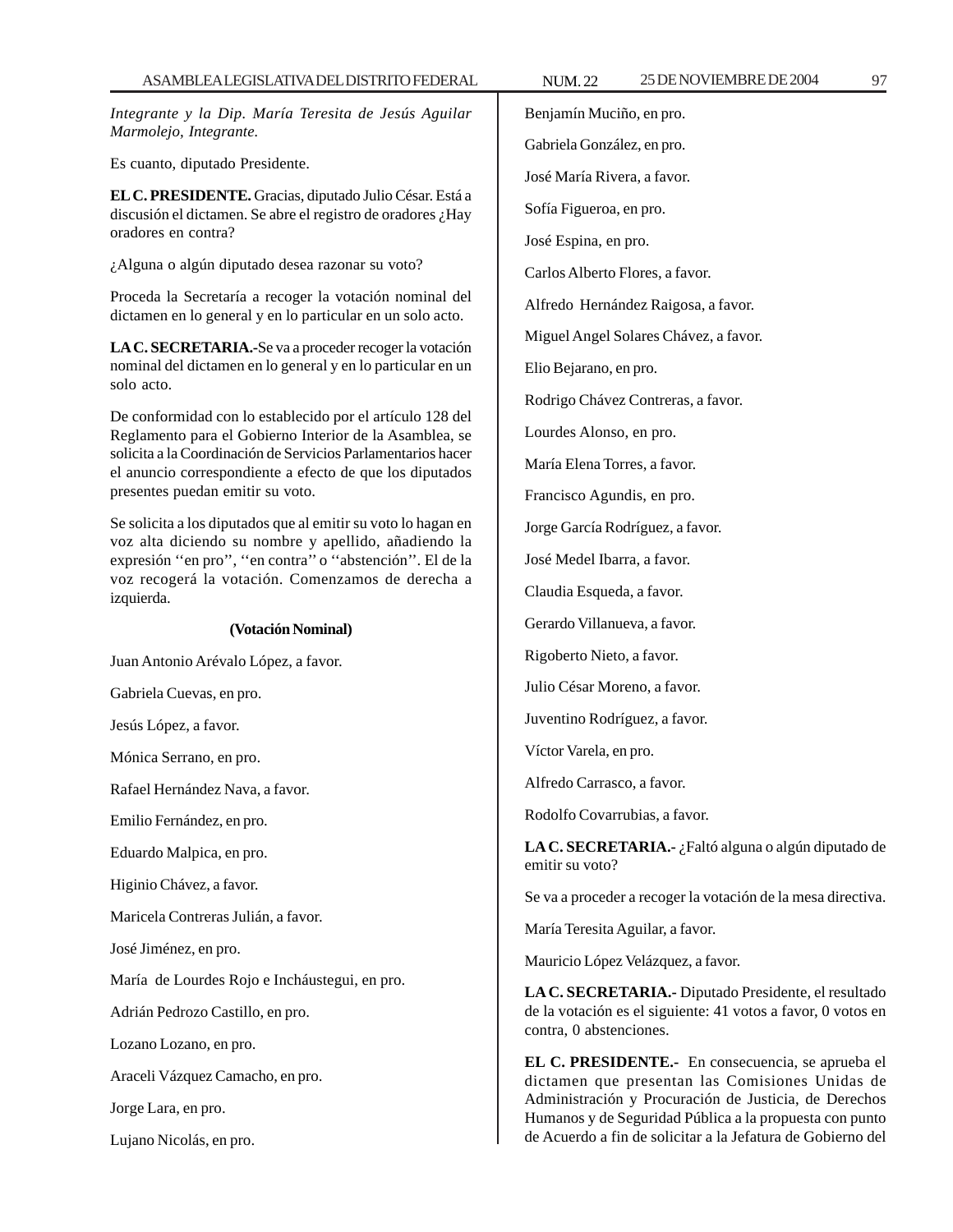Distrito Federal revise las condiciones de respeto a los derechos humanos en los distintos .centros de reclusión que existen en el Distrito Federal.

Hágase del conocimiento del Jefe de Gobierno del Distrito Federal para los efectos legales conducentes.

El siguiente punto del orden del día es la discusión y en su caso aprobación del dictamen con proyecto de decreto que presenta la Comisión de Administración y Procuración de Justicia, respecto a la iniciativa por la cual se reforman y adicionan diversas disposiciones de la Ley de Ejecución de Sanciones Penales.

En virtud de que el dictamen fue distribuido entre las diputadas y diputados en términos de lo dispuesto por el artículo 115 del Reglamento para el Gobierno Interior, proceda la Secretaría a consultar a la Asamblea en votación económica, si se dispensa la lectura del mismo y se somete a discusión de inmediato.

**LA C. SECRETARIA.-** Por instrucciones de la presidencia y en votación económica se consulta a la Asamblea si es de dispensarse la lectura del dictamen de referencia y se somete a discusión de inmediato.

Los que estén por la afirmativa, sírvanse manifestarlo poniéndose de pie.

Los que estén por la negativa, sírvanse manifestarlo poniéndose de pie.

Dispensada la lectura, diputado Presidente.

**EL C. PRESIDENTE.-** Para fundamentar el dictamen se concede el uso de la palabra al diputado Alfredo Hernández Raigosa, a nombre de la Comisión de Administración y Procuración de Justicia.

# **EL C. DIPUTADO ALFREDO HERNÁNDEZ RAIGOSA.-**

Muchas gracias, señor Presidente.

# *COMISIÓN DE ADMINISTRACIÓN Y PROCURACIÓN DE JUSTICIA*

# *DICTAMEN CON PROYECTO DE DECRETO RESPECTO A LA INICIATIVA POR LA CUAL SE REFORMAN Y ADICIONAN DIVERSAS DISPOSICIONES DE LA LEY DE EJECUCIÓN DE SANCIONES PENALES, PRESENTADA POR LA DIPUTADA NORMA GUTIÉRREZ D LA TORRE.*

*El pasado veintitrés de octubre de dos mil tres, la Presidencia de la Mesa Directiva turnó mediante Oficio MD/0112/2003 a la Comisión de Administración y Procuración de Justicia de esta Honorable Asamblea Legislativa del Distrito Federal, para analizar y dictaminar la INICIATIVA DE DECRETO POR EL QUE SE REFORMAN Y ADICIONAN DIVERSAS* *DISPOSICIONES DE LA LEY DE EJECUCIÓN DE SANCIONES PENALES PARA EL DISTRITO FEDERAL, presentada por la Diputada Norma Gutiérrez de la Torre, integrante del grupo parlamentario del Partido Revolucionario Institucional.*

*Esta Comisión de conformidad con los artículos 122 apartado C, Base Primera Fracción V, Inciso h), de la Constitución Política de los Estados Unidos Mexicanos; 36 y 42 fracción XII del Estatuto de Gobierno del Distrito Federal; 1, 7, 10 fracción I, 59 párrafo segundo, 63 párrafo segundo y tercero, 73, 84 y 85 de la Ley Orgánica de la Asamblea Legislativa del Distrito Federal; I, 28, 30, 32, 33, del Reglamento para el Gobierno Interior de la Asamblea Legislativa del Distrito Federal; 50, 51, 52, 53, 54, 55, 56 y 57 del Reglamento Interior de las Comisiones de la Asamblea Legislativa del Distrito Federal, se abocó al estudio de la propuesta antes referida, conforme a los siguientes:*

### *ANTECEDENTES*

*I. En sesión ordinaria del Pleno de esta Honorable Asamblea Legislativa del Distrito Federal, III Legislatura, celebrada el veintitrés de octubre de dos mil tres, se presentó la INICIATIVA DE DECRETO POR EL QUE SE REFORMAN LOS ARTÍCULOS 14, 46 FRACCIÓN II, 50 PÁRRAFO PRIMERO Y SE ANEXA UN PÁRRAFO AL ARTÍCULO 15 DE LA LEY DE EJECUCIÓN DE SANCIONES PENALES PARA EL DISTRITO FEDERAL presentada por la Diputada Norma Gutiérrez de la Torre del Grupo Parlamentario del Partido Revolucionario Institucional.*

*II. Por instrucciones de la Presidencia de la Mesa Directiva de esta honorable Asamblea Legislativa del Distrito Federal, dicha propuesta fue turnada a la Comisión de Administración y Procuración de Justicia, con fecha 23 de octubre de dos mil tres, para que, con fundamento en los artículos 36 fracciones V y VII de la Ley Orgánica de la Asamblea Legislativa del Distrito Federal; 28, 32 y 83 del Reglamento para el Gobierno Interior de la Asamblea Legislativa del Distrito Federal se procediera a la elaboración del dictamen correspondiente.*

*III. Para cumplir con lo dispuesto en los artículos 28, 32 y 33 del Reglamento para el Gobierno Interior de la Asamblea Legislativa del Distrito Federal, la Comisión de Administración y Procuración de Justicia se reunió el día dieciocho de Noviembre del año en curso para dictaminar la Iniciativa de Decreto antes señalada, con el propósito de someterla a la consideración de la Comisión de Administración y Procuración de Justicia esta honorable Asamblea Legislativa del Distrito Federal bajo los siguientes:*

#### *CONSIDERANDOS*

*UNO.- Que de conformidad con los artículos 122 apartado C, Base Primera Fracción V, Inciso h), de la*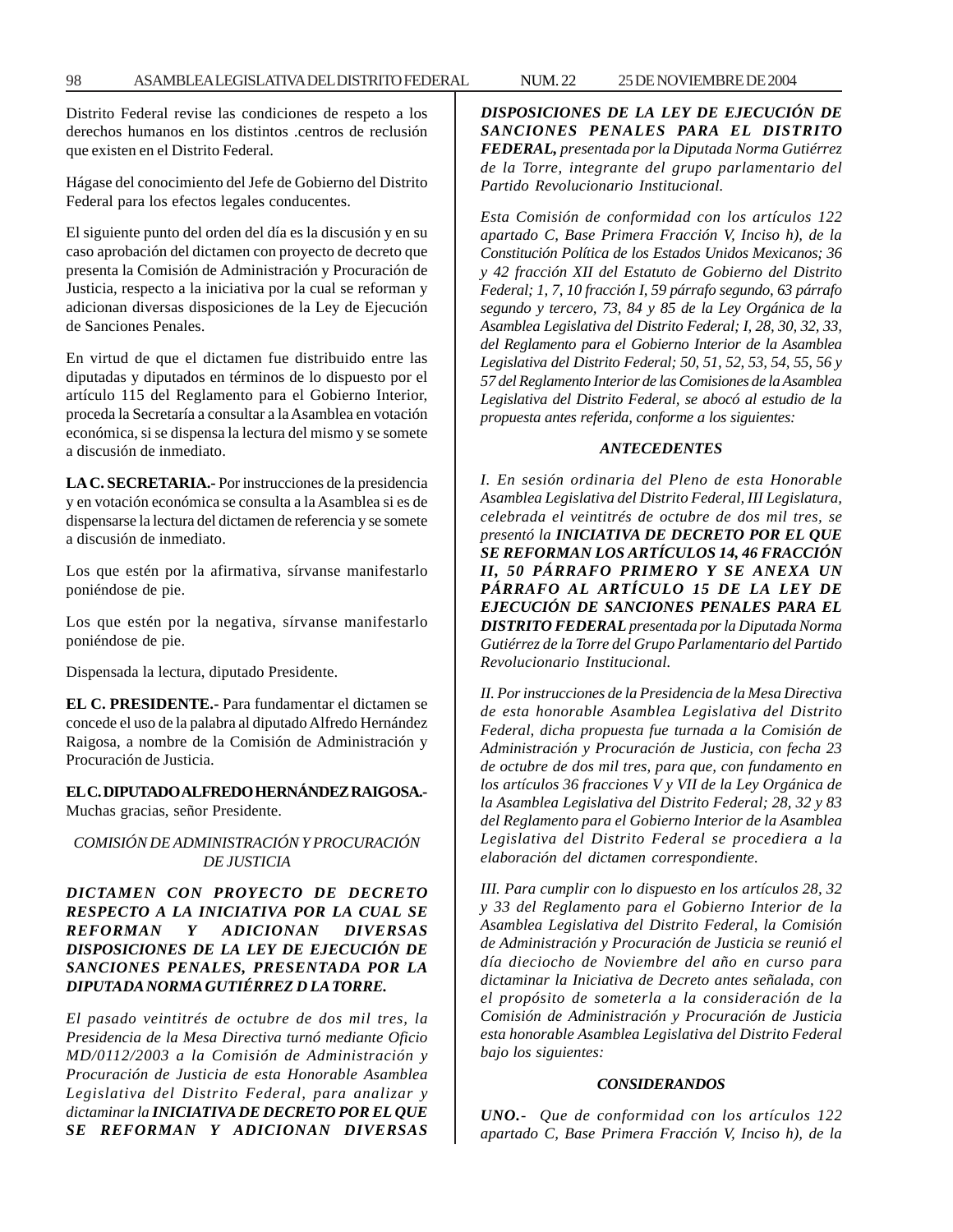*Constitución Política de los Estados Unidos Mexicanos; 36 y 42 fracción XII del Estatuto de Gobierno del Distrito Federal; 1, 7, 10 fracción I, 59 párrafo segundo, 63 párrafo segundo y tercero, 73, 84 y 85 de la Ley Orgánica de la Asamblea Legislativa del Distrito Federal; 1, 28, 30, 32, 33, del Reglamento para el Gobierno Interior de la Asamblea Legislativa del Distrito Federal; 50, 51, 52, 53, 54, 55, 56 y 57 del Reglamento Interior de las Comisiones de la Asamblea Legislativa del Distrito Federal, la Comisión de Administración y Procuración de Justicia, tiene competencia para conocer y dictaminar la Iniciativa presentada por la Diputada Norma Gutiérrez de la Torre, integrante del grupo parlamentario del Partido Revolucionario Institucional.*

*DOS.- Que dicha Iniciativa pretende modificar ciertos lineamientos bajo los cuales se conduce consuetudinariamente la vida de las personas recluidas dentro de los Centros de Readaptación Social, dependientes del Gobierno del Distrito Federal.*

*TRES.- Que como parte de nuestra responsabilidad como representantes populares, y en el estricto cumplimiento del mandato otorgado por nuestros electores para fungir como legisladores, donde la atención de las demandas ciudadanas así como la integración de diversas proposiciones sean útiles y sirvan para la adecuación, reformas, fortalecimiento y modernización de las disposiciones jurídicas, algunos planteamientos de la Iniciativa presentada por la Diputada Norma Gutiérrez de la Torre, fueron debidamente rescatadas en las modificaciones hechas a la Ley de Ejecución de Sanciones Penales para el Distrito Federal en el Segundo Período Ordinario de Sesiones, efectuado durante los meses de marzo y abril del año en curso.*

*CUATRO.- Que los planteamientos hechos por la Diputada Norma Gutiérrez de la Torre, junto con otras propuestas fueron retomados para subsanar las lagunas legales donde se permitía a los reos optar por trabajar u holgar. Lo anterior se llevó a cabo en el Segundo Período Ordinario de Sesiones de Primer Año de Ejercicio de esta Legislatura, el día veintiocho de abril del presente año, para rescatar aquella premisa donde el hombre se define por su trabajo.*

*Por lo anteriormente expuesto y en cumplimiento con lo establecido en el artículo 32 del Reglamento para el Gobierno Interior de la Asamblea Legislativa del Distrito Federal, la Comisión de Administración y Procuración de Justicia,*

#### *RESUELVE*

*ÚNICO: SE DESECHA LA INICIATIVA DE DECRETO POR EL QUE SE REFORMAN Y ADICIONAN DIVERSAS DISPOSICIONES DE LA LEY DE EJECUCIÓN DE SANCIONES PENALES PARA EL*

# *DISTRITO FEDERAL, PRESENTADA POR LA DIPUTADA NORMA GUTIÉRREZ DE LA TORRE, INTEGRANTE DEL GRUPO PARLAMENTARIO DEL PARTIDO REVOLUCIONARIO INSTITUCIONAL*

*Recinto de la Asamblea Legislativa del Distrito Federal, a los dieciocho días del mes de Noviembre del año dos mil cuatro.*

*Firman los Integrantes de la Comisión de Administración y Procuración de Justicia: Dip. Alfredo Hernández Raigosa Presidente, Dip. Gerardo Villanueva Albarrán, Vicepresidente, Dip. José de Jesús López Sandoval, Secretario, Dip. María Claudia Esqueda Llanes, Integrante, Dip. Irma Islas León, Integrante, Dip. Andrés Lozano Lozano, Integrante, Dip. Julio César Moreno Rivera, Integrante.*

Por su atención, muchas gracias.

**EL C. PRESIDENTE.-** Está a discusión el dictamen. Se abre el registro de oradores. ¿Existen oradores en contra?

¿Alguna o algún diputado desea razonar su voto?

Solicito a la secretaría recoger la votación nominal del dictamen en lo general y en lo particular en un solo acto.

**LA C. SECRETARIA.-** Se va a proceder recoger la votación nominal del dictamen en lo general y en lo particular en un solo acto.

De conformidad con lo establecido por el artículo 128 del Reglamento para el Gobierno Interior de la Asamblea, se solicita a la Coordinación de Servicios Parlamentarios hacer el anuncio correspondiente a efecto de que los diputados presentes puedan emitir su voto.

Se solicita a los diputados que al emitir su voto lo hagan en voz alta diciendo su nombre y apellido, añadiendo la expresión ''en pro'', ''en contra'' o ''abstención''. La de la voz recogerá la votación. Comenzamos de derecha a izquierda.

#### **(Votación Nominal)**

Juan Antonio Arévalo López, a favor.

Gabriela Cuevas, en pro.

Jesús López, a favor.

Rafael Hernández Nava, a favor.

Emilio Fernández, a favor.

Maricela Contreras Julián, a favor.

Gerardo Villanueva, a favor.

Higinio Chávez, a favor.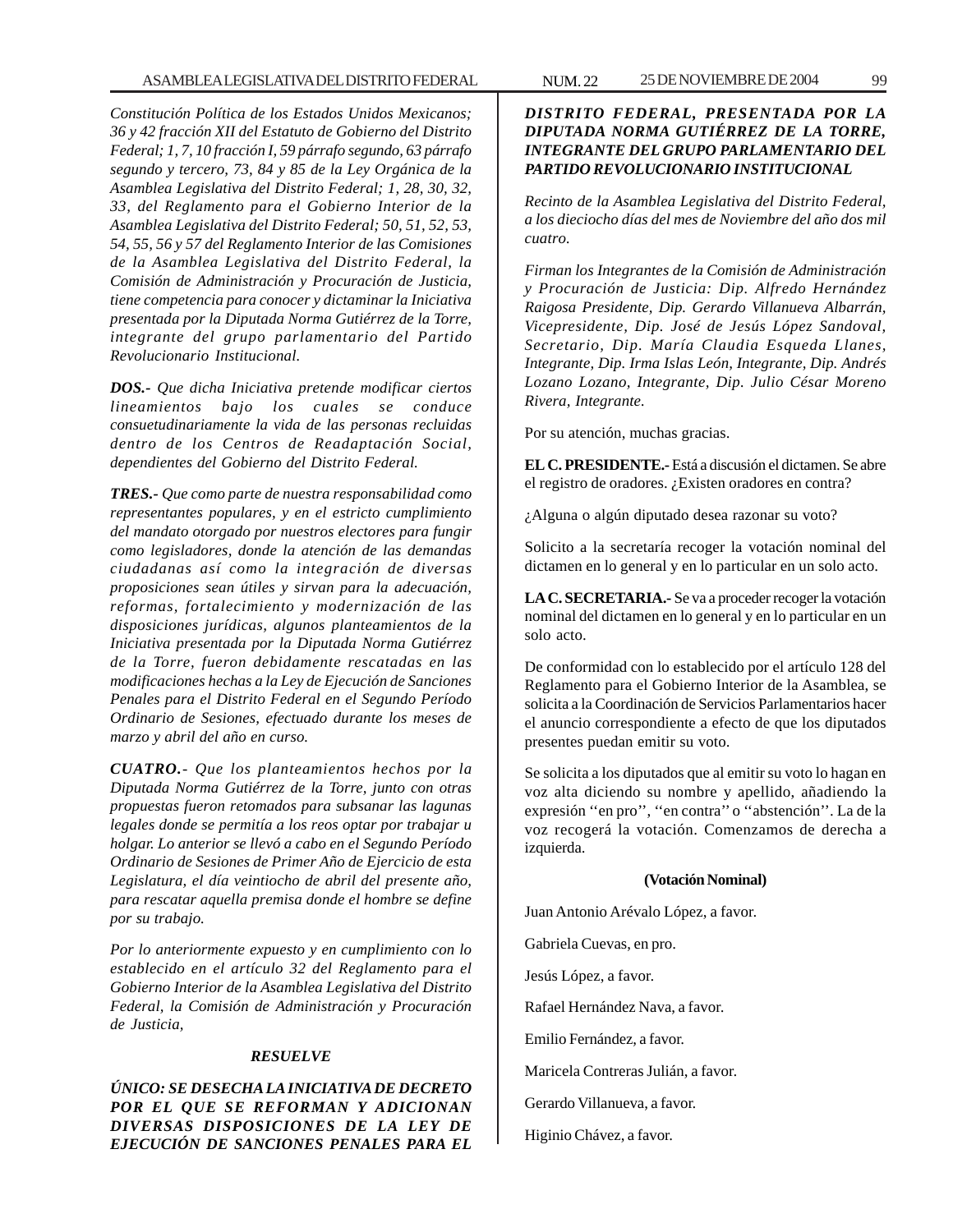| María de Lourdes Rojo e Incháustegui, en pro. | Pablo Trejo, en pro.                                                                                                                                                                                                                                                                                                                                                                                                                      |
|-----------------------------------------------|-------------------------------------------------------------------------------------------------------------------------------------------------------------------------------------------------------------------------------------------------------------------------------------------------------------------------------------------------------------------------------------------------------------------------------------------|
| Adrián Pedrozo Castillo, en pro.              | Rodolfo Covarrubias, a favor.                                                                                                                                                                                                                                                                                                                                                                                                             |
| Lozano Lozano, en pro.                        | Julio Escamilla, a favor.                                                                                                                                                                                                                                                                                                                                                                                                                 |
| Araceli Vázquez Camacho, en pro.              | LA C. SECRETARIA.- ¿Alguna o algún diputado de emitir                                                                                                                                                                                                                                                                                                                                                                                     |
| Lujano Nicolás, en pro.                       | su voto?<br>¿Alguna o algún diputado de emitir su voto?<br>Se va a proceder a recoger la votación de la Mesa Directiva.                                                                                                                                                                                                                                                                                                                   |
| Benjamín Muciño, en pro.                      |                                                                                                                                                                                                                                                                                                                                                                                                                                           |
| Gabriela González, en pro.                    |                                                                                                                                                                                                                                                                                                                                                                                                                                           |
| Mariana Gómez del Campo, en pro.              | María Teresita Aguilar, a favor.                                                                                                                                                                                                                                                                                                                                                                                                          |
| José María Rivera, a favor.                   | Mauricio López Velázquez, a favor.                                                                                                                                                                                                                                                                                                                                                                                                        |
| Sofía Figueroa, en pro.                       | LA C. SECRETARIA.- Diputado Presidente, el resultado<br>de la votación es el siguiente: 46 votos a favor, 0 votos en                                                                                                                                                                                                                                                                                                                      |
| Mónica Serrano, en pro.                       | contra, 0 abstenciones.                                                                                                                                                                                                                                                                                                                                                                                                                   |
| Lara, en pro.                                 | EL C. PRESIDENTE.- En consecuencia se desecha la<br>iniciativa por la cual se reforman y adicionan diversas<br>disposiciones de la Ley de Ejecución de Sanciones Penales.                                                                                                                                                                                                                                                                 |
| José Espina, en pro.                          |                                                                                                                                                                                                                                                                                                                                                                                                                                           |
| Carlos Alberto Flores, a favor.               | Hágase del conocimiento de la diputada Norma Gutiérrez                                                                                                                                                                                                                                                                                                                                                                                    |
| Alejandra Barrales, en pro.                   | de la Torre.<br>El siguiente punto de la orden del día es la discusión y en<br>su caso aprobación del dictamen con proyecto de decreto<br>que presenta la Comisión de Administración y Procuración<br>de Justicia de la iniciativa que reforma y adiciona los<br>Artículos 8,10, 10 Bis, 13, 14 primer párrafo, 15 fracción I, II,<br>17 y se modifica el Título de la Ley de Ejecución de<br>Sanciones Penales para el Distrito Federal. |
| Francisco Chiguil, en pro.                    |                                                                                                                                                                                                                                                                                                                                                                                                                                           |
| Alfredo Hernández, a favor.                   |                                                                                                                                                                                                                                                                                                                                                                                                                                           |
| Miguel Angel Solares Chávez, a favor.         |                                                                                                                                                                                                                                                                                                                                                                                                                                           |
| Elio Bejarano, en pro.                        |                                                                                                                                                                                                                                                                                                                                                                                                                                           |
| Rodrigo Chávez Contreras, a favor.            | En virtud de que el dictamen fue distribuido entre las                                                                                                                                                                                                                                                                                                                                                                                    |
| Lourdes Alonso, en pro.                       | diputadas y diputados en términos de lo dispuesto por el<br>Artículo 115 del Reglamento para el Gobierno Interior,                                                                                                                                                                                                                                                                                                                        |
| María Elena Torres, a favor.                  | proceda la Secretaría a consultar a la Asamblea en votación<br>económica si se dispensa la lectura del mismo y se somete                                                                                                                                                                                                                                                                                                                  |
| Martha Delgado, a favor.                      | a discusión de inmediato.                                                                                                                                                                                                                                                                                                                                                                                                                 |
| Arturo Escobar, a favor.                      | LA C. SECRETARIA.- Por instrucciones de la presidencia<br>y en votación económica, se consulta a la Asamblea si es<br>de dispensarse la lectura del dictamen de referencia y se<br>somete a discusión de inmediato.                                                                                                                                                                                                                       |
| Francisco Agundis, en pro.                    |                                                                                                                                                                                                                                                                                                                                                                                                                                           |
| Jorge García Rodríguez, en pro.               |                                                                                                                                                                                                                                                                                                                                                                                                                                           |
| José Medel Ibarra, a favor.                   | Los que estén por la afirmativa, sírvanse manifestarse<br>poniéndose de pie.                                                                                                                                                                                                                                                                                                                                                              |
| Claudia Esqueda, a favor.                     | Los que estén por la negativa, sírvanse manifestarlo<br>poniéndose de pie.                                                                                                                                                                                                                                                                                                                                                                |
| Rigoberto Nieto, a favor.                     |                                                                                                                                                                                                                                                                                                                                                                                                                                           |
| Julio César Moreno, a favor.                  | Dispensada la lectura, diputado Presidente.                                                                                                                                                                                                                                                                                                                                                                                               |
| Juventino Rodríguez, a favor.                 | EL C. PRESIDENTE, DIPUTADO HÉCTOR MAURICIO<br>LÓPEZ VELÁZQUEZ.- Para fundamentar el dictamen se                                                                                                                                                                                                                                                                                                                                           |
| Víctor Varela, en pro.                        | concede el uso de la palabra al diputado Alfredo Hernández<br>Raigosa, a nombre de la Comisión de Administración y<br>Procuración de Justicia.                                                                                                                                                                                                                                                                                            |
| Alfredo Carrasco, a favor.                    |                                                                                                                                                                                                                                                                                                                                                                                                                                           |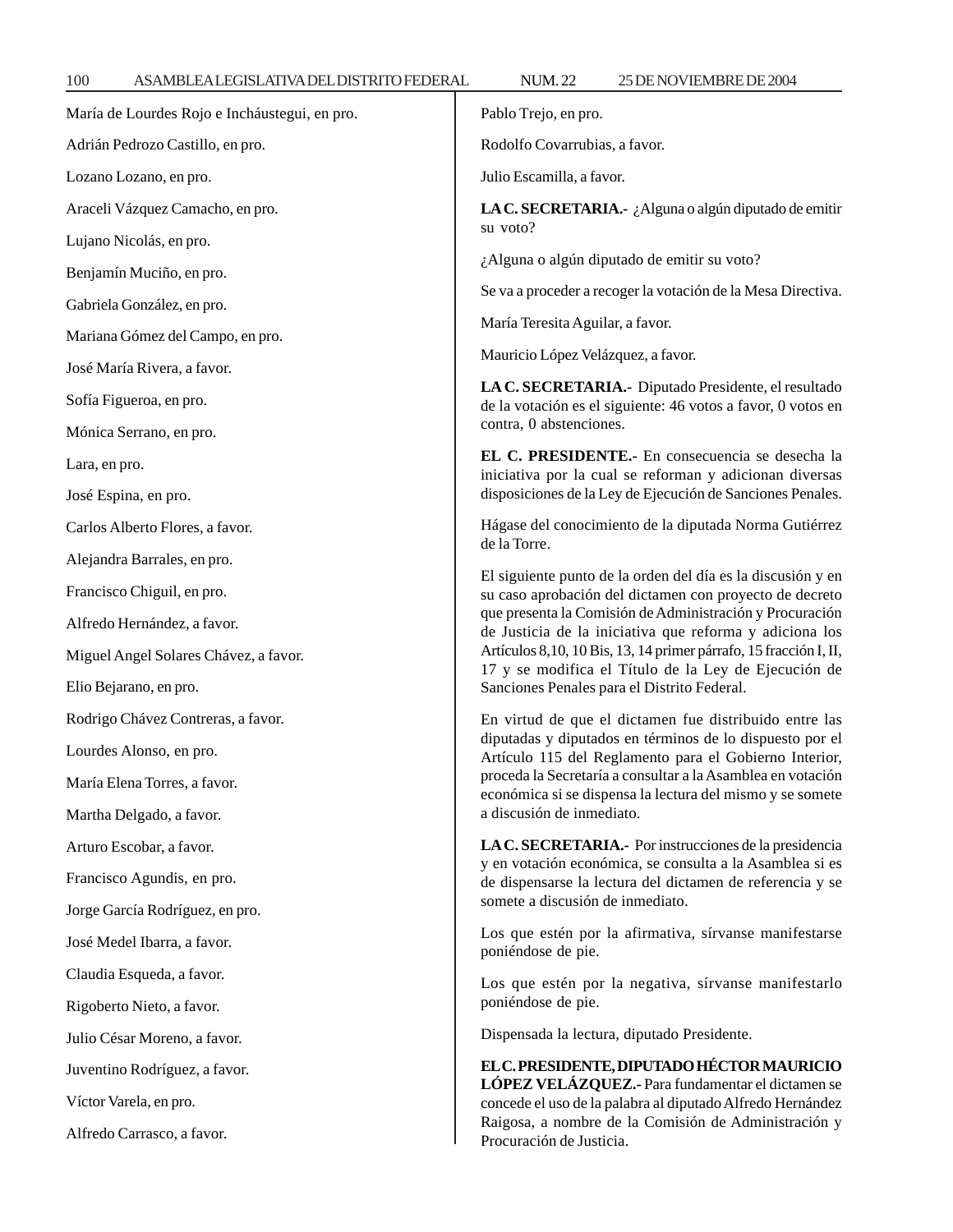**EL C. DIPUTADO ALFREDO HERNÁNDEZ RAIGOSA.-** Muchas gracias, diputado Presidente.

# *COMISIÓN DE ADMINISTRACIÓN Y PROCURACIÓN DE JUSTICIA*

*DICTAMEN CON PROYECTO DE DECRETO RESPECTO A LA INICIATIVA QUE REFORMA Y ADICIONA LOS ARTÍCULOS 8, 10, 10 BIS; 13, 14 PRIMER PÁRRAFO, 15 FRACCIONES I, II, 17, Y SE MODIFICA EL TÍTULO DE LA LEY DE EJECUCIÓN DE SANCIONES PENALES PARA EL DISTRITO FEDERAL, PRESENTADA POR EL DIPUTADO ALFREDO HERNÁNDEZ RAIGOSA.*

*El pasado nueve de diciembre de dos mil tres, la Presidencia de la Mesa Directiva turno mediante Oficio MD/355/2003 a la Comisión de Administración y Procuración de Justicia de esta honorable Asamblea Legislativa del Distrito Federal, para analizar y dictaminar la INICIATIVA QUE REFORMA Y ADICIONA LOS ARTICULOS 8, 10, 10 BIS; 13, 14 PRIMER PÁRRAFO, 15 FRACCIONES I, II 17, Y SE MODIFICA EL TÍTULO DE LA LEY DE EJECUCIÓN DE SANCIONES PENALES PARA EL DISTRITO FEDERAL, presentada por el Diputado Alfredo Hernández Raigosa, integrante del grupo parlamentario del Partido de la Revolución Democrática.*

*Esta Comisión, de conformidad con los artículos 122 apartado C, Base Primera Fracción V, Inciso h), de la Constitución Política de los Estados Unidos Mexicanos; 36 y 42 fracción XII del Estatuto de Gobierno del Distrito Federal; I, 7, 10 fracción I, 59 párrafo segundo, 63 párrafo segundo y tercero, 73, 84 y 85 de la Ley Orgánica de la Asamblea Legislativa del Distrito Federal; I, 28, 30, 32, 33, del Reglamento para el Gobierno Interior de la Asamblea Legislativa del Distrito Federal, 50, 51, 52, 53, 54, 55, 56 y 57 del Reglamento Interior de las Comisiones de la Asamblea Legislativa del Distrito Federal, se abocó al estudio de la propuesta antes referida, conforme a los siguientes:*

#### *ANTECEDENTES*

*1. En sesión ordinaria del Pleno, de esta Honorable Asamblea Legislativa del Distrito Federal, III Legislatura, celebrada el nueve de diciembre de dos mil tres, se presentó la INICIATIVA QUE REFORMA Y ADICIONA LOS ARTICULOS 8, 10, 10 BIS; 13, 14 PRIMER PÁRRAFO, 15 FRACCIONES I, II 17, Y SE MODIFICA EL TÍTULO DE LA LEY DE EJECUCIÓN DE SANCIONES PENALES PARA EL DISTRITO FEDERAL, suscrita por el Diputado Alfredo Hernández Raigosa, integrante del grupo parlamentario del Partido de la Revolución Democrática*

*2. Por instrucciones de la Presidencia de la Mesa Directiva de la honorable Asamblea Legislativa del*

*Distrito Federal, III Legislatura, la iniciativa fue turnada a la Comisión de Administración y Procuración de Justicia, con fecha nueve de diciembre del dos mil tres, a fin de que, con fundamento en los artículo 36 fracciones V y VII, 84 de la Ley Orgánica de la Asamblea Legislativa del Distrito Federal; 28, 29 y 83 del Reglamento para el Gobierno Interior de la Asamblea Legislativa del Distrito Federal se procediera a la elaboración del dictamen correspondiente.*

*3. Para cumplir con lo dispuesto en los artículos 28, 32 y 33 del Reglamento para el Gobierno Interior de la Asamblea Legislativa del Distrito Federal, la Comisión de Administración y Procuración de Justicia, se reunió el día dieciocho de Noviembre del año en curso para dictaminar la iniciativa de ley antes señalada, con el propósito de someterlo a la consideración del Pleno de esta honorable Asamblea Legislativa bajo los siguientes:*

#### *CONSIDERANDOS*

*UNO: Que de conformidad con los artículos 122 apartado C, Base Primera Fracción V, Inciso h), de la Constitución Política de los Estados Unidos Mexicanos; 36 y 42 fracción XII del Estatuto de Gobierno del Distrito Federal; I, 7, 10 fracción I, 59 párrafo segundo, 63 párrafos segundo y tercero, 73, 84 y 85 de la Ley Orgánica de la Asamblea Legislativa del Distrito Federal; 1, 28, 30, 32, 33, del Reglamento para el Gobierno Interior de la Asamblea Legislativa del Distrito Federal; 50, 51, 52, 53, 54, 55, 56 y 57 del Reglamento Interior de las Comisiones de la Asamblea Legislativa del Distrito Federal, la Comisión de Administración y Procuración de Justicia, tiene competencia para conocer y dictaminar la iniciativa presentada por el Diputado Alfredo Hernández Raigosa, integrante del grupo parlamentario del Partido de la Revolución Democrática.*

*DOS: Que dicha Iniciativa pretende revisar y modificar algunos lineamientos trascendentales bajo los cuales se debe conducir la vida de las personas recluidas dentro de los Centros de Readaptación Social dependientes del Gobierno del Distrito Federal, destacando los referentes al trabajo, la educación y la capacitación.*

*TRES: Que la iniciativa aporta elementos que permitirían subsanar ciertas condiciones que inducen a la descalificación hecha a los Reclusorios dependientes del Gobierno del Distrito Federal, en lo vinculado a su nula incidencia en readaptación social del ciudadano recluido o sometido a proceso judicial.*

*CUATRO: Que la Iniciativa en comento, establece que para los reclusos del Sistema Penitenciario del Distrito Federal tienen plena autonomía para decidir si se incorporan o no a las actividades laborales o de educación y capacitación. Dicho margen de discrecionalidad para quienes se encuentran*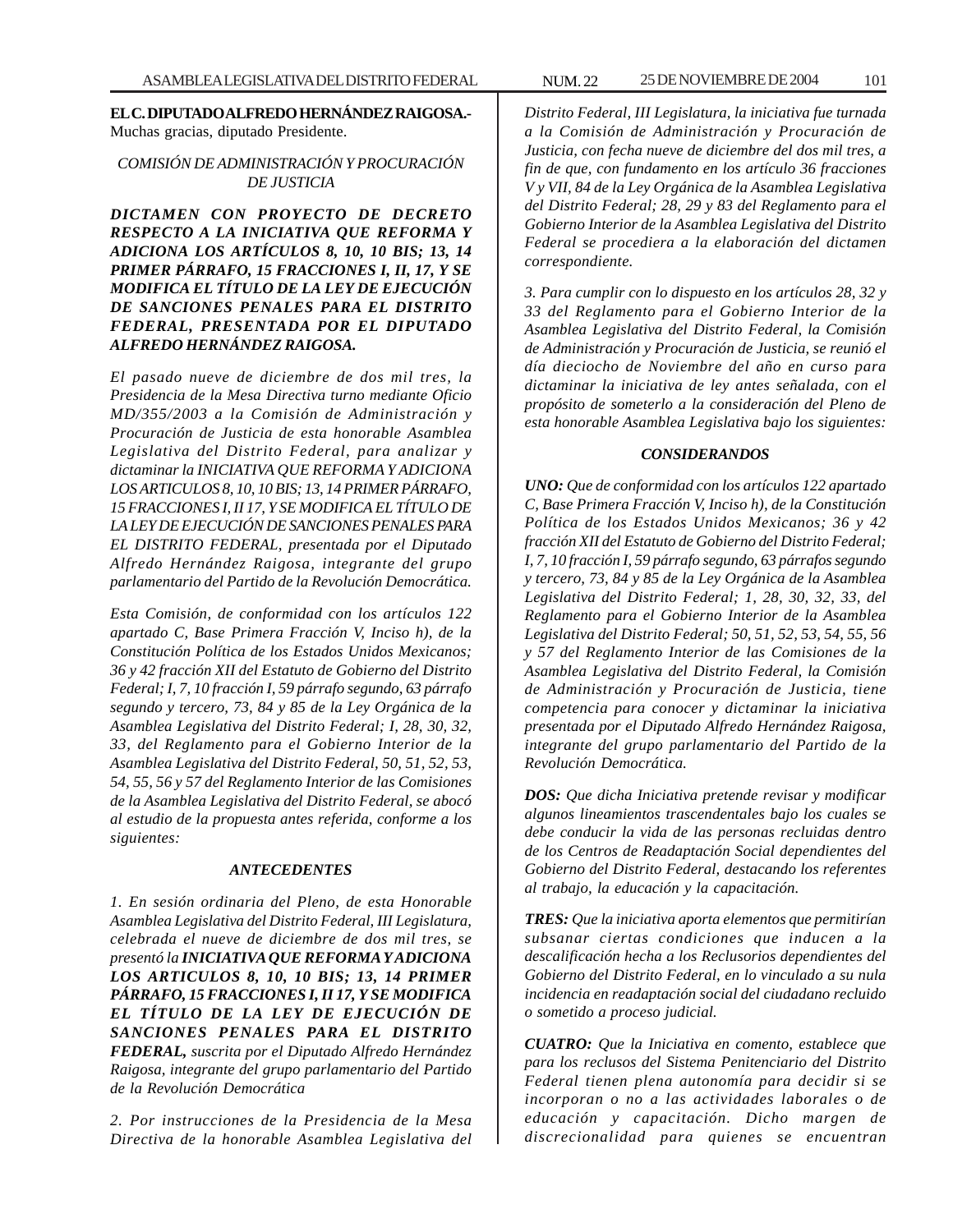*sentenciados o bajo proceso judicial, permite un caldo de cultivo propio para conductas antisociales como motines, huelgas de hambre y conformación de grupos de poder contrarios a las instituciones y autoridades penitenciarias.*

*CINCO: Que la Iniciativa sustentada por el Diputado Hernández Raigosa, define como paradigma el que se deje de lado la postura referente a la obligación exclusiva del Estado de readaptar al interno de reclusorios dependientes del Gobierno del Distrito Federal. El interno debe de colaborar expresamente con las autoridades para cumplimentar dicha obligación. El trabajo supone una herramienta fundamental en la readaptación social del individuo, en tanto potencia sus facultades creativas y ocupa productivamente su tiempo y capacidades.*

*SEIS: Que como parte de nuestra responsabilidad como representantes populares, y en el estricto cumplimiento del mandato otorgado por nuestros electores para fungir como legisladores, donde la atención de las demandas ciudadanas así como la integración de diversas proposiciones sean útiles y sirvan para la adecuación, reformas, fortalecimiento y modernización de las disposiciones jurídicas, algunos planteamientos hechos por el Diputado Alfredo Hernández Raigosa, junto con otras propuestas presentadas con anterioridad, fueron retomados para subsanar las lagunas legales donde se permitía a los reos optar por trabajar o por holgar. Lo anterior se llevó a cabo durante el Segundo Período Ordinario de Sesiones del Primer Año de Ejercicio de esta Legislatura, en la sesión plenaria efectuada el día veintiocho de abril de dos mil cuatro, para rescatar aquella premisa donde el hombre se define por su trabajo.*

*Por lo anteriormente expuesto y en cumplimiento con lo establecido en el artículo 32 del Reglamento para el Gobierno Interior de la Asamblea Legislativa del Distrito Federal, la Comisión de Administración y Procuración de Justicia,*

#### *RESUELVE*

# *ÚNICO: SE DESECHA LA INICIATIVA QUE REFORMA Y ADICIONA DIVERSAS DISPOSICIONES DE LA LEY DE EJECUCIÓN DE SANCIONES PENALES PARA EL DISTRITO FEDERAL, PRESENTADA POR EL DIPUTADO ALFREDO HERNÁNDEZ RAIGOSA, INTEGRANTE DEL GRUPO PARLAMENTARIO DEL PARTIDO DE LA REVOLUCIÓN DEMOCRÁTICA.*

*Recinto de la Asamblea Legislativa del Distrito Federal a los dieciocho días del mes de Noviembre del año dos mil cuatro.*

*Firman los Integrantes de la Comisión de Administración y Procuración de Justicia: Dip. Alfredo Hernández Raigosa Presidente, Dip. Gerardo Villanueva Albarrán, Vicepresidente, Dip. José de Jesús López Sandoval,*

*Secretario, Dip. María Claudia Esqueda Llanes, Integrante, Dip. Irma Islas León, Integrante, Dip. Andrés Lozano Lozano, Integrante, Dip. Julio César Moreno Rivera, Integrante.*

Muchas gracias.

**EL C. PRESIDENTE.-** Gracias, diputado Hernández Raigosa. Está a discusión el dictamen. Se abre el registro de oradores. ¿Existe oradores en contra?

¿Alguna o algún diputado desea razonar su voto?

Proceda la secretaría a recoger la votación nominal del dictamen, en lo general y en lo particular en un solo acto.

**LA C. SECRETARIA.-** Se va a proceder a recoger la votación nominal del dictamen en lo general y en lo particular en un solo acto.

De conformidad con lo establecido en el artículo 128 del Reglamento para el Gobierno Interior de la Asamblea, se solicita a la Coordinación de Servicios Parlamentarios, hacer el anuncio correspondiente a efecto de que los diputados presentes puedan emitir su voto.

Se solicita a los diputados que al emitir su voto, lo hagan en voz alta diciendo su nombre y apellido, añadiendo la expresión ''en pro'', ''en contra'' o ''abstención''. La de la voz recogerá la votación. Comenzamos de derecha a izquierda.

#### **(Votación Nominal)**

Juan Antonio Arévalo López, a favor.

Gabriela Cuevas, en pro.

Jesús López, a favor.

Rafael Hernández Nava, a favor.

Emilio Fernández, en pro.

Eduardo Malpica, en pro.

Maricela Contreras Julián, a favor.

Higinio Chávez, a favor.

Gerardo Villanueva, a favor.

María de Lourdes Rojo e Incháustegui, en pro.

Adrián Pedrozo Castillo, en pro.

Lozano Lozano, en pro.

Araceli Vázquez Camacho, en pro.

Silvia Oliva Fragoso, en pro.

Lujano Nicolás, en pro.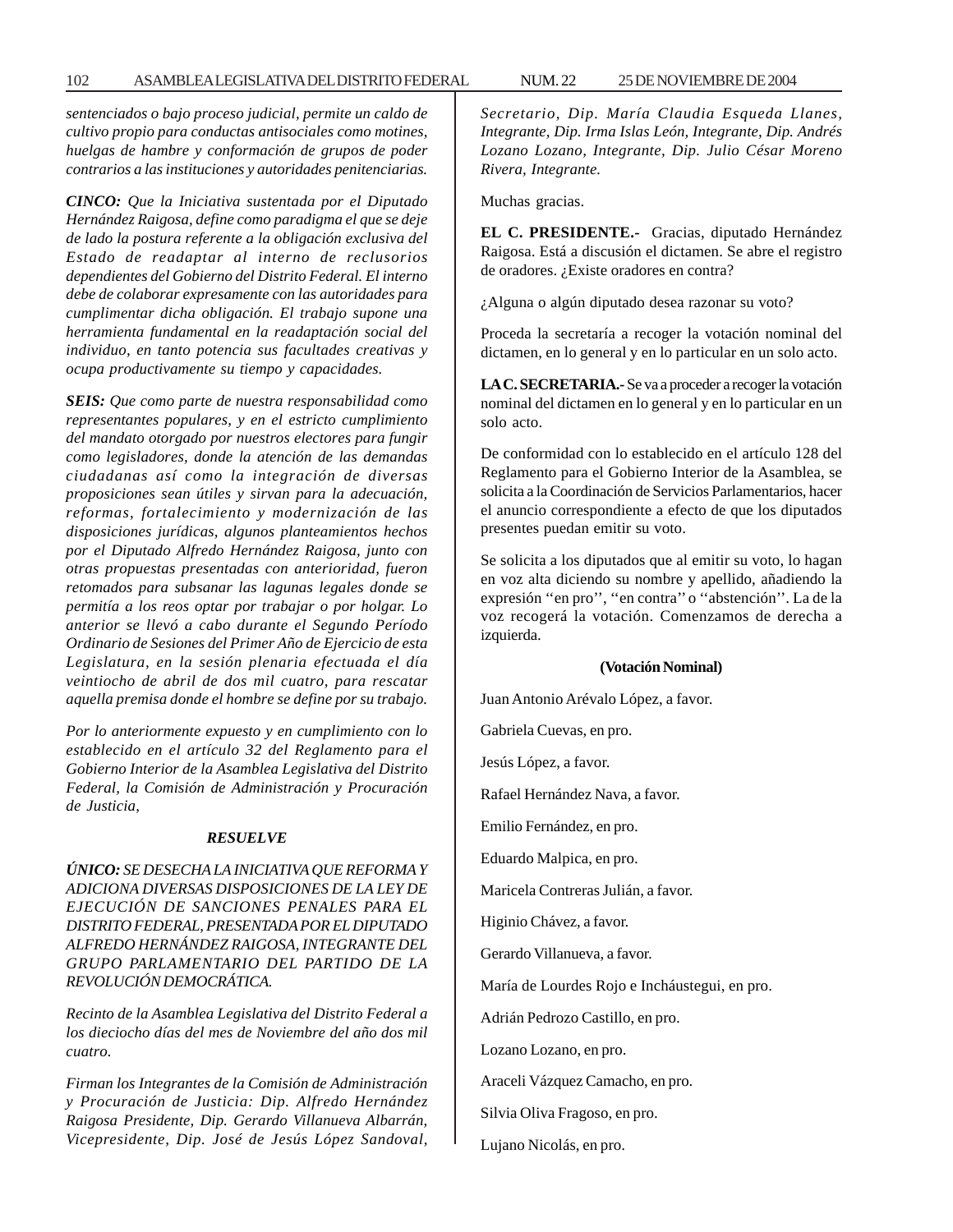Benjamín Muciño, en pro. Gabriela González, en pro. Mariana Gómez del Campo, en pro. José María Rivera, a favor. Sofía Figueroa, en pro. Jorge Lara, en pro. José Espina, en pro. Julio Escamilla, en pro. Carlos Alberto Flores, a favor. Reyes Gámiz, a favor. Alfredo Hernández Raigosa, a favor. Alejandra Barrales, en pro. Francisco Chiguil, en pro. Elio Bejarano, en pro. Rodrigo Chávez Contreras, a favor. Lourdes Alonso, en pro. María Elena Torres, a favor. Mónica Serrano, en pro.

Francisco Agundis, en pro.

Arturo Escobar, a favor.

Jorge García Rodríguez, a favor.

José Medel Ibarra, a favor.

Claudia Esqueda, a favor.

Rigoberto Nieto, a favor.

Julio César Moreno, a favor.

Víctor Varela, en pro.

Alfredo Carrasco, a favor.

Pablo Trejo, en pro.

Rodolfo Covarrubias, a favor.

Miguel Angel Solares Chávez, a favor.

**LA C. SECRETARIA.-** ¿Alguna o algún diputado faltó de emitir su voto?

Irma Islas, en pro.

**LA C. SECRETARIA.-** ¿Faltó alguna o algún diputado de emitir su voto?

Se va a proceder a recoger la votación de la Mesa Directiva.

María Teresita Aguilar, a favor.

Mauricio López Velázquez, en pro.

**LA C. SECRETARIA.-** Diputado Presidente, el resultado de la votación es el siguiente: 48 votos a favor, 0 votos en contra, 0 abstenciones.

**EL C. PRESIDENTE.-** En consecuencia, se desecha la iniciativa que reforma y adiciona los artículos 8, 10, 10-Bis, 13, 14 primer párrafo, 15 fracciones I y II, 17 y se modifica el Título de la Ley de Ejecución de Sanciones Penales para el Distrito Federal.

Hágase del conocimiento del diputado Alfredo Hernández Raigosa.

El siguiente punto del orden del día es la discusión y en su caso aprobación del dictamen con proyecto de decreto que presentan las Comisiones Unidas de Administración y Procuración de Justicia y de Derechos Humanos, respecto a las observaciones remitidas por el Jefe de Gobierno del Distrito Federal, Licenciado Andrés Manuel López Obrador, al proyecto de decreto por el que se reforman los artículos 36, 122 párrafo segundo y cuarto; 308, 309, 311, 317, 318, 322, 329, 389 al 403; 425 primer párrafo y 549; se cambia la denominación del Capítulo IV del Título Tercero, se adicionan los artículos 36 con párrafo segundo, tercero, cuarto y quinto; 309 con un párrafo segundo, 320 con un tercer párrafo y 434-Bis; y se deroga el artículo 122 párrafo tercero del Código de Procedimientos Penales para el Distrito Federal.

En virtud de que el dictamen fue distribuido entre las diputadas y diputados, en términos de lo dispuesto por el artículo 115 del Reglamento para el Gobierno Interior, proceda la Secretaría a consultar a la Asamblea, en votación económica, si se dispensa la lectura del mismo y se somete a discusión de inmediato.

**LA C. SECRETARIA.-** Por instrucciones de la presidencia y en votación económica, se consulta a la Asamblea si es de dispensarse la lectura del dictamen de referencia y se somete a discusión de inmediato.

Los que estén por la afirmativa, sírvanse manifestarlo poniéndose de pie.

Los que estén por la negativa, sírvanse manifestarlo poniéndose de pie.

Dispensada la lectura, diputado Presidente

**EL C. PRESIDENTE.-** Para fundamentar el dictamen, se concede el uso de la palabra al diputado Alfredo Hernández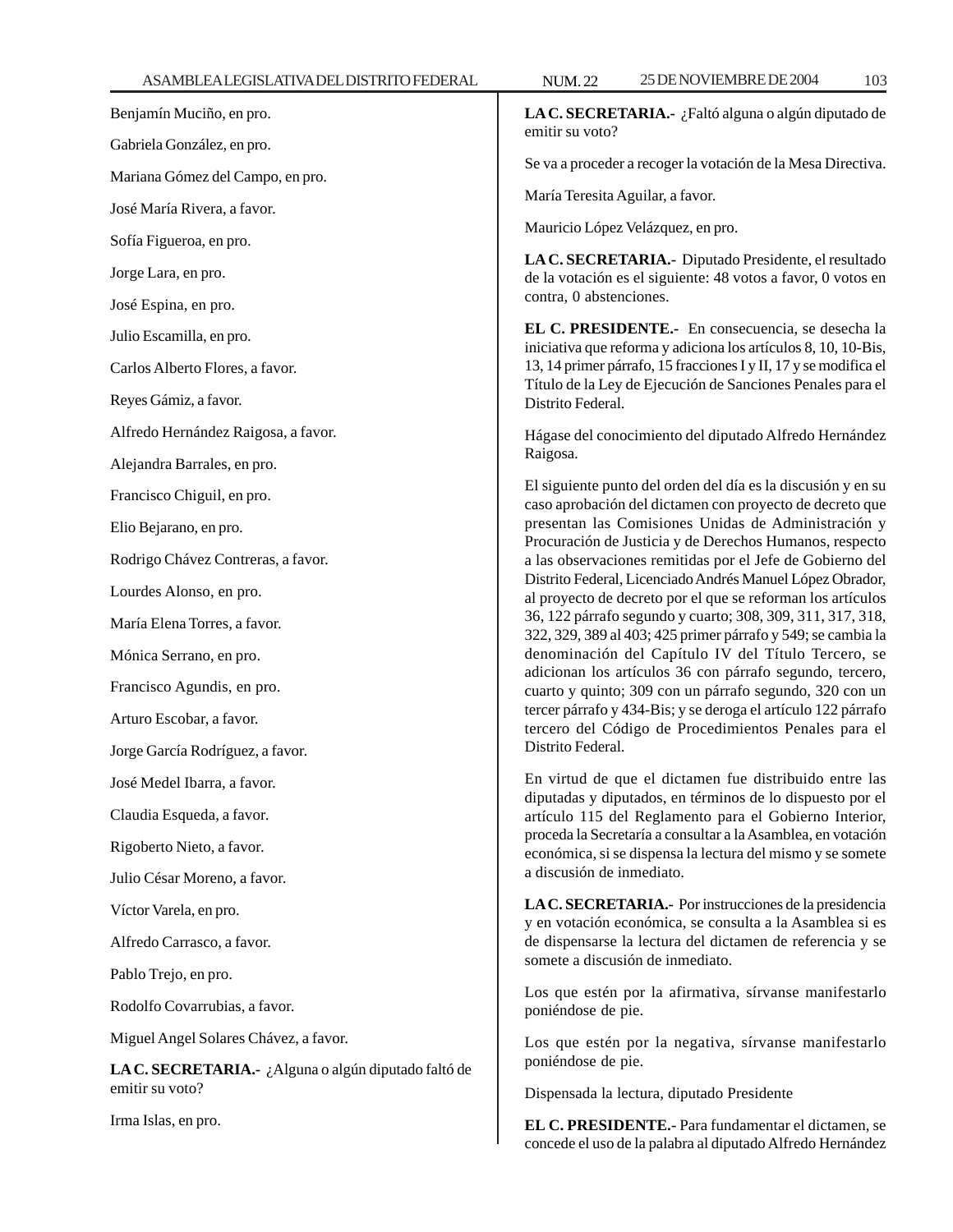Raigosa, a nombre de la Comisión de Administración y Procuración de Justicia.

#### **EL C. DIPUTADO ALFREDO HERNÁNDEZ RAIGOSA.-**

Muchas gracias, compañero diputado.

Estimadas diputadas y estimados legisladores:

*COMISIONES UNIDAS DE ADMINISTRACIÓN Y PROCURACIÓN DE JUSTICIA Y DE DERECHOS HUMANOS*

*DICTAMEN CON PROYECTO DE DECRETO RESPECTO A LAS OBSERVACIONES REMITIDAS POR EL C. JEFE DE GOBIERNO DEL DISTRITO FEDERAL, LIC. ANDRÉS MANUEL LÓPEZ OBRADOR, AL PROYECTO DE DECRETO POR EL QUE SE REFORMAN LOS ARTÍCULOS 36, 122, PÁRRAFOS SEGUNDO Y CUARTO, 308, 309, 311, 317, 318, 322, 329, 389 AL 403, 425 PRIMER PÁRRAFO Y 549; SE CAMBIA LA DENOMINACIÓN DEL CAPÍTULO IV DEL TÍTULO TERCERO; SE ADICIONAN LOS ARTÍCULOS 36 CON PÁRRAFOS SEGUNDO, TERCERO, CUARTO Y QUINTO, 309, CON UN PÁRRAFO SEGUNDO, 320 CON UN TERCER PÁRRAFO Y 434 BIS; Y SE DEROGA EL ARTÍCULO 122 PÁRRAFO TERCERO, DEL CÓDIGO DE PROCEDIMIENTOS PENALES PARA EL DISTRITO FEDERAL.*

*A las Comisiones Unidas de Administración y Procuración de Justicia y de Derechos Humanos de esta Honorable Asamblea Legislativa del Distrito Federal, fueron turnadas para su análisis y dictamen LAS OBSERVACIONES REMITIDAS POR EL C. JEFE GOBIERNO DEL DISTRITO FEDERAL, LIC. ANDRÉS MANUEL LÓPEZ OBRADOR, AL PROYECTO DE DECRETO POR EL QUE SE REFORMAN LOS ARTÍCULOS 36, 122, PÁRRAFOS SEGUNDO Y CUARTO, 308, 309, 311, 317, 318, 322, 329, 389 AL 403, 425 PRIMER PÁRRAFO Y 549; SE CAMBIA LA DENOMINACIÓN DEL CAPÍTULO IV DEL TÍTULO TERCERO; SE ADICIONAN LOS ARTÍCULOS 36 CON PÁRRAFOS SEGUNDO, TERCERO, CUARTO Y QUINTO, 309, CON UN PÁRRAFO SEGUNDO, 320 CON UN TERCER PÁRRAFO Y 434 BIS, Y SE DEROGA EL ARTÍCULO 122 PÁRRAFO TERCERO, DEL CÓDIGO DE PROCEDIMIENTOS PENALES PARA EL DISTRITO FEDERAL, enviadas ante esta Asamblea Legislativa del Distrito Federal por el Jefe de Gobierno del Distrito Federal.*

*Estas Comisiones Unidas de conformidad con los artículos 122 apartado C, Base Primera, Fracción V, Inciso h) de la Constitución Política de los Estados Unidos Mexicanos; 36 y 42 fracción XII del Estatuto de Gobierno del Distrito Federal; 1, 7, 10 fracción I, 59 párrafo segundo, 63 párrafo segundo y tercero, 73, 84 y 85, de la Ley Orgánica de la Asamblea Legislativa del Distrito*

*Federal; 1, 28, 29, 30, 32, 33, del Reglamento para el Gobierno Interior de la Asamblea Legislativa del Distrito Federal, 50, 51, 52, 53, 54, 55, 56, 57, 59, 60, 63 del Reglamento Interior de las Comisiones de la Asamblea Legislativa del Distrito Federal, se avocaron al estudio de las Observaciones remitidas por el Jefe de Gobierno, Licenciado Andrés Manuel López Obrador, al proyecto de Decreto por el que se reforman los artículos 36, 122, párrafos segundo y cuarto, 308, 309, 311, 317, 318, 322, 329, 389 al 403, 425 primer párrafo, y 549; se cambia la denominación del Capítulo IV del Título Tercero; se adicionan los artículos 36 con párrafos segundo, tercero, cuarto y quinto, 309 con un párrafo segundo, 320 con un tercer párrafo, y 434 bis, y se deroga el artículo 122 párrafo tercero, del Código de Procedimientos Penales para el Distrito Federal antes señalada, conforme a los siguientes:*

#### *ANTECEDENTES*

*1. Que con fecha veintiséis de Julio del presente año las Comisiones de Administración y Procuración de Justicia y de Derechos Humanos emitieron un Dictamen en donde se aprobó la INICIATIVA DE DECRETO POR EL QUE SE REFORMAN, ADICIONAN Y DEROGAN DIVERSAS DISPOSICIONES DEL CÓDIGO DE PROCEDIMIENTOS PENALES PARA EL DISTRITO FEDERAL presentada por el Diputado Julio César Moreno Rivera, integrante del grupo parlamentario del Partido de la Revolución Democrática.*

*2. Que con fecha veintinueve de Julio del presente año se aprobó por el Pleno de esta Honorable Asamblea Legislativa del Distrito Federal, el Dictamen respecto de la Iniciativa de Decreto por el que se reforman, adicionan y derogan diversas disposiciones del Código de Procedimientos Penales para el Distrito Federal.*

*3. Con fecha veintinueve de Julio del año dos mil cuatro, la Mesa Directiva de la Asamblea Legislativa del Distrito Federal, III Legislatura, envió al Jefe de Gobierno del Distrito Federal, Licenciado Andrés Manuel López Obrador, el Decreto por el que se reforman, adicionan y derogan diversas disposiciones del Código de Procedimientos Penales para el Distrito Federal a fin de que se publicará en la Gaceta Oficial del Distrito Federal y en el Diario Oficial de la Federación para su mayor difusión.*

*4. Con fecha diecisiete de Septiembre del presente año el Jefe de Gobierno del Distrito Federal, Licenciado Andrés Manuel López Obrador, envió a la Mesa Directiva de la Asamblea Legislativa del Distrito Federal, III Legislatura, con fundamento en los artículos 122, Apartado C, Base Segunda, fracción II, inciso b), de la Constitución Política de los Estados Unidos Mexicanos y 48 del Estatuto de Gobierno del Distrito Federal, OBSERVACIONES AL*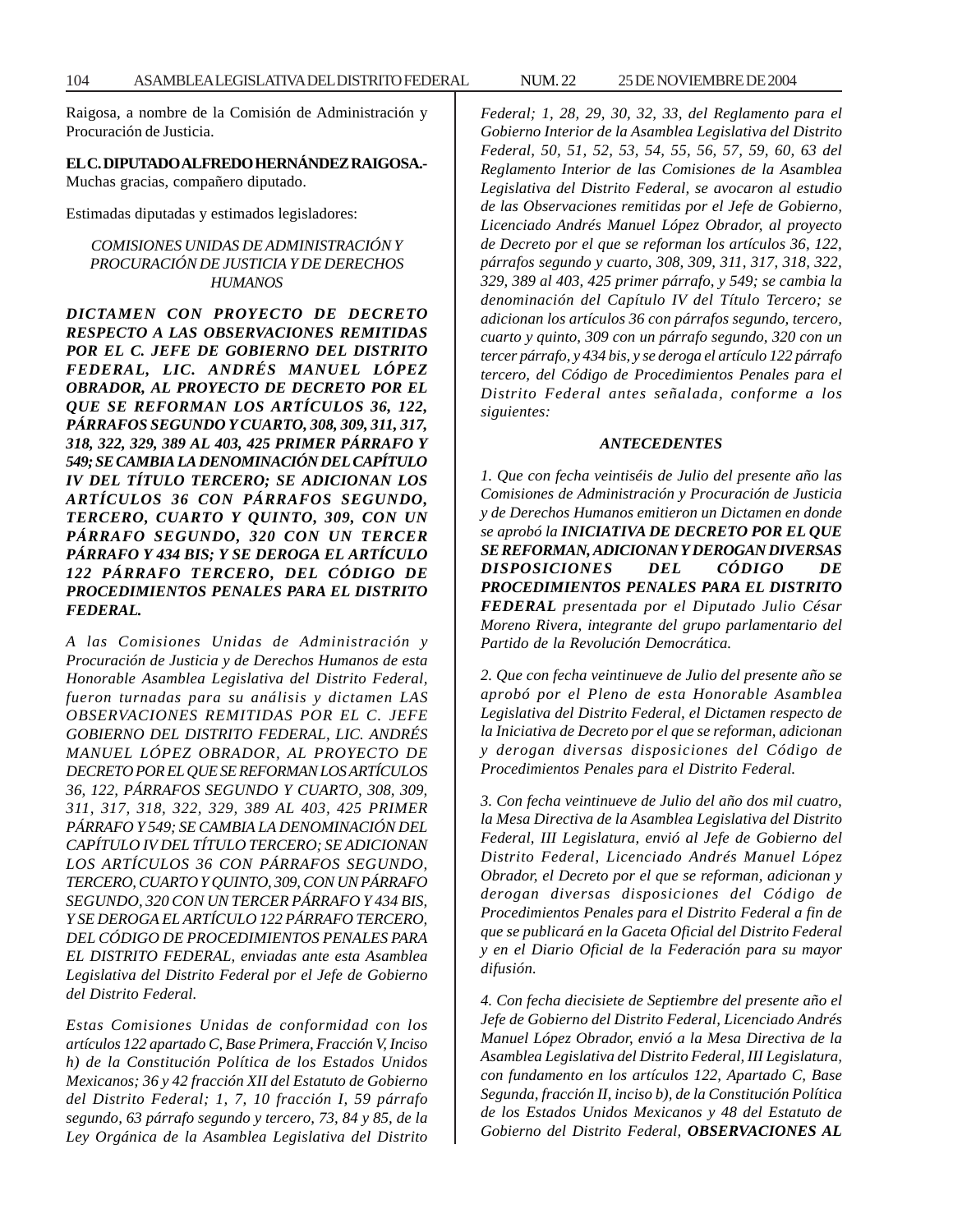*PROYECTO DE DECRETO POR EL QUE SE REFORMAN LOS ARTICULOS 36, 122, PÁRRAFOS SEGUNDO Y CUARTO, 308, 309, 311, 317, 318, 322, 329, 389 AL 403, 425 PRIMER PARRAFO Y 549; SE CAMBIA LA DENOMINACION DEL CAPITULO IV DEL TÍTULO TERCERO; SE ADICIONAN LOS ARTÍCULOS 36 CON PÁRRAFOS SEGUNDO, TERCERO, CUARTO Y QUINTO, 309, CON UN PÁRRAFO SEGUNDO, 320 CON UN TERCER PÁRRAFO Y 434 BIS; Y SE DEROGA EL ARTÍCULO 122, PÁRRAFO TERCERO, DEL CÓDIGO DE PROCEDIMIENTOS PENALES PARA EL DISTRITO FEDERAL a fin de que se procediera a su revisión y aprobación por este H. Órgano Legislativo.*

*5. LAS OBSERVACIONES REMITIDAS POR EL C. JEFE DE GOBIERNO DE DISTRITO FEDERAL, ANDRÉS MANUEL LÓPEZ OBRADOR, AL PROYECTO DE DECRETO POR EL QUE SE REFORMAN LOS ARTÍCULOS 36, 122, PARRAFOS SEGUNDO Y CUARTO, 308, 309, 311, 317, 318, 322, 329, 389 AL 403, 425 PRIMER PARRAFO Y 549; SE CAMBIA LA DENOMINACION DEL CAPITULO IV DEL TÍTULO TERCERO; SE ADICIONAN LOS ARTÍCULOS 36 CON PÁRRAFOS SEGUNDO, TERCERO, CUARTO Y QUINTO, 309, CON UN PÁRRAFO SEGUNDO, 320 CON UN TERCER PÁRRAFO Y 434 BIS; Y SE DEROGA EL ARTÍCULO 122 PÁRRAFO TERCERO, DEL CÓDIGO DE PROCEDIMIENTOS PENALES PARA EL DISTRITO FEDERAL, fueron enviadas a este H. Órgano Legislativo en tiempo y forma como lo establece el artículo 48 primer párrafo del Estatuto de Gobierno del Distrito Federal y el artículo 86 de la Ley Orgánica de la Asamblea Legislativa del Distrito Federal que a la letra dicen: ''Los proyectos de leyes o decretos que expida la Asamblea Legislativa del Distrito Federal se remitirán para su promulgación al Jefe de Gobierno del Distrito Federal, quien podrá hacer observaciones y devolver los proyectos dentro de diez días hábiles con esas observaciones, a no ser que, corriendo este término, hubiese la Asamblea cerrado o suspendido sus sesiones, en cuyo caso la devolución deberá hacerse el primer día hábil en que la Asamblea se reúna. De no ser devuelto en ese plazo, se entenderá aceptado y se procederá a su promulgación. El proyecto devuelto con observaciones deberá ser discutido por la Asamblea''.*

*6. En sesión ordinaria del Pleno, de esta honorable Asamblea Legislativa del Distrito Federal, III Legislatura, celebrada el diecisiete de Septiembre de dos mil cuatro se presentaron LAS OBSERVACIONES REMITIDAS POR EL C. JEFE DE GOBIERNO DEL DISTRITO FEDERAL, ANDRES MANUEL LOPEZ OBRADOR, AL PROYECTO DE DECRETO POR EL QUE SE REFORMAN LOS ARTÍCULOS 36, 122, PARRAFOS SEGUNDO Y CUARTO, 308, 309, 311, 317, 318, 322, 329, 389 AL 403, 425 PRIMER PARRAFO Y 549; SE CAMBIA LA*

*DENOMINACIÓN DEL CAPITULO IV DEL TÍTULO TERCERO; SE ADICIONAN LOS ARTÍCULOS 36 CON PÁRRAFOS SEGUNDO, TERCERO, CUARTO Y QUINTO, 309, CON UN PÁRRAFO SEGUNDO, 320 CON UN TERCER PÁRRAFO Y 434 BIS; Y SE DEROGA EL ARTÍCULO 122 PÁRRAFO TERCERO, DEL CÓDIGO DE PROCEDIMIENTOS PENALES PARA EL DISTRITO FEDERAL, por el Jefe de Gobierno del Distrito Federal, Licenciado Andrés Manuel López Obrador.*

*7. Por instrucciones de la Presidencia de la Mesa Directiva de la honorable Asamblea Legislativa del Distrito Federal, III Legislatura, estas observaciones fueron turnada a las Comisiones Unidas de Administración y Procuración de Justicia y de Derechos Humanos; con fecha diecisiete de Septiembre del presente año a fin de que, con fundamento en los artículos 36 fracción VII de la Ley Orgánica de la Asamblea Legislativa del Distrito Federal; 28 y 29 del Reglamento para el Gobierno Interior de la Asamblea Legislativa del Distrito Federal se procediera a la elaboración del dictamen correspondiente.*

*8. Para cumplir con lo dispuesto en los artículos 28, 29, 32 y 33 del Reglamento para el Gobierno Interior de la Asamblea Legislativa del Distrito Federal, las Comisiones Unidas de Administración y Procuración de Justicia y de Derechos Humanos se reunieron el día diecinueve de Noviembre del año en curso para dictaminar las observaciones remitidas por el Jefe de Gobierno del Distrito Federal respecto del dictamen con proyecto de decreto por el que se reforman los artículos 36, 122 párrafos segundo y cuarto, 308, 309, 311, 317, 318, 322, 329, 389 al 403, 425 primer párrafo y 549; se cambia la denominación del Capítulo IV del Título Tercero; se adicionan los artículos 36 con párrafos segundo, tercero, cuarto y quinto, 309 con un párrafo segundo, 320 con un tercer párrafo y 434 bis y se deroga el artículo 122 párrafo tercero del Código de Procedimientos Penales para el Distrito Federal, con el propósito de someterlo a la consideración del Pleno de esta honorable Asamblea Legislativa bajo los siguientes:*

#### *CONSIDERANDOS*

*UNO: Que de conformidad con lo establecido por el artículo 122 apartado C, Base Primera Fracción V, Inciso h) de la Constitución Política de los Estados Unidos Mexicanos; 36 y 42 fracción XII, del Estatuto de Gobierno del Distrito Federal; 1, 7, 10 fracción I, 59 párrafo segundo, 63 párrafo segundo y tercero, 73, 84 y 85, de la Ley Orgánica de la Asamblea Legislativa del Distrito Federal; 1, 28, 29, 30, 32 y 33, del Reglamento para el Gobierno Interior de la Asamblea Legislativa del Distrito Federal, 50, 51, 52, 53, 54, 55, 56 y 57 del Reglamento Interior de las Comisiones de la Asamblea Legislativa del Distrito Federal, las Comisiones de Administración y*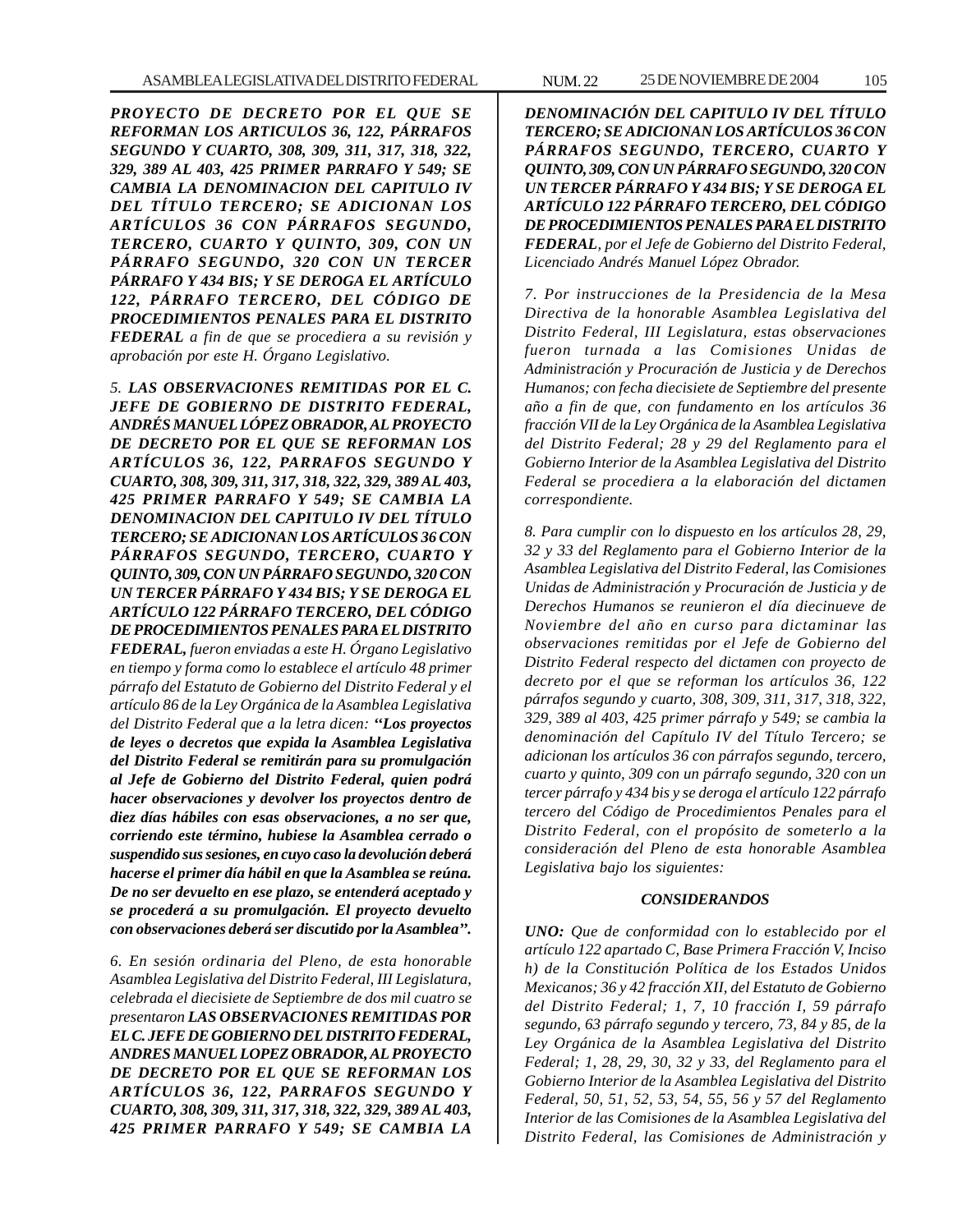*Procuración de justicia y de Derechos Humanos tiene competencia para conocer y dictaminar las Observaciones remitidas por el Jefe de Gobierno del Distrito Federal, Licenciado Andrés Manuel López, al proyecto de Decreto por el que se reforman los artículos 36, 122, párrafos segundo y cuarto, 308, 309, 311, 317, 318, 322, 329, 389 al 403, 425 primer párrafo, y 549; se cambia la denominación del Capítulo IV del Título Tercero; se adicionan los artículos 36 con párrafos segundo, tercero, cuarto y quinto, 309 con un párrafo segundo, 320 con un tercer párrafo, y 434 bis, y se deroga el artículo 122 párrafo tercero, del Código de Procedimientos Penales para el Distrito Federal.*

*DOS: Que con el único afán de conjuntar esfuerzos en una tarea común, en el ejercicio de las facultades que le otorgan el artículo 122, Apartado C, Base Segunda, fracción II, inciso b), de la Constitución Política de los Estados Unidos Mexicanos y el artículo 48 del Estatuto de Gobierno del Distrito Federal, el Jefe de Gobierno del Distrito Federal, Licenciado Andrés Manuel López Obrador remitió las observaciones puntuales al artículo 36 del Código de Procedimientos Penales para el Distrito Federal, contenido en el proyecto de Decreto por el que se reforman, adicionan y derogan diversas disposiciones de dicho ordenamiento, a fin de que sean revisadas y valoradas por esta H. Soberanía, a favor de la certeza jurídica y de la correcta aplicación de la Ley.*

*TRES: Que con fecha 22 de julio de 2004, la Comisión de Gobierno de esta H. Asamblea Legislativa del Distrito Federal, III Legislatura, convocó al quinto período de sesiones extraordinarias correspondiente al primer año de ejercicio, en el cual se hizo un esfuerzo encomiable por abordar desde la esfera legislativa temas que forman parte de las preocupaciones más importantes para la sociedad capitalina, entre los que destacan asuntos relacionados con la seguridad pública y el combate a la delincuencia. Sin embargo estas Comisiones Dictaminadoras, reconocen que como toda obra humana no se está exento de tener imprecisiones, que pueden generar confusión y aún involuntariamente pueden generar el quebrantamiento del Estado de Derecho.*

*CUATRO: Que la reforma propuesta al artículo 36 del Código de Procedimientos Penales para el Distrito Federal, cita en su párrafo primero que ''Cuando sin haberse entrado al fondo del asunto, se haya negado la orden de aprehensión…''.*

*El artículo 16 de la Constitución Federal exige requisitos concurrentes para la emisión de una orden de aprehensión, los cuales son: a) que exista previamente una denuncia o querella; b) que se trate de un hecho que la ley señale como delito sancionado cuando menos condena privativa*

*de libertad y c) que existan datos que acrediten el cuerpo del delito y que hagan probable la responsabilidad del indiciado.*

*El juez esta obligado a realizar un estudio de fondo, con la finalidad de establecer si se cumplen con los requisitos señalados en nuestra Carta Magna, por lo que estas Comisiones Dictaminadoras consideran que no resulta clara la propuesta en la reforma, en virtud de que no señala en qué casos el juez no estaría ''entrando al fondo del asunto'', y crea incertidumbre jurídica.*

*CINCO: El párrafo segundo propuesto al artículo 36 del Código de Procedimientos Penales establece que si transcurrido un plazo de seis meses a partir de que la determinación del juez en la que se niegue una orden de aprehensión haya quedado firme, sin que se ejercite la acción penal, se archivará el expediente como asunto concluido.*

*De conformidad con lo dispuesto en el artículo 21 Constitucional, al Ministerio Público como titular de la acción penal, le corresponde la investigación y persecución de los delitos, por lo que le compete iniciar la averiguación previa, practicar y ordenar la realización de todos los actos conducentes para desentrañar el cuerpo del delito y determinar la existencia de la probable responsabilidad.*

*En este tenor no hay, entonces, razón para el establecimiento de un tiempo determinado para que el Ministerio Público ejercite la acción penal, una vez que el juez haya negado la orden de aprehensión, en virtud de que no puede dejar de cumplir con sus atribuciones constitucionalmente conferidas, solamente porque dicho plazo ha fenecido. El único caso en que, por el paso del tiempo, el Estado está impedido para juzgar determinada conducta, es por la figura de la prescripción.*

*SEIS: Estas Comisiones Unidas consideran que con la reforma al artículo 36 del Código de Procedimientos Penales se corre el riesgo que, una vez que la averiguación previa ha sido devuelta por el juez, solicitando al Ministerio Público se avoque a la debida integración del cuerpo del delito y probable responsabilidad y a éste no le fuera posible realizar dichas acciones en un término de seis meses, queden impunes hechos probablemente constitutivos de delitos.*

*SIETE: Que el párrafo tercero del artículo 36 señala ''La regla general a que se refiere el párrafo anterior...''*

*Que de la lectura al párrafo segundo del artículo 36, estas Comisiones Dictaminadores consideran que no se desprende con claridad el establecimiento de una regla general, tal como lo menciona el párrafo tercero, sino varias hipótesis (o reglas); por ello, se debería señalar*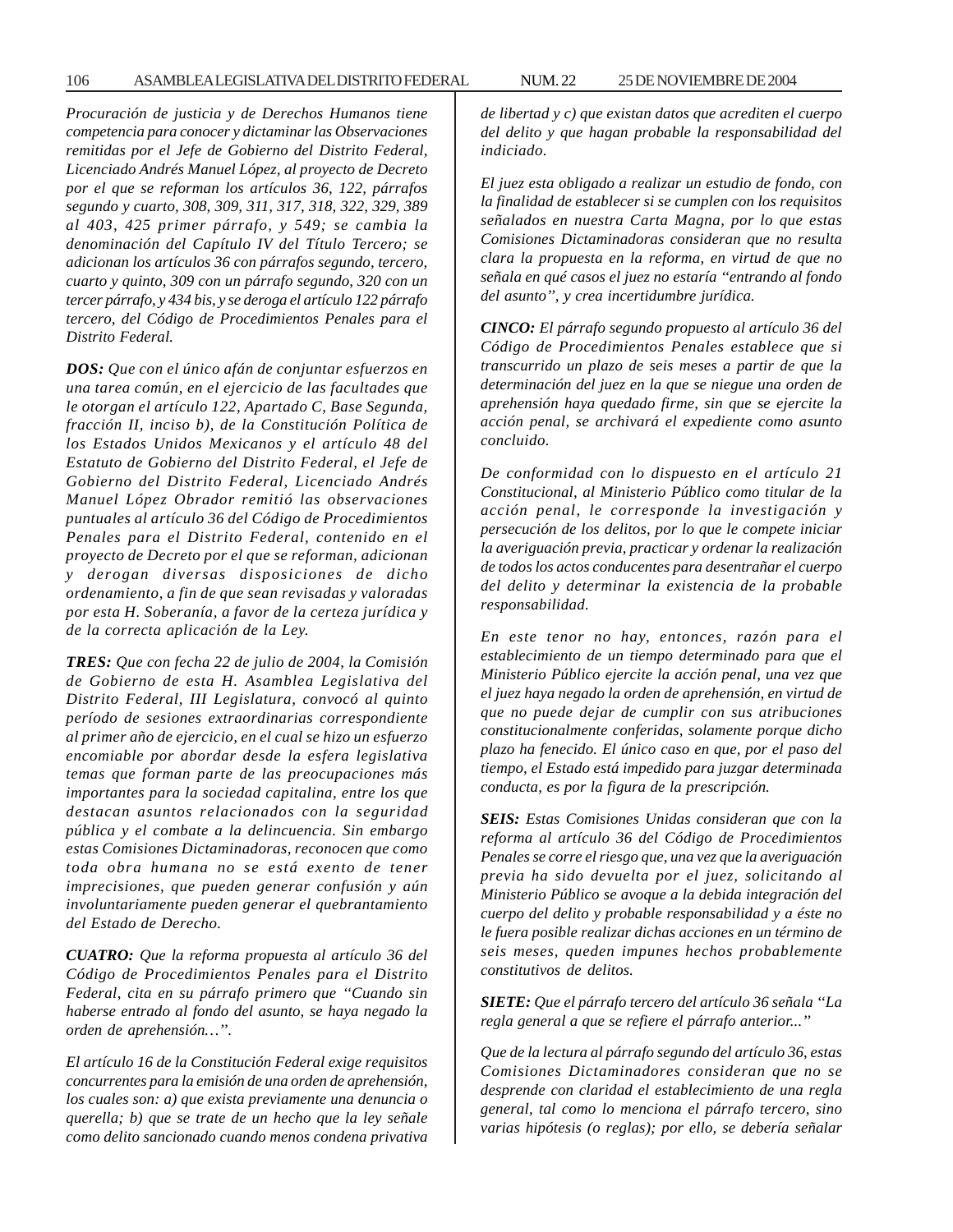*de manera precisa la regla a que se hace alusión, pues de quedar así, ocasionaría confusión y se estaría transgrediendo el principio de certeza jurídica que debe regir en materia penal.*

*Por lo anteriormente expuesto las Comisiones Unidas de Administración y Procuración de Justicia y de Derechos Humanos con fundamento en lo establecido por los artículos 63 párrafo II y III de la Ley Orgánica de la Asamblea Legislativa del Distrito Federal; 28, 29, 30 y 32 del Reglamento para el Gobierno Interior de la Asamblea Legislativa del Distrito Federal, así como los artículos 50, 51, 52, 53, 54, 55, 56, 57, 59, 60, 63 del Reglamento Interior de las Comisiones de la Asamblea Legislativa del Distrito Federal:*

#### *RESUELVEN*

*SE ACEPTA LAS OBSERVACIONES REMITIDAS POR EL C. JEFE DE GOBIERNO DEL DISTRITO FEDERAL LICENCIADO ANDRÉS MANUEL LÓPEZ OBRADOR, AL PROYECTO DE DECRETO POR EL QUE SE REFORMAN LOS ARTÍCULOS 36, 122, PÁRRAFOS SEGUNDO Y CUARTO, 308, 309, 311, 317, 318, 322, 329, 389 AL 403, 425 PRIMER PÁRRAFO Y 549; SE CAMBIA LA DENOMINACIÓN DEL CAPÍTULO IV DEL TÍTULO TERCERO; SE ADICIONAN LOS ARTÍCULOS 36 CON PÁRRAFOS SEGUNDO, TERCERO, CUARTO Y QUINTO, 309, CON UN PÁRRAFO SEGUNDO, 320 CON UN TERCER PÁRRAFO Y 434 BIS; Y SE DEROGA EL ARTÍCULO 122 PÁRRAFO TERCERO, DEL CÓDIGO DE PROCEDIMIENTOS PENALES PARA EL DISTRITO FEDERAL. EN CONSECUENCIA:*

*ÚNICO: Se modifica el Decreto de fecha veintinueve de Julio del presente año, respecto del artículo 36 del Código de Procedimientos Penales para el Distrito Federal, para quedar como sigue:*

*Artículo 36.- Cuando se haya negado la orden de aprehensión o de comparecencia, o dictado el auto de libertad por falta de elementos para procesar, por considerar que no están reunidos los requisitos del artículo 16 de la Constitución Política de los Estados Unidos Mexicanos; 132 y 133 de este Código, el Juez Penal deberá señalar aquellos requisitos que a su juicio no se encuentran satisfechos, fundando y motivando su resolución y el Ministerio Público practicará las diligencias necesarias para integrar debidamente la averiguación previa correspondiente.*

*Cuando aparezca que el hecho o hechos que motivan la averiguación previa no tienen el carácter de delictuosos, el Juez motivará su resolución y devolverá los autos originales de la indagatoria al Ministerio Público, para que éste determine si prosigue en su integración o propone el no ejercicio temporal o definitivo de la acción penal.*

*Recinto de la Asamblea Legislativa del Distrito Federal a diecinueve de Noviembre del año dos mil cuatro.*

*Firmado por la Comisión de Administración y Procuración de Justicia: Dip. Alfredo Hernández Raigosa, Presidenta, Dip. Gerardo Villanueva Albarrán, Vicepresidente, Dip. José de Jesús López Sandoval, Secretario, Dip. Arturo Escobar y Vega, Integrante, Dip. María Claudia Esqueda Llanes, Integrante, Dip. Irma Islas León, Integrante, Dip. Andrés Lozano Lozano, Integrante.*

*Firman por la Comisión de Derechos Humanos: Dip. Julio Cesár Moreno Rivera, Presidente, Dip. Mónica Leticia Serrano Peña, Vicepresidenta, Dip. Norma Gutiérrez De la Torre, Secretaria, Dip. Rodrigo Chávez Contreras, Integrante, Dip. María De Lourdes Rojo e Incháustegui, Integrante, Dip. Alfredo Carrasco Baza, Integrante, Dip. María Teresita de Jesús Aguilar Marmolejo, Integrante.*

Es cuanto, señor Presidente.

**EL C. PRESIDENTE, DIPUTADO VÍCTOR GABRIEL VARELA LÓPEZ.-** Gracias, diputado. Está a discusión el dictamen. Se abre el registro de oradores. ¿Existen oradores en contra?

¿Alguna o algún diputado desea razonar su voto?

Diputada María Teresita Aguilar, tiene el uso de la palabra hasta por diez minutos para razonar su voto.

# **LA C. DIPUTADA MARÍA TERESITA DE JESÚS AGUILAR MARMOLEJO.-** Con todo respeto, señor Presidente.

En relación al presente dictamen que en este momento se va a votar, he de señalar que en el período extraordinario del pasado mes de julio tanto en las reuniones de Comisiones Unidas como en el Pleno el Partido Acción Nacional se abstuvo, ya que el procedimiento se realizó con falta de apego a las disposiciones que rigen el funcionamiento de esta Asamblea y por el contenido del dictamen.

En su momento expresamos las consecuencias que traería consigo la aprobación de la reforma al artículo 36 del Código de Procedimientos Penales del Distrito Federal, sin que fueran atendidos nuestros argumentos.

Ahora al regresar el Jefe de Gobierno el dictamen con sus observaciones, nos damos cuenta que coinciden con las que hizo nuestro grupo parlamentario en su momento, tanto en las Comisiones como ante el Pleno, lo que nos da la razón.

En razón de lo anterior votamos, diputado, a favor de este dictamen en la reunión de comisiones y lo haremos ante esta Pleno.

Es cuanto, diputado Presidente.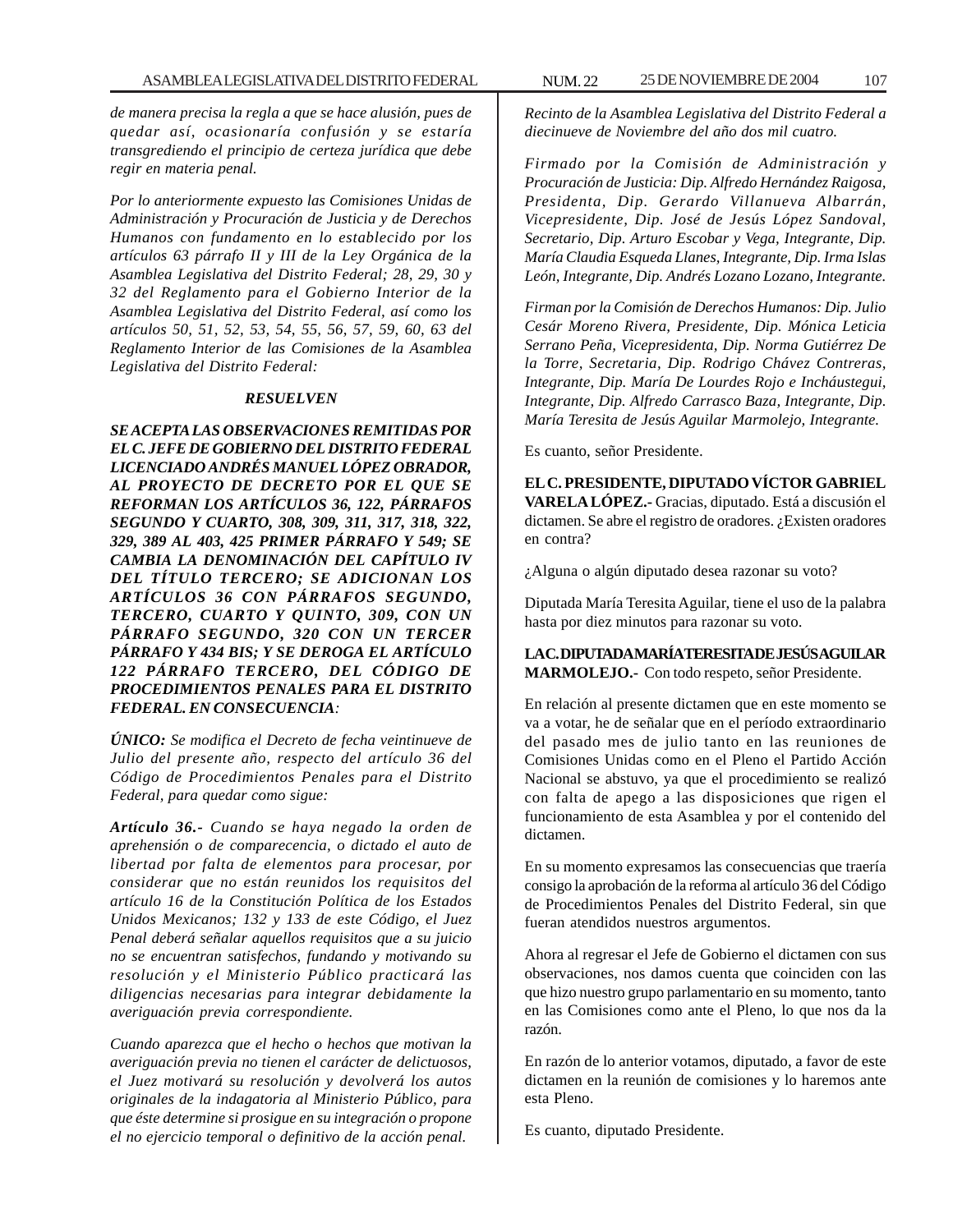#### 108 ASAMBLEA LEGISLATIVA DEL DISTRITO FEDERAL NUM. 22 25 DE NOVIEMBRE DE 2004

**EL C. PRESIDENTE.-** Gracias, diputada. Proceda la secretaría a recoger la votación nominal del dictamen en lo general y en lo particular en un solo acto.

**LA C. SECRETARIA.-** Se va proceder a recoger la votación nominal del dictamen en lo general y en lo particular en un solo acto.

De conformidad con el artículo 128 del Reglamento para el Gobierno Interior de la Asamblea, se solicita a la Coordinación de Servicios Parlamentarios hacer el anuncio correspondiente a efecto de que los diputados presentes puedan emitir su voto.

Se solicita a los diputados que al emitir su voto lo hagan en voz alta, diciendo su nombre y apellido añadiendo la expresión ''en pro'', ''en contra'' o ''abstención''. La de voz recogerá la votación. Comenzamos de derecha a izquierda.

#### **(Votación Nominal)**

Juan Antonio Arévalo López, a favor.

Gabriela Cuevas, en pro.

Jesús López, a favor.

Rafael Hernández Nava, a favor.

Higinio Chávez, a favor.

Silvia Oliva Fragoso, en pro.

María de Lourdes Rojo e Incháustegui, en pro.

Adrián Pedrozo Castillo, en pro.

Lozano Lozano, en pro.

Araceli Vázquez Camacho, a favor.

Lujano Nicolás, a favor.

Benjamín Muciño, en pro.

Gabriela González, a favor.

Martha Delgado, a favor.

José María Rivera, a favor.

Sofía Figueroa, en pro.

Carlos Alberto Flores, a favor.

José Espina, en pro.

Alejandra Barrales, en pro.

Maricela Contreras Julián, a favor.

Alfredo Hernández Raigosa, a favor.

Reyes Gámiz, a favor.

Francisco Chiguil, en pro.

Miguel Angel Solares Chávez, a favor.

Lourdes Alonso, en pro.

María Elena Torres, en pro.

Mónica Serrano, en pro.

Arturo Escobar, a favor.

Francisco Agundis, en pro.

Jorge García Rodríguez, a favor.

José Medel Ibarra, a favor.

Claudia Esqueda, a favor.

Gerardo Villanueva, a favor.

Rigoberto Nieto, a favor.

Julio César Moreno, a favor.

Juventino Rodríguez, a favor.

Pablo Trejo, en pro.

Rodolfo Covarrubias, a favor.

**LA C. SECRETARIA.-** ¿Alguna o algún diputado faltó de emitir su voto?

Lara, a favor.

**LA C. SECRETARIA.-** ¿Faltó alguna o algún diputado de emitir su voto?

Se va proceder a recoger la votación de la Mesa Directiva.

María Teresita Aguilar, a favor.

Irma Islas, en pro.

Víctor Varela, en pro.

**LA C. SECRETARIA.-** Diputado Presidente, el resultado de la votación es el siguiente: 42 votos a favor, 0 votos en contra, 0 abstenciones.

**EL C. PRESIDENTE.-** En consecuencia se aprueba el dictamen con proyecto de decreto que presentan las Comisiones Unidas de Administración y Procuración de Justicia y de Derechos Humanos respecto a las observaciones remitidas por el Jefe de Gobierno del Distrito Federal, Licenciado Andrés Manuel López Obrador al proyecto de decreto por el que se reforman los artículos 36, 122 párrafo segundo y cuarto, 308, 309, 311, 317, 318, 322, 329, 389 al 403, 425 primer párrafo y 549; se cambia la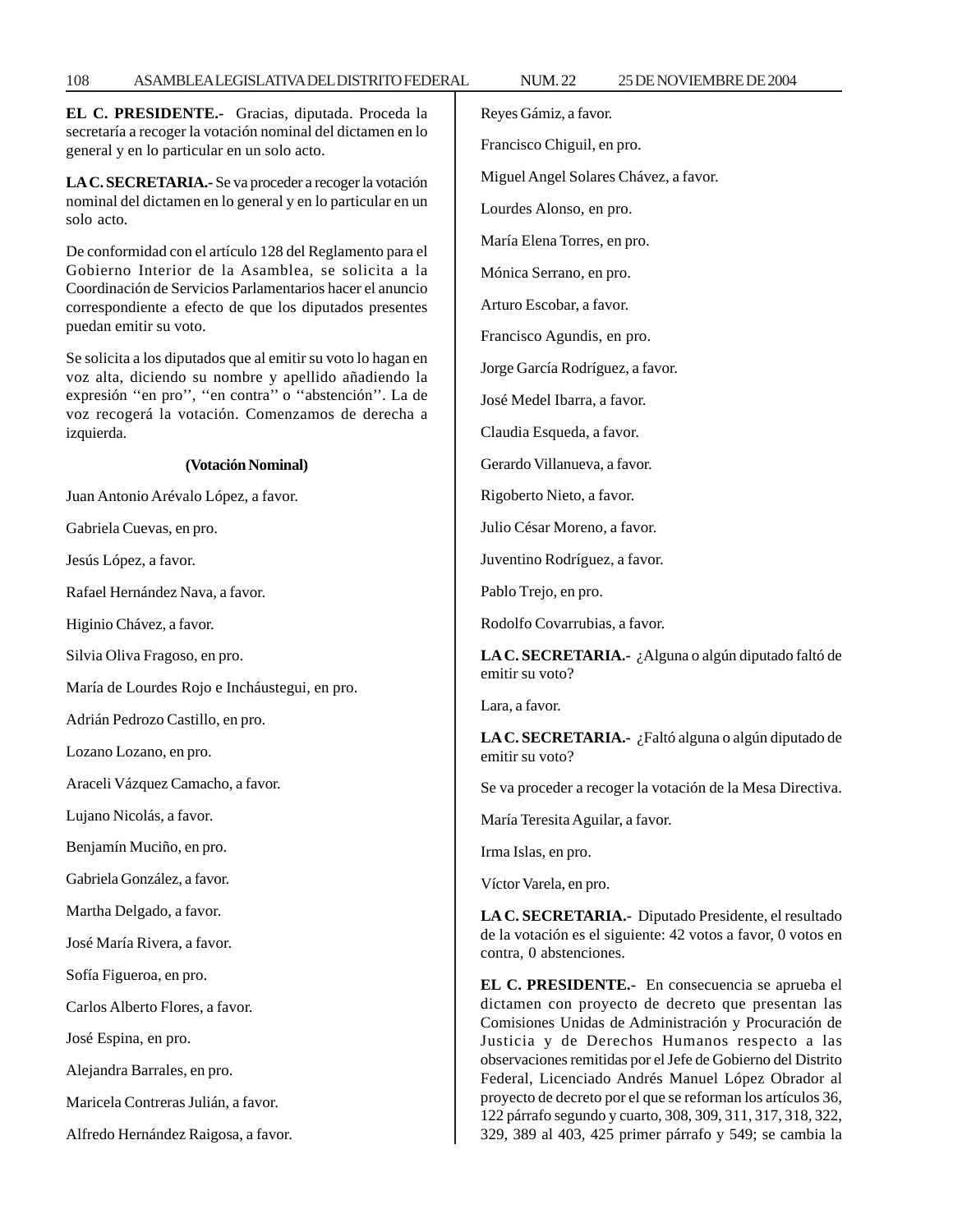denominación del Capítulo IV del Título Tercero; se adicionan los artículos 36 con párrafo segundo, tercero, cuarto y quinto, 309 con un párrafo segundo, 320 con un tercer párrafo y 434-bis y se deroga el artículo 122 párrafo tercero del Código de Procedimientos Penales para el Distrito Federal.

Hágase del conocimiento del Jefe de Gobierno del Distrito Federal para su promulgación y publicación en la Gaceta Oficial del Distrito Federal y para su mayor difusión en el Diario Oficial de la Federación.

# **LA C. PRESIDENTA, DIPUTADA IRMA ISLAS LEÓN.-**

Se informa a la Asamblea que los puntos enlistados en los numerales 33, 35, 36, 37, 38, 39, 43, 45, 51, 52 y 58 del orden del día han sido retirados.

Para presentar una propuesta con punto de Acuerdo para solicitar al Jefe de Gobierno del Distrito Federal en el marco de sus atribuciones se instruya a la Oficialía Mayor a fin de revisar el permiso administrativo temporal revocable otorgado a la Operadora de Centro de Espectáculos, S. A. de C. V. y destinar parte de los recursos directamente a las instalaciones de la ciudad Deportiva, se concede el uso de la tribuna al diputado Víctor Gabriel Varela López, del Partido de la Revolución Democrática.

# **EL C. DIPUTADO VÍCTOR GABRIEL VARELA LÓPEZ.-** Con la venia de la presidencia.

*PUNTO DE ACUERDO PARA SOLICITAR AL JEFE DE GOBIERNO DEL DISTRITO FEDERAL, EN EL MARCO DE SUS ATRIBUCIONES, SE INSTRUYA A LA OFICIALÍA MAYOR, A FIN DE REVISAR EL PERMISO ADMINISTRATIVO TEMPORAL REVOCABLE OTORGADO A OPERADORA DE CENTROS DE ESPECTÁCULOS, S.A. DE C.V. Y DESTINAR EL CINCUENTA POR CIENTO DE LOS RECURSOS DIRECTAMENTE A LAS INSTALACIONES DE LA CIUDAD DEPORTIVA.*

*Los diputados firmantes del presente con fundamento en los artículos 17, fracción VI, de la Ley Orgánica de la Asamblea Legislativa del Distrito Federal, y 129 del Reglamento para el Gobierno Interior de la Asamblea Legislativa del Distrito Federal, sometemos a consideración de este Honorable Pleno, la presente Proposición con Punto de Acuerdo con base en las siguientes:*

#### *CONSIDERACIONES*

*De conformidad con lo establecido en el Artículo 3° de la Ley del Deporte para el Distrito Federal, la función social del Deporte es la de fortalecer la interacción e integración de la sociedad, para desarrollar de manera armónica las aptitudes físicas e intelectuales de las personas y contribuir a fomentar la solidaridad como valor social.*

*Asimismo, en el Artículo 5° del los Lineamientos de Operación de Instalaciones Deportivas para el Distrito Federal, en cada instalación se proporcionarán servicios deportivos sin exclusiones y en igualdad de condiciones a usuarios de toda la ciudad, de manera uniforme y regular. Debiendo atenderse de manera prioritaria e incluyente a los siguientes grupos de población: mujeres, jóvenes, niños, y niñas, población indígena, adultos mayores y personas con discapacidad. Preferentemente, se dispondrá la gratuidad del uso de las instalaciones deportivas de modo tal que la sociedad practique deporte, como parte de su modo de vida, solo se cobraran cuotas por concepto de servicios deportivos que se proporcionen en las instalaciones, en aquellos casos en que de conformidad con lo dispuesto por el Código Financiero y demás normas jurídico-fiscales y administrativas aplicables se establezcan cuotas de recuperación.*

*De igual manera, en la Base cuarta de las Bases no Negociables a que se sujeta el Permiso Administrativo Temporal Revocable, en lo relativo a las Actividades Autorizadas a la ''Permisionaria'', se establece lo siguiente: Los bienes inmuebles permisionados, cuya descripción, medidas y características, se especifican en el anexo uno que forma parte integrante del presente Permiso, solamente podrá ser utilizado por la ''LA PERMISIONARIA'' o través de terceras personas para todo tipo de actividades de entretenimiento, tanto Nacionales como Internacionales en sus diferentes modalidades, tales como: actividades deportivas, culturales, musicales, comerciales, conferencias, exposiciones, ferias y en general todo evento que fomente al sano esparcimiento como la integración familiar y una mejor convivencia social; utilizando para ello los accesos que se encuentren en el inmueble conocido como Ciudad Deportiva ''Magdalena Mixhuca''.*

*Respecto a las actividades estipuladas en las Bases del Permiso Administrativo Temporal Revocable, pensamos que el cincuenta por ciento de las mismas se deben orientar a la actividad deportiva, teniendo en cuenta que las instalaciones son para el deporte. También consideramos que es importante que en dicho permiso se delimite y especifique, de manera precisa, el área concesionada mediante la cartografía respectiva, toda vez que la documentación oficial que ha llegado a la Comisión de Deporte carece de los planos correspondientes.*

*La Ciudad Deportiva de la ''Magdalena Mixhuca'' es uno de los centros deportivos más importantes de la Ciudad de México, cuenta con las instalaciones siguientes: La Sala de Armas Fernando Montes de Oca, el Estadio de Fútbol, con pista de atletismo reglamentaria, una Alberca y Fosa de Clavados, un Gimnasio de Box, un Gimnasio de Pesas, 34 campos de Fútbol, 18 canchas de Básquetbol, una Trotapista de 2.5 Km. Patinodromo y Patinetodromo,*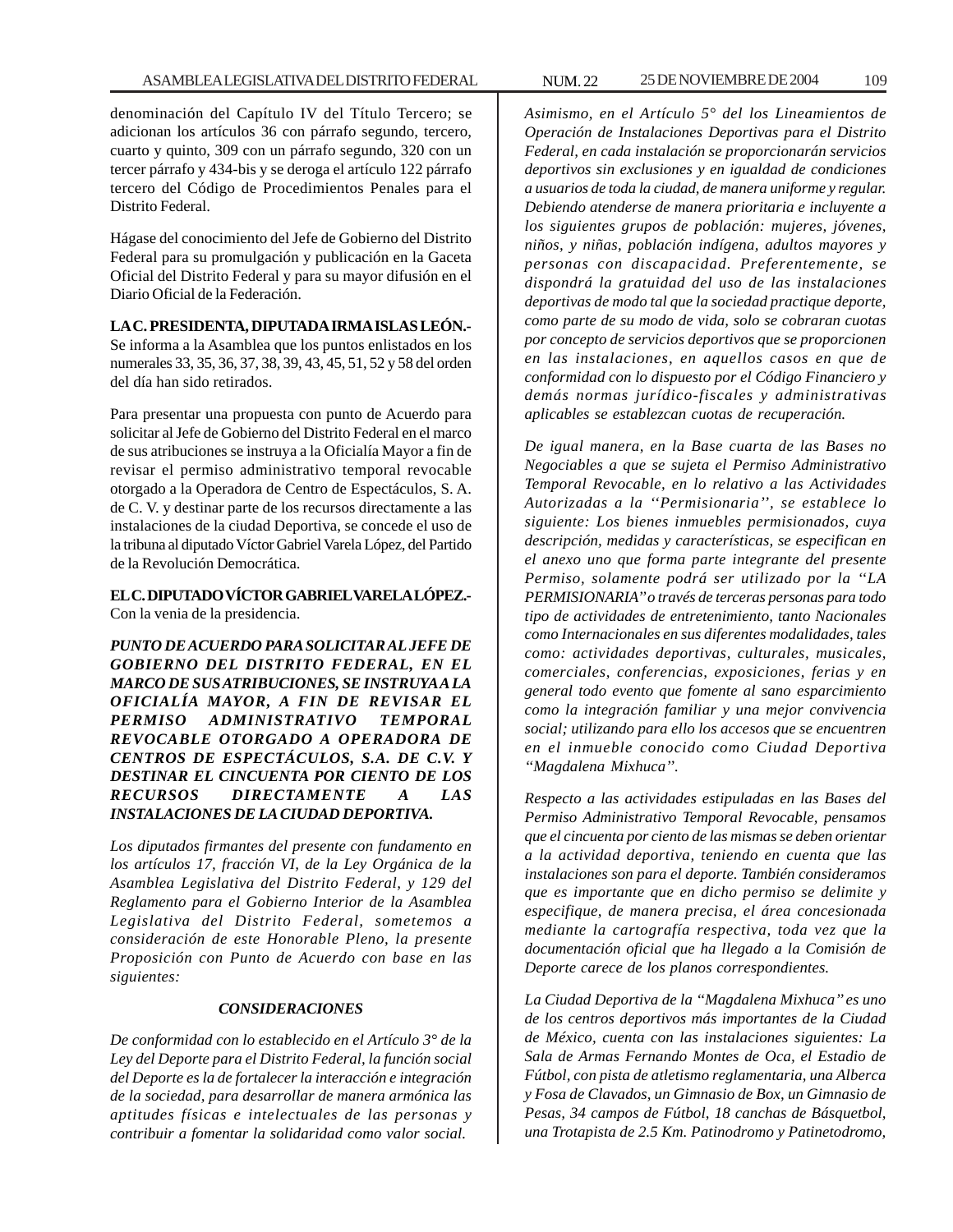110 ASAMBLEA LEGISLATIVA DEL DISTRITO FEDERAL NUM. 22 25 DE NOVIEMBRE DE 2004

*9 campos de Béisbol, 12 canchas de Voleibol y 3 canchas de Tenis.*

*No obstante que cuenta con estas instalaciones, en las cuales se practican 26 disciplinas deportivas, estas se encuentran deterioradas debido a que los recursos que se generan para su mantenimiento y conservación son insuficientes, como es el caso de la Sala de Armas que presenta un rezago en el mantenimiento de su estructura, propiciando inundaciones hacia interior e impactando negativamente el desarrollo de las actividades deportivas que en ella se practican.*

*Los costos de mantenimiento de las mencionadas instalaciones supera con mucho los recursos captados para ese fin, hasta la fecha no se han reparado la red primaria y secundaria de agua tratada para riego de los campos y áreas comunes.*

*Del mismo modo, la ciudad deportiva proporciona servicios no solo a los habitantes del Distrito Federal, también atiende a la población que proviene de los municipios conurbados del Oriente de la Zona Metropolitana del Distrito Federal.*

*Consideramos que los beneficios que obtiene el Gobierno del Distrito Federal mediante el Permiso Administrativo Temporal Revocable deben favorecer en primer lugar a los habitantes de la Delegación lztacalco proporcionales servicios deportivos de calidad, además de fortalecer la práctica deportiva de la población del Distrito Federal.*

*En contrapartida la Delegación en coordinación con el Instituto del Deporte del Distrito Federal y de acuerdo con los programas deportivos aprobados, deberá realizar campeonatos, torneos y otros eventos deportivos, supervisar el funcionamiento de las escuelas técnico deportivas y el entrenamiento de deportistas de alto rendimiento, de conformidad con el Artículo 6° de los Lineamientos de Operación y Uso de las Instalaciones Deportivas asignadas a los Órganos Político-Administrativos del Gobierno del Distrito Federal.*

*Lo anterior con el objetivo de lograr que la Ciudad Deportiva de la ''Magdalena Mixhuca'' se transforme en un centro de deportivo de alto rendimiento.*

*Estamos seguros que si se destinará el 50% de los recursos provenientes del Permiso Administrativo Temporal Revocable, a la administración de la Ciudad Deportiva, se lograría impulsar el Deporte en la Delegación lztacalco y en la ciudad en su conjunto al promover el deporte a nivel masivo, aprovechando su capacidad instalada al 100%, ya que se estima que los 28, 000 usuarios que se atienden actualmente representan una tercera parte de la capacidad con que cuenta dicho centro deportivo.*

*Por lo anteriormente expuesto, proponemos el siguiente:*

#### *PUNTO DE ACUERDO*

*ÚNICO: La Asamblea Legislativa del Distrito Federal, solicita respetuosamente al Jefe de Gobierno del Distrito* *Federal, en el marco de sus atribuciones, se instruya a la Oficialía Mayor, a fin de revisar el permiso administrativo temporal revocable otorgado a Operadora de Centros de Espectáculos, S.A. de C.V. y destinar el cincuenta por ciento de los recursos directamente a las instalaciones de la Ciudad Deportiva.*

*Dado en el Salón de Plenos de la Asamblea Legislativa del Distrito Federal, III Legislatura, a los 25 días del mes de noviembre de 2004.*

# *ATENTAM ENTE*

# *DIP. VÍCTOR GABRIEL VARELA LÓPEZ*

#### *DIP. ALFREDO CARRASCO BAZA*

Es cuanto.

**LA C. PRESIDENTA.-** Gracias, diputado. Conforme lo dispuesto por los artículos 36, fracciones V y VII de la Ley Orgánica de la Asamblea Legislativa del Distrito Federal, 28 y 129 del Reglamento para su Gobierno Interior, se turna para su análisis y dictamen a la Comisión de Administración Pública Local.

Se informa a este Pleno que los puntos enlistados en los numerales 40, 42, 46 y 56 del orden del día han sido retirados.

Para presentar una propuesta con punto de acuerdo para solicitar información al director del Instituto de Vivienda, se concede el uso de la tribuna al diputado Obdulio Ávila Mayo, del Partido Acción Nacional.

En virtud de que no se encuentra presente el diputado Ávila Mayo, continuamos con el orden del día y se concede el uso de la palabra a la diputada Mónica Serrano, del Partido Acción Nacional, para presentar una propuesta con punto de acuerdo sobre la Comisión de Derechos Humanos del Distrito Federal.

# **LA C. DIPUTADA MÓNICA LETICIA SERRANO PEÑA.-** Con su venia diputada Presidenta.

# *GRUPO PARLAMENTARIO DEL PARTIDO ACCIÓN NACIONAL*

*PROPOSICIÓN CON PUNTO DE ACUERDO PARA EXHORTAR, RESPETUOSAMENTE, A LA COMISIÓN DE DERECHOS HUMANOS DEL DISTRITO FEDERAL, PARA CREAR UNA VISITADURÍA GENERAL ESPECIALIZADA PARA CONOCER, INVESTIGAR Y COMBATIR ACTOS DE DISCRIMINACIÓN EN EL DISTRITO FEDERAL*

*Dip. Irma Islas León, Presidenta de la Mesa Directiva de la Asamblea Legislativa, P r e s e n t e.*

*Los suscritos Diputados integrantes del grupo parlamentario del Partido Acción Nacional, de la*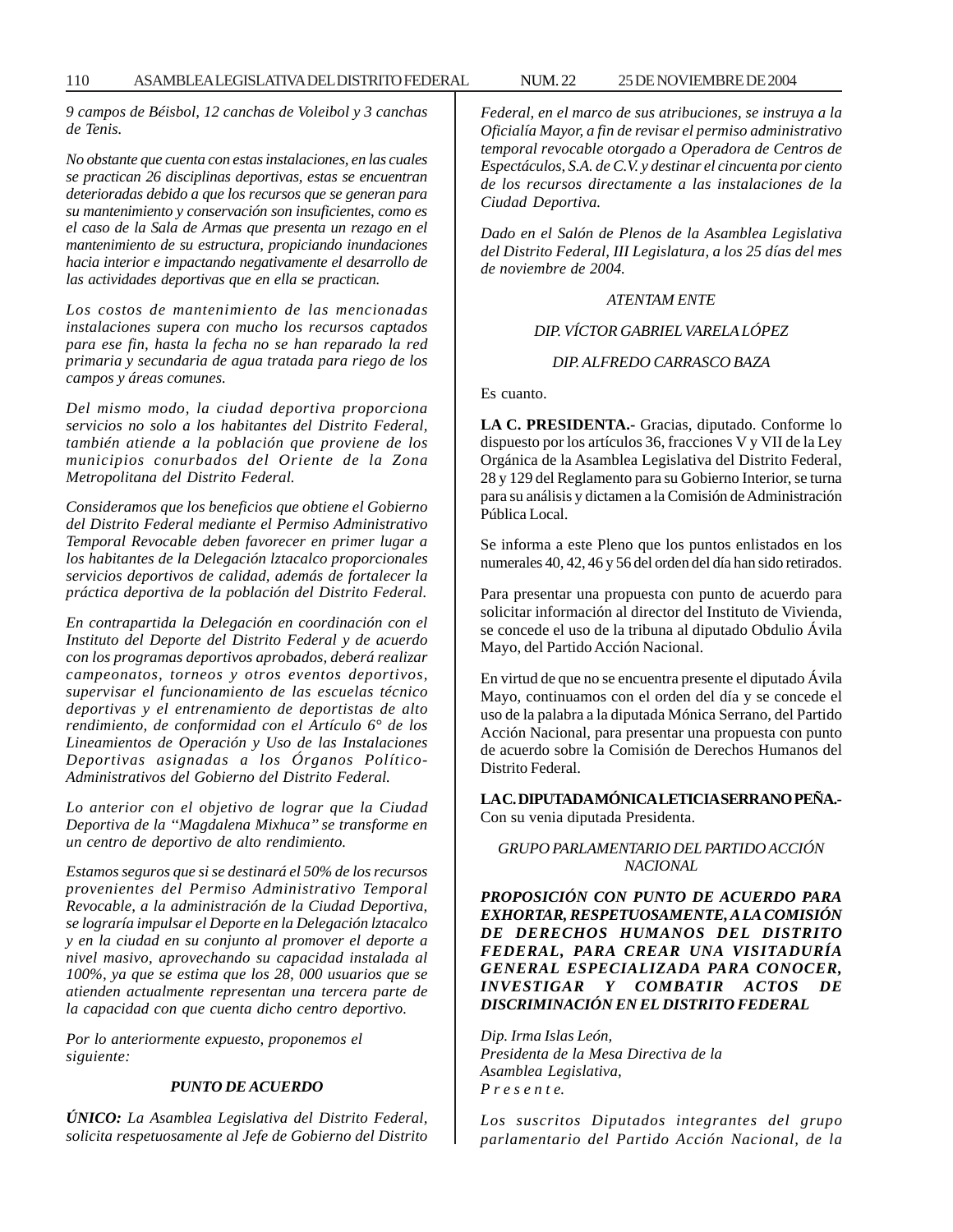*Asamblea Legislativa del Distrito Federal, III Legislatura, con fundamento en lo dispuesto por el artículo 17 fracción VI de la Ley Orgánica de la Asamblea Legislativa del Distrito Federal y 130 del Reglamento para el Gobierno Interior de la Asamblea Legislativa del Distrito Federal, someto a la consideración del Pleno de esta Asamblea, la PROPOSICIÓN CON PUNTO DE ACUERDO PARA EXHORTAR, RESPETUOSAMENTE, A LA COMISIÓN DE DERECHOS HUMANOS DEL DISTRITO FEDERAL, PARA CREAR UNA VISITADURÍA GENERAL ESPECIALIZADA PARA CONOCER, INVESTIGAR Y COMBATIR ACTOS DE DISCRIMINACIÓN EN EL DISTRITO FEDERAL, de conformidad con los siguientes:*

#### *ANTECEDENTES*

*1.- Conforme lo dispone el artículo 102 Apartado B, y 122, Apartado C, Base Primera fracción V, inciso h), de la Constitución Política de los Estados Unidos Mexicanos, la Asamblea Legislativa del Distrito Federal, tiene facultades para regular al organismo protector de los Derechos Humanos.*

*2.-La primera de las disposiciones constitucionales citadas, señala que el Congreso de la Unión y las legislaturas de las entidades federativas, en el ámbito de sus respectivas competencias, establecerán organismos de protección de los derechos humanos que ampara el orden jurídico mexicano, los que conocerán de quejas en contra de actos u omisiones de naturaleza administrativa provenientes de cualquier autoridad o servidor público, con excepción de los del Poder Judicial de la Federación, que violen estos derechos.*

*3.- Mediante decreto publicado en el Diario Oficial de la Federación de fecha 14 de agosto del año 2001, se adicionó un segundo y tercer párrafos al artículo 1°, se reformó el artículo 2°, se derogó el párrafo primero del artículo 4°, y se adicionó un sexto párrafo al artículo 18 y un último párrafo a la fracción III del artículo 115, todos de la Constitución Política de los Estados Unidos Mexicanos, el párrafo adicionado para los efectos de la presente iniciativa es del tenor siguiente:*

> *''Queda prohibida toda discriminación motivada por origen étnico o nacional, el género, la edad, las capacidades diferentes, la condición social, las condiciones de salud, la religión, las opiniones, las preferencias, el estado civil o cualquier otra que atente contra la dignidad humana y tenga por objeto anular o menoscabar los derechos y libertades de las personas.''*

*4.- El constituyente permanente dispuso en el transitorio segundo del decreto de reformas a la Carta Magna antes citado, que las legislaturas de las entidades federativas deben hacer las modificaciones y adecuaciones a las leyes federales y constitucionales locales que procedan y* *reglamenten lo establecido en el decreto de marras. Al*

#### *''Artículos transitorios.*

*efecto, conviene citar en forma textual su contenido:*

*ARTÍCULO SEGUNDO: Al entrar en vigor estas reformas, el Congreso de la Unión y las Legislaturas de las entidades federativas deberán realizar las adecuaciones a las leyes federales y constitucionales locales que procedan y reglamenten lo aquí estipulado.''*

*5.- La Comisión de Derechos Humanos del Distrito Federal, ha realizado campañas contra la no discriminación, las cuales han sido del conocimiento público.*

*Por lo que en atención a lo anteriormente expuesto, se somete a la consideración del Pleno de esta Asamblea Legislativa del Distrito Federal, la siguiente proposición con punto de acuerdo, al tenor de los siguientes:*

#### *CONSIDERANDOS*

*Primero.- Que la Comisión de Derechos Humanos del Distrito Federal, es un órgano autónomo de conformidad con lo establecido en el artículo 102, Apartado B, de la Constitución Política de los Estados Unidos Mexicanos.*

*Segundo.- Que de conformidad con lo establecido por los artículos 7 fracción III y 24 de la Ley de la Comisión de los Derechos Humanos del Distrito Federal, se establece la creación de Visitadurías Generales que auxiliarán al Presidente de dicha Comisión en el encargo de los asuntos de su competencia.*

*Tercero.- Que conforme lo establece el artículo 7 fracción III de la Ley ampliamente citada, la norma faculta a que la Comisión determine en su Reglamento Interno, el número de visitaduría generales que considere necesarias.*

*Cuarto.- Que actualmente no existe un ente propiamente como tal, que se encargue de combatir los actos de discriminación.*

*Quinto.- Que el Reglamento Interno de la Comisión de Derechos Humanos del Distrito Federal, queda fuera de las facultades de esta Asamblea Legislativa del Distrito Federal para poder hacer las modificaciones para crear una Visitaduría General, que se encargue de atender los actos de discriminación motivada por origen étnico o nacional, el género, la edad, las capacidades diferentes, la condición social, las condiciones de salud, la religión, las opiniones, las preferencias, el estado civil o cualquier otra que atente contra la dignidad humana y tenga por objeto anular o menoscabar los derechos y libertades de las personas.*

*Sexto.- Que el objeto del presente punto de acuerdo es para exhortar a la Comisión de Derechos Humanos del*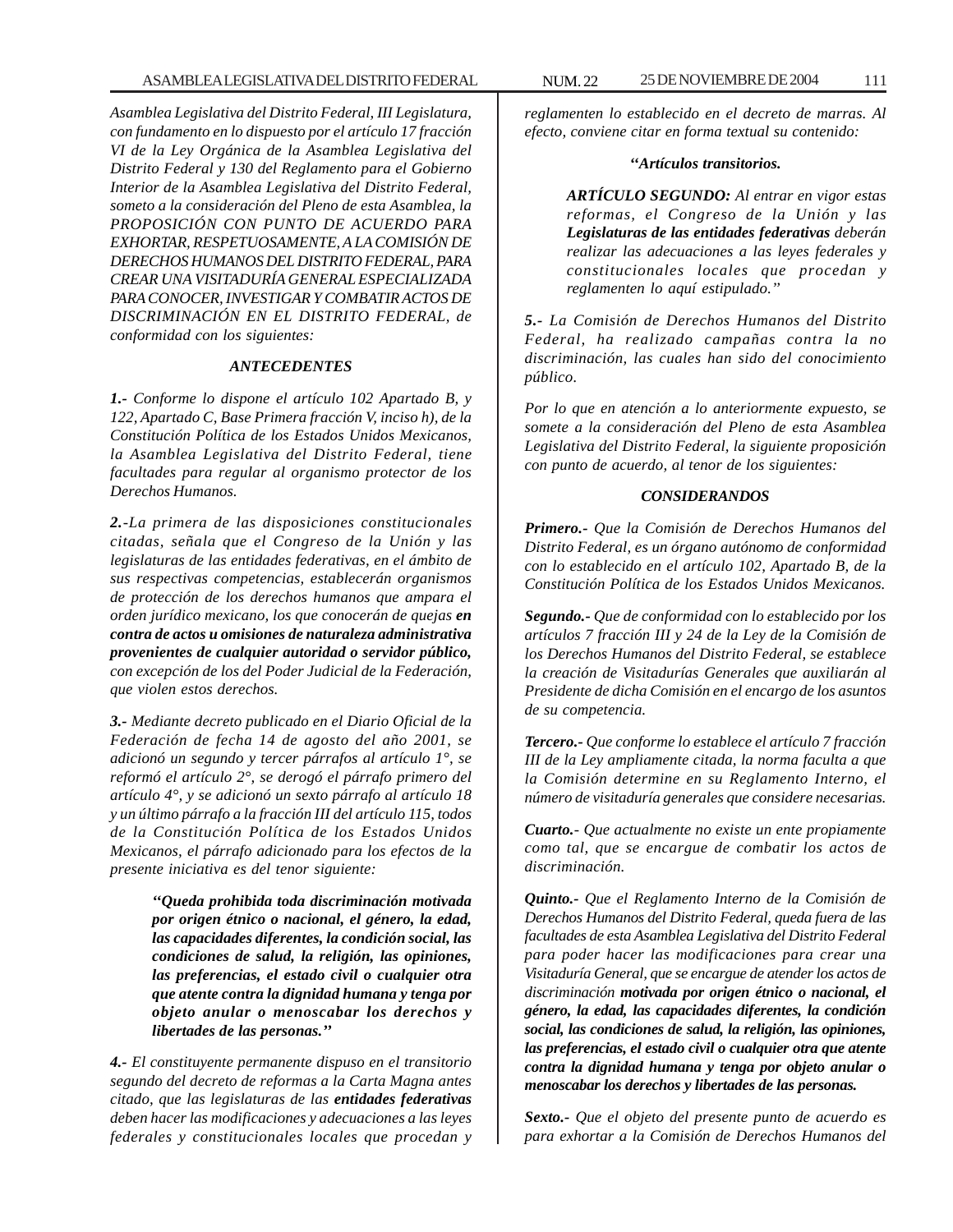## 112 ASAMBLEA LEGISLATIVA DEL DISTRITO FEDERAL NUM. 22 25 DE NOVIEMBRE DE 2004

*Distrito Federal, para que en el ámbito de sus atribuciones cree una visitaduría general especializada para conocer, investigar y combatir los actos de discriminación motivada por origen étnico o nacional, el género, la edad, las capacidades diferentes, la condición social, las condiciones de salud, la religión, las opiniones, las preferencias, el estado civil o cualquier otra que atente contra la dignidad humana y tenga por objeto anular o menoscabar los derechos y libertades de las personas.*

*Séptimo.- Que dicho exhorto se debe hacer de manera respetuosa, tomando en consideración la naturaleza jurídica de la Comisión de Derechos Humanos del Distrito Federal, como órgano con capacidad de gestión y presupuestaria autónoma, personalidad jurídica y patrimonio propios.*

*Por lo que en atención a lo anteriormente expuesto, se somete a la consideración del Pleno de esta Asamblea Legislativa del Distrito Federal, la presente PROPOSICIÓN CON PUNTO DE ACUERDO, para quedar como sigue:*

*ESTA ASAMBLEA LEGISLATIVA DEL DISTRITO FEDERAL, EXHORTA RESPETUOSAMENTE, A LA COMISIÓN DE DERECHOS HUMANOS DEL DISTRITO FEDERAL, PARA CREAR UNA VISITADURÍA GENERAL ESPECIALIZADA PARA CONOCER, INVESTIGAR Y COMBATIR ACTOS DE DISCRIMINACIÓN EN EL DISTRITO FEDERAL.*

*Dado en el recinto Legislativo a los 25 días del mes de noviembre de 2004*

*Signan por el Partido Acción Nacional: Dip. José Espina Von Roehrich, Dip. Mónica Leticia Serrano Peña, Dip. Christian Martín Lujano Nicolás, Dip. Ma. Teresita de Jesús Aguilar Marmolejo, Dip. Juan Antonio Arévalo López, Dip. Gabriela Cuevas Barrón, Dip. Sofía Figueroa Torres, Dip. Carlos Alberto Flores Gutiérrez, Dip. Mariana Gómez del Campo Gurza, Dip. Gabriela González Martínez, Dip. Jorge Alberto Lara Rivera, Dip. José de Jesús López Sandoval, Dip. José Benjamín Muciño Pérez, Dip. José María Rivera Cabello.*

Es cuanto, señora Presidenta.

**LA C. PRESIDENTA.-** En términos de lo dispuesto por el artículo 130 del Reglamento para el Gobierno Interior de la Asamblea Legislativa del Distrito Federal, solicito a la Secretaría consultar al pleno en votación económica, si esta propuesta se considera de urgente y obvia resolución.

**LA C. SECRETARIA.-** Por instrucciones de la presidencia y en votación económica, se consulta a la Asamblea si la propuesta de referencia se considera de urgente y obvia resolución.

Los que estén por la afirmativa, sírvanse manifestarlo poniéndose de pie.

Los que estén por la negativa, sírvase manifestarlo poniéndose de pie.

Se considera de urgente y obvia resolución, diputada Presidenta.

**LA C. PRESIDENTA.-** Está a discusión la propuesta. ¿Existen oradores en contra?

Proceda la secretaría a preguntar a la Asamblea en votación económica si es de aprobarse la propuesta a discusión.

**LA C. SECRETARIA.-** Por instrucciones de la presidencia y en votación económica, se pregunta a la Asamblea si están a favor o en contra de la propuesta sometida a su consideración.

Los que estén por la afirmativa, sírvanse manifestarlo poniéndose de pie.

Los que estén por la negativa, sírvanse manifestarlo poniéndose de pie.

Aprobada la propuesta, diputada Presidenta.

**LA C. PRESIDENTA.-** Remítase a las autoridades correspondientes para los efectos legales a que haya lugar.

Se hace del conocimiento del Pleno, que el punto enlistado en el numeral 47 ha sido retirado del orden del día.

Para presentar una propuesta con punto de acuerdo para solicitar al Jefe de Gobierno del Distrito Federal, Licenciado Andrés Manuel López Obrador, la ampliación de 10 millones de pesos al techo presupuestal para el 2005 de la Secretaría de Turismo del Distrito Federal, a fin de que esos recursos sean utilizados en acciones que permitan la incorporación de Xochimilco al Programa Regional denominado ''Pueblos Mágicos de México'' de la Secretaría de Turismo Federal, se concede el uso de la Tribuna al diputado Miguel Angel Solares Chávez, del Partido de la Revolución Democrática.

**EL C. DIPUTADO MIGUEL ANGEL SOLARES CHÁVEZ.-** Con su venia, diputada Presidenta.

*PUNTO DE ACUERDO PARA SOLICITAR AL JEFE DE GOBIERNO DEL DISTRITO FEDERAL, LIC. ANDRÉS MANUEL LÓPEZ OBRADOR, LA AMPLIACIÓN DE 10 MILLONES DE PESOS AL TECHO PRESUPUESTAL PARA 2005, DE LA SECRETARÍA DE TURISMO DEL DISTRITO FEDERAL, A FIN DE QUE ESTOS RECURSOS SEAN UTILIZADOS EN ACCIONES QUE PERMITAN LA INCORPORACIÓN DE XOCHIMILCO AL PROGRAMA REGIONAL DENOMINADO ''PUEBLOS MÁGICOS DE MÉXICO'', DE LA SECRETARÍA DE TURISMO FEDERAL*

*El suscrito, Diputado Presidente de la Comisión de Turismo e integrante del grupo parlamentario del Partido de la Revolución Democrática en esta Asamblea*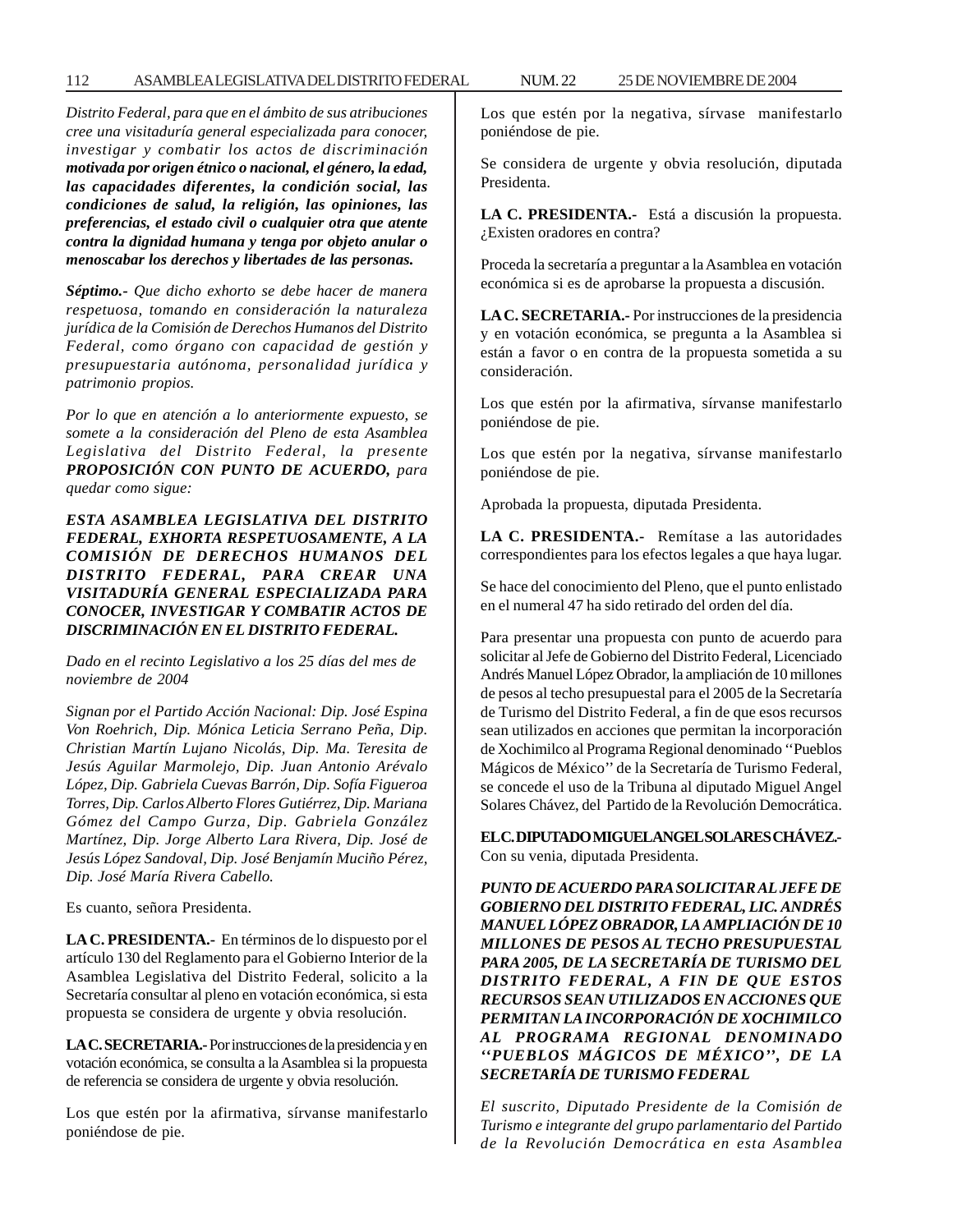*Legislativa del Distrito Federal, III Legislatura, con fundamento en lo dispuesto en los artículos 122, base primera de la Constitución Política de los Estados Unidos Mexicanos; 42, fracciones XV, XXV del Estatuto de Gobierno del Distrito Federal; 10, fracción XXI; 17, fracción VI de la Ley Orgánica; 90 y 130 del Reglamento para el Gobierno Interior, ambos ordenamientos de la Asamblea Legislativa del Distrito Federal, someto a consideración de este Pleno el presente: PUNTO DE ACUERDO PARA SOLICITAR AL JEFE DE GOBIERNO DEL DISTRITO FEDERAL, LIC. ANDRÉS MANUEL LÓPEZ OBRADOR, LA AMPLIACIÓN DE 10 MILLONES DE PESOS AL TECHO PRESUPUESTAL PARA 2005, DE LA SECRETARÍA DE TURISMO DEL DISTRITO FEDERAL, A FIN DE QUE ESTOS RECURSOS SEAN UTILIZADOS EN ACCIONES QUE PERMITAN LA INCORPORACIÓN DE XOCHIMILCO AL PROGRAMA REGIONAL DENOMINADO ''PUEBLOS MÁGICOS DE MÉXICO'', DE LA SECRETARÍA DE TURISMO FEDERAL, al tenor de los siguientes:*

# *ANTECEDENTES*

*El 11 de diciembre de 1987, la organización de las naciones unidas para la educación, la ciencia y la cultura (UNESCO), durante su convención sobre la protección del patrimonio mundial, cultural y natural, inscribió al centro histórico de México y Xochimilco en la lista del patrimonio mundial.*

*La inscripción en esta lista confirma el valor excepcional y universal de un sitio cultural o natural que debe ser protegido para el beneficio de la humanidad.*

*En el año 2000, la secretaría de turismo federal creó el programa regional ''pueblos mágicos'', cuyo objetivo principal es poner en valor a diversas poblaciones del país, que son susceptibles de recibir ciertos flujos turísticos, por lo que tienen como características:*

- *Estar ubicados en zonas cercanas a sitios turísticos o grandes ciudades.*
- *Tener accesos razonables vía carretera.*
- *Tener algún valor o motivo histórico y/o religioso.*
- *Y de que exista la voluntad de sociedad y de gobierno de participar.*

*El programa pueblos mágicos de México cuenta con una estrategia integral que considera acciones encaminadas a la conservación, mejoramiento y protección de la imagen urbana y servicios públicos; la atención al turista; la promoción y comercialización del servicio turístico;*

*La asistencia técnica de diversas dependencias federales a la población y la modernización de las micro, pequeñas*

*y medianas empresas turísticas de la localidad, entre otras acciones.*

*Para impulsar el programa pueblos mágicos de México, se firmó el convenio de coordinación, con la participación de 14 dependencias federales entre las que destacan: la Secretaría de Desarrollo Social, la Secretaría de Medio Ambiente y Recursos Naturales, la Secretaría de Economía, la Secretaría de Educación Pública, la Secretaría del Trabajo y Previsión Social, la Secretaría de Turismo, el Consejo Nacional para la Cultura y las Artes, el Instituto Nacional de Antropología e Historia, el Fondo Nacional de Fomento al Turismo, el Fondo Nacional de las Artes y el Banco Nacional de Obras, fijándose como objetivo el establecimiento de las bases de colaboración entre la instancias involucradas, a fin de conjuntar esfuerzos y recursos dentro del ámbito de sus respectivas competencias, para apoyar la elaboración, desarrollo, operación, ejecución y evaluación del programa.*

*Actualmente el programa pueblos mágicos lo integran las localidades de: San Cristóbal de las Casas, en Chiapas; Comala, en Colima; Dolores Hidalgo y San Miguel de Allende en Guanajuato; Taxco, Guerrero; Huasca de Ocampo en Hidalgo, Tapalpa y Tequila en Jalisco; Tepotzotlán en el estado de México; Pátzcuaro en Michoacán; Tepoztlán en Morelos; Mexcaltitán en Nayarit; Cuetzalan en Puebla; Real de 14 en San Luis Potosí e Izamal en Yucatán.*

*A inicios de este año se realizó un convenio de colaboración entre la Secretaría de Turismo Federal, la Secretaría de Turismo del Distrito Federal y el Órgano Político Administrativo de Xochimilco para crear el programa local denominado ''Xochimilco limpio y florido'' mediante la canalización de 1 millón de pesos de recursos federales provenientes del convenio de reasignación y 2 millones de pesos por parte del Órgano Político Administrativo de Xochimilco.*

*A fin de que el próximo año Xochimilco forme parte del programa pueblos mágicos de México, se requiere un monto de inversión inicial de 30 millones de pesos mismos que se han comprometido de la siguiente manera:*

- *10 millones de pesos de la Secretaría de Turismo Federal*
- *10 millones de pesos del Órgano Político Administrativo de Xochimilco y,*
- *10 millones de pesos del Gobierno del Distrito Federal, a través de la Secretaría de Turismo del Distrito Federal.*

# *CONSIDERANDO*

*PRIMERO: Que la actividad turística es el más importante de los motores de la economía y del desarrollo social en Xochimilco.*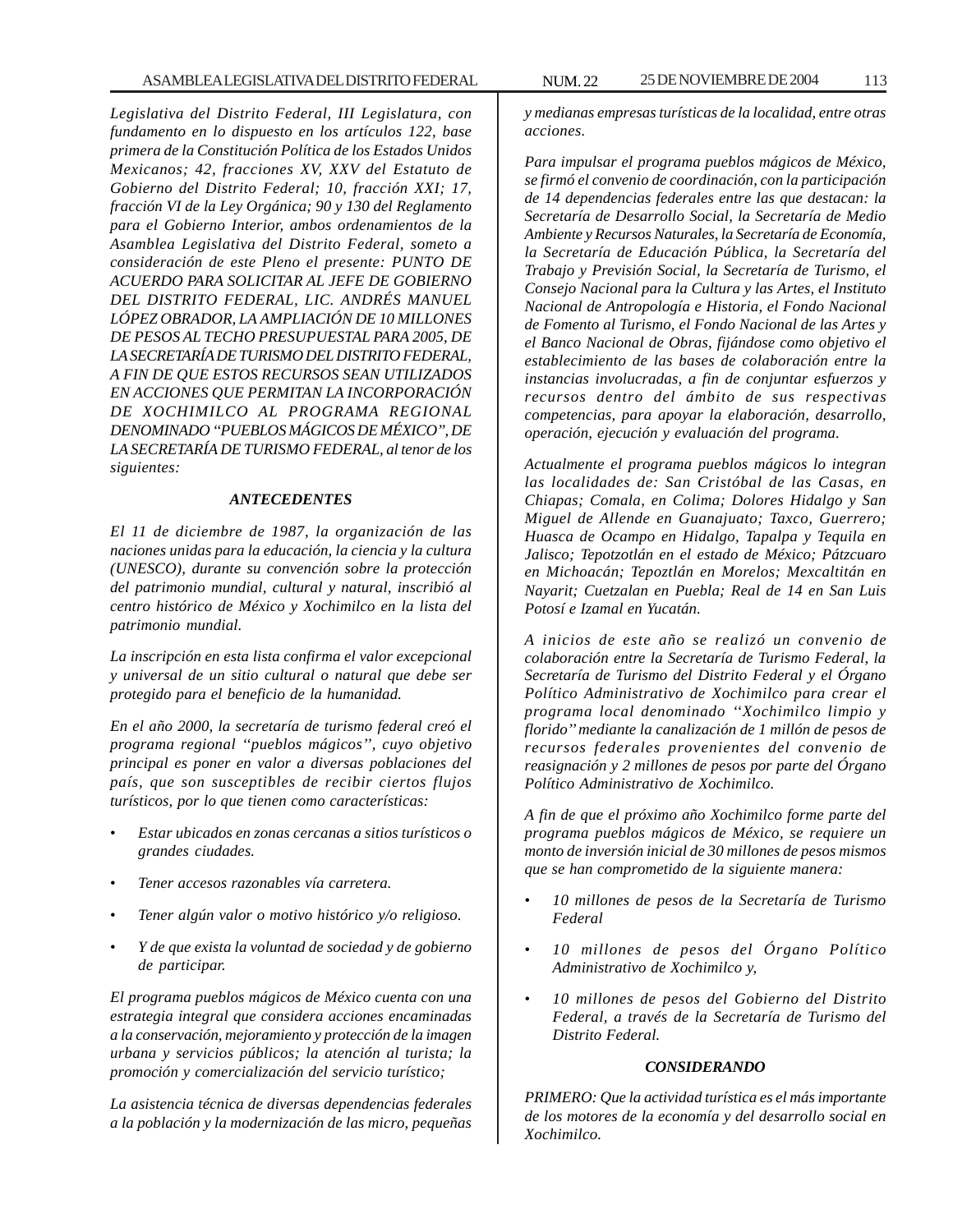# 114 ASAMBLEA LEGISLATIVA DEL DISTRITO FEDERAL 25 NUM. 22 DE NOVIEMBRE DE 2004

*SEGUNDO: Que el deterioro ecológico y urbano, así como la omisión de los últimos gobiernos, sobre todo locales, ha provocado una transformación en los flujos turísticos tradicionales en Xochimilco.*

*TERCERO: Que como consecuencia de lo anterior, se ha reducido la afluencia turística y la correspondiente derrama económica para el sector turístico de la zona.*

*CUARTO: Que la calidad de los paseos en trajinera ha disminuido entre otros motivos, debido a la falta de limpieza comenzando en los embarcaderos y a la proliferación de descargas clandestinas de drenaje hacia algunos canales.*

*QUINTO: Que la limpieza es un factor muy importante en todo sitio turístico, y por lo tanto es urgente intensificar las actividades de recolección de basura, así como promover la cultura de la limpieza y la conservación de la naturaleza entre los habitantes, prestadores de servicios turísticos y visitantes.*

*SEXTO: Que es indispensable implementar acciones como la integración de un equipo para la recolección de basura en embarcaderos, bosques, mercados y centro histórico; de limpieza de canales, retiro de graffitis y atención de áreas verdes; de igual forma, la instalación de papeleras y contenedores dobles para la separación de residuos, así como la participación ciudadana en estas acciones y la promoción intensa entre vecinos y turistas.*

*SÉPTIMO: Que debido a todo lo anterior, las Secretarias de Turismo Federal y del Distrito Federal, así como el Órgano Político Administrativo de Xochimilco, están diseñando un ambicioso programa de recuperación de la imagen urbana del Centro Histórico de Xochimilco, de algunos embarcaderos y las riberas del canal turístico.*

*OCTAVO: Que en su primera etapa, el programa tendrá como ejes principales el reordenamiento del comercio informal y del transporte público en el Centro Histórico de Xochimilco; el mantenimiento mayor de la infraestructura urbana (alumbrado público, drenaje, banquetas y vialidades); recuperación de fachadas, señalítica turística, remodelación de algunos embarcaderos; mejoramiento de la imagen en las chinampas del canal turístico; mejoramiento y capacitación de la promoción y de los servicios turísticos.*

*NOVENO: Que es necesario que el programa alcance, en su primer año, la cifra de 30 millones de pesos: 10 serían de la Secretaría de Turismo Federal; 10 del Gobierno Delegacional de Xochimilco y los otros 10 del Gobierno del Distrito Federal, a través de la Secretaría de Turismo del Distrito Federal.*

*DÉCIMO: Que con la puesta en marcha del programa antes mencionado, se coadyuvaría con el plan maestro* *del rescate integral de Xochimilco, a fin de evitar que en la próxima sesión del comité del patrimonio mundial de la UNESCO, a celebrarse en el mes de febrero del próximo año, Xochimilco, junto con el Centro Histórico de México, ya que es una declaratoria compartida, pase a la lista de sitios en peligro y corra el riesgo de perder su nombramiento como patrimonio cultural de la humanidad.*

*Por lo antes expuesto y de conformidad con el artículo 130 del Reglamento para el Gobierno Interior de la Asamblea Legislativa del Distrito Federal, solicito se considere de urgente y obvia resolución el siguiente:*

# *PUNTO DE ACUERDO*

*ÚNICO: Solicitar al Jefe de Gobierno del Distrito Federal, Lic. Andrés Manuel López Obrador, la ampliación de 10 millones de pesos al techo presupuestal para 2005, de la Secretaría de Turismo del Distrito Federal, a fin de que estos recursos sean utilizados en acciones que permitan la incorporación de Xochimilco al Programa Regional denominado ''Pueblos Mágicos de México'', de la Secretaría de Turismo federal.*

*Dado en el Honorable Recinto De La Asamblea Legislativa Del Distrito Federal, III Legislatura.*

*México, D.F., a 25 de Noviembre de 2004*

*ATENTAMENTE*

# *DIP. MIGUEL ANGEL SOLARES CHÁVEZ*

Es cuanto, diputado Presidente.

**EL C. PRESIDENTE, DIPUTADO ELIO RAMÓN BEJARANO MARTÍNEZ.-** Gracias, diputado. En términos de lo dispuesto por el artículo 130 del Reglamento para el Gobierno Interior de la Asamblea Legislativa del Distrito Federal, consulte la Secretaría a la Asamblea en votación económica, si la propuesta presentada por el diputado Miguel Angel Solares Chávez se considera de urgente y obvia resolución.

**LA C. SECRETARIA.-** Por instrucciones de la presidencia y en votación económica, se consulta a la Asamblea si la propuesta de referencia se considera de urgente y obvia resolución.

Los que estén por la afirmativa, sírvanse manifestarlo poniéndose de pie.

Los que estén por la negativa, sírvanse manifestarlo poniéndose de pie.

Se considera de urgente y obvia resolución, diputado Presidente.

**EL C. PRESIDENTE.-** Gracias, diputada Secretaria. Está a discusión la propuesta. ¿Existen oradores en contra?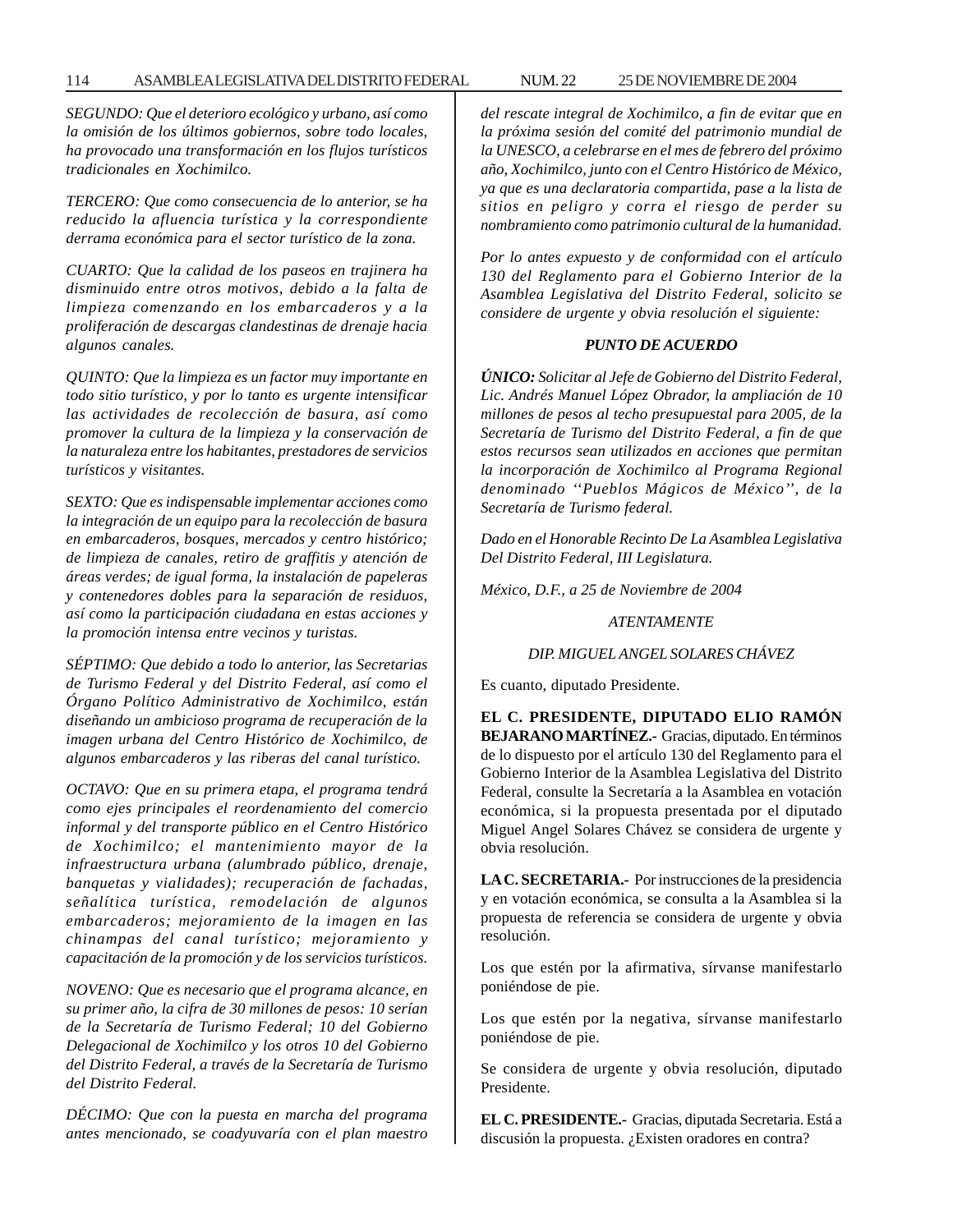Proceda la secretaría a preguntar a la Asamblea en votación económica si es de aprobarse la propuesta a discusión.

**LA C. SECRETARIA.-** Por instrucciones de la presidencia y en votación económica, se pregunta a la Asamblea si están a favor o en contra de la propuesta sometida a su consideración.

Los que estén por la afirmativa, sírvanse manifestarlo poniéndose de pie.

Los que estén por la negativa, sírvanse manifestarlo poniéndose de pie.

Aprobada la propuesta, diputado Presidente.

**EL C. PRESIDENTE.-** Gracias, diputada Secretaria. Remítase a las autoridades correspondientes para los efectos legales a que haya lugar.

Para presentar una propuesta con punto de acuerdo para solicitar al Jefe de Gobierno del Distrito Federal, Licenciado Andrés Manuel López Obrador ceda al órgano político administrativo de Xochimilco la parte correspondiente en su conjunto al Centro Histórico de México y Xochimilco del presupuesto federal asignado para 2005 a las ciudades declaradas patrimonio mundial por la UNESCO, se concede el uso de la Tribuna al diputado Miguel Angel Solares Chávez, del grupo parlamentario del Partido de la Revolución Democrática.

# **EL C. DIPUTADO MIGUEL ANGEL SOLARES CHÁVEZ.-**

Con su venia, diputado Presidente.

*PUNTO DE ACUERDO PARA SOLICITAR AL JEFE DE GOBIERNO DEL DISTRITO FEDERAL, LIC. ANDRÉS MANUEL LÓPEZ OBRADOR, CEDA AL ÓRGANO POLÍTICO ADMINISTRATIVO DE XOCHIMILCO, LA PARTE CORRESPONDIENTE EN SU CONJUNTO AL CENTRO HISTÓRICO DE MÉXICO Y XOCHIMILCO, DEL PRESUPUESTO FEDERAL ASIGNADO PARA EL 2005, A LAS CIUDADES MEXICANAS DECLARADAS PATRIMONIO MUNDIAL POR LA UNESCO*

# *Honorable Asamblea Legislativa del Distrito Federal:*

*El suscrito diputado Presidente de la Comisión de Turismo e integrante del grupo parlamentario del Partido de la Revolución Democrática en esta Asamblea Legislativa del Distrito Federal III Legislatura, con fundamento en lo dispuesto por los artículos 122 Base Primera de la Constitución Política de los Estados Unidos Mexicanos, 42 fracciones XV y XXV del Estatuto de Gobierno del Distrito Federal, 10 fracción XXI, 17 fracción VI de la Ley Orgánica, 90 y 130 del Reglamento para el Gobierno Interior, ambos ordenamientos de la Asamblea Legislativa del Distrito Federal, someto a la consideración de esta honorable Asamblea Legislativa el presente PUNTO DE ACUERDO PARA SOLICITAR AL JEFE DE GOBIERNO*

*DEL DISTRITO FEDERAL, LIC. ANDRÉS MANUEL LÓPEZ OBRADOR, CEDA AL ÓRGANO POLÍTICO ADMINISTRATIVO DE XOCHIMILCO, LA PARTE CORRESPONDIENTE EN SU CONJUNTO AL CENTRO HISTÓRICO DE MÉXICO Y XOCHIMILCO, DEL PRESUPUESTO FEDERAL ASIGNADO PARA EL 2005, A LAS CIUDADES MEXICANAS DECLARADAS PATRIMONIO MUNDIAL POR LA UNESCO, al tenor de los siguientes*

# *ANTECEDENTES*

*En 1972 la Conferencia General de las Naciones Unidas para la Educación, la Ciencia y la Cultura instauró la Convención sobre la Protección del Patrimonio Mundial y Natural, que establece la responsabilidad de los Estados de proteger y preservar para las futuras generaciones sus monumentos y sitios culturales y naturales, creándose para tal fin, la lista del patrimonio mundial en la que actualmente existen 788 sitios culturales, naturales y/o mixtos, de estos 788 sitios, 108 se encuentran en América Latina.*

*México ocupa el octavo lugar en el mundo y el primero en el Continente Americano al poseer 24 bienes culturales y naturales inscritos en dicha lista y que de estos 24 bienes 9 corresponden a los Centros Históricos de Puebla, Oaxaca, México-Xochimilco, Guanajuato y minas adyacentes, Morelia, Zacatecas, Querétaro, Tlacotalpan y Campeche.*

*De esta manera nuestro país ocupa el tercer lugar con mayor número de ciudades inscritas en la lista de patrimonio mundial, sólo superado por Italia que cuenta con 16 y España con 14.*

*Las nueve ciudades inscritas en el patrimonio mundial, a diferencia de los otros 15 bienes culturales y naturales de nuestro país, presentan una problemática más compleja en virtud de que son lugares vivos donde a diario miles de seres humanos realizan sus actividades cotidianas y en donde confluyen y en ocasiones se contraponen todo tipo de intereses,*

*En 1984 nuestro país se adhirió a la Convención del Patrimonio Mundial y desde entonces ha inscrito a 24 sitios en la lista; la Ciudad de México y Xochimilco fueron declarados patrimonio cultural de la humanidad por la UNESCO el 11 de diciembre de 1987 y en cuya declaratoria se dice lo siguiente: ''Los asentamientos de México y de Xochimilco, edificados a partir de islotes ganados a un extenso lago, encerrado en un valle a 2,200 metros de altura, son prueba elocuentes del espíritu creador y de los esfuerzos del hombre, para formar un hábitat en un medio geográfico poco favorable''.*

*El 6 de noviembre de 2003 se propuso en la Cámara de Diputados un punto de Acuerdo a fin de impulsar acciones*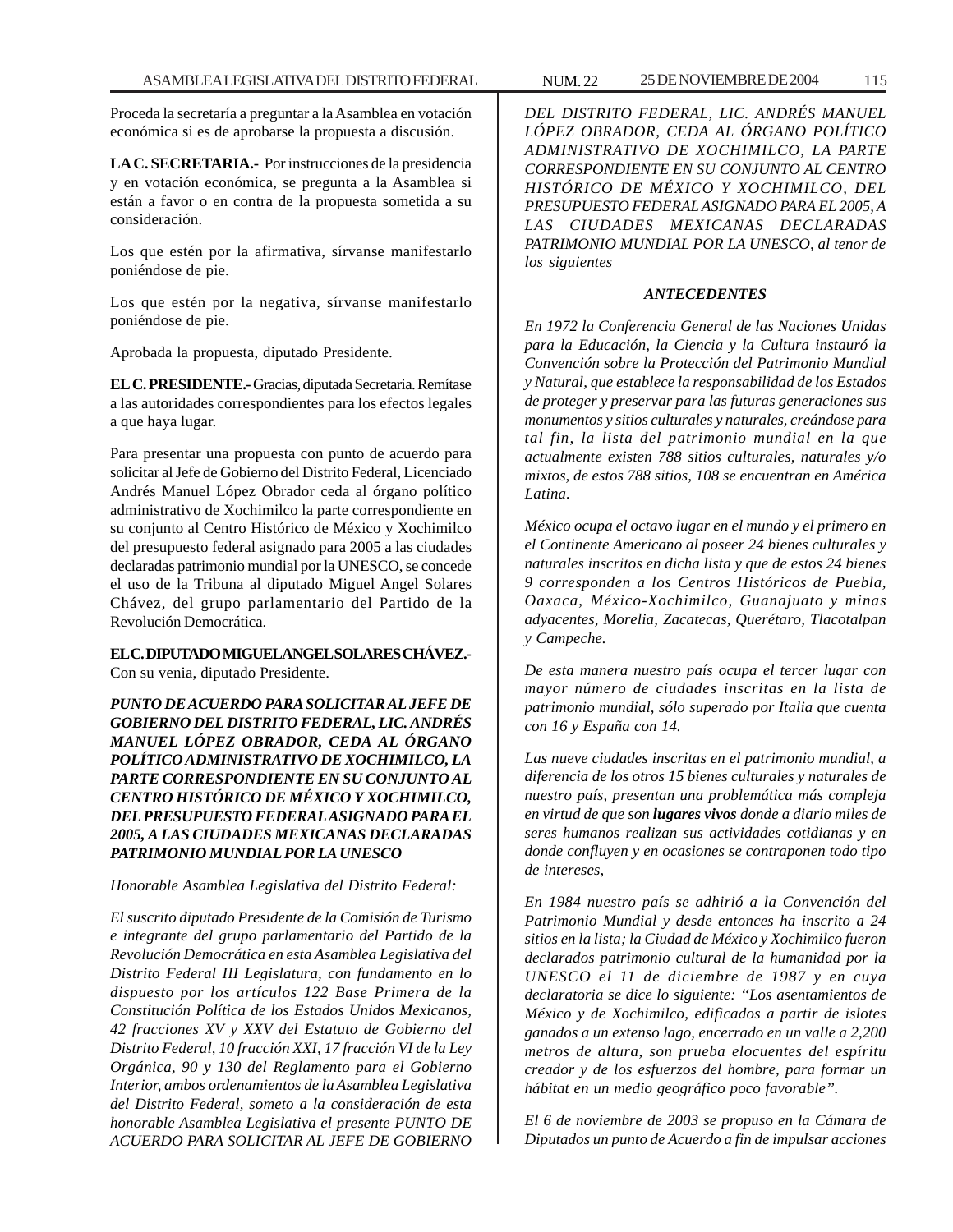*a favor de las nueve ciudades mexicanas declaradas como patrimonio mundial por la UNESCO, para lo cual en el Presupuesto de Egresos de la Federación de 2004, se canalizaría una cantidad no menor a 100 millones de pesos, a fin de contribuir a su preservación y mejoramiento.*

*Finalmente se aprobaron 90 millones de pesos distribuidos en dos rubros: 40 millones en el Ramo 11, bajo el concepto de ''ciudades patrimonio cultural'' y 50 millones en el Ramo 20, en el Programa ''Hábitat, Centros Históricos''; de esta manera, el estado mexicano cumplió, sólo de trámite con los Acuerdos de la Convención sobre la Protección del Patrimonio Mundial, Cultural y Natural que suscribió en 1984, donde asumió el compromiso internacional de trabajar por el cuidado del patrimonio situado en su territorio hasta el máximo de sus recursos y capacidades.*

*Hace apenas unos días, diputados federales presentaron una proposición con punto de Acuerdo, para que en el próximo ejercicio fiscal y con base en el análisis de la situación de las ciudades mexicanas declaradas patrimonio mundial, se determine una asignación presupuestaria especifica adicional para su rescate, conservación, promoción y desarrollo, que dado el estado en que se encuentran no deberá ser inferior a los 150 millones de pesos.*

#### *CONSIDERANDO*

*Primero.- Que el Centro Histórico de la Ciudad de México ha recibido, para su remodelación, conservación y mejoramiento urbano, una fuerte cantidad de recursos económicos, provenientes no solamente del gobierno, sino de la iniciativa privada.*

*Segundo.- Que Xochimilco como destino turístico, es lugar de visita obligada para todo aquel turista que viene a la Ciudad de México.*

*Tercero.- Que de manera directa e indirecta viven del turismo en Xochimilco, aproximadamente 20 mil habitantes, los cuales no cuentan con otra opción para subsistir.*

*Cuarto.- Que independientemente de su vocación turística, Xochimilco cuenta con una gran riqueza cultural y tradicional.*

*Quinto.- Que en gran medida, el lugar donde confluyen las tradiciones, las costumbres y la vida social de los habitantes de Xochimilco, es precisamente su centro histórico, donde se localizan su parroquia y sus mercados, que además, hace no muchos años, eran lugares visitados y concurridos por turistas nacionales y extranjeros.*

*Sexto.- Que independientemente de la preocupación como destino turístico, es primordial el rescate de Xochimilco*

*ya que constituye la principal demanda de sus habitantes quienes urgen a las autoridades a emprender acciones serias y concretas, sobre todo en lo que se refiere a la agilización de los accesos al centro de Xochimilco; al rescate de la plaza principal del centro histórico mediante la reubicación del comercio informal, el reordenamiento de las bases del transporte público, la inseguridad pública y la recuperación de la imagen y mobiliario urbanos, fachadas, iluminación y jardinería, ya que es una vergüenza que siendo Xochimilco la sementera de flores y contando con los mejores jardineros, los jardines públicos del centro histórico sean un homenaje a la naturaleza muerta.*

*Séptimo.- Que en el mes de febrero del próximo año, se llevará a cabo la sesión del Comité del Patrimonio Mundial de la UNESCO, en donde se corre el riesgo que tanto el Centro Histórico de México y Xochimilco, por ser un sitio patrimonial compartido, pasen a formar parte de la lista de sitios en peligro y posteriormente se les retire la declaratoria como patrimonio de la humanidad.*

*Por lo antes expuesto y con fundamento en el artículo 130 del Reglamento para el Gobierno Interior de la Asamblea Legislativa del Distrito Federal, solicito se considere de urgente y obvia resolución el siguiente*

# *PUNTO DE ACUERDO*

*Único.- Solicitar al Jefe de Gobierno del Distrito Federal, Lic. Andrés Manuel López Obrador, ceda al órgano político administrativo de Xochimilco, la parte correspondiente en su conjunto al Centro Histórico de México y Xochimilco, del presupuesto federal asignado para el 2005 a las ciudades mexicanas declaradas Patrimonio Mundial por la UNESCO.*

*Dado en el Honorable Recinto de la Asamblea Legislativa del Distrito Federal, III Legislatura.*

*México D.F., a 25 de Noviembre de 2004.*

#### *ATENTAMENTE*

# *DIP. MIGUEL ANGEL SOLARES CHÁVEZ*

Es cuanto, diputado Presidente.

**EL C. PRESIDENTE.-** Gracias, diputado. En términos de lo dispuesto por el artículo 130 del Reglamento para el Gobierno Interior de la Asamblea Legislativa del Distrito Federal, consulte la Secretaría a la Asamblea en votación económica, si la propuesta presentada por el diputado Miguel Ángel Solares Chávez se considera de urgente y obvia resolución.

**LA C. SECRETARIA.-** Por instrucciones de la presidencia y en votación económica se consulta a la Asamblea si la propuesta de referencia se considera de urgente y obvia resolución.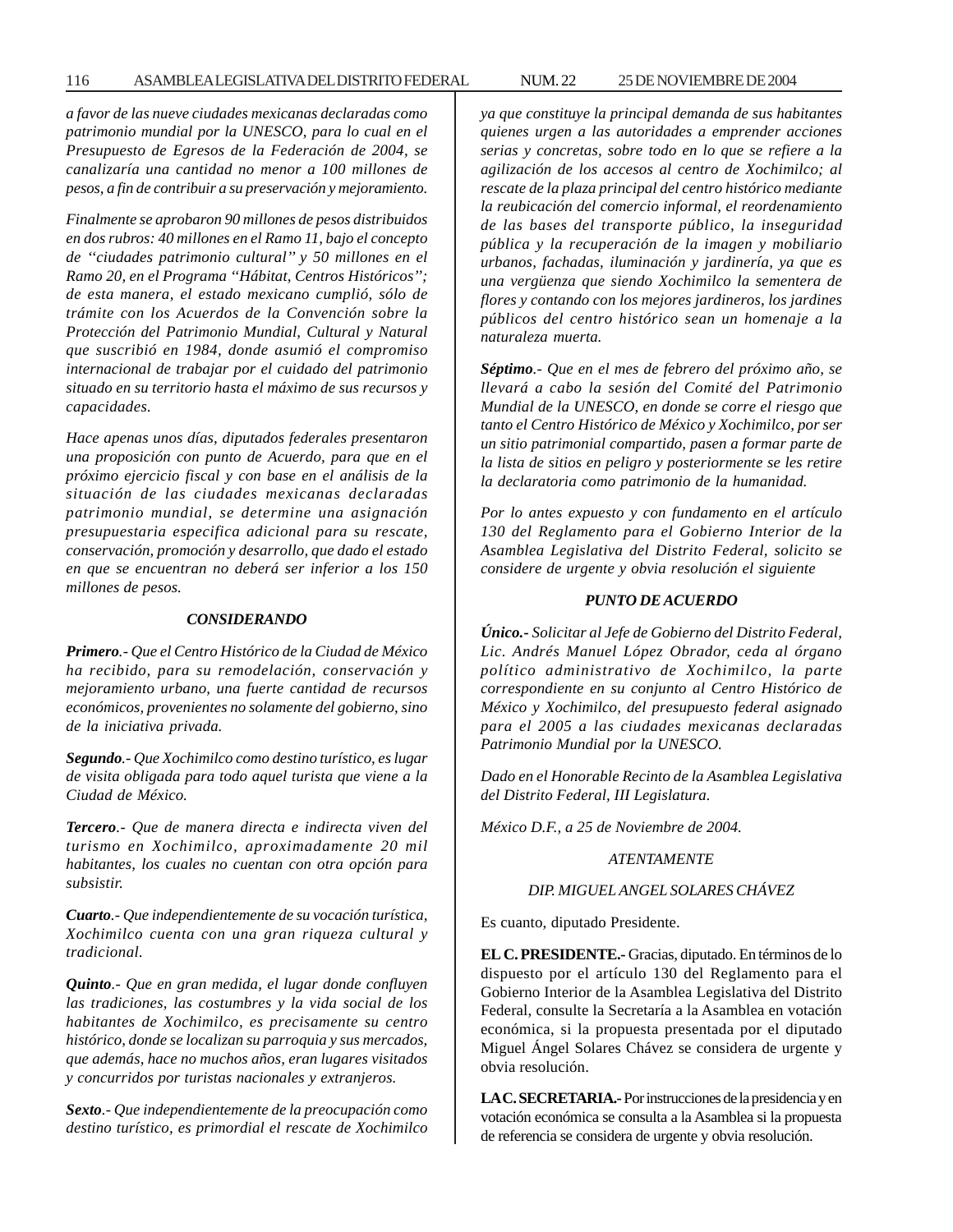Los que estén por la afirmativa, sírvanse manifestarlo poniéndose de pie.

Los que estén por la negativa, sírvanse manifestarlo poniéndose de pie.

Se considera de urgente y obvia resolución, diputado Presidente.

**EL C. PRESIDENTE.-** Gracias, diputada Secretaria. Está a discusión la propuesta. ¿Existen oradores en contra?

Proceda la secretaría a preguntar a la Asamblea en votación económica si es de aprobarse la propuesta a discusión.

**LA C. SECRETARIA.-** Por instrucciones de la presidencia y en votación económica se pregunta a la Asamblea si están a favor o en contra de la propuesta sometida a su consideración.

Los que estén por la afirmativa, sírvanse manifestarlo poniéndose de pie.

Los que estén por la negativa, sírvanse manifestarlo poniéndose de pie.

Aprobada la propuesta, diputado Presidente.

**EL C. PRESIDENTE.-** Gracias diputada Secretaria. Remítase a las autoridades correspondientes para los efectos legales a que haya lugar.

Esta presidencia hace del conocimiento de la Asamblea que los puntos enlistados en los numerales 53 y 54 del orden del día han sido retirados.

Para presentar una propuesta con punto de acuerdo para que el licenciado Marcelo Ebrard Casaubón, Secretario de Seguridad Pública del Distrito Federal comparezca ante el pleno de la Asamblea Legislativa del Distrito Federal, el día martes 30 de noviembre del 2004, para informar en relación a los hechos acaecidos el día martes 23 de noviembre en el Pueblo de San Juan Ixtayopan, Delegación Tláhuac, se concede el uso de la tribuna al diputado Jorge García Rodríguez, del Partido Revolucionario Institucional.

# **EL C. DIPUTADO JORGE GARCÍA RODRÍGUEZ.-** Adelante diputado.

Compañeras y compañeros diputados:

*PUNTO DE ACUERDO POR EL QUE EL SECRETARIO DE SEGURIDAD PÚBLICA DEL DISTRITO FEDERAL, LICENCIADO MARCELO EBRARD CASAUBÓN, DEBERÁ COMPARECER ANTE EL PLENO DE LA ASAMBLEA LEGISLATIVA DEL DISTRITO FEDERAL, EL PRÓXIMO MARTES 30 DE NOVIEMBRE DEL 2004, A EFECTO DE INFORMAR Y EXPLICAR LOS TRÁGICOS ACONTECIMIENTOS ACAECIDOS EL DÍA 23 DE NOVIEMBRE, EN EL PUEBLO DE SAN JUAN IXTAYOPAN, DELEGACIÓN DE TLÁHUAC.*

*DIP. IRMA ISLAS LEÓN PRESIDENTA DE LA MESA DIRECTIVA DE LA ASAMBLEA LEGISLATIVA DEL DISTRITO FEDERAL III LEGISLATURA PRESENTE*

*El suscrito Diputado Jorge García Rodríguez y los Diputados signantes, con fundamento en lo que disponen los Artículos 122 Base Primera, Fracción V Incisos i), j) y i), de la Constitución Política de los Estados Unidos Mexicanos; 42 Fracciones III, IX, XIII, XIV y XVI del Estatuto de Gobierno del Distrito Federal; 10 Fracciones V y XXV; 11, 13 Fracciones IV y V;17 Fracción VI, 41, 63, 64 y 74 de la Ley Orgánica de la Asamblea Legislativa del Distrito Federal y 28, 48, 49, 50, 51 y 130, del Reglamento para el Gobierno Interior de la Asamblea Legislativa del Distrito Federal, nos permitimos presentar la siguiente propuesta de:*

# *PUNTO DE ACUERDO*

*EL SECRETARIO DE SEGURIDAD PÚBLICA DEL DISTRITO FEDERAL, LICENCIADO MARCELO EBRARD CASAUBON, DEBERÁ COMPARECER ANTE EL PLENO DE LA ASAMBLEA LEGISLATIVA DEL DISTRITO FEDERAL, EL PRÓXIMO MARTES 30 DE NOVIEMBRE DEL 2004, A EFECTO DE INFORMAR Y EXPLICAR LOS TRÁGICOS ACONTECIMIENTOS ACAECIDOS EL DÍA 23 DE NOVIEMBRE, EN EL PUEBLO DE SAN JUAN IXTAYOPAN, DELEGACIÓN DE TLÁHUAC.*

# *ANTECEDENTES*

*El pasado martes 23 de noviembre, a las diecinueve horas aproximadamente, los habitantes del Distrito Federal, el Pueblo de México y propiamente el Mundo, nos enteramos de acontecimientos inéditos, que concretaban el linchamiento de tres Servidores Públicos, comisionados en el Pueblo de San Juan Ixtayopan, para realizar investigaciones en torno a diversos ilícitos*.

*La muerte brutal, inusitada y cruel de agentes adscritos a la Policía Federal Preventiva; causada por una turba, alentada por las más bajas expresiones del ser humano y consentida por las autoridades del Distrito Federal, causó un impacto altamente negativo en todas las esferas de México y las imágenes criminales, enmarcadas por la impunidad, dieron la vuelta al mundo.*

*Existen diversas manifestaciones e intentos de justificación, por parte del Secretario de Seguridad Pública del Distrito Federal, Licenciado. Marcelo Ebrad Casaubón, que pretenden precisar y establecer la ausencia de responsabilidad en los hechos, por parte de los policías preventivos a sus órdenes.*

*Por otra parte, existen posiciones y aseveraciones, que descalifican los argumentos del Secretario de Seguridad Pública, ya que señalan que en Tláhuac, existen cuarteles*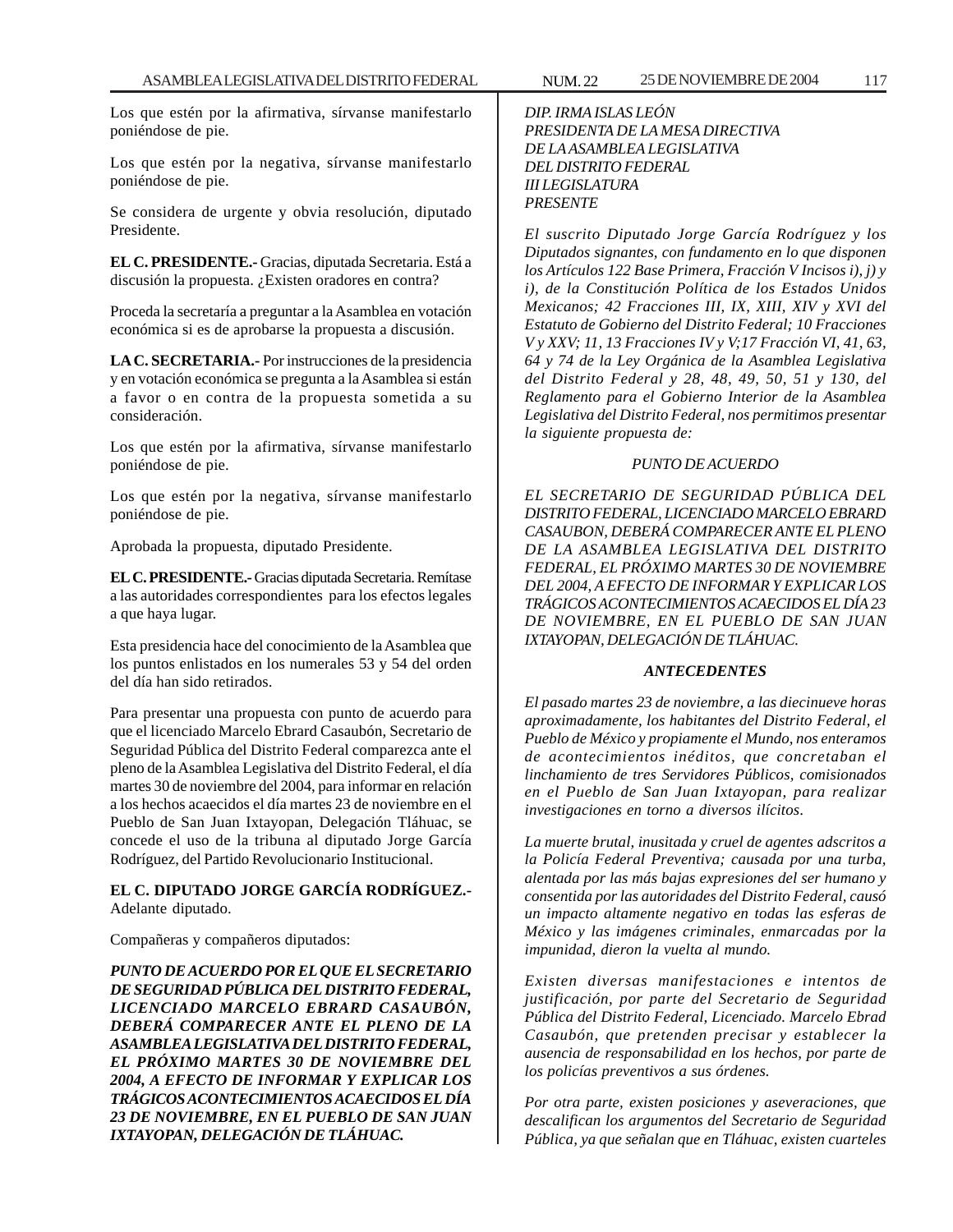#### 118 ASAMBLEA LEGISLATIVA DEL DISTRITO FEDERAL 25 NUM. 22 DE NOVIEMBRE DE 2004

*y bases de diversos Agrupamientos Policíacos, que de haber existido las órdenes oportunas de los mandos superiores, hubieran podido evitar está tragedia, que a todos nos ofende y nos preocupa, porque nos ha puesto al descubierto que en el referente colectivo pueden surgir este tipo de expresiones, reprobables, que institucionalizan acciones concretas, para hacerse justicia por su propia mano.*

*El Comisionado de la Policía Federal Preventiva, José Luis Figueroa Cuevas, expresa que la fuerza preventiva policíaca del Distrito Federal, no actúo a tiempo.*

*Es preciso también que está instancia Federal Preventiva del delito, también explique ante las instancias competentes, su total ausencia de información y de seguimiento a sus acciones, ya que la vida de tres jóvenes mexicanos, fue arriesgada, sin ninguna protección, con los lamentables resultados por todos conocidos.*

*La verdad es que los hechos nos mostraron una total falta de coordinación y voluntad entre la Secretaría de Seguridad Pública del Distrito Federal y la Policía Federal Preventiva.*

*Estos acontecimientos, se dan en el marco local de un incremento del narcomenudeo, que está afectando a los niños y a los jóvenes del Distrito Federal; afirmándose que está creciendo de una manera desmedida en determinadas zonas de la Ciudad; afirmando algunas personas que estos criminales, son quienes azuzaron a los pobladores para linchar e incinerar a Víctor Mereles Barrera y Cristóbal Bonilla Martín, además de lesionar de gravedad a Edgar Moreno Nolasco.*

*El Pueblo tiene su opinión y su verdad y sabe que hubo responsabilidad y falta de interés por parte de la Secretaría de Seguridad Pública, ya que esta actúo fuera de tiempo y con la oportunidad necesaria para salvar la vida de los policías masacrados a golpes, botellazos, varillazos, pedradas y tabiques; llevando sus cuerpos arrastrados para depositarlos en una hoguera alentada con gasolina y ubicada en la parte alta del Pueblo.*

*Los Medios de Comunicación, transmitieron con toda fidelidad, las dantescas escenas en los que se escuchaba los lamentos y los gritos de auxilio de quienes en el cumplimiento del deber y los intereses que hasta el momento no se han aclarado, fueron vilmente sacrificados, sin razón ni justificación alguna.*

*Los reporteros de los Medios de Comunicación y sus pesados equipos, pudieron llegar y arriesgando también sus vidas, recogieron las demandas de auxilio de los policías, por ello merecen reconocimiento.*

*Las acciones realizadas por los pobladores de este Pueblo de San Juan lxtayopan, nos muestran en todo su* *dramatismo, la ausencia de valores y de credibilidad en las Instituciones Policíacas y de Procuración de Justicia; ya que actuaron en forma directa, sin tomar en cuenta las disposiciones contenidas en las Leyes y en un falso afán de justicia, aplicaron penas indignas de todo ser humano, privando de la vida a dos Servidores Públicos que en cumplimiento a su deber y en esto no hay ninguna duda, intentaban ubicar a criminales.*

*Es evidente que la barbarie con que se condujeron algunos habitantes del poblado de Tláhuac, es reprobable, que resulta positivo que las Instituciones de Procuración de Justicia, hayan iniciado las averiguaciones y las detenciones, que conduzcan a la verdad histórica de los hechos.*

*El pueblo de México, exige que se aplique todo el rigor de la Ley en contra de quienes fueron autores materiales y en su caso también intelectuales responsables de la masacre, indigna de nuestras instituciones y del noble pueblo Mexicano.*

*Afortunadamente, la intervención final de la policía, logró salvar con vida al Policía Federal Preventivo Edgar Moreno Nolasco, sobreviviente del linchamiento, quien se debate entre la vida y la muerte, resultado de la salvaje agresión que sufrió y que lo tiene en una condición grave con un traumatismo cráneo encefálico.*

*En cambio, los Policías Preventivos Víctor Míreles Barrera y Cristóbal Bonilla Martínez, fallecidos ante la salvaje agresión, claman justicia, para que no vuelva a ocurrir esto nunca más y se castigue en el marco del derecho a los responsables.*

*Corresponde a la Secretaría de Seguridad Pública, una labor de gran importancia para los habitantes del Distrito Federal, como lo es la Prevención del Delito y la Seguridad de todos, incluyendo sus vidas y sus bienes.*

*Está Asamblea Legislativa como Órgano de Gobierno y de Representación Popular, tiene entre sus facultades consignadas en su Ley Orgánica citar a Servidores Públicos de la Administración del Distrito Federal, para que informen sobre diversos asuntos de interés para la población de la Capital.*

*Con el propósito de que está Representación Popular y el Pueblo de México se entere y conozca oficialmente sobre los hechos trágicos y lamentables del Pueblo de San Juan lxtayopan, de la Delegación de Tláhuac, resulta procedente y necesario que el Secretario de Seguridad Pública, Licenciado Marcelo Ebrard Casaubón, Comparezca ante el Pleno de esta Representación Popular, a informarnos y explicarnos sobre los hechos en los que perdieron la vida los Policías Víctor Míreles Barrera y Cristóbal Bonilla Martínez y que tienen al borde de la Muerte a Edgar Moreno Nolasco; para que se deslinden*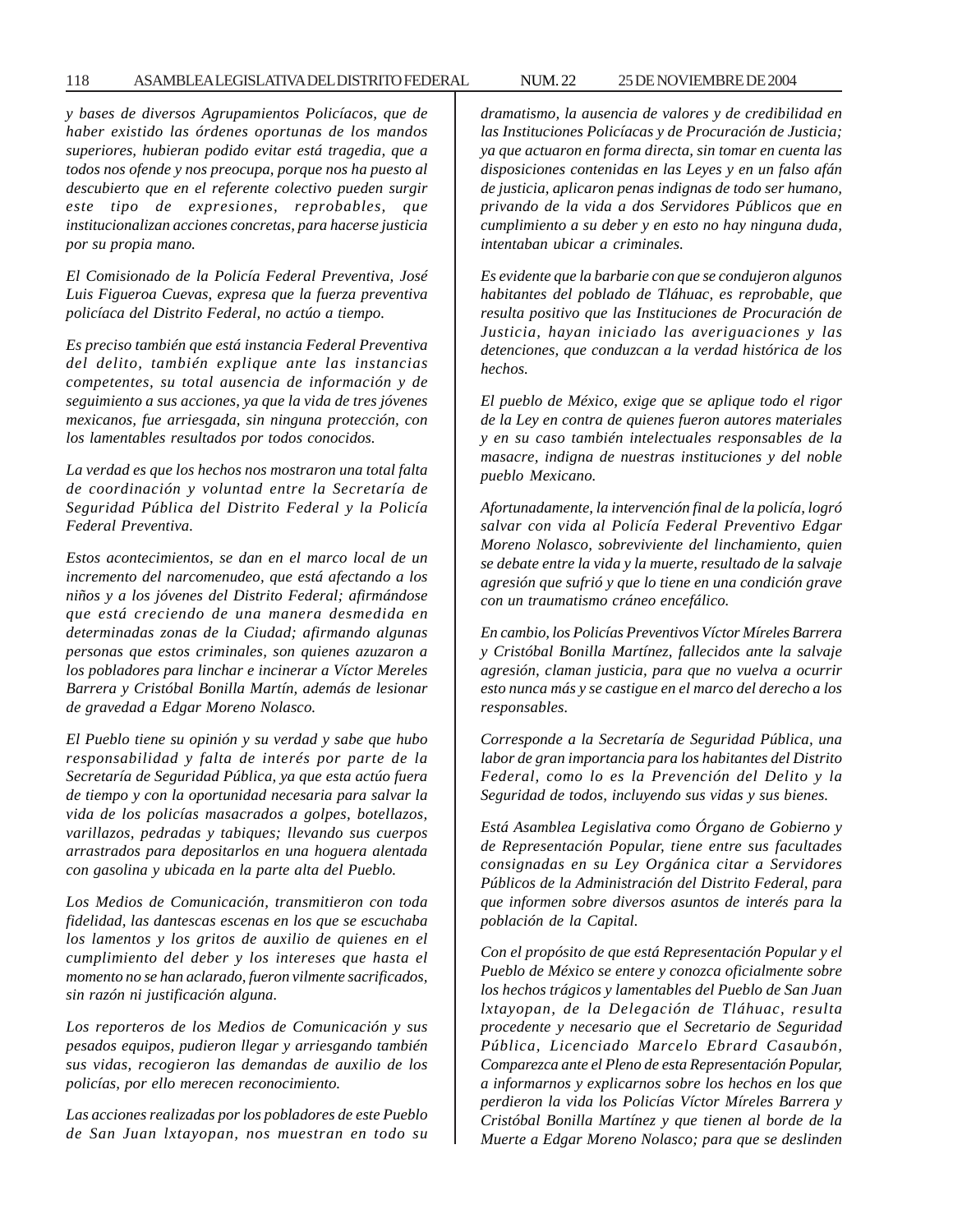*responsabilidades y se eviten, ajusticiamientos indignos de los habitantes de México.*

*Estoy seguro de que todos los Grupos Parlamentarios, que integramos está Representación Popular, estamos acordes y consientes del compromiso que tenemos con la ciudadanía del Distrito Federal, para actuar en el marco de nuestras facultades legales y solicitar la Comparecencia del Secretario de Seguridad Pública, Licenciado Marcelo Ebrard Casaubon, para que nos explique, con datos y argumentos, la verdad de lo que aconteció, independientemente del procedimiento de Procuración de Justicia, que se está llevando en otras instancias.*

*Como Legisladores sabemos que el Pueblo de México y la ciudadanía del Distrito Federal, está exigiendo en forma permanente y creciente mayor seguridad en sus personas como una expresión de un valor humano fundamental para su desarrollo y convivencia.*

*Resulta cierto y oportuno, que en estos momentos difíciles, cada Institución y cada Servidor Público, debe asumir su responsabilidad en estos lamentables hechos.*

*Es importante, que el Secretario de Seguridad Pública, Marcelo Ebrad, informe, aclare y precise los hechos que constituyen la esencia y el contenido de está tragedia, que ha provocado múltiples sentencias y opiniones, que pueden provocar un enfrentamiento y posicionamiento de diversas actitudes, que pueden politizar este acontecimiento, que debe ser analizado y evaluado en un contexto de interés social y cultural.*

*Estos acontecimientos, nos muestran claramente, que todos los actos de Gobierno y de los particulares, deben estar sujetos a la Ley, aunque nos parezca injusto, nadie podemos ni debemos violar la Ley.*

*Por lo anteriormente expuesto, nos permitimos presentar a la consideración de está Honorable Asamblea, la presente propuesta de:*

# *PUNTO DE ACUERDO*

*EL SECRETARIO DE SEGURIDAD PÚBLICA DEL DISTRITO FEDERAL, LICENCIADO MARCELO EBRARD CASAUBÓN, DEBERÁ COMPARECER ANTE EL PLENO DE LA ASAMBLEA LEGISLATIVA DEL DISTRITO FEDERAL, EL PRÓXIMO MARTES 30 DE NOVIEMBRE DEL 2004, A EFECTO DE INFORMAR Y EXPLICAR LOS TRÁGICOS ACONTECIMIENTOS ACAECIDOS EL DÍA 23 DE NOVIEMBRE, EN EL PUEBLO DE SAN JUAN IXTAYOPAN, DELEGACIÓN DE TLÁHUAC.*

*Solicitándole, se le dé trámite, como asunto de urgente y obvia resolución en términos de lo que dispone el Artículo*

*130 del Reglamento para el Gobierno Interior de la Asamblea Legislativa del Distrito Federal.*

# *DIP. JORGE GARCÍA RODRÍGUEZ*

*Dado en la Asamblea Legislativa del Distrito Federal, a los veinticinco días del mes de noviembre del dos mil cuatro.*

Es cuanto.

**EL C. PRESIDENTE.-** Gracias, diputado. Con fundamento en lo dispuesto por los artículos 36 fracciones V y VII de la Ley Orgánica de la Asamblea Legislativa, 28 y 129 del Reglamento para su Gobierno Interior, se turna para su análisis y dictamen a la Comisión de Seguridad Pública y de Administración y Procuración de Justicia.

Para presentar una propuesta con punto de acuerdo para que la Asamblea Legislativa del Distrito Federal, III Legislatura, realice una campaña en contra de la violencia en el Distrito Federal, se concede el uso de la tribuna a la diputada Irma Islas León, del Partido Acción Nacional.

**LA C. DIPUTADA IRMA ISLAS LEÓN.-** Con su permiso, diputado Presidente.

# *PUNTO DE ACUERDO PARA QUE LA ASAMBLEA LEGISLATIVA DEL DISTRITO FEDERAL, III LEGISLATURA, REALICE UNA CAMPAÑA CONTRA LA VIOLENCIA EN EL DISTRITO FEDERAL.*

# *DIP. IRMA ISLAS LEÓN*

*Presidenta de la Mesa Directiva del Pleno de la Asamblea Legislativa del Distrito Federal, III Legislatura. P r e s e n te.*

*Con fundamento en lo dispuesto por los artículos 10 fracción XXI; 13 fracciones II y IV; 17 fracción VI de la Ley Orgánica de la Asamblea Legislativa del Distrito Federal; y 129 del Reglamento para el Gobierno Interior de la Asamblea Legislativa del Distrito Federal, los diputados signantes, integrantes del Grupo Parlamentario del Partido Acción Nacional, presentamos ante esta Honorable soberanía la siguiente proposición de:*

*PUNTO DE ACUERDO PARA QUE LA ASAMBLEA LEGISLATIVA DEL DISTRITO FEDERAL, III LEGISLATURA, REALICE UNA CAMPAÑA CONTRA LA VIOLENCIA EN EL DISTRITO FEDERAL.*

*En razón a los siguientes:*

# *CONSIDERANDOS*

*La violencia, como problema social, es producto de diversas causas que se expresan desde los conflictos que vivimos de manera más cercana en el ámbito familiar, hasta aquellos que sufre la sociedad en su conjunto, como la*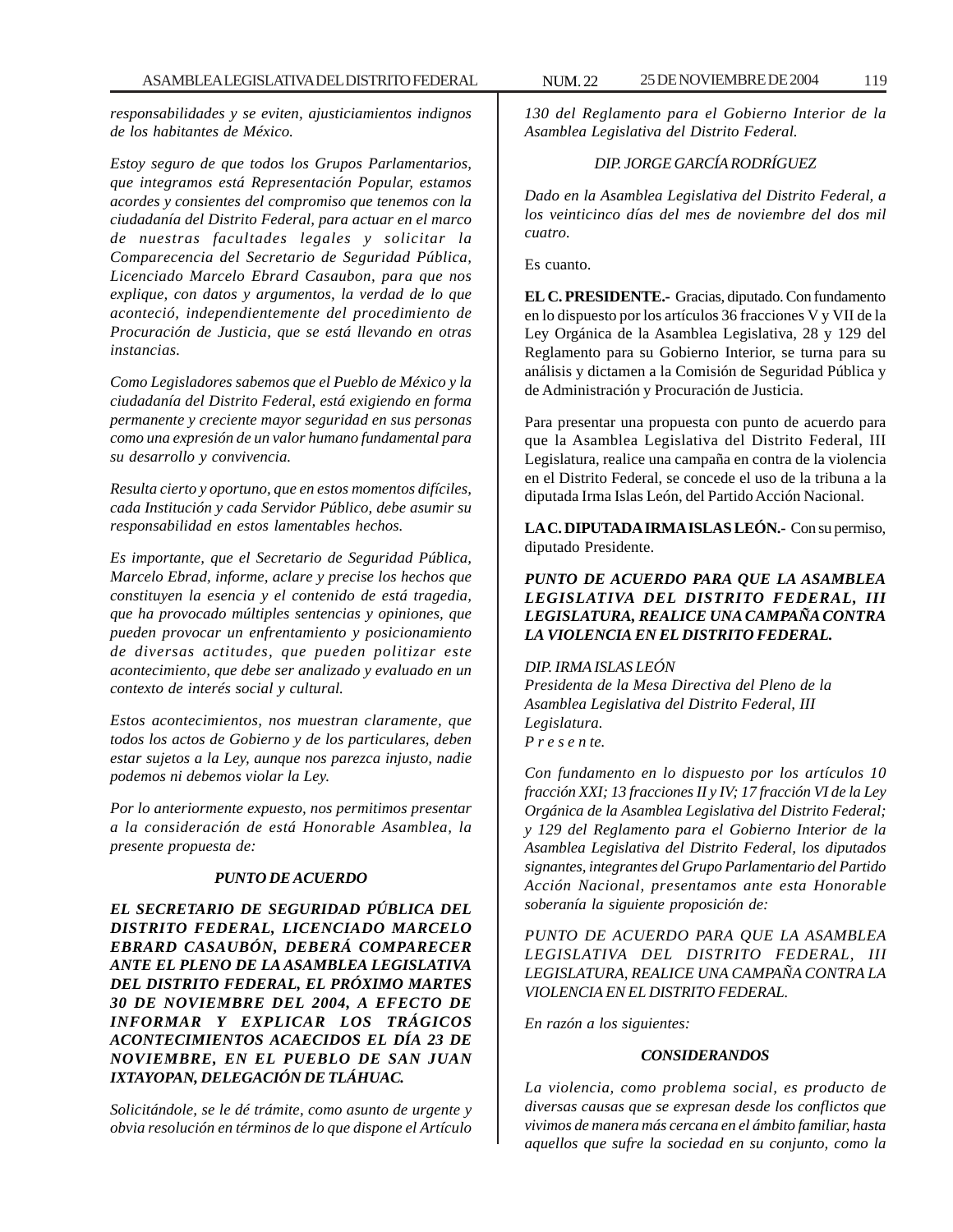*pobreza extrema, el deterioro de las condiciones de vida, de salud, de trabajo, alimentación, vivienda y educación.*

*Hoy en día, la violencia se ha convertido en algo cotidiano, un hecho rutinario con el cual se ha aprendido a vivir y que sólo nos impacta cuando somos la víctima o cuando, por su magnitud y gravedad, adquiere proporciones espectaculares, como el lamentable caso ocurrido hace sólo dos días en la Delegación Tláhuac, y que desafortunadamente forma parte de varios de los linchamientos que se han dado en los últimos días.*

*No podemos aceptar que los actos violentos sean presentados como comportamientos normales, contribuyendo a una desensibilización de la violencia y sus consecuencias y facilita una representación paranoide del mundo, un mundo en que las posibilidades de confiar en otro se reducen, la posibilidad de ser victimado se incrementan y se justifica el uso y abuso de la fuerza.*

*Las sociedades violentas surgen cuando se unifican los pequeños grupos dispersos propias de gobiernos autoritarios y contrarios a la democracia, las costumbres y el consentimiento, dominadas por una minoría imperiosa, que le favorece crear un sentimiento de inseguridad y desconfianza, caracterizado por un miedo indefinido e insatisfacción con la vida humana, que disuelve o impide la formación de lazos comunitarios, causando sentimientos de soledad y desamparo.*

*De acuerdo a la Organización Mundial de la Salud, se considera violencia, al uso intencional de la fuerza física o poder, accidental o eventual a uno mismo o a otra persona o grupo o comunidad, cuyos resultados pueden ser desde daños psicológicos hasta la muerte.*

*Es innegable que la violencia, en todas sus modalidades, constituye un obstáculo no sólo para el logro de la igualdad, el desarrollo y la paz, sino también para la plena aplicación de la Declaración Universal de Derechos Humanos.*

*La preocupación al respecto se ha manifestado en diversos foros tanto en el ámbito nacional como en el internacional, de hecho en conclusiones presentadas durante el ''FORO VIOLENCIA, PROBLEMA DE SALUD PÚBLICA CON CARACTERÍSTICAS ENDÉMICAS \*(Organización Panamericana de la Salud, Violencia en las Américas, Washington, Noviembre 1996.)'', se hizo énfasis en la preocupación que se tiene, debido a que hoy en día, en todo el mundo, se está desarrollando una ''cultura de la violencia''.*

*Existen diferentes tipos de violencia dentro de las cuales se destacan; la violencia de género; la violencia física; violencia verbal; violencia emocional; violencia sexual y la violencia patrimonial. De acuerdo con el Instituto Nacional de las Mujeres es muy común que las mujeres sufran vanas o todas las manifestaciones de violencia.*

*Un aspecto importante de la violencia, es el que se refiera a la que se da en contra de la mujer, por ello el 17 de diciembre de 1999, a través de la resolución 54/134, la Asamblea General de las Naciones Unidas se declaro el 25 de noviembre como el Día Internacional de la Eliminación de la Violencia contra la Mujer, y ha invitado a los gobiernos, las organizaciones internacionales y las organizaciones no gubernamentales a que organicen en ese día actividades dirigidas a sensibilizar a la opinión pública respecto al problema de la violencia contra la mujer. Fecha que fue elegida como conmemoración del brutal asesinato en 1961 de las tres hermanas Mirabal, activistas políticas de la República Dominicana, por orden del gobernante dominicano Rafael Trujillo.*

*La violencia que el día de hoy se genera dentro y fuera de la familia, es el reflejo de los vicios y la descomposición de la sociedad, y son en si mismos factores decisivos en la configuración de la realidad social y política de México.*

*La violencia, es entonces el resultado de una multiplicidad de factores que labran, que esculpen su relación para con los demás, esto reforzado por ciencias como la paleontología, la antropología y la historia que argumentan que los grupos humanos tienen diferentes grados de destructividad que aumentan a medida que aumenta el desarrollo de la civilización, lo cual se debe a factores psíquicos y las diferencias en las estructuras sociales respectivas.*

*Es decir, los factores psicosociales y culturales son determinantes para la propensión a la violencia, dentro de los más importantes por su influencia se encuentran: el ambiente, la contaminación, la sobrepoblación urbana, mala nutrición, explosión demográfica, número de integrantes por familia muy numeroso y familias frecuentemente desintegradas, enfermedades o lesiones que pueden causar daño cerebral, desarrollo neurológico con problemas de conducta, privación económica y maltrato infantil, marginación cultural, desempleo o empleos crónicos, hacinamiento, uso de drogas, fallas en el sistema penal, corrupción, falta de control y exceso de libertad, falta de comunicación y comprensión, la competencia del poder económico, el enfrentamiento de las clases sociales, la intolerancia, todo esto nos da como consecuencia un fenómeno conocido como anticultura de la violencia, intimidación que limita la libertad de decisión.*

*De esta relación entre la violencia social y la familiar, resulta un factor común en los antecedentes de los delincuentes y por tanto fomentan la inseguridad pública.*

*La violencia familiar puede adquirir formas diferentes, incluidas la violencia física, la psicológica y la sexual, conductas que son reproducidos en la vida en sociedad. Por lo que se requiere que los Estados adopten medidas*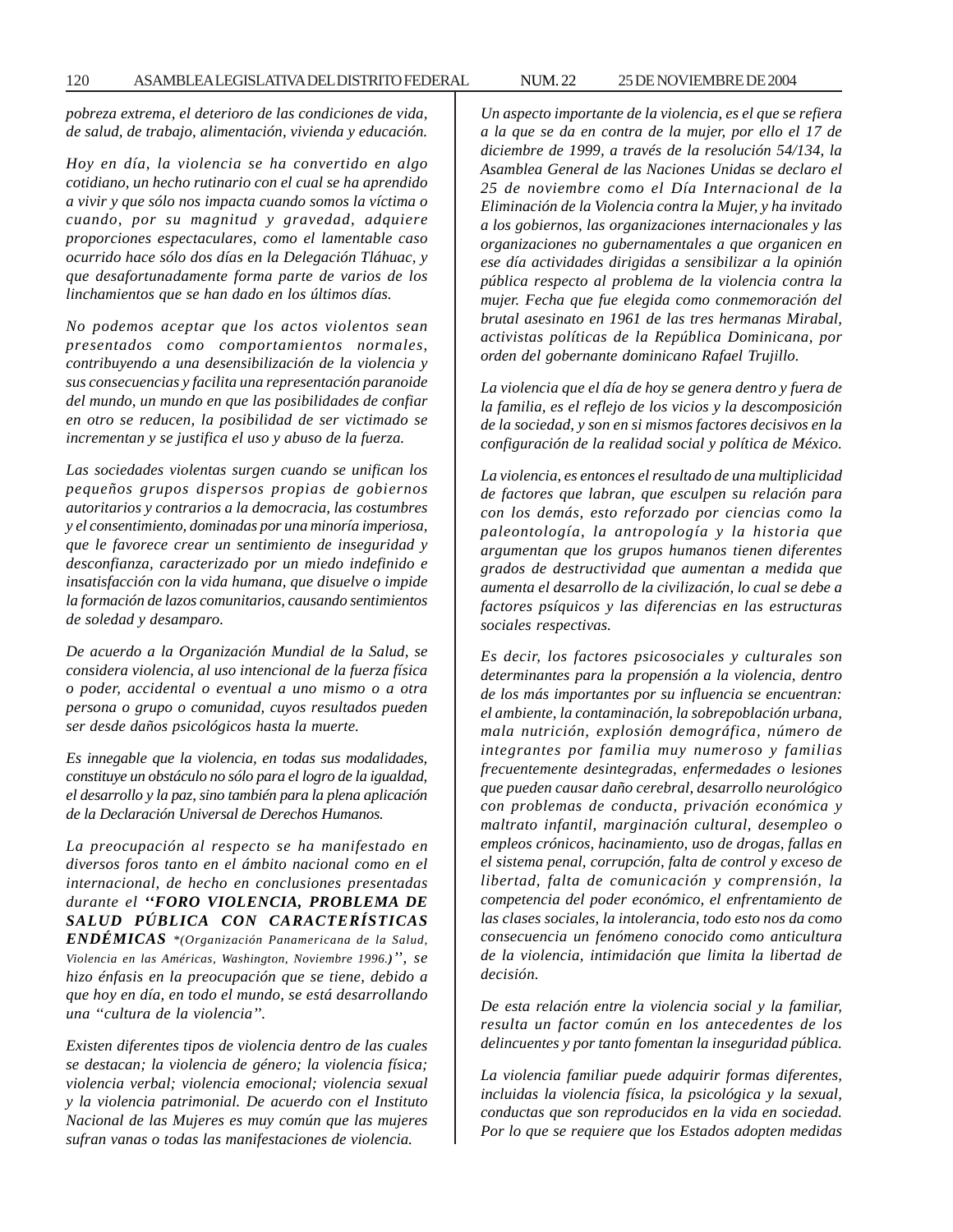*serias para prevenirla, actuando con la diligencia debida para impedir, investigar y castigar a los autores de actos de violencia y dando protección a las víctimas, ya que de lo contrario constituye una violación de sus derechos humanos y libertades fundamentales, e impide total o parcialmente el disfrute de esos derechos y libertades.*

*Es por lo anterior que el día de hoy y en cumplimiento a la obligación de los Estados de promover y proteger los derechos humanos y las libertades fundamentales enunciados en la Declaración Universal de Derechos Humanos y recordando la Declaración y Programa de Acción de Viena que aprobó la Conferencia Mundial de Derechos Humanos y el Programa de Acción de la Conferencia Internacional sobre la Población y el Desarrollo, el Grupo Parlamentario del Partido Acción Nacional, considera necesario la implementación de una campaña contra la violencia en el Distrito Federal.*

*Esto es, asumiendo nuestra función y responsabilidad de representar los intereses de la sociedad y de trabajar por el bienestar de la misma, es que se propone que implementemos acciones, haciendo un llamado a los actores políticos y sociales y a los medios de comunicación, para que conjuntemos esfuerzos y construyamos la cultura de la paz, que digamos no a la violencia que fomentemos la sana convivencia social.*

*En este sentido se propone realizar en el Distrito Federal una campaña permanente contra la violencia en la que se implementen acciones tendientes a resolver los agudos problemas de la desigualdad y de la inequidad entre mujeres y hombres, entre viejos y jóvenes, entre buenos y malos, identificando y haciendo visibles las manifestaciones de esa desigualdad, trabajando intensamente con organizaciones y con instituciones gubernamentales, en virtud de que la violencia familiar, y la violencia contra las mujeres y las niñas es una de las manifestaciones más evidentes de la inequidad y la desigualdad, convirtiéndose en factores detonantes de la violencia social.*

*Se deberá promover un debate abierto sobre cuestiones relativas a los derechos humanos, la equidad y el género, en la que se aplique un enfoque verdaderamente integral, preventivo e inclusivo tendiente a abordar las causas fundamentales de la violencia familiar.*

*En general, se propone una campaña de educación para la vida sana en familia encaminados a promover el reconocimiento de la igualdad de responsabilidades de las mujeres y los hombres en lo relativo a la atención y la socialización de los hijos, ante la perdida de valores y solidaridad.*

*Es por todo lo anterior que los diputados integrantes del Grupo Parlamentario del Partido Acción Nacional,*

*reiteramos, nuestro compromiso con las demandas ciudadanas, y el día de hoy proponemos se realice una campaña pública para prevenir la violencia, tratando de modificar los prejuicios tradicionales contra las minorías, transmitiendo mensajes de respeto a la dignidad de la persona humana, el respeto a la vida, la solidaridad, a tolerancia y el respeto a las leyes y a las autoridades.*

*Por lo anteriormente expuesto y fundado, sometemos a consideración del Pleno de esta H. Asamblea Legislativa, el siguiente Punto de:*

# *ACUERDO*

*Único.- Que la Asamblea Legislativa del Distrito Federal, III Legislatura realice una campaña permanente contra la violencia en el Distrito Federal.*

*Dado en el Recinto Legislativo a los veinticinco días del mes de noviembre del dos mil cuatro.*

*Signan por el grupo parlamentario del Partido Acción Nacional, integrantes de esta H. Asamblea Legislativa del Distrito Federal, III Legislatura: Dip. Irma Islas León, Dip. Ma. Teresita de Jesús Aguilar Marmolejo, Dip. Obdulio Ávila Mayo, Dip. Gabriela Cuevas Barrón, Dip. Sofía Figueroa Torres, Dip. Carlos Alberto Flores Gutiérrez, Dip. Mariana Gómez Del Campo Gurza, Dip. Gabriela González Martínez, Dip. José De Jesús López Sandoval, Dip. Christian Martín Lujano Nicolás, Dip. José María Rivera Cabello, Dip. Mónica Leticia Serrano Peña, Dip. José Espina Von Roehrich.*

Es cuanto, diputado Presidente.

**EL C. PRESIDENTE.-** Gracias, diputada. Con fundamento en lo dispuesto por los artículos 36 fracciones V y VI de la Ley Orgánica de la Asamblea Legislativa del Distrito Federal, 28 y 129 del Reglamento para su Gobierno Interior, se turna para su análisis y dictamen a la Comisión de Seguridad Pública.

Para presentar una propuesta con punto de acuerdo para que la Asamblea Legislativa del Distrito Federal se pronuncie sobre los hechos ocurridos en la delegación Tláhuac, se concede el uso de la tribuna al diputado Roberto Carlos Reyes Gámiz, del Partido de la Revolución Democrática.

**EL C. DIPUTADO ROBERTO CARLOS REYES GÁMIZ.-** Diputadas y diputados:

Derivado de los últimos acontecimientos suscitados el martes 23 de noviembre en la Delegación Tláhuac, quisiera solicitar que antes de hacer la formal proposición de este punto de Acuerdo, respetuosamente la Presidencia solicitara guardar a todos los presentes en este Pleno un minuto de silencio en reconocimiento al trabajo y a la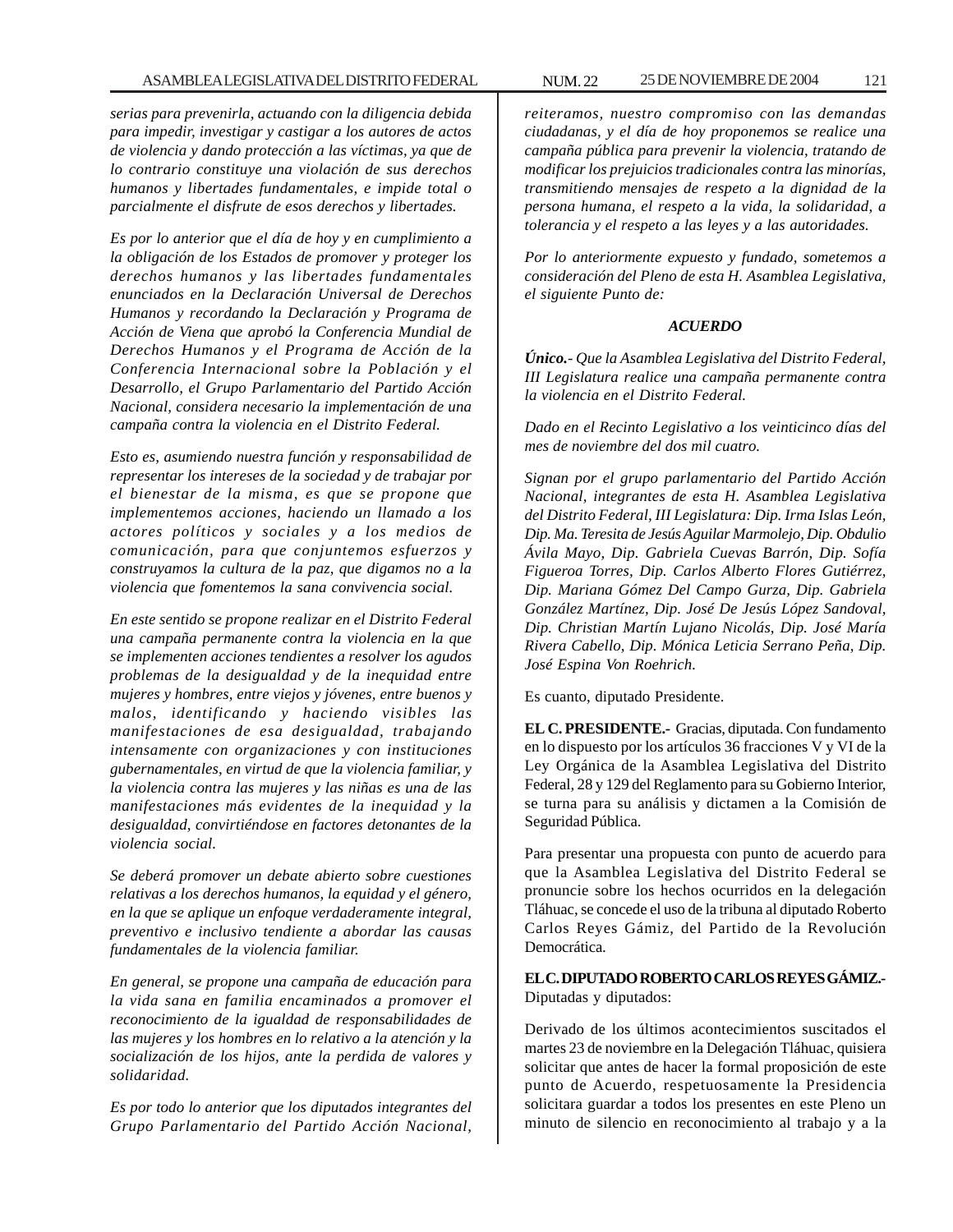memoria de los dos servidores públicos que ese día perdieran la vida.

**EL C. PRESIDENTE.-** Sí, diputado. Se solicita a todos los presentes guardar un minuto de silencio.

# **(Minuto de silencio)**

#### **EL C. PRESIDENTE.-** Adelante, diputado.

**EL C. DIPUTADO ROBERTO CARLOS REYES GÁMIZ.-** Muchas gracias.

*PUNTO DE ACUERDO POR EL QUE SE CITA A COMPARECER AL LIC. MARCELO EBRARD CASAUBON, SECRETARIO DE SEGURIDAD PÚBLICA ANTE LAS COMISIONES UNIDAS DE ADMINISTRACIÓN Y PROCURACIÓN DE JUSTICIA Y DE SEGURIDAD PÚBLICA DE LA ASAMBLEA LEGISLATIVA DEL DISTRITO FEDERAL***.**

*DIP. IRMA ISLAS LEÓN. PRESIDENTE DE LA MESA DIRECTIVA DE LA H. ASAMBLEA LEGISLATIVA DEL DISTRITO FEDERAL. PRESENTE*

*Con fundamento en los artículos 17 fracciones VI y VII de la Ley Orgánica de la Asamblea Legislativa del Distrito Federal y 130 del Reglamento para el Gobierno Interior de la Asamblea Legislativa del Distrito Federal, los suscritos Diputadas y Diputados de esta Soberanía, sometemos a consideración del Pleno de esta Asamblea, la siguiente*

# *PROPOSICIÓN CON PUNTO DE ACUERDO*

*Bajo los siguientes*

# *CONSIDERANDOS*

*1. Los graves acontecimientos suscitados el martes 23 de noviembre, en la delegación Tláhuac, nos obliga como Órgano de Gobierno de la ciudad a intervenir de manera urgente e inmediata, dentro del ámbito de nuestras facultades y obligaciones, para conocer con apego a la verdad, el origen de tan lamentables hechos y realizar las propuestas que contribuyan a evitar su repetición en el futuro, pues en este caso, tuvieron un trágico resultado con la muerte de dos servidores públicos y otro, reportado como delicado.*

*2. La ola de declaraciones contradictorias, acusaciones, excusas, explicaciones y justificaciones, tanto de autoridades, como de actores políticos, de la sociedad civil y de los medios de comunicación, que a lo largo de estos dos días hemos venido escuchando en torno a tales acontecimientos, dan muestra de la distorsión que, peligrosamente, se pueda desarrollar en contra de la posibilidad real y legal de llegar al fondo del asunto.*

*Ante el hecho de Tláhuac, debemos dejar de lado posiciones partidarias, con el fin de trabajar en bien de la sociedad. En consecuencia, debemos ser prudentes y cuidadosos en el manejo del tema, para no generar una espiral de violencia, basada en la confusión y desinformación.*

*3. Si permitimos que hechos como los ocurridos en Tláhuac se empiecen a ver como ''normales y cotidianos'', justificándose en la supuesta incapacidad o ineficacia de las autoridades, el deslinde de responsabilidades será prácticamente imposible.*

*4. El ejemplo Tláhuac no puede quedar sólo para la reflexión, sino debe servir para cuestionarnos si estamos verdaderamente aportando algo a nuestra sociedad, desde cualquier trinchera en la que nos encontremos o únicamente para capitalizarlo en este tenso ambiente político, que hoy día vive el país y particularmente la ciudad.*

*5. Es necesario y urgente fijarnos el reto de contribuir al esclarecimiento de los hechos y el deslinde de las responsabilidades, puesto que no podemos permitir una barbarie como la cometida por habitantes de San Juan lxtayopan.*

*6. Nuestra participación será, entre otras, la de constatar que sea quien sea, se aplique la ley, se reestablezca la confianza en las instituciones y se rescate el verdadero espíritu de la política. Además, accionar los mecanismos legislativos y parlamentarios requeridos para adecuar los ordenamientos legales aplicables, como auténticos instrumentos no sólo sancionadores de acciones delictivas, sino promotores del ámbito preventivo, así como de aquellas de carácter social que coadyuven a la distensión del fenómeno de la violencia que nos está rebasando y que se está enraizando en el desempleo, la pobreza, pérdida de valores y la marginación.*

*7. Estamos conscientes de la necesidad de hacer una profunda revisión de las políticas públicas, programas de gobierno y ordenamientos legales que tengan por objeto regular la prevención del delito y la procuración de justicia.*

*Por lo anterior, como un asunto de urgente y obvia resolución, sometemos a la consideración del Pleno la presente proposición con*

# *PUNTO DE ACUERDO*

*ÚNICO. Que esta H. Asamblea Legislativa solicite la comparecencia del Lic. Marcelo Ebrard Casaubón, Secretario de Seguridad Pública del Distrito Federal ante las Comisiones Unidas de Administración y Procuración de Justicia y de Seguridad Pública, el día y hora que las mismas acuerden.*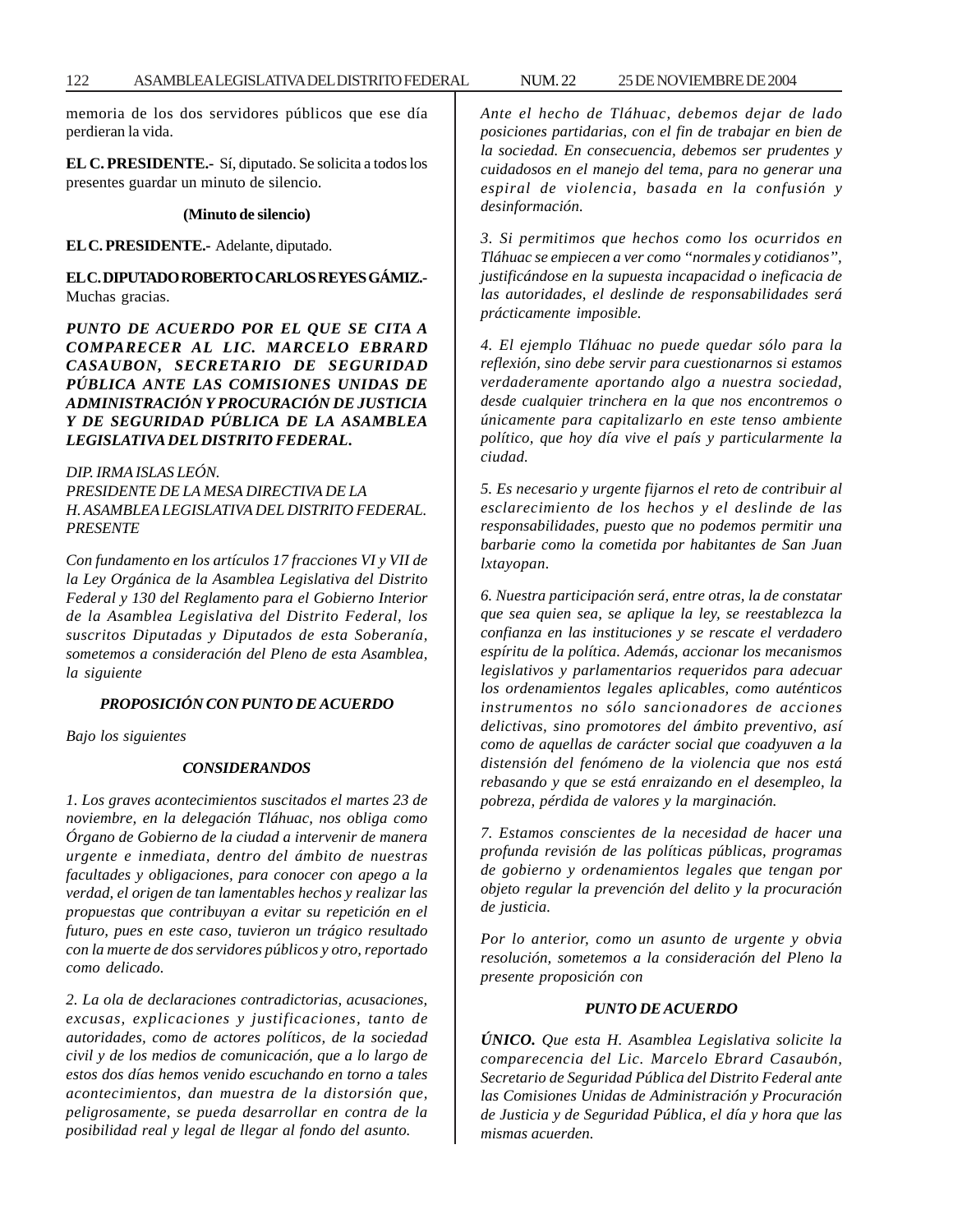*Dado en la Asamblea Legislativa del Distrito Federal, a los veinticinco días del mes de noviembre del año dos mil cuatro.*

*Dip. Alfredo Hernández Raigosa.*

Muchas gracias.

**EL C. PRESIDENTE.-** Gracias, diputado. En términos de lo dispuesto por el artículo 130 del Reglamento para el Gobierno Interior de la Asamblea Legislativa, consulte la Secretaría a la Asamblea en votación económica, si la propuesta presentada por el diputado Carlos Reyes Gámiz se considera de urgente y obvia resolución.

**LA C. SECRETARIA.-** Por instrucciones de la presidencia y en votación económica se consulta a la Asamblea si la propuesta de referencia se considera de urgente y obvia resolución.

Los que estén por la afirmativa, sírvanse manifestarlo poniéndose de pie.

Los que estén por la negativa, sírvanse manifestarlo poniéndose de pie.

Se considera de urgente y obvia resolución, diputado Presidente.

**EL C. PRESIDENTE.-** Gracias, diputada Secretaria. Está a discusión la propuesta. ¿Existen oradores en contra?

Diputado Arturo Escobar, hasta por diez minutos en uso de la tribuna y posteriormente el diputado Agundis.

¿Oradores en pro? Diputado Alfredo Hernández Raigosa, diputado Mauricio López.

Se cierra el registro de oradores.

Adelante, diputado Arturo Escobar.

# **EL C. DIPUTADO ARTURO ESCOBAR Y VEGA.-** Gracias Presidente.

Bueno, como todos sabemos el día martes sucedieron hechos que cimbraron a todo el país, incluso rebasaron las fronteras de nuestra nación.

Hoy el Órgano Legislativo responsable de representar a todos los ciudadanos de esta Capital está en la posibilidad de encontrar un acuerdo para que se constituya una Comisión Especial que pueda llegar al fondo del asunto, una Comisión que tenga facultades amplias para poder invitar a comparecer al licenciado Marcelo Ebrard, invitar a comparecer a la Jefa Delegacional de la Delegación Tláhuac, y hacer todas las diligencias conducentes para poder realmente llegar al fondo del asunto.

Sin embargo y considerando algunas declaraciones en medios de comunicación y algunas opiniones que se han vertido en las negociaciones que se han llevado en esta Asamblea Legislativa, el grupo parlamentario del Partido Verde Ecologista de México encuentra que no existe en el punto de acuerdo presentado por el diputado Carlos Reyes Gámiz, una verdadera voluntad de que los partidos de oposición podamos participar de manera justa y relevante en la investigación de los bochornosos actos del pasado martes.

Mi partido propone lo siguiente:

Que la comparecencia de Marcelo Ebrard se le establezca hora y fecha por el pleno de esta Asamblea en este mismo debate;

Que la integración de la Comisión Especial Investigadora sea integrada por 2 diputados del partido de la mayoría, por 1 diputado del Partido Acción Nacional, por 1 diputado del Partido Revolucionario Institucional y por 1 diputado del Partid Verde Ecologista de México, a efecto de que exista un verdadero equilibrio en las decisiones.

En ningún lugar del mundo se constituyen comisiones investigadoras en donde el partido del gobierno tiene mayoría en las definiciones.

Sí realmente existe una voluntad y llamo a los diputados del PRD, que al igual que todos nosotros se cimbraron con los hechos del pasado martes, que busquen esa voluntad democrática republicana y justa para que lleguemos al fondo de un asunto que puede ser el gran detonador de un desequilibrio social brutal en este país.

No nos dejemos llevar ni por partidos ni por posiciones políticas. Este es un asunto de interés nacional que merece que la opinión pública en ningún momento dude que hay una verdadera voluntad de poder investigar el asunto y resolverlo.

No nos dejemos llevar por situaciones cortoplacistas, situaciones que permitan ocultar aquello que el mundo entero se dio cuenta que pasó el martes pasado y que pasa en un lugar que se encuentra a 60 minutos de este recinto.

Yo les pido a los diputados de la mayoría, a los diputados de los partidos de oposición y a la diputada independiente, que demos un paso adelante, que demostremos que en esta Asamblea Legislativa sí tenemos voluntad en que un día le podamos garantizar a la gente seguridad y detener la imponente impunidad que hoy mancha la vida de los capitalinos.

**EL C. PRESIDENTE.-** Gracias diputado. Para hablar, hasta por 10 minutos, a favor de la propuesta, en uso de la Tribuna el diputado Alfredo Hernández.

**EL C. DIPUTADO ALFREDO HERNÁNDEZ RAIGOSA.-** Muchas gracias, compañero Presidente.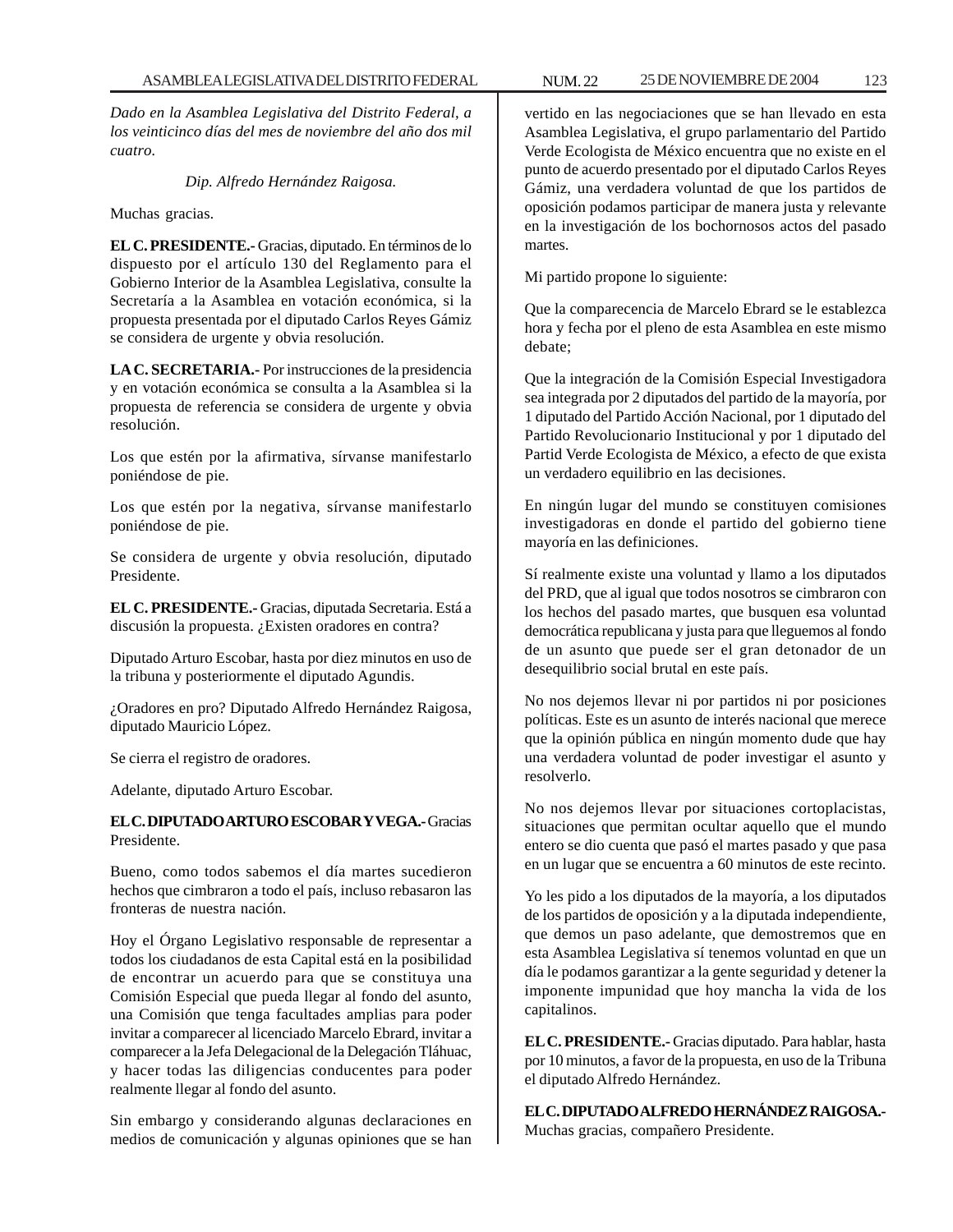Compañeras y compañeros legisladores:

Creo que es necesario ante el grado, el nivel del acontecimiento que hemos vivido en días recientes, exhortar a mis compañeros del Partido Verde Ecologista, a que serenemos nuestras posiciones, a que reconozcamos y la mayoría lo está haciendo en tal virtud, de que el acontecimiento de la Delegación Tláhuac es un acontecimiento denigrante, es un acontecimiento que lastima a la sociedad mexicana.

Es un hecho deplorable que requiere de una reflexión serena, centrada, objetiva, reconociendo que en primer lugar no puede la Asamblea Legislativa desatenderlo y mucho menos esperar que de este acontecimiento deplorable sea uno más donde la impunidad prevalezca, y como no debe de imperar la impunidad, tampoco debe de prevalecer la intención de beneficiarse políticamente de este acontecimiento, y mucho menos la Asamblea Legislativa debe de perder su esencia y su naturaleza jurídica que es la de representar a los habitantes de la capital.

En esa expresión, durante esta sesión nuestro grupo parlamentario ha observado con detenimiento los planteamientos de todos los grupos parlamentarios, ha sido atento a todos y cada uno de ellos, ha escuchado, ha reflexionado, ha discutido intensamente sin perder la necesidad de que en este asunto se vaya a fondo y se esclarezcan todos los hechos. Ello nos convoca y obliga a los legisladores a que nuestras decisiones tengan la certeza de que no nos vamos a convertir en un obstáculo para las investigaciones ni tampoco en una suerte de acción de confusión ante un lamentable acontecimiento como éste.

Por ello la mayoría planteó y plantea en este momento la necesidad, por la trascendencia, por la importancia, por la gravedad del asunto, que el mismo Secretario de Seguridad Pública venga a esta Soberanía a informar qué fue lo que sucedió, a que dé la cara, a que explique, y que en aras de sus atribuciones, pueda deslindar responsabilidades ante tal acontecimiento, y esto no es menor para aceptar esta visita, esta comparecencia del Secretario de Seguridad Pública, pero también en esta larga discusión entorno al tema de Tláhuac, hemos insistido en que le demos un curso a otras alternativas y propuestas que puedan ir gradualmente encontrando un hilo conductor para hacer coadyuvantes y fortalecer la tesis de que no vamos a permitir ni a tolerar que en este grave acontecimiento haya impunidad o que se vuelva a repetir.

Por ello hemos dejado espacios de interlocución, de diálogo y de concertación para que las demás propuestas que aquí, reconociendo que los diputados de oposición han retirado en un acto de reflexión, puedan ser revisados también en la Comisión de Gobierno de esta Soberanía.

Por ello resulta fundamental y de trascendental importancia, por el nivel del caso, que podamos ir todos los grupos parlamentarios a avalar esta comparecencia del Secretario de Seguridad Pública.

No es un funcionario menor, no es cualquier funcionario. Es el Secretario de Seguridad Pública al cual la mayoría avala su comparecencia.

Entonces exhorto a mis amigos y compañeros del Verde Ecologista a que voten en consecuencia, a que acepten esta propuesta, lo que significa no querer ocultar, desde la visión de la mayoría, ni un solo hecho, a que la mayoría se pronuncia porque en este caso la investigación vaya a fondo, caiga quien caiga, fincando responsabilidades, observando un apego estricto a derecho y reconociendo que la barbarie, las conductas poco civilizadas no deben de caber en el proceder de los ciudadanos que se quieren o se han hecho justicia por propia mano.

Que la acción de venganza privada es un acto deplorable, inadmisible que se debe de reprochar y que hoy la mayoría lo manifiesta tajantemente en esta Tribuna, y por ello exaltamos y resaltamos la posibilidad de que haya una rendición de cuentas en torno a este asunto.

Nos gustaría también, adicionalmente, respetuosamente, en la Comisión de Gobierno exhortar a la Policía Federal Preventiva y a otros organismos puedan informar de qué fue lo que sucedió.

Por esa razón creemos que independientemente de estos factores, hoy la mayoría nos pronunciamos y exhortamos a nuestros compañeros de la oposición a que se pronuncien a favor de este punto, sin negar la posibilidad de llegar a acuerdos para coadyuvar, instrumentar y no estorbar un proceso de investigación, sino más bien impedir que se dé un acto de impunidad o de desgobierno a través de la actuación de la Asamblea Legislativa.

**EL C. PRESIDENTE.-** Gracias, diputado. Para hablar en contra, tiene el uso de la tribuna el diputado Francisco Agundis, hasta por diez minutos.

**EL C. DIPUTADO FRANCISCO DE PAULA AGUNDIS ARIAS.-** Gracias, diputado Presidente.

Yo quiero explicarles a los compañeros diputados la posición que está asumiendo el Verde.

De ninguna manera estamos en contra de que una comparecencia, una rendición de cuentas por parte de los funcionarios de esta ciudad se lleve a cabo ante este Órgano Legislativo.

Lo que nos preocupa es que ante un hecho tan delicado, posiblemente de los más delicados que ha vivido esta ciudad en las últimas décadas. Esto puede ser el detonante de situaciones futuras delicadas para toda la ciudad y el país.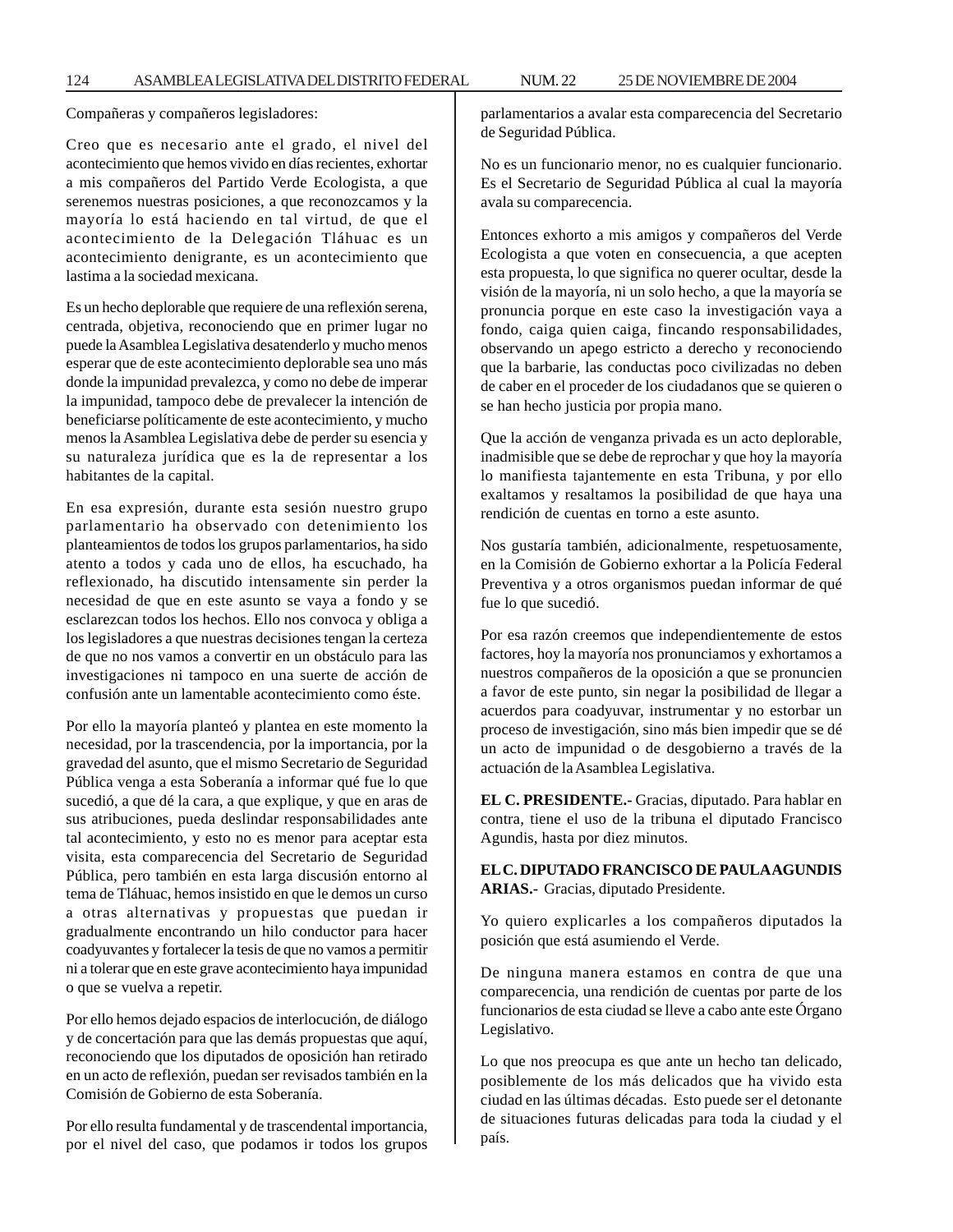No estamos de acuerdo que en la conformación de una Comisión Especial Investigadora haya parcialidad, discúlpenos. No consideramos, no creemos justo que al avalar la conformación de una Comisión llamada ''plural'', en donde tendremos voz, pero nuestro voto no servirá para nada, ayude a investigar y llegar al fondo de los lamentables hechos ocurridos.

Les quiero recordar que al principio sólo se quería crear una Comisión, no se quería que viniera a comparecer nadie. Si eso es voluntad, discúlpenme, estamos mal, pero muy, muy mal.

Con tal de mantener el control y la parcialidad en las investigaciones se aceptó que hubiera una comparecencia, que no se quería tener.

El principio, el fundamento de cualquier órgano legislativo como todos ustedes compañeros saben, es el de vigilar al Ejecutivo. ¿Cómo vamos a vigilar al Ejecutivo? ¿Cómo vamos a rendir y a solicitar cuentas cuando el partido en el gobierno es el encargado de realizar la investigación? Eso en mi pueblo se llama ser juez y parte.

Si hubiera una verdadera voluntad, si como ustedes mismos lo han afirmado que es un caso de urgente y obvia resolución, pues tan urgente es que ni fecha hay para la comparecencia. Qué urgencia la nuestra, de veras, de resolver los problemas de esta ciudad.

Yo hago un llamado a todos mis compañeros diputados, de veras, que aparte al partido y al grupo parlamentario que pertenezcamos, éste es un tema importante, sus familias, las de todos nosotros cuando vieron esos hechos en la tele, acuérdense lo que les dijeron, y ustedes lo sintieron igual y lo sienten igual. Eso, compañeros, es politizar las cosas, no otros hechos.

El sentido, el sentir de mi grupo parlamentario es en ese sentido, es lo único por lo que no estamos de acuerdo. Creo que si en realidad se quiere llegar al fondo de las cosas hay que hacerlo de una manera plural, pero también equilibrada.

Si vamos a crear una Comisión investigadora a la cual el licenciado Encinas le va a decir qué hacer, pues imagínense, de veras, de veras, la actitud y actuación que como representantes populares estamos teniendo ante nuestros representados.

No creemos que haya voluntad seria ni decisiva para investigar este lamentable hecho.

Es por ello nuestra posición y yo creo que los que tienen que ceder para avanzar son los compañeros del PRD, no otros.

**EL C. DIPUTADO JULIO ESCAMILLA SALINAS (Desde su curul).-** Señor Presidente.

**EL C. PRESIDENTE.-** Permítame diputado. ¿Con qué objeto diputado?

**EL C. DIPUTADO JULIO ESCAMILLA SALINAS (Desde su curul).-** Sabe usted, diputado Agundis, si me pudiera...

¿Me puede aceptar una pregunta? En primera instancia.

**EL C. DIPUTADO FRANCISCO DE PAULA AGUNDIS ARIAS.-** Por supuesto que...

**EL C. PRESIDENTE.-** Permítanme diputados.

Diputado Julio, a la Presidencia.

**EL C. DIPUTADO JULIO ESCAMILLA SALINAS (Desde su curul).-** Sabe usted que..

**EL C. PRESIDENTE.-** Se solicita a la Presidencia.

**EL C. DIPUTADO JULIO ESCAMILLA SALINAS (Desde su curul).-** Señor Presidente ¿me permitiría hacerle una pregunta al orador?

**EL C. PRESIDENTE.-** Diputado Agundis.

**EL C. DIPUTADO FRANCISCO DE PAULA AGUNDIS ARIAS.-** Sí, por supuesto.

**EL C. PRESIDENTE.-** Adelante diputado Julio Escamilla, sí acepta la pregunta el diputado Agundis.

**EL C. DIPUTADO JULIO ESCAMILLA SALINAS (Desde su curul).-** Este punto que se está discutiendo, le quisiera preguntar, si sabe que es solamente la comparecencia, no estamos discutiendo la creación de una Comisión Especial, digo, porque se ha colocado al centro de la discusión.

Yo le preguntaría sí conoce el cuerpo del dictamen, del Único en el acuerdo.

Por su respuesta, gracias.

**EL C. DIPUTADO FRANCISCO DE PAULA AGUNDIS**

**ARIAS.-** Me sorprende mucho su pregunta porque usted sabe que lo conozco y sabe cómo sé que sabe porque usted me lo llevó, pero ya sabe que sé, pero sí sé y también usted sabe, diputado, también usted sabe que este punto de acuerdo que usted amablemente nos distribuyó a todos fue la consecuencia de la falta de voluntad de su parte y de sus compañeros de no llamar a comparecer a los funcionarios responsables.

Por su pregunta, muchas gracias.

**EL C. PRESIDENTE.-** Gracias, diputado. Por alusiones a partido hasta por cinco minutos en uso de la Tribuna la diputada Guadalupe Chavira de la Rosa. Posteriormente para hablar a favor de la propuesta el diputado Mauricio López.

**LA C. DIPUTADA MARÍA GUADALUPE CHAVIRA DE LA ROSA.-** Con el permiso de la presidencia.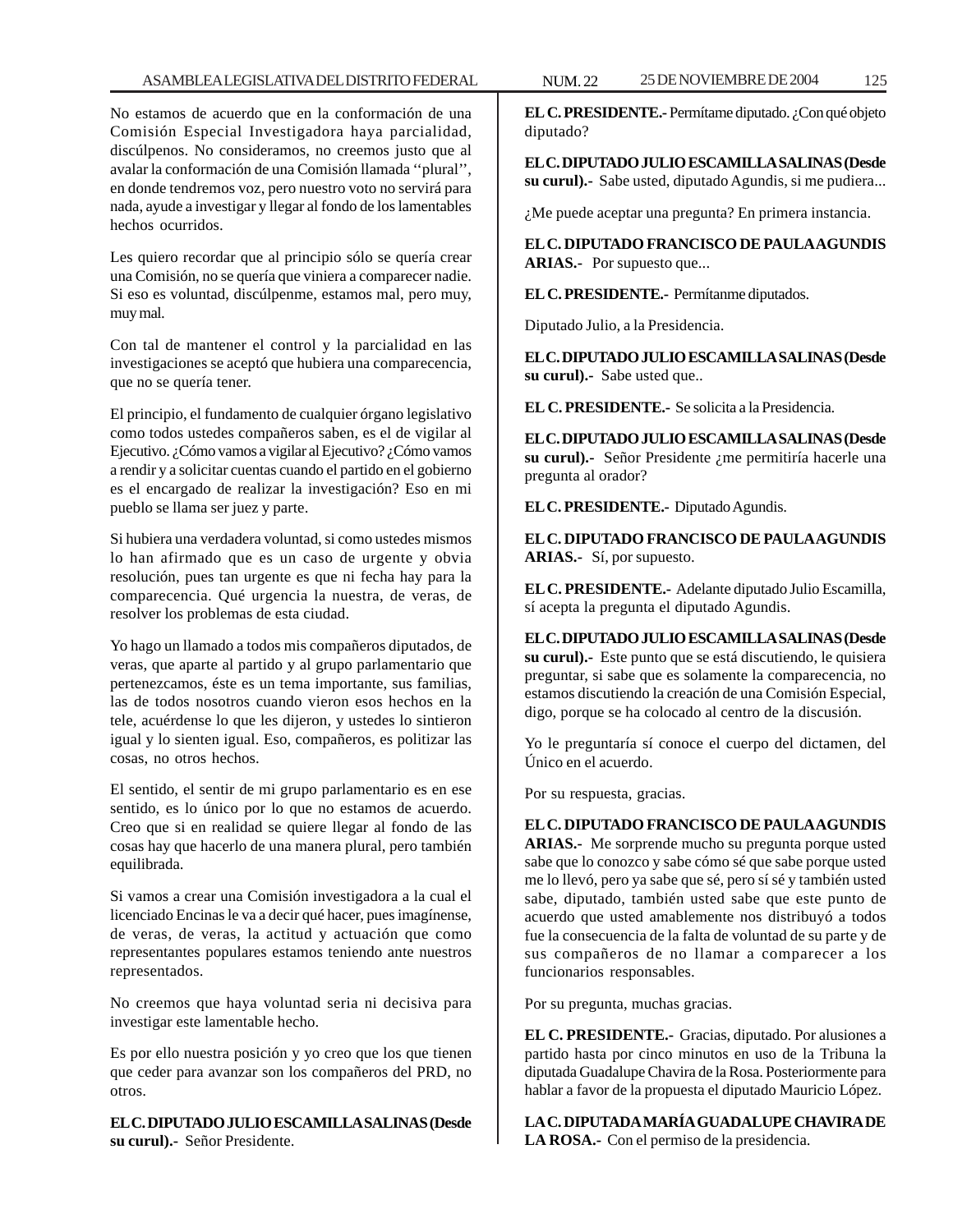En otras condiciones creo que le aceptaría muchas de las reflexiones que ha hecho el Partido Verde Ecologista, pero en esta ocasión de verdad que el Partido de la Revolución Democrática y sus diputados ha sido un asunto que nosotros el día de ayer reprobamos y dijimos que queríamos que se investigaran estos hechos a fondo y no le hemos rehuido y no nos hemos amedrentado y ni mucho menos hemos recibido línea de ninguna oficina del Gobierno de la Ciudad, se lo queremos decir.

Esta ha sido una decisión de la práctica parlamentaria de un grupo que está dispuesto a llegar para que estos asuntos se esclarezcan, para que estos asuntos de verdad den un mensaje a la sociedad de que no vamos a permitir que por omisión o comisión se hayan dado los hechos tan lamentables en el pueblo de San Juan Ixtayopan, y por eso no hemos cerrado la posibilidad de plantear la comparecencia del Secretario de Seguridad Pública, y en su momento también con algunos diputados de otras bancadas yo les comenté que si se formaba la comisión especial, a pesar de ser diputada de este distrito yo me excuso porque no queremos también que se dé un mensaje de parcialidad en la investigación, si se llegara a plantear la posibilidad esta Comisión.

Si es así, nosotros ya también planteamos que es urgente la comparecencia del Secretario de Seguridad Pública porque una de sus funciones, no la fundamental de este órgano legislativo, es la de fiscalizar al Ejecutivo y como parte de este ejercicio republicano hemos determinado que se cite al Secretario de Seguridad Pública del Distrito Federal para que aclare los hechos lamentables en la delegación Tláhuac, y en ese sentido yo esperaría, porque usted ha planteado que nos hemos cerrado y que el grupo parlamentario del PRD no quiere ni tocar un pétalo a ninguno funcionario del Gobierno de la Ciudad, y la prueba es que nosotros estamos planteando que comparezca el Secretario de Seguridad Pública a las Comisiones de Seguridad Pública y Procuración de Justicia, y que ahí se informe puntualmente para que la Ciudad de México tenga la verdad de los hechos ocurridos en San Juan Ixtayopan.

En ese sentido, no solamente que estas comisiones nos quedemos satisfechas con el asunto de la comparecencia del Secretario de Seguridad Pública. Esta Asamblea Legislativa está obligada a analizar propuestas de fondo en el tema de los linchamientos.

Fue el caso de Tláhuac, pero también semanas anteriores había pasado en la delegación Milpa Alta. Yo había propuesto un punto de acuerdo para analizar el tema de un casi linchamiento en San Lorenzo Tlacoyucan y sin embargo esperamos a que el jefe delegacional estuviera dando mayor información.

Hoy en Tláhuac nos hemos encontrado en un hecho ya profundamente lamentable e irreversible y lo que queremos es que se aclare y que las autoridades correspondientes vengan a este órgano legislativo y puntualicen y nos respondan todas las preguntas que existen en el aire.

Hay muchas dudas de la actuación de la Policía Federal Preventiva, hay muchas dudas de las declaraciones del Secretario de Seguridad Pública Federal, hay muchas dudas de las declaraciones del Procurador General de la República, hay muchas dudas también del Procurador General de Justicia del Distrito Federal y del Secretario de Seguridad Pública.

Vamos a iniciar con la comparecencia del Secretario de Seguridad Pública y después estas Comisiones tendrán que valorar lo respectivo y por eso creo que la comparecencia, nuestro grupo parlamentario del PRD lo ha propuesto y lo vamos a seguir sosteniendo.

Es cuanto, diputado Presidente.

**EL C. PRESIDENTE.-** Gracias, diputada. Para hablar a favor de la propuesta, hasta por diez minutos, en uso de la Tribuna el diputado Mauricio López.

**EL C. DIPUTADO HÉCTOR MAURICIO LÓPEZ VELÁZQUEZ.-** Los hechos acaecidos en Tláhuac nos deben llevar a reflexionar qué papel debe cumplir esta Asamblea Legislativa, más allá de aritméticas partidistas, más allá de propuestas cerradas.

Mi grupo parlamentario había inscrito una serie de propuestas preocupado por el tema. Encontramos eco en el grupo parlamentario de la mayoría para discutir en otro nivel la solución que teníamos que darle a estos acontecimientos.

No, yo aquí sí discrepo de mis compañeros del Verde cuando piensan que la discusión es si la comparecencia de un señor o no. No era la comparecencia de Marcelo a cambio de una Comisión, el problema estructuralmente es más de fondo.

El daño institucional en el tejido social debe ser analizado por esta Asamblea Legislativa Una comparecencia sólo nos permite tener información y un espectáculo mediático en esta Asamblea Legislativa.

Una comisión nos permite continuar con el proceso de investigación, allegarnos de la información que se vaya sucediendo de los acontecimientos derivados de los lamentables hechos de Tláhuac.

La carga de la prueba claro que la tiene la mayoría, diputado Agundis, claro que la va a tener y la confianza que hoy les damos para ir juntos en una propuesta debe estar refrendada en resultados claves para la ciudadanía del Distrito Federal. Es a ellos a los que les tenemos que dar cuenta. A mí no me preocupa si son 3 ó son 5, a mí me preocupa si hay resultados. A mí me preocupa que esa comisión nos dé un posicionamiento en esta Asamblea que tenga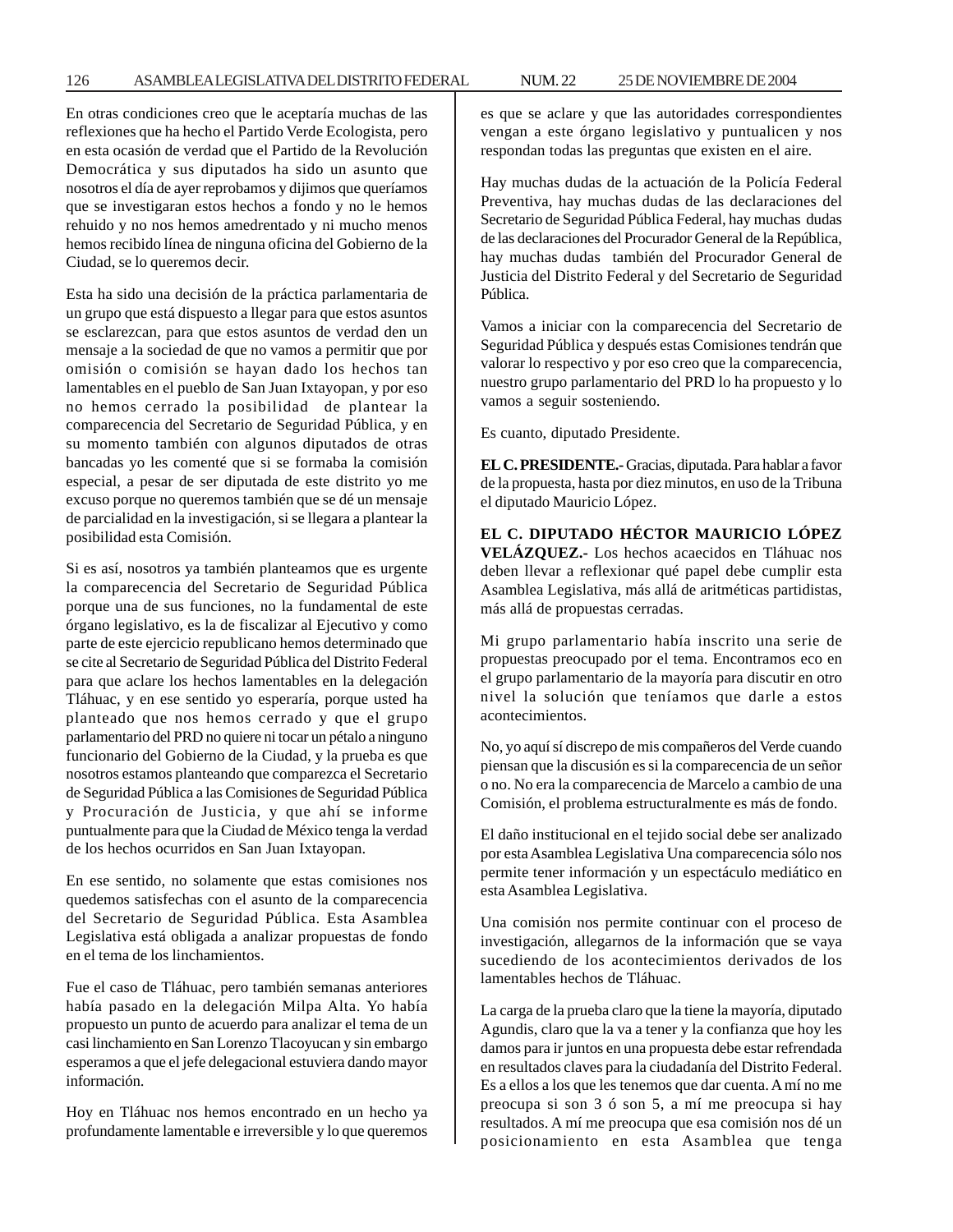recomendaciones en qué hacer en materia de procuración de justicia, en qué hacer en seguridad pública, en cómo se encuentra la demarcación de Tláhuac en estos momentos con problemas de gobernabilidad o no, pero también cómo están los mecanismos de coordinación de las policías en las órdenes de gobierno, con el Gobierno Federal, con la demarcación; una propuesta que avance y que no sólo busque culpables, porque los culpables cuando se le preguntan al señor comendador la respuesta fue Fuente Ovejuna, señor.

El levantamiento se dio, los culpables se está investigando. El problema estructural que debemos resolver va mucho más allá de una comparecencia o de un Secretario de Seguridad Pública.

Eso qué ha planteado, el punto de Acuerdo leído por Carlos Reyes Gámiz, nos da esos dos instrumentos a ejecutar: La capacidad de informarnos de viva voz en la comparecencia del Secretario y la capacidad de continuar las investigaciones pensando en el futuro inmediato de esta ciudad que reclama resoluciones urgentes a estos problemas. Así podemos caminar, así podemos construir acuerdos y en los resultados vemos los compromisos y quién cumplió y quién no cumplió su palabra.

De parte del PRI está el voto a favor de la propuesta y también apuntamos para la reflexión de la Comisión de Gobierno que la comparecencia del Secretario de Seguridad Pública sea a la brevedad, no más allá del lunes 6 de diciembre, que sea ese día la comparecencia, pero que a partir de ello vengan otros funcionarios a comparecer y que se le pida información a otras autoridades también, al Gobierno Federal también pues los muertos los pusieron ellos, y la descoordinación la vimos, y que se soliciten los informes que sean, y si el número es problema, que lo acuerde la Comisión de Gobierno. A mí no me preocupa si preside el PRI, si preside el PAN, el Verde o el PRD, lo que sí me preocupa son los resultados.

Eso sí, si en menos de mes y medio no hay resultados concretos de esta investigación, nosotros lo vamos a denunciar clara y puntualmente. Va la palabra en prenda, va la confianza en la construcción de este espacio. Vayamos hacia delante por el bien de la ciudad. Si no, lo que estamos perdiendo, en una confrontación estéril, es darle la posibilidad de soluciones a los ciudadanos de la capital.

Es cuanto, señor Presidente. Gracias.

**EL C. PRESIDENTE.-** Gracias, diputado. Hasta por cinco minutos en uso de la tribuna el diputado Jorge Lara, por alusiones a partido.

**EL C. DIPTADO ARTURO ESCOBAR Y VEGA (Desde su curul).-** Presidente.

**EL C. PRESIDENTE.**- ¿Con qué objeto?

**EL C. DIPTADO ARTURO ESCOBAR Y VEGA (Desde su curul).-** Alusiones a partido, nos puede inscribir, por favor.

**EL C. PRESIDENTE.-** Con todo gusto.

**EL C. DIPUTADO RAFAEL HERNÁNDEZ NAVA (Desde su curul).-** Para razonar mi voto.

**EL C. PRESIDENTE.-** Permítame, diputado Jorge Lara.

No hay razonamiento de voto en este punto.

Adelante, diputado.

**EL C. DIPUTADO JORGE ALBERTO LARA RIVERA.-** Gracias, señor Presidente.

Compañeras y compañeros:

El grupo parlamentario del Partido Acción Nacional desde luego condena los hechos, manifiesta su solidaridad con las familias que han sido victimizadas por estos acontecimientos y quiere ponerse a la altura de la gravedad del momento, a sabiendas de que este trago tan difícil que tiene que atravesar la ciudad y desde luego el país debe también ser útil que esta sangre que se ha derramado no sea en vano, no se desperdicie en una confrontación político partidista. Yo creo que éste es uno de los momentos en los que tenemos que hacer acopio de seriedad, de prudencia, de una actitud constructiva y además responsable.

Si de este episodio no obtenemos aprendizajes que sean útiles para vigorizar la vida del tejido social en la capital, para fortalecer nuestras instituciones, para devolver la confianza a la ciudadanía y solamente lo convertimos en un pretexto de combate más, estaremos traicionando todos, nuestra misión.

Por eso es que acompañamos la posibilidad que se abre con esta proposición de punto de acuerdo y advertimos nuestro voto a favor, desde luego que con las consideraciones específicas de cada caso. En el caso de la constitución de la Comisión Especial darle la posibilidad a la Comisión de Gobierno a que decida con toda responsabilidad tanto la integración más idónea como los alcances de dicha instancia de trabajo.

Ciertamente la ciudadanía requiere respuestas rápidas, pero no por rápidas que sean inconsultas o poco fértiles.

Del episodio que ayer se presenció se advierten, ante esa apreciación se advierten no solamente fallas operativas, y es correcto. Esta Asamblea y la ciudadanía deben de conocer a todo detalle las fallas operativas tanto de los cuerpos policíacos como de las autoridades gubernativas a todos los niveles, a todos los niveles, pero también se advierten fallas estructurales, también entra la necesidad de la revisión seria, profunda y no solamente por esta Asamblea, el tejido institucional que muy probablemente ya esté resultando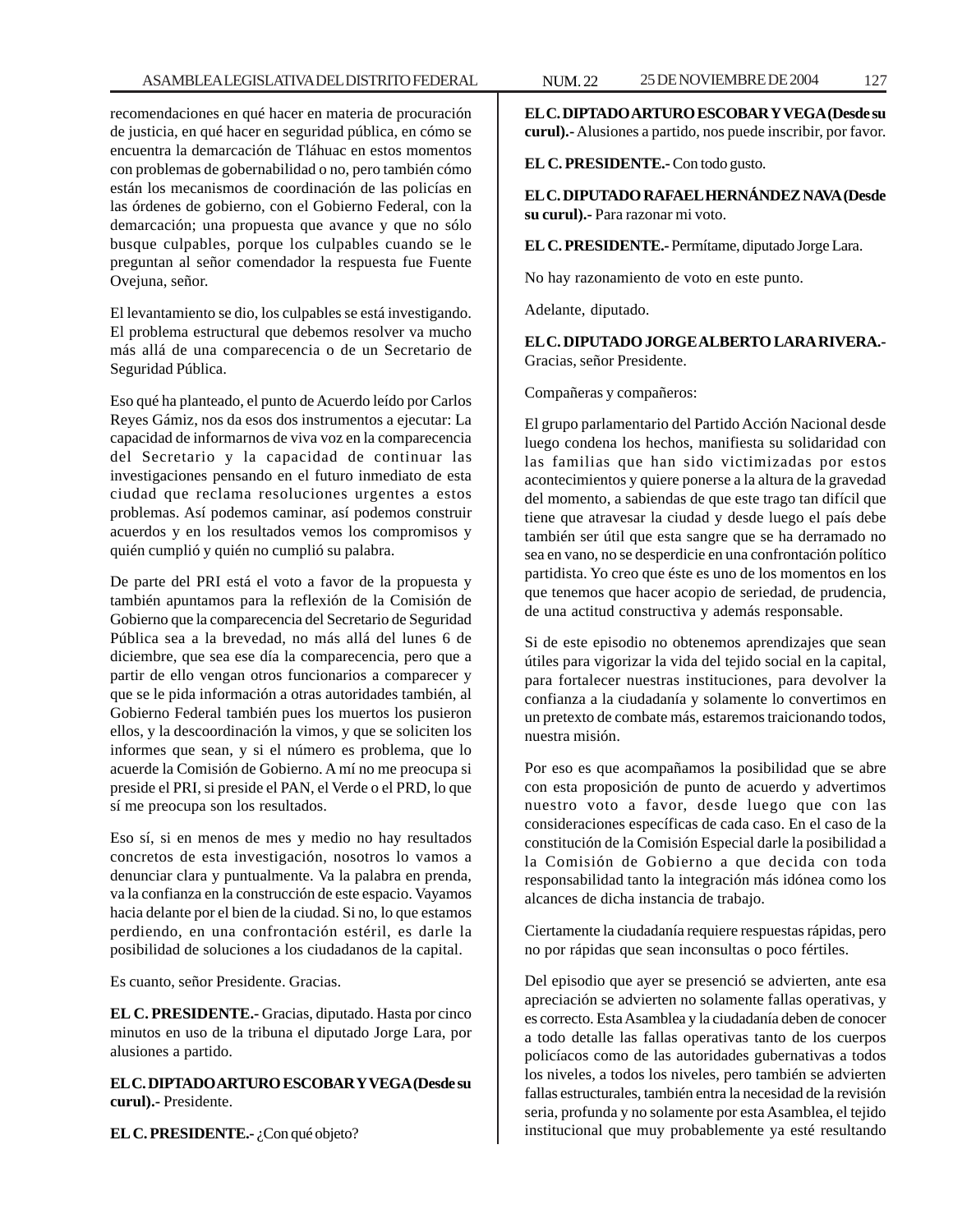128 ASAMBLEA LEGISLATIVA DEL DISTRITO FEDERAL NUM. 22 25 DE NOVIEMBRE DE 2004

insuficiente para encarar este tipo de fenómenos y desde luego y sobre todo para prevenirlos y contemplarlos.

Por eso yo creo que tenemos que combinar en las posibilidades que se nos dan con esta proposición con punto de acuerdo, celeridad y profundidad, responsabilidad y crítica. Nadie está pidiéndole a nadie que claudique.

Es más, nosotros reconocemos en este punto de acuerdo una disposición del grupo de la mayoría que lo debo decir, debe ser respaldado y que ojalá en otros puntos de la agenda pública también tuviera esta respuesta crítica y oportuna.

En esta ocasión los ojos no solamente del país, muy probablemente de la opinión mundial está posándose sobre la Ciudad de México y quizás muy probablemente sobre sus autoridades y desde luego en esta Asamblea.

Es una oportunidad que nace de un episodio muy doloroso, muy lamentable, en el que no va a servir de nada hacer acusaciones o procurar condenas o absoluciones inmediatas.

Por eso el grupo parlamentario del PAN fiel a su tradición, de ser una oposición leal y constructiva, acompaña a la proposición, pide información suficiente y oportuna, que no se reedite lo que ha pasado en otras comisiones con otos puntos, en donde la información se ha regateado y se ha dado de manera inoportuna y con dilación.

Por eso vamos a votar a favor y por eso le damos este voto de confianza a la Comisión de Gobierno para la constitución de esta Comisión y el procesamiento correspondiente.

Muchas gracias señor Presidente.

**EL C. PRESIDENTE.-** Gracias diputado. Diputado Arturo Escobar, hasta por cinco minutos, por alusiones a partido.

**EL C. DIPUTADO ARTURO ESCOBAR Y VEGA.-** Gracias Presidente.

Parece ser que hay un consenso entre los grupos parlamentarios, no sé por parte de la Diputada Independiente, de apoyar la propuesta del partido en la mayoría.

Dice el diputado Mauricio López que está la palabra empeñada. Nosotros no nos debemos ni al Verde ni al PRI ni al PAN ni al PRD. Nos debemos a la gente.

Si ni siquiera podemos encontrar un camino para garantizar, porque si nos vamos a los antecedentes históricos de esta Legislatura, en todos aquellos asuntos y lo trato de decir con respeto para mantener el debate a un nivel, que pudieran ser espinosos para el Jefe de Gobierno, inmediatamente o se niega la comparecencia, se sesga la información o se cierran las puertas.

Como dijo Francisco Agundis, pocos asuntos más delicados en la historia moderna de esta Ciudad de México tienen el calibre de indignación a lo que pasó el martes pasado.

Mi partido, diputado Lara, es igual de sensible que usted a lo que pasó el martes. Simplemente tenemos un punto de vista diferente en los cuanto a los resultados que pueden arrojar una investigación donde cabe la posibilidad por los antecedentes históricos de esta Legislatura, que en algunos momentos se nos cierre la llave a la información, que en algunos momentos se nos cancelen las comparecencias como la de la Delegada de Tláhuac, que ahorita nos informó Alejandro Encinas que no podía venir porque estaba atendiendo situaciones graves de seguridad pública en Tláhuac. Eso es lo que no queríamos nosotros.

No queríamos contaminar la relación política ni el debate. Para todo es serio, delicado y preocupante. Consideramos que en virtud de que parece ser que las posiciones con contrarias a las de mi partido, que por lo menos se valore la posibilidad de adelantar la comparecencia de Marcelo Ebrard para que se la próxima semana y no el lunes 6 de diciembre. Se lo debemos a los familiares de los difuntos, se los debemos a los vecinos de la Delegación Tláhuac y nos los debemos a nosotros.

En plena discusión del presupuesto, en plan discusión del paquete financiero de esa Ciudad de México, estaremos discutiendo también y seguramente contaminando, la comparecencia de Marcelo Ebrard, que hay que admitir, también dio la cara con valentía ayer. Increíble las contestaciones de decir: ''No tuvimos tiempo, había mucho tráfico'', repito, parece ser que vivimos en otro siglo y no en la ciudad más urbana del país.

Hagamos un esfuerzo, pero que realmente hagamos un esfuerzo, encontremos en nuestras almas la posibilidad de ayudar a la Ciudad de México; 27% en términos reales se ha reducido el presupuesto en seguridad pública, desde que Andrés Manuel López Obrador es Jefe de Gobierno. El problema número uno de la Ciudad de México, la demanda número uno de los capitalino no ha merecido un solo centavo de incremento, más sin embargo ha sido víctima de una reducción presupuestal de más del 27%.

Estará en nuestras manos en el mes de diciembre, de independientemente la línea que se marque, desde el antiguo Palacio del Ayuntamiento, para darle a Marcelo Ebrard el dinero que requiere, para etiquetar los programas que así lo merezcan y de una vez por todas darle la posibilidad a los capitalinos de vivir en paz.

Gracias.

**EL C. PRESIDENTE.-** Gracias, diputado.

**LA C. DIPUTADA MARTHA TERESA DELGADO PERALTA (Desde su curul).-** Diputado Presidente.

**EL C. PRESIDENTE.-** ¿Con qué objeto, diputada Martha?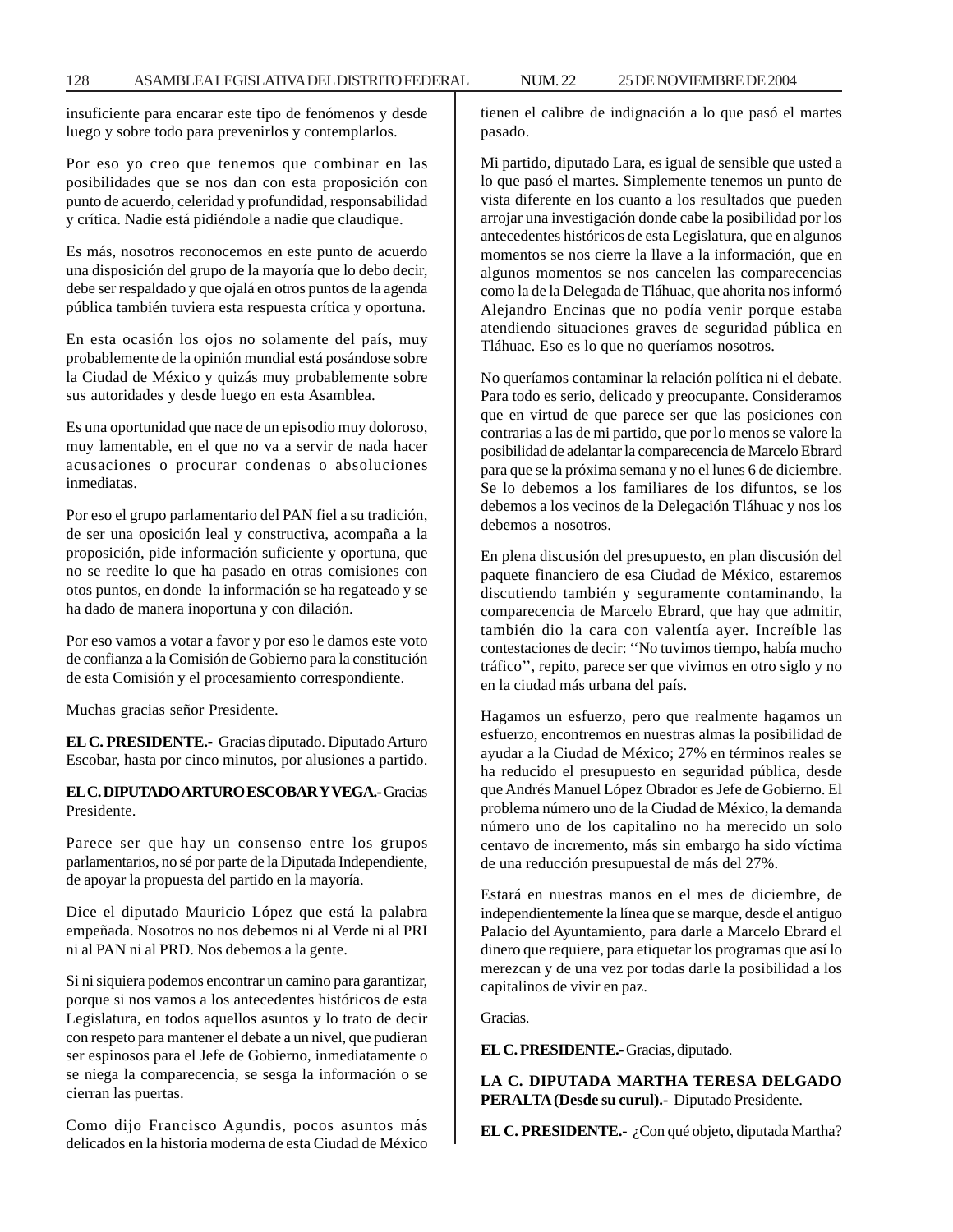**LA C. DIPUTADA MARTHA TERESA DELGADO PERALTA (Desde su curul).-** Por alusiones.

**EL C. DIPUTADO HÉCTOR MAURICIO LÓPEZ VELÁZQUEZ (Desde su curul).-** Diputado por alusiones personales por favor.

**EL C. PRESIDENTE.-** Me permite. Hasta por cinco minutos, por alusiones personales, al diputado Mauricio López y posteriormente la diputada Martha Delgado.

**EL C. DIPUTADO JULIO ESCAMILLA SALINAS (Desde su curul).-** Diputado Presidente.

**EL C. PRESIDENTE.-** ¿Con qué objeto, diputado Julio?

**EL C. DIPUTADO JULIO ESCAMILLA SALINAS (Desde su curul).-** Por alusiones a partido.

**EL C. PRESIDENTE.-** Proceda, diputado Mauricio López.

**EL C. DIPUTADO HÉCTOR MAURICIO LÓPEZ VELÁZQUEZ.-** Creo que si me permite mi amigo Arturo Escobar, acotar la discusión.

Estamos de acuerdo en que esta Asamblea ejerza sus atribuciones y cuente con dos instrumentos importantes para allegarse de información y emitir un juicio de las acciones legislativas y la evaluación del ejecutivo de la ciudad y de otras órdenes de gobierno que se derivan del problema de Tláhuac; la comparecencia y la integración de la comisión, ahí hay consenso si no me equivoco.

El problema viene a hacer la forma, los mecanismos de integración de una Comisión y los tiempos para una comparecencia. Me parece que estando de acuerdo en lo fundamental, como decía Mariano Otero, no debemos de dar una discusión tan apasionada, a todos nos indignan los hechos, que debemos de encontrar los caminos para la solución de un problema que es estructural y que a veces nos negamos a reconocer de esa manera.

La crisis de credibilidad y de confianza en la que han caído políticos, autoridades e instituciones, la confrontación política en este país que ha dejado abiertos espacios para el no ejercicio de la ley por acción o por omisión, y en ese sentido y con ese espíritu de reflexión deberíamos acotar las cosas.

Si quisiéramos citar en estos momentos al Secretario de Seguridad Pública, yo creo que Marcelo no tendría ningún inconveniente, como no lo ha hecho con algunos medios televisivos, pero el problema no debe de centrarse en la comparecencia de un Secretario, involucra a más autoridades, no sólo es Marcelo; hay otros actores institucionales en los cuales hay problemas, porque finalmente, diputado Agundis, es su propuesta, tiene que ver con adelantar la comparecencia de Marcelo y discutir la integración de la Comisión. Son los puntos que ustedes

están planteando en esta Tribuna. En lo fundamental hay acuerdo.

¿En qué beneficia o en qué perjudica esta propuesta que estamos construyendo de ir todos juntos con plazos, tiempos y ritmos? En que por primera vez en un tema como estos no se hizo en los temas de marzo de los videoescándalos, no se hizo en otras materias en las que se ha solicitado; se hizo en Paraje San Juan y creo que la historia le dio la razón a la resolución de la Comisión Especial que aquí se formó de Paraje San Juan, salió un Secretario diciendo que ahí había un problema con el terreno, y fue con tiempo y fue con plazos.

El inmediatismo luego es mal consejero de los resultados y de la eficiencia. Vayamos a condenar los hechos, investigar y allegarnos de información para entender qué sucedió; repetimos las frases de los medios de comunicación aquí, y tercero, a construir una propuesta de avance y de solución a este problema que se expresa en Tláhuac, que se expresó en Milpa Alta y que antes fue en Xochimilco o en Tlalpan, cuando los robos a ciertas iglesias, y que tiene que ver con que la gente no cree en la aplicación de la ley, no respeta a las policías y cada vez respeta menos a los gobernantes.

¿Qué tenemos que hacer? Tenemos que hacer lo que nos corresponde.

Si quieren mejores leyes, que se planteen de parte del Ejecutivo y de los Legisladores aquí presentes.

Yo no creo que el problema sea solamente recursos. Es fundamental, diputado Escobar, pero tiene que ver también con los márgenes de impunidad con los que se actúa en el Estado de Derecho mexicano.

Vayamos a una discusión en serio para sacar un planteamiento positivo para la ciudad después de estos problemas.

Si esta ruta que hemos acordado puede llevarnos a ese producto, esa es la confianza que podríamos construir todos los miembros de esta Asamblea Legislativa.

Yo pido al Partido Verde que acompañe esta propuesta para que salga por consenso y unanimidad en este esfuerzo de construcción de respuestas en estos problemas en los que la gente reclama soluciones, pero no sólo reclama que por unos linchados vengamos a linchar hoy a otros.

Gracias.

**EL C. PRESIDENTE.-** Gracias, diputado. Hasta por cinco minutos, por alusiones personales, la diputada Martha Delgado.

**LA C. DIPUTADA MARTHA TERESA DELGADO PERALTA.-** Diputado Arturo Escobar, muchas gracias por haberme aludido, ya que nadie se ha tomado la molestia de solicitar ni nuestro voto ni nuestra opinión.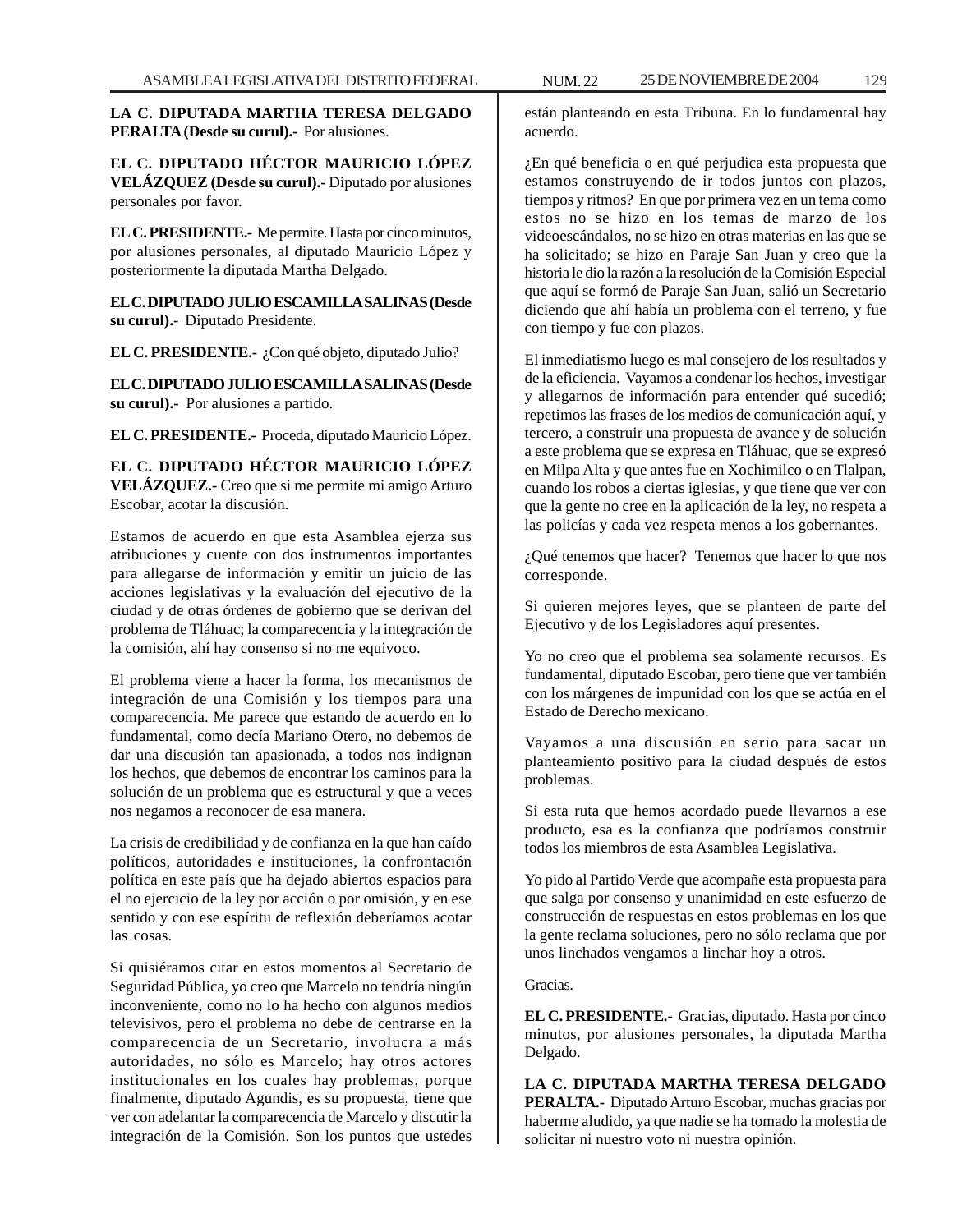No creo que les interese mucho que sea esto por consenso y mucho menos por unanimidad, diputado Mauricio López. Esta diputada no está enterada de las negociaciones que las fracciones parlamentarias llevaron en este punto de acuerdo.

Valga decir que es probable que los números no me den la importancia que ustedes creen que deban tener sus compañeros. Si por números van, a lo mejor no tiene mucho peso nuestra posición.

Sin embargo, para ir todos juntos creo que tendríamos que platicar entre todos, no ser la prioridad solamente las fracciones y después los números, sino que tendríamos que ir en una voluntad de colaboración y despojarnos de nuestras vestiduras de colores para poder ir juntos en la exigencia de justicia que todos los ciudadanos del Distrito Federal están pidiéndonos a legisladores y funcionarios.

En primer lugar, creo que la comparecencia debería de ser ante el Pleno de la Asamblea, porque somos todos los que estamos interesados en conocer de los hechos y no solamente los integrantes de las Comisiones de Procuración de Justicia y la otra Comisión que está propuesta.

En segundo lugar, creo que la Comisión de Investigación debería de ser integrada por todos los diputados que así lo quisieran. ¿Por qué no tenemos la capacidad y la voluntad de colaboración? ¿Qué nos impide decir ''todo aquel diputado que tenga interés puede participar''? ¿Por qué todo tiene que reducirse a un número, a un peso y a un contrapeso? ¿Por qué no podemos entre iguales decir quién tiene interés, no importa el número, no importa el partido?

Esto es de lo que están hartos los ciudadanos, por eso no les importará si se crea o no una Comisión aquí ni mucho menos quiénes la integren.

Creo que el caso que se nos presenta hoy es sumamente grave y que desafortunadamente ninguna de las autoridades estamos a la altura de la indignación de los ciudadanos. La discusión de hoy es una muestra de eso, no estamos a la altura. No estamos atendiendo las necesidades y la indignación de los ciudadanos, porque todo se convierte en un botín y todo se convierte en un interés de unos en menoscabo del interés de los otros.

Sería una ocasión muy adecuada para que no hubiera balance de los partidos y para que no hubiera distinciones entre nosotros y para ser una Comisión integrada por todos aquellos diputados que así lo quieran, muchos a lo mejor no queremos estar por otras, pero a lo mejor otros sí y cuál es el problema de tener una Comisión de 10, de 15, de 20 ¿cuál es el inconveniente? No es ese el nivel de la discusión que quieren los ciudadanos, los ciudadanos quieren que sienten en esa Comisión todos los diputados que quieran colaborar y que se sienten a dar soluciones y a investigar cómo ocurrieron los lamentables hechos del día de ayer.

Por lo anterior, me voy a permitir abstenerme en la votación.

**EL C. PRESIDENTE.-** Por alusiones a partido, hasta por cinco minutos, diputado Julio Escamilla. Posteriormente el diputado Francisco Agundis.

**EL C. DIPUTADO JULIO ESCAMILLA SALINAS.-** Con el permiso de la presidencia.

Hoy esta discusión que debería de llamarnos a cerrar filas por la envergadura y el trato que se le ha dado a lo acontecido en Tláhuac. Sin duda nos coloca en el tratamiento de un tema delicado para que hoy esta Asamblea vote la comparecencia de Marcelo Ebrard como la primera fase para entrar a la recopilación de elementos que nos permitan hacer un juicio equilibrado.

Es muy fácil y es lo más fácil hacer escarnio político...

**EL C. DIPUTADO ARTURO ESCOBAR Y VEGA (Desde su curul).-** Diputado Presidente.

**EL C. PRESIDENTE.-** ¿Con qué objeto diputado?

**EL C. DIPUTADO ARTURO ESCOBAR Y VEGA (Desde su curul).-** Si el orador me permite una pregunta.

**EL C. DIPUTADO JULIO ESCAMILLA SALINAS.-** Con mucho gusto.

**EL C. PRESIDENTE.-** Adelante, diputado.

**EL C. DIPUTADO ARTURO ESCOBAR Y VEGA (Desde su curul).-** Gracias. Diputado, si me pudiera informar o si usted estuvo al tanto de las negociaciones que se llevaron a cabo entre su partido, los miembros de su partido y los partidos de oposición, para llegar a concluir la comparecencia de Marcelo Ebrard. Simplemente para recordarle que en el punto de acuerdo que usted nos turnó, no se preveía y fue a instancia del Partido Verde, que se llegó a la conclusión que viniera Marcelo Ebrard.

Mi pregunta es si ¿usted estuvo al tanto de lo que estaba pasando a efecto de negociar la conclusión del punto de acuerdo?

Por sus respuestas, gracias.

**EL C. DIPUTADO JULIO ESCAMILLA SALINAS.-** Por supuesto que estaba enterado y tan es así que fui un partícipe de todo este proceso de negociación, pero lamentablemente por la falta de actitud y bondad política del partido al que usted representa, este acuerdo se cayó y no pudo salir por unanimidad, y hoy por eso estamos dando la discusión, porque no estamos ajustándonos a los criterios institucionales básicos que rigen a esta Asamblea Legislativa y pretendemos plantear nuevos escenarios para entrar a una ruta de discusión, cuando lo que menos debemos propugnar con estos hechos lamentables, es ir al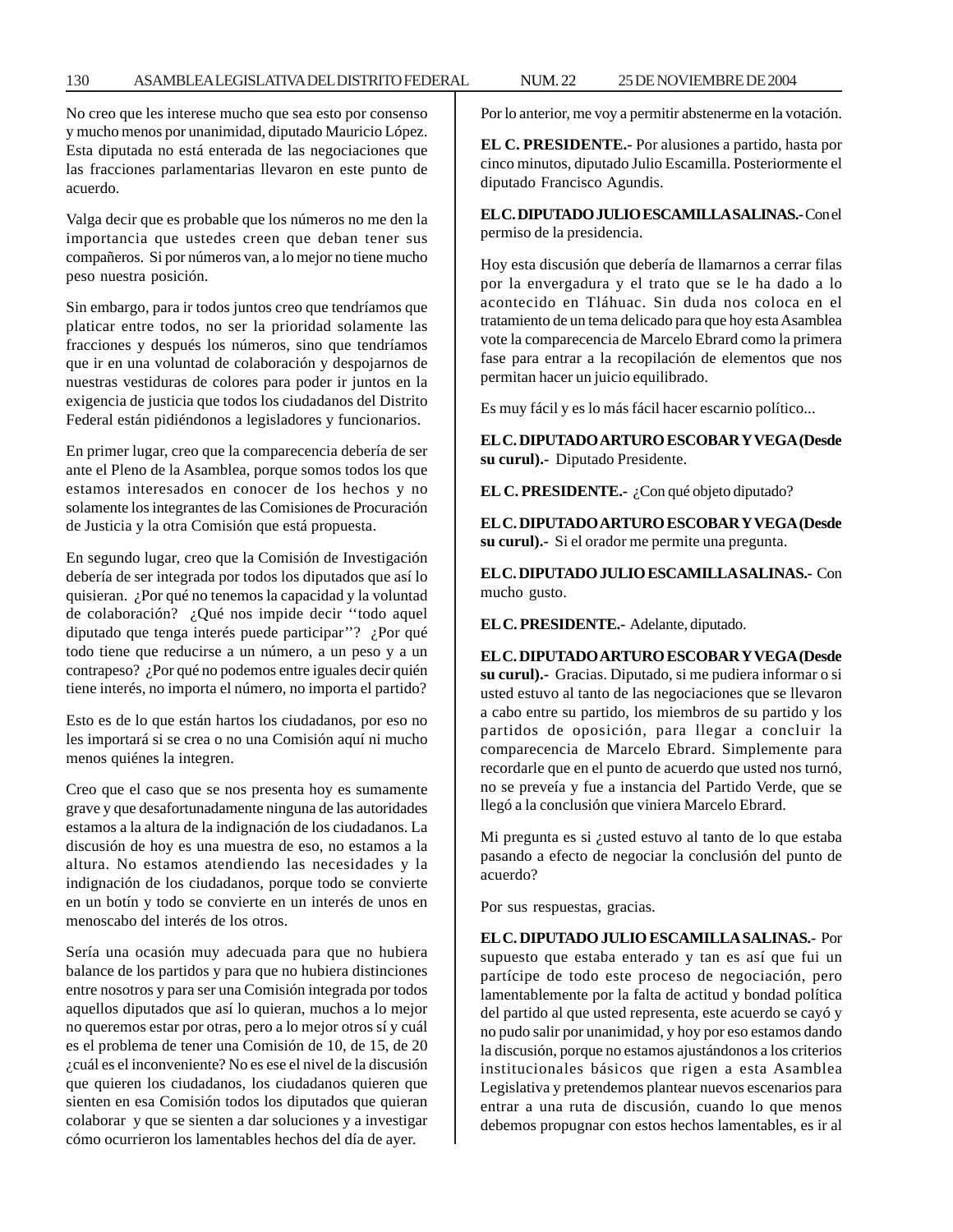escenario del escarnio político, la cacería de brujas y la descalificación, porque en síntesis se convierte en la dilapidación de nuestras instituciones y lo que requerimos es fortalecerlas.

Es un tema delicado porque habla del escenario de la inseguridad, porque estuvieron presentes los ámbitos federales y locales y participaron para poderle dar salida y conducción, y de hecho se sigue trabajando y lo que estamos pidiendo es: nutrámonos de la información suficiente para que esta Asamblea Legislativa pueda tomar las determinaciones pertinentes como un órgano y un Poder Legislativo y en apego a los principios de la separación de poderes.

Nuestro objetivo como institución es ser garantes de que se restablezca la ley y la confianza en las instituciones, este es un objetivo central al que estamos comprometidos y por el que debemos propugnar, porque sin duda estas acciones que se presentaron en la delegación Tláhuac rebasaron el marco de la ley, se han venido presentando ya otras acciones de tipo similar en la ciudad y en el país, no es una situación única y privativa de la ciudad y debe llamarnos a la reflexión y ver qué es lo que tendremos que estar modificando, qué adecuaciones en términos de ley tendremos que estar realizando, con el objetivo de dar certidumbre a la ciudadanía de que su integridad se está respetando, pero que también se tendrá que respetar la integridad de todos.

Cuando se empieza a perder el respeto a las instituciones, a las autoridades, empezamos a caer en escenarios sumamente difíciles que apuntan hacia la ingobernabilidad y nuestra tarea es garantizar que esto no suceda construyendo los marcos jurídicos adecuados que den certidumbre.

¿Por qué lo manifiesto así? Porque hay un sinnúmero de elementos que mencionan que está inmiscuido el narcotráfico, que mencionan que está inmiscuido el rumor de robo de infantes y una serie de elementos que hemos escuchado en los medios que nos hace necesario tener toda la información a fin de tomar la determinación adecuada y no por entrar en escenarios precipitados entremos al acuchillamiento, a la descalificación y al escarnio político.

Es cuanto, diputado Presidente.

**EL C. PRESIDENTE.-** Gracias, diputado. Hasta por cinco minutos diputado Francisco Agundis.

# **EL C. DIPUTADO FRANCISCO DE PAULA AGUNDIS ARIAS.-** Gracias, diputado Presidente.

Yo creo que lo aquí vertido por la Diputada Independiente es algo que hay que reflexionar todos. Ella mencionó que no supo de los acuerdos, de las negociaciones y tanto que ha hecho favor de aludirnos el diputado Mauricio, yo

recuerdo que usted fue iniciador de esta negociación, cuando acabó usted su última intervención dijo que el problema es la forma. Usted comprometió su palabra con el PRD de todos los grupos de oposición.

Sí me parece grave que por un sentir personal parezca que es el sentir de otros y exactamente lo que hay que valorar aquí es que no importa si la comisión está hecha por 5,10, si son del PRI o del PRD o no. Lo que creemos es que para que salga una investigación, para que nos alleguemos del los hechos reales de manera imparcial, diputado, la composición no tendría por qué ser conforme una mayoría o un control. Eso discúlpeme y usted bien lo sabe. Eso hace que de origen sea una comisión parcial, pero no dudamos, como usted tampoco duda que los resultados se puedan dar, puede ser que se llegue a conclusiones importantes, pero usted también bien sabe que las probabilidades de que eso suceda no son las mismas.

Muchas gracias.

**EL C. PRESIDENTE.-** Gracias, diputado. Esta presidencia informa que se recibió una solicitud por escrito de parte del diputado José Espina para que la votación de la propuesta presentada por el diputado Carlos Reyes Gámiz sea de manera nominal.

En tal virtud, proceda la Secretaría.

**LA C. SECRETARIA.-** Se va a proceder recoger la votación nominal del dictamen en lo general y en lo particular en un solo acto.

De conformidad con lo establecido por el artículo 128 del Reglamento para el Gobierno Interior de la Asamblea, se solicita a la Coordinación de Servicios Parlamentarios hacer el anuncio correspondiente a efecto de que los diputados presentes puedan emitir su voto.

Se solicita a los diputados que al emitir su voto lo hagan en voz alta diciendo su nombre y apellido, añadiendo la expresión ''en pro'', ''en contra'' o ''abstención''. El de la voz recogerá la votación. Comenzamos de derecha a izquierda.

# **(Votación Nominal)**

José Espina, en pro.

Mónica Serrano, en pro.

Martha Delgado, abstención.

Rafael Hernández Nava, a favor.

Higinio Chávez, a favor.

Adrián Pedrozo Castillo, en pro.

Guadalupe Chavira, en pro.